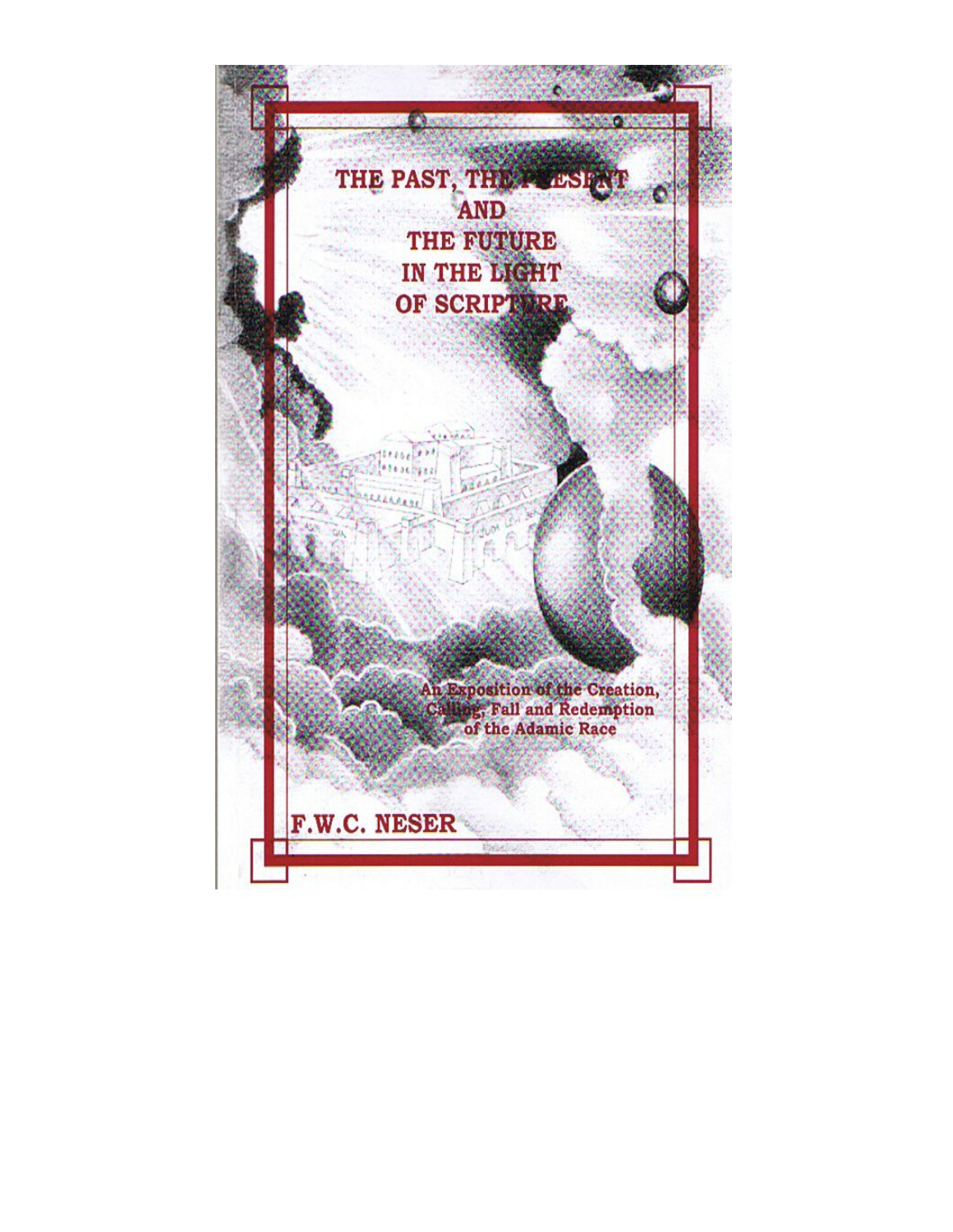## **The Past, The Present**

and

# **The Future**

in the

# **Light of Scripture**

**An Exposition of the Creation, Calling, Fall and Redemption of the Adamic Race**

Reference Text: Scofield Study Bible KJV

Author: F.W.C.Neser.

1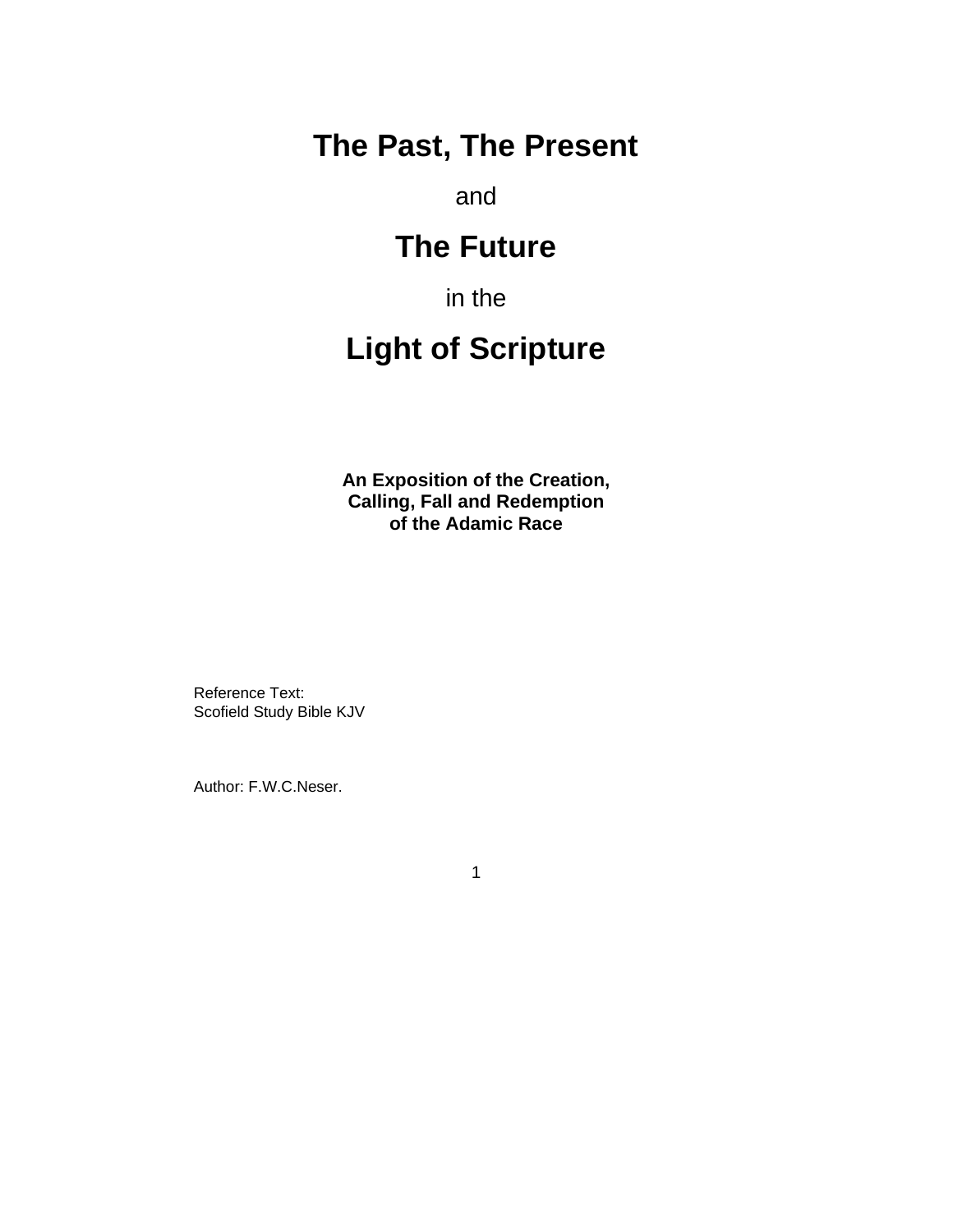| The Past, Present and the Future in the Light of<br><b>Scripture</b> |              |
|----------------------------------------------------------------------|--------------|
| Author:                                                              | F.W.C. Neser |

Copyright: F.W.C. Neser

Publisher: F.W.C. Neser P.O. Box 31571 Wonderboompoort 0033 Tel/Fax: 012 379 8954

E-Mail address: external and the extension of the ekklesia@telkomsa.net

Office hours: Monday to Tuesday Thursday to Friday 09h00 to 12h00

Printer: Jotha Drukkers CK95/28940/23 Tel: 012 46 5964 Sel: 083 453 0969

Issues: First August 2004

ISBN 1-919933-08-5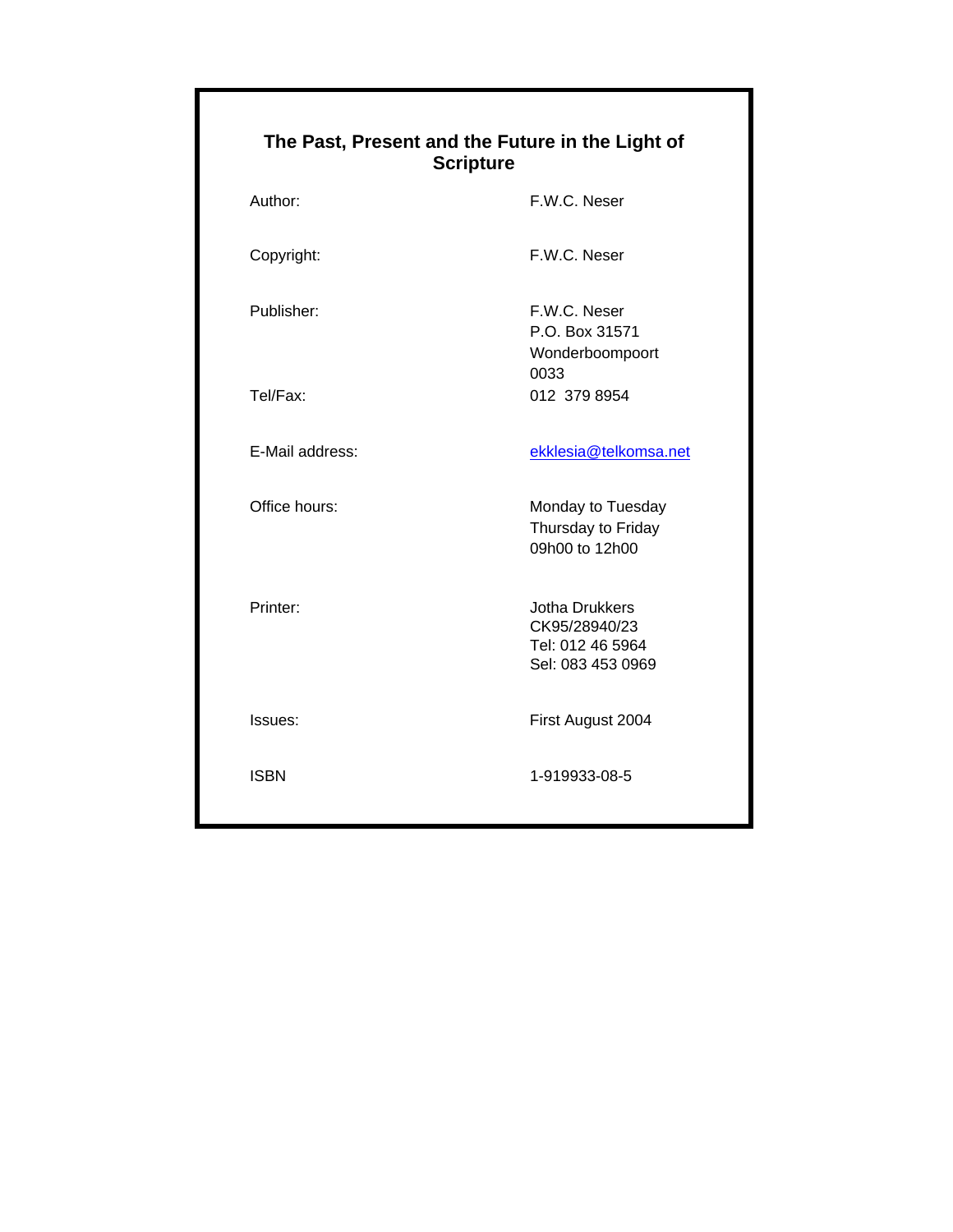## **Table of Contents**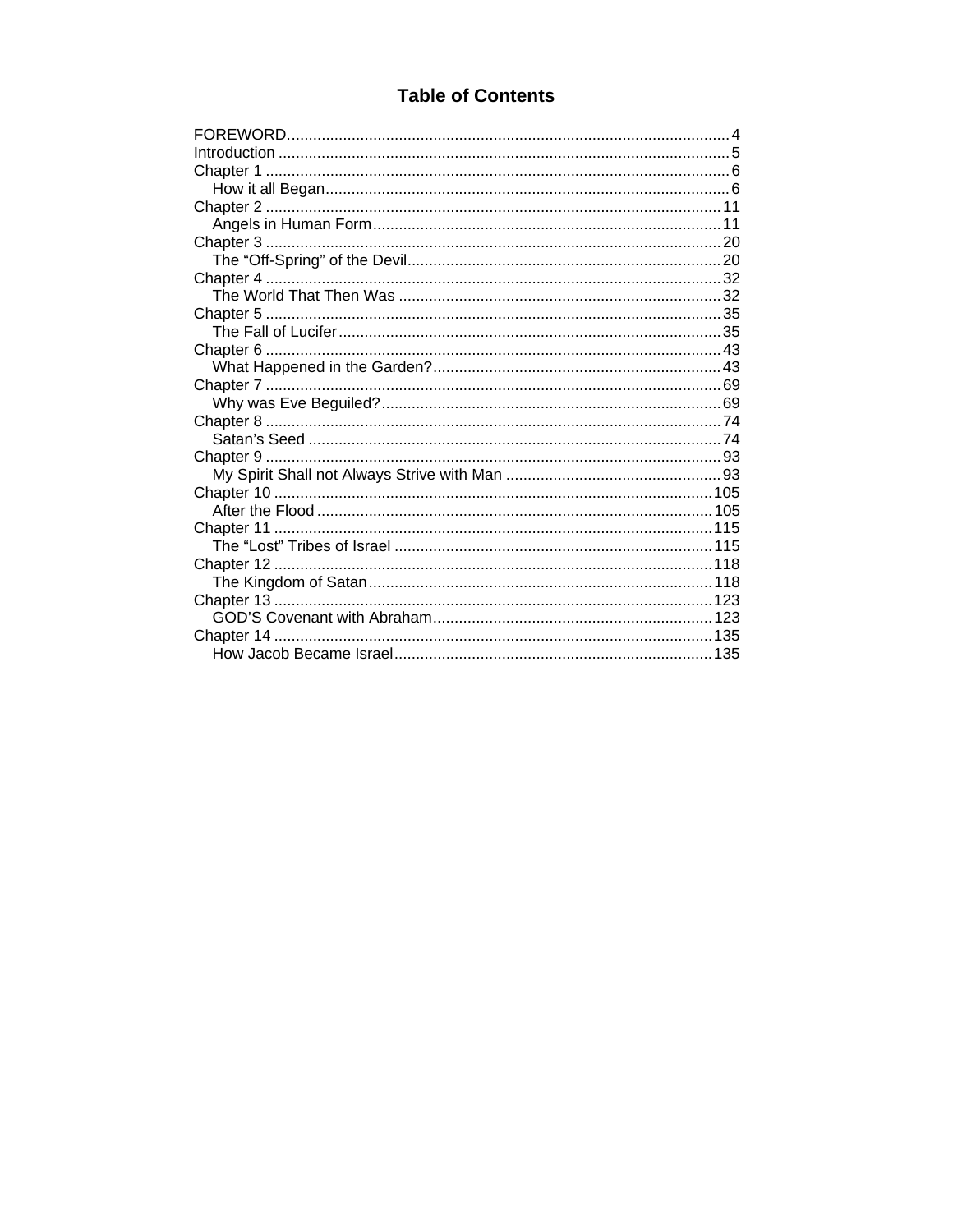#### **FOREWORD.**

This book is a transcription of a Series of Bible Studies on cassette, given in Johannesburg, South Africa in June 1982. It is important to note the date in the light of what happened to our beloved country and the world between then and now, April 2003. It was 12 years before the black government took over.

Our visitors from overseas who knew our country then, and see how our schools, universities, hospitals, public services, etc., have gone down; they can hardly recognise the country they once knew. We had the strongest army in Africa, now we hardly have any army that you can call an army.

I want to thank the persons who were involved (who want to stay anonymous) for the diligent and competent way in which they carried out the difficult task. You do not write the way you talk; therefore all credit to them that they presented these lectures in such a wonderful readable form.

I know there are sharp differences of interpretation on what happened at the beginning of time. All I ask of my readers is that they read this book with an open mind, and compare my statements carefully with Scripture.

F.W.C.Neser, 23 April 2003.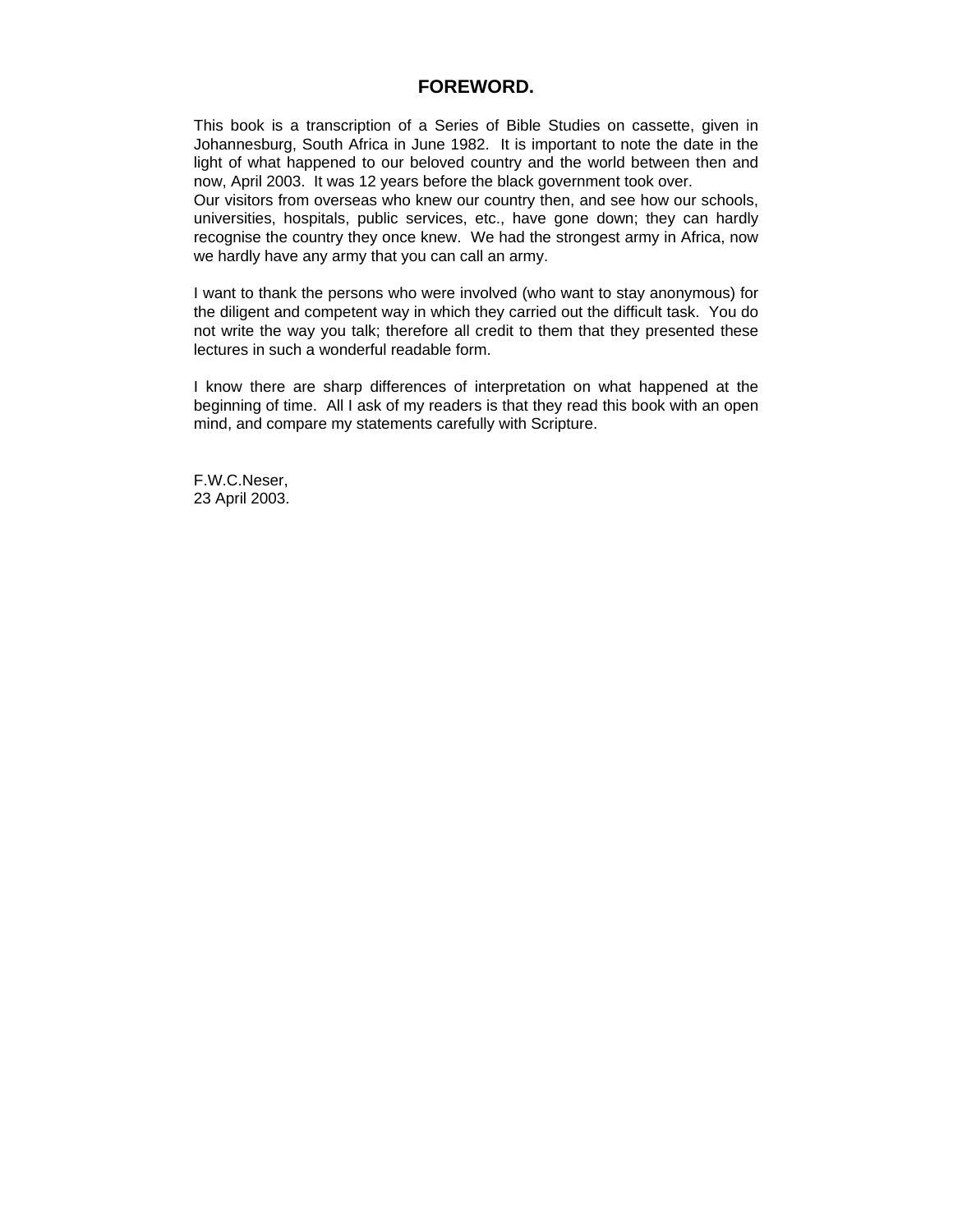### **Introduction**

#### [Excerpts from Lectures by F.W.C. Neser]

I have looked for a suitable title for the whole series, and the best I could find was "The Past, The Present, and The Future in the Light of Scripture". Now, there are a few sayings that I am going to use, that you might have heard before.

First of all, without a past there is no future. You have to know the past if you want to understand the future. So many of us want to leap into the future. We want to understand the future, but history is a continuous stream. History is like, a river that originates somewhere, perhaps on a high mountain and flows through many valleys before it eventually reaches the sea. But **that** river is one continuous stream of water; otherwise it would not be a river.

On its course to the sea there are many tributaries. There are also many kinds of objects carried along that river stream, like dead animals, tree stumps and so on. But the essential part of the river is still water, although it might become very polluted during its course, but the essential element is **still** water. We must remember that, also in history it will carry with it the character of its origin until its final inflow into God's eternal sea; His eternal purpose.

So, without a past there is no future. Another saying, which is often used, which I will also use this morning and which **you must ponder is: "**He who does not know his history will be compelled to repeat it."

Now, how far back should we go? Where now should we go to find this past? The history of man, and therefore of humanity, begins before Adam: It actually begins before "In the beginning" of Genesis. **This is very, very important**, and that is why, in politics, in religion, in our social affairs many of our people do not understand, especially the problems of these times. Because I believe we have come to the time when this river of history has reached the end of its course and is about to flow into the sea, it is of the utmost importance to know how it started, otherwise we shall not be able to understand:

The "time" of destiny, "time" of appointment and "time" of consummation.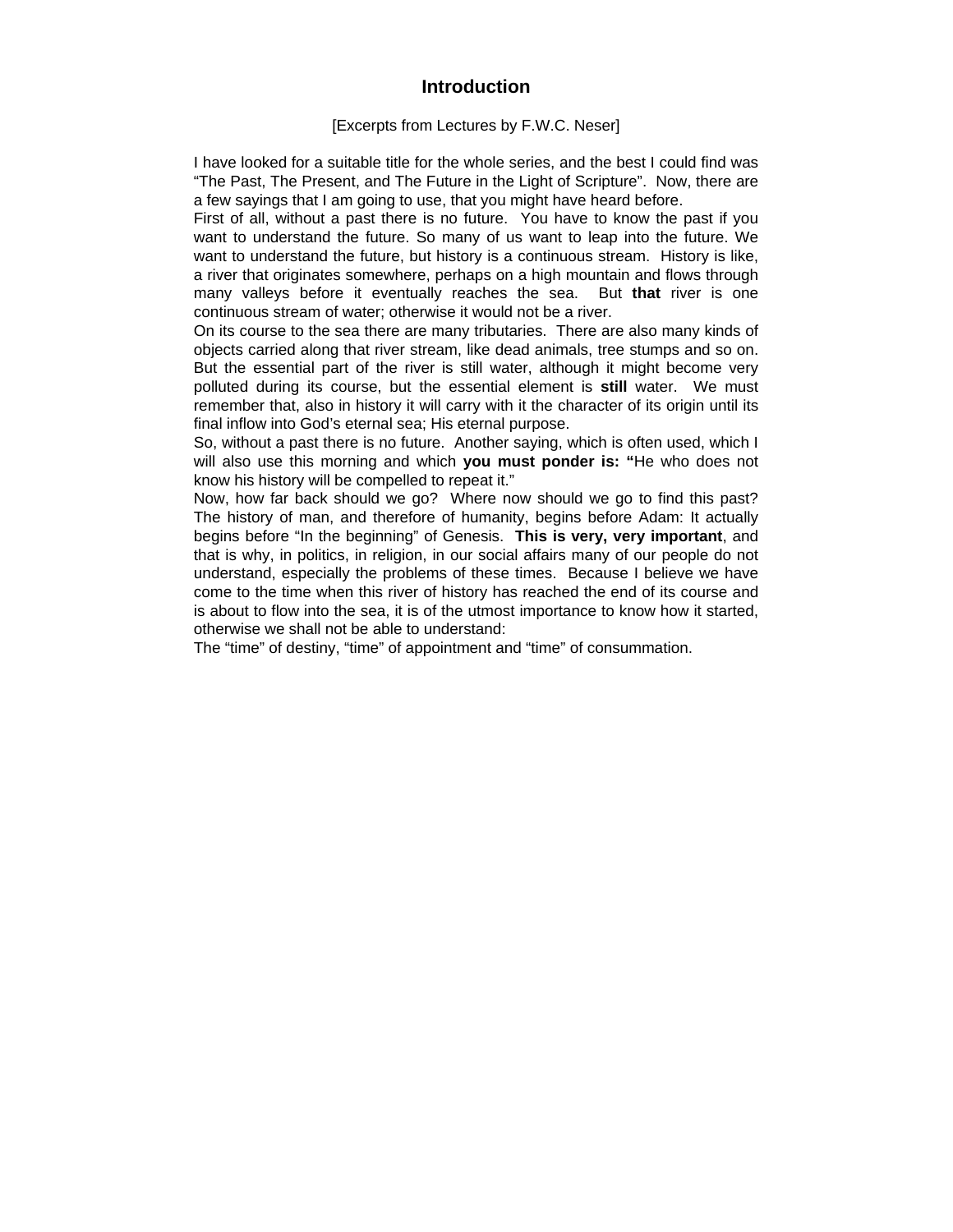## **Chapter 1**

#### **How it all Began**

So, the history of man begins **before** Adam.

We shall be referring to many Scriptures.

First of all we start in the New Testament and listen to the words of our Lord Jesus Christ himself. I want to read with you firstly, Matthew 13: 24-30. As a Bible student, you will immediately recognize it as the parable of the tares and the wheat. But I want us to look at what Jesus said.

Matthew 13:24-30;

- 24 Another parable put he forth unto them, saying, The kingdom of heaven is likened unto a man which sowed good seed in his field:
- 25 But while men slept, his enemy came and sowed tares among the wheat, and went his way.
- 26 But when the blade was sprung up, and brought forth fruit, then appeared the tares also.
- 27 So the servants of the householder came and said unto him, Sir, didst not thou sow good seed in thy field? from whence then, hath it tares?
- 28 He said unto them, An enemy hath done this. The servants said unto him, Wilt thou then that we go and gather them up?
- 29 But he said, Nay; lest while ye gather up the tares, ye root up also the wheat with them.

Now listen carefully!

30 Let both grow together until the harvest: - - - -

(this harvest is the time of consummation to which I referred.)

- - - - and in the time of harvest I will say unto the reapers, Gather ye together first the tares and bind them in bundles to burn them: but gather the wheat into my barn.

Now from:

Matthew 13:36-43; (Jesus gives the explanation and Jesus himself explains this parable)

- 36 Then Jesus sent the multitude away, and went into the house: and his disciples came unto him, saying, Declare unto us the parable of the tares of the field.
- 37 He answered and said unto them, He that soweth the good seed is the Son of man;
- 38 The field is the world; the good seed are the children of the kingdom; - -

(so the good seed are men, people, they are the children of the kingdom)

- - - - but the tares are the children of the wicked *one*;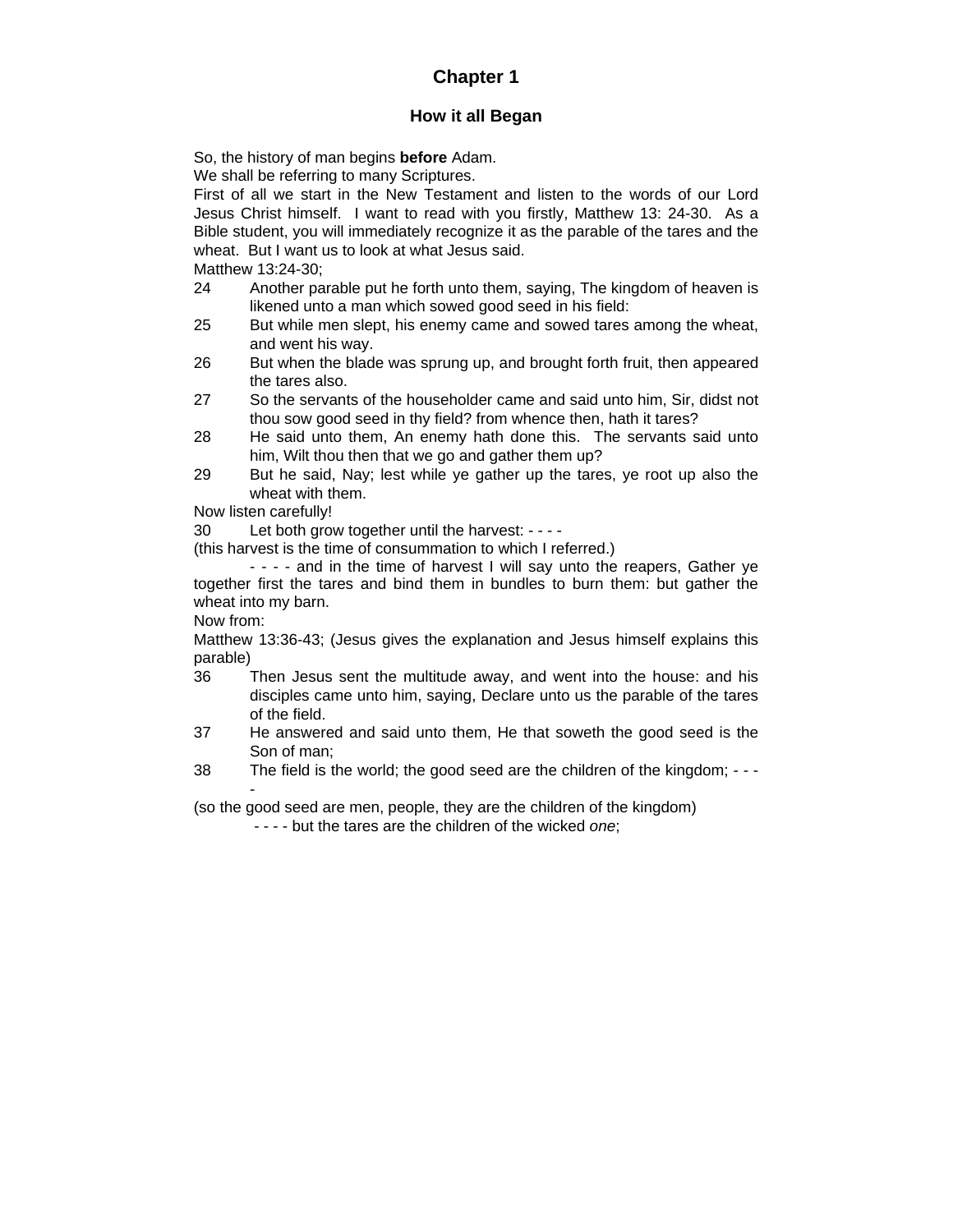So, the tares are also people, the children of the wicked one, the devil so he also has children - this is very important. They are men, they are people, and yet their origin is not from God, but is from the devil.

39 The enemy that sowed them is the devil; - - - -

(he sowed them, but they are people)

- - - - the harvest is the end of the world; and the reapers are the angels. Now, in some Christian churches, at least some, if not all, it is being preached more and more today that we have come to the end of the world or the end of the age, the consummation of the age. We look at the world, at the nations with their fingers on the triggers, all ready to make war, and we are warned of the end of all life upon this earth unless it is stopped. And this is true!

You know that it is said that the world has enough weapons of destruction at its disposal today to destroy the world three and a half times over,- enough nuclear bombs, bacteriological bombs, chemical bombs and many other weapons of destruction. They have them and will certainly, in their mad attempt towards the end - if they cannot succeed in any other way, use them. The world in its state of madness is capable of just that. So, the harvest is the end of the world and the reapers are the angels.

40 As therefore the tares are gathered and burned in the fire; so shall it be in the end of this world.

(or more correctly, consummation of the age.)

- 41 The Son of man shall send forth his angels, and they shall gather out of his kingdom all things that offend, and them which do iniquity;
- 42 And shall cast them into a furnace of fire: there shall be wailing and gnashing of teeth.
- 43 Then shall the righteous shine forth as the sun in the kingdom of their Father. Who hath ears to hear, let him hear.

So, remember how it started: He say's: at the beginning there were two seeds sown in the world, the one was wheat, and the other tares. Jesus explained that the wheat was the children of the kingdom or of the Son of man, and the tares are the children of the evil one, or the devil. But both are human beings.

There are two groups of people on the earth, which started right at the beginning: Where did they start and how did they start? We know that the one group called the tares or the children of the wicked one originated in the devil himself. The other originated in the Son of man. These two groups of people will be together until the end of time and man alone by himself, will not be able to tell the difference.

The angels will tell the difference at the end of time and they are going to do it. They are going to gather them up, separate them and tie them into bundles or groups. I am not being dogmatic; I am just putting a thought into your mind. If you look at the world today there are definitely different groups of people: different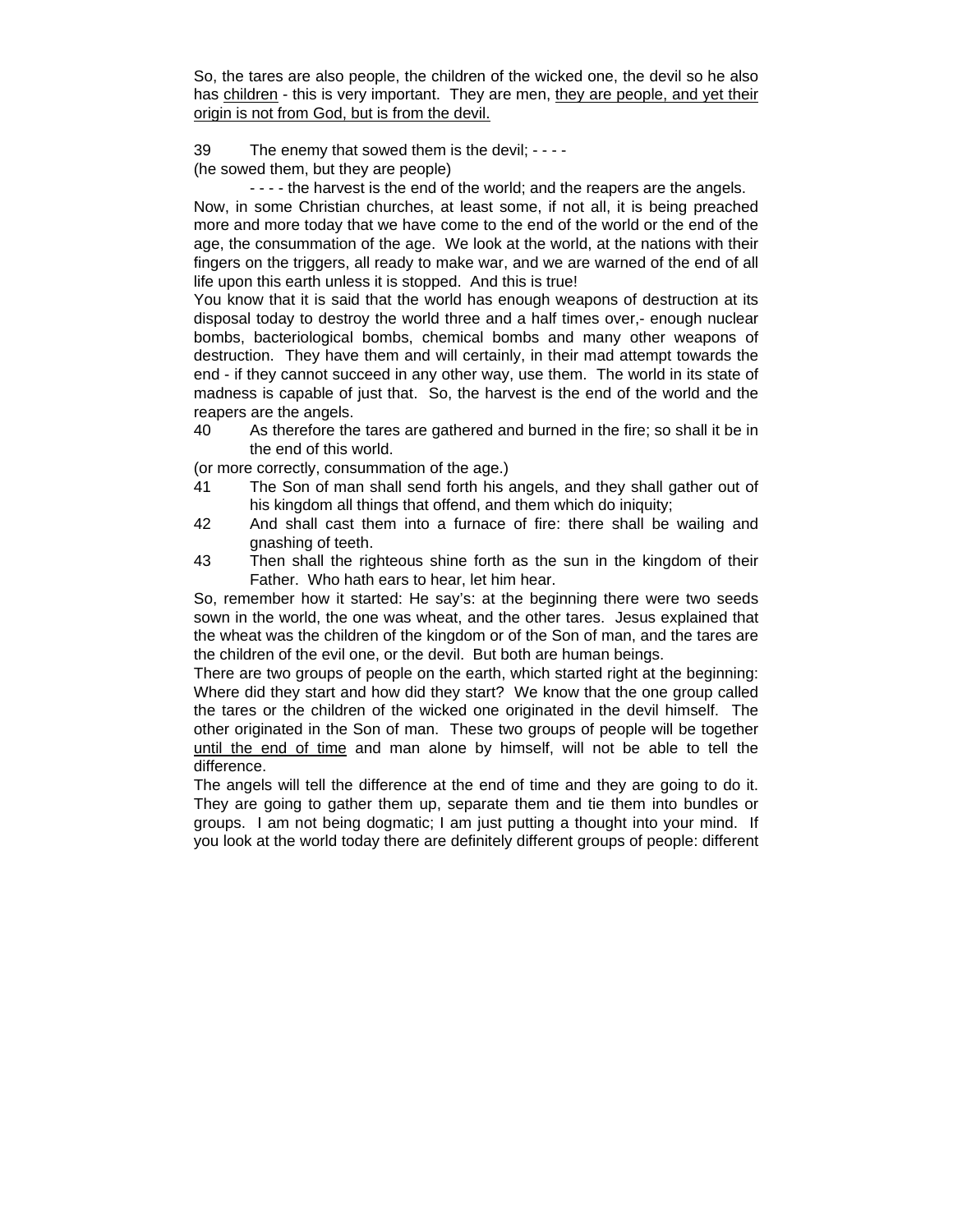teachings, ideologies, attracting different classes of people. We must take note of that, but we shall see much more of it as we go along.

There is a point that I wish to draw your attention to, if you will refer again to: Matthew 13:24-25;

24 Another parable put he forth unto them, saying, The kingdom of heaven is likened unto a man which sowed good seed in his field:

So at the beginning there was only good seed, there was only wheat, and they were as we saw, the children of the Son of man.

25 But while men slept, his enemy came and sowed tares among the wheat and went his way.

Now, if we refer to the original language, (and I want to show you a Scripture or two about that), the real meaning is not "while **MEN** slept", **but** while a "**certain MAN** slept".

That is actually what Jesus said.

If you go carefully into the Greek, the meaning is that "while a certain man slept his enemy came and sowed tares among the wheat and went his way".

Now, who was *the* "sower" in the beginning?

God started with Adam and He started with Eve.

So, this certain man must have been Adam.

"While he slept, the enemy came and sowed the tares".

In other words, sowed **his children**.

How did it happen? Now we are going to see.

First turn to:

Matthew 18:23; (and you will find it reads as follows)

23 Therefore is the kingdom of heaven likened unto a certain king, which would take account of his servants.

A certain king - if you go into the construction of the original Greek you will find that it is the same construction as used here, viz. "WHILE MEN SLEPT".

If you take a good Concordance, like "Strong's" and you compare these phrases carefully, you will see that, what Jesus said: "but while men slept" has the same construction and the same meaning as; likened unto a CERTAIN KING.

Now I want to show you as we go along that, "that certain man" - was Adam. While he (Adam) slept, the devil came and sowed his tares.

Let us first go to: Matthew 25:31-34;

- 31 When the Son of man shall come in his glory, and all the holy angels with him, then shall he sit upon the throne of his glory:
- 32 And before him shall be gathered all nations: and he shall separate them one from another, as a shepherd divideth *his* sheep from the goats:
- 33 And he shall set the sheep on his right hand, but the goats on the left.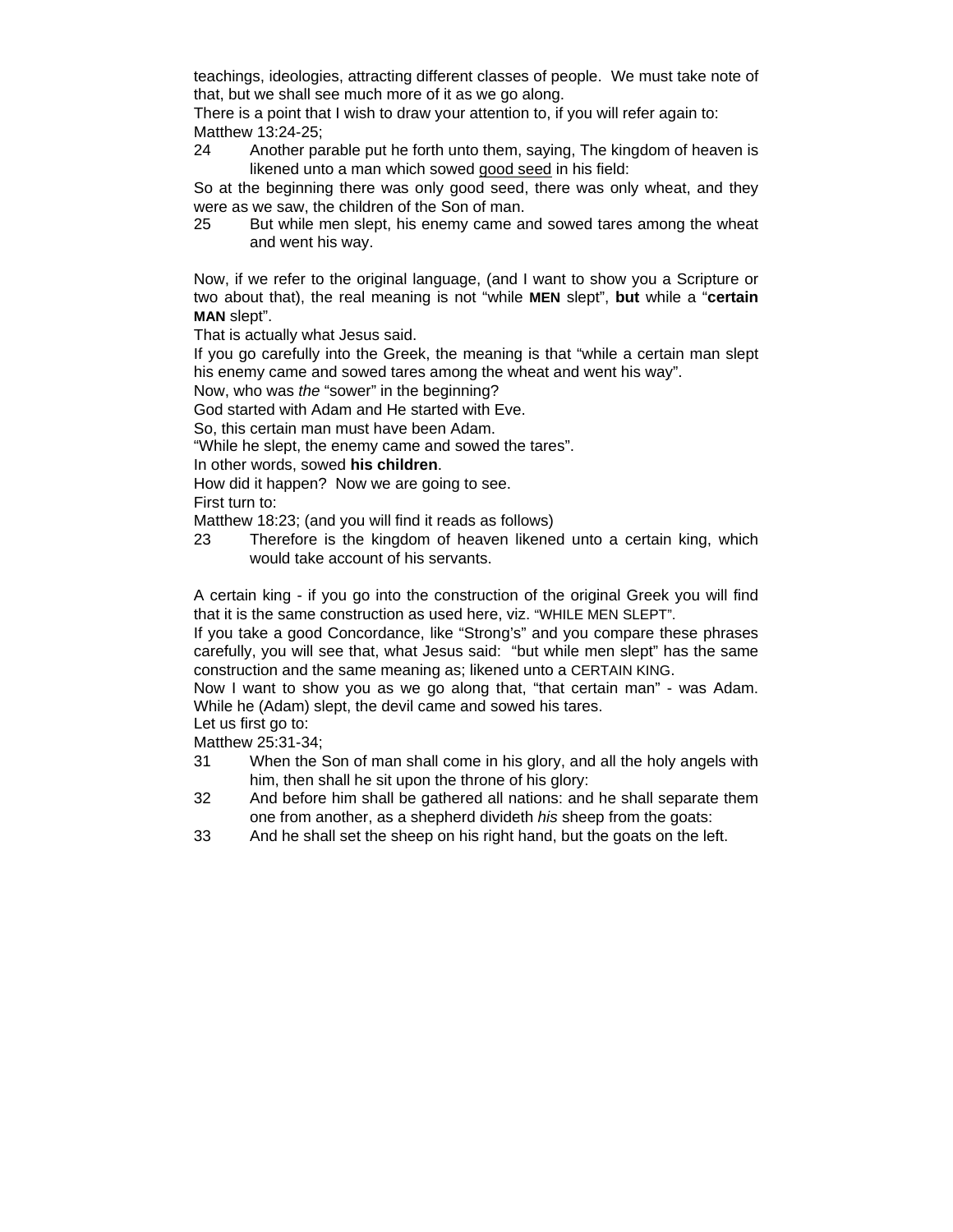34 Then shall the King say to them on his right hand, Come, ye blessed of my Father, inherit the kingdom prepared for you from the foundation of the world.

For our purpose, it is sufficient to note, that He shall separate the nations of the world, as the sheep from the goats. So there will be **sheep** nations and there will be **goat** nations. Now bear in mind the tares and the wheat:

The children of the Son of man, or of the kingdom;

And the children of the wicked one, or the devil.

We must always compare Scripture with Scripture; otherwise we shall never understand the Bible. The Bible is **not confusing.** When we look at God's Word and place relative items and thoughts about certain things in their true perspective, then we gain insight.

So, these sheep nations are the same as the children of the kingdom, and as the children of the Son of man. He put them on his right hand.

I wish to make these things clear to you today. One must be alert with wide-open eyes and ears to be able to judge with discernment these many things, which are before us. If we do not open our eyes we shall not see them.

Note the tremendous emphasis on the word **left** today: left wing, left Communism and so on. All these things are significant and great things in the world today, such as leftist movements of whatever category; be on the lookout! The Bible will give you clear indications with regard to all the major occurrences in the world.

If you hold that as a key in your mind, then look at your news. Whether it is in your newspaper, however slanted it might be, or on your television, or the mass news media, and you look at events happening in the world, and you have a clear understanding of the basic framework of God's plan, then the news of the world becomes absolutely fascinating because you can see fulfilment in the minute's detail.

Now, these goat nations on the left and the tares are the same.

(Remember we spoke about the **origin**.)

If we want to understand the present and the future it is essential that we understand the past, otherwise we have no comprehension. We must look at the **origin.** As these nations on the left are called the goat nations, let us look at the things we know only too well today.

We know that occultism (mystical, magical, and beyond the range of ordinary knowledge, involving the supernatural) is very prominent in the world. As a matter of fact, it is making dreadful inroads even upon Christianity.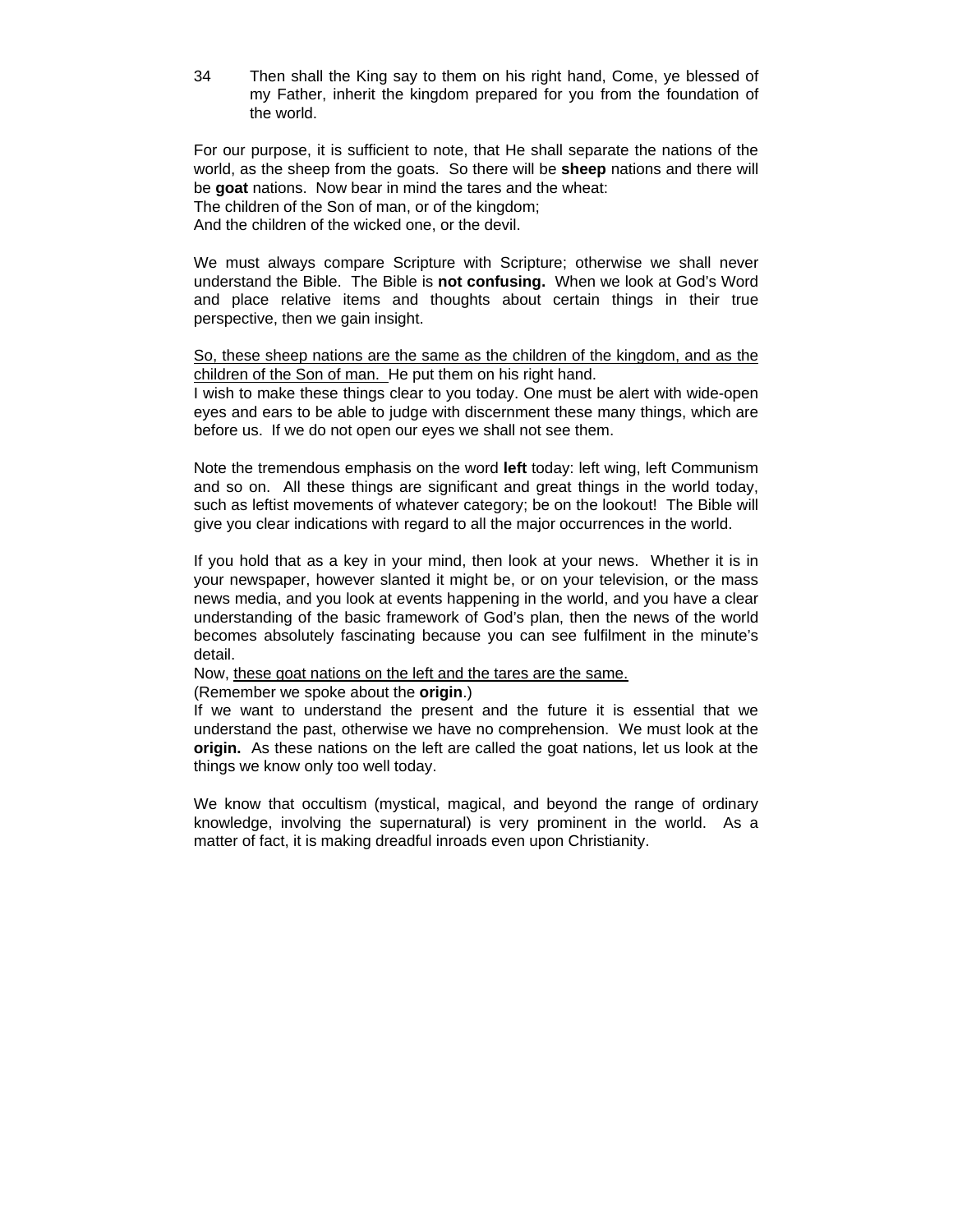And what is one of the major signs of occultism? - The goat!!!

It is very prominent in Satanism. At their ritual and their ceremonies they involve the goat - the goat's head!

In much of your "pop music" today, which is a subject on its own, so many who have been in pop and have come out again and were converted, show you how many of the "pop songs" revolve around the goat and the ceremony of the goat.

I know that what I am saying is being recorded on tape and will be circulated all over the country and various countries in the Western World. I know that I am saying things that are dangerous, but if I don't say it, nobody will know the truth. I have been doing this for years and know that God, by his grace, has kept his hand upon me.

There is another movement in the world in which the goat plays a prominent part, which is Freemasonry. One can go into the history of Freemasonry, you can read books by, say, Lester Webster; there are many books written by her. You can read books such as Occult Theocracy by madam Queensburough, and so on, and you will see that the goat is a very prominent figure in Freemasonry and how this organization is connected with subversive movements in the world. **The goat nations on the left: goat** and **left.** How prominent that is today.

So, also "in the Illuminati". Those who study international politics will know what a prominent part the goat plays. We shall meet the goat again, perhaps in our fourth lecture when we get to Esau. I shall then come back to the goat again. Let us have a look at:

Psalm 78:1-3;

- 1 GIVE ear, O my people, *to* my law: incline your ears to the words of my mouth.
- 2 I will open my mouth in a parable: I will utter dark sayings of old:
- 3 Which we have heard and known, and our fathers have told us.

I always advise people to read the Bible with their imagination. You must try to picture a certain scene or situation of which you read in the Bible as clearly as you possibly can. Try and picture **Adam and Eve** in the garden, and imagine Cain and Abel; where Cain slew Abel etc. and so on.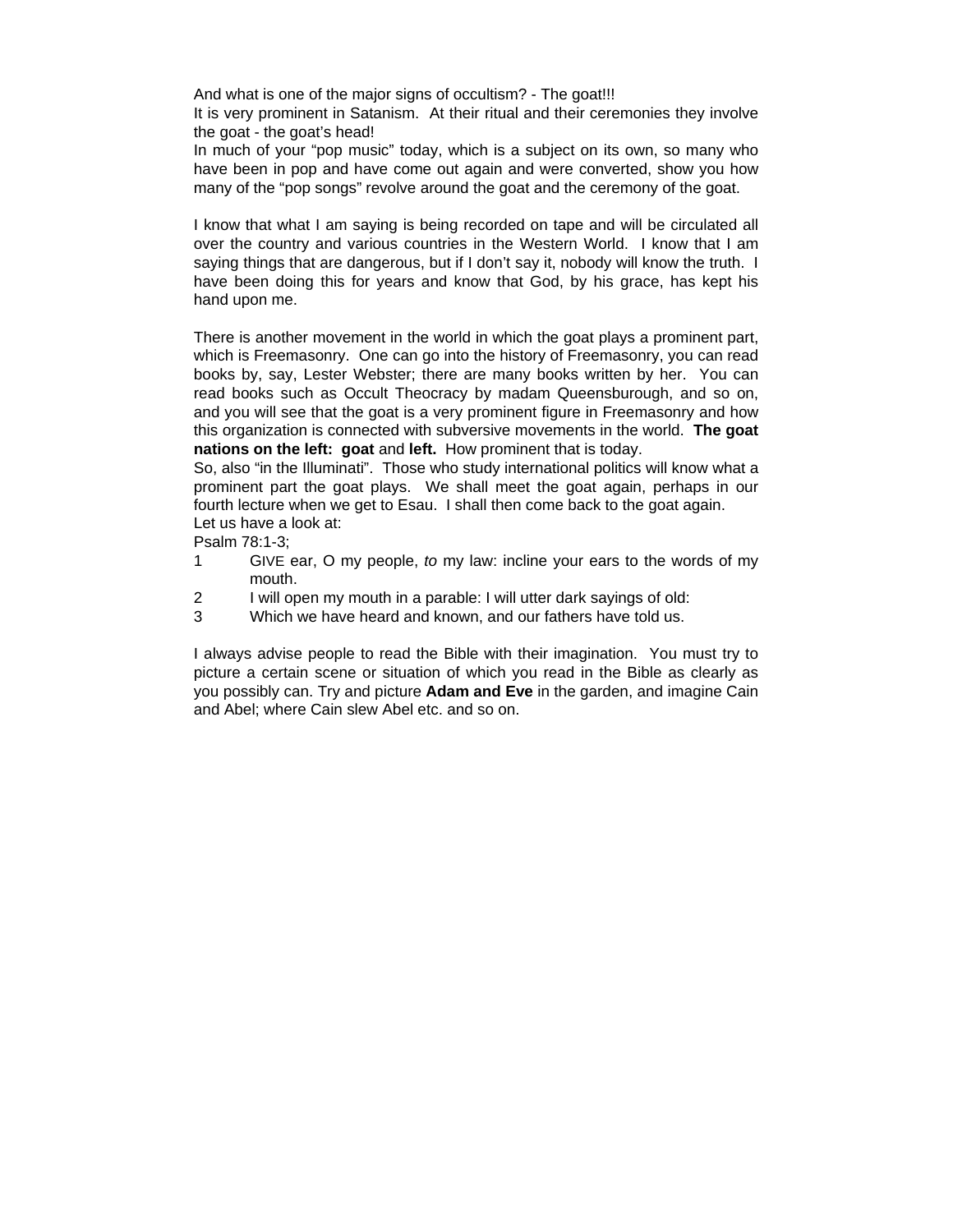### **Chapter 2**

#### **Angels in Human Form**

Now, how did the ancient history come to us?

Well, one way it comes, as with primitive people even today, the father tells his son, and that son, when he is old enough, tells his son, and so on. Of course it becomes warped and much is added or left out and so perhaps you do not get a clear picture, but at least you get an indication of these parables and dark sayings of old, that which have also been passed on from father to son etc. Bear that in mind, and you will see why I have brought that in.

I want to take you to another episode recorded in the Bible, which very few people notice, or even see, and yet is of the utmost importance. I want you to look up two familiar chapters in the Bible, which I will give to you in a moment, where you will see how the angels visited the earth. That these angels, when they came for their visit and to accomplish the mission for which they were sent, were seen and recognized as ordinary men.

They performed the functions of ordinary men, they were **seen**, and were asked to **rest,** they were granted hospitality. They were given food to **eat**, and they ate this food with their hosts etc.

Firstly refer to Genesis 18, where three angels visited Abraham, and began to speak to him concerning the destruction of wicked Sodom and Gomorrah and how Abraham pleaded with one of them to spare Sodom and Gomorrah. I think he started in his plea with 50, and came down, eventually, to ten. That this person, this angel, said to Abraham: "Yes, if we find ten righteous men in Sodom and Gomorrah they will be spared". But ten could not be found and the towns were destroyed.

Now have a look at what happened.

We read:

Genesis 18:1-25, 32-33;

1 AND the LORD appeared unto him (that is Abraham) in the plains of Mamre: and he sat in the tent door in the heat of the day;

Before we read any further there is something else I wish to point out to you, which you as Bible students perhaps already know, but some of the people who will be listening to these tapes might not know. In our King James Bibles where you find the word **LORD** written in capital letters, like here in this verse, the original is **YHWH**, the original Name of God which is often called **JEHOVAH**, but Jehovah is arrived at by merely inserting the vowels, making of YHWH, the word JEHOVAH.

That now is most important! In other words, this, and **"The LORD appeared unto him"** means it was the **LORD HIMSELF.** He appeared unto Abraham and that is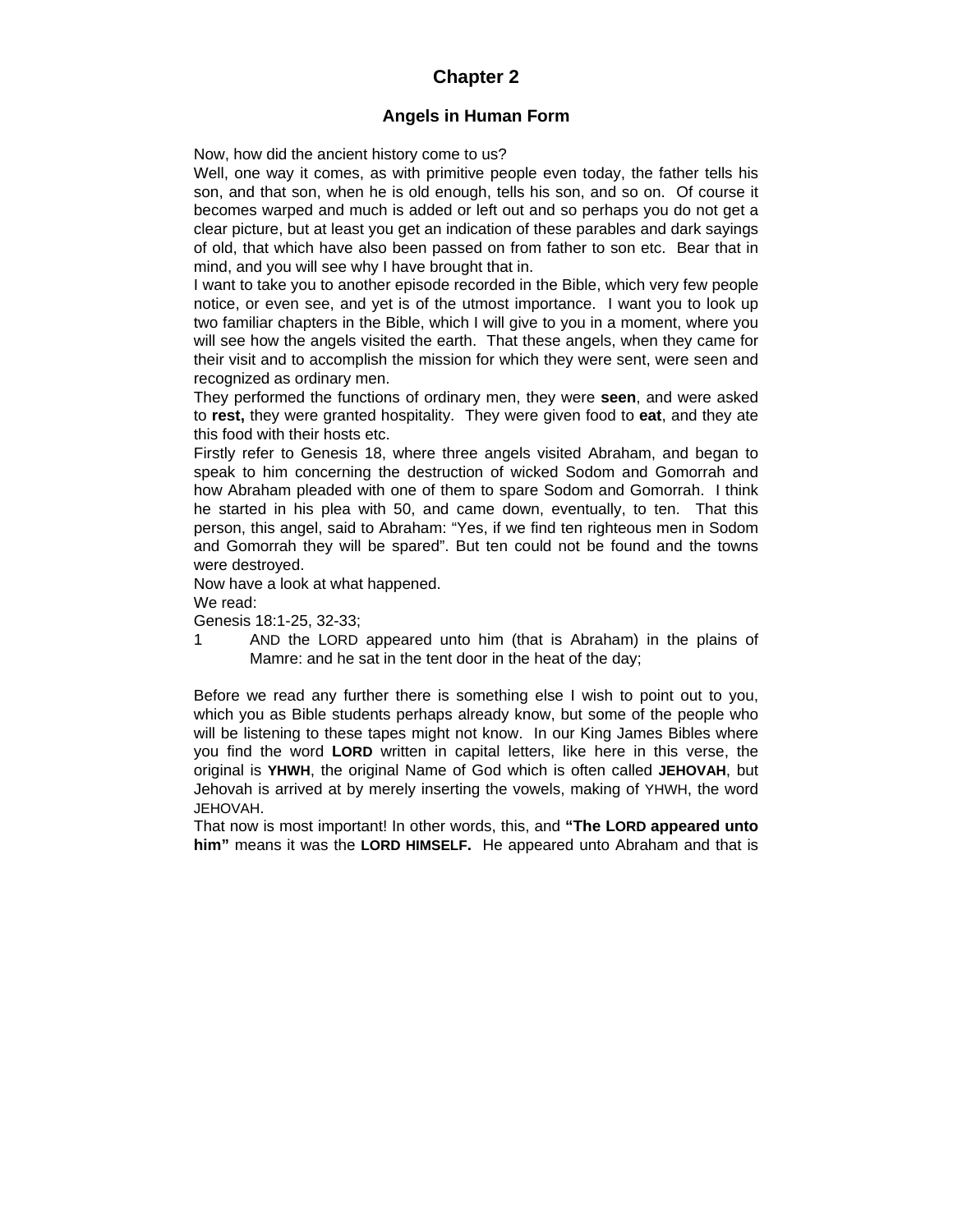why I prepared you in your minds, saying that you must read your Bible with your imagination. There Abraham was in the heat of the day, sitting in the shade under a tree, and here the LORD appeared. Now, I want you to have a good look and to see what the LORD looked like, and what He did - this person, called **"The LORD"!**

2 And he lift up his eyes and looked, and, lo, three men stood by him: (They were men, he could see *them)*,

> and when he saw *them,* he ran to meet them from the tent door, and bowed himself toward the ground,

They were men, he could see them, and he ran to meet them and bowed himself to the ground: in other words, he immediately recognized in them people of superior standing to himself. Quite naturally so, of course.

3 And said, My Lord, - - - -

(Small letters, only capital **L**, the others are small letters. This is now Adonay as would any superior person be addressed as Lord!)

- - - - - if now I have found favour in thy sight, pass not away, I pray thee, from thy servant:

4 Let a little water, I pray you, be fetched, and wash your feet, and rest yourselves under the tree:

(We shall soon see who these people were. In any case it started "and the LORD appeared". We already know that one of them was **The LORD YHWH himself**, but we shall see who the other two were. But he wanted to wash their feet, they were real men who stood before him, and that is **important**, and you will see later on why I lay such emphasis on this.

"Let a little water, I pray you, be fetched, and wash your feet, and rest yourselves under the tree:")

- 5 And I will fetch a morsel of bread, and comfort ye your hearts; after that ye shall pass on: for therefore are ye come to your servant. And they said, So do, as thou hast said
- 6 And Abraham hastened into the tent unto Sarah, and said, Make ready quickly three measures of fine meal, knead *it* and make cakes upon the hearth.
- 7 And Abraham ran unto the herd, and fetched a calf tender and good, and gave *it* unto a young man; and he hasted to dress it.
- 8 And he took butter, and milk, and the calf which he had dressed, and set *it* before them; - - - -

(Quite a royal feast)

- - - - - and he stood by them under the tree, and they did eat.

They ate, and he had already washed their feet. All right, if I go now, and wash your feet as you sit here, or one of you does, one would feel that you are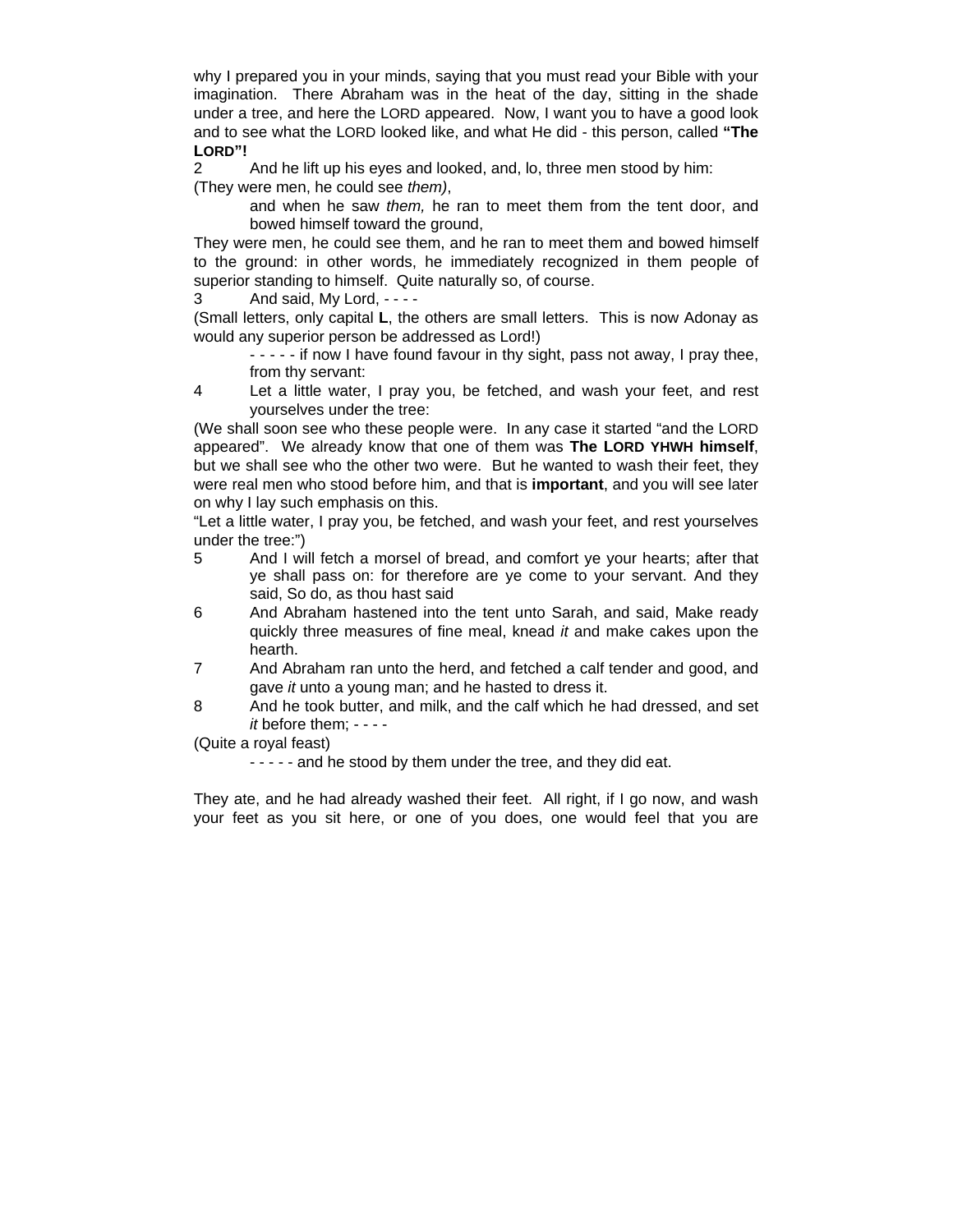substance. You do not wash a spirit's feet. They were men, he prepared a royal meal for them, and they did eat, spirit's do not eat. Have a good look.

- 9 And they said unto him, Where *is* Sarah thy wife? And he said, Behold, in the tent.
- 10 And he said, I will certainly return unto thee according to the time of life, and, lo, Sarah thy wife shall have a son. And Sarah heard *it* in the tent door, which *was* behind him.
- 11 Now Abraham and Sarah *were* old *and* well stricken in age; *and* it ceased to be with Sarah after the manner of women.
- 12 Therefore Sarah laughed within herself, saying, After l am waxed old shall I have pleasure, my lord being old also?

(Shall I have desire?)

13 And the LORD said unto Abraham, Wherefore did Sarah laugh, (now look at the word LORD, capital letters, YHWH, this is important)

- - - - -saying, Shall I of a surety bear a child, which am old?

- 14 Is any thing too hard for the LORD? (capital letters) At the time appointed I will return unto thee, according to the time of life, and Sarah shall have a son.
- 15 Then Sarah denied, saying, I laughed not; for she was afraid. And he said, Nay; but thou didst laugh.

(Who can hide anything from the LORD?)

- 16 And the men rose up from thence, and looked toward Sodom: and Abraham went with them to bring them on the way.
- 17 And the LORD said, shall I hide from Abraham that thing which I do;

Seeing that Abraham shall surely become a great and mighty nation, and all the nations of the earth shall be blessed in him?

(I want you to take note of that verse because we shall be coming back to it.)

- 19 For I know him, that he will command his children and his household after him, and they shall keep the way of the LORD, to do justice and judgment; that the LORD may bring upon Abraham that which he hath spoken of him.
- 20 And the LORD said, Because the cry of Sodom and Gomorrah is great, and because their sin is very grievous;
- 21 I will go down now, and see whether they have done altogether according to the cry of it, which is come unto me; and if not, I will know.
- 22 And the men turned their faces from thence, and went toward Sodom: but Abraham stood yet before the LORD.

In other words, which men turned their faces from the thence and went towards Sodom but Abraham stood yet before the LORD? The other two men, they were three; while the LORD, the third One stayed behind with Abraham. The other two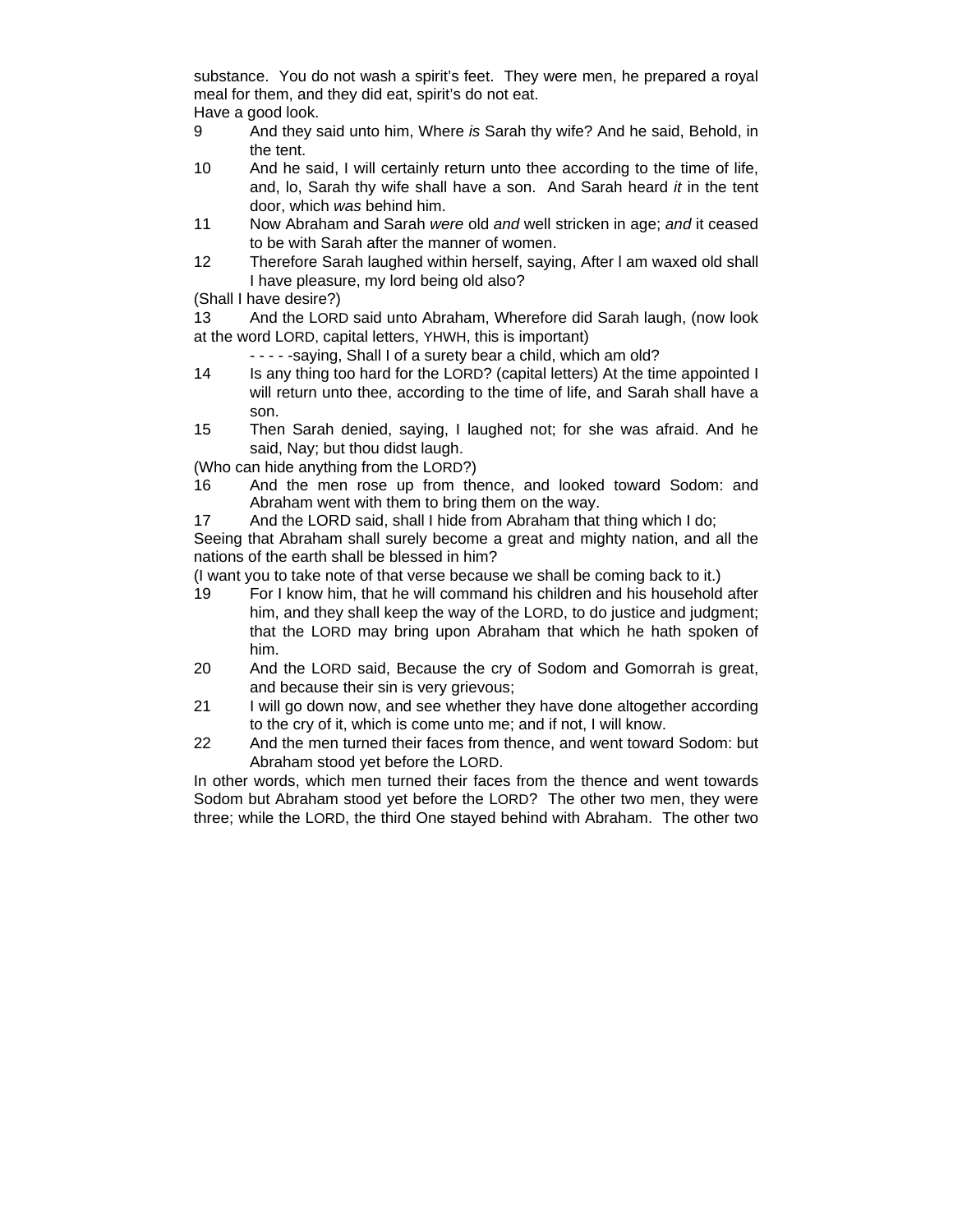went to Sodom because the LORD had received report of their wickedness in his dwelling place, and He said, "I came down to see".

23 And Abraham drew near, and said, Wilt thou also destroy the righteous with the wicked?

Before I read further, Abraham had in mind that his nephew, Lot and his wife, and their children were in Sodom. So I am sure that was one of the thoughts that motivated Abraham in his plea before the **LORD**, because if those cities were destroyed, Lot and his family would also be destroyed with them.

- 24 Peradventure there be fifty righteous within the city: wilt thou also destroy and not spare the place for the fifty righteous that *are* therein?
- 25 That be far from thee to do after this manner, to slay the righteous with the wicked: and that the righteous should be as the wicked, that be far from thee: Shall not the Judge of all the earth do right?

Now, here again, you must use your imagination. Here, Abraham was standing, they say, before this man, but He was the **LORD** and Abraham knew it, because he addressed **him** as such. There is a tremendous thought in this, and I do not want to draw a red herring across the trail. It is a study on its own into which we are not going to go in this series. But if you make a good study of it, this **LORD** was none other than the **Lord Jesus himself**. It was Jesus who, in one of his theophanies, (appearance of God to man) as it is called in Biblical terms.

**"Theos"** is the Greek word for God, in other words, where He took on the form of flesh before his incarnation: He always appeared as YHWH or **the Angel of the LORD.** He was visible, He was tangible, completely in human form, and as such Abraham pleaded with him for Sodom, and he started with fifty. Now, just to save time, we know how he scaled it down, pleading and pleading.

- 32 And he said, Oh let not the Lord (small letters) be angry, and I will speak yet but this once: Peradventure ten should be found there. And he said, I will not destroy *it* for ten's sake.
- 33 And the LORD (capital letters) went his way, as soon as he had left communing with Abraham: and Abraham returned unto his place.

Now, these two angels, as we saw in verse 22 "And the men turned their faces from thence, and went toward Sodom."

Now, in chapter 19:1-38 we read of their arrival in Sodom. Let us look what happened there, and again use your imagination.

Genesis 19:1- 38.

1 AND there came two angels - - - -

(now it is said they were angels, but they were men, Abraham gave them a royal feast: he washed their feet: they ate with him: now these two men),

- - - - to Sodom at even: and Lot sat in the gate of Sodom: and Lot seeing

*them*; - - - -

(so he saw them)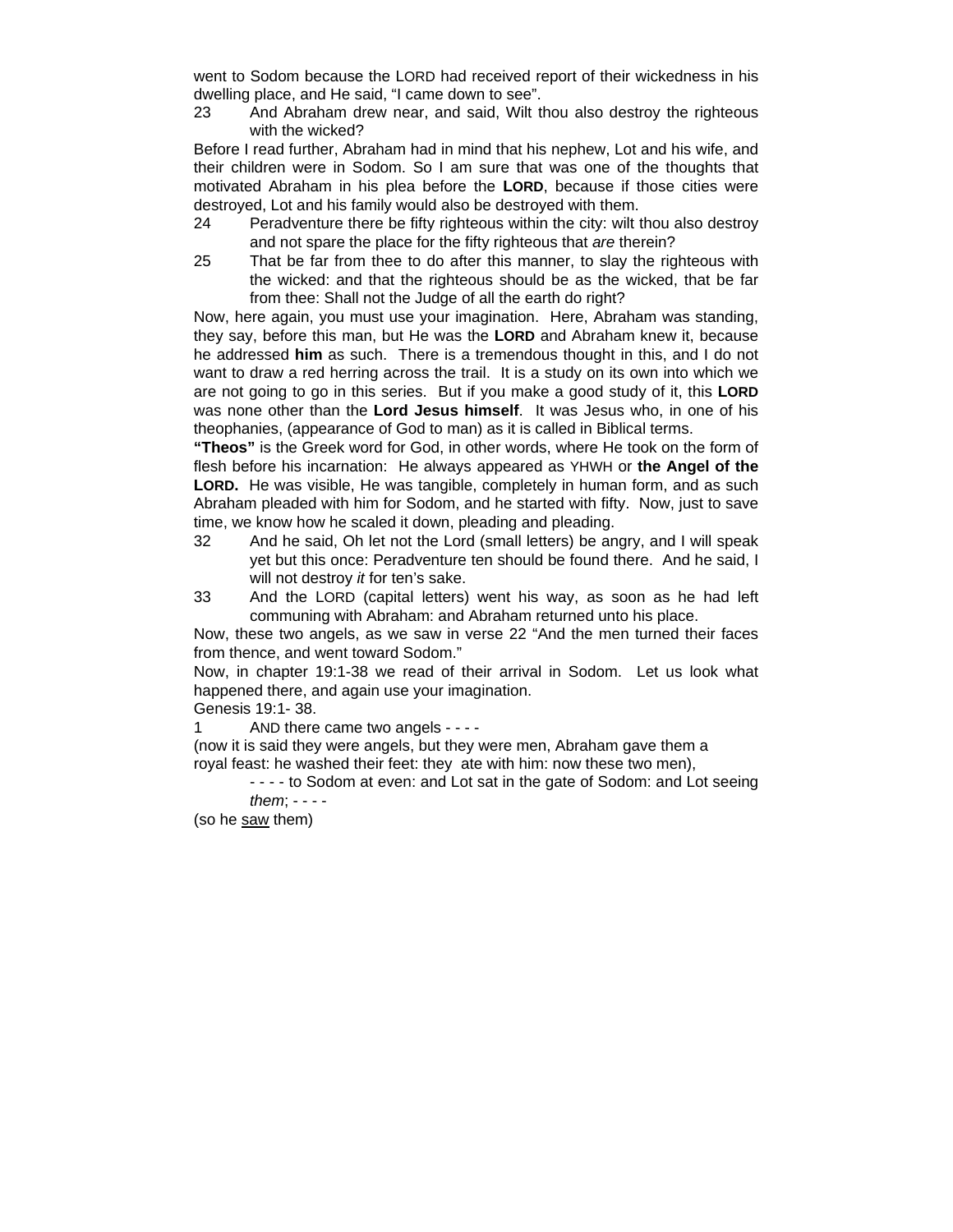- - - - rose up to meet them; and he bowed himself with his face toward the ground;

(the same as Abraham did).

2 And he said, Behold now, my lords, (small letters) turn in, I pray you, into your servant's house, and tarry all night, and wash your feet, and ye shall rise up early, and go on your ways. And they said, Nay; but we will abide in the street all night.

(So, he invited them into his house; he again offered to wash their feet, one cannot wash a spirit's feet, they took on human form, and had already had a meal with Abraham).

3 And he pressed on them greatly; and they turned in unto him, and entered into his house; and he made them a feast, - - - -

(so they were going to eat again, this is important)

- - - -and did bake unleavened bread, and they did eat.
- 4 But before they lay down, -- -

(so they even went to bed),

- - -the men of the city, *even* the men of Sodom compassed the house round, both old and young, all the people from every quarter:
- 5 And they called unto Lot - -

(Now, in your imagination, you must see them surrounding the house, perhaps as far down the street, as the eye could see. Because by this time news had spread that there were two strange men. They must have made a tremendous impression because they were angels. In other words they were of high standing and dignity. One could just feel that they were not ordinary men all the same. So they all ran and said that two men had arrived and were now staying with Lot. These people were Sodomites; wicked, filthy, ugly, as we all know. Now you are going to see what they were going to demand from Lot. They were going to demand from Lot that he deliver these two men to them, so that they could commit their foul deeds with them. Now if these two men were not flesh, and, as the Sodomites were after flesh only, why would they have demanded them? I am stressing this because then you will see my point, as we go along). Continue: v.5;

- - - - and said unto him, Where *are* the men which came in to thee this night? bring them out unto us, that we may know them.

We know that this Biblical term **"that we may know them"** means, having intercourse with them. In any place where a man and his wife came together, and had intercourse, the Bible describes it as **"He knew his wife". So they said, "that we may know them".** That we may have intercourse with them. You cannot have intercourse with spirit's, they were real!

6 And Lot went out at the door unto them, and shut the door after him,

7 And said, I pray you brethren, do not so wickedly.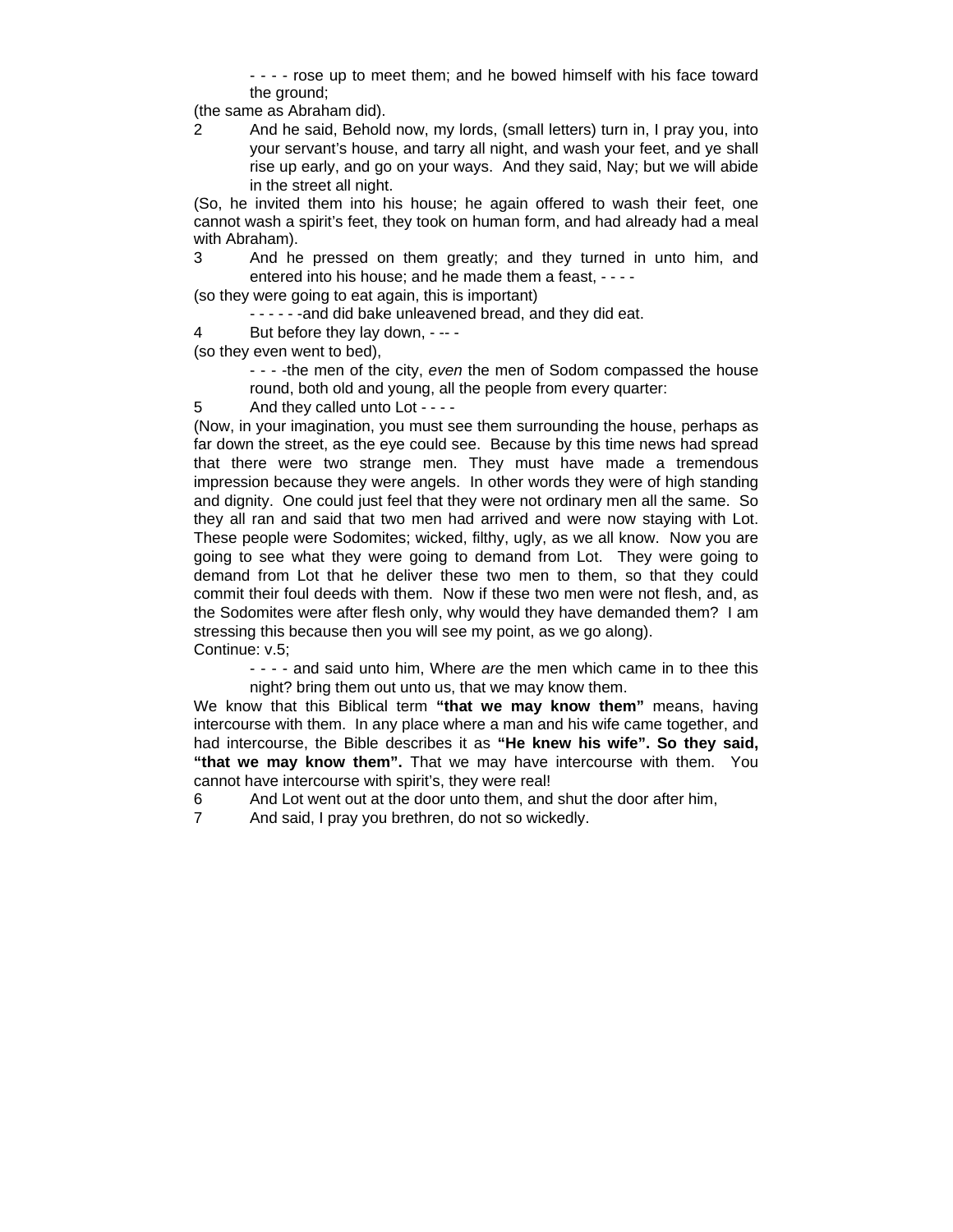Now, you picture Lot: say, in this house where we are now, closing the door, and standing outside, the whole street just full of people shouting, lifting up their hands, and all that, and Lot trying to quieten them, saying, "Now, listen to me".

8 Behold now, I have two daughters which have not known man; let me, I pray you, bring them out unto you, and do ye to them as *is* good in your eyes: only unto these men do nothing; for therefore came they under the shadow of my roof.

Now, especially in those days, if you gave a person shelter, if they brought him into their house, they were very much on their dignity because that person is then under their protection, and Lot said that these people are now under my roof, and I am responsible for them. Take my daughters and do your things with them, but don't do it unto these men.

9 And they said, Stand back. - - - - -

(in other words, shut up).

- - - -And they said *again,* This one *fellow* came in to sojourn, and he will needs be a judge: ----

(In other words, he is an immigrant, he is not one of us, but comes from a different country and even from a different race, but has come to settle here, and now he wants to, as it were, play the lord over us)

 $- - -$  now will we deal worse with thee, than with them  $- - -$ .

(One can just hear the threatening tone, look at their faces, and see how they started to lurch forward, even to grab Lot)

- - - - And they pressed sore upon the man, *even* Lot, and came near to break the door.

(They were after these two men).

- 10 But the men put forth their hand, and pulled Lot into the house to them, and shut to the door.
- 11 And they smote the men that *were* at the door of the house with blindness, both small and great: so that they wearied themselves to find the door.
- 12 And the men said unto Lot, Hast thou here any besides? Son in law, and thy sons, and thy daughters, and whatsoever thou hast in the city, bring *them* out of this place:
- 13 For we will destroy this place, because the cry of them is waxen great before the face of the LORD; and the LORD hath sent us to destroy it.

Can you see, they had the power because they were angels, but they were in the form of men, so much so, that the Sodomites desired them for their intercourse.

14 And Lot went out, and spake unto his sons in law, which married his daughters, and said, Up, and get you out of this place; for the LORD will destroy this city. But he seemed as one that mocked, unto his sons in law.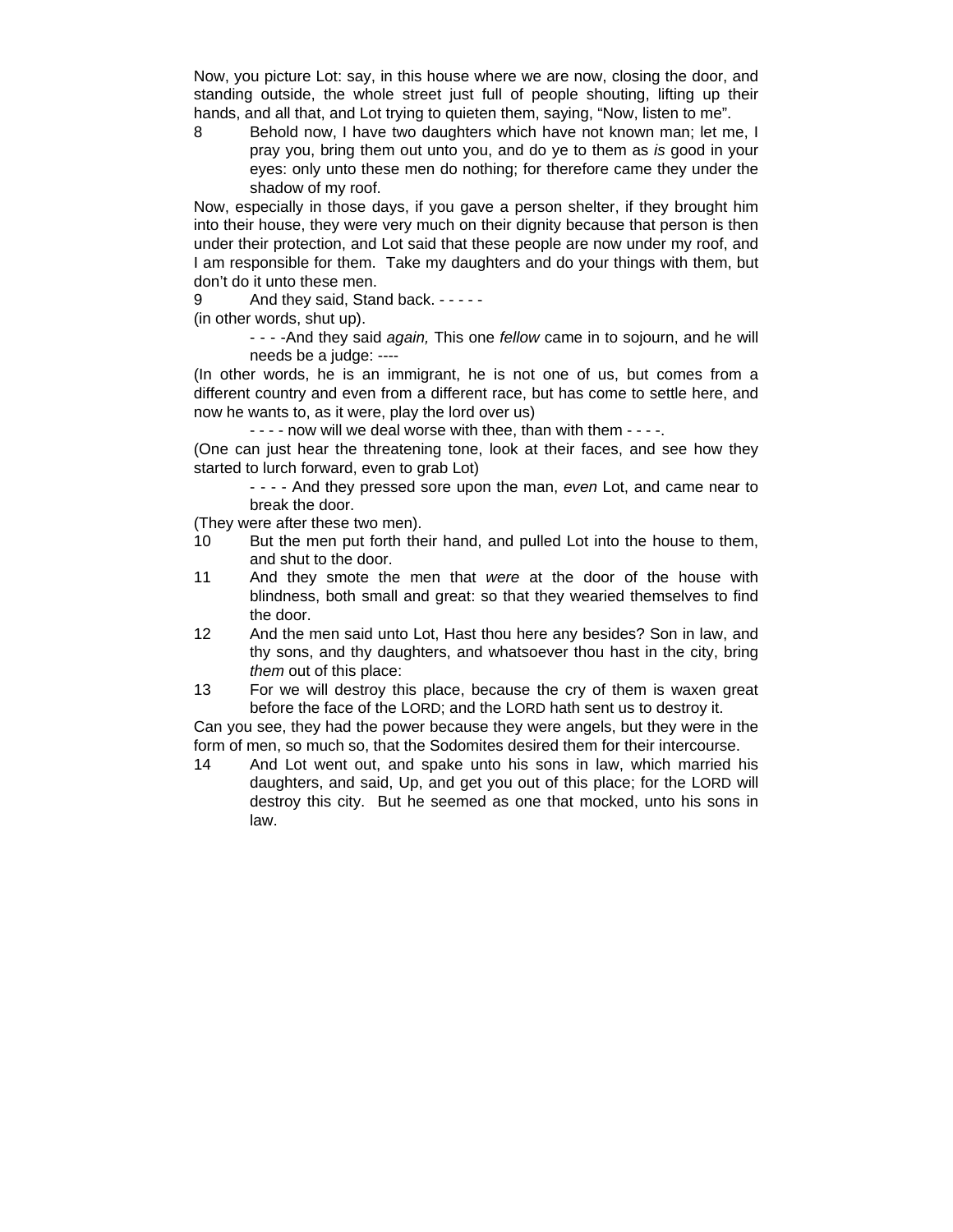In other words, as one who is just talking nonsense: and that is what people will do today when you warn them.

15 And when the morning arose, then the angels - - - -

(Now they were called angels, but they were men)

- - - hastened Lot, saying, Arise, take thy wife, and thy two daughters, which are here; lest thou be consumed in the iniquity of the city.
- 16 And while he lingered, the men laid hold upon his hand - - -

In other words, grabbed him by the hand, you must now see, here is Lot, he is still fiddling around thinking about his nice house, and so on, and not really taking them seriously, as people would do even today: and they grabbed him by the hand. It wasn't a spirit that grabbed Lot by the hand. He could feel the grip; he could see them eat, as they could wash their feet.

- - - - and upon the hand of his wife, and upon the hand of his two daughters; the LORD being merciful unto him: and they brought him forth, and set him without the city.

17 And it came to pass, when they had brought them forth abroad, that he said, Escape for they life; look not behind thee, neither stay thou in all the plain; escape to the mountain, lest thou be consumed.

(This was urgent, they had to flee and they had to run fast).

18 And Lot said unto them, Oh, not so, my Lord: (small letters).

19 Behold now, thy servant hath found grace in thy sight, - - - -

(Sorry for the interruption, but you must just look how accurate the Bible is. Lot said to them in verse 18; "not so my Lord;" these could not have been capital letters because he had not been speaking to YHWH - they were these two angels).

- - - and thou hast magnified thy mercy, which thou hast shewed unto me in saving my life; and I cannot escape to the mountain, lest some evil take me, and I die:

- 20 Behold now, this city *is* near to flee unto, and it *is* a little one: Oh, let me escape thither, (*is* it not a little one?) and my soul shall live.
- 21 And he said unto him, See, I have accepted thee concerning this thing also, that I will not overthrow this city, for the which thou hast spoken

(That little city to which he wanted to flee).

- 22 Haste thee, escape thither; for I cannot do any thing till thou be come thither. Therefore the name of the city was called Zoar.
- 23 The sun was risen upon the earth when Lot entered into Zoar.
- 24 Then the LORD rained upon Sodom and Gomorrah brimstone and fire from the LORD out of heaven;

25 And he overthrew those cities, and all the plain, - - - -

(Just see it, one blazing inferno of fire)

- - - - and all the inhabitants of the cities, and that which grew upon the ground.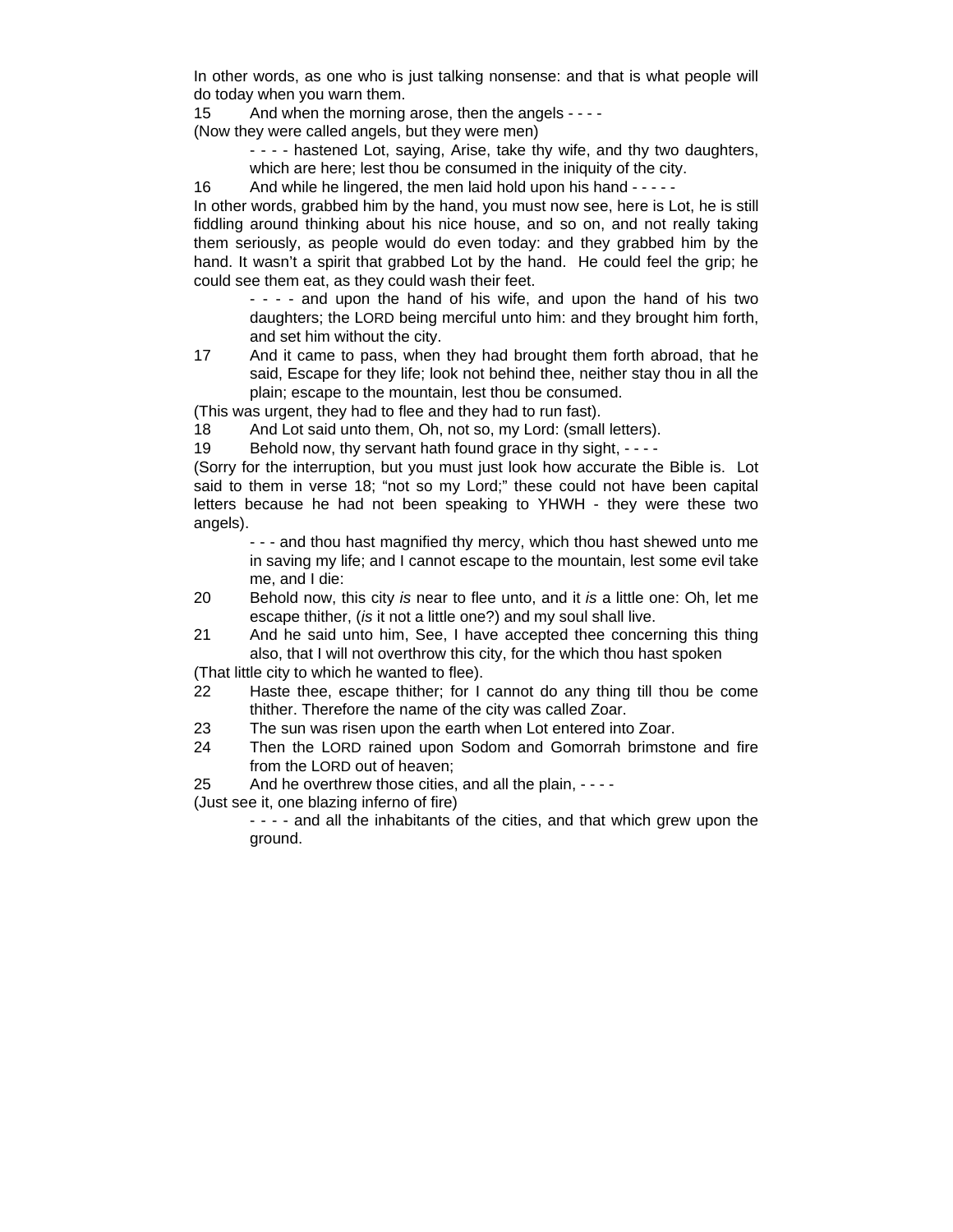- 26 But his wife looked back from behind him, and she became a pillar of salt.
- 27 And Abraham got up early in the morning to the place where he stood before the LORD.
- 28 And he looked toward Sodom and Gomorrah, and toward all the land of the plain, and, beheld, and, lo, the smoke of the country went up as the smoke of a furnace.
- 29 And it came to pass, when God destroyed the cities of the plain, that God remembered Abraham, and sent Lot out of the midst of the overthrow, when he overthrew the cities in the which Lot dwelt.
- 30 And Lot went up out of Zoar, and dwelt in the mountain, and his two daughters with him; for he feared to dwell in Zoar: and he dwelt in a cave, he and his two daughters.

Now, his wife turned into a pillar of salt, so only Lot and his two daughters were left. For he feared to dwell in Zoar, and he dwelt in a cave, and his two daughters. Now, I am just reading further because it is interesting, and might stir up several questions: but, just hold them, perhaps for the next few Saturdays, let me then at least put it in your midst.

- 31 And the firstborn said to the younger, Our father *is* old, and *there is* not a man in the earth to come in unto us after the manner of all the earth:
- 32 Come, let us make our father drink wine, and we will lie with him, that we may preserve seed of our father.
- 33 And they made their father drink wine that night: and the firstborn went in, and lay with her father; and he perceived not when she lay down, nor when she arose.
- 34 And it came to pass on the morrow, that the firstborn said to the younger, Behold, I lay yesternight with my father: let us make him drink wine this night also; and go thou in, *and* lie with him, that we may preserve seed of our father.
- 35 And they made their father drink wine that night also: and the younger arose, and lay with him; and he perceived not when she lay down, nor when she arose.
- 36 Thus were both the daughters of Lot with child by their father.
- 37 And the firstborn bare a son, and called his name Moab: the same *is* the father of the Moabites unto this day.
- 38 And the younger, she also bare a son, and called his name Ben-ammi: the same *is* the father of the children of Ammon unto this day.

Now, when we go further through the history of Israel in the Bible we find that these Moabites especially, were Israel's enemies, so also the Ammonites. I am not dogmatic but those of you who have read my book on Revelation will know that I say that I have a strong feeling, and also a measure of proof, that the Chinese are the descendants of these Moabites today, and that the Japanese are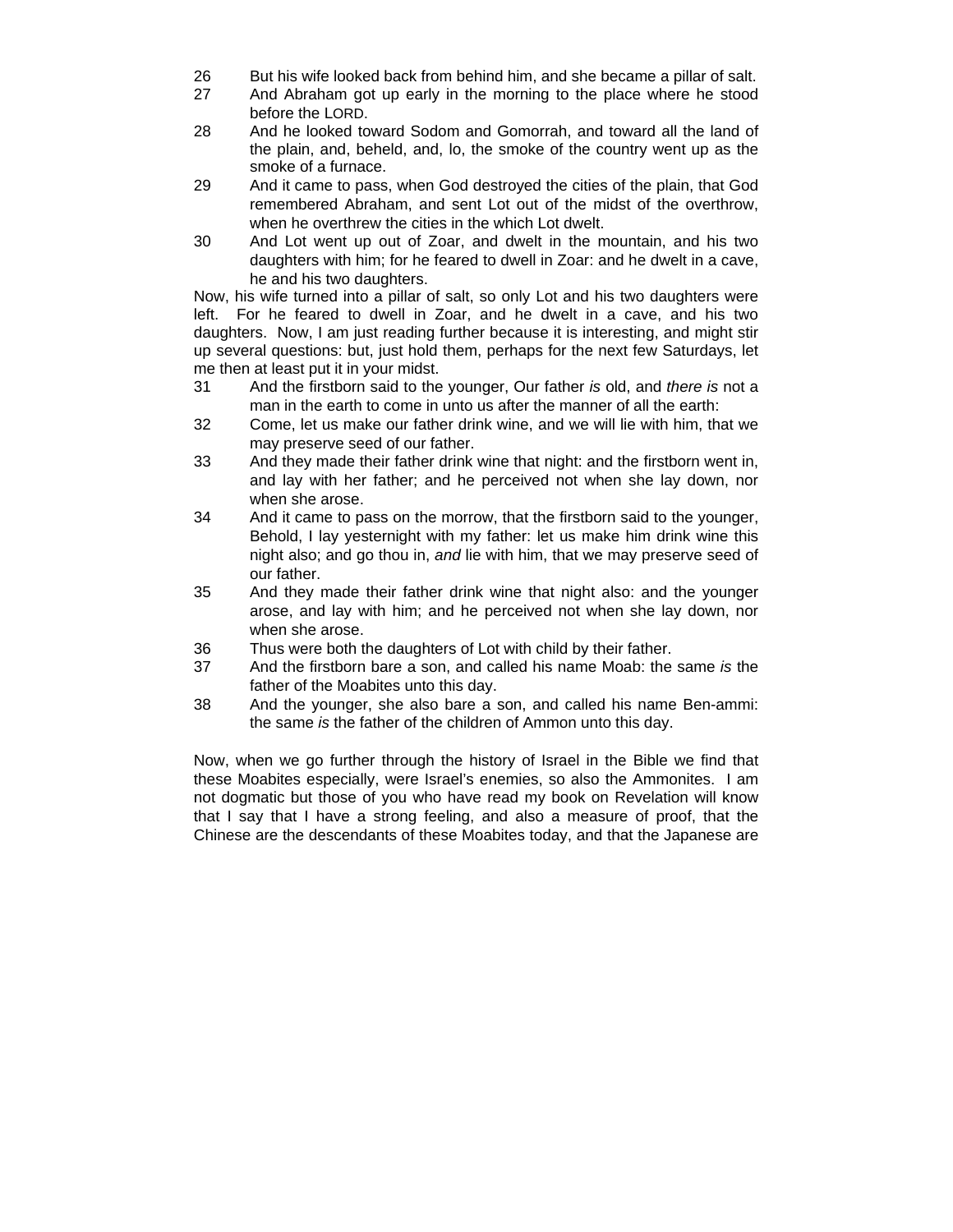the descendants of the Ammonites. Now, I have various reasons for saying that, but at this stage, I don't want to expand it because of lack of time.

Remember I said that we must look at where the river started, at its origin. We saw that, while God sowed the good seed, and the good seed were the children of the kingdom or the children of the Son of man, that the tares, also men, were the children of the devil.

Now, I took time to show to you, in the destruction of Sodom, that these two angels took upon themselves human form, they ate, drank and had their feet washed. They were so human that these Sodomites craved them to commit sodomy with them. So, in other words, it is not impossible, and I will show you other occasions in the Bible where angels took on human form.

In this case these angels that took on human form abode in their state as servants of God; they came for a divine mission for which they had to take on human form. They were obedient to God. They did not deviate from their holy state, performed the function for which God sent them, and then went back.

But there are other angels in the Bible who also took on human form, but did not abide in their holy estate. When they took on human form, they could eat and have their feet washed, and could be desirable unto Sodomites, with whom to have intercourse. They then have the full faculties of man, and if they did not abide in their holy state, they could also come and have intercourse with women on earth, and what offspring would come from that?

Now, that is what I am heading for, and for which I am trying to lay the foundation, because that which happened then, Jesus said, "to leave them until the time of harvest". The time of harvest is at the end of the age, the consummation of the age. We are all saying that we have come to the consummation of the age. We have come to the time when left and right etc. are clearly manifesting themselves. Who are these tares? Where did they come from? Jesus said: "the devil sowed them".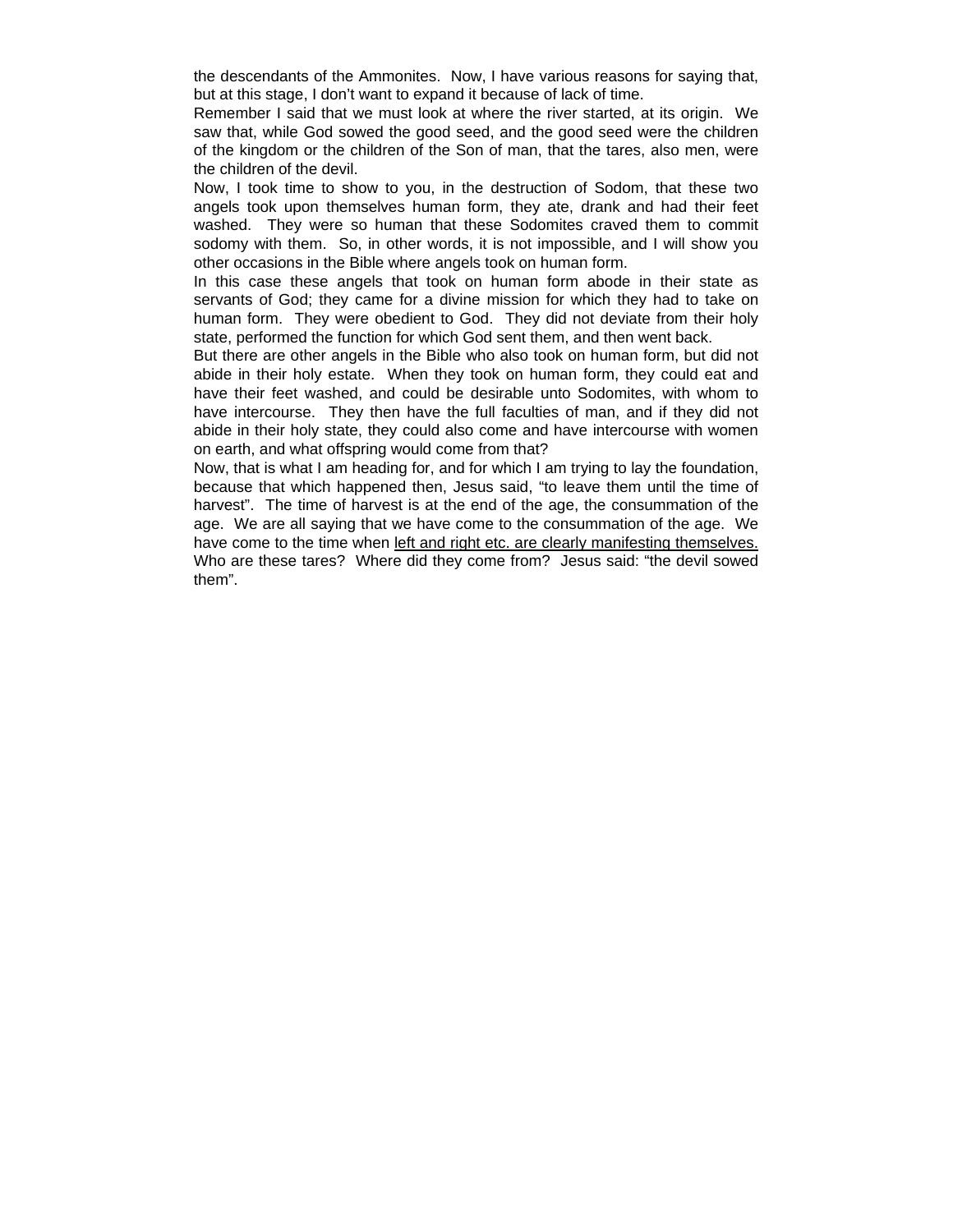## **Chapter 3**

### **The "Off-Spring" of the Devil**

Now I am going to show to you that the devil was also an angel. Before he became the devil, he was Lucifer, the chief angel of God. But he rebelled against God, and he took on human form, and sowed his tares upon the earth; in other words, left an offspring, he and the angels who followed him. That offspring is upon the earth today, they are the tares, and also are the enemies of the wheat. Only the angels will be able to do the final sorting out.

We must consider this matter carefully. Let us look at the book of Hebrews. No doubt you will say, that we have been dealing only with the Old Testament so far. But let us have a look at:

Hebrews 13:1-2;

- 1 LET brotherly love continue.
- 2 Be not forgetful to entertain strangers: for thereby some have entertained angels unawares.

Now there it is written: **be not forgetful to entertain strangers**. If an angel came in its spirit form, I am sure some of you might agree with me, I am perfectly sure, certain in my own mind, that there are angels around us right now.

I have many Scriptures to prove that angels are ministering spirits, to minister unto the heirs of salvation: I will show you that in Scripture. But angels also take on human form, otherwise how could a warning like this be issued -- "be not forgetful to entertain strangers"?

So you see strangers, and will not be able to distinguish whether that person comes to your door as an angel or not, "for thereby some have entertained angels unawares". This is not something to pass by lightly. It is of utmost importance. The Scripture is:

Hebrews 1:13- 14.

- 13 But to which of the angels said he at any time, Sit on my right hand, until I make thine enemies thy footstool?
- 14 Are they not all ministering spirits, sent forth to minister for them who shall be heirs of salvation?

As a matter of fact, often when I have spoken to some people they would smile incredulously with an attitude of "poor man leave him to his delusions!"

My wife knows, that when we get into our motorcar, we pray before I turn that key and I ask the Lord to protect us on the road and to send His angels before us. That is not just pious procedure. I believe that!

I know many people who can witness and testify where angels, in their own lives, have saved them from certain death. Where they have been grabbed away before a moving car, and some would think nothing of it.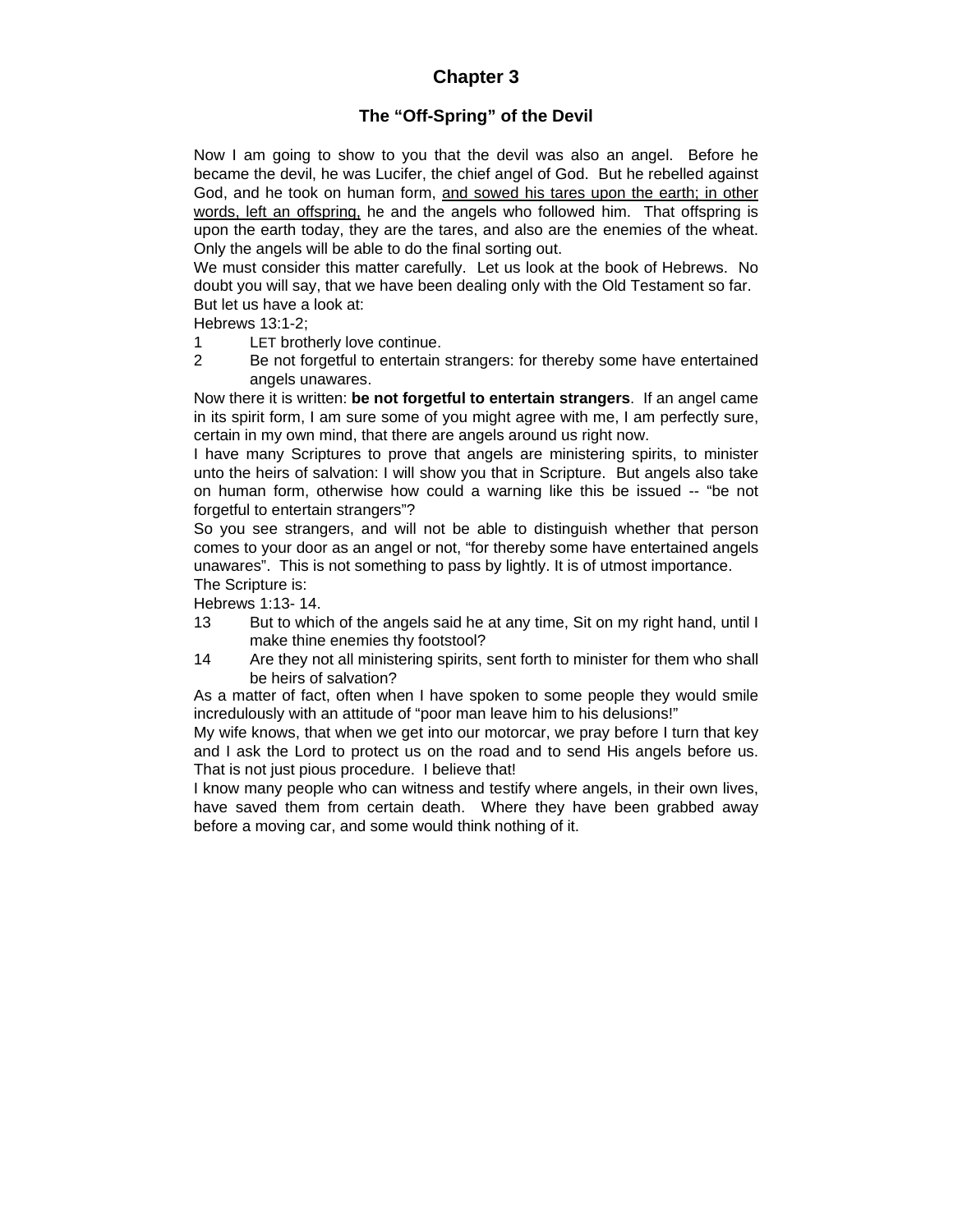Jesus speaks, I think it is in Luke chapter 18, about the children and their angels, always watching the face of our heavenly Father. I think it is common belief that children have guardian angels. So I believe that every believer has guardian angels to care for him or her, but like anything in our Christian walk, we must claim these things by faith.

We have a part to play because God has made us sovereign beings. We have to activate, as it were, we have to command it, and administer what God has given us. If we would make our faith more practical, I believe our lives would be different to what they perhaps are at the moment, as I shall show you further on. Luke 11:49-51;

(These are the words of Jesus when he was denouncing the Lawyers and the Scribes and the Pharisees).

- 49 Therefore also said the wisdom of God, I will send them prophets and apostles, and *some* of them they shall slay and persecute:
- 50 That the blood of all the prophets, which was shed from the foundation of the world, ----

(I want you to look this up in your Bibles because we are going to see much of that)

- - - - may be required of this generation;

- 51 From the blood of Abel unto the blood of Zacharias which perished between the altar and the temple: verily I say unto you, It shall be required of this generation.
- 52 Woe unto you, lawyers! for ye have taken away the key of knowledge: ye entered not in yourselves, and them that were entering in ye hindered.

Now the blood of all that were slain from the foundation of the world, the blood of all that were slain from Abel to Zacharias shall be required of this generation. There are a few things here that we must understand; that word "generation" is from the Greek word "**Genea"**, which means **Race.** It does not mean generation in the sense of a span of life: in other words it should read as follows: "That all the blood that has been shed from the foundation of the world from the time of Abel - - - - - -"

We know who slew Abel, Cain slew Abel and his blood shall be required from this "race", that race to whom Jesus was speaking; those Lawyers and Pharisees, that element in Jewry. Unless we understand the full truth, we shall never understand the times in which we live. Remember these tares will only be gathered at the time of harvest. The **consummation of the age.**

In other words, they are among us. But Jesus also said on another occasion: "Ye shall know a tree by its fruit". You do not pick figs and grapes from a bramble bush with its thorns. These things we must bear in mind for they have significance and meaning! "Shall be required of this generation!". It starts therefore with Cain – (See Luke 11:50-51).

Now we go to: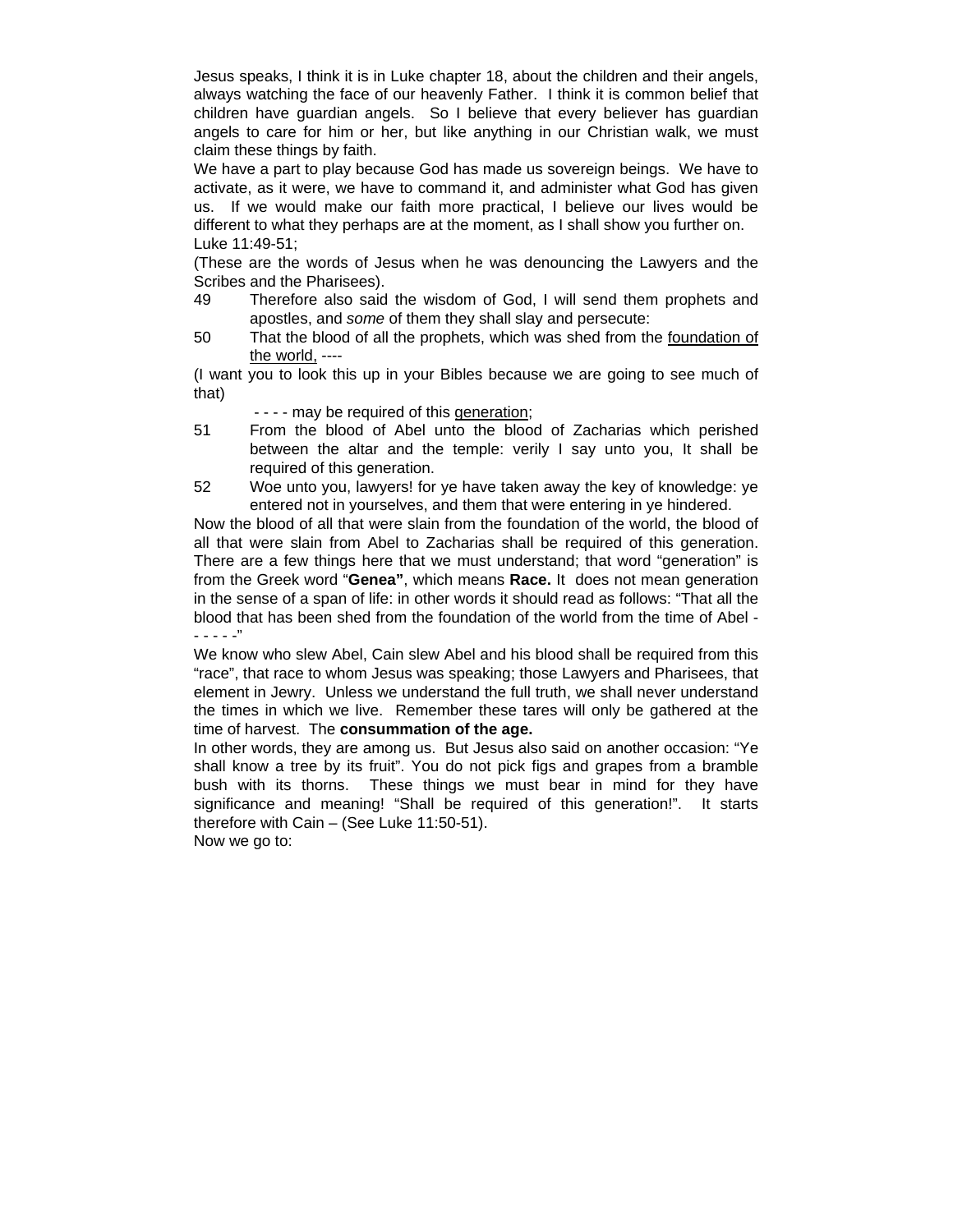Matthew 23:29-36;

- 29 Woe unto you, scribes and Pharisees, hypocrites! because ye build the tombs of the prophets, and garnish the sepulchres of the righteous,
- 30 And say, If we had been in the days of our fathers, we would not have been partakers with them in the blood of the prophets.

(Remember the blood of the prophets, of whom it shall be required?)

- 31 Wherefore ye be witnesses unto yourselves, that ye are the children of them which killed the prophets.
- 32 Fill ye up then the measure of your fathers.
- 33 Ye serpents, *ye* generation of vipers, how can ye escape the damnation of hell?
- 34 Wherefore, behold, I send unto you prophets, and wise men, and scribes: and *some* of them ye shall kill and crucify; and *some* of them shall ye scourge in your synagogues, and persecute *them* from city to city:

(When we go to the book of Acts, we find that is what they did).

35 That upon you may come all the righteous blood shed upon the earth, from the blood of righteous Abel unto the blood of Zacharias son of Barachias, whom ye slew between the temple and the altar.

36 Verily I say unto you, All these things shall come upon this generation." (This Race).

Now, let us look again at:

31 Wherefore ye be witnesses unto your-selves, that ye are the children of them which killed the prophets.

(That word **children** in the original Greek, means offspring, it means sons; it means descendants).

33 Ye serpents, ye generation of vipers, how can ye escape the damnation of hell?

The word **generation** here means progeny or produce.

36 Verily I say unto you, all these things shall come upon this **generation.** 

**Genea,** which means **race,** not a certain lifespan of people. And to whom was He speaking? They that were there before him, upon that **"race".** 

I have a few more Scriptures in this connection but before I go any further I would like to bring this to your attention. Just listen carefully! When Jesus spoke, and you must admit that He spoke to them sharply, when He said: "Ye serpents, ye generation of vipers", Jesus never insulted or humiliated anybody, He never reprimanded anybody with the intention of hurting them, like we humans often do. Jesus was never nasty. When He used strong words was when He uttered the truth only, and not to sting or hurt them. When He called them a generation of vipers, it was not to hurt them, like people do when calling others all kinds of names, like "you brat", etc. in order to hurt that person.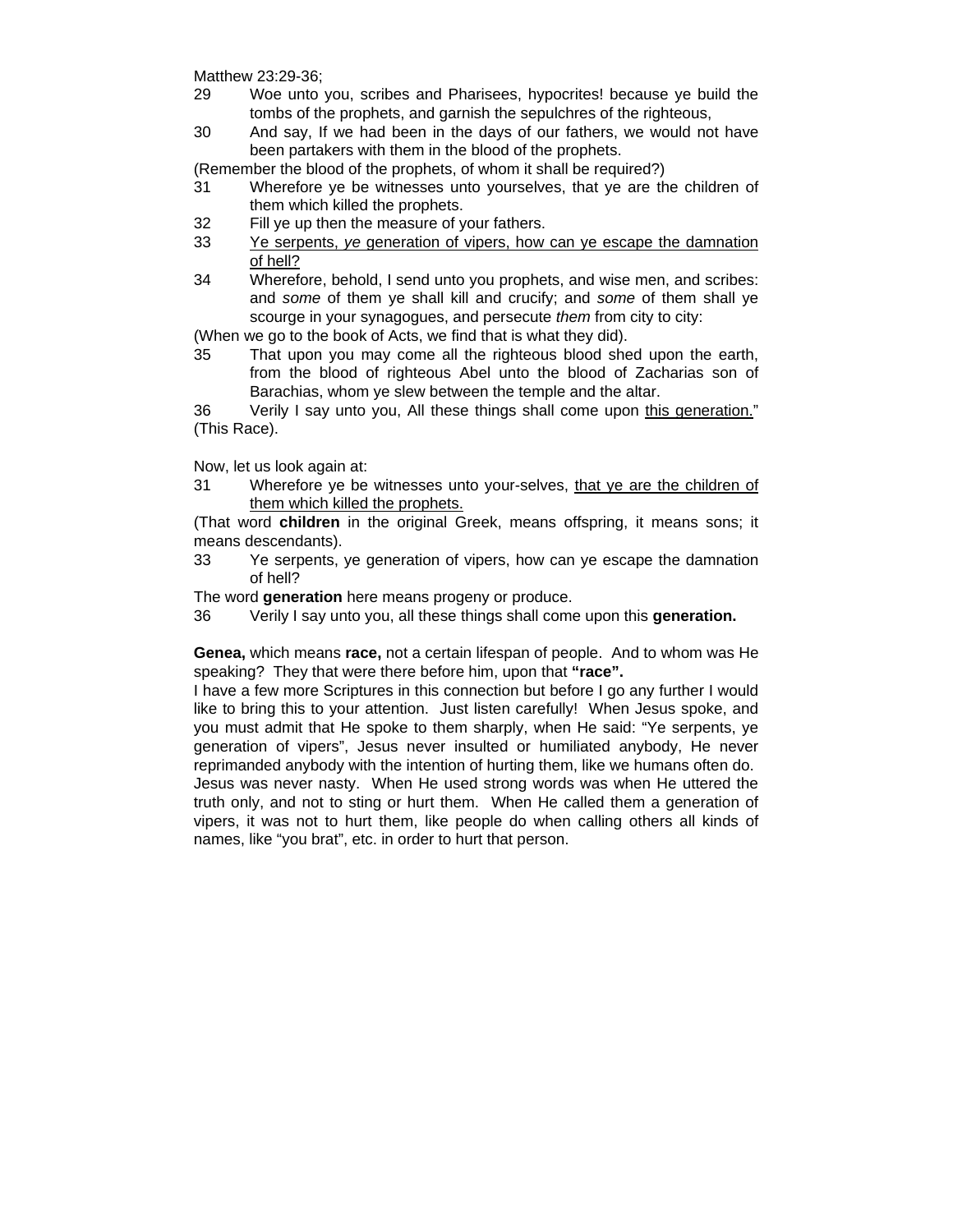Jesus never purposely tried to hurt anybody. Therefore, we as Christians, as children of the Lord must remember, if we are real Christians that Christ has left for us an example that we must follow. We must never be nasty in our attitude; we must never do anything to anybody to deliberately hurt that person.

We may speak the truth, but then the Bible says that when we speak the truth, we must do so in love. Jesus spoke the truth when He called these people a generation of vipers. As you have seen and as I am further going to intimate they were these tares; these children of the devil, and the devil is called that old serpent. They were really the serpent's children, literally.

Now, look at the book of:

John 8:44;

(Now just listen to these words, and remember it is Jesus who spoke).

44 Ye are of *your* father the devil, and the lusts of your father ye will do: He was a murderer from the beginning, and abode not in the truth, because there is no truth in him. When he speaketh a lie,

(Or more correctly, the lie)

- - - - he speaketh of HIS OWN: for he is a LIAR, and the FATHER of it.

So Jesus said to some the Jews: "Ye are of your father the devil and the lusts of your father ye will do." I believe this is plain enough, as I explained to you thus far. If you read that chapter you will discover much more along that line. I think I have thus far established that there is a **race, a viper's race; a serpent's race; a race of tares** upon this earth, and that they are the offspring of the very devil himself, literally.

Now we go back to Luke 11.

Luke 11:49- 51;

- 49 Therefore also said the wisdom of God, I will send them prophets and apostles, and *some* of them they shall slay and persecute:
- 50 That the blood of all the prophets, which was shed from the foundation of the world, may be required from this generation;

(RACE)

51 From the blood of Abel unto the blood of Zacharias, which perished between the altar and the temple: verily I say unto you, It shall be required of this generation.

What I am aiming at now, is in verse 50: "that the blood of all the prophets, which was shed from the foundation of the world, may be required from this generation:" The foundation of the world. What did Jesus mean? Remember what I said, "**The Past, The Present and The Future in the Light of Scripture":** I said to you that we could not understand the present, much less could we understand the future if we did not understand the past. I have already tried to give you a look, a peep into the past, and the origin of people and of things; now we are going to see much more of that, but first I want us to look at a few Scriptures in which this expression, "foundation of the world", also occurs.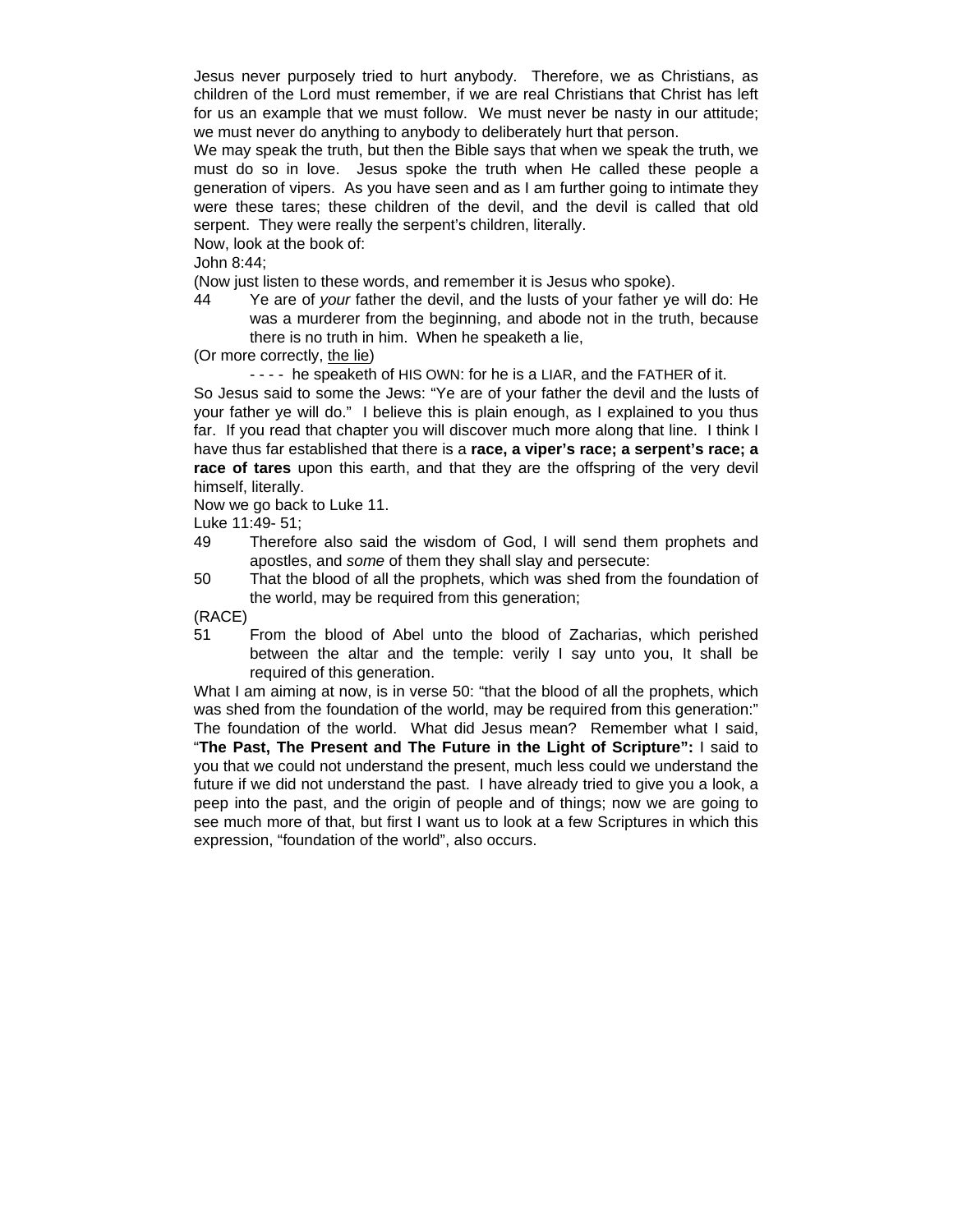Let us look at: **THE FOUNDATION OF THE WORLD.**

John 17:24; (Jesus Prays)

24 Father I will that they also, whom thou hast given me, be with me where I am; that they may behold my glory, which thou hast given me: for thou lovedst me before the foundation of the world.

So, there we have "foundation of the world" again.

Ephesians 1:3-4;

- 3 Blessed *be* the God and Farther of our Lord Jesus Christ, who hath blessed us with all spiritual blessings in heavenly *places* in Christ:
- 4 According as he hath chosen us in him before the foundation of the world, that we should be holy and without blame before him in love:

Paul writes to these Ephesians, and he said God has chosen us before the foundation of the world. Now, "chosen us before the foundation of the world", who were these Ephesians? I am not going into details here, if you analyse this Epistle, you will find that they were Israelites. That is very important.

The general teaching in the churches is that all those who are saved have been chosen before the foundation of the world. That is one of the main ingredients in the teaching on predestination. That you are predestinated, especially in Calvinism, some to go to heaven and others to go to hell. That is not the meaning of these words.

These constitute a particular group of people to whom Paul wrote these words, 'that you were chosen before the foundation of the world'. It can be proved from this Epistle that these Ephesians were Israelites. The point here, however, is that they were chosen before the foundation of the world.

Now, this is very important and actually tremendously interesting. These Ephesians were people who lived in the time 60 AD. That is more or less the time during which this Epistle was written, so they were sufficiently grown up to understand what Paul had written to them. So they lived 60 years after the birth of Christ, yet Paul said to them, you were chosen before **"the foundation of the world".**

Now how long ago was that? Certainly thousands of years before these Ephesians were born, and yet they "were already chosen".

So, where do they come from?

Where do you come from?

The moment you were conceived in your mother's womb, was the time you started life? That is another thought, but there is an answer to that, just tuck it away somewhere in your mind. Now, more about the foundation of the world. 1 Peter 1:20;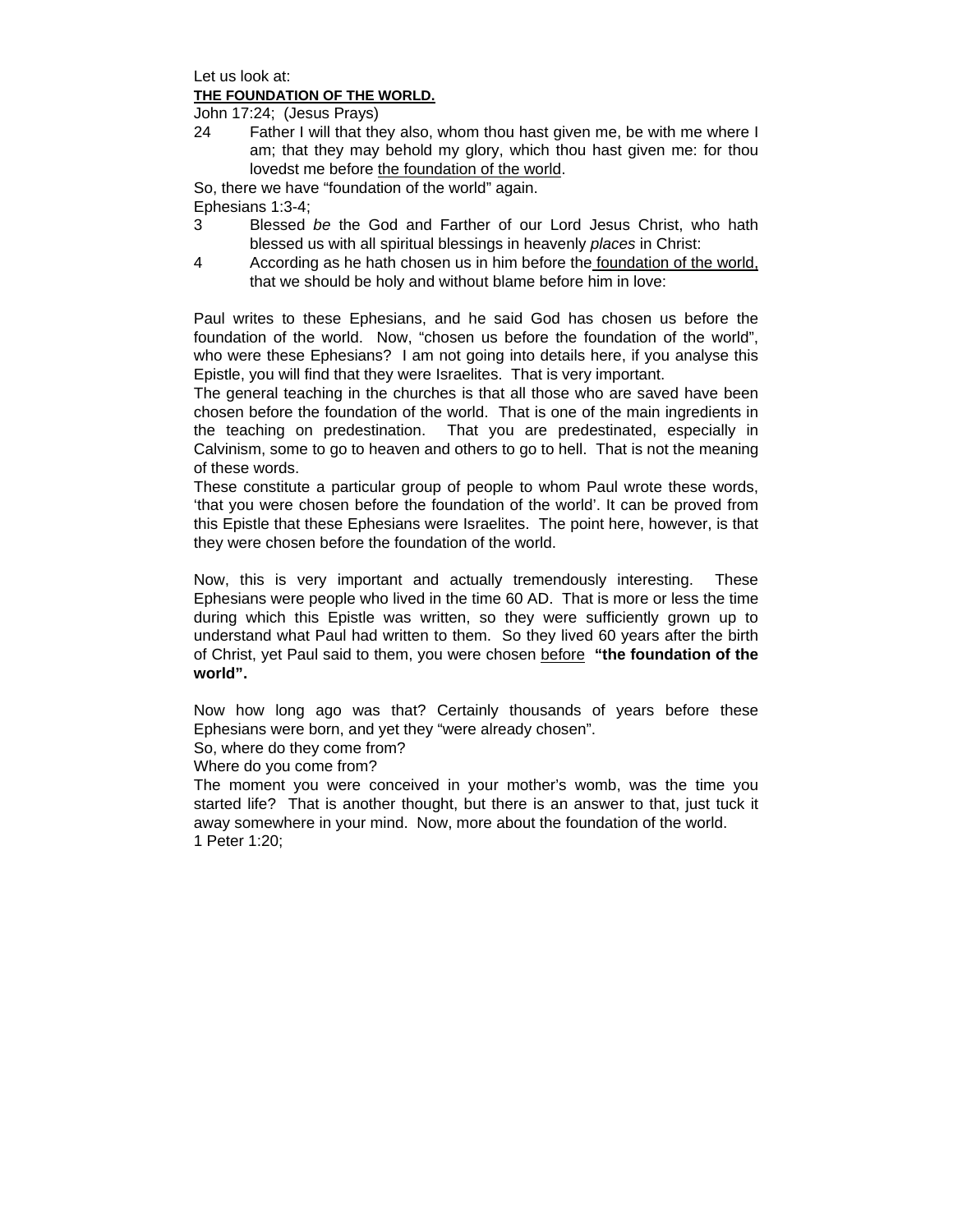20 Who verily was foreordained before the foundation of the world, but was manifest in these last times for you.

Foreordained before the foundation of the world. Revelation 13:8;

8 And all that dwell upon the earth shall worship him, whose names are not written in the book of life of the Lamb slain from the foundation of the world.

Revelation 17:8;

8 The beast that thou sawest was, and is not; and shall ascend out of the bottomless pit, and go into perdition: and they that dwell on the earth shall wonder, whose names were not written in the book of life from the foundation of the world, when they behold the beast that was, and is not, and yet is.

So here are people referred to whose names were **not** written in the book of life from the foundation of the world, and the letter written to the Ephesians who were **chosen** before the foundation of the world. We are now going to take a closer look at this word "Foundation" in the Greek language, because it is important! There are two Greek words, both translated "Foundation", in our English Bibles, but which are completely different Greek words, and therefore have completely different meanings.

All these Scriptures that I have now quoted to you: Luke 11:49- 51; John 17:24; 1 Peter 1:20; Rev. 13:8 and Rev. 17:8 were all translated from the original Greek word – "**KATABOLÉ"**. You can verify this for yourselves if you take a good Concordance. I took it from the Concordance.

Now, this "**KATABOLÉ"** in the Greek, according to these "learned" people, literally means -- "a casting down or a founding".

Very often, when we build a house or a building is erected, we still talk about the throwing of a foundation. We "threw" the foundation.

**"KATABOLÉ"** means, a throwing down: -- since the throwing down of the world.

The other word used for foundation is – "**THEMELIOS"**, which is used as a noun together with – "**PETRA",** which is a stone.

For example, let us have a look at:

Luke 6:47-49;

- 47 Whosoever cometh to me, and heareth my sayings, and doeth them, I will shew you to whom he is like:
- 48 He is like a man which built an house, and digged deep, and laid the foundation (THEMELIOS) on a rock (PETRA) and when the flood arose, the stream beat vehemently upon that house, and could not shake it: for it was founded upon a rock.
- 49 But he that heareth, and doeth not, is like a man that without a foundation (THEMELIOS) built an house upon the earth, against which the stream did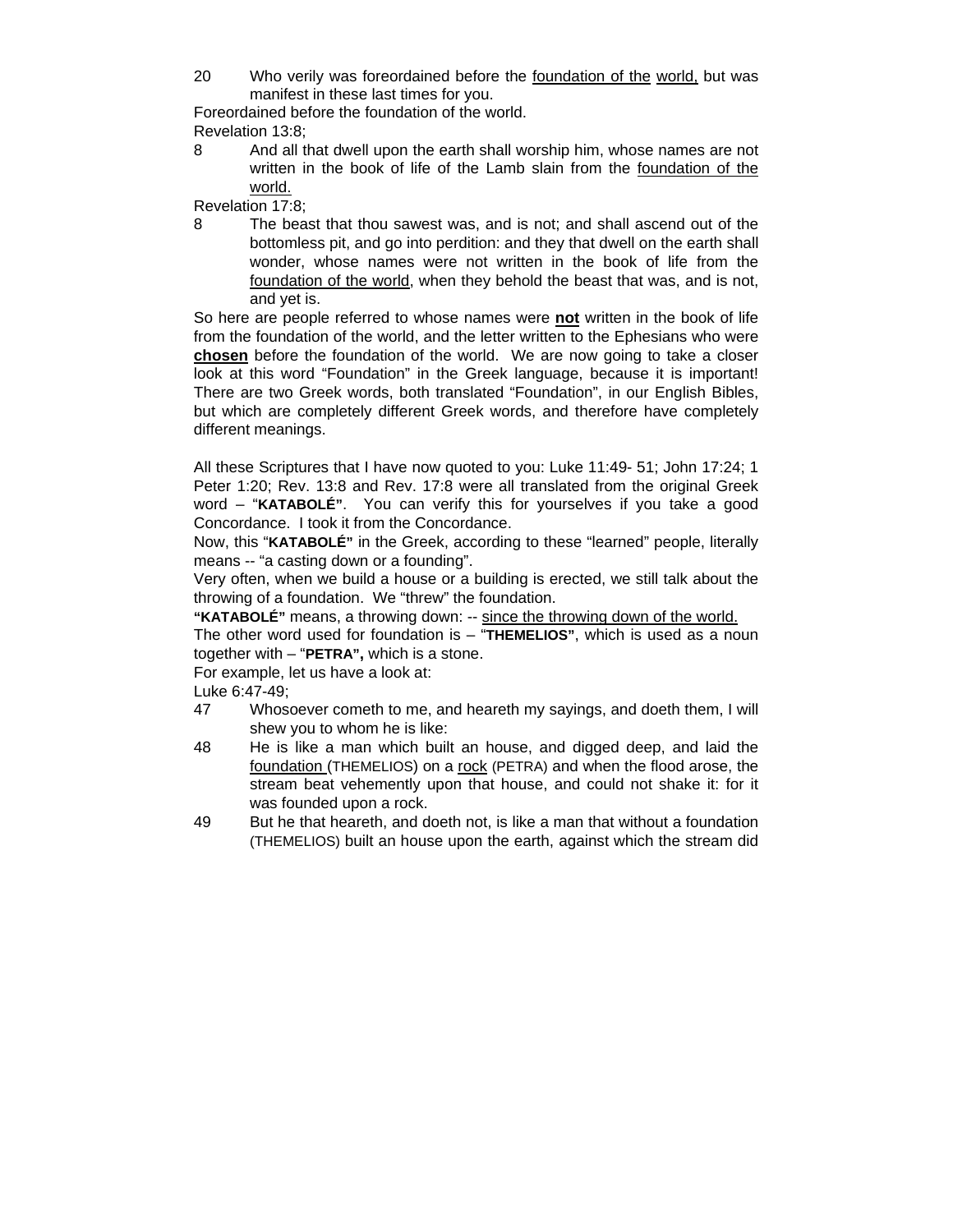beat vehemently, and immediately it fell; and the ruin of that house was great.

This FOUNDATION is – **"THEMELIOS"** and is of course, a noun. Hebrews 11:10;

10 For he looked for a city which hath foundations, whose builder and maker *is* God.

That word, "foundation" is also from the original Greek word – **"THEMELIOS".** Metaphorically it is used for the tenets (principle, dogma, doctrine) of our faith, which of course is not connected with a literal "Petra or rock". Romans 15:20;

(Now, I must go into detail about this because we must understand the word "foundation", where things come from).

20 Yea, so have I strived to preach the gospel, not where Christ was named, lest I should build upon another man's foundation.

1 Corinthians 3:10-12;

This is a very familiar portion of Scripture, and a blessed one.

- 10 According to the grace of God which is given unto me, as a wise masterbuilder, I have laid the foundation, and another buildeth thereon. But let every man take heed how he buildeth thereupon.
- 11 For other foundation can no man lay than that is laid, which is Jesus Christ.
- 12 Now if any man build upon this foundation gold, silver, precious stones, wood, hay, stubble;

Lets also look at:

Ephesians 2:20;

20 And are built upon the foundation of the apostles and prophets, Jesus Christ himself being the chief corner *stone;*

1 Timothy 6:19;

19 Laying up in store for themselves a good foundation against the time to come, that they may lay hold on eternal life.

The Greek word here is **"THEMELIOS"** which is completely different to **"KATABOLÉ"** and has a different meaning.

I have given you various Scriptures about the **"foundation"**, and the two Greek words **"KATABOLÉ"** and **"THEMELIOS"** which have been used. The word **"KATABOLÉ"** is in the sense of throwing down. Throwing down a foundation, laying a foundation, but it also means, a violent throwing down. This **difference** in meaning is very important.

Two Bible teachers for whom I have much respect are Dr. Bullinger who compiled the "Companion Bible", and also F.J. Dake who compiled the "Dakes Bible". Both these great men, Bullinger and Dake take this word: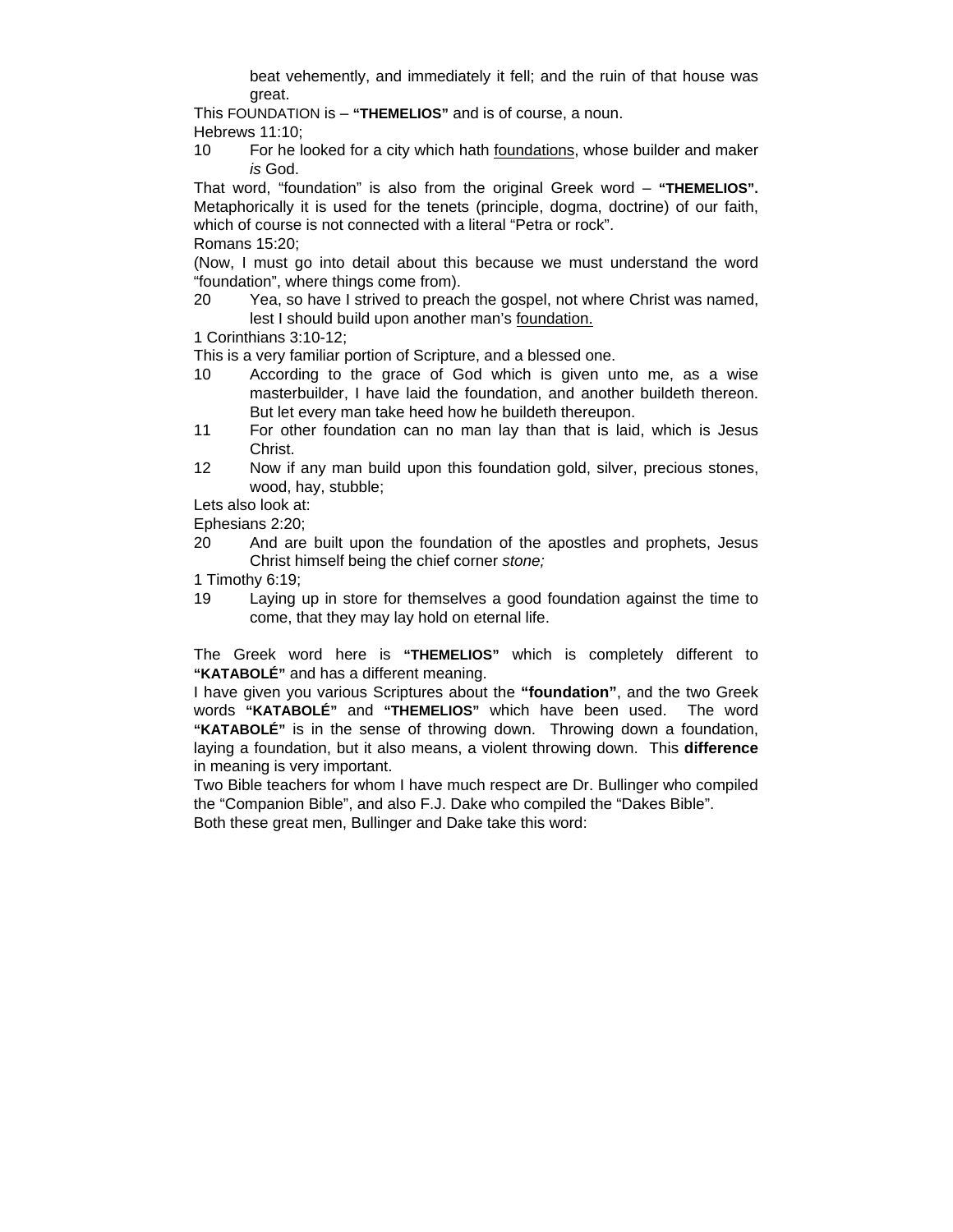**"KATABOLÉ"** − as THE CASTING DOWN, or the DESTRUCTION of the world as it was originally created.

Firstly we refer to New Testament Scriptures and then back to the beginning of the Bible in Genesis 1.

We take:

2 Corinthians 4:8-9;

8 *We are* troubled on every side, yet not distressed; *we are* perplexed, but not in despair;

9 Persecuted, but not forsaken; cast down, (KATABOLÉ) but not destroyed. Those words "cast down" also constitute a variation of the word **"KATABOLÉ".** We read:

Revelation 12:10;

10 And I heard a loud voice saying in heaven, Now is come salvation, and strength, and the kingdom of our God, and the power of his Christ: for the accuser of our brethren is cast down, which accused them before our God day and night**.** 

This is a literal casting down, and is derived from the Greek word "KATABOLÉ".

We now turn to Genesis 1. We could in many ways, perhaps, say that the whole first lecture is an introduction to what follows, but I believe you will perceive how necessary it is.

Genenis 1:1-2;

- 1 In the beginning God created the heaven and the earth.
- 2 And the earth was without form and void and darkness *was* upon the face of the deep. And the Spirit of God moved upon the face of the waters.

Now, let us compare that with:

2 Peter 3:4-6;

- 4 And saying, Where is the promise of his coming? for since the fathers fell asleep, all things continue as *they were* from the beginning of the creation.
- 5 For this they willingly are ignorant of, that by the word of God, the heavens were of old, and the earth standing out of the water and in the water:

6 Whereby the world that then was, being overflowed with water, perished: "the world that then was, perished."

We now also read:

Isaiah 45:18;

18 For thus saith the LORD that created the heavens; God himself that formed the earth and made it; he hath established it, he created it not in vain, he formed it to be inhabited: I *am* the LORD; and *there is* none else.

I repeat:

**"He created it not in vain, He formed it to be inhabited":**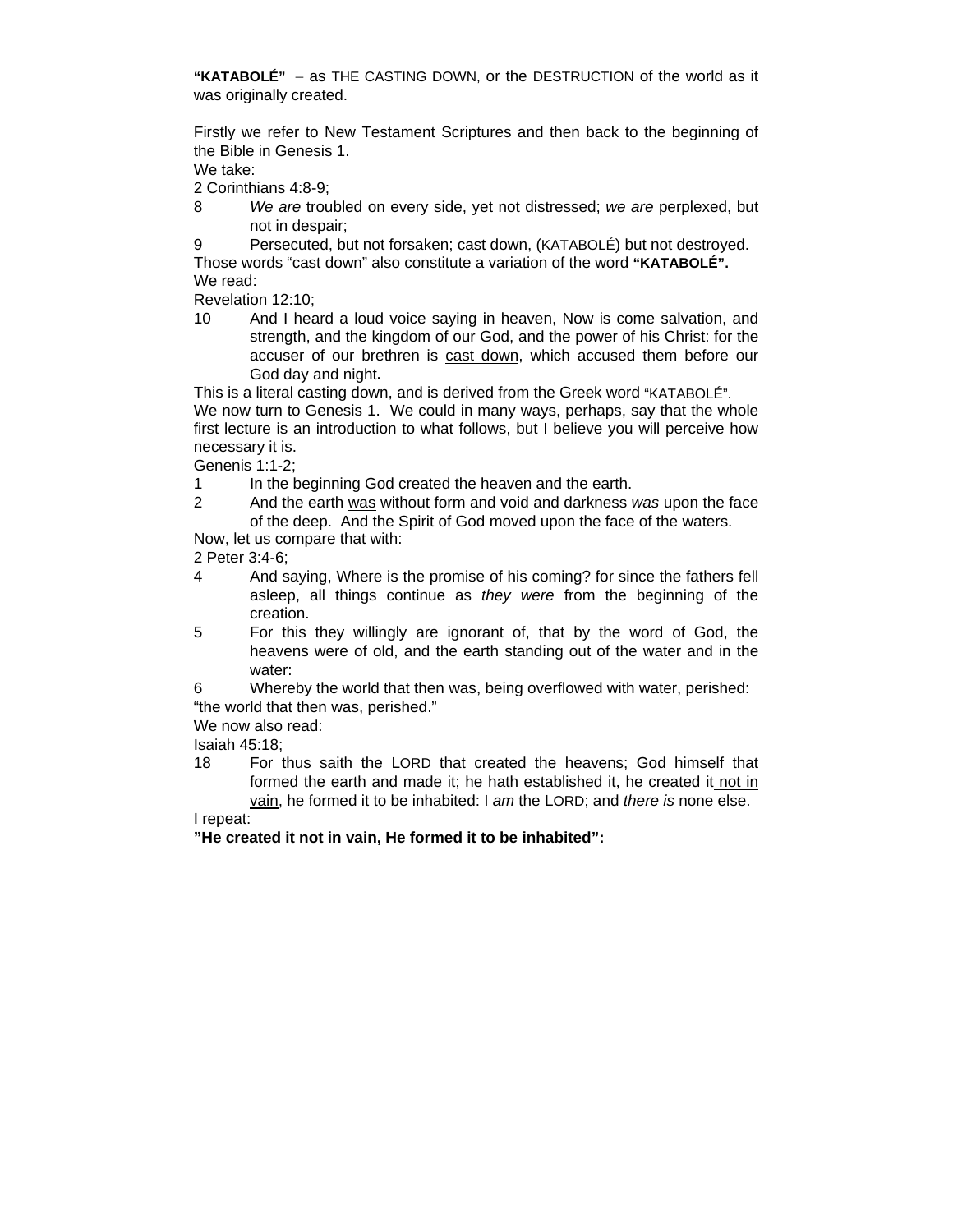Now how did it then become "void" and "without form"? In other words, how did it become chaotic: in a state of absolute destruction? Everything - just like a bomb being placed in a house, everything scattered all over the house, the doors, the bricks, the mortar, the ceilings, the chairs, everything absolutely a perfect mess. The world was without form, and void, and yet it says, in the first verse:-

"In the beginning God created the heavens and the earth";

And Isaiah says here that God did not create the earth to be "in vain but to be inhabited".

It would almost seem, in our terms, as if a real bomb had hit that first creation and rendered it void, and without form. Therefore that some great cataclysm must have hit the earth some time between Genenis 1:1 and Genesis 1:2 - because God had created it **PERFECT**. And that is exactly what Genesis 1:1 tells us, that to a large extent, and for our purpose, God finished it. In the beginning God created the heavens and the earth.

Would God, who is perfect, create anything void and without form? In the beginning, it says, God created it. Now, if God created a mess it would be **contrary** to God's entire nature. It would be contrary to God's whole purpose. But if we say, in Genesis 1, God tells us that in the beginning the heavens and the earth were finished, and all the host of them, something must have happened which destroyed the earth as if something had blown it apart.

And perhaps then ages intervened till God started the creation as we know it today, as we read of the creation in those six days, the plants, the animals, and finally man. Now, I want to show you that **THAT** is exactly what happened. This will explain to us all our fossils, all our skeletons, and the remains that Geologists tell us, are millions of years old.

We are now going to find in the Bible an explanation of these phenomena.

We are also going to probe for the truth by reference to the original language in which the Bible was written.

Now, these words **"in vain"** in Isaiah 45:18, in the phrase "He created it not "in vain", are translated from the Hebrew word -- **"Tohù".**

Now, keep your place at Isaiah 45:18, just for a while, to have a look at Genesis 1:2;

"And the earth was **without form and void** and darkness was upon the face of the deep".

Now, these words **"without form"** in Genesis 1:2, as translated from the Hebrew, have exactly the same meaning, -- **"Tohù"**.

Looking at Isaiah 45:18, therefore, it could read;

"He created it **not without form",** you see?

Without form in Hebrew is -- **"Tohù"**.

This brings us to the conclusion that the earth had **become** "Tohù" -- **without form,** because it was **not created "without form"**.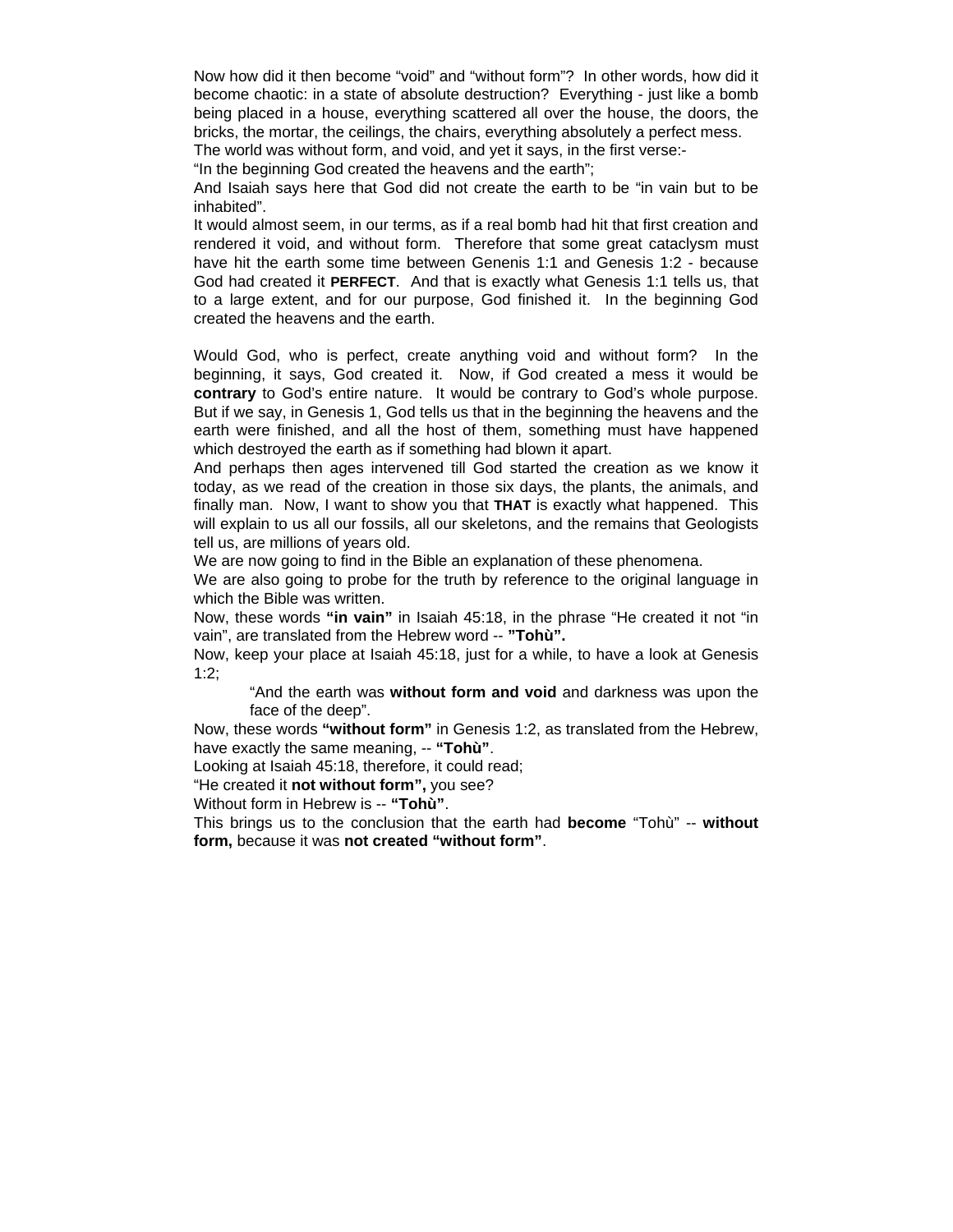This is exactly what Genesis 1:2 declares.

Now, this word "**was";** please look at Genesis 1:2 again, and the earth **"was without form".** 

That word **"was"** in Hebrew is -- **"Hâyâh"** which means **"became"**: the word **"was"** should therefore read "**became**".

What a tragedy that there are several incorrect translations in our Bibles which convey the wrong meaning. In its original form the Bible was written under the inspiration of the Holy Spirit, and is absolutely verbally inspired, but in the translations many mistakes have been made.

Knowing the conflict of the ages, and knowing the enemy, knowing the devil as we saw this morning, where Jesus said, "and the devil was a liar from the beginning", it could quite possibly be that the devil succeeded, in distorting many of our translations of these cardinal points to cause the deception that has led Christianity, in many respects, along the wrong paths and byways.

That word "**was"** in Genesis 1:2 should read **- "became".**

So, if we read it again:

Genesis 1:1-2; "In the beginning God created the heaven and the earth. And the earth **became** without form", (this gives a better understanding) "and void; and darkness was upon the face of the deep, and the Spirit of God moved upon the face of the waters."

If we go to some other translations, we shall find that it is so translated. I want to give to you a few texts in the Bible where that word "Hâyâh" translated as **"was"** in the King James version of our Bible, is also used where it means **"became"**. Let us look at:

Genesis 2:7;

7 And the LORD God formed man *of* the dust of the ground, and breathed into his nostrils the breath of life; and man became ("Hâyâh"), a living soul.

This word "Hâyâh" is exactly the same Hebrew word translated in Genesis 1:2 as "**was"**.

There is a big difference between **"was"** and **"became"**.

Genesis 19:26;

26 But his wife looked back from behind him, and she became (Hâyâh) a pillar of salt.

Genesis 20:12;

12 And yet indeed *she is* my sister; she *is* the daughter of my father, but not the daughter of my mother; and she *became (*Hâyâh) my wife.

This was Abraham speaking about Sarah. There are many more such Scriptures, but I do not want to weary you, I shall give you only one more: Genesis 24:67;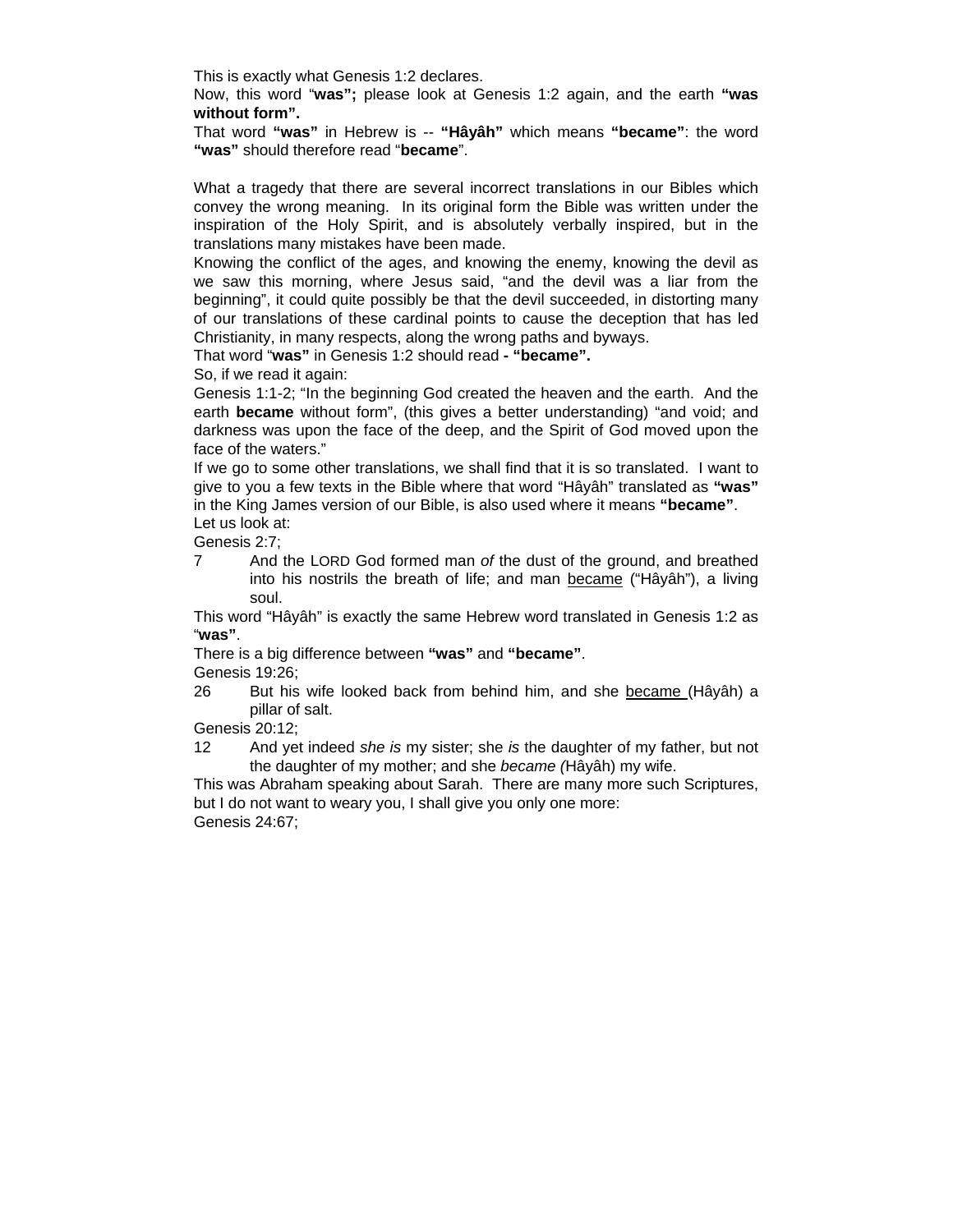67 And Isaac brought her into his mother Sarah's tent, and took Rebekah, and she became his wife; and he loved her: and Isaac was comforted after his mother's *death*.

And she **became his wife**; this is exactly the same word that is translated **"was"** without form and void in Genesis 1:2.

Now you will agree with me, that this makes a world of difference and therefore gives us a better understanding of what happened in the beginning:

"In the beginning God created the heaven and the earth, and the earth **"became"**  without form and void".

Now, if God created the earth not in vain, not **Tohù**, not void and without form, in other words **PERFECT**, and it **BECAME** void and without form, something must have made it so. Only something much greater than any of our biggest hydrogen bombs could have caused a perfectly created earth to become void and without form. But that is exactly what happened.

The Bible tells us about it. By showing you, you will gain a much better understanding of things, which will then enable you to almost see who caused it. It could not have happened by accident. Nothing could happen by accident. God is not a God of chance, God is a God of plan and order and design. Who then threw, as it were, that bomb?

Now that bomb was thrown by the devil himself, and we want to show you how it happened.

When he turned rebel he turned against God. Where at first he was God's chief archangel, he became the devil, the slanderer, the liar, the accuser of our brethren and the opposer.

Going back to Genesis 1:1 we find further proof there:

1 In the beginning God created the heaven and the earth.

The Hebrew word for the word **CREATED** is – **"BARA",** and implies **perfection!**  We could have expected that because what God creates must be perfect.

I would like to show you a few Scriptures in which that word is used and in which the thought of "perfection" comes out more fully.

Deuteronomy 32:4;

4 *He is* the Rock, his work *is* perfect: for all his ways *are* judgement: a God of truth and without iniquity, just and right *is* he.

2 Samuel 22:31;

31 *As for* God, his way *is* perfect; the word of the LORD *is* tried: he *is* a buckler to all them that trust in him.

The word **"BARA"** does not appear here, but **"his way"** is perfect. All that God does is perfect.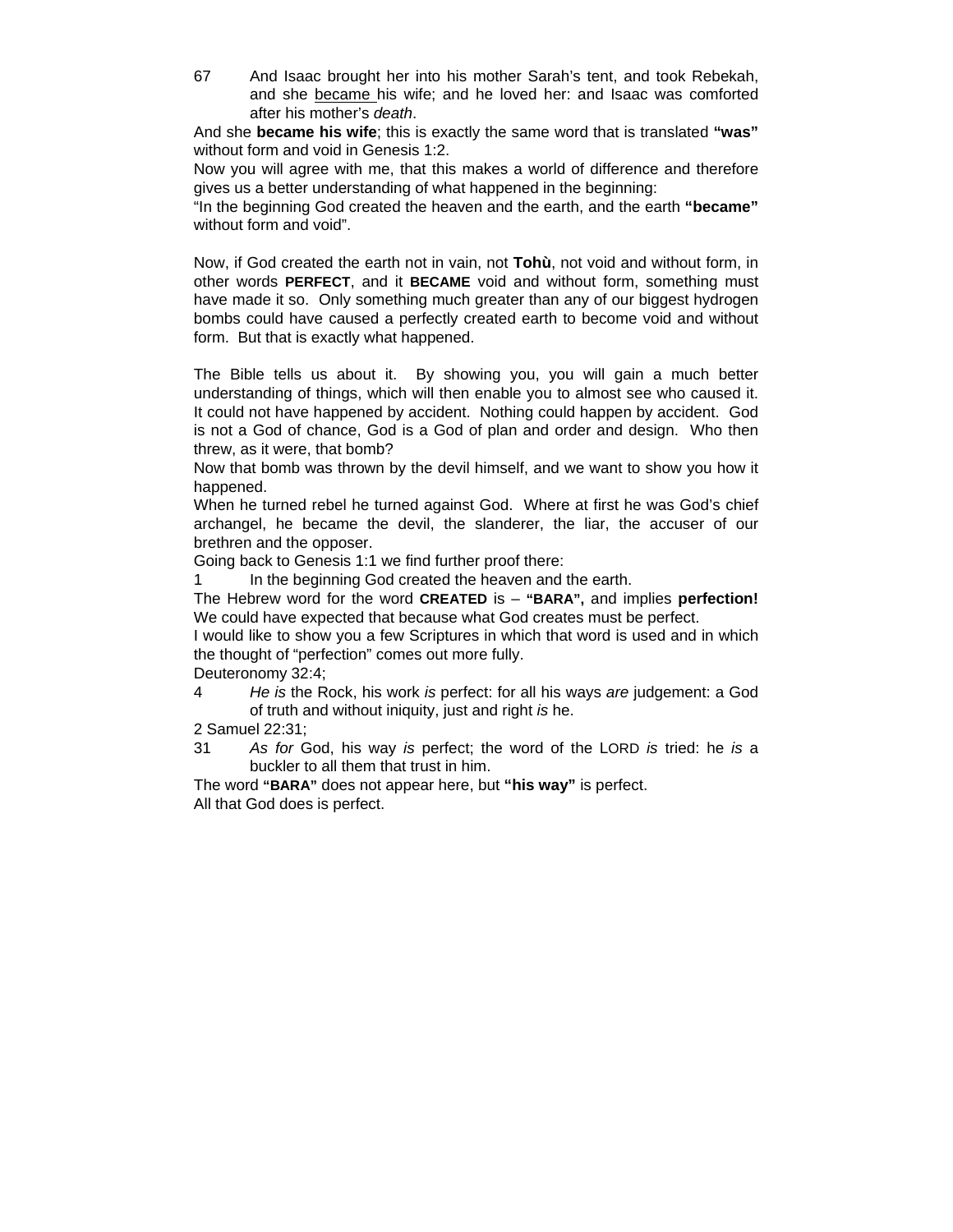Proverbs 3:19;

19 The LORD, by wisdom hath founded the earth; by understanding hath he established the heavens.

"The LORD by **wisdom** hath founded the earth".

Speaking respectfully, it could not have said much for God's wisdom if the earth was created **void and without form**. There is no wisdom in that. One more Scripture:

Ecclesiastes 3:11-14;

- 11 He hath made every *thing* beautiful in his time: also he hath set the world in their heart, so that no man can find out the work that God maketh from the beginning to the end.
- 12 I know that *there is* no good in them, but for *a man* to rejoice, and to do good in his life.
- 13 And also that every man should eat and drink, and enjoy the good of all his labour, it *is* the gift of God.
- 14 I know that, whatsoever God doeth, it shall be for ever: nothing can be put to it, nor anything taken from it: and God doeth *it,* that *men* should fear before Him.

What God does, He does **"perfect"** and that word **"Bara"** has that meaning in the Hebrew language.

Now, we go back to Genesis.

But to repeat again, the theme of this series is:

THE PAST, THE PRESENT AND THE FUTURE IN THE LIGHT OF SCRIPTURE!

As I said, we cannot know and understand the present, much less the future, if we do not understand the past. That is why we must look into this in detail.

Now, in Genesis 1:2, "And the earth **became** without form, and void."

That phrase translated "without form and void" in Hebrew reads **"TOHÚ VA BOHÚ".** The earth was therefore, (listen carefully this is important), not created – **"Tohù",** - that is - "void":

Isaiah 45:18, but **BECAME - TOHÚ,** (without form) as we see here in Genesis 1:2, and also as we saw in 2 Peter 3:6.

In Genesis 1:1 we have the world that "then was".

We look again at 2 Peter 3:6, that is how Peter actually words it:

"Whereby the world that **then was**, being overflowed with water, perished:" That is **NOT** the world of the flood,

but the world of: -- "in the beginning" when that catastrophe hit it.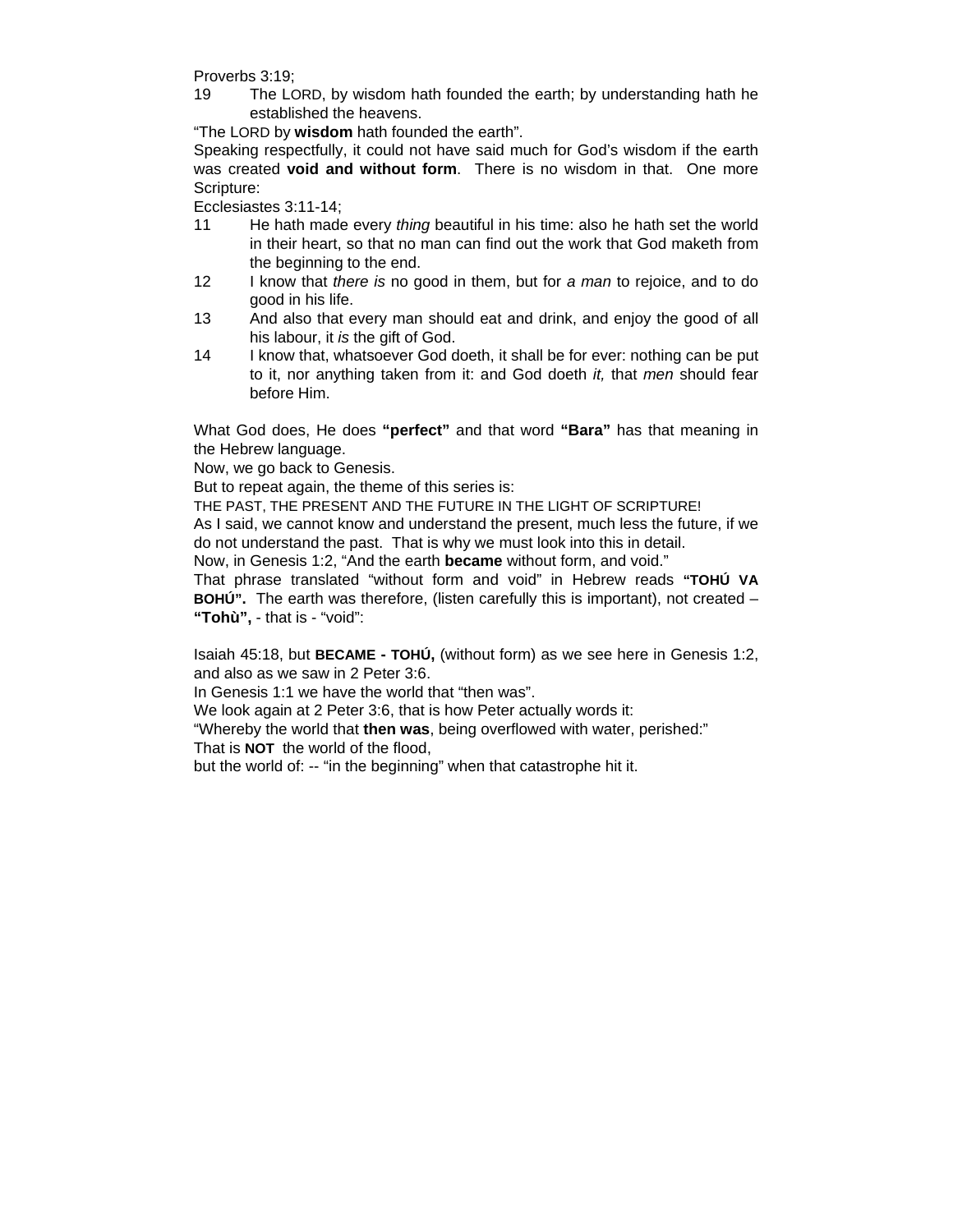### **Chapter 4**

#### **The World That Then Was**

Now, in Genesis 1:1, we have the "WORLD THAT THEN WAS" and in verse 2 we have the ruin into which it fell. We are not told when, how, or why or how long it lasted. That is important!

Now listen to this; when Geologists have settled the question of how many years they require, they may place them between verses 1 and 2 of Genesis 1.

Now, we come to our next point.

The original creation was created **perfect**, and it was inhabited.

That is my next point, can you remember? Or shall we read it again: Isaiah 45:18;

18 For thus saith the LORD that created the heavens; God himself that formed the earth and made it; he hath established it, he created it not in vain, - - - -

(or not without form)

- - - - he formed it to be inhabited: I *am* the LORD, and *there is* none else. Now, if God formed it to be inhabited, why should he leave it empty?

That is that **world** of Genesis 1:1.

So, it was inhabited, but by whom?

Probably by Satan and his angels before the rebellion.

Listen very carefully, because the following is a very interesting point. We always think of heaven as something above. Now, if we modern people believe that the world is round, which we know it is, for us here in Johannesburg today, but some of the people who will eventually be listening to this tape will be in Europe and some in Australia, some in the United States of America, because that is where our tapes also go.

What is **"above"** for us, in relation to our position, will be **"below"** for them. We will leave it there, and will come back to it.

I want to repeat this sentence again. The original creation was created perfect and it was inhabited, according to Isaiah 45:18, probably by Satan and his angels before the rebellion. They were, quite likely, in human form, for we saw this morning, in Genesis 18, how these three men came to Abraham; but yet, they were angels, and one of them was God himself. They came in human form and were able to partake of all the human practices, like eating, having their feet washed, resting, and the two angels being desired in a wicked way by the Sodomites of Sodom and Gomorrah.

When we come to Genesis chapter 6, to the fallen angels, where they had intercourse with the daughters of men, they changed into human form, took for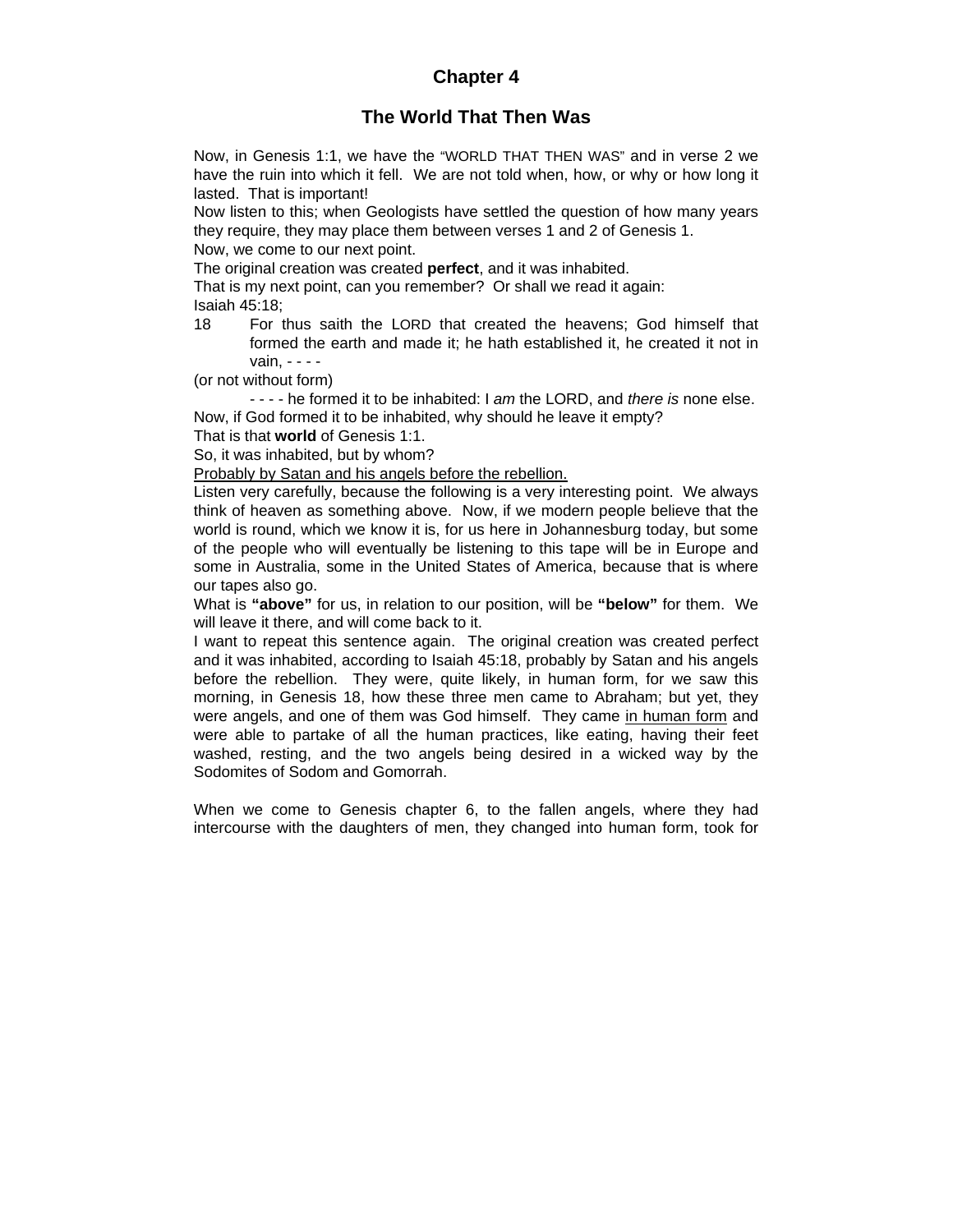themselves human wives, and produced a generation of **MONSTERS** and **REBELS**, as we shall yet see when we come to it.

So, therefore, before this chaotic state when the earth became "**TOHÚ VA BOHÚ**", it could have been inhabited by Satan and his angels in human form before they became rebels, hence the remains of human skeletons of millions of years ago, as discovered from time to time.

Compare again 2 Peter 3 and so on.

Now, this disruption of the world was an event that marked a sharp division in the dispensation of the ages. It must have been a tremendous cataclysm that hit the earth. I am going to tell you something about it.

In Genesis1:1, we thus have the creation of the heavens and the earth.

In Genesis 1:2, we have its disruption or destruction.

#### That is of the **PRE- ADAMIC WORLD**, **BEFORE ADAM**.

Now let us have a look at:

Hebrew 1:10;

10 And, Thou, Lord, in the beginning hast laid the foundation of the earth; and the heavens are the work of thine hands:

In the beginning, and we see in the beginning God created the heavens and the earth. In the beginning God laid the foundation of the earth.

Let us have a look at a few more Scriptures like:

- Psalm 104:5- 9;
- 5 *Who* laid the foundations of the earth, *that* it should not be removed for ever.
- 6 Thou coveredst it with the deep - - -

(That is with the seas)

- - - as *with* a garment: the waters stood above the mountains.
- 7 At thy rebuke thy fled; (the seas) at the voice of thy thunder they hasted away.
- 8 They go up by the mountains; they go down by the valleys unto the place which thou hast founded for them.
- 9 Thou hast set a bound that they may not pass over; that they turn not again to cover the earth. "

Jeremiah 4:23-26;

- 23 I beheld the earth, and, lo, *it was* without form (like in Gen. 1:2) and void; and the heavens, and they *had* no light.
- 24 I beheld the mountains, and, lo, they trembled, and all the hills moved lightly.
- 25 I beheld, and, lo, *there was* no man, and all the birds of the heavens were fled.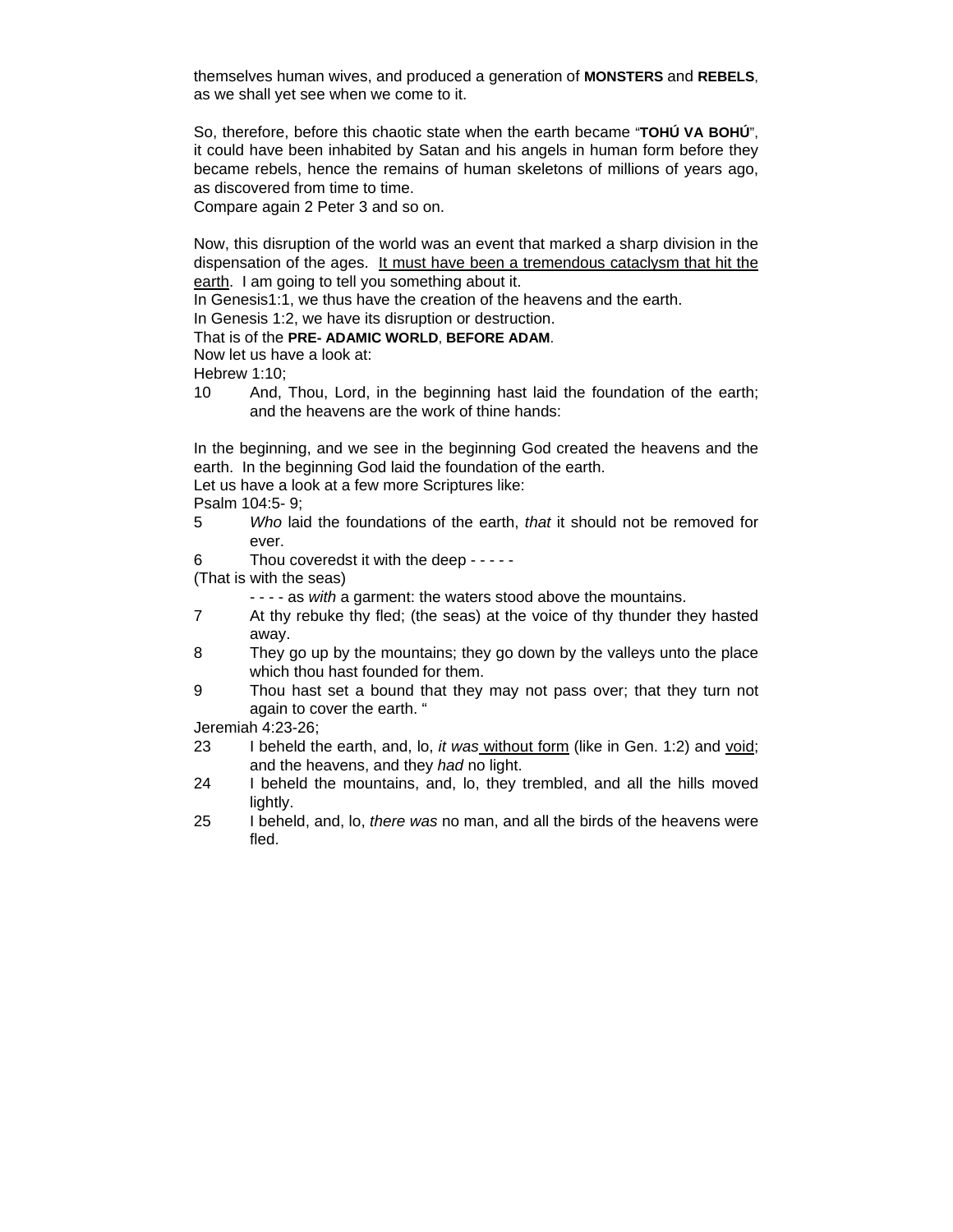(So, there must have been birds before)

26 I beheld, and, lo, the fruitful place *was* a wilderness, and all the cities thereof were broken down at the presence of the LORD, *and* by his fierce anger."

This is a description of things that had been before; the prophecy seems to suggest that it shall be so again.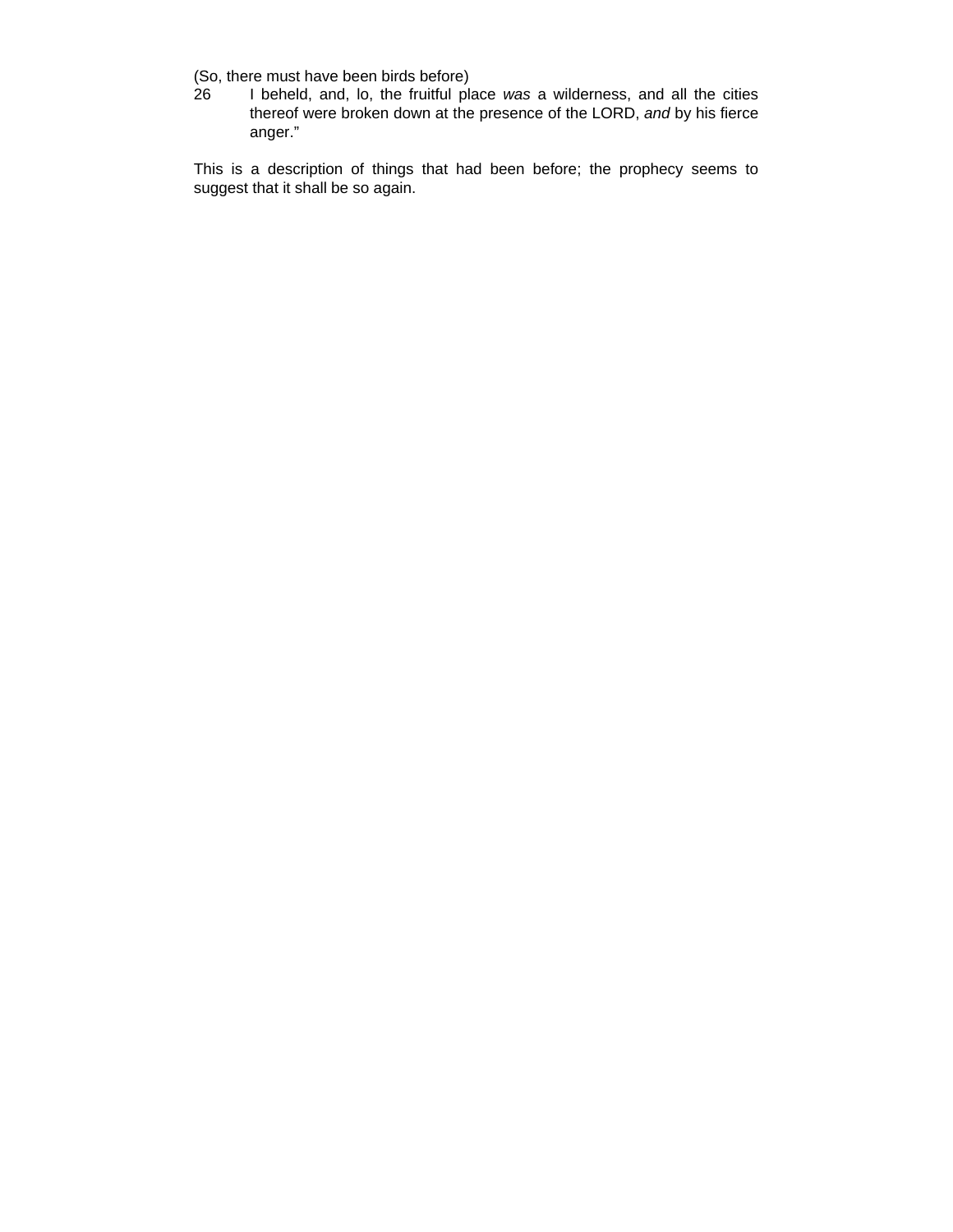## **Chapter 5**

## **The Fall of Lucifer**

That is Jeremiah 4, which is also a description of the fall of Lucifer and his earthly kingdom **before Adam**, which we are now going to look at.

We are first going to look at:

Isaiah 14:12-14;

12 How art thou fallen from heaven, O Lucifer, son of the morning! *how* art thou cut down to the ground, which didst weaken the nations!

13 For thou hast said in thine heart, I will ascend into heaven, - - - -

(It says he has fallen from heaven, but he says in his heart "I will ascend into heaven"),

- - - - I will exalt my throne above the stars of God: I will sit also upon the mount of the congregation, in the sides of the north:

14 I will ascend above the height of the clouds; I will be like the most High.

This is a description of Satan's rebellion when the devil challenged God, and said: "I am going to be like the most High".

But what did he say?

He said: "I will ascend into heaven".

So where was he then? He must have been on earth!

This was where he fell (metaphorically, not from a height) but from grace and from the position he had had with God before. Which was most likely more or less the same position that Adam had and that is why he was so jealous of Adam. That is why, after Adam had been created, he came and effected through his guile and deceit, the fall of Adam and took Adam's position and became as it were, again the controller and god of this world. The only one, who was in the position to dethrone him justly and righteously, was the Lord Jesus himself, by dying on the cross, and shedding his precious blood. And that is what it is all about.

Now let us look at Ezekiel's account of Satan's fall.

Ezekiel 28:11-17;

Of course here the devil is addressed through the king of Tyrus, but when we look at the wording, we can see that it was no earthly king, but the devil himself.

- 11 Moreover the word of the LORD came unto me, saying,
- 12 Son of man, take up a lamentation upon the king of Tyrus, say unto him, Thus saith the Lord GOD; Thou sealest up the sum, full of wisdom, and perfect in beauty.
- 13 Thou hast been in Eden the garden of God; every precious stone *was* thy covering, the sardius, topaz and the diamond, the beryl, the onyx, and the jasper, the sapphire, the emerald, and the carbuncle, and gold: the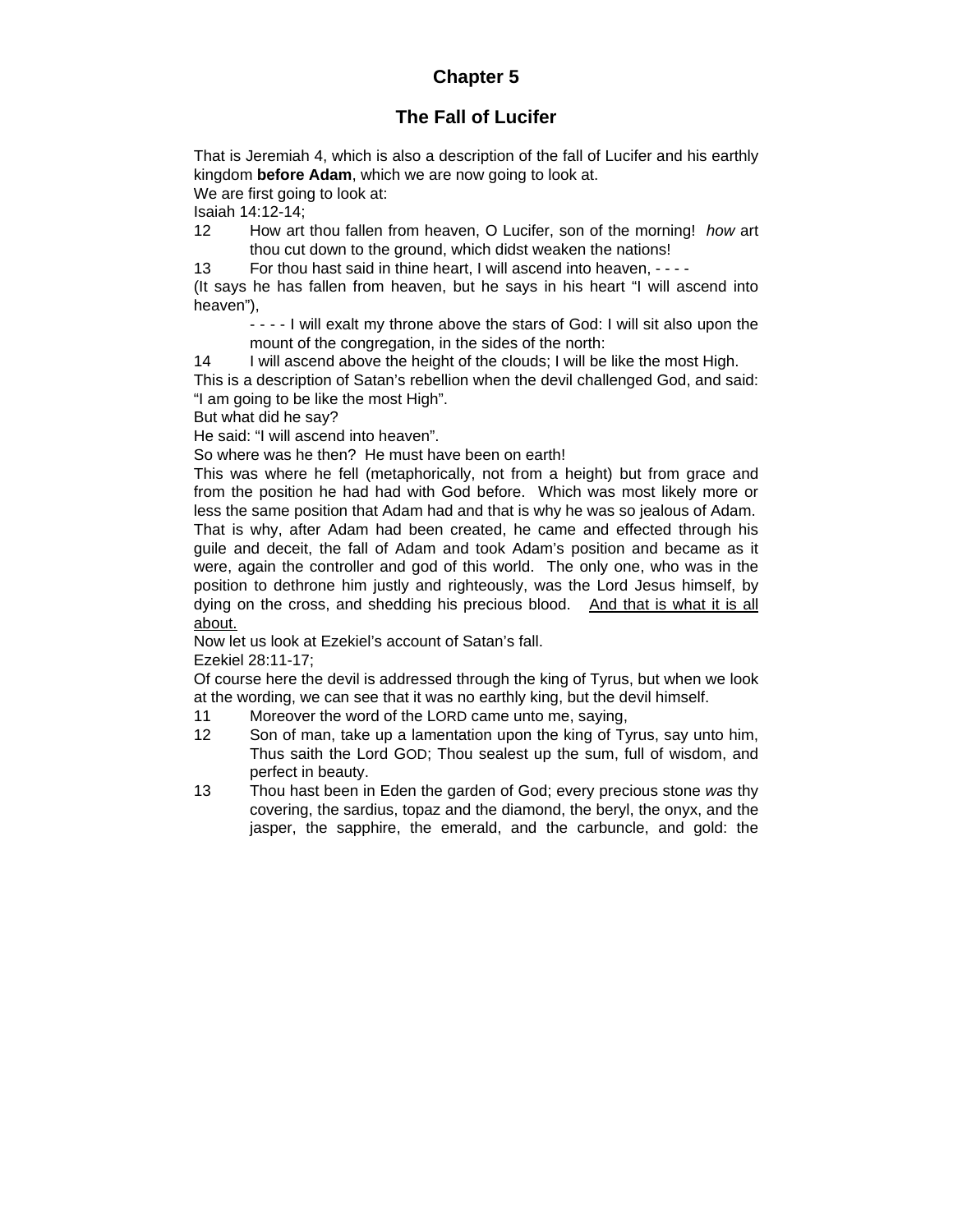workmanship of thy tabrets and of thy pipes was prepared in thee in the day that thou wast created.

- 14 Thou *art* the anointed cherub that covereth; and I have set thee *so*: thou wast upon the holy mountain of God; thou hast walked up and down in the midst of the stones of fire.
- 15 Thou *wast* perfect in thy ways from the day that thou wast created, till iniquity was found in thee.

(So there was a time in the life of this person addressed here that he was perfect; that he was without sin; and that he was on the mount of God.)

16 By the multitude of thy merchandise they have filled the midst of thee with violence, and thou hast sinned: therefore I will cast thee as profane out of the mountain of God: and I will destroy thee, O covering cherub, from the midst of the stones of fire.

(It would seem as if he were the chief angel of God.)

17 Thine heart was lifted up because of thy beauty, thou hast corrupted thy wisdom by reason of thy brightness: - - - -

(So he had beauty, and he had brightness)

- - - - I will cast thee to the ground, I will lay thee before kings, that they may behold thee.

Now let us have a look at the words of our Lord Jesus himself in: Luke 10:18;

18 And he said unto them, I beheld Satan as lightning fall from heaven.

So here is described for us the sin, the rebellion, the pride of the devil when he wanted to take the place of God in heaven, and we must note there in Isaiah 14:13 -- "**I will ascend into heaven.**" So, he was, of the intent to grasp at the throne of God; he was thrown from heaven and he became the adversary, the opponent, the devil, the deceiver. He became the enemy of God and of God's creation: man!

He can only be destroyed by the second Adam, the Lord Jesus himself.

I want you to visualize the conflict which started in the dim past and continued on "after the creation as we know it".

We are going to see much more of that in finer detail. How it was actually planned and how it was carried out. And may God grant that it shall not only be (in human terms) fascinating, but it shall also be awe inspiring, and shall bring us into a new realization of the battle in which we are really involved. And to understand that this personality, Lucifer, when he fell, certainly became the adversary.

But he lost none of his wisdom, he lost none of his power, he lost none of his subtlety, and he lost, when he wished, none of his beauty. From time to time he could assume the form of an angel of light. This is the danger, because to some people Jesus said:

"Ye do err, not knowing the Scriptures, nor the power of God". And as it says in another place: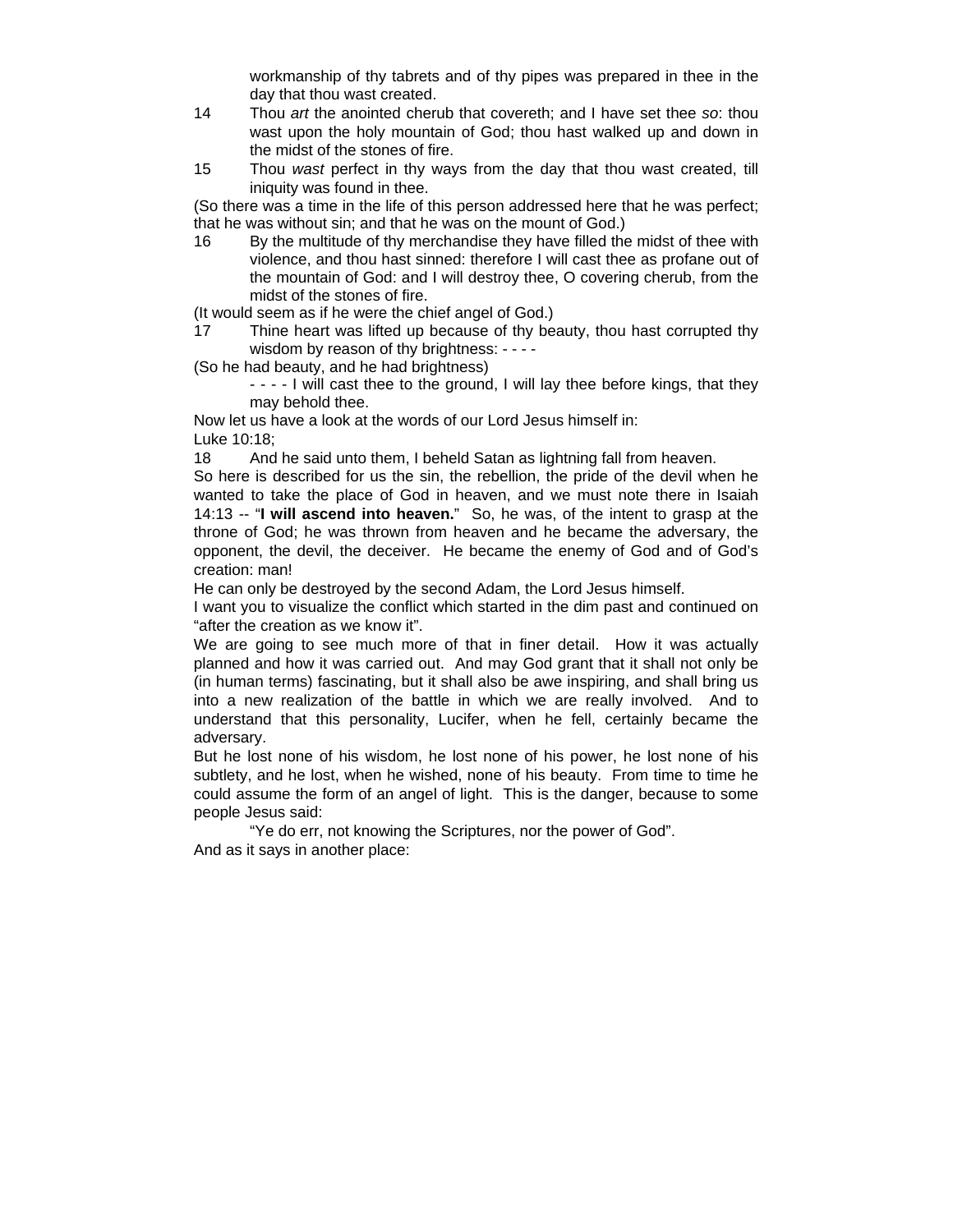#### "My people are destroyed for lack of knowledge": (Hosea 4:6, KJV)

Because we do not know these things of our enemy and even have a faulty conception of him, some people even joke about the devil. His forked tail, and with a garden fork in his hand and so on. He laughs up his sleeve saying: "you carry on in your ignorance while I carry on destroying you - because you do not know me".

In battle, a good general will tell you that half the battle is won or lost by knowing or not knowing your enemy. So, if the devil can keep us in the dark concerning him, it suits him fine. But Praise God, what does the Psalmist say?

"Thy word is a lamp unto my feet, and a light unto my path".

But we must understand God's Word.

My prayer, I can say for almost all of my conscious life, has always been: "LORD OPEN YOUR WORD, AND LET US UNDERSTAND IT". May God grant, after you have read or heard this, whether it is now or later on this tape, that you shall make this your daily prayer: "GOD OPEN YOUR WORD".

Because if God's Word is opened, and we understand, we also know how the devil works and how he can be overcome. Now, Jesus saw how he (the devil) fell from heaven; and the Bible therefore, clearly teaches that the earth HAD BECOME VOID AND WITHOUT FORM BEFORE IT WAS RECREATED IN THE SIX DAYS OF GENESIS 1:3-31, AS WE READ THE CREATION STORY IN OUR BIBLES: That was not the creation, but the RECREATION, the clearing up of the mess.

(In the figurative again, when this house has been bombed and so on, you come back, and say, "well, I'll start again, I will clear up the mess and *will put up a new building".)* Praise God!

### IN THE IMAGE OF GOD

And so this earth was recreated. I do not want to go into detail because you can go to any good Bible, and will clearly understand the recreation in Genesis1:3, it does not speak of the creation of the lights. It says that the lights did appear; this smoke and haze which hung over the earth after its destruction of course, obscured the lights so that nobody could see them, and so on.

The man, Adam, was created in the image and likeness of God; morally, intellectually, physically and spiritually. Now this is the next very important point because now Adam appears on the scene after the **recreation.** He was the one who the devil was after, because in a sense it was this Adam who usurped his glory. God now made him to have dominion over all God's handiwork, and the devil hated that and said as it were: "This man Adam I have to destroy" and in that he succeeded.

See: Psalm 8:3-9;(a well-known Psalm).

- 3 When I consider thy heavens, the work of thy fingers, the moon and the stars, which thou hast ordained;
- 4 What is man, that thou art mindful of him? and the son of man, that thou visitest him?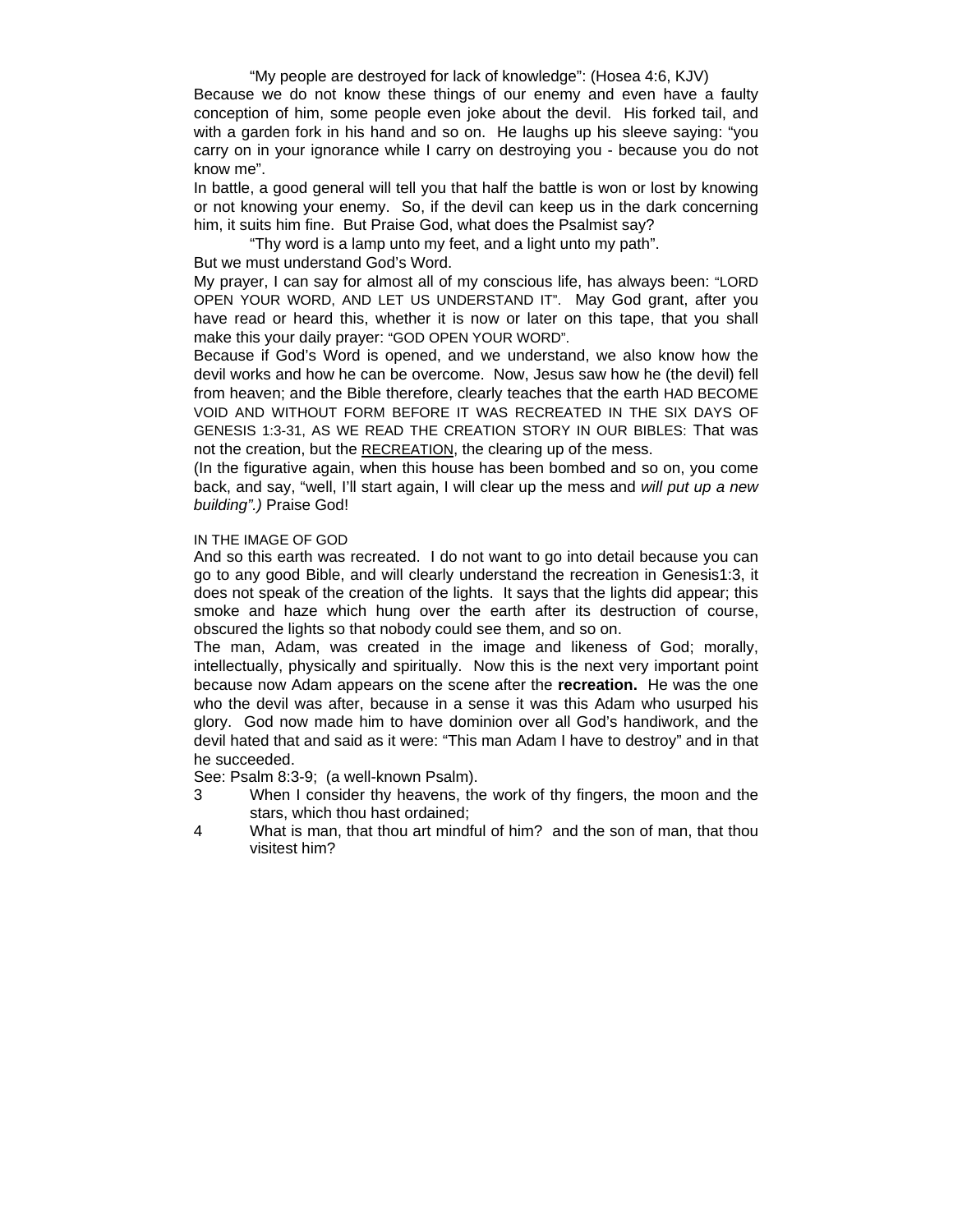- 5 For thou hast made him a little lower than the angels, and hast crowned him with glory and honour. (Listen!)
- 6 Thou madest him to have dominion over the works of thy hands; thou hast put all *things* under his feet: (man - Adam).
- 7 All sheep and oxen, yea, and the beasts of the field;
- 8 The fowl of the air, and the fish of the sea, *and whatsoever* passeth through the paths of the seas.
- 9 O LORD our Lord, (o YHWH our ADONAI) how excellent *is* thy name in all the earth!

Now, there in v.5, "Thou hast made him a little lower than the angels".

That word **angels** (very interesting), in the original Hebrew is – "**ELOHIM" (**which means – **GOD)** -- "HAST MADE HIM A LITTLE LOWER THAN GOD".

Let us look at:

Hebrews 2:5-8;

- 5 For unto the angels hath he not put in subjection the world to come, whereof we speak.
- 6 But one in a certain place testified, saying, What is man, that thou art mindful of him? or the son of man, that thou visitest him?
- 7 Thou madest him a little lower than the angels; thou crownedst him with glory and honour, and didst set him over the works of thy hands:
- 8 Thou hast put all things in subjection under his feet. For in that he put all in subjection under him, he left nothing *that is* not put under him. But now we see not yet all things put under him.

But we see Jesus.

In other words, God gave him, that is man, (Adam), dominion over all the earth and commanded him, (listen) to **replenish** the earth with his image. Let us have a look at:

Genesis 1:26-28;

- 26 And God said, Let us make man in our image, after our likeness: and let them have dominion over the fish of the sea, and over the fowl of the air, and over the cattle, and over all the earth, and over every creeping thing that creepeth upon the earth.
- 27 So God created man in his *own* image, in the image of God created he him; male and female created he them
- 28 And God blessed them, and God said unto them, Be fruitful, and multiply and replenish the earth, and subdue it: - - - - - -

(Note 'b' in column 1, on page 2, of "Dakes annotated Bible" Gen. 1:28 reads as follows in connection with the word "replenish" the earth, and subdue it: This proves a social system before Adam, when **Lucifer ruled.**

Cp. 9:1, Isa. 2:6; 23:2; Jer. 31:25; Ezek. 26:2; Ezek. 27:25)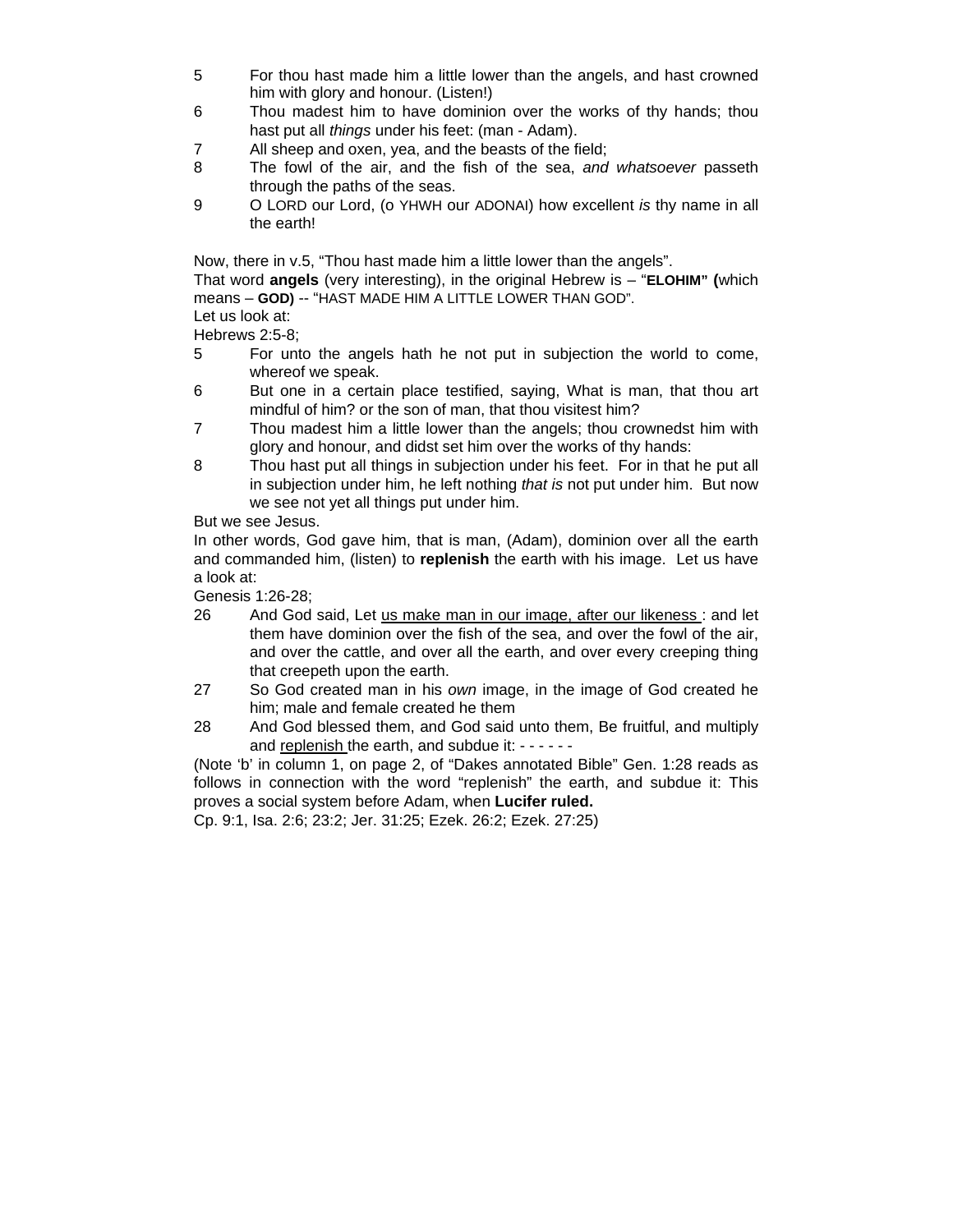- - - - - and have dominion over the fish of the sea, and over the fowl of the air, and over every living thing that moveth upon the earth.

In other words, total dominion was given. Genesis 2:7;

7 And the LORD God formed man *of* the dust of the ground, and breathed into his nostrils the breath of life; and man became a living soul.

Now here are a few very interesting and fundamental points to which we must pay close attention.

According to "Strong's Concordance", Adam means -- ruddy or to flush, or to turn rosy, red.

Adam was therefore a white man; he had to replenish the earth, meaning that the world was full before and it became empty, and we saw that he was created in the image and likeness of God.

We are now having a closer look at that.

Looking first at the word **"image"** which according to the learned people in Hebrew is – **"Tselem"**.

Which means shade, or resemblance. Its usage proves it refers to outward form, (listen) not attributes.

Here are a few Scriptures:

Genesis 1:26- 27, - "God created him in his image and in his likeness".

Genesis 5:3; (where the same words are used)

3 And Adam lived an hundred and thirty years, and begat *a son* in his own likeness, after his image and called his name Seth.

This son Seth, looked like Adam because he was in his image and likeness. In the same way Adam looked like God because Adam was created in God's image and likeness. So, in the way that Seth looked like Adam, Adam looked like God. Genesis 9:6;

6 Whoso sheddeth man's blood, by man shall his blood be shed: for in the image of God made he man.

Wherever God appeared, such as in Genesis 18 where the LORD appeared unto Abraham Adam looked like the LORD as Abraham saw him that day. That is terrific, mighty, especially in this end time with our racial question and this urge and pressure exerted on the world to mongrelize the races.

The main aim and purpose is to destroy the image of God and the white man is made in the image of God! I know this is dynamite in the set up of the world today, but Satan is challenging God for supremacy with the intent to destroy again (with the destruction with which he himself was destroyed) God's work after Christ's redemption for us, and our full re-instatement into the position Adam had before the fall.

If the devil can destroy this image of God altogether, he will have succeeded in completely thwarting and nullifying, God's whole purpose. This is one of the things that is at stake at this very moment and which the people do not realize,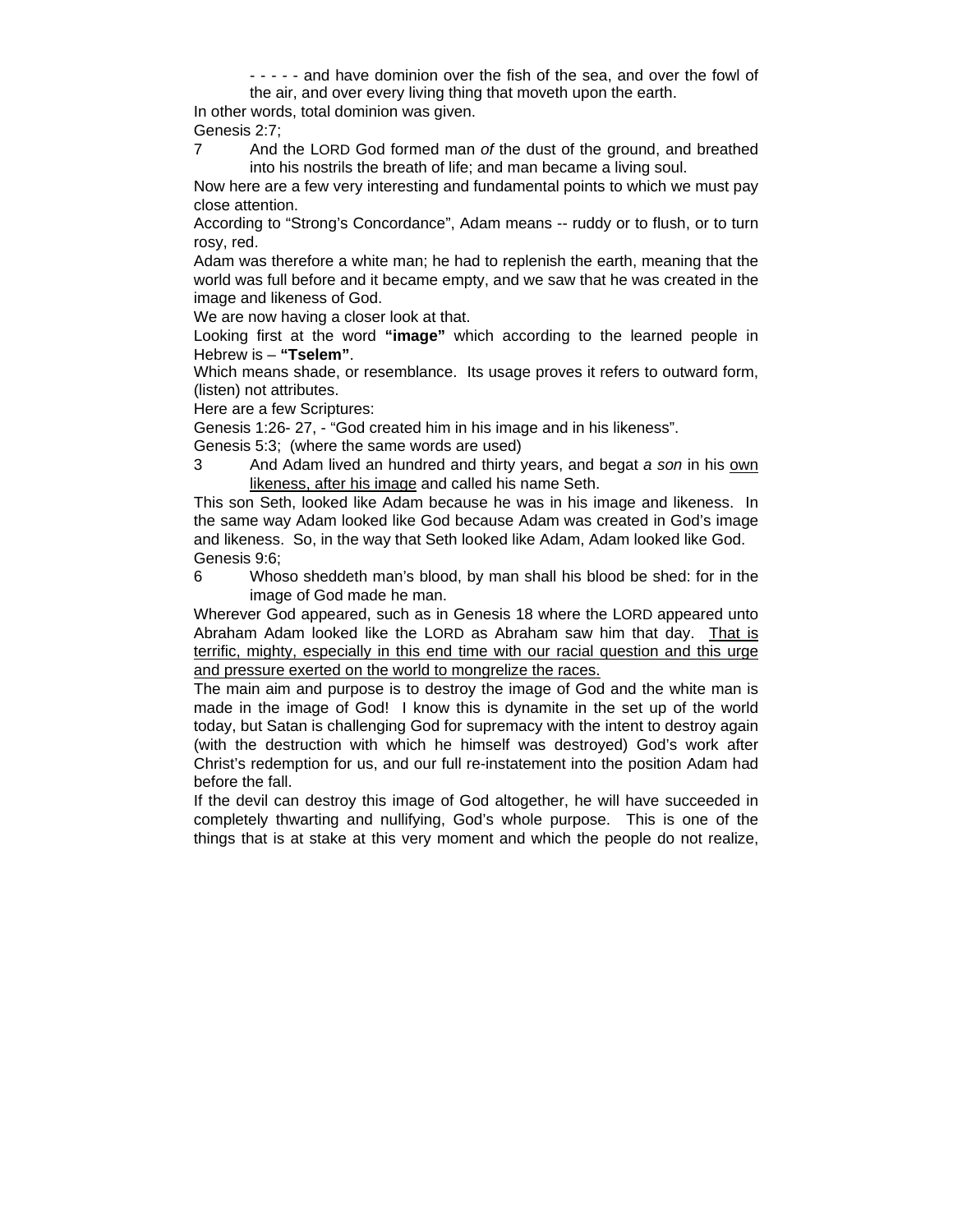especially our churches and our preachers and they preach right into Satan's trap.

Exodus 20:4; (still about this image and likeness in the ten commandments.)

4 Thou shalt not make unto thee any graven image, or any likeness *of any thing* that *is* in heaven above, or that *is* in the earth beneath, or that *is* in the water under the earth.

The same word is used for image and likeness.

Now I just want to tell you a little story by way of relaxation and explanation. Some years ago I visited my home district in which I was born. My late father's one sister was still alive, and was married to this uncle whose name was oom Piet Jacobs. I knew where they lived, and knocked at the front door. Everything was quiet because they were old people. There was no reply, so I thought I would run round and knock on the kitchen door. The kitchen door was open, so I just went into the kitchen where oom Piet was sitting at the table and where my aunt was somewhere near the stove. As I suddenly entered the kitchen, he looked up, and I thought he was going to have a heart attack through fright, which frightened me as well. He recovered and said that he thought I was "Johannes", (which was my **late** father's name), who ran into the kitchen. Apparently I looked very much as my father did at that age. So my uncle, when I ran into that kitchen, for that moment thought he was seeing my father. This gave him a tremendous fright because my father had passed away many years before. I had the likeness and image of my father. That was a good illustration.

I emphasize that point, because I want to show you we can know, (although I know that to some people, in this modern age, it would sound like blasphemy) that we CAN KNOW WHAT GOD, AND THEREFORE, JESUS, LOOKED LIKE.

Let us now look at the word **"likeness"**, which in Hebrew is – **"Demûwth".** Its meaning is resemblance, model, shape, and again refers to outward form as proved by its usage from the following texts and many more that I can quote. I have given you Genesis 1:26; 5:1-3.

Isaiah 40:18;

18 To whom then will ye liken God? or what likeness will ye compare unto him?

Now Ezekiel 1: And as we said, there are many more which you can look up for yourself in a good Concordance. This one, where Ezekiel had the various visions is quite interesting.

Ezekiel 1:5;

5 Also out of the midst thereof *came* the likeness of four living creatures. And this *was* their appearance; they had the likeness of a man.

Remember we are busy with the word **"likeness",** and from its usage is the best way of determining the meaning of a word. By the way, if you make a Bible study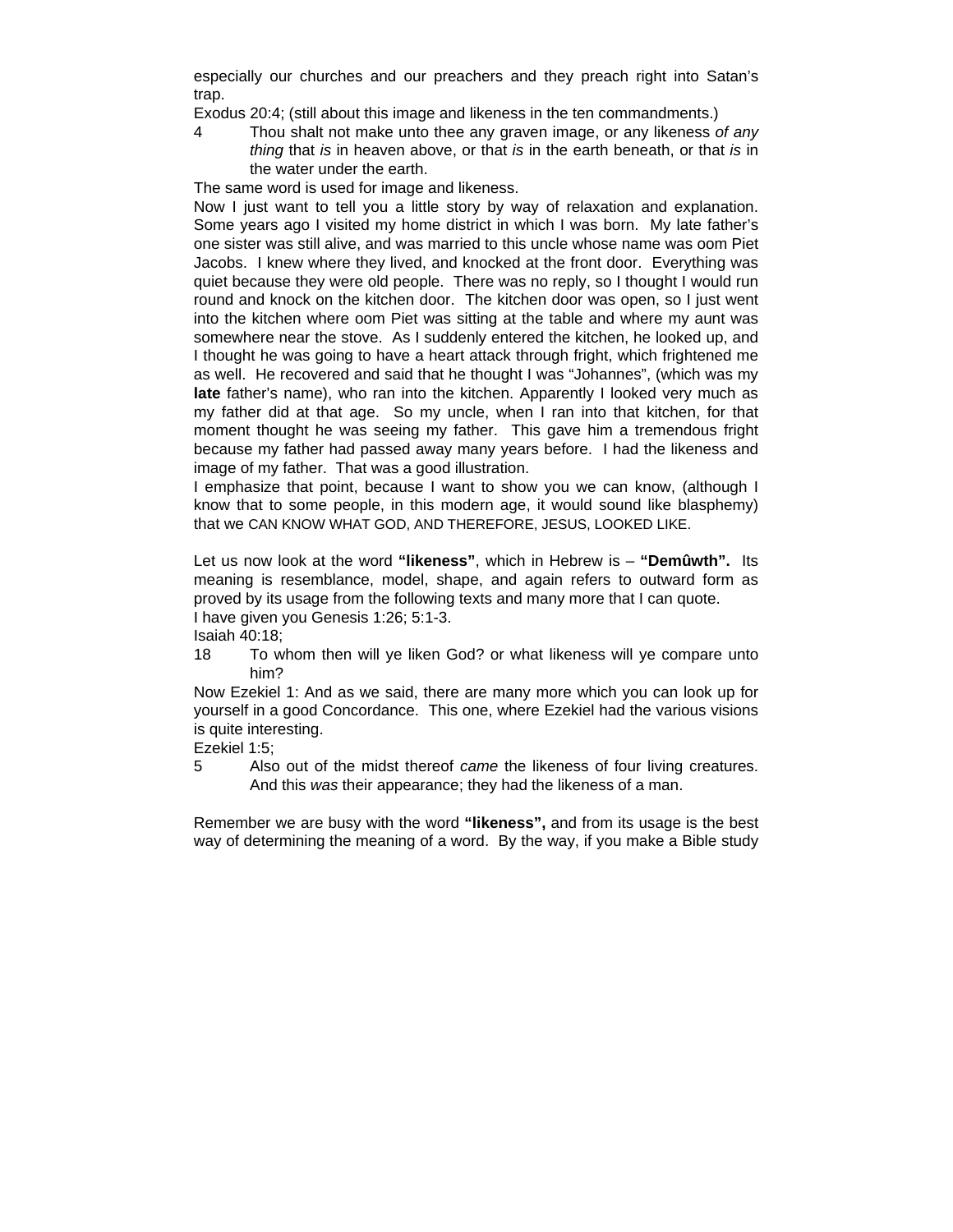and want to have a deeper understanding of any word in a text, take a good Concordance such as 'Young's' or 'Strong's', look up that word, and define by careful comparison of these texts, exactly what that word means. By so doing you will better understand the text. This is a great help in any subject that you study in the Bible.

Ezekiel 1:10,13,16;

10 As for the likeness of their faces, they four had the face of a man, and the face of a lion, on the right side: and they four had the face of an ox on the left side: they four also had the face of an eagle.

The likeness: one of a man, one of an ox, one of an eagle, etc.

13 As for the likeness of the living creatures, their appearance *was* like burning coals of fire, *and* like the appearance of lamps: it went up and down among the living creatures; and the fire was bright, and out of the fire went forth lightning.

(You can see that this all refers to outward form).

16 The appearance of the wheels and their work *was* like unto the colour of a beryl: and they four had one likeness: and their appearance and their work *was* as it were a wheel in the middle of a wheel.

**Likeness** -- outward form!.

So you can visualize it.

Now God said: "I will create man in my image and my likeness", - **"outward form"**. So God, when he appeared, had an outward form and he looked like Adam, and Adam looked like the LORD. Which is further proof that God is white; wherever he appeared, like unto Abraham he was white.

Let us look at these Scriptures:

John 14:8-9;

8 Phillip saith unto him, Lord, shew us the Father, and it sufficeth us. (The shout RACISM will be heard now, but I am just bringing God's Word).

9 Jesus saith unto him, Have I been so long time with you, and yet hast thou not known me, Phillip? he that hath seen me hath seen the Father; and how sayest thou *then*, Shew us the Father?

He who hath seen Me hath seen the Father! He who hath seen the Father, (The Lord knows that I am not equalising but just illustrating. Like that day when my uncle saw me, he thought he saw my father.) So to the one who saw Jesus, he said; "You have also seen my Father, I look like him". Now, what did Jesus look like? At least, this we can know!

Look at 1 Samuel 16:12; (description of David). Remember Jesus was a son of David; let us look what David looked like.

1 Samuel 16:12;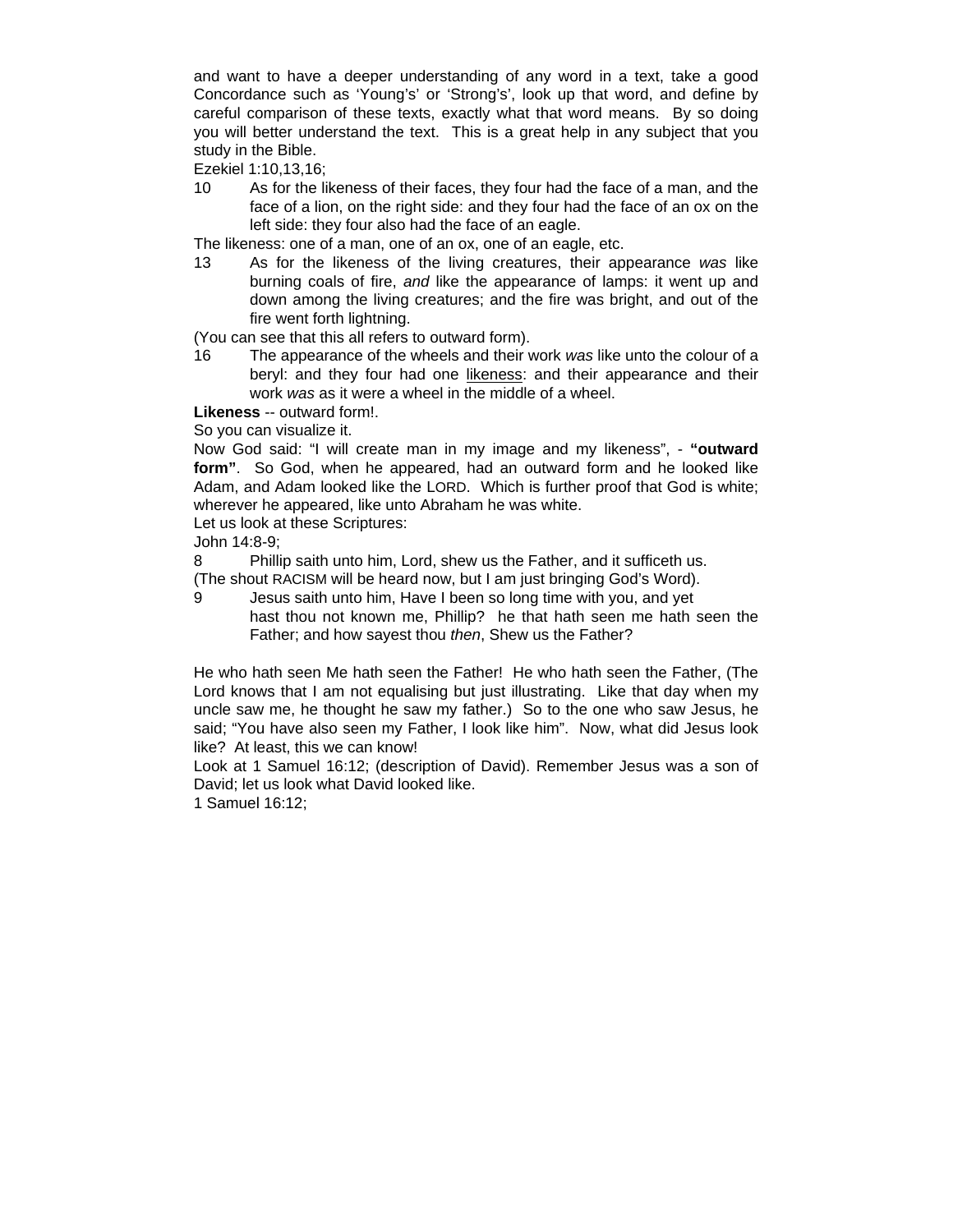12 And he sent, and brought him in. Now he (David) *was* ruddy *and* withal of a beautiful countenance, and goodly to look to. And the LORD said, Arise, anoint him: for this *is* he.

David was ruddy, and Jesus is a Son of David.

1 Samuel 17:42;

42 And when the Philistine (Goliath) looked about, he saw David, he disdained him: for he was *but* a youth, and ruddy, and of a fair countenance**.** 

Some of our modern preachers even go so far in their compromise as to say: Well, at least Jesus must have been coloured. And some even say that Jesus was black, to satisfy the black people. But this is not what the Bible says.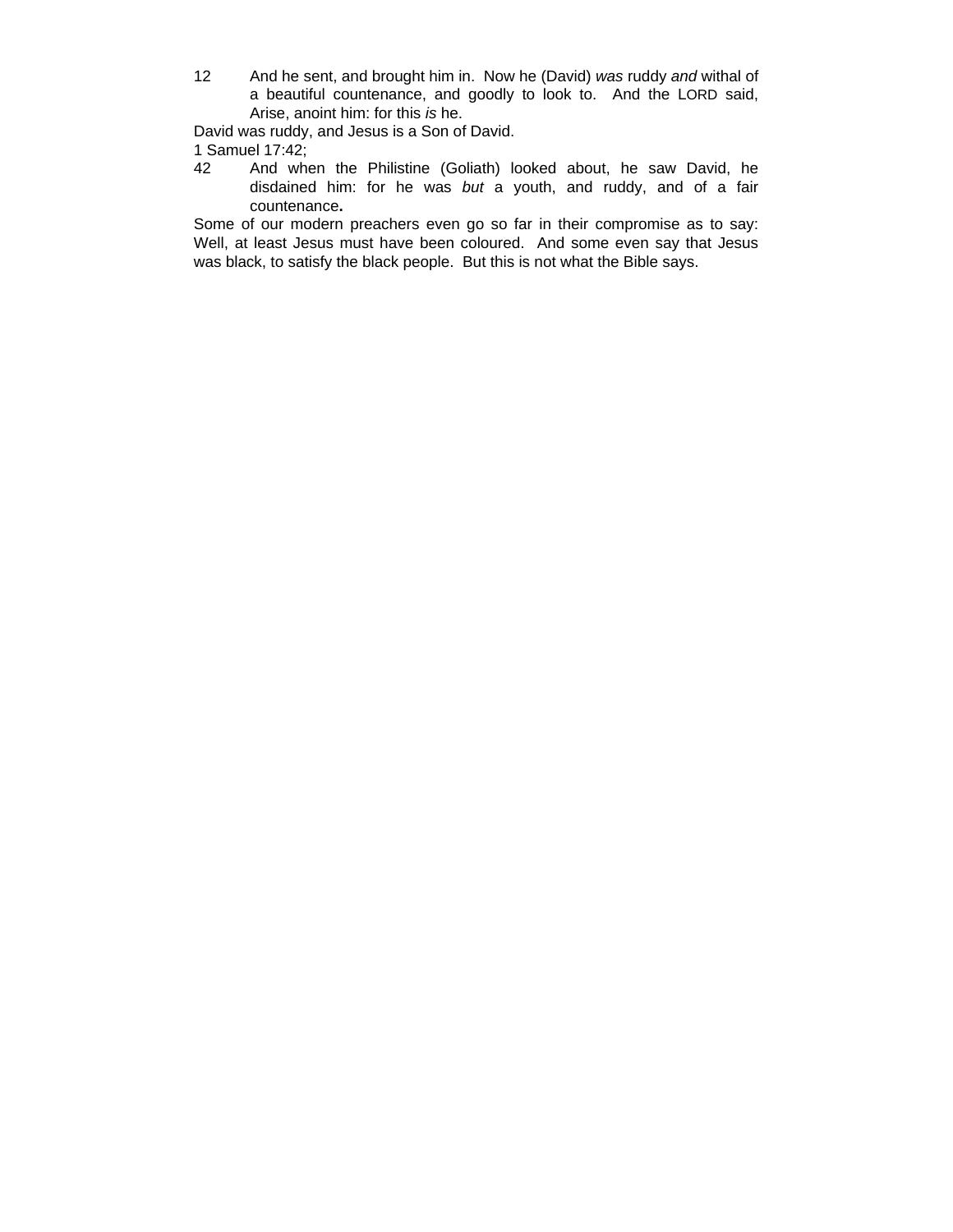# **Chapter 6**

# **What Happened in the Garden?**

Having established that, we now come to the next point of very great importance. What happened there after God had made Adam in his "likeness"; gave him dominion over all his creation, and then at the same time also made Eve to be his wife?

What happened after the fall, the temptation?

We are going to look at the disobedience of Adam and also the temptation that was laid before him and before Eve.

But first of all, let us read again:

Genesis 2:7-9,15-17;

- 7 And the LORD God formed man *of* the dust of the ground, and breathed into his nostrils the breath of life; and man became a living soul.
- 8 And the LORD God planted a garden eastward in Eden; and there he put the man whom he had formed.
- 9 And out of the ground made the LORD God to grow every tree that is pleasant to the sight, and good for food; the tree of life also in the midst of the garden, and the tree of the knowledge of good and evil.

(After that, there is a good description of the various rivers and so on, so let us continue from verse)

- 15 And the LORD God took the man, and put him into the garden of Eden to dress it and to keep it.
- 16 And the LORD God commanded man, saying, Of every tree of the garden thou mayest freely eat:
- 17 But of the tree of the knowledge of good and evil, thou shalt not eat of it: for in the day that thou eatest thereof thou shalt surely die.

Let us now look at man's duty, what God commanded him to do. He commanded him to cultivate and keep, preserving the garden from all intruders.

In verse 15 we see "And the LORD God took the man and put him into the Garden of Eden **to dress and to keep it".** For generations we, in our Christian living and teaching, have just left it at that. But what did God mean when he said to Adam **"dress it and keep it"?** That word **"keep"** is very important!

The Hebrew word for "keep" is – **"Shamar".** 

It means to hedge about, to guard and to protect. This means that God said to Adam, this garden you must hedge about, you must guard, and you must protect it.

Now, if you have to guard and protect something, there is somebody who might want to intrude, otherwise you need not guard and protect it.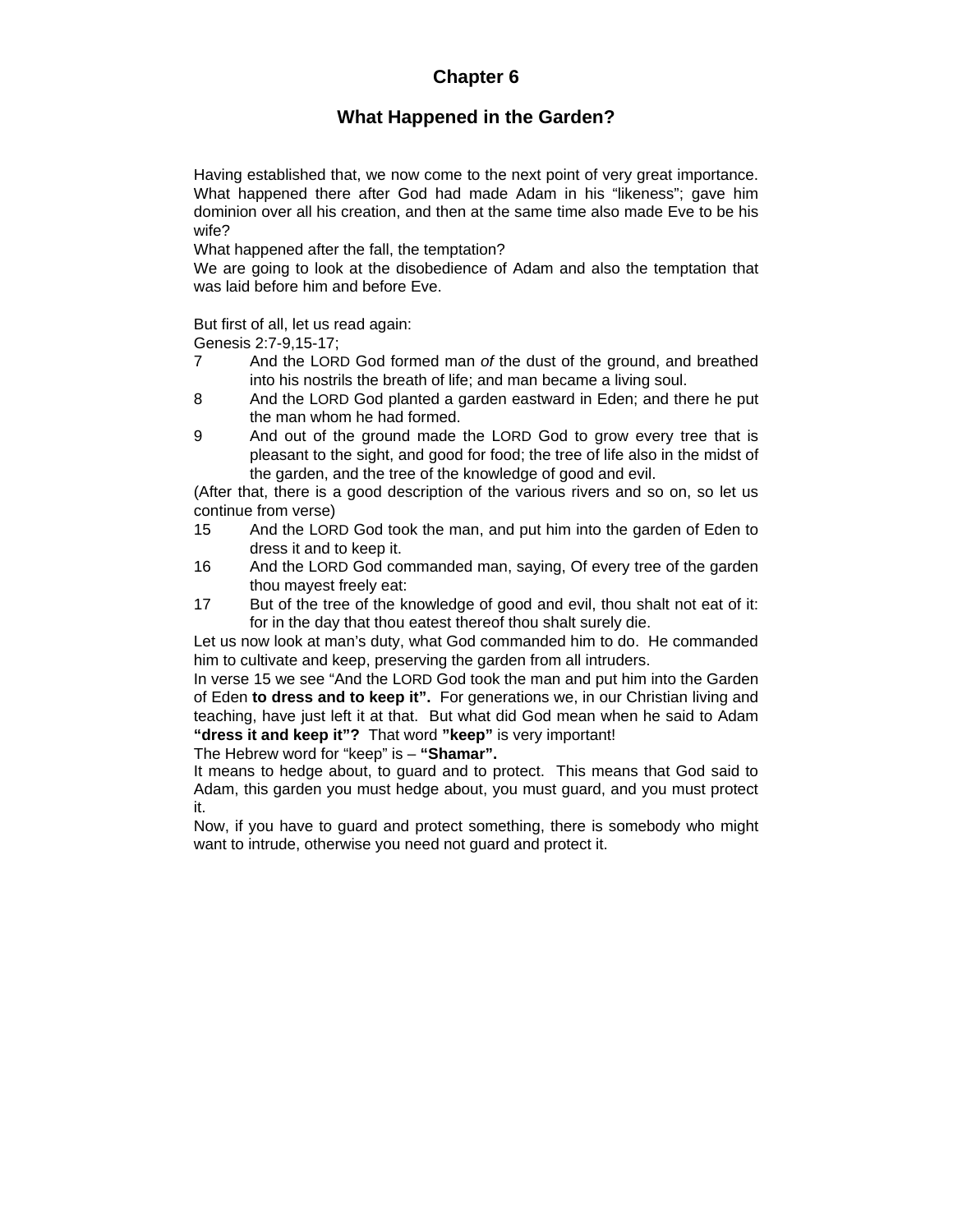Before we go into this, let us look at a few Scriptures:

Genesis 3:24;

24 So he drove out the man: (that is now after they had sinned) and he placed at the east of the garden of Eden Cherubims, and a flaming sword which turned every way, to keep the way of the tree of life.

Remember, God set man in the garden to dress it, and to keep it. Here is the word "keep" again. Here the angels stood with their flaming swords to keep the way of the tree of life.

What does it mean?

It means to protect it, to "keep" everybody away from the tree of life, especially Adam and Eve. So you see the "keep" is not as we have always thought, "to prune the tree, to loosen the ground". That is more or less the picture we have always had of Adam in the garden because there were no enemies, insects or pests: there were no droughts; there were no weeds, nothing!

What did Adam have to do?

Was he there simply to enjoy it?

Nothing could go wrong in the garden!

He had to dress and keep it!

To stand guard and protect it!

In other words, **there was an enemy!** 

And by now we know whom that enemy was: IT WAS SATAN!

God gave Adam dominion to keep and protect the garden. At present God has given you and me as Christians the same power over the power of the devil. It is the same authority.

When Jesus arose from the grave He said "ALL AUTHORITY HAS BEEN GIVEN UNTO ME IN HEAVEN AND IN EARTH!"

But because most Christians do not know about that authority, or how to use it, the devil also enters the gardens of our hearts; he enters the gardens of our churches and our communities.

We have **authority** over the devil!

We can use that authority!

We **must** use that authority against the enemy!

But this enemy was there prior to the creation or the foundation of this world, as we know it. His rebellion took place in the previous world. He is now that enemy which must be kept out of this garden. And this is what Adam did not do.

We take another look at this word **"keep"**.

Genesis 6:19-20;

19 And of every living thing of all flesh, two of every *sort* shalt thou bring into the ark, to keep *them* alive with thee; (in other words, to guard, to protect them) they shall be male and female.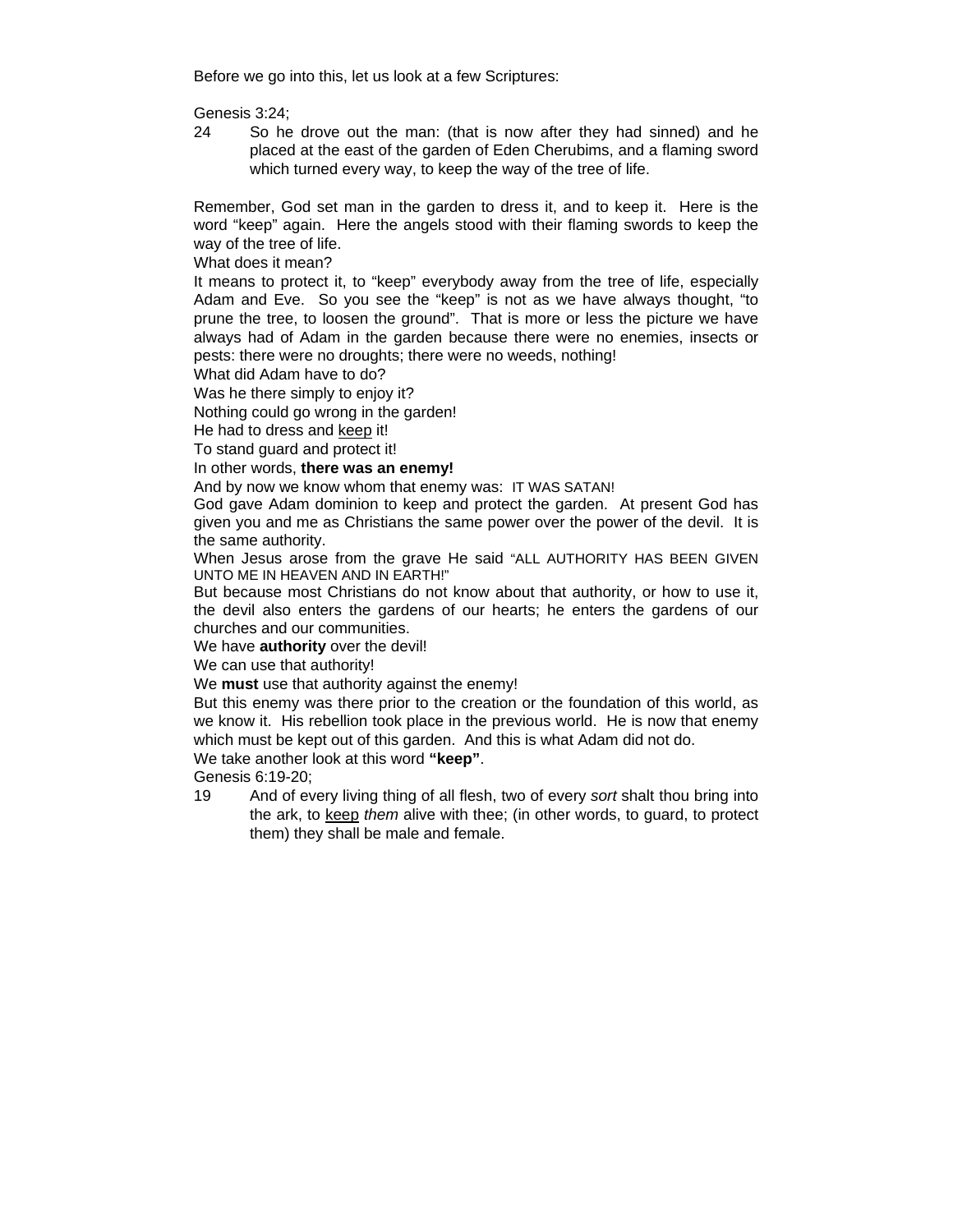20 Of fowls after their kind, and of cattle after their kind, of every creeping thing of the earth after his kind; two of every *sort* shall come unto thee, to keep *them* alive.

The same word "**Shamar",** meaning to protect or to hedge about or to guard. Genesis 7:3;

3 Of fowls also of the air by sevens, the male and the female; to keep seed alive upon the face of all the earth.

Genesis 17:9-10; (can you see that we are to understand the meaning of a word by also using it the way it is meant to be used)

- 9 And God said unto Abraham, Thou shalt keep my covenant therefore, thou, and thy seed after thee in their generations.
- 10 This *is* my covenant, which ye shall keep, between me and you and thy seed after thee; Every man child among you shall be circumcised.

**KEEP** My covenant, guard, hedge about, protect!

Psalm 121:4; (a very well known Psalm, and one that has often been a great help in the lives of the children of the LORD.)

4 Behold, he that keepeth Israel shall neither slumber nor sleep.

He that guards Israel; - that hedges Israel in; - He who protects Israel.

Let me then stress: This is the first time in the Bible that reference is made to an enemy of God and man, in this **keeping** of the garden, protecting the garden.

Now, as we know Adam failed so sin entered and Satan became the pseudo (false) ruler of the restored earth. Because Adam failed, Satan stole this dominion from him. We are going to see **how** he did it because that is important. Because Adam did not **KEEP, DID NOT GUARD** this garden, the devil came and stole back, as it were, the dominion over all the earth that God had given to Adam. He became the ruler until the time that Christ shall come to dethrone him. Let us have a look at that:

Luke 4:5-8; (This is from the temptation of Jesus in the Wilderness).

- 5 And the devil, taking him up into an high mountain, shewed unto him all the kingdoms of the world in a moment of time.
- 6 And the devil said unto him, All this power will I give thee, and the glory of them: for that is delivered unto me, and to whomsoever I will, I give it.
- 7 If thou therefore wilt worship me, all shall be thine.
- 8 And Jesus answered and said unto him, Get thee behind me, Satan: for it is written, Thou shalt worship the Lord thy God, and him only shalt thou serve.

The devil offered the whole world to Jesus and said: "That was delivered unto me".

When was it delivered?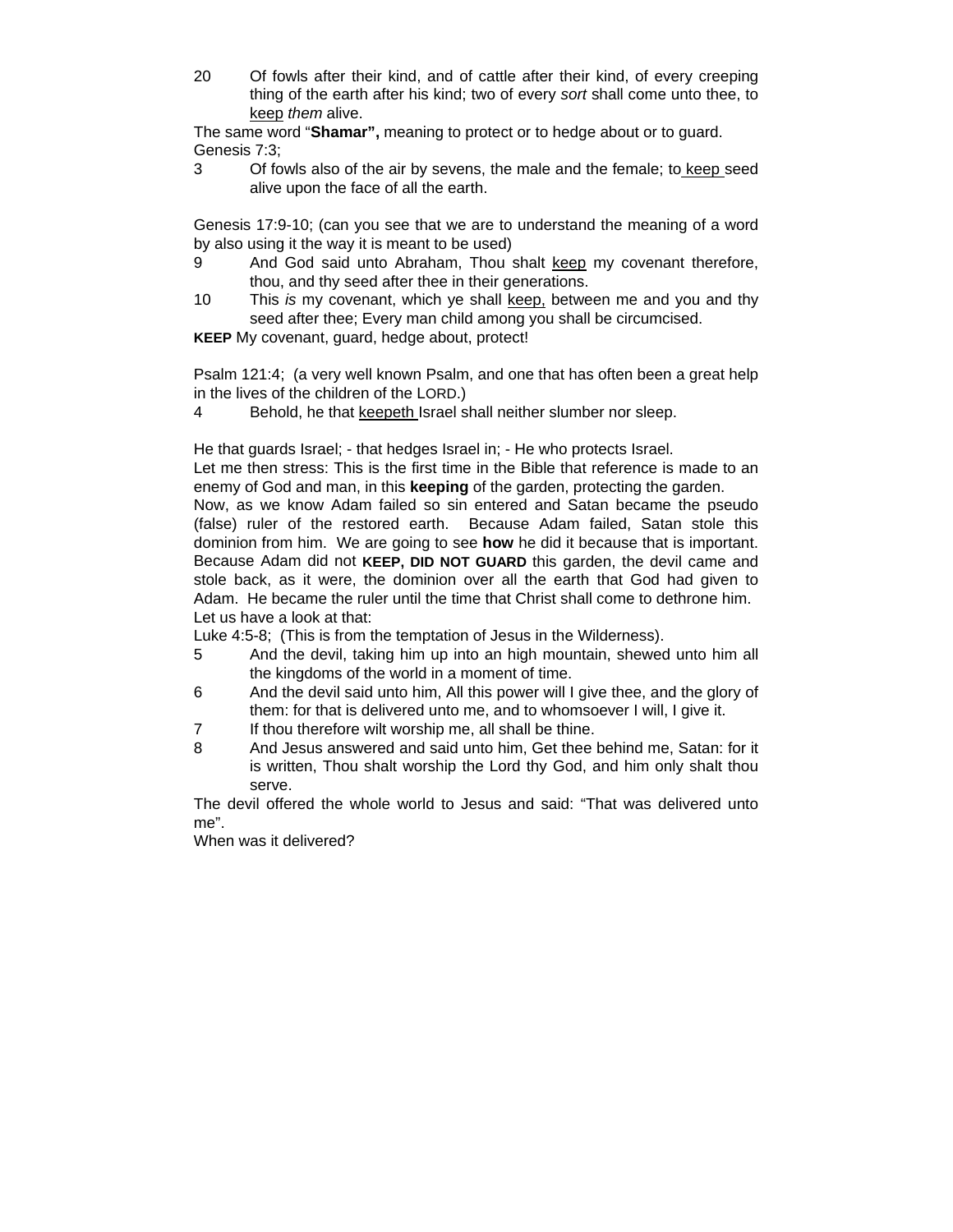Who delivered it to the devil?

Adam!

He had the dominion and was therefore the only one in the position to give it to the devil. He gave it that day when he failed to do what God commanded him to do.

John 12:31;

31 Now is the judgment of this world: now shall the prince of this world be cast out.

Looking at it in its context, Jesus referred to the devil. When did the devil become the prince of this world? When Adam failed to **keep** that garden and keep the devil out. He entered and we shall see what he did.

Two more Scriptures on this important point.

John 14:30; (there are several more, but these will suffice).

30 Hereafter I will not talk much with you: for the prince of this world cometh, and hath nothing in me.

2 Corinthians 4:3-4;

3 But if our gospel be hid, it is hid to them that are lost: (4) In whom the god of this world hath blinded the minds of them which believe not, lest the light of the glorious gospel of Christ who is the image of God, should shine unto them."

The god of this world!

When did he become the god of this world?

When Adam failed the LORD to **GUARD** and **KEEP** the garden.

We now look at Eve, the help meet that God made for Adam.

Genesis 2:18;

18 And the LORD God said, *It is* not good that the man should be alone; I will make him an help meet for him.

God was going to make him a partner that would be suited to him intellectually, morally, and physically, in every respect, as none of the other creatures could be a help meet. God made the woman and as we know how she was made, we shall not go into that.

However, let us look at Adam's intellect, bearing in mind that she was to be on equal level with this intellectual giant in order to qualify as his companion, help meet.

Genesis 2:19-25;

19 And out of the ground the LORD God formed every beast of the field, and every fowl of the air; and brought *them* unto Adam to see what he would call them: and whatsoever Adam called every living creature, that *was* the name thereof.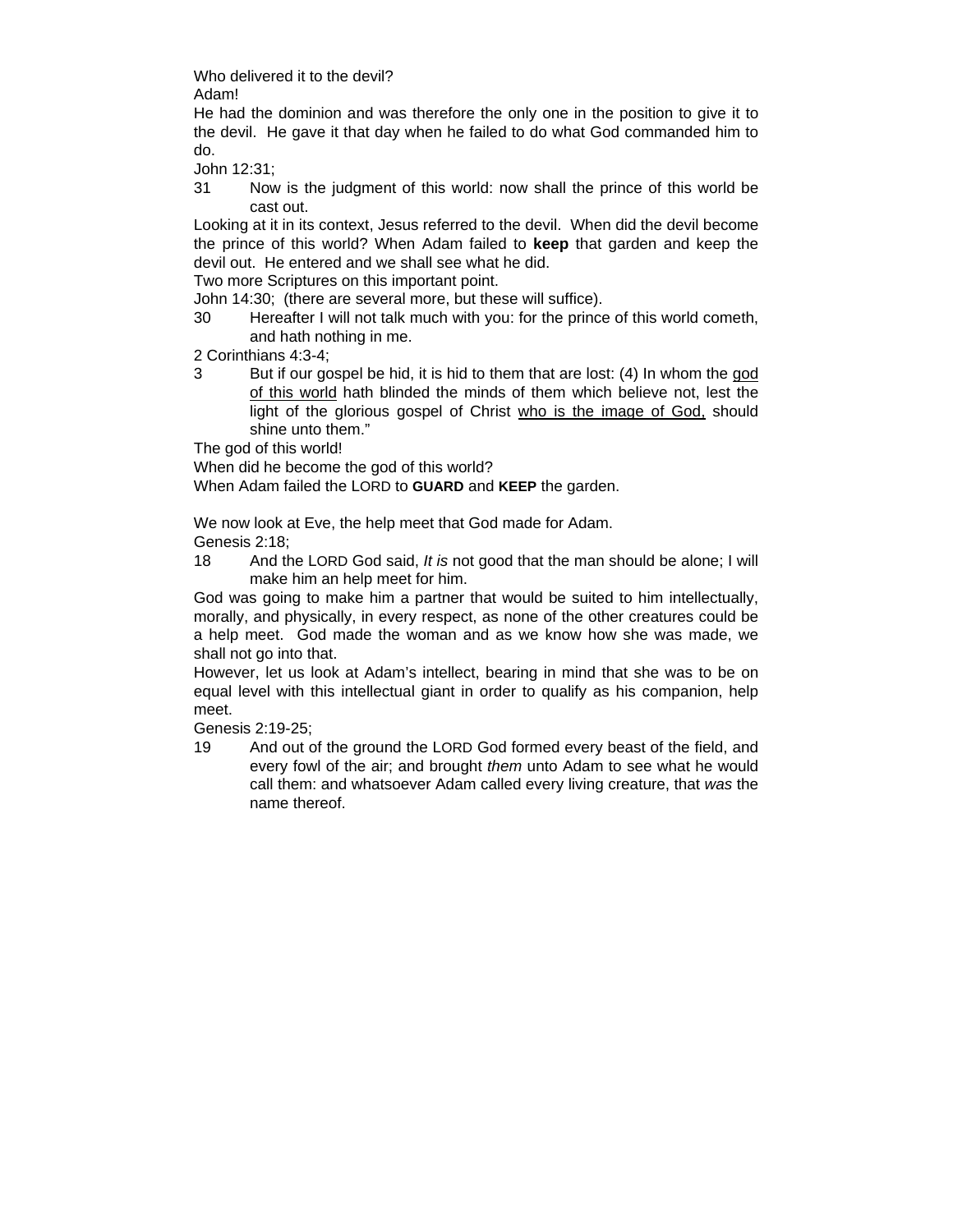20 And Adam gave names to all cattle, and to the fowl of the air, and to every beast of the field; but for Adam there was not found an help meet for him.

The following 4 verses demonstrate how the LORD God made Eve.

- 21 And the LORD God caused a deep sleep to fall upon Adam, and he slept; and he took one of his ribs, and closed up the flesh instead thereof;
- 22 And the rib, which the LORD God had taken from man, made he a woman, and brought her unto the man.
- 23 And Adam said, this *is* now bone of my bones, and flesh of my flesh: she shall be called Woman, because she was taken out of Man.
- 24 Therefore shall a man leave his father and his mother, and shall cleave unto his wife: and they shall be one flesh.
- 25 And they were both naked, the man and his wife, and were not ashamed.

Thus God then made a help meet for Adam. Have you ever thought what a tremendous intellect Adam must have had? Refer again to verses 19 and 20, at the thousands of species God brought to Adam to see what he would call them. And whatsoever Adam called every living creature that was the name thereof. Adam gave names to all cattle, and to the fowl of the air and to every beast of the field, but for Adam there was not found helpmeet for him.

It was not a matter of calling them names like a doggie called Trixie, and another dog called this or that. These names were scientific names! Names that described the character and nature of every fowl of the air, every beast of the field, every living creature, however millions there were.

Today our scientists get doctor's degrees for naming one flower or one plant or a certain kind of animal. That means, describing it in detail and studying it. For giving all particulars and writing a thesis on it he gets a doctor's degree. By modern standards Adam would probably have received millions of doctor's degrees; **THAT** was the intellect of that man who was made in the image and likeness of God.

How we have fallen, and how wonderful will be the day when we are restored again. When we will be delivered from sin, from this exhausting battle and be liberated; being under the **SECOND ADAM** in God's perfect world. No wonder the Bible says that all creation groaneth and travaileth in pain, waiting for the manifestation of the sons of God.

How wonderful, that there was One who came to restore this for us! **He** was the Lord **JESUS CHRIST,** who came from heaven, took our place and even that of a servant, and died upon the cross for us. The death of a common criminal to lift us up; to wrench us, as it were, from the grip and the hold of this terrible adversary of whom, I think, we have seen a little and of whom we are yet to see much more in the studies to come. What actually happened there when Adam and Eve fell into sin?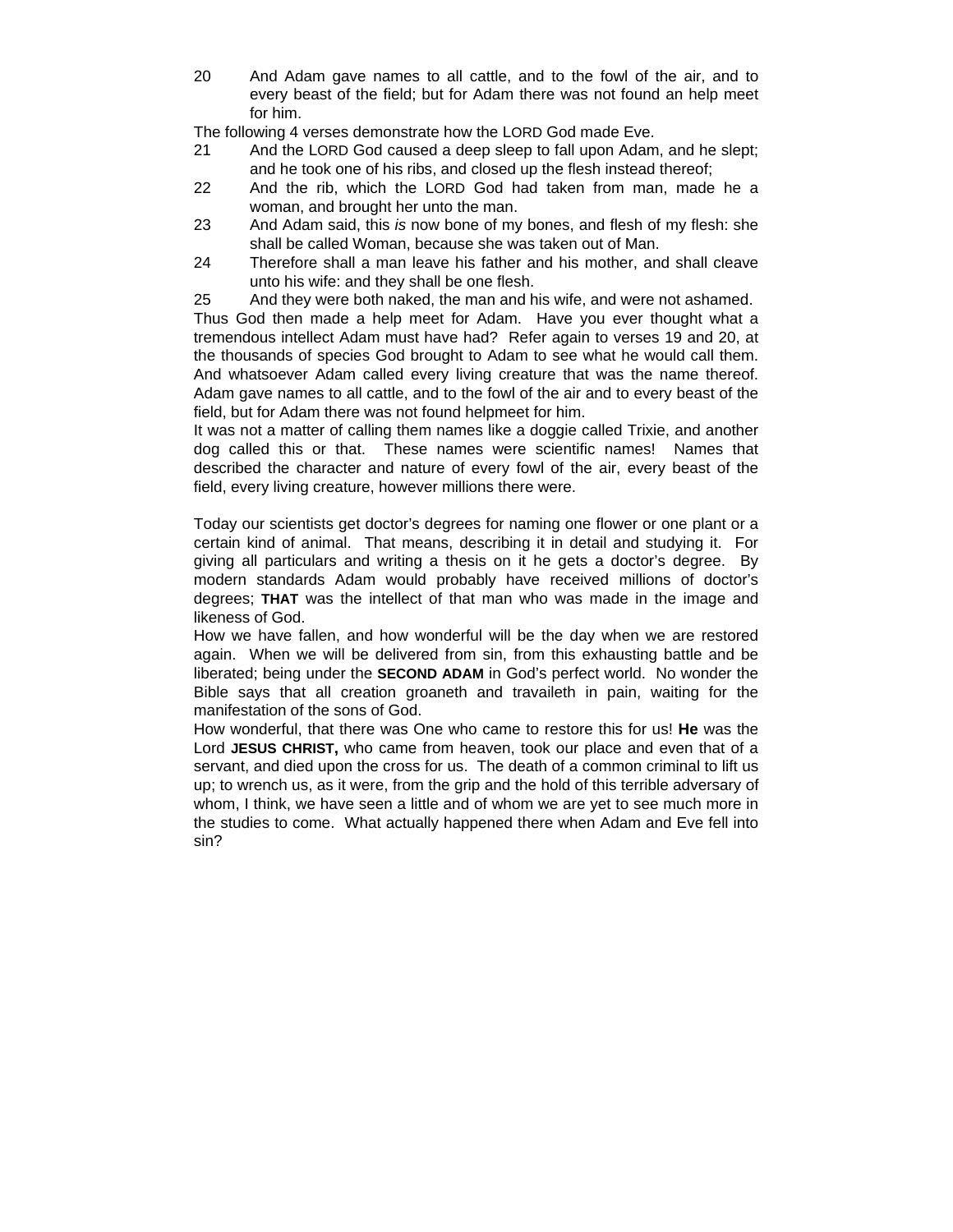Before we go into that, there are a few points that I should like to clear up here and now. Because, to my mind, there exists so much misconception and error concerning the matter of the beast of the field.

In our present thinking and teaching there are several people who go so far as to say that the black man is the beast of the field and therefore, that the black man is not a human being, but an animal. There are probably many of you who have read these words. Maybe it has not affected any of you, but it might yet in the days to come.

I thought this would be a good opportunity to clear up this matter. I have several friends and dear brothers and sisters who have listened to my tapes and I ask them to give me the opportunity, of expounding where I feel, by the grace of God, to refute that line of thinking. Because not only is it unscriptural, unbiblical, but does tremendous harm to the cause of the identity of God's people.

If our enemies can prove us to be in error on one point, they will discard the rest. I feel that a grievous error has been committed on this point and I want, in all love and charity, to clear this up.

We have come to the third session of our Series on "The Past, the Present and the Future". We left off the second session with the astounding intellect Adam must have had, and finished off where he gave names to all animals etc. and what a tremendous knowledge he must have had to have been able to do that. Adam did not name them haphazardly because each of their names also implied their nature and so on.

We were just on the point of going into detail about this beast of the field. Because, as I said last time and about which I am in great earnest, I believe we have come to the end of the age, to the climax, and as it says in a few places in the Bible, the devil knows his time is getting short. He is also known for being the adversary, the accuser and deceiver of the brethren.

We are now going to meet him in his masterstroke of deceit where sin actually started. We must not magnify the devil, but neither must we minimise him. The Apostle Paul says, I think in his Epistle to the Corinthians: "That we are not ignorant of the devil's devices," and also so at the end time.

I want to warn, most sincerely, this group and those reading these words, and those who follow our line of thinking, that you must be very careful, to always keep your hearts and minds open, not to be caught by a wrong idea, thought, interpretation or application of God's Word.

I know what I am going to say now, is going to clash with several of my brethren who also basically believe what I believe. But I must say, in all humility but without any doubt, that on this, we cannot agree. This matter of "the beast of the field". Let me first say to you what the difference is, and then we are going to take it from God's Word.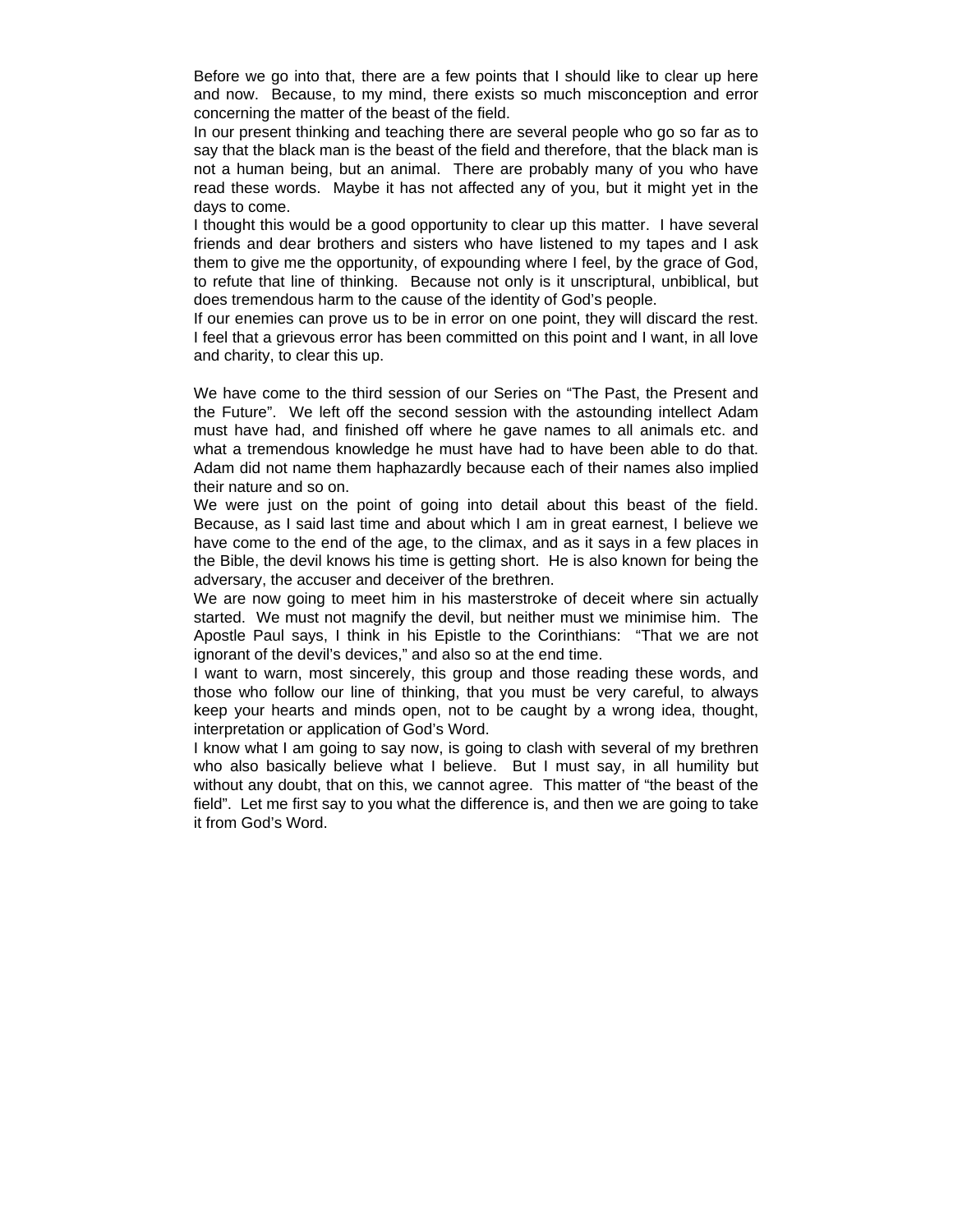In this kingdom-line, or Israel truth-line, on which we all agree, there is a group of very sincere and very able Bible students who hold that the Negro, the black man is not, in a sense, a human being. That he is the beast of the field, that he is a separate creation and all that flows from it, and into the detail of which I am going because they are majoring from what follows from that. I cannot hold with that at all. I have a different explanation from my side, which I can substantiate from God's Word to show where the black man comes from. What we are agreed upon, and this is very important, in that:

Adam was the first man and God gave him his wife Eve, making her out of his rib. One that would suit him and go with him, and so on. I hope, to your satisfaction and at least to my heart's satisfaction that I have found, and have proved from God's Word that Adam was a white man.

Therefore, if nothing else came in, and Adam was the only man, where did the black man come from then? I mean God has laid down in the creation, this law of nature:

#### **"That everything after its own kind: every seed, every tree, every animal after its own kind."**

Therefore also, man after his own kind, and therefore also Adam after his own kind. If Adam was white, where did the black man then come from? This is where these dear ones who hold the basic truth with me, but differ from me, say: "Well there you are!"

They reason on the basis of everything after its kind and conclude that the black man must be a different creation and therefore, take him to be this beast of the field.

#### **This touches God's redemptive plan very fundamentally on that score alone.**

Now, I want to read some Scriptures with you, to show why I cannot hold with that. We are going to read:

Genesis 2:19-20;

19 And out of the ground the LORD God formed every beast of the field, and every fowl of the air; and brought *them* unto Adam to see what he would call them: and whatsoever Adam called every living creature, that *was* the name thereof.

20 And Adam gave names to all cattle, and to the fowl of the air and to every beast of the field; but for Adam there was not found an help meet for him.

Now, when we look again at verse 19; "And out of the ground the LORD God formed **every beast of the field** and every fowl of the air, and brought them unto Adam to see what he would call them and whatsoever Adam called every living creature that was the name thereof."

We must also look at:

Genesis 1:24,25,30;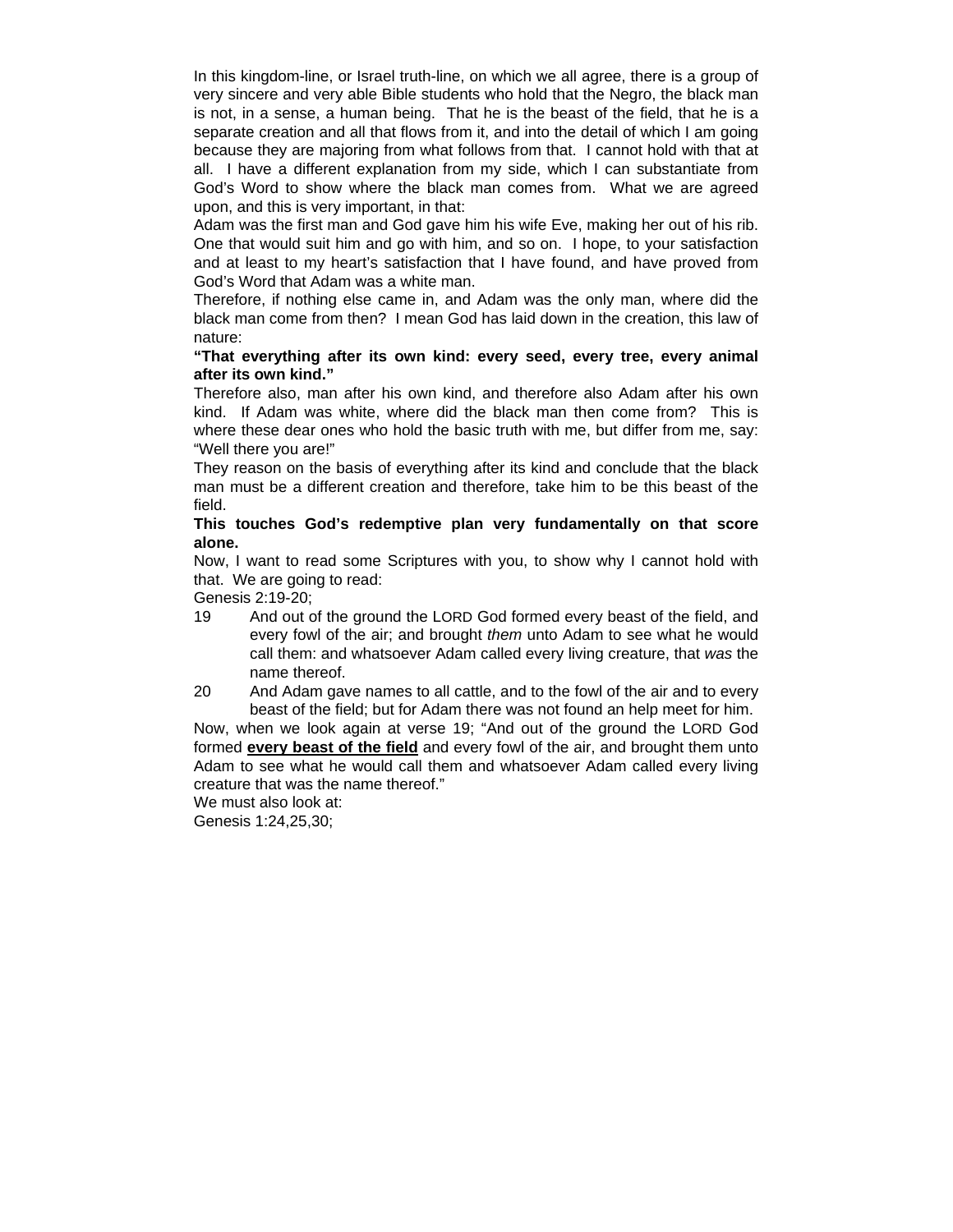- 24 And God said, Let the earth bring forth the living creature after his kind, cattle, and creeping thing, and beast of the earth after his kind: and it was so.
- 25 And God made the beast of the earth after his kind, and cattle after their kind, and everything that creepeth upon the earth after his kind: and God saw that it was good.
- 30 And to every beast of the earth, and to every fowl of the air, and to every thing that creepeth upon the earth, wherein *there is* life, *I have given* every green herb for meat: and it was so.

Let us read again:

Genesis 2:19-20;

19 And out of the ground the LORD God formed every beast of the field, - - - - -

(There you have the beast of the field again),

- - - - and every fowl of the air; and brought *them* unto Adam to see what he would call them etc.—

20 And Adam gave names to all cattle, and to the fowl of the air, and to every beast of the field; but for Adam there was not found an help meet for him.

Next we go to Genesis 3:1,14. This is the chapter in which the great fall is recorded; the great tragedy that struck God's creation; I could say the second creation, as we saw previously.

Genesis 3:1,14;

1 NOW the serpent was more subtil than any beast of the field which the LORD God had made. And he said unto the woman, Yea, hath God said, Ye shall not eat of every tree of the garden?"

It says here that the serpent was **more subtil** than any beast of the field. Now they say **that the beast of the field** was the culprit, but we shall come back to that.

14 And the LORD God said unto the serpent, Because thou hast done this, thou *art* cursed above all cattle, and above every beast of the field; - - - -

(Note the difference between cattle and the beast of the field),

- - - - - upon thy belly shalt thou go, and dust shalt thou eat all the days of thy life:

They say that the beast of the field was the ancestor of the Negro and that he was the great culprit. And that it was through him that sin came into the world and that, (well as some of them say, and this might be offensive to some people, especially perhaps overseas who are not acquainted with our terminology) this beast of the field was the Boss Boy. He was the one who committed the great sin with Eve.

First of all, before we look at the meaning, let us read: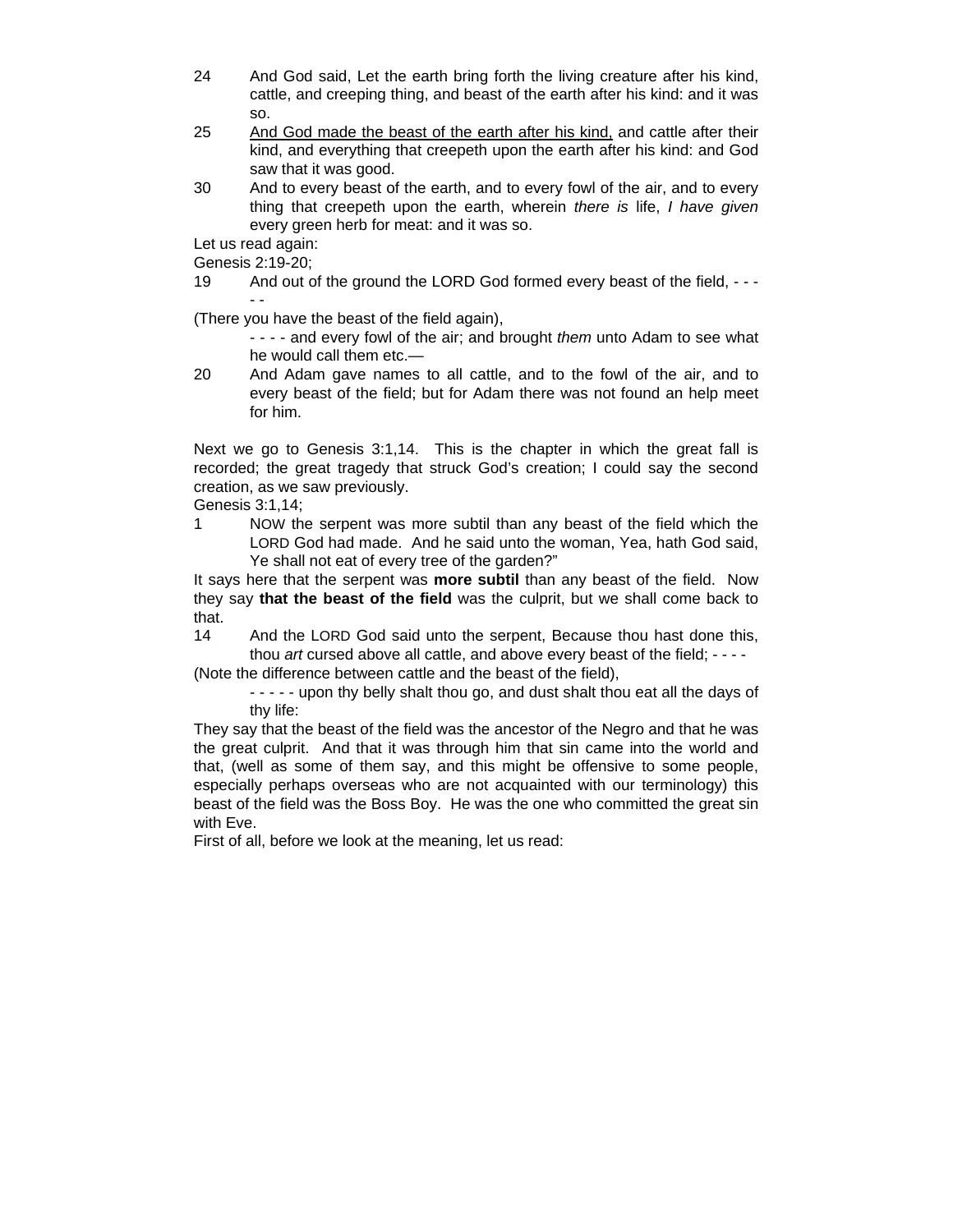Leviticus 11:47; (this is about the clean, and the unclean meat that Israel was permitted and forbidden to eat).

47 To make a difference between the unclean and the clean, and between the beast that may be eaten and the beast that may not be eaten.

I need your close attention now because this is vital. If you miss this point, you might miss my whole line of thinking. If one looks up the word "beast" in a good Concordance, like "Strong's" or "Young's", one will find that these verses that we have just dealt with:

Gen. 1:24,25,30; Gen. 2:19-20; Gen. 3:1,14; and Leviticus 11:47: all give the same Hebrew word - **Chây or Châyâh** for beast or beast of the field.

Now, you can see how one already runs into difficulty.

If this beast of the field is the Negro or his ancestor, it would mean that God gave permission that certain Negroes could be eaten and others not.

Read again Leviticus 11:47.

It is obvious that we get into difficulties there; but we shall return to that later. According to the authorities, the meaning of **Chây or Châyâh** is "a living creature" and in some places it is translated as such: a living creature or a wild beast, as opposed to the dumb four footed animal like the ox or the sheep etc.

Let us compare this with the Greek in the New Testament;

Revelation 4:6;

6 And before the throne *there was* a sea of glass like unto crystal: and in the midst of the throne, and round about the throne, *were* four beasts full of eyes before and behind.

In our modern English translation that word, which in the King James Version is translated as **beasts**, is translated as -- **Living Creatures.** 

But the King James Version also calls these, **"four beasts",** which in Greek is – **"ZOA",** a living creature.

We shall refer to a few more verses from the Old Testament where this word **"Chây"** is used. All of the next few quotations will be taken from Ezekiel. Ezekiel 1:5;

5 Also out of the midst thereof *came* the likeness of four living creatures. And this *was* their appearance; they had the likeness of a man.

The above words "living creatures" are translated from the Hebrew words -- Chây or Châyâh' i.e. beasts of the field, in the Scriptures from Genesis that we have dealt with.

Ezekiel 1:13-15,19;

- 13 As for the likeness of the living creatures, their appearance *was* like burning coals of fire, *and* like the appearance of lamps: it went up and down among the living creatures and the fire was bright, and out of the fire went forth lightning.
- 14 And the living creatures ran and returned as the appearance of a flash of lightning.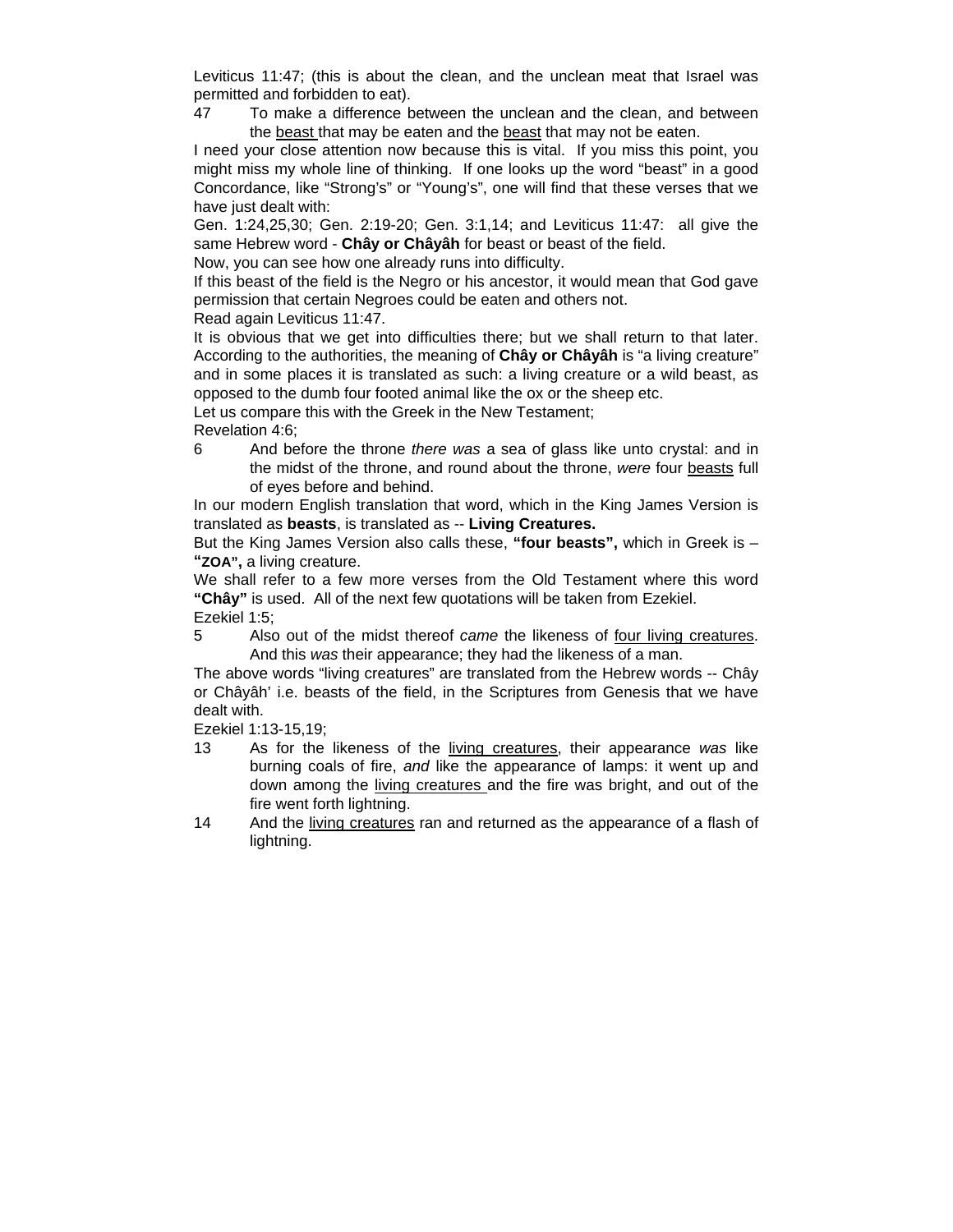15 Now as I beheld the living creatures, behold one wheel upon the earth by the living creatures with his four faces.

The Amplified Bible translates Ezekiel 1:15 as follows:

"Now as I was still looking at the living creatures I saw one wheel upon the ground beside each of the living creatures with its four faces"

19 And when the living creatures went, the wheels went by them: and when the living creatures were lifted from the earth, the wheels were lifted up.

All these references to living creatures come from that Hebrew word -- **Châyâh**. Remember it says the serpent was more subtil than any beast of the field, more subtil than **any living creature.** 

We now come to the other Hebrew word – "**Behemah",** which means, a dumb animal like the ox etc.

Here are a few texts in which the Hebrew word is "**Behemah"**.

Genesis 6:7;

7 And the LORD said, I will destroy man whom I have created from the face of the earth; both man, and beast, and the creeping thing, and the fowls of the air; for it repenteth me that I have made them.

The **beast** here in verse 7 is not "Châyâh" but "**Behemah"** . Genesis 7:2;

2 Of every clean beast thou shalt take to thee by sevens, the male and his female: and of beast that *are* not clean by two, the male and his female.

Exodus 8:16-18; (These are all the same word **"Behemah"**)

- 16 And the LORD said unto Moses, Say unto Aaron, Stretch out thy rod, and smite the dust of the land, that it may become lice throughout all the land of Egypt.
- 17 And they did so; for Aaron stretched out his hand with his rod, and smote the dust of the earth, and it became lice in man, and in beast; all the dust of the land became lice throughout all the land of Egypt.

(That beast is **Behemah,** a four footed dumb animal and there can be no argument about that).

18 And the magicians did so with their enchantments to bring forth lice, but they could not: so there were lice upon man, and upon beast.

Lice upon man and **beast**.

Now it is argued that this beast must be something like unto man, that he could therefore have lice on him which could not apply to a dumb animal. Here the basic Hebrew word "Behemah" is used on which all are agreed is the ground word for a four footed dumb animal.

Exodus 9:9.

9 And it shall become small dust in all the land of Egypt, and shall be a boil breaking forth *with* blains upon man, and upon beast, through-out all the land of Egypt.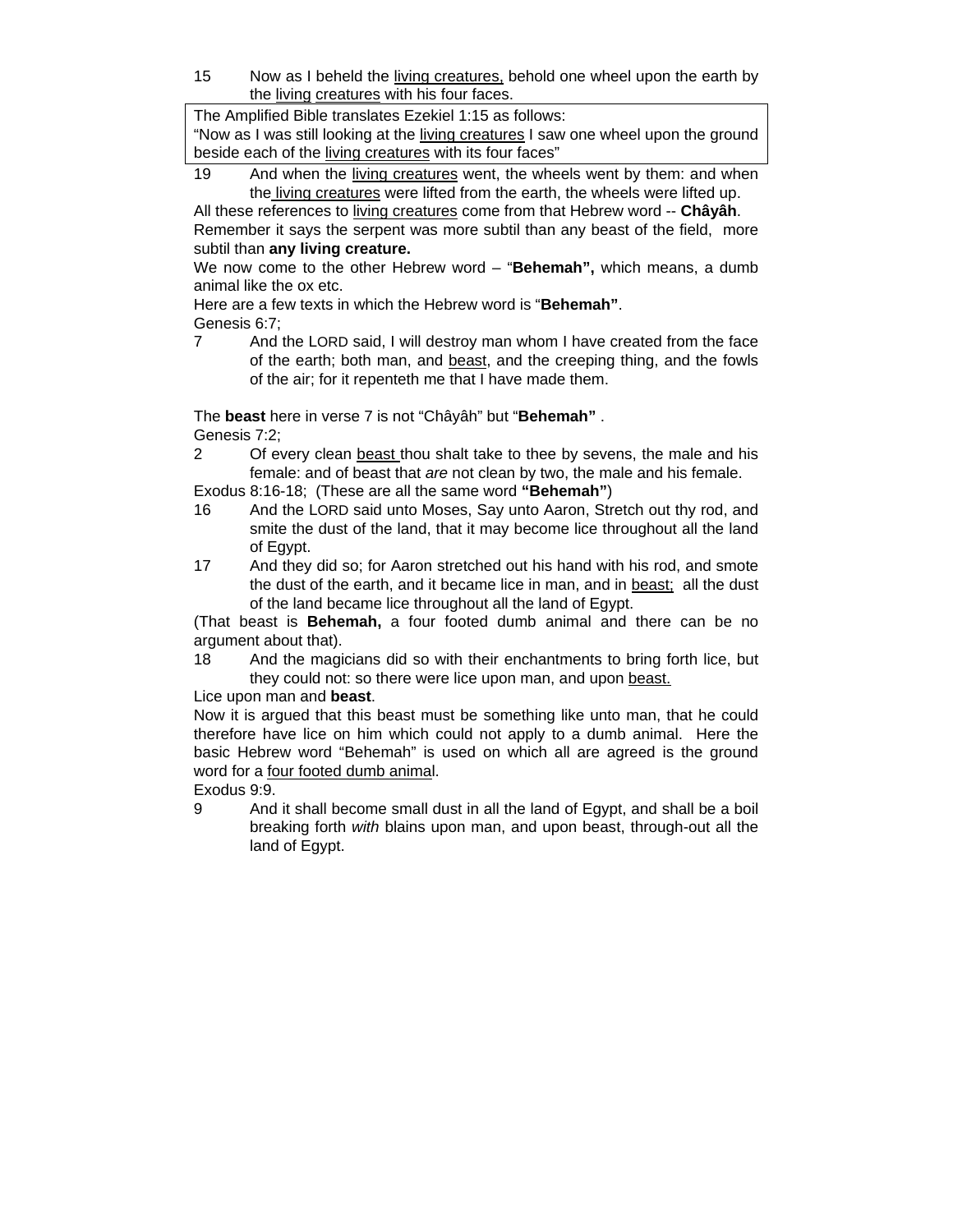That word "**beast" is Behemah.** Yet, the protagonists of "the native not being human" theory, but a descendant of this beast of the field, say that boils and blains cannot appear on dumb animals. So this individual is not a dumb animal but something between man and **Behemah -** beast.

But the basic Hebrew word used here, is "Behemah", which is a quadruped, a four footed dumb animal.

Exodus 11:7;

7 But against any of the children of Israel shall not a dog move his tongue, against man nor beast: that ye may know how that the LORD doth put a difference between the Egyptians and Israel.

That word **"beast"** in Hebrew also means **"Behemah"**.

Let me first explain, that if you read this chapter you will find that this is where the LORD told Moses to gather Israel around Mount Sinai. The LORD was going to descend upon this mountain and there was tremendous thunder and lightning upon the mountain.

The LORD was to proclaim the Law to Israel, as in Exodus 20. Moses had to ascend this mountain from where the LORD addressed Israel in an audible voice. They (Israel) were so affrighted that they eventually asked Moses to speak to them directly instead of the LORD, because they could not take it. This mountain was holy and had to be cordoned off. The following is part of the Commandment the LORD gave to Moses.

Exodus 19:13;

13 There shall not an hand touch it, but he shall surely be stoned or shot through; whether *it be* beast or man, it shall not live: when the trumpet soundeth long, they shall come up to the mount.

These "beast protagonists" who reason that the Native is a beast, now point out that a beast does not have a hand. The LORD said to Moses, in verse 13, - "there shall **not a hand** touch it".

But the Hebrew word for "beast" in verse 13, is **Behemah**, to which all must agree is a "quadruped", a four footed dumb animal.

I list a few Scriptures but there are many more from which one can see that the Bible, at times, also speaks figuratively instead of literally, where the rivers are clapping hands, (rivers do not have hands).

Another Scripture on which they major very much is the case of Jonah, who was sent to Nineveh. He was thrown into the sea, and then swallowed by the big fish. He eventually did go and preach to Nineveh.

Jonah 3:7-8;

7 And he (the king of Nineveh) caused *it* to be proclaimed and published through Nineveh by the decree of the king and his nobles, saying, Let neither man or beast, herd nor flock, taste any thing: let them not feed, nor drink water: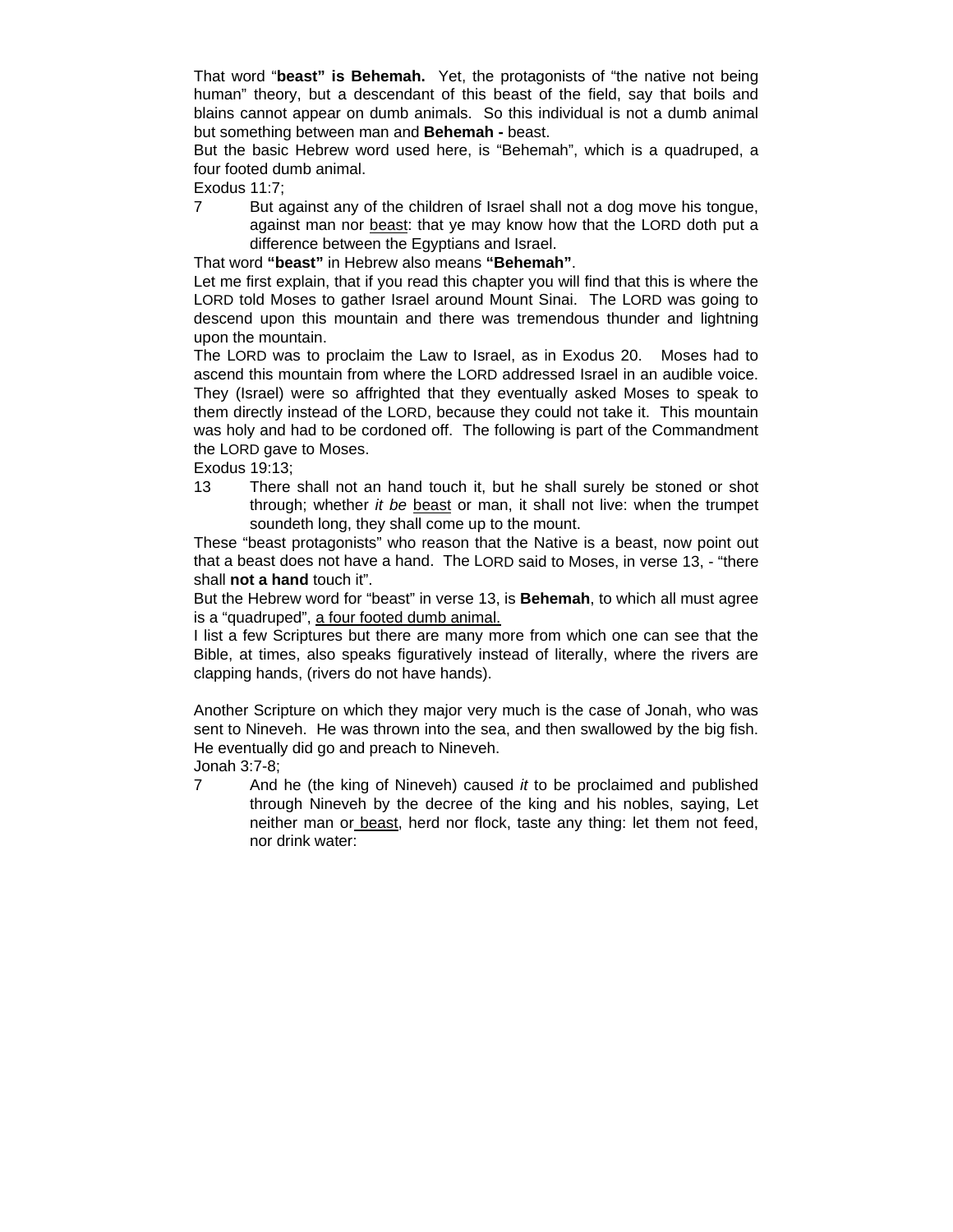8 But let man and beast be covered with sackcloth, and cry mightily unto God: yea, let them turn every one from his evil way, and from the violence that *is* in their hands.

My antagonists now say that a beast cannot be covered with sackcloth; cannot cry mightily unto God, and a beast could not be told to turn from its evil ways and from the violence that is in their hands. Therefore, the beast must be the Native; he could be covered by sackcloth; could turn from his evil ways; could cry mightily to God.

In Hebrew however, the word used for beast is—"**Behemah"**, a dumb, four-footed animal, and a quadruped.

We know that the Bible message here is that God called for an utter abject repentance and a turning to him. That is how the king saw it, and commanded it. It might sound silly, and I am not dogmatic about it, but it could quite easily be that the king, as a token and as a sign of his repentance could perhaps say: "put sacking around the cows and the oxen in the stalls as a sign unto God that we are really repenting". Be that as it may, the basic word here is "**Behemah".**

I shall quote a few more Scriptures, which you will come into contact with, if you have not yet done so.

These things are important because if our adversaries, our opponents of the other churches, can find one point, (and I do not say this in any derogatory way) on which we make a wrong assumption, they will condemn all the rest of what we say with an attitude of, "look how stupid they are".

You know that a professor was recently sent by the Dutch Reformed Church to Windhoek where I presented this Series, for the sole purpose of contradicting me and to ridicule whatever I had to say. They had the whole circuit of the Windhoek churches warning against me as someone who does not know Hebrew or Greek and always has to rely on Concordances:

Yes, these people who do not know Hebrew and Greek always have to go to Concordances; no wonder that they make such terrible mistakes. He could however, not point out any mistakes that I was supposed to have made. He uttered assumptions, but could not quote any text or part of Scripture.

From Scripture, from God's Word, Jonah 3:7-8:

The word **beast** is not **Châyâh** but **Behemah.** 

Therefore, I am, like anybody who is in earnest, (even my brethren who stand for these things, but with whom I disagree on this point), all concerned about one thing, and that is to lay the truth before God's people, and we must therefore be careful about this.

Let us look at how the Bible uses "hands", also figuratively (I am going to give you only two more Scriptures, and then we can continue).

Psalm 98:8-9;

- 8 Let the floods clap *their* hands: let the hills be joyful together
- 9 Before the LORD - - .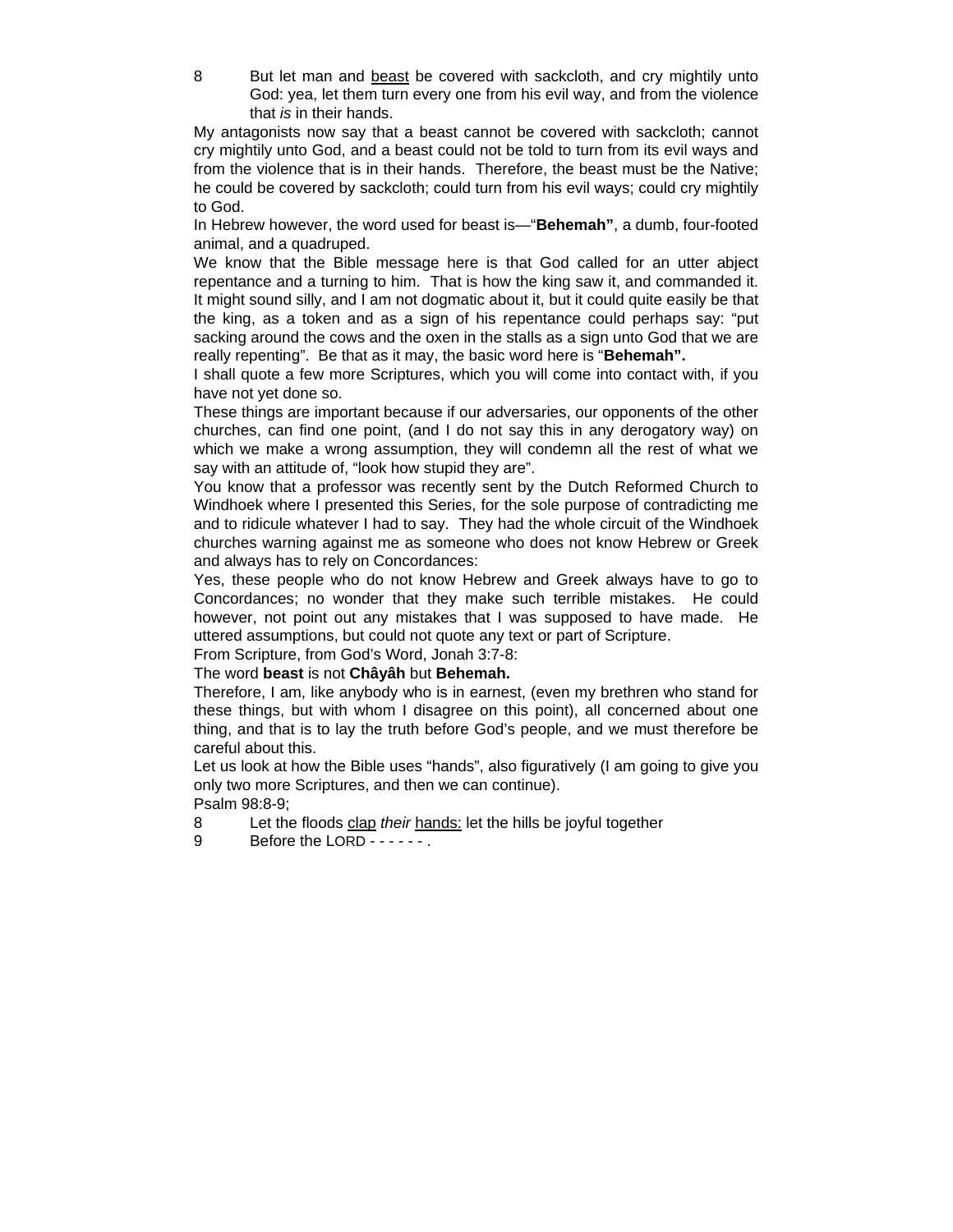Now if we follow the same line of thinking on literal interpretations for figurative speech, like they do, in saying that a beast does not have hands, then the above Scripture becomes illogical. This, I am not saying in a derogatory sense, but would rather blame my lack of knowledge of the English language for not knowing the appropriate word.

Isaiah 55:12;

12 For ye shall go out with joy, and be led forth with peace: the mountains and the hills shall break forth before you into singing, and all the trees of the field shall clap *their* hands.

We see how it is used. Of course, it can also be said that the trees and the mountains have a symbolic meaning, representing kingdoms and nations, which of course is true, but it is still used in a symbolic way. Any good Concordance will tell you that **Behemah** is a dumb beast or any large quadruped.

It is also said that this beast of the field which was there in the Garden of Eden with Adam and Eve, and which they consider to be the forefather of the Negro, does, according to their thinking, not have a God consciousness. I might be wrong but this is according to their statements.

Animals have souls, as can be seen in a dog or horse for instance; there is a personality, but it does not have a consciousness of a "Higher Being", and cannot therefore worship, whereas the Negro or native will be found to have a tremendous God consciousness, so much so that he is an idolater.

It is sad to say, but some white people seem to get on without God, but the black man must have something to worship, even a stone or a stump of a tree or the moon. Then of course, the spirits of their forefathers. They have a great God consciousness.

I want to show you where I think the native comes from, and that might be just as drastic as the aforementioned and the reason why many people reject my interpretation when I say he comes from the fallen angels. The devil craves worship, which is evidenced by the fact that he said: (as we saw last week), "I will ascend to the mountain of God, I will be like the Most High." His main purpose was, he wanted to be worshipped like God is worshipped.

Enquiries from the Satanists will reveal that one of the first things drilled into them is to worship the devil, failing which, they are severely punished. The devil wants worship, and therefore, those who spring from him, have this sense of worship in them. When the black man comes to a gospel service, (this is where people are so mistaken) and an appeal is made from the platform, the entire assembly will come forward. The result is that newspapers will report that so many accepted the Lord, and were saved. People will rejoice, but where are the fruits, where are the results? He has a tremendous sense for worshipping something higher than himself.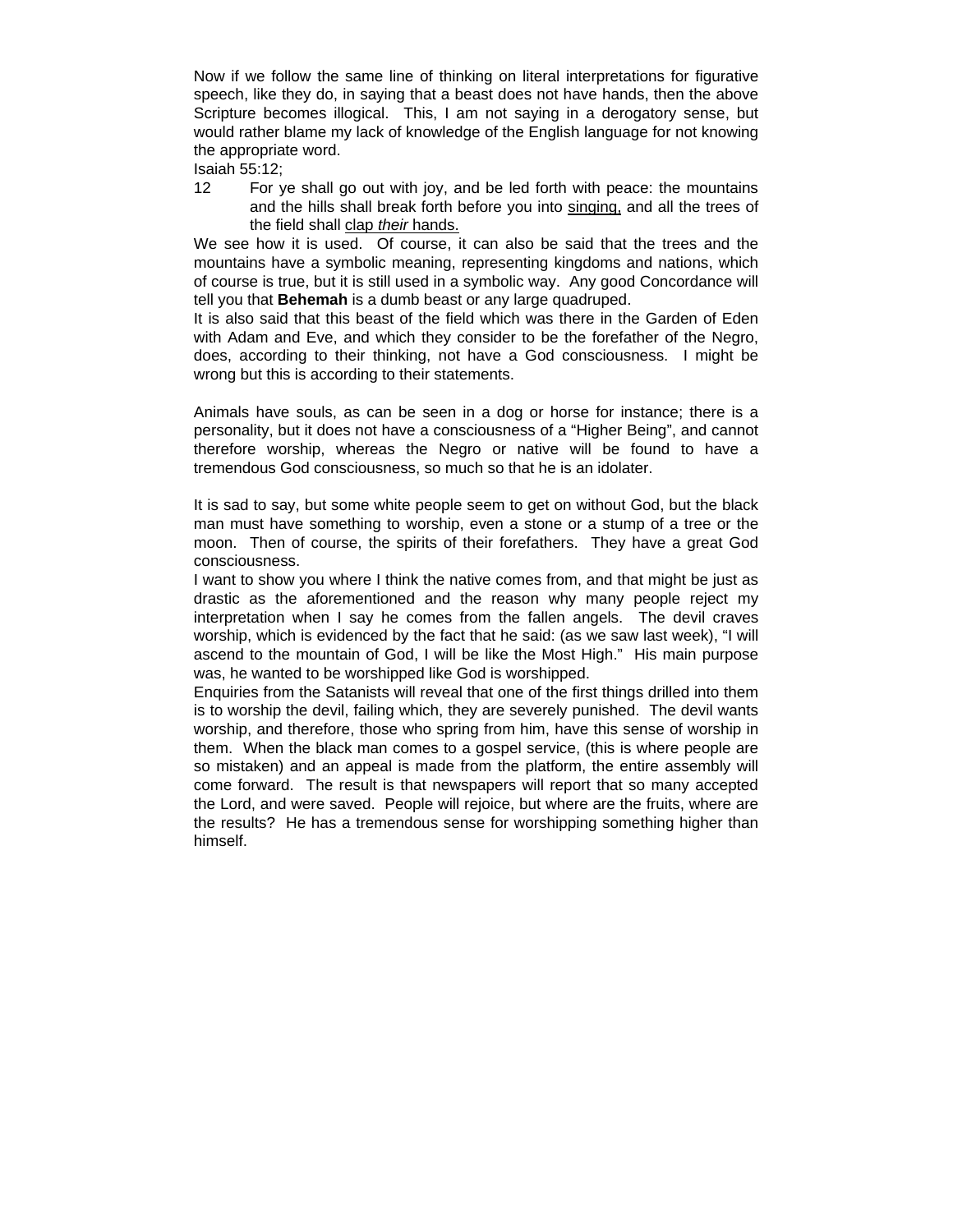We now go back to the book of Genesis to have a look at this personality, this serpent. Who was he?

We are aware that the general consensus of opinion among some sincere children of the Lord, even among some who subscribe to the Israel kingdom vision, is, they say, that according to the Bible the serpent is a snake and that there is no doubt about that as far as they are concerned.

Let us see whether it was a snake!

Genesis 3:1;

-

1 NOW the serpent was more subtil than any beast of the field - - - - (Than any Châyâh)

- - - - which the LORD God had made. And he said unto the woman, - - - -

(So this serpent actually spoke to the woman)

- - - - Yea, hath God said, ye shall not eat of every tree of the garden?

We were brought up believing that, as Christians and as children. We were made to believe that it was a snake; even in our children's Bibles the illustrated snake was standing up and speaking to Eve. You will see that again. But the devil, however impossible, must have been stronger than God himself, humanly speaking.

It would have been easier to make an ass speak. God made an ass to speak, but according to their teaching the devil made even a snake speak. What a mighty personality he must have been, according to their teaching. But we are going to see, (bear in mind now):

"that the serpent was more subtil (subtle) than any beast of the field". Revelation 20:1-2;

- 1 AND I saw an angel come down from heaven, having the key of the bottomless pit and a great chain in his hand.
- 2 And he laid hold on the dragon, that old serpent, which is the Devil, and Satan, and bound him a thousand years

I think that if we really want to believe in God's Word, it is not necessary for me to speak any further. Here it distinctly says who that serpent was, it says: "and he laid hold on the dragon, that old serpent which is the Devil and Satan, and bound him a thousand years."

So that serpent who was more subtle than any beast of the field, any living creature, was the devil himself.

Revelation 12:9;

9 And the great dragon was cast out, that old serpent, called the Devil, and Satan, - - - - -

**("and the great dragon was cast out, that old serpent called the devil, and Satan"),**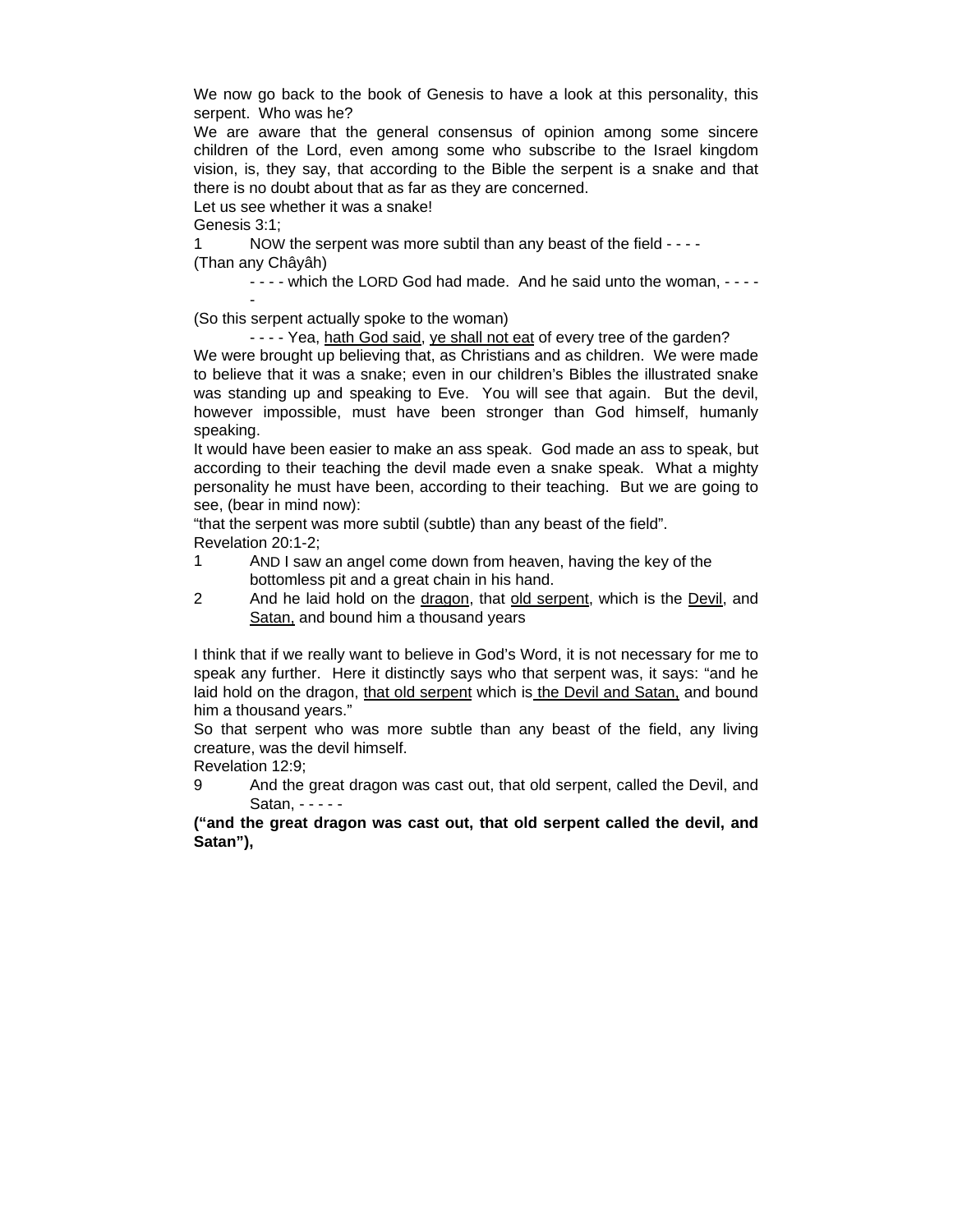- - - - - which deceiveth the whole world: he was cast out into the earth, and his angels were cast out with him.

Now, this was written down, we believe, under the inspiration of the Holy Spirit: In any case, John who wrote this down and Jesus who gave him this Revelation surely knew better than any of us who that serpent actually was. And He tells us who the serpent was. He said the serpent was the devil.

So why should we try to explain the word "Châyâh", "hand", and those animals could not cry out to God? Why not just believe God's Word, and take it as it stands, it will save much error and trouble.

2 Corinthians 11:3,14;

3 But I fear, lest by any means, as the serpent beguiled Eve through his subtilty, so your minds should be corrupted from the simplicity that is in Christ.

14 And no marvel, for Satan himself is transformed into an angel of light.

### **"And no marvel; for Satan himself is transformed into an angel of light".**

We now look at the word "beguile" which, when translated means to seduce wholly, to cheat or to delude.

The New English Bible says that Eve was "seduced".

When a woman is seduced it means that she is led into having illegal and wrong physical relations with a man.

For a moment we are going back to 2 Corinthians 11:3; to look at the word: **"beguile".**

What does that word mean?

Strong's Concordance, (I do not know if that professor who opposed my views in Windhoek, is a greater authority than Strong, but Strong is good enough for me) states that that word "beguile" means to seduce wholly, to cheat or to delude.

- 1 Timothy 2:14-15;
- 14 And Adam was not deceived, but the woman being deceived was in the transgression.
- 15 Notwithstanding she shall be saved in childbearing, if they continue in faith and charity and holiness with sobriety.

The theme and sound from the general teaching and preaching that a woman can only be saved if she bears a child meaning then, that all women who don't marry, or are childless, can never be saved because their salvation only comes through childbearing.

But now let us have a look at what is really meant here. And here is something tremendous. First of all, I want you to see before going into more detail, that the serpent, or the devil, seduced Eve. Now when a woman is seduced and the result is that she has a child, this is the line of thinking.

And we are going deeper into this. That the devil transformed himself into an angel of light, that there was no serpent, he was the devil himself, **that old**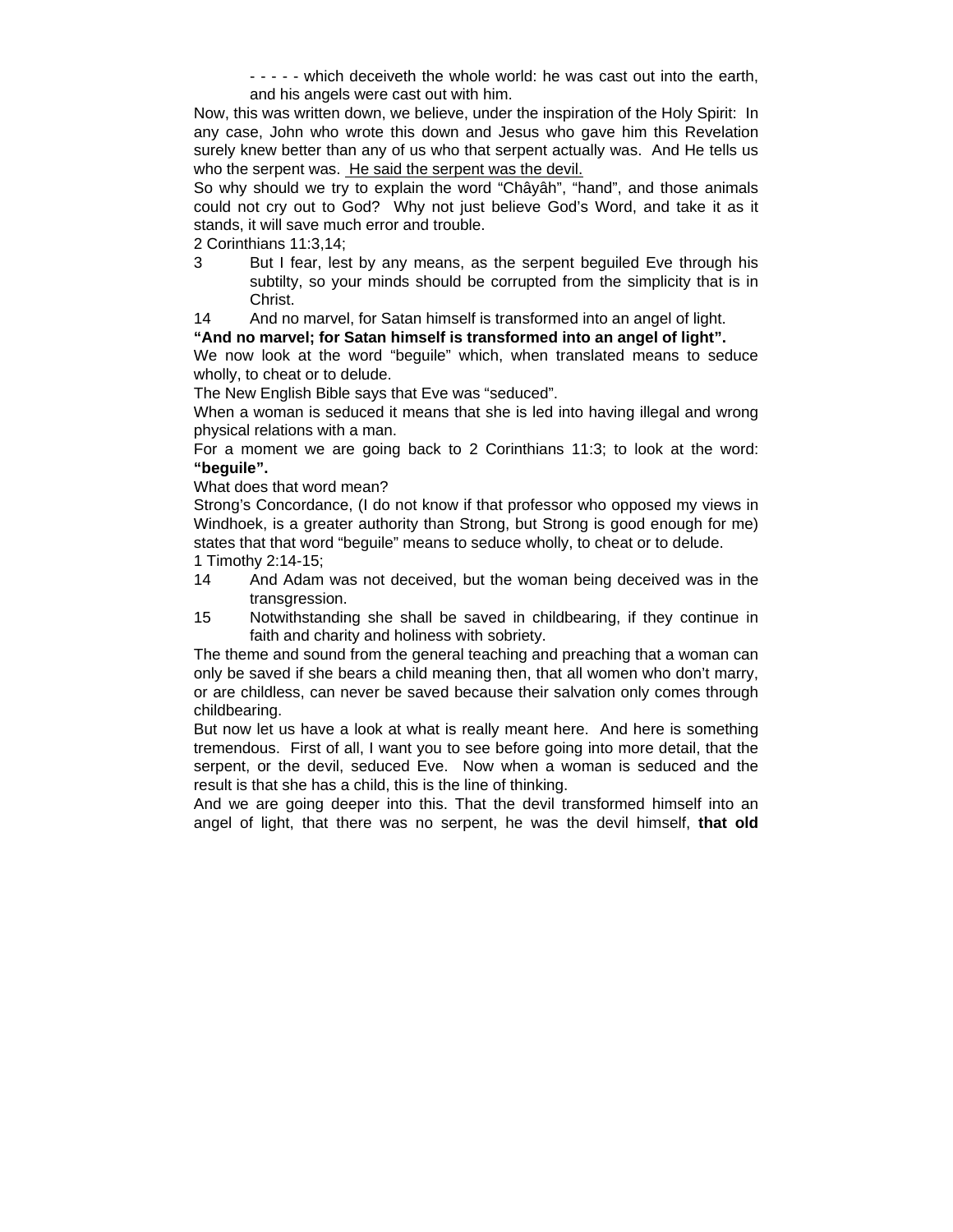**serpent, the devil.** He seduced Eve and she bore a child, which then was the devil's child, it was Satan and Eve's child.

Now Paul, in his letter to Timothy says:

1 Timothy 2:15;

15 Notwithstanding, she shall be saved in childbearing if they continue in faith and charity and holiness with sobriety.

Let me now first read to you, the translation of 1 Tim. 2:15; from the "Amplified Bible".

#### **V.15, Nevertheless, - - - -**

(the sentence put upon women of pain in motherhood, does not hinder the soul's salvation and)

**- - - - they will be saved** [eternally] **if they continue in faith and love and holiness with self-control,** [saved indeed] **through the Childbearing** *or* **by the birth of the divine Child.** 

In other words, what Paul was writing here to Timothy is, just as the woman was deceived by the devil, in committing that deed, so also salvation shall come through the woman by the bearing of the Divine Child.

Is that not tremendous, glorious and wonderful?

And here are great truths: the two fountain streams of the destiny of all humanity. Satan tried to get in through the woman whom God created for Adam. God said, "Let us create man in our image and in our likeness". The law was that each should produce after its kind.

And God said to Adam and Eve, "Be fruitful and multiply and replenish the earth". God's purpose was that the earth should be replenished with His image. That all the children to come from Adam and Eve unadulterated would bear God's image. So that this world should be populated again with the image of GOD, not only outside but inside.

There was no sin.

So the devil came and seduced Eve emulating God, determined that the world should be replenished with his image and produce his offspring. That is why redemption and salvation were provided for by God as we shall see. But this enmity will last until the devil is finally vanquished.

Paul says to Timothy: That is what happened to Eve but the woman herself would also be God's medium through whom the Divine Child would be produced and also that the woman should continue in holiness etc.

The New English Bible translates 1 Timothy 2:15, as follows:

"She shall be saved through the birth of **The Child".** 

Then of course, not only woman but also all mankind, at least all the Adamites shall be saved through the birth of the Divine Child.

Let us now examine in more detail the word "beguiled", and therefore return to: Genesis 3:13;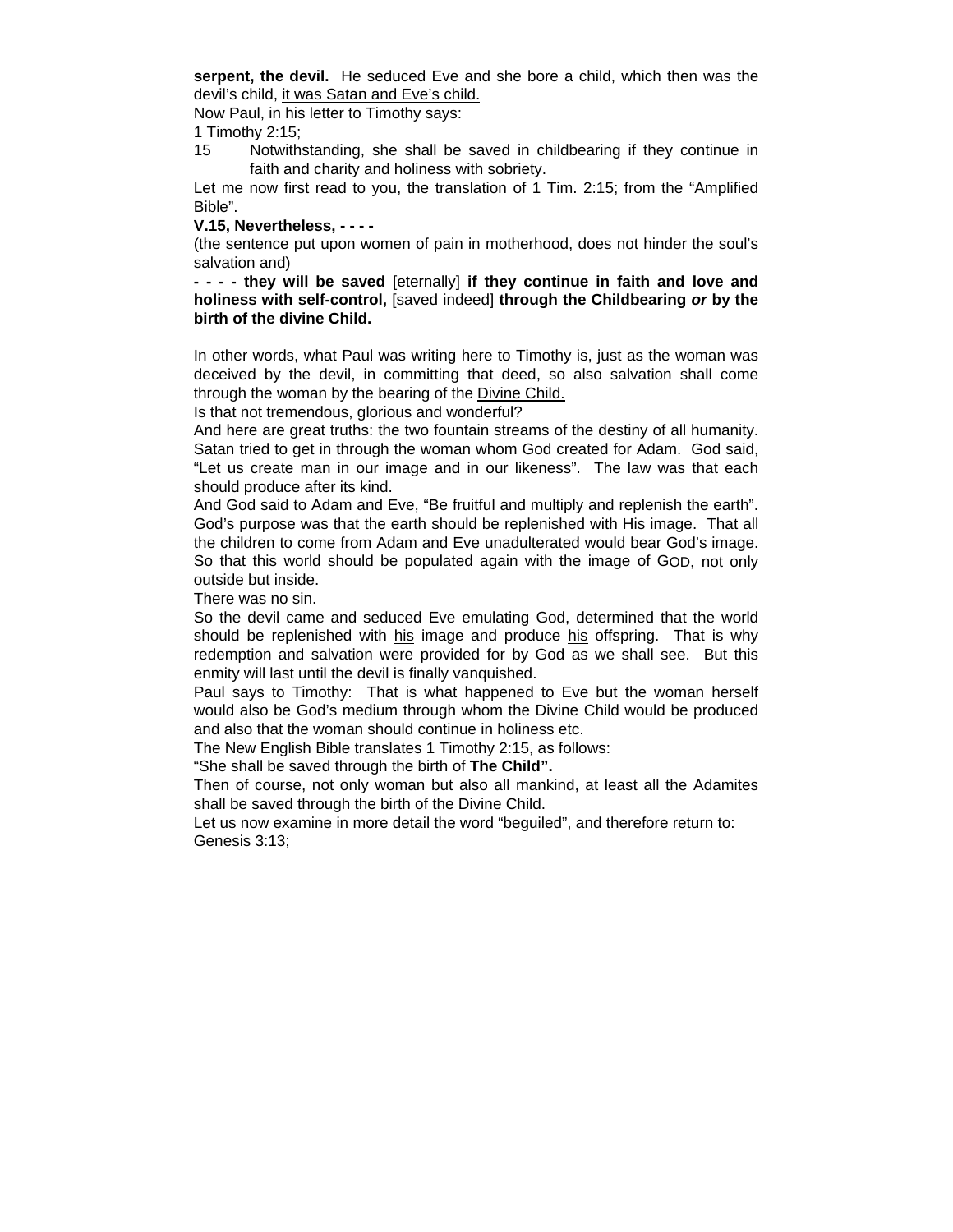13 And the LORD God said unto the woman, What *is* this *that* thou hast done? And the woman said, The serpent beguiled me, and I did eat.

Now, that word "beguiled" in Hebrew, is – "**Nasha"**, and means, "to lead astray". What she therefore said unto the LORD was, "the serpent led me astray", that is mentally it means to delude or morally to seduce: beguile, deceive greatly, utterly. I copied this word for word from Strong's Concordance. The Theological Word Book of the Old Testament says, "Lead astray, seduce, mislead, and deceive".

Here are two extracts from the Apocrypha. Several people, when they hear this, will raise their hands in horror and say: "Don't come to me with the Apocrypha". But, I am not citing this as my authority. As you have seen so far I have taken it from God's Word. I am merely providing you with additional evidence, as to the school of thought at the time the Apocrypha was written.

Before I give an extract from the New Testament Apocrypha called the "Proto Evangelium of James" (Die Oer Evangelie van Jacobus) of the history of the birth of the Lord Jesus, I will give you a brief background. I am reading from page 381 of that book. "Proto Evangelium of James" which gives us the history of the birth of our Lord Jesus through Mary.

According to this book Mary's mother was also barren, and she implored the Lord, just like Hannah, and promised that if the Lord gave her a child she would give this child back to him. And so little Mary was born. When little Mary reached the age of weaning, the mother, true to her promise, took Mary to the Priests in the Temple, where she was then brought up just like Samuel in the Temple, until she was twelve years old, the time of betrothal to the nearest of kin which was to be determined by the casting of lots.

The lot fell on Joseph who was the nearest of kin. Joseph said that he was too old and that he could not take responsibility for this child, so he refused. They persisted and prevailed upon him to take the girl. He then took Mary into his house. Joseph was a carpenter and apparently no mean carpenter at that; he was like a contractor.

When Mary was sixteen years old, Joseph had to go on a job which kept him away from home for six months; when he returned he found Mary with child, and this was his reaction Now when she was in her sixth month Joseph returned from his building, entered his house and found her with child, and he smote his face, threw himself down on sack cloth, and wept bitterly, saying:

"With what countenance shall I look toward the Lord, my God? What prayer shall I offer for her, for this maiden? For I received her as a virgin, out of the Temple of the Lord my God, and have not protected her. Who has deceived me? Who has done this evil in my house, and defiled her, the virgin? **Has the story of Adam been repeated in me?** For as Adam was absent in the hour of his prayer, and the serpent came and found Eve alone, and deceived her and defiled her, so also has it happened to me".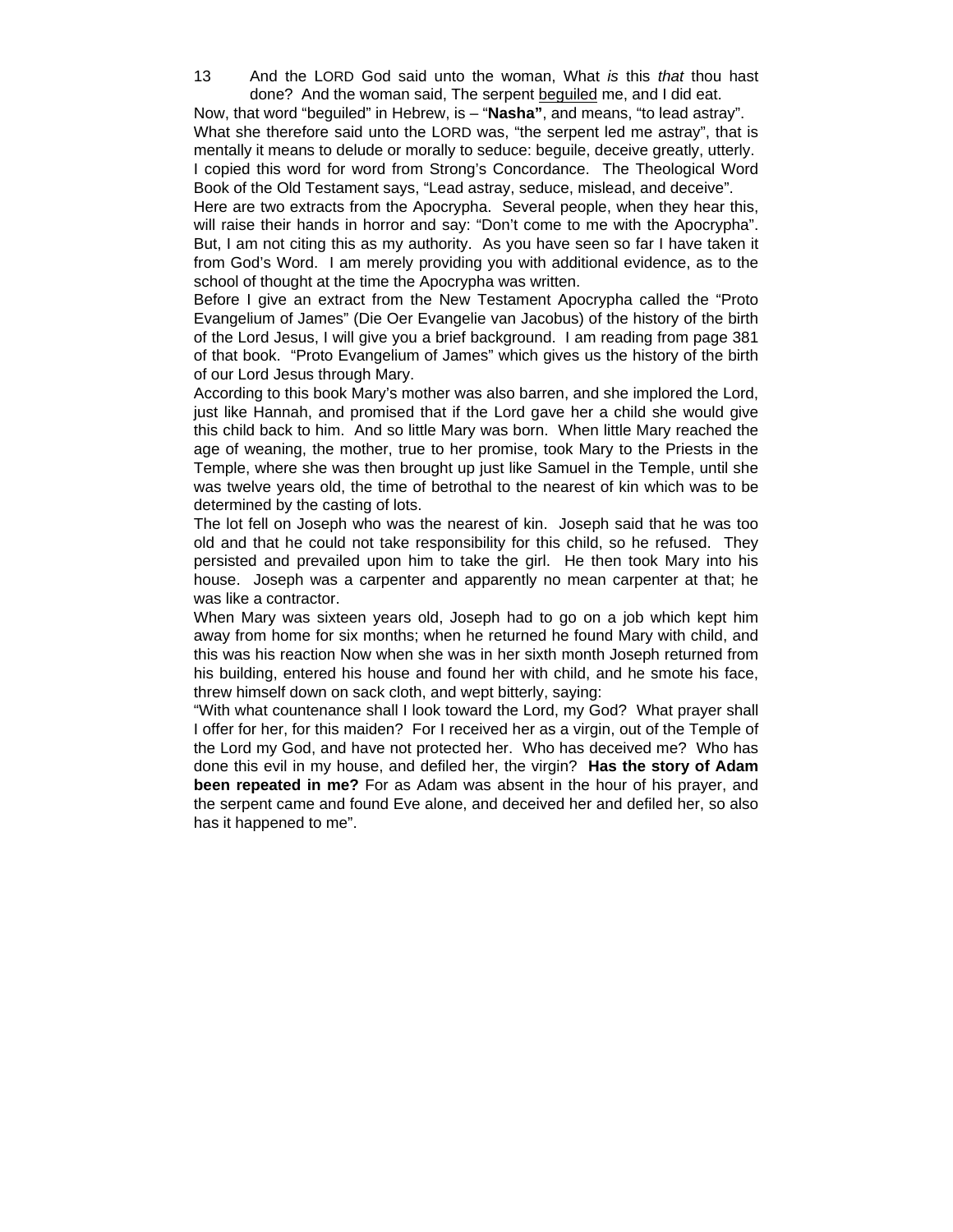And Joseph arose from the sackcloth and called Mary, and said to her: "You who are cared for by God, why have you done this and forgotten the Lord your God? Why have you humiliated your soul? You who are brought up in the Holy of Holies, and received food from an angel?"

But she wept bitterly, saying: "I am pure, and know not a man".

And Joseph said to her: "Whence is this then in your womb?"

And she said: " as the Lord my God lives, I do not know whence it has come to me."

What is clear to me is that at the time this Apocrypha was written, there existed the thought that the same thing that happened to Eve, had happened to Mary, and in the same way. I am now going to read from one of the Old Testament Apocrypha, from the book of Enoch.

"**The secrets of Enoch"** on page 93. "Adam has life on earth, and I created a garden in Eden, in the east, that he should observe the Testament and keep the Command. I made the heavens open to him that he should see the angels singing the song of victory, and the gloomless light: and he was continuously in paradise, and the devil understood that I wanted to create another world because Adam was lord on earth, to rule and control it.

**The devil is the evil spirit of the lower places:** as a fugitive he made Sotona from the heavens, as his name was Sataniël: thus he became different from the Angels, but his nature did not change his intelligence as far as about his understanding of righteous and sinful things, and he understood his condemnation and the sin which he had sinned before; -

"The sin which he had sinned before - therefore he conceived thought against Adam. In such form he entered and seduced Eve**, but did not touch Adam"** -

This is a small contribution as food for thought.

Now we are going back to Genesis 3:1, to have a look at that word "SUBTLE" (subtil)

1 NOW the serpent was more subtil than any beast of the field which the LORD God had made. And he said unto the woman, Yea, hath God said, Ye shall not eat of every tree of the garden?"

This word subtle is from the Hebrew word – **"Aru"**, and means wise.

Here are a few verses from the Bible in which that word occurs in the ground text. Job 5:12;

12 He disappointeth the devices of the crafty so that their hands cannot perform *their* enterprise.

Notice that here "Aru" is translated -- crafty.

Job 15:5;

5 For thy mouth uttereth thine iniquity, and thou choosest the tongue of the crafty.

The same as **subtle** in Genesis 3:1.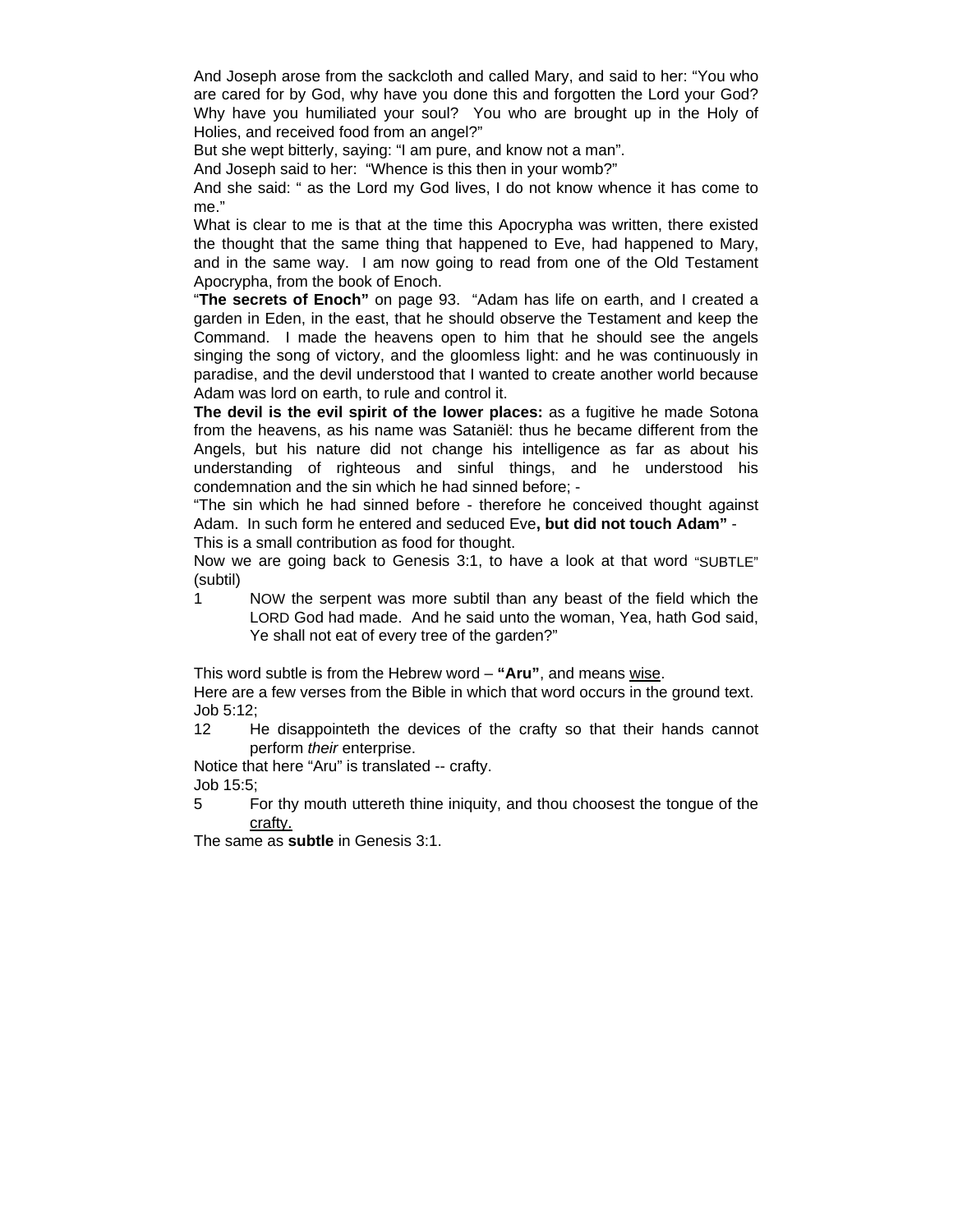Proverbs 12:16,23;

16 A fool's wrath is presently known: but a prudent *man* covereth shame.

- Here translated as **prudent** as in verse 23
- 23 A prudent man consealeth knowledge: but the heart of fools proclaimeth foolishness.

It can therefore be said that the serpent was more subtle, more crafty more prudent than any beast of the field.

Proverbs 13:16;

16 Every prudent *man* dealeth with knowledge but a fool layeth open his *folly.*

Now we look at Ezekiel 28: where the fall of Satan is described. (Most Bible students take it thus.)

Ezekiel 28:12,13,17;

12 Son of man, take up a lamentation upon the king of Tyrus and say unto him, Thus saith the Lord GOD; Thou sealest up the sum, full of wisdom, and perfect in beauty.

There, that word is translated -- **wisdom.** 

- 13 Thou hast been in Eden the garden of God; every precious stone *was* thy covering, the sardius, topaz, and the diamond, the beryl, the onyx, and the jasper, the sapphire, the emerald, and the carbuncle, and gold: the workmanship of thy tabrets and of thy pipes was prepared in thee in the day that thou wast created.
- 17 Thine heart was lifted up because of thy beauty, thou has corrupted thy wisdom by reason of thy brightness: I will cast thee to the ground, I will lay thee before kings, that they may behold thee.

Now remember, that Satan was of the **former world** as shown to you in our first two studies. That world that was to become without form and void through Satan's rebellion. Satan was of the former world, not created during this period of renewal. He comes from the previous one. He is a malignant personality and not part of the human creation, **that,** we must bear in mind very clearly. Genesis 3:1;

1 NOW the serpent was more subtil (more wise) than any beast of the field which the LORD God had made. And he said unto the woman, Yea, hath God said, Ye shall not eat of every tree of the garden?

Let us now also read:

Genesis 2:25;

25 AND THEY WERE BOTH NAKED, THE MAN AND HIS WIFE, AND WERE NOT ASHAMED. -

Now, some learned men who are well versed in the Hebrew language say it should be translated as follows so as to merge with Genesis 3:1; to then read "They were both naked, the man and his wife, and knowing only good (Gen. 2:17) were not ashamed before God, but the "nachas" (serpent) was more wise than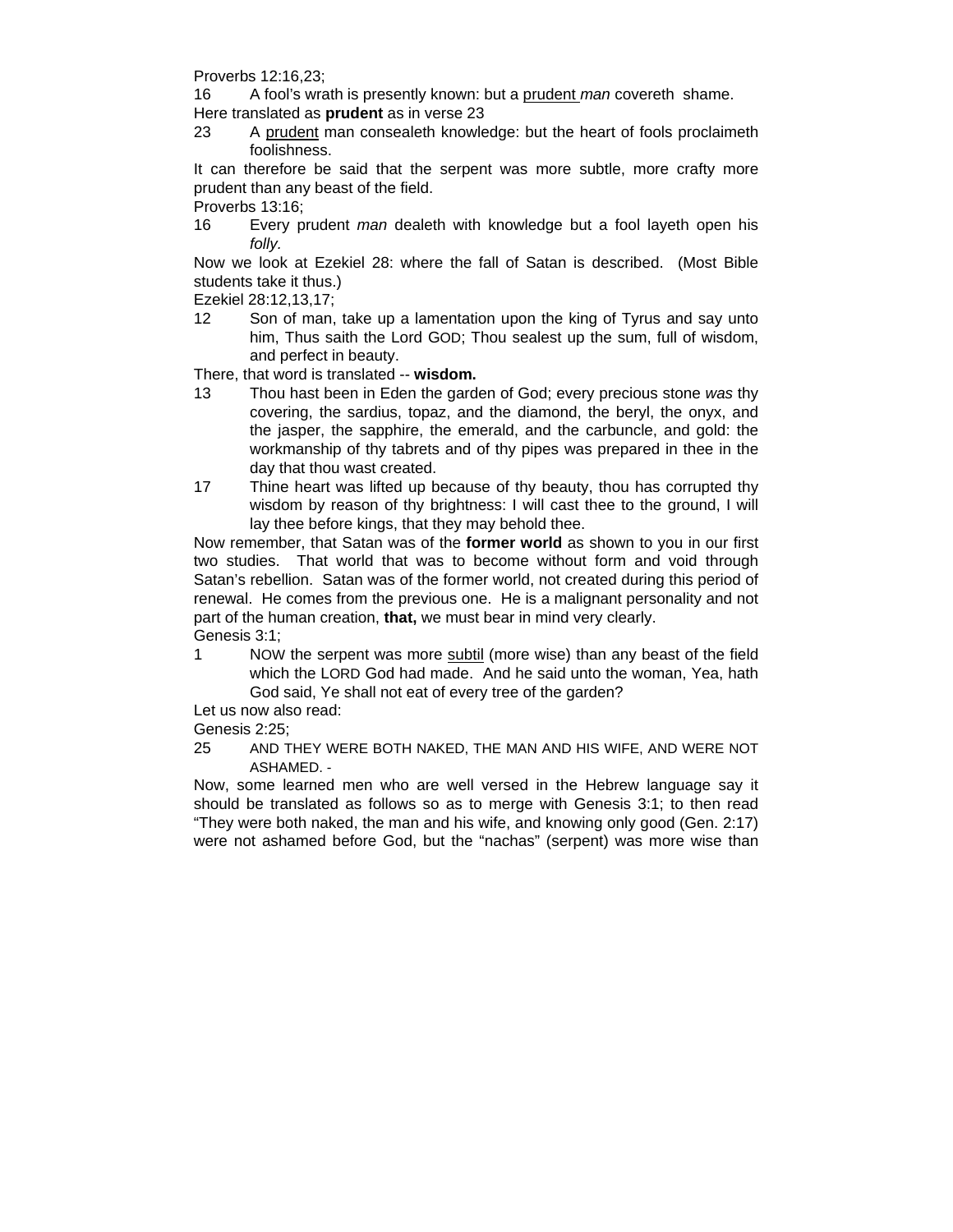any living being of the field which YHWH ELOHIM had made, and knowing evil, and not ashamed to question the truth of God's Word, he said unto the woman etc; "Hath God said".

From the Companion Bible.

Now, I trust that this will not weary you, but I am going to quote to you a complete and perfect article in the "Companion Bible" compiled by Dr. Bullinger, a very learned, God fearing man and a controversial figure in theology. I believe that he came across some of the fundamental truths of God's Word that do not suit our theologians traditional interpretations of the Bible, such as that the serpent was a real snake and all that goes with it.

"Companion Bible". (APP 19) In Genesis 3 we have neither, myth, legend, allegory, nor fable but literal historical facts set forth, and emphasized by the use of certain figures of speech. ALL THE CONFUSION OF THOUGHT AND CONFLICTING EXEGESIS (exposition, especially of Scripture) has arisen from taking literally what is expressed by figures or by taking figuratively what is literal.

A figure of speech is never used except for the purpose of calling attention to emphasizing and intensifying the reality of the literal sense, and the truth of the historical facts. So that, while the words employed, may not be so strictly true to the letter, they are all the more true to the truth conveyed by them, and the historical events connected with them. But (if it were not) for the figurative language of verses 14 and 15, no one would have thought of referring the third chapter of Genesis to a snake, no more than he does when reading the third chapter from the end of Revelation 20:2.

Indeed, the explanation added, that "the old serpent" is the Devil and Satan there, in Revelation 20:2.

That the "old serpent" is the Devil and Satan would immediately lead one to connect the word "old " with the earlier and former mention of the serpent in Genesis 3, and the fact that it was Satan himself who tempted "the Second Man" "the last Adam" (he tempted the Lord Jesus in the wilderness) would force the conclusion that no other than the personal Satan could have been the tempter of "the first man, Adam".

NOBODY DISPUTES THAT IT WAS THE DEVIL .

Here are verses 14 & 15 of Genesis 3, mentioned above:

Genesis 3:14-15;

- 14 And the LORD God said unto the serpent, Because thou hast done this, thou *art* cursed above all cattle, and above every beast of the field; upon thy belly shalt thou go, and dust shalt thou eat all the days of thy life:
- 15 And I will put enmity between thee and the woman, and between thy seed and her seed; it shall bruise thy head, and thou shalt bruise his heel.

This is the figurative language that Dr. Bullinger refers to. The Hebrew for serpent, (Genesis 3:1)—is "Nachash".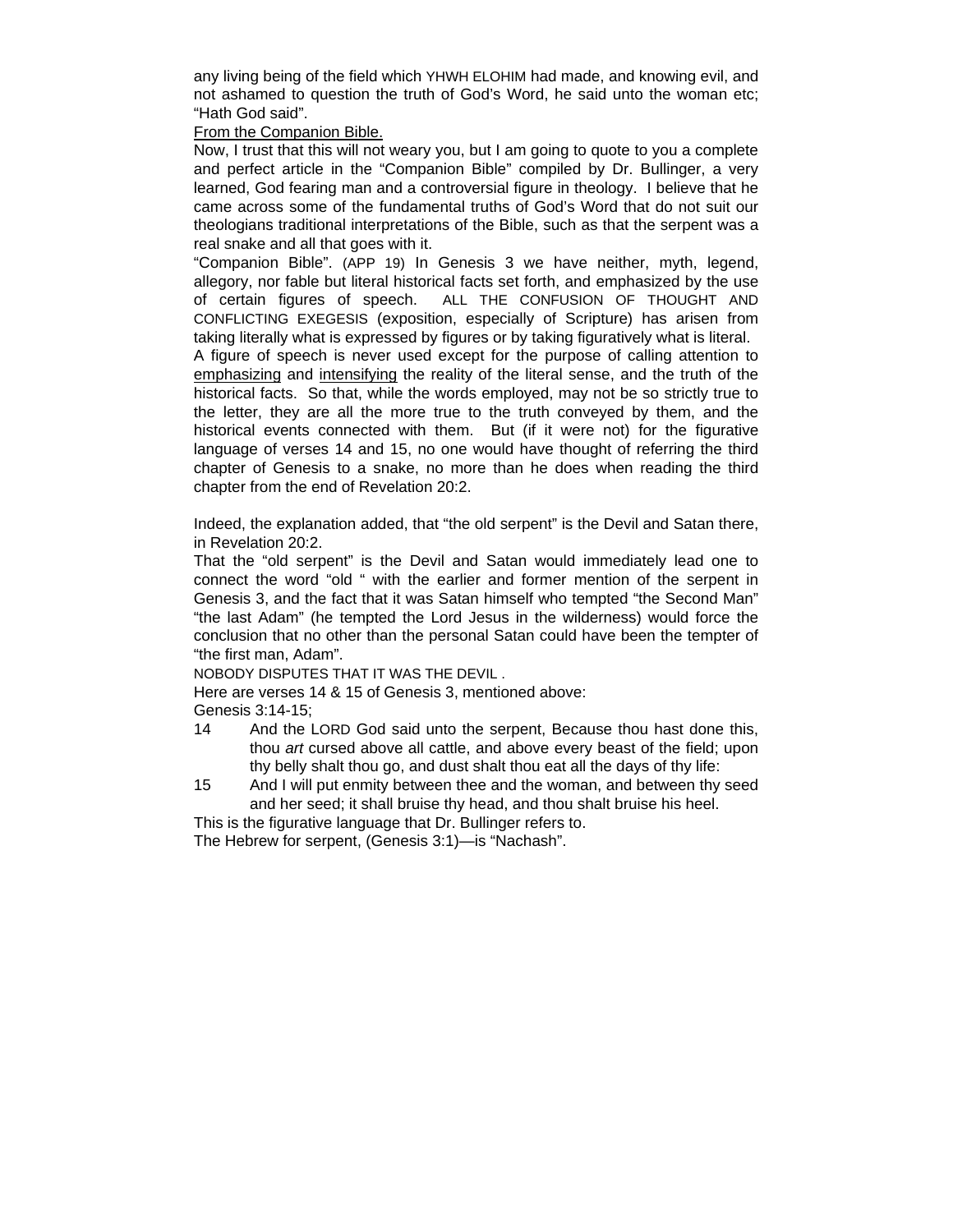From Nachash -- to hiss, to mutter, to whisper as do enchanters.

Secondary senses are -- to divine, to enchant, whence the frequent use of the noun as serpent:

The allied Chaldee word means -- brass, copper, from an assumed root meaning to be bright.

Various passages tell us that Satan has a glorious appearance, and that the Hebrew term probably includes the sense of, to fascinate or enchant as in Deuteronomy 18:10.

This element of fascination connects with the later use of "Nachash" as serpent.

Seraph, plural seraphim, is derived from Saraph, a homonym, (a word of the same form as another but different sense) meaning, to burn, to be elevated.

In Numbers 21:8, -- a fiery serpent. Where Moses raised the serpent in the wilderness.

In the following, Numbers 21:9, a serpent is: "Nachash"-- a serpent.

While in Isaiah 6:2, 6, both words are given for fiery serpents. The same Seraph, plural seraphim, is used of the heavenly ones.

Isaiah 6:2,6;

2 Above it (the throne of the Lord) stood the seraphim -------------.

6 Then flew one of the seraphim unto me, having a live coal in his hand ----- -------.

Thus "seraph" is used of a fiery serpent and of an exalted celestial being.

"Nachash" being similarly used to designate "a serpent" and a "glorious spirit being".

Indeed a reference to the structure of Genesis 3:1 will show that the cherubim which are similar celestial or spirit beings correspond with those of the last verse. Genesis 3:24 require a similar spirit being to correspond with those in the first verse, for the structure of the whole chapter is a great introversion.

The "nachash" or serpent that beguiled Eve, -- 2 Corinthians 11:3, is in 2 Corinthians 11:14 spoken of "as an angel of light",

#### **"And no marvel, for Satan himself is transformed into an angel of light."**

Do we not have in this a clear intimation that it was **not a snake,** but a being of glorious aspect, apparently an angel, to whom Eve paid such deference, acknowledging him as one who seemed to possess superior knowledge. He was evidently a being of superior and not inferior order?

That is why later on, we are going to see, when Eve gave birth to Cain, she said: "I have gotten a man from the LORD", -- Genesis 4:1.

Moreover, in the description of Satan as the king of Tyre, it is distinctly implied that the LATTER being was of supernatural order, when he is called a cherub, -- Ezekiel 28:14, 16, read from vv 11- 19.

His presence in "Eden", the garden of God -- v 13,

is also clearly stated, as well as his being "perfect in beauty" -- v 12.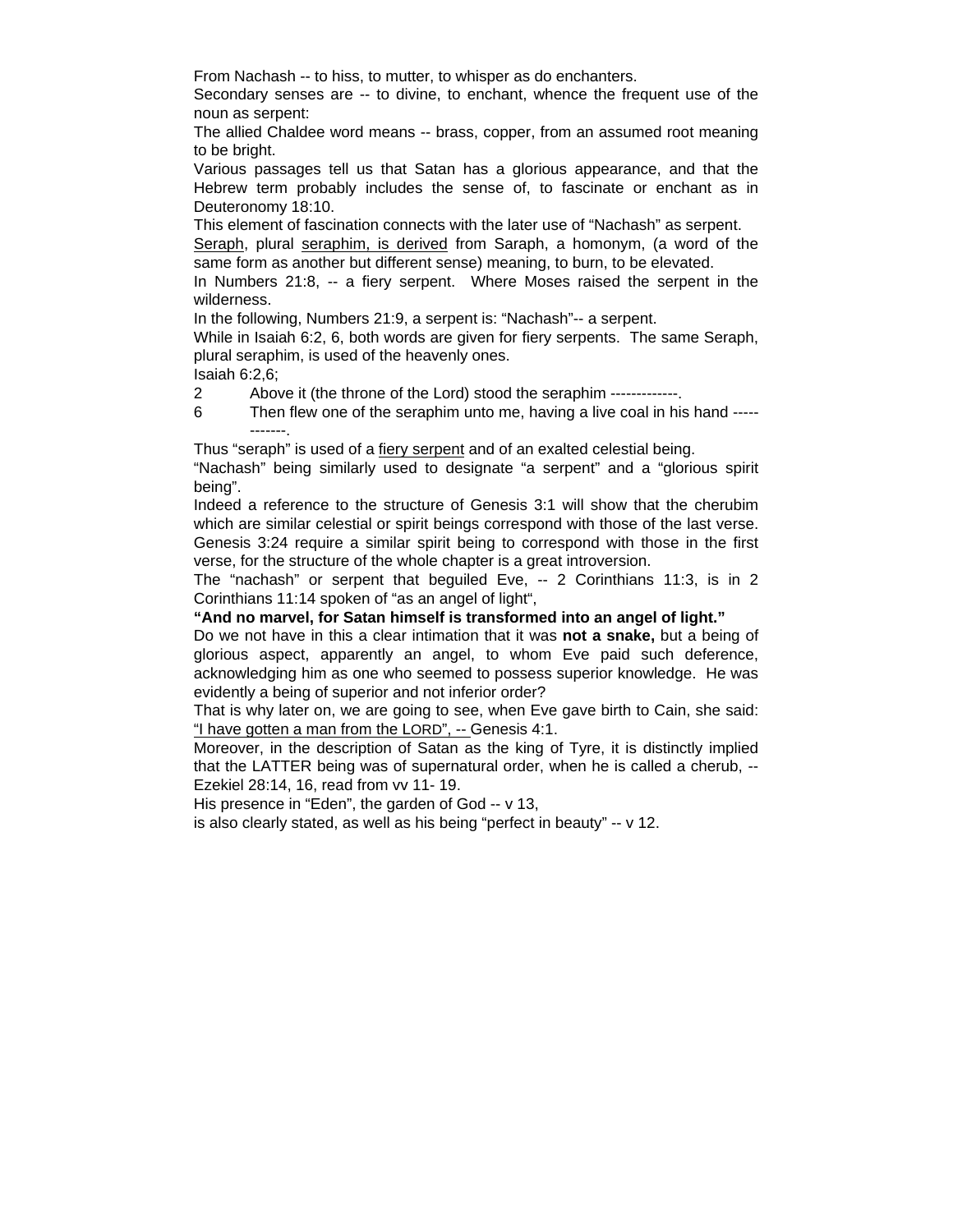His being perfect in his ways from the day he was created till iniquity was found in him -- v 15.

And as being "lifted up because of his beauty" -- v 17.

### These verses 1-19 of Ezekiel 28 are given here, for easy and convenient reference:

Ezekiel 28:1-19;

- 1 THE word of the LORD came again unto me, saying,
- 2 Son of man, say unto the prince of Tyrus, Thus saith the Lord GOD; Because thine heart *is* lifted up, and thou hast said, I *am* a God, I sit *in* the seat of God, in the midst of the seas; yet thou *art* a man, and not God, though thou set thine heart as the heart of God:
- 3 Behold, thou *art* wiser than Daniel; there is no secret that they can hide from thee:
- 4 With thy wisdom and with thine understanding thou hast gotten thee riches, and hast gotten gold and silver into thy treasures:
- 5 By thy great wisdom *and* by thy traffick hast thou increased thy riches, and thine heart is lifted up because of thy riches:
- 6 Therefore thus saith the Lord GOD; Because thou hast set thine heart as the heart of God;
- 7 Behold, therefore I will bring strangers upon thee, the terrible of the nations: and they shall draw their swords against the beauty of thy wisdom, and they shall defile thy brightness.
- 8 They shall bring thee down to the pit, and thou shalt die the deaths of *them that are* slain in the midst of the seas.
- 9 Wilt thou yet say before him that slayeth thee, I am God? but thou *shalt be* a man, and no God, in the hand of him that slayeth thee.
- 10 Thou shalt die the deaths of the uncircumcised by the hand of strangers: for I have spoken *it* saith the Lord GOD.
- 11 Morever the word of the LORD came unto me, saying,
- 12 Son of man, take up a lamentation upon the king of Tyrus, and say unto him, Thus saith the Lord GOD; Thou sealest up the sum, full of wisdom, (wisdom is here used in the positive sense) and perfect in beauty.
- 13 Thou hast been in Eden the garden of God; every precious stone *was* thy covering, the sardius, topaz, and the diamond, the beryl, the onyx, and the jasper, the sapphire, the emerald, and the carbuncle, and gold: the workmanship of thy tabrets and of thy pipes was prepared in thee in the day that thou wast created.
- 14 Thou *art* the anointed cherub that covereth: and I have set thee *so*: thou wast upon the holy mountain of God; thou hast walked up and down in the midst of the stones of fire.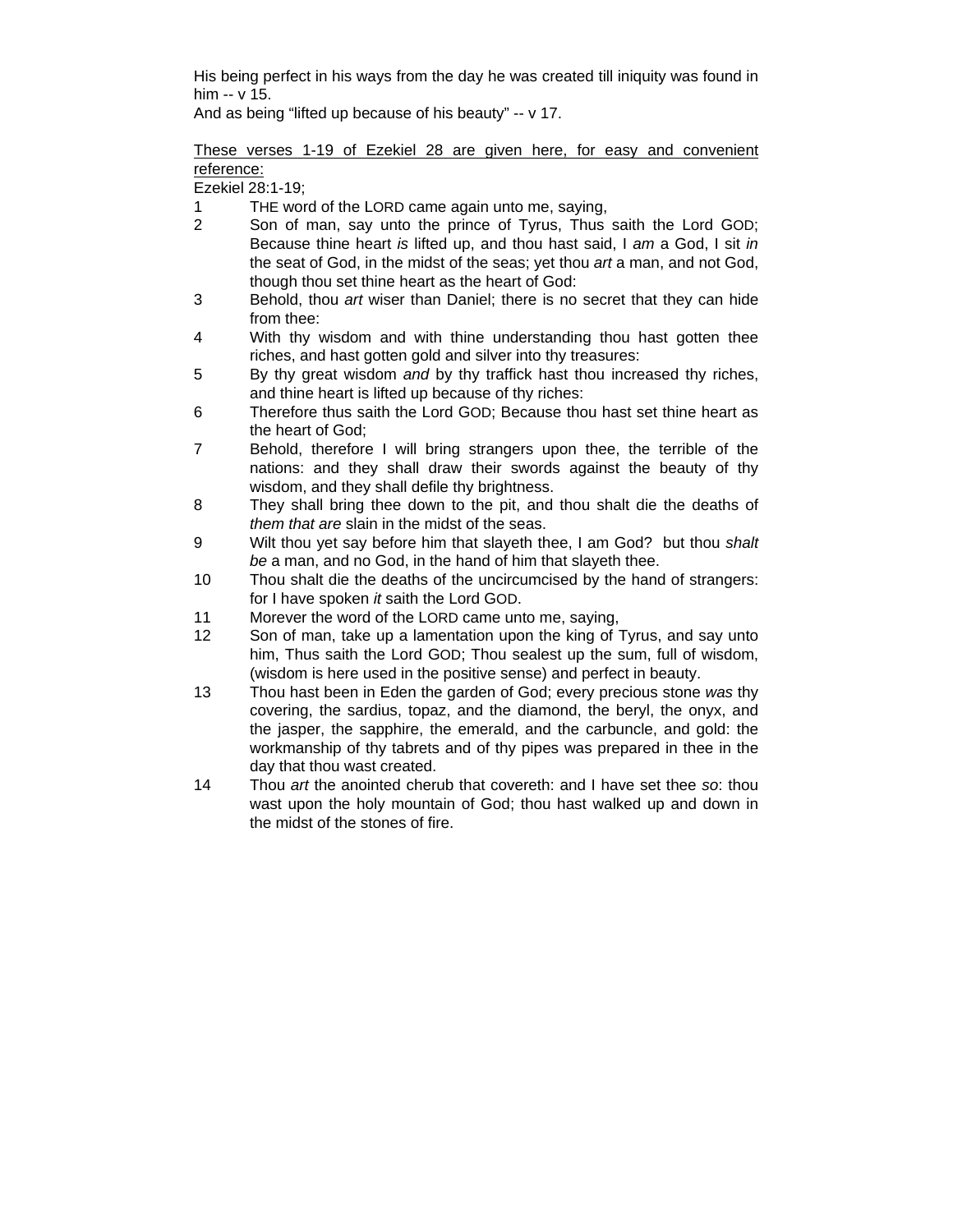- 15 Thou *wast* perfect in thy ways from the day that thou wast created, till iniquity was found in thee.
- 16 By the multitude of thy merchandise they have filled the midst of thee with violence, and thou hast sinned: therefore I will cast thee as profane out of the mountain of God: and I will destroy thee, O covering cherub, from the midst of the stones of fire.
- 17 Thine heart was lifted up because of thy beauty, thou hast corrupted thy wisdom (referring to the fall, the word "wisdom" is used here in the negative sense) by reason of thy brightness: I will cast thee to the ground; I will lay thee before kings, that they may behold thee.
- 18 Thou hast defiled thy sanctuaries by the multitude of thine iniquities, by the iniquity of thy traffick; therefore will I bring forth a fire from the midst of thee, it shall devour thee and I will bring thee to ashes upon the earth in the sight of all them that behold thee.
- 19 All they that know thee among the people shall be astonished at thee: thou shalt be a terror, and never *shalt* thou *be* any more.

These all compel us to believe that Satan was the "shining one" (nachas*)* in Genesis 3.

And especially since the following words could be addressed to him: "Thine heart was lifted up because of thy beauty, thou hast corrupted thy wisdom by reason of thy brightness: I will cast thee to the ground, I will lay thee before kings that they may behold thee" - Ezekiel 28:17.

Even supposing that these things were spoken to, and of an exalted human being in later days (in Ezekiel 28), still "the king of Tyrus" is not compared to "a being" that was non-existent; and facts and circumstances which never happened are not introduced into the comparison.

There is more about "the king of Tyrus" in Ezekiel 28:11- 19, than was literally true of "the prince of Tyre" -- Ezekiel 28:1-10.

These words can be understood of only the mightiest and most exalted supernatural "being" that God ever created; and this, for the purpose of showing how great would be his fall. The history must be true to make the **prophecy** of any weight.

Again, the word rendered "subtle" in Gen. 3:1 means **wise**, in a "positive sense" as well as in a "negative sense".

In Ezekiel 28:12, we have the positive sense, "Thou sealest up the sum, full of wisdom;"

And the negative sense in Ezekiel 28:17, "Thou hast corrupted thy wisdom" (referring of course, to his fall).

So the word rendered "subtle":

is rendered "subtilty" in Proverbs 1:4; Proverbs 8:12; Proverbs 14:8; and in a "negative sense" in Job 15:5, 1 Samuel 23:22, Psalm 83:3.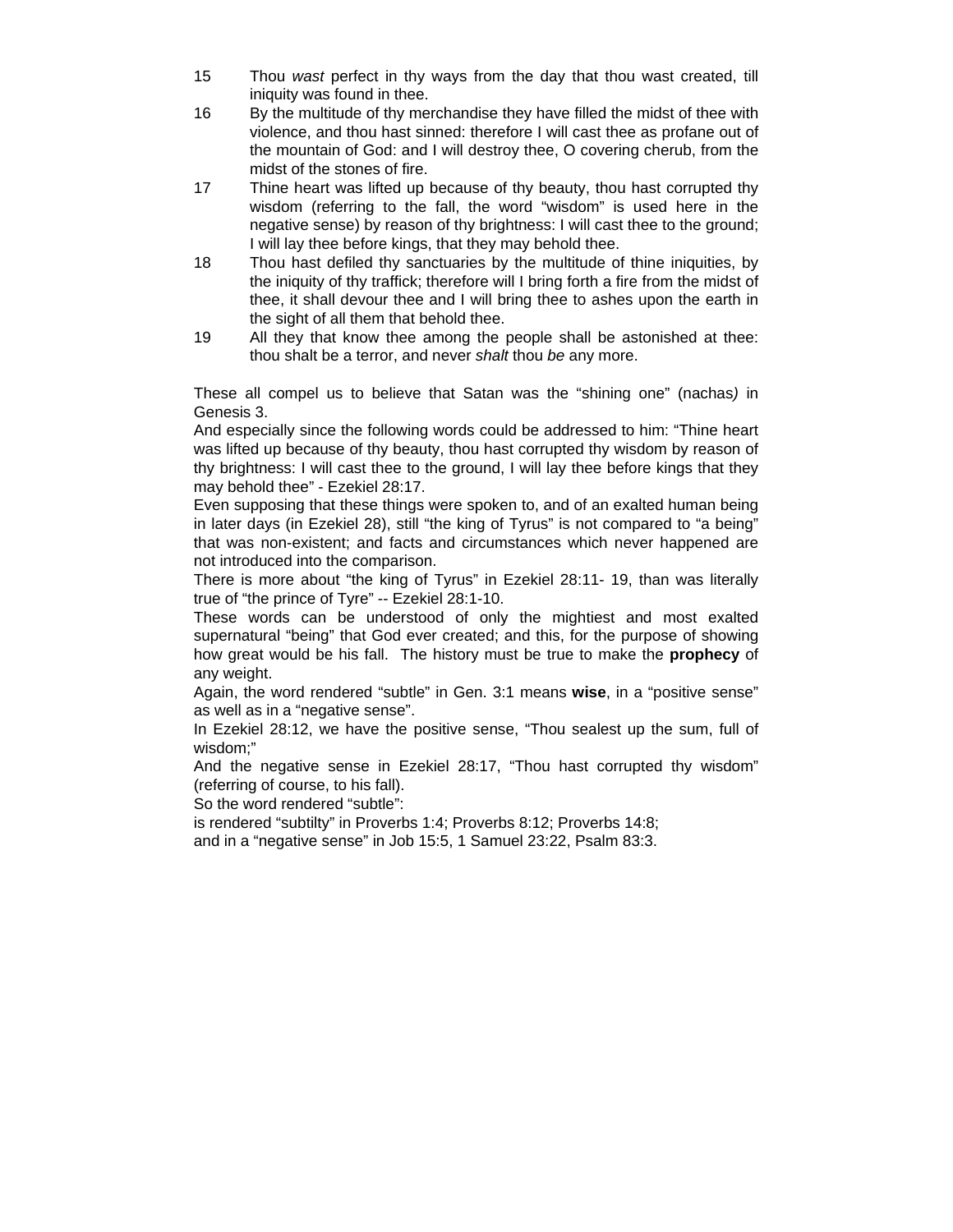The word "beast" also -- Genesis 3:1.

**"Chay"** -- denotes a "living being": and it is as wrong to translate **"Zöa"** -- "beasts" in Revelation 4, as it is to translate **"Chay"** -- beast in Genesis 3. Both mean **"living creature".**

Satan is thus spoken of as being "more wise than any other **living creature** which Jehovah Elohim had made. Even if the word "beast" be retained it does not say that either a serpent or Satan was a "beast", but only that he was "more wise" than any other living being.

We cannot conceive Eve as conversing with a snake. But we can understand her being fascinated by one, apparently an "angel of light" (i.e. a glorious angel), possessing superior and supernatural knowledge.

When Satan is spoken of as a "serpent", it is the figure **hypocatastasis** or implication. It **no more means a snake** than it does when Dan is so called a serpent in Genesis 49:17.

Or an animal when Nero is called a "Lion" -- 2 Timothy 4:17,

Or when Herod is called a "fox" -- Luke 13:32,

Or when Judah is called a "Lion's whelp" -- Genesis 49:9.

It is the same figure when "doctrine" is called "leaven" -- Matthew 16:6.

It shows that something much more real and truer to truth is intended. If a figure of speech is thus employed, it is for the purpose of expressing the truth more impressively, and is intended to be a figure of something much **more real** than the letter of the word.

Other figures of speech are used in Genesis 3:14, 15, but only for the purpose of emphasising the truth and the reality of what is said.

When it is said in verse 15, "thou shalt bruise his heel", it cannot mean His literal heel of flesh and blood, but suffering, more temporary in character. When it is said in verse 15, "it shall bruise thy head", it means something more than a scull of bone, and brain, and hair.

It means that all Satan's plans and plots, policies, and purposes will one day be finally crushed and ended, never more to mar or hinder the purposes of God. This will be effected when Satan shall be bruised under our feet - Romans 16:20.

This again, will not be our literal feet, but something much more real. The bruising of Christ's heel is the most eloquent and impressive way of foretelling the most solemn events; and to point out that the efforts made by Satan to evade his doom, then threatened, would become the very means of insuring its accomplishment.

For it was through the death of Christ that he who had the power of death would be destroyed; and all Satan's power and policy brought to an end, and all his works destroyed - Heb. 2:14; 1 John 3:8; Rev. 20:1-3,10).

What literal words could portray these literal facts so wonderfully as these expressive figures of speech?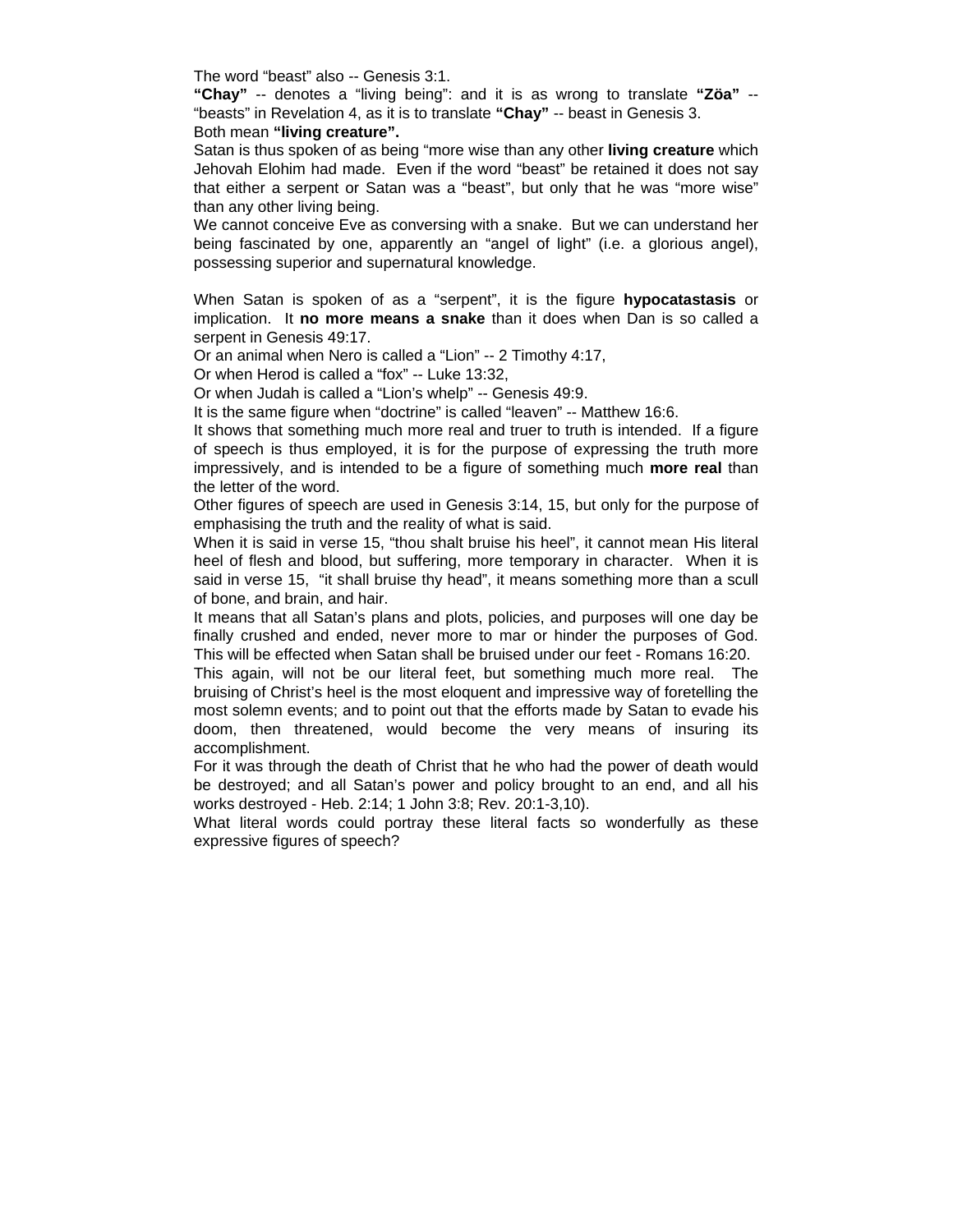It is the same with the other figures used in Genesis 3:14, "on thy belly shalt thou go."

This figure means infinitely more than the literal "belly of flesh and blood", just as the words "heel" and "head" do in Genesis 3:15.

It paints for the eyes of our mind the picture of Satan's ultimate **humiliation,** for prostration was ever the most eloquent sign of subjection. When it is said, "our belly cleaveth unto the ground" Psalm 44:25, it denotes such a prolonged prostration, and such a depth of **submission** as could never be conveyed or expressed in literal words.

So with the other prophecy "dust shalt thou eat". This is not true to the letter, or to fact, but it is all the more true to truth. It tells of constant, continuous disappointment, failure and mortification, is when "deceitful ways" are spoken of as feeding on deceitful food, which is "sweet to a man, but afterward his mouth shall be filled with gravel" Proverb 20:17. This does not mean **literal** "gravel" but something far more disagreeable. It means disappointment so great that it would gladly be exchanged for the **literal** "gravel".

So, when Christians are rebuked for "biting and devouring one another" - Galatians 3:14-15, something more heartbreaking is meant than the **literal** words used in the figure.

When "his enemies shall lick the dust" - Psalm 72:9, they will not do it on their knees with their **literal tongues** but they will be so prostrated, and so utterly defeated that no words could literally depict their overthrow and subjugation.

If a serpent was afterward called a **Nachash,** it was because it exercised fascination over other creatures. It became known as "wise", not because of its own innate positive knowledge, but because of its wisdom in hiding away from all observation, and because of its association with one of the names of **Satan** (that old serpent) who "beguiled Eve" - 2 Cor. 11:3, 14.

How could a snake ever be supposed to speak without organs of speech, or Satan supposedly be able to accomplish so great a miracle. It only demonstrates the power of tradition which has, from the infancy of each one of us, visualized for us and impressed on our minds the picture of a "snake" and an "apple": the former based on a wrong interpretation, and the latter being a pure invention for which there is no foundation in Holy Scripture.

Never was Satan's wisdom so craftily used as when he secured universal acceptance of this traditional belief. For it has succeeded in fixing the attention of mankind on the letter and the means, **and thus blinding** the eyes to the solemn fact that the fall of man had to do solely with the Word of God, and is centred in the sin of believing Satan's lie, instead of Jehovah's truth.

The temptation of "the first man Adam" began with the question "Hath God said?" The temptation of the "second Man, the Lord from heaven" began with the similar question "If thou be the Son of God", when the voice of the Father had scarcely died away, which said, "This is my beloved Son."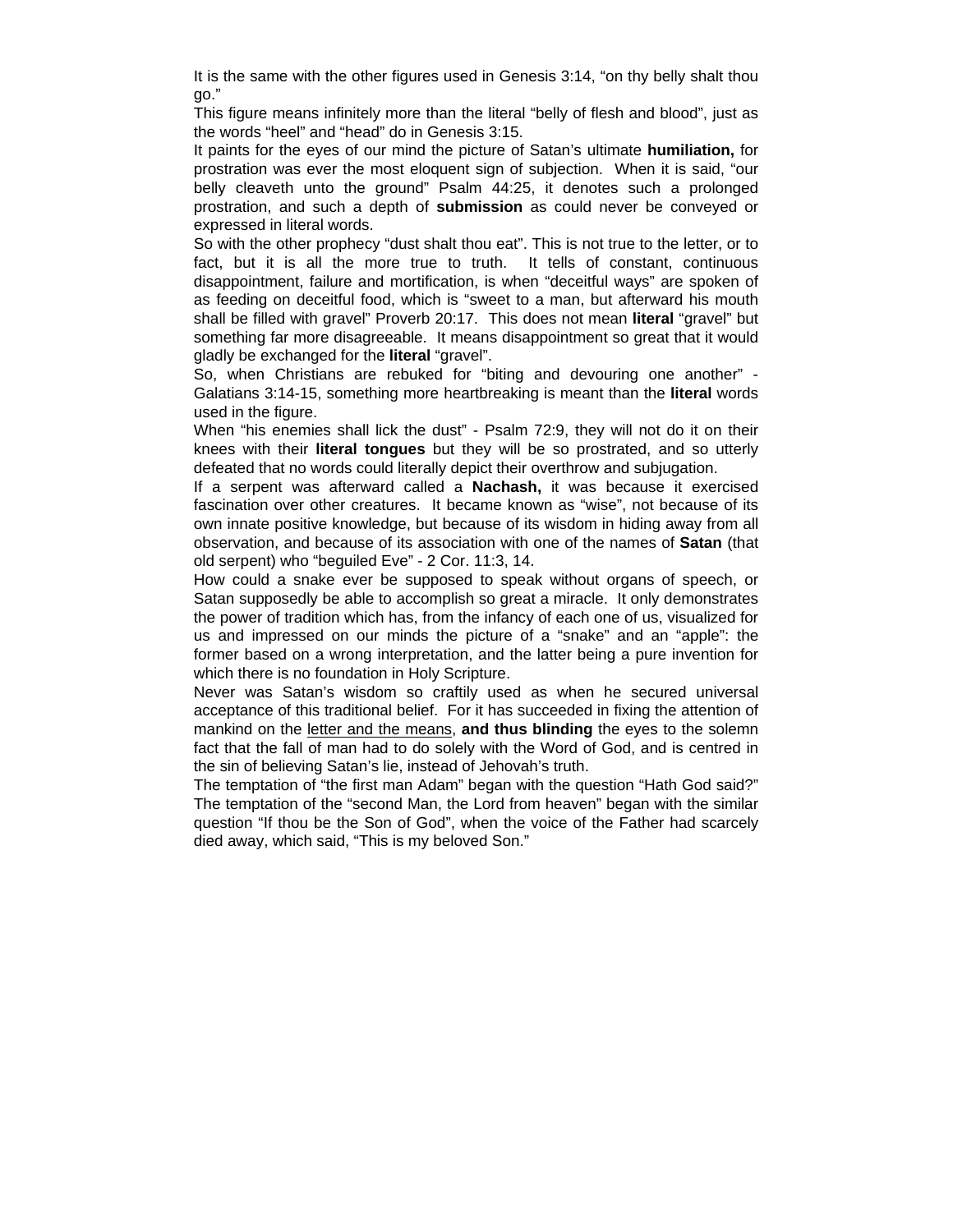All turned on the truth of what Jehovah had said. The Word of God being questioned, led Eve, in her reply --

1) to omit the word "freely" Gen. 3:2 cp. Gen. 2:16); then

2) to add the words "neither shalt thou touch it" Gen. 3:3, cp. Gen. 2:17; and finally

3) to alter a certainty into a contingency by changing "thou **shalt surely** die" - Gen. 2:17 into **"lest** ye die" - Gen. 3:3.

It is not without significance that the first Ministerial words of the **"Second Man",** were **"it is written"**, thrice repeated; and that His last Ministerial words contained a similar threefold reference to the written Word of God - John 17:8,14,17.

The former temptation succeeded because the Word of God was thrice misrepresented; the latter temptation was successfully defeated because the same Word was faithfully repeated.

The history of Genesis 3 is intended to teach us the fact that Satan's sphere of activities is in the **religious sphere,** and not the spheres of crime and immorality; that his battlefield is not the sins arising from human depravity, **but the unbelief of the human heart.**

We are not to look for Satan's activities today in the newspaper press, or the police courts, but in the pulpit and in professors' chairs. Wherever the Word of God is questioned, there we see the trail of that "old serpent which is the Devil and Satan."

This is why anything against the true interests of the Word of God (as being such) finds a ready admission into the newspapers of the world and is treated as "general literature". That is why anything in favour of its inspiration and Divine origin and its spiritual truth, is rigidly excluded as being "controversial".

This is why Satan is quite content that the letter of Scripture should be accepted in Genesis 3, as he himself accepted the letter of Psalm 91:11, (for He shall give his angels charge over thee to keep thee in all thy ways). He himself could say "it is written" - Matthew 4:6, providing that the "written" letter applied could be instead of the truth that is conveyed by it; and so long as it is misquoted or misapplied.

This is the object of perpetuating the tradition of the **"snake and the apple"** because it ministers to the acceptance of his lie, the hiding of God's truth, the support of tradition, the jeers of infidel, the opposition of the critics, and the stumbling of the weak in faith.

End of our reading of the companion Bible.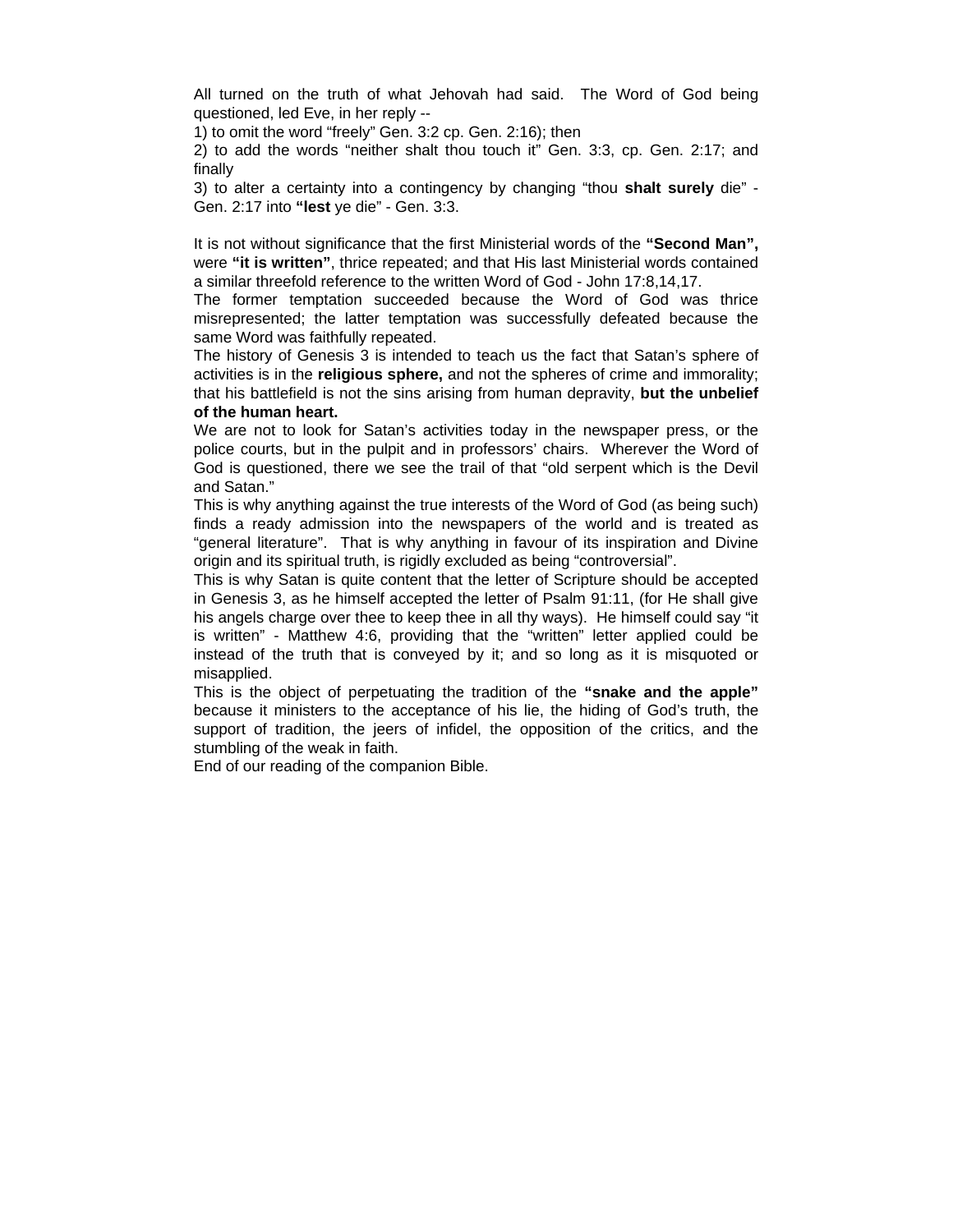# **Chapter 7**

# **Why was Eve Beguiled?**

You must remember this was written many years ago, before the present barrage of newspaper lies, as we see them today. I thought it beneficial to read this to you.

So, what happened, why was Eve beguiled?

We understand now who this personality, this serpent was.

There is much discourse on this, but, just bear with me. It does not matter of which genus the tree was, the crux is the eating of that tree, whatever it was, Satan persuaded Eve first to commit an act of disobedience. Nobody will argue about that, and the moment she became disobedient, he was able to delude her, to completely warp and twist her mind, and as it were, to tell her "I am **GOD** sent from heaven to perpetuate a wonderful race upon earth." This gave Satan (Nachash) the opening to blind both Adam and Eve and then to deceive Eve. Let us turn to:

2 Corinthians 4:3-4;

- 3 But if our gospel be hid, it is hid to them that are lost:
- 4 In whom the god of this world hath blinded the minds of them which believe not, lest the light of the glorious gospel of Christ, who is the image of God, should shine unto them.

### **We are again going to look at the following:**

1) The disobedience of Eve, what it led to.

2) The meaning of "beguiled" in Genesis 3:13.

3) The serpent was more subtle" than the beasts of the field.

4) The "serpent" was not a snake, his Hebrew name "Nachash", which means a brilliant "being", a deceiver.

5) The devil transforming himself into an angel of light.

6) Spoke to Eve, and confused her as to what God told her.

7) Leading her into disobedience to eat of the forbidden fruit.

I shall not go into the various theories as to what **this** tree was. Though there are many strong feelings and teachings thereon some with which I could agree, but that is not the issue.

The point is that she was **disobedient**, and she was **deceived**. Through her disobedience she opened her mind to deception, which should be taken as a tremendous warning and lesson for you and me. After the deception Satan **definitely seduced her**, which resulted in the birth of the first human being on earth, Cain.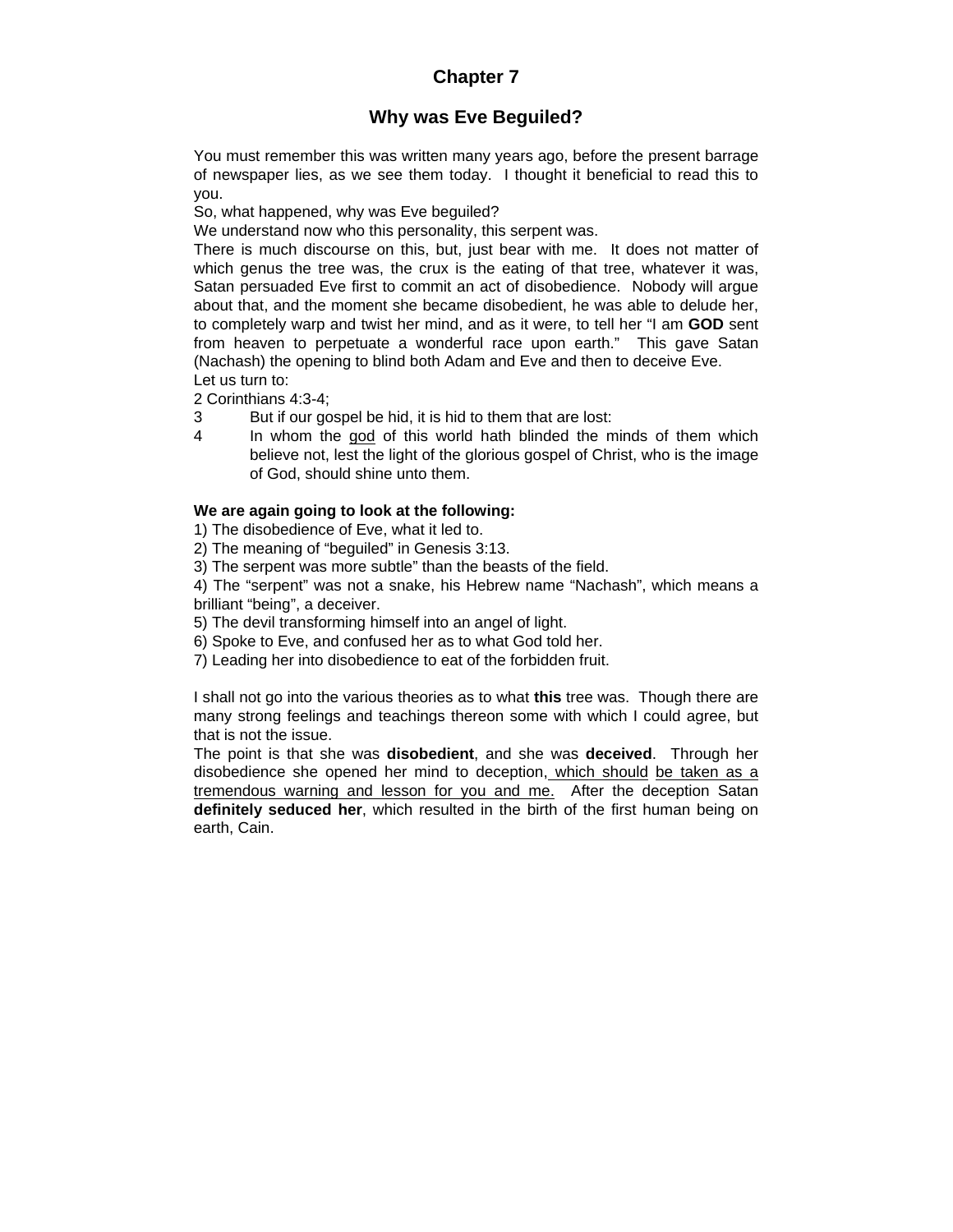I shall pursue that and show you from God's Word how it became, and still is, one of the primary causes of all the evil in the world today. **That seed of Satan** was to remain here until the end. This then as to the disobedience whatever the tree might have been

Genesis 3:6;

6 And when the woman saw that the tree *was* good for food, and that it *was* pleasant to the eyes, and a tree to be desired to make *one* wise, she took of the fruit thereof, and did eat, and gave also unto her husband with her; and he did eat.

This gave Satan (Nachash) the opening to blind Adam and Eve and then to deceive Eve.

Let us turn to:

2 Corinthians 4:4;

4 In whom the god of this world hath blinded the minds of them which believe not, -------

**"That the god of this world"** obviously refers to Satan himself, "the god of this world".

How does he blind the minds (eyes) of them that believe not?

How did he become the god of this world?

When was he made the god of this world?

When GOD made Adam and Eve and gave unto him dominion over all his creation, I believe Adam was the **Viceroy** under God himself.

Adam was, as it were, lord under God, in charge of this earth and all that God had created. But Adam had to be in absolute harmonious co-operation with God to receive **his** guidance and instruction at all times. This we will find to be referred to further and wonderfully demonstrated in the life of our Lord Jesus, the second Adam who came to restore everything for us.

Whatever Jesus did, He said: "I do nothing except I see my Father doing it, the words that I speak are not my words, but as the Father gives me to speak, so I speak". That is how Adam was until the moment he disobeyed the lord of this world: he handed that lordship, that god ship over the world, to Satan, who then became the god of this world.

The devil is still the god of this world today and will finally be dethroned only when Jesus comes to take over the throne of his father David and to rule over this earth.

We now go into further detail about this deception: - THE GOD OF THIS WORLD BLINDED THE EYES OF THEM THAT BELIEVE NOT. 2 Thessalonians 2:9-11;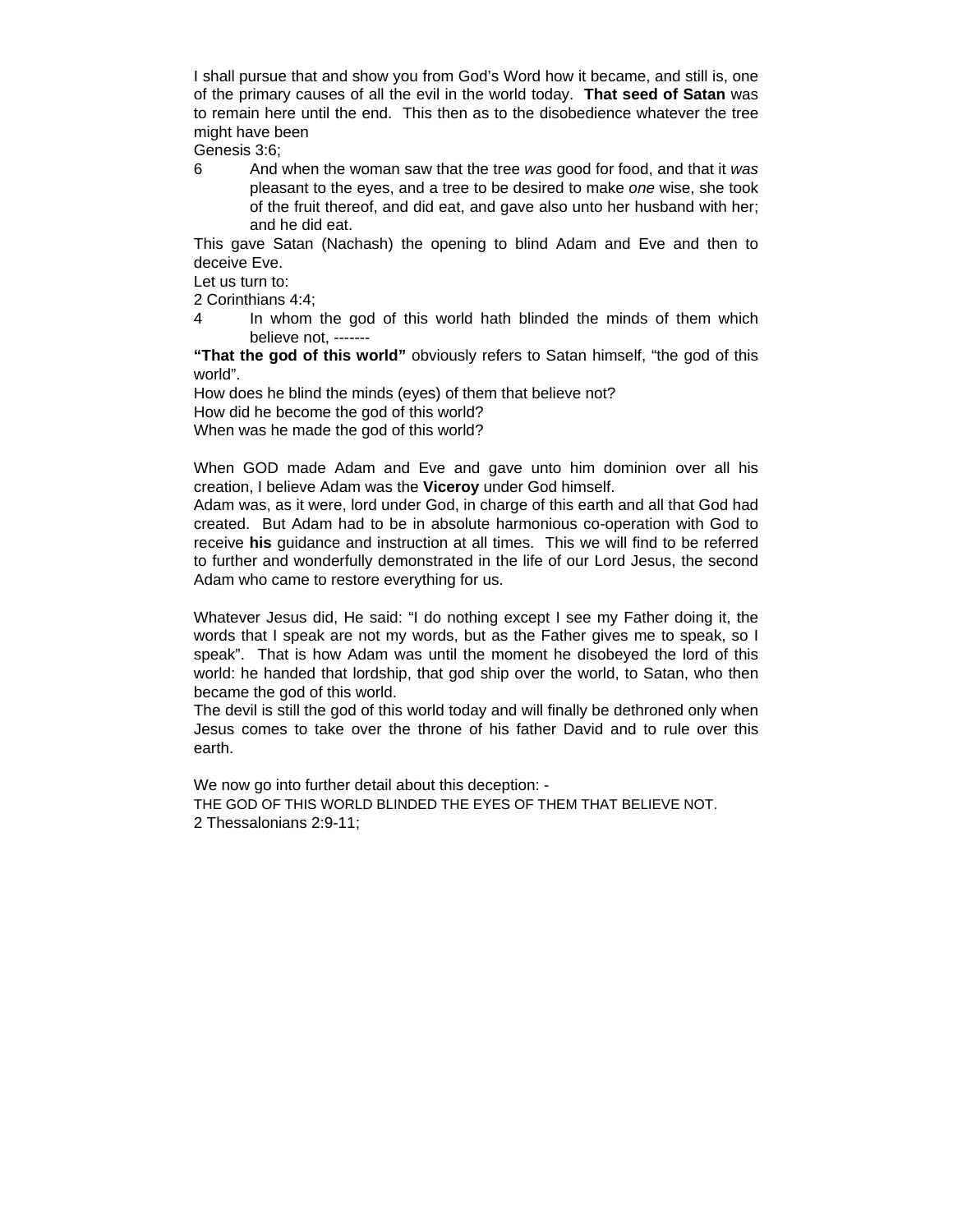- 9 *Even him,* (about whom there are such great theories) whose coming is after the working of Satan with all power and signs and lying wonders,
- 10 And with all deceivableness of unrighteousness in them that perish; because they received not the love of the truth, that they might be saved.
- 11 And for this cause God shall send them strong delusion, that they should believe a lie: (i.e. If they don't receive the love of the truth that they might be saved)

That is a tremendous statement. I quote a well-known example from the time and the life of king Ahab, from 1 Kings 22. We know the history of king Ahab and what a wicked king he was. His wife was Jezebel and at their table sat four hundred priests of Baal. It was at the time when king Jehoshaphat, of the two tribes, visited king Ahab, and they had their two thrones set out together. Ahab asked Jehoshaphat to go with him into battle against the Syrians. They got all the prophets to prophesy before them.

1 Kings 22:4-6,13-14,17-22;

- 4 And he said unto Jehoshaphat, Wilt thou go with me to battle to Ramothgilead? And Jehoshaphat said to the king of Israel, I *am* as thou *art,* my people as thy people, my horses as thy horses.
- 5 And Jehoshaphat said unto the king of Israel, Enquire , I pray thee, at the word of the LORD to day. (Ahab then got all his prophets out, four hundred of them)
- 6 Then the king of Israel gathered the prophets together, about four hundred men, and said unto them, Shall I go against Ramoth-gilead to battle, or shall I forbear? And they said, Go up; for the Lord shall deliver *it*  into the hand of the king.

They encouraged the king to go into this battle, but Jehoshaphat then asked whether there wasn't another prophet. He (Ahab), answered that there was, and that his name was Micaiah, but he never says anything good about me (the king). Jehoshaphat was not satisfied and said: "please let him come".

- 13 And the messenger that was gone to call Micaiah spake unto him, saying, Behold now, the words of the prophets *declare* good unto the king with one mouth: let thy word, I pray thee, be like the word of one of them, and speak *that which is* good. (one could almost think of the prophets of today and what they say to the nation).
- 14 And Micaiah said, *As* the LORD liveth, what the LORD saith unto me, that will I speak.
- 17 And he said, I saw all Israel scattered upon the hills, as sheep that have not a shepherd: and the LORD said, These have no master: let them return every man to his house in peace.
- 18 And the king of Israel said unto Jehoshaphat, Did I not tell thee that he would prophesy no good concerning me, but evil?"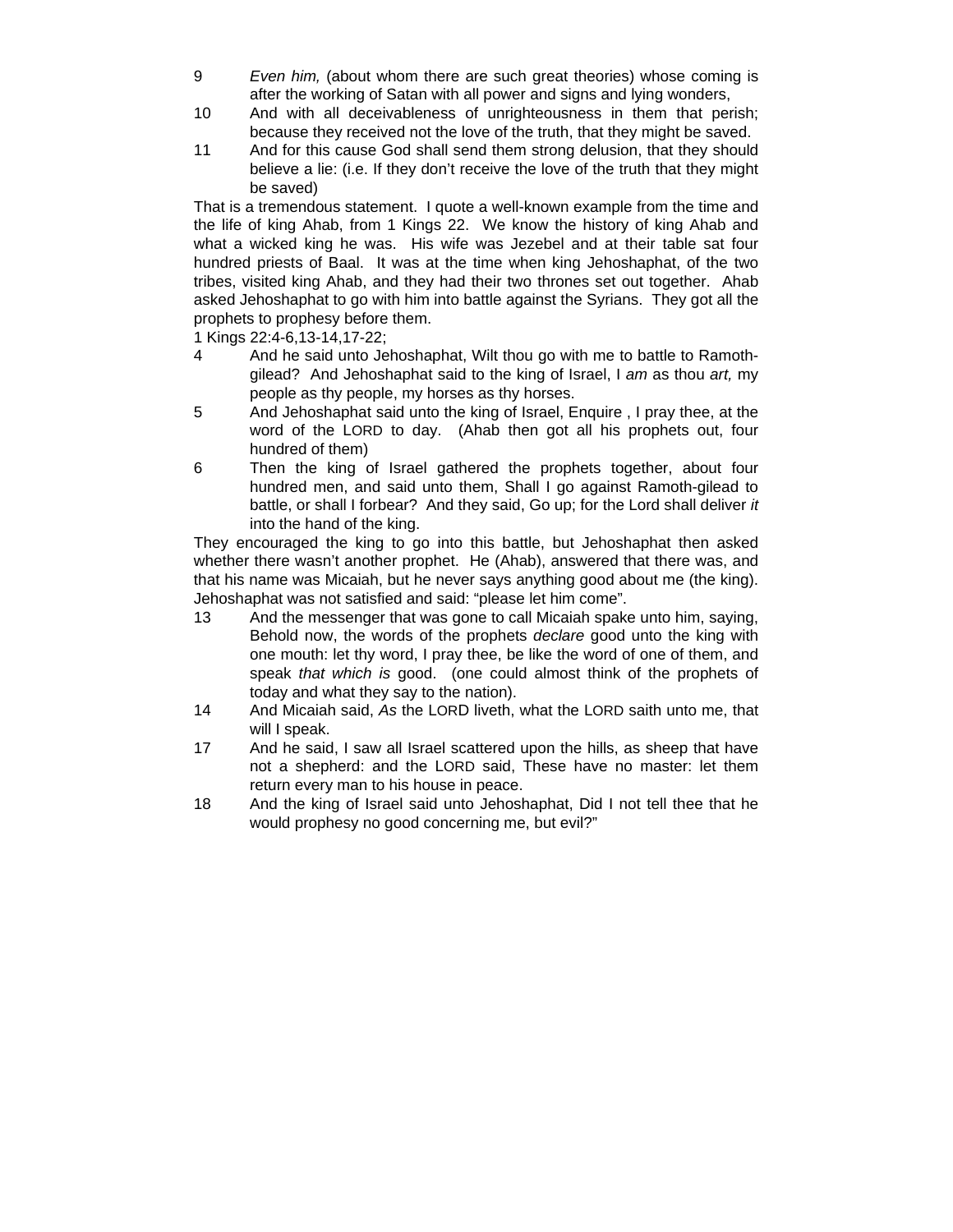- 19 And he (Micaiah) said, Hear thou therefore, the word of the LORD: I saw the LORD sitting on his throne, and all the host of heaven standing by him on his right hand and his left.
- 20 And the LORD said, Who shall persuade Ahab, that he may go up and fall at Ramoth-gilead? And one said on this manner, and another said on that manner.
- 21 And there came forth a spirit, and stood before the LORD and said, I will persuade him.
- 22 And the LORD (YHWH, as I explained) said unto him, Wherewith? And he said, I will go forth, and I will be a lying spirit in the mouth of all his prophets. And he said, Thou shalt persuade *him,* and prevail also: go forth, and do so.

God wanted to punish Ahab, which was a foregone decision by the Lord, and it was going to happen this way. The false prophets were to make false prophecies and it was the LORD who allowed a lying spirit in the mouths of these prophets to prophesy, entice, and encourage Ahab to go into battle.

They went into battle; and this is when this well-known incident occurred where someone drew a bow at a venture (at random). The arrow struck Ahab between the joints of his armour, and mortally wounded him. He died that night.

The point is, because these prophets were disobedient to the LORD, they opened their hearts and minds to a **lying spirit** and the **LORD himself** allowed that spirit to enter. So, this danger is there for all who are disobedient. That a lying spirit can take possession of us. The chief lying spirit of course, is none other than the devil himself, the great deceiver.

There is therefore also a tremendous lesson here for us, and I read to you Matthew 24. Selected verses with which this audience, this afternoon is well acquainted. Where Jesus spoke of His second coming and gave the various signs of wars, and rumours of wars, and famine; pestilence, and earthquakes, and signs in the skies, and so on.

Matthew 24:4-5,11,24;

- 4 And Jesus answered and said unto them, Take heed that no man deceive you.
- 5 For many shall come in my name, saying, I am Christ; and shall deceive many.
- 11 And many false prophets shall rise, and shall deceive many.
- 24 For there shall arise false Christs, and false prophets, and shall shew great signs and wonders; insomuch that, if *it were* possible, they shall deceive the very elect.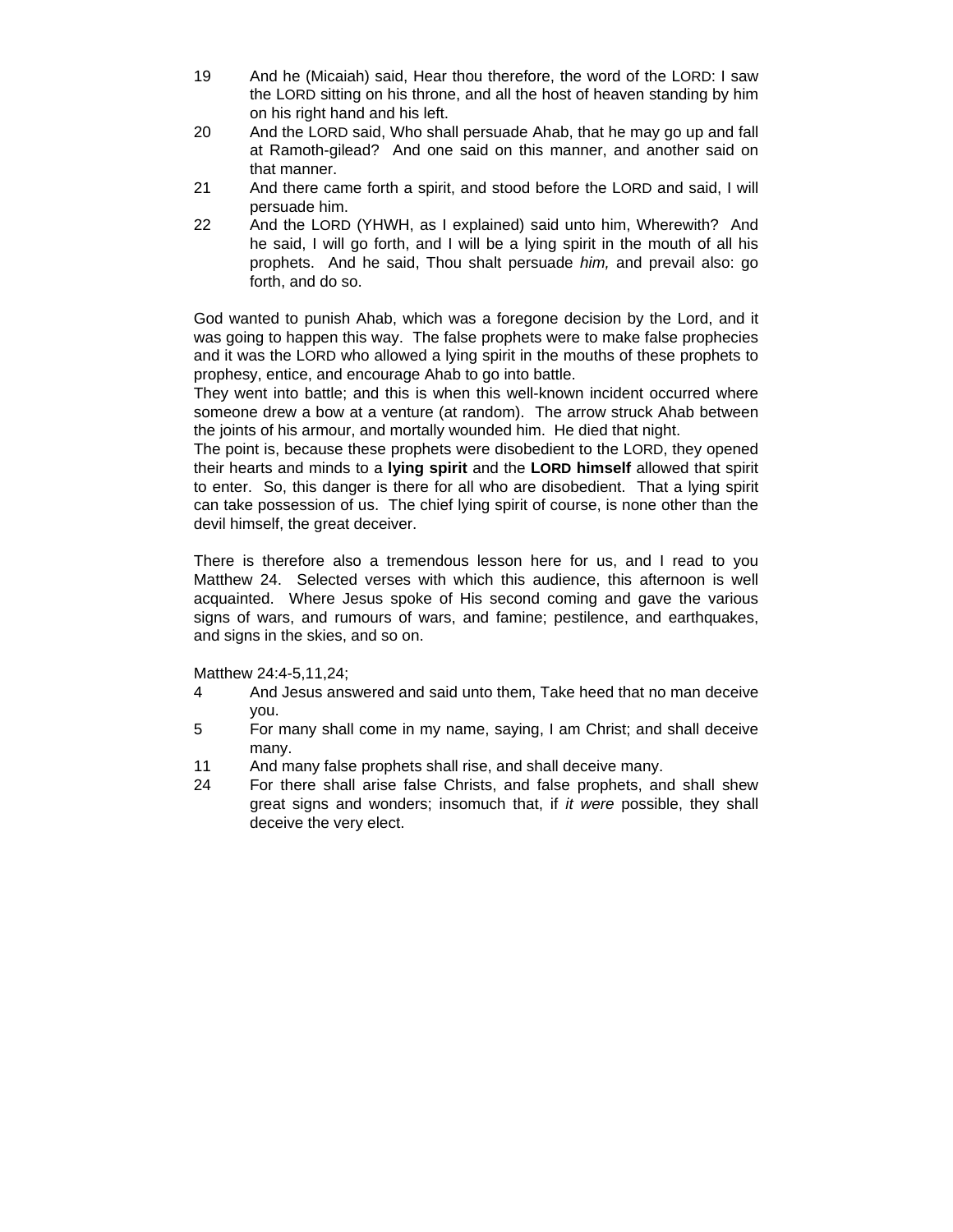I believe the one reason why, at this critical time, we have made ourselves open and vulnerable to **lying spirits** perhaps more than ever before is because Christianity and all those who had contact with God and with the Bible, in one way or another, some more than others, became disobedient, and have not meticulously obeyed the Lord.

We are therefore, a deceived generation, and open to deception at this most critical time in which we live. This is exactly the same thing that Eve and then Adam did. Even after Eve had taken of the fruit, whatever it might have been, she also gave to Adam. She should not have eaten. He did that with his eyes wide open because they were disobedient.

They then opened themselves to **the lying spirit** who is the devil himself. He forged upon them the greatest deception of all, leading to all the heartache throughout the centuries, which is now coming to its climax, into which we are going to look a little closer by turning back to:

Genesis 3:14-15;

- 14 And the LORD God said unto the serpent, Because thou hast done this, thou *art* cursed above all cattle, and above every beast of the field; upon thy belly shalt thou go, and dust shalt thou eat, all the days of thy life.
- 15 And I will put enmity between thee and the woman, (this serpent and the woman) and between thy seed and her seed; (Christ) it shall bruise thy head, and thou shalt bruise his heel.

So there was to be enmity between the serpent (identified as the devil himself), and the woman, "and thy seed and her seed." (the seed of Satan and the seed of the woman).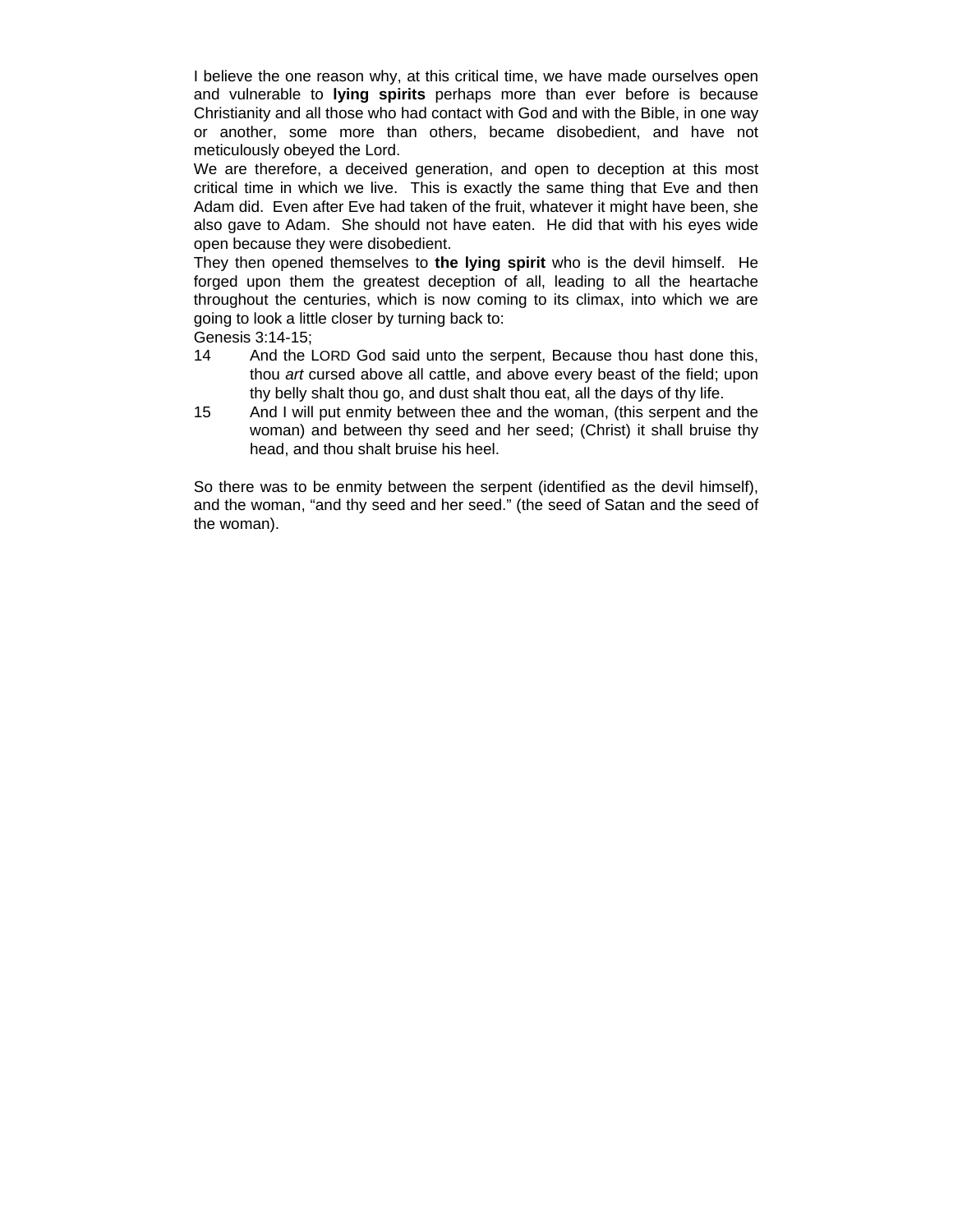# **Chapter 8**

## **Satan's Seed**

Now when we look at Genesis 3:13 again, at the word "beguile" - to seduce wholly, to cheat, to delude, to deceive Eve etc. Satan beguiled Eve when he led her into sin with him. Her Seed, I don't think, with our Christian audiences, we need to belabour on that too much, that the woman's seed was Christ. I think all are agreed on that.

Now Satan's seed. Through whom?

Through Eve!

Having seduced her means that he had had relations with her and therefore, produced an offspring. And it was his subtlety that enabled him to camouflage himself as an angel of light as we saw in 2 Cor. 11:3-14. This seed of his was, as it were, his instrument in withstanding God and his people right up to the present time.

For that, we must go back to the portion of Scripture with which we started this Series that is in Matthew 13, the parable of the wheat and the tares. Matthew 13:24-30;

- 24 Another parable put he forth unto them, saying, The kingdom of heaven is likened unto a man which sowed good seed in his field: (the good seed were Adam and Eve)
- 25 But while men (a certain man) slept, his enemy came and sowed tares among the wheat, and went his way.
- 26 But when the blade was sprung up, and brought forth fruit, then appeared the tares also.
- 27 So the servants of the householder came and said unto him, Sir, didst thou not sow good seed in thy field? from whence then hath it tares?
- 28 He said unto them, An enemy hath done this. The servants said unto him, Wilt thou then that we go and gather them up?
- 29 But he said, Nay; lest while ye gather up the tares, ye root up also the wheat with them.
- 30 Let both grow together until the harvest and in the time of harvest I will say to the reapers, Gather ye together first the tares, and bind them in bundles to burn them: but gather the wheat into my barn.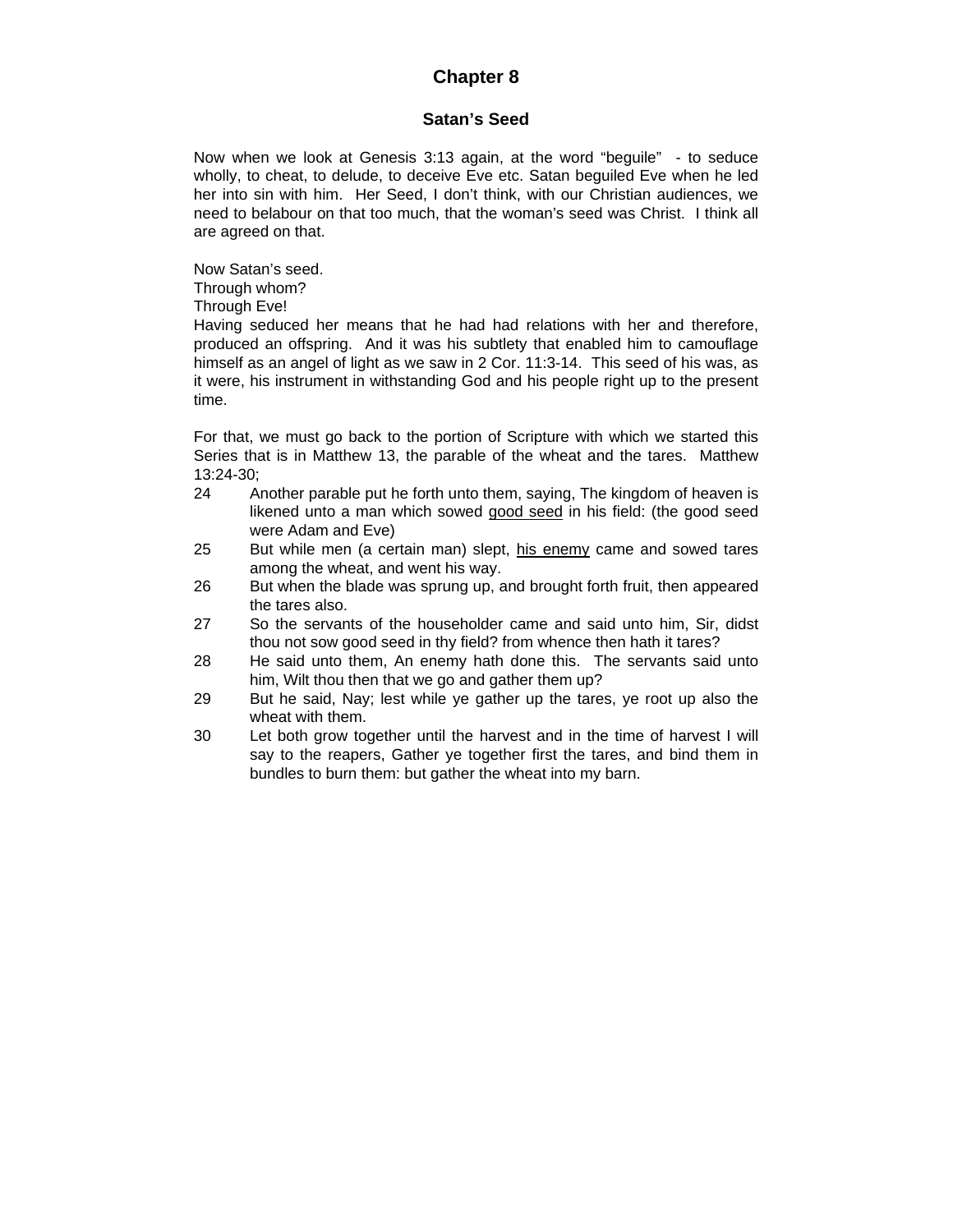Now, the explanation that Jesus himself gave, we find in: Matthew 13:36-38;

- 36 Then Jesus sent the multitude away, and went into the house: and his disciples came unto him, saying, Declare unto us the parable of the tares of the field.
- 37 He answered and said unto them, He that soweth the good seed is the Son of man;
- 38 The field is the world; the good seed are the children of the kingdom; but the tares are the children of the wicked *one*;

The good seed are the children of the kingdom. So they were human beings, they were people, but so were the tares. The tares were the children of the wicked one as I explained in great detail in lecture no. 1. You remember the offspring, the progeny, and the direct descendants. So, the devil has descendants upon this earth. And that is the truth!

I also showed you that **angels** could and did materialise and could be transformed. The angels who came to Abraham, he washed their feet and set a royal meal before them, which they ate with him. And so did the two angels who went to Lot, to deliver him from Sodom. So real were they that those wicked men desired to commit sodomy with them. And therefore also so, could the devil!

I am going to show you that the fallen angels of the devil did the same, and therefore, also, so have a progeny on earth. Just bear this in mind; I shall come to it again.

The devil's angels also have a progeny on earth. In several respects there are differences between the two.

Matthew 13:39-43;

39 The enemy that sowed them is the devil; - - - - - "

When? When that certain man slept - Adam.

We saw in the apocrypha that Joseph had thought that the same thing that happened to Eve also happened to Mary while he was away or, in that sense, while he slept;

- - - - - the harvest is the end of the world; **(or the consummation of the age)** and the reapers are the angels.

- 40 As therefore the tares are gathered and burned in the fire; so shall it be at the end of this world. **(Or the consummation of the age.)**
- 41 The Son of man shall send forth his angels, and they shall gather out of his kingdom all things that offend, and them which do iniquity;
- 42 And shall cast them into a furnace of fire: there shall be wailing and gnashing of teeth.
- 43 Then shall the righteous shine forth as the sun in the kingdom of their Father. Who hath ears to hear, let them hear.

John 8:44;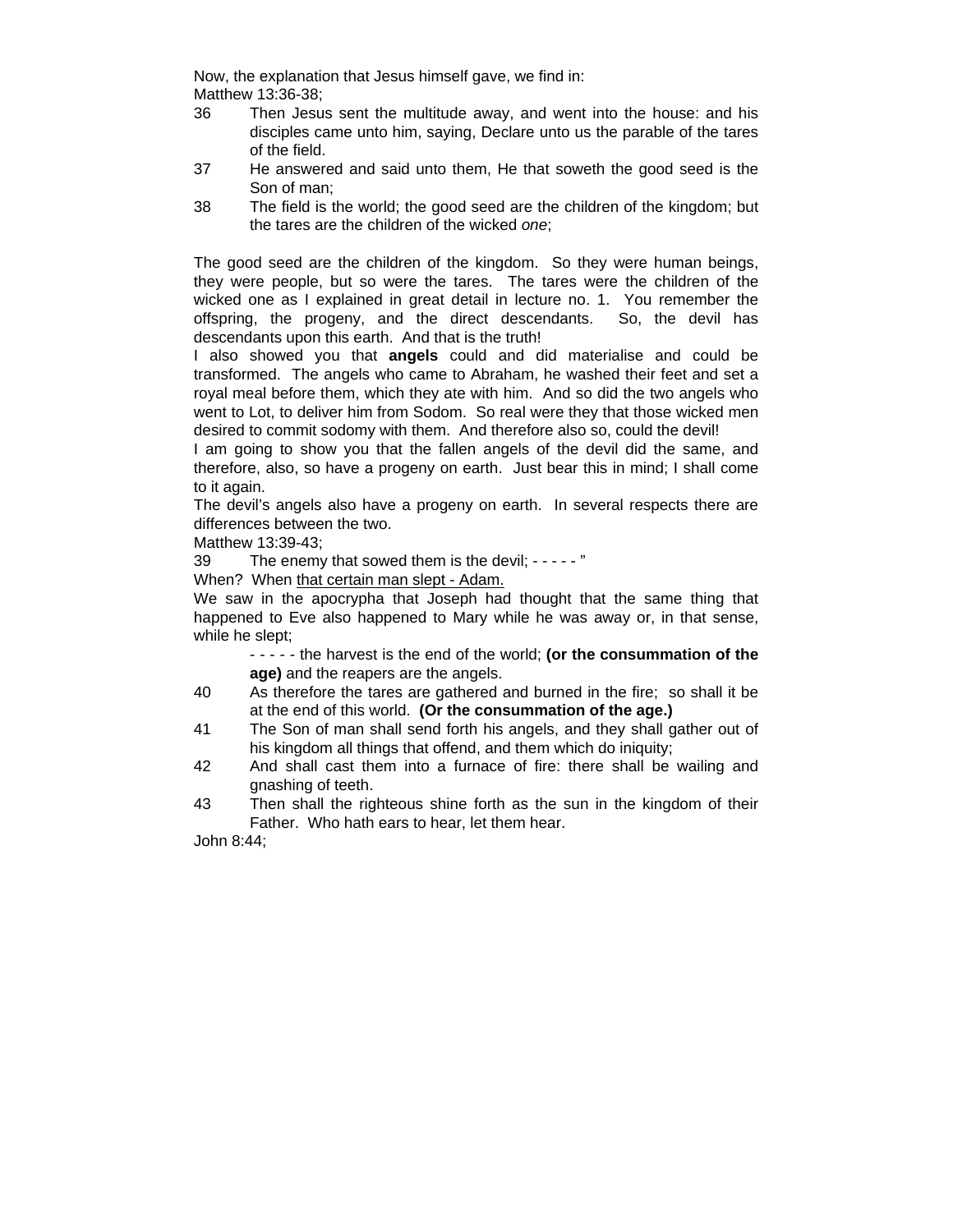(Here, Jesus was in confrontation with the Jews)

44 Ye are of *your* father the devil, and the lusts of your father ye will do: he was a murderer from the beginning, and abode not in the truth, because there is no truth in him. When he speaketh a lie, he speaketh of his own: (in other words, from his nature) for he is a liar, and the father of it.

Now when Jesus said to these people "ye are of your father the devil", He never did so with the intention to deliberately hurt, insult, or be nasty to them. When he used strong language, He only spoke the truth. He never used nasty words with the deliberate intention of being nasty; "ye are of your father, the devil."

So the devil has a progeny on the earth and there they stood in front of the Lord. They were the ones who eventually killed Him, and their progeny is still with us today. And they are the ones who are going to wind up this age and stage the last attempt to wipe out the **Image of GOD** upon the earth. That is what we are facing **today.** Just as the devil, the serpent, is so clever as to camouflage himself, (so that through the ages even our Bible teachers are still looking upon him as the serpent), his progeny has also been so well camouflaged that if you say that they are still with us, the ministers are the first ones to condemn and accuse you of **heresy**, when in fact you are speaking the truth.

#### **They did the same to Jesus.**

Matthew 23:33;

33 *Ye* serpents, *ye* generation (race) of vipers, how can ye escape the damnation of hell?

It was not the first time that Jesus spoke these words so plainly. A verse has just come to my mind, and I think you will find it interesting.

Matthew 25:41;

41 Then shall he say also unto them on the left hand, Depart from me, ye cursed, into everlasting fire, prepared for the devil and his angels.

These are the ones for whom hell is prepared and now he (Satan) is trying to take many with him.

Matthew 23:31;

31 Wherefore ye be witnesses unto yourselves, that ye are the children (or the offspring, or the progeny) of them which killed the prophets.

This means that those people who killed the prophets are of the same generation as these vipers. Just true to their nature, true to their type. They hate anything that is of God, and who is that? That is the devil; the devil that hates God.

Now let us look at Luke 11. Now, dear people, these are great things that I am laying before you. You can reject them but then you will have to account for these words that Jesus spoke, and for such a **factual race** upon earth that hates God and His prophets and His words nothing happens by chance.

Luke 11:45-51;

45 Then answered one of the lawyers, and said unto him, Master, thus saying thou reproachest us also.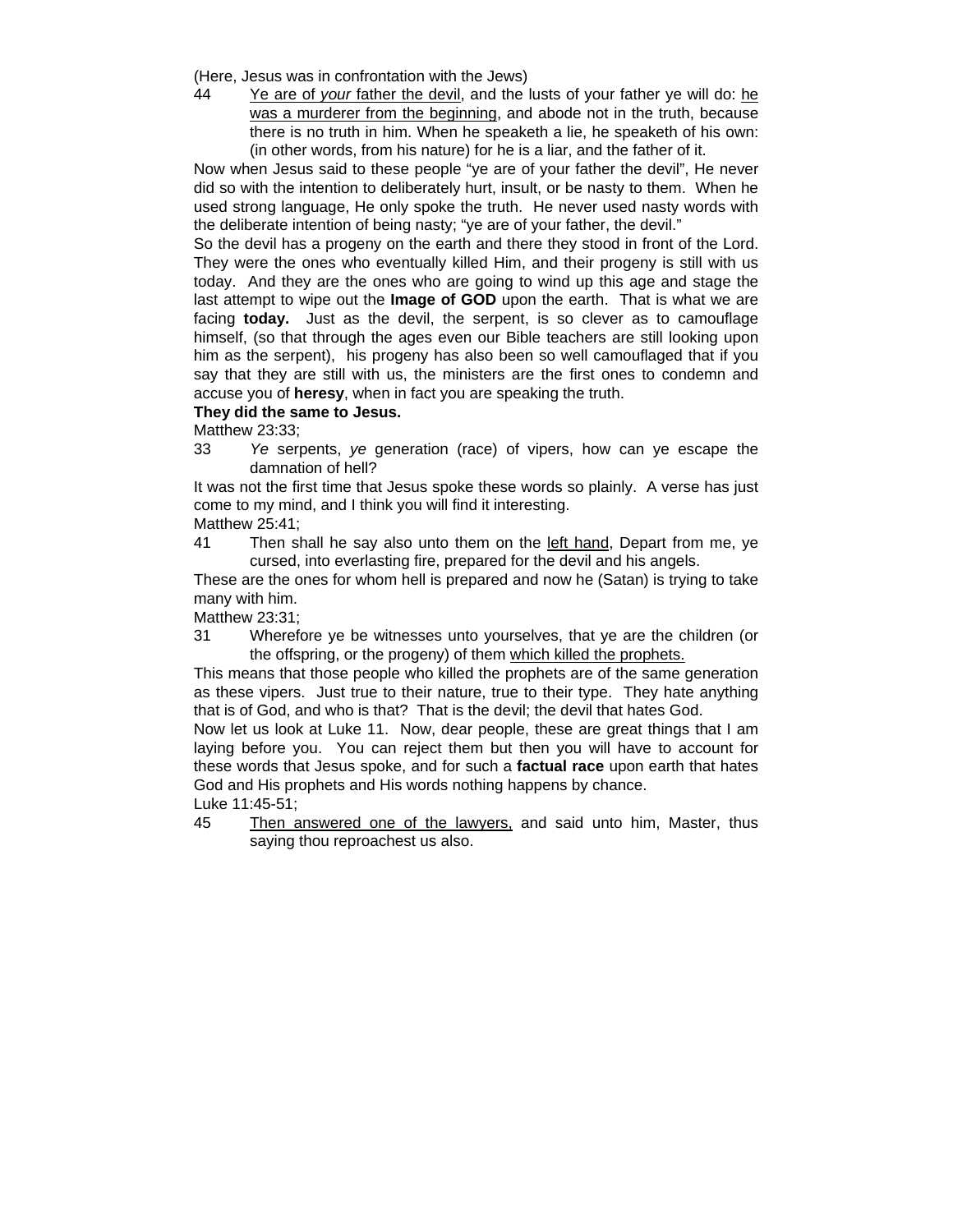- 46 And he said, Woe unto you also, ye lawyers! for ye lade (load) men with burdens grievous to be borne, and ye yourselves touch not the burdens with one of your fingers.
- 47 Woe unto you! for ye build the sepulchres of the prophets, and your fathers killed them.
- 48 Truly ye bear witness that ye allow the deeds of your fathers: for they indeed killed them, and ye build their sepulchres.
- 49 Therefore also said the wisdom of God, I will send them prophets and apostles, and *some* of them they shall slay and persecute:
- 50 That the blood of all the prophets, which was shed from the foundation of the world, may be required of this generation; (this race of which Jesus was speaking).
- 51 From the blood of Abel unto the blood of Zacharias, which perished between the altar and the temple: verily I say unto you, It shall be required of this generation. (race).

# Look where Jesus started: **- from the blood of Abel**!

Who killed Abel?

Cain killed him and this same generation (race), was the one that killed the last prophet, and will still be busy doing it until the end. So, if Cain killed Abel, then those who came after and killed the prophets are of the same race. They are the offspring of Cain! And from where did they get their nature? **From the very devil himself.**

Now, let us be sober and clear in our thinking. Here is Adam, here is Eve. God, when He created everything, He looked upon it and saw that it was perfect; and so God also created Adam and Eve perfect, sinless!.

And here, the first person born on earth, Cain, is a murderer. Not a petty thief or gossiper; but a murderer. From who did he inherit his nature? What evil or bad qualities did Adam have that he could possibly have inherited from his father when, in fact he was the first man on earth, made in the image of God, perfect, God's son.

The Bible says that Adam was the Son of God. It says so in the genealogy of Jesus. Here, the first son born to Adam and Eve was a murderer. If Satan was Cain's father, (Jesus said Satan was a murderer from the beginning) then Cain inherited it from his father, from Satan himself! He could not have inherited it from Adam. Neither could he have inherited it from Eve, but we see in all these statements of Jesus: - In the parable of the wheat and the tares - that Cain inherited it from his father; from Satan himself.

We look at one more Scripture in this confrontation with the Jews. The chapter of the Good Shepherd.

John 10:26-28;

- 26 But ye believe not, because ye are not of my sheep, as I said unto you.
- 27 My sheep hear my voice, and I know them, and they follow me: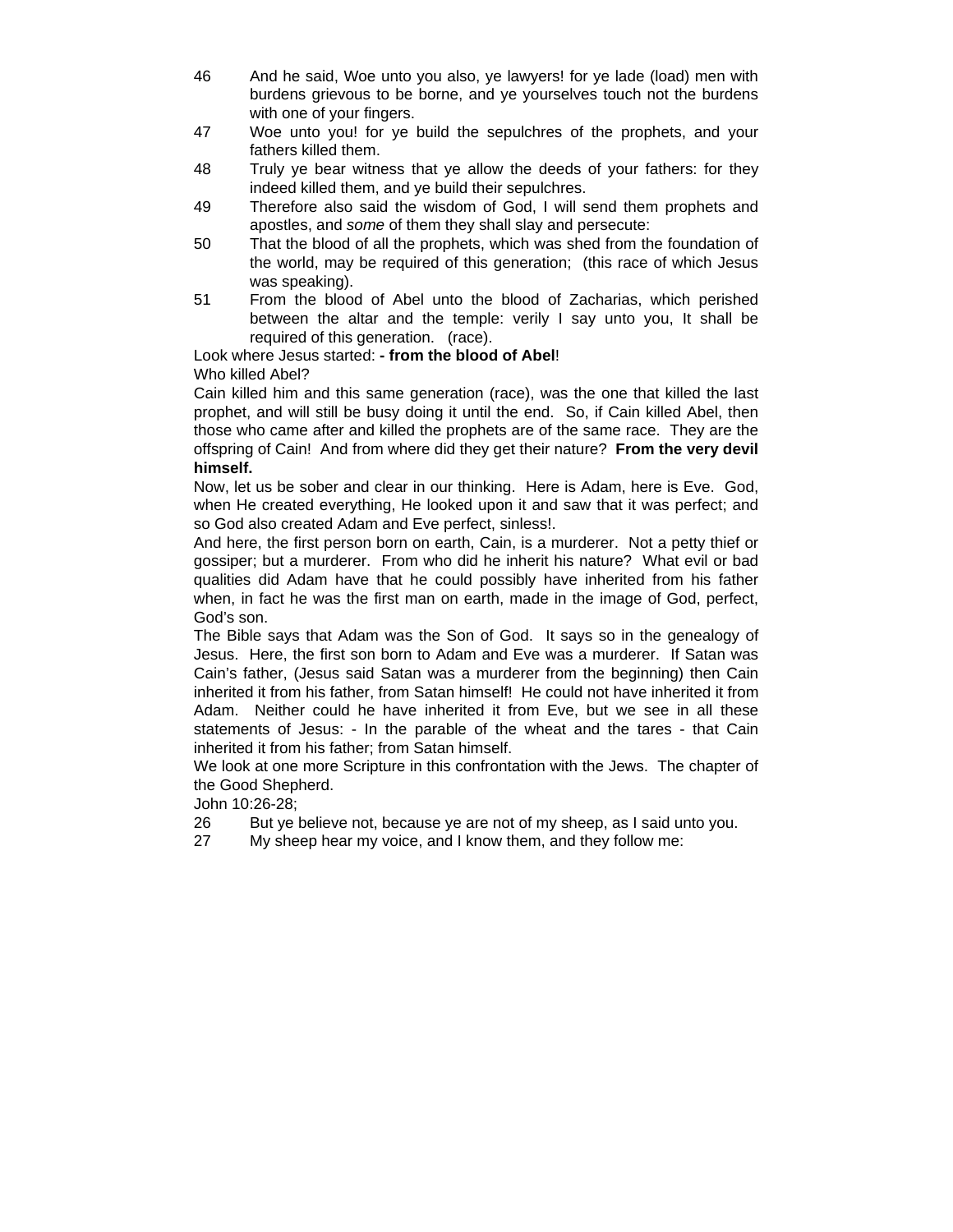28 And I give unto them eternal life; and they shall never perish, neither shall any *man* pluck them out of my hand.

We go back to the Old Testament and then to the New Testament to show you that there is such a family, such a line of descendants in the Bible, called the children of the devil. It only became lost through our translation.

Deuteronomy 13:13;

13 *Certain* men, the children of Belial, are gone out from among you, and have withdrawn the inhabitants of their city, saying, Let us go and serve other gods, which ye have not known.

Belial is one of the names of the devil. (Look up Belial in your "Concordance" there are many more Scriptures on this)

Judges 19:22;

*22 Now* as they were making their hearts merry, behold, the men of the city, certain sons of Belial, beset the house round about, *and* beat at the door, and spake to the master of the house, the old man; saying, Bring forth the man that came into thine house, that we may know him.

(i.e. have intercourse with him. In this particular race there are two outstanding characteristics; one is murder and the other is sex).

We now move to the New Testament.

2 Corinthians 6:14-15;

- 14 Be ye not unequally yoked together with unbelievers: for what fellowship hath righteousness with unrighteousness? and what communion hath light with darkness?
- 15 And what concord hath Christ with Belial (devil) or what part hath he that believeth, with an infidel?"

1 Samuel 2:12;

12 Now the sons of Eli *were* sons of Belial; they knew not the LORD

I want to show you now, where the devil came in. Take any of us. Who were our parents, grandparents etc, in whose veins flow the inherited blood of a long row of ancestors? So Cain, son of Belial, has planted seed, and camouflaged himself, like his father the serpent. He could quite easily appear and falsely pretend to be a different character. We see that in business daily. Be especially careful when one says that he comes in the name of the Lord, or says, "I am a Christian, you know". Then thank him for warning you. It is sad, really!

Malachi 1:1-3;

- 1 THE burden of the word of the LORD to Israel by Malachi.
- 2 I have loved you, saith the LORD, Yet ye say, Wherein hast thou loved us? *Was* not Esau Jacob's brother? saith the LORD: yet I loved Jacob,
- 3 And I hated Esau, and laid his mountains and his heritage waste for the dragons of the wilderness.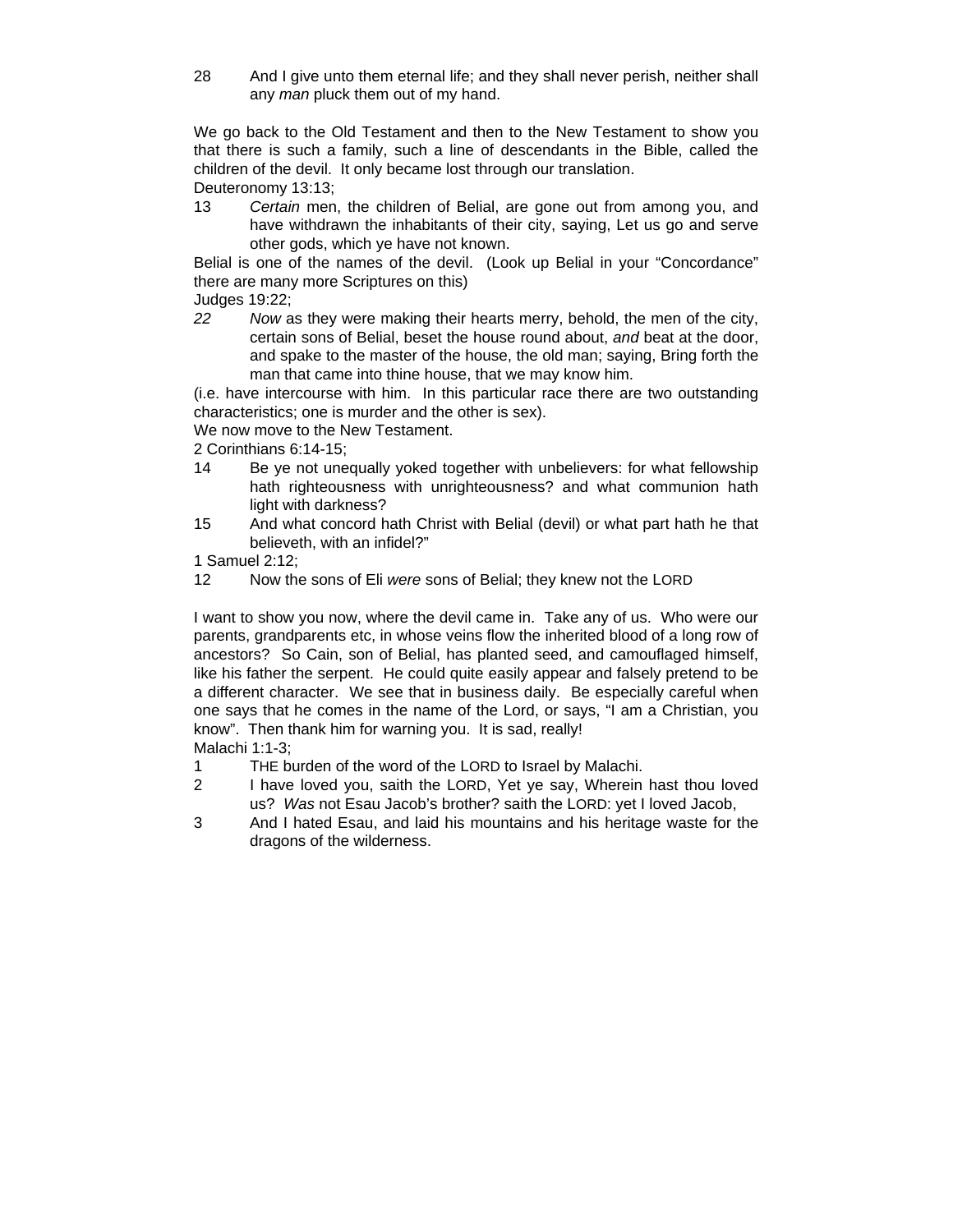Let us now think very clearly. We teach and are taught truthfully, that GOD is love.

We read that in:

2 Peter 3:9;

9 The Lord is not slack concerning his promise, as some men count slackness; but is longsuffering to us-ward, not willing that any should perish, but that all should come to repentance.

Yet it is clearly stated that God hated Esau. Now, I do believe that God cannot hate a pure man, but that God can hate the devil and his children. There are two groups of people that I am going to identify.

We are still coming to deep waters, especially in the context of the modern setting, which I believe to be the Satan's brood who through control of the mass media and even of the pulpits and the theological seminaries, have prepared the present atmosphere. There are two groups of people who will never come to repentance. You must identify them, and plan your life and ministry accordingly. God hated Esau!

Romans 9:13;

13 As it is written, Jacob have I loved, but Esau I have hated.

This is what God himself declared.

Why must we love those whom God hates?

Don't we, by so doing, set ourselves up in opposition against God?

Would it not be claiming arrogantly therefore in this sense, that we are more loving than God? These are things that you must ponder and think through in your own hearts.

1 John 3:11-12;

- 11 For this is the message that ye heard from the beginning, that we should love one another.
- 12 Not as Cain, *who* was of that wicked one, and slew his brother.

And wherefore slew he him?

Because his own works were evil, and his brother's righteous. (**Not as Cain, who was of that wicked one**) Now, consult a good Greek Lexicon or interlinear English-Greek New Testament. Look at the Greek above the English, you will find that the meaning of that word "of" in Greek is -- **"ek"** which, in turn, means **"out of the middle".**

I have no axe to grind with the theory, or interpretation of Dr. Bullinger who wrote his concordance probably more than a hundred years ago. Being a deep student of God's Word, he came to that conclusion of which one of the reasons is this:

Dr. Bullinger explains it by drawing a circle and puts a dot in the middle of the circle. If you take that dot and move it outside the circle you have **"ek"-** therefore Abel was that true seed which came " from Adam and Eve, but Satan hated it" and his attack on it was through Cain murdering Abel. Now Young in his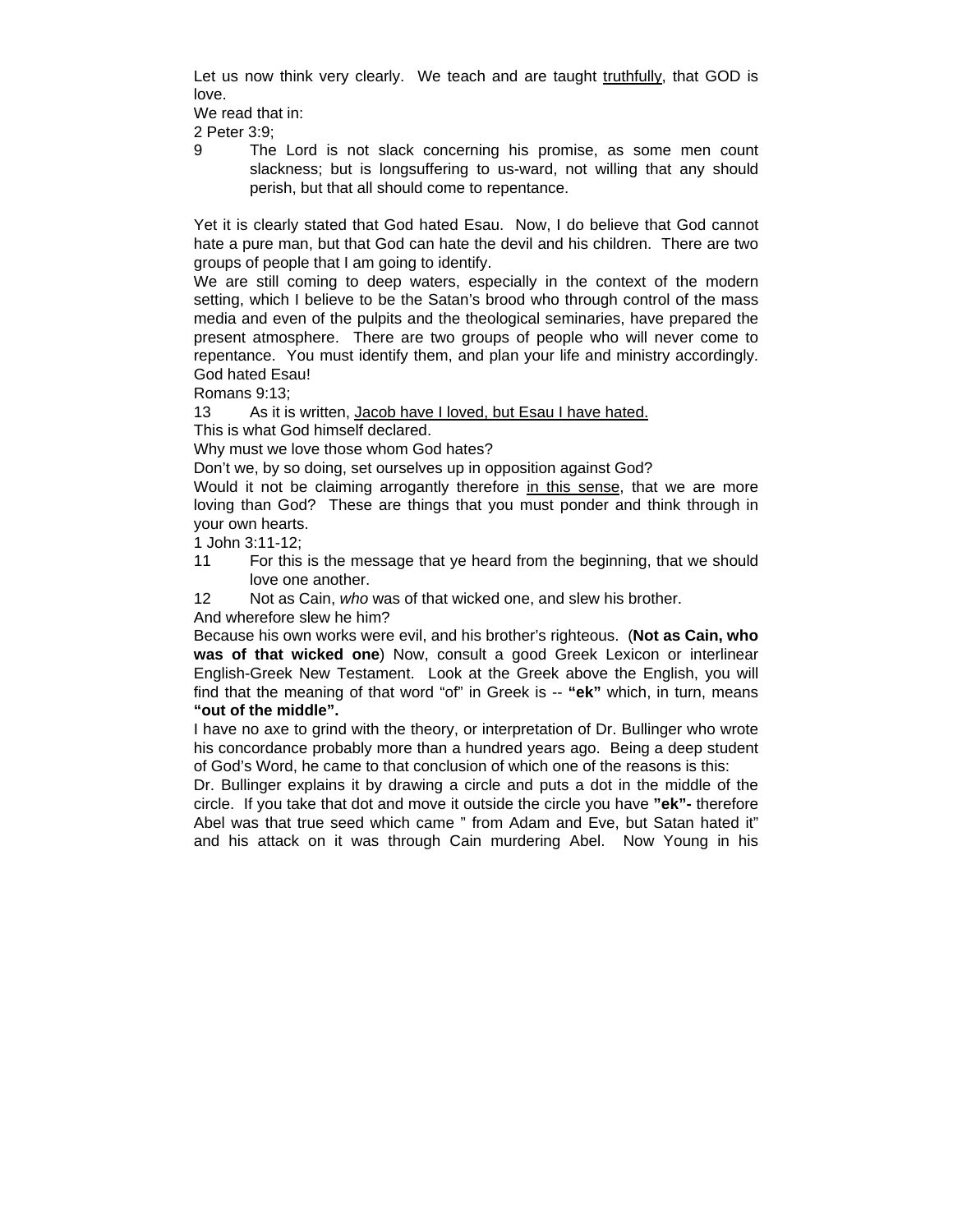concordance says that Cain and Abel were probably twins. That is very interesting because Young had no axe to grind as far as this theory is concerned. He wrote his Concordance at least 100 years ago but being a deep student of God's word and having compiled that Concordance that was the conclusion he came to. He refers to:

Genesis 4:25-26;

- 25 And Adam knew his wife again; and she bare a son, and called his name Seth: For God, *said she*, hath appointed me another seed instead of Abel whom Cain slew.
- 26 And to Seth, to him also there was born a son; and he called his name Enos: then began men to call upon the name of the LORD. (Or men began to be called God's people).

Genesis 4:1-2;

- 1 AND Adam knew Eve his wife; and she conceived, and bare Cain, and said, I have gotten a man from the LORD. (YHWH).
- 2 And she again bare his brother Abel. And Abel was a keeper of sheep, but Cain was a tiller of the ground.

Now, some people say that I make too great an assumption but it speaks here of two births and of only one "knowing" which means that Adam knew Eve only once and yet she gave birth twice: two sons were born. The Bible is meticulous in its recording, but we shall come to that in just a moment.

Genesis 3:21;

21 Unto Adam also and to his wife did the LORD God make coats of skins, and clothed them.

After they had sinned, they discovered that they were naked and went and hid themselves. God called and they came forward. Now, God made coats of skins and clothed them. Did you ever think where God got those skins from -- and that skins were associated with blood?

You cannot get a skin without slaughtering an animal. **This is a solemn and glorious thought and wants to make one fall down in worship before the Lord God.** The first to shed blood upon the earth was God. The Creator was the first One to shed blood and He had to shed blood in order to get these skins. In other words, God performed the first vicarious killing, that, to cover nakedness caused by sin. That was the precursor of the shedding of blood to cover sin until the great moment that the Lamb of God, was slain upon the Cross of Calvary.

That is why the writer of Hebrews says:-

Hebrew 9:22;

22 And almost all things are by the law purged with blood; and without shedding of blood is no remission.

(shedding of blood here, means taking life).

God, as it were, indicated, by taking the life of an innocent animal to cover Adam and Eve's nakedness - sin, as a type of the taking of his own Life in the Lord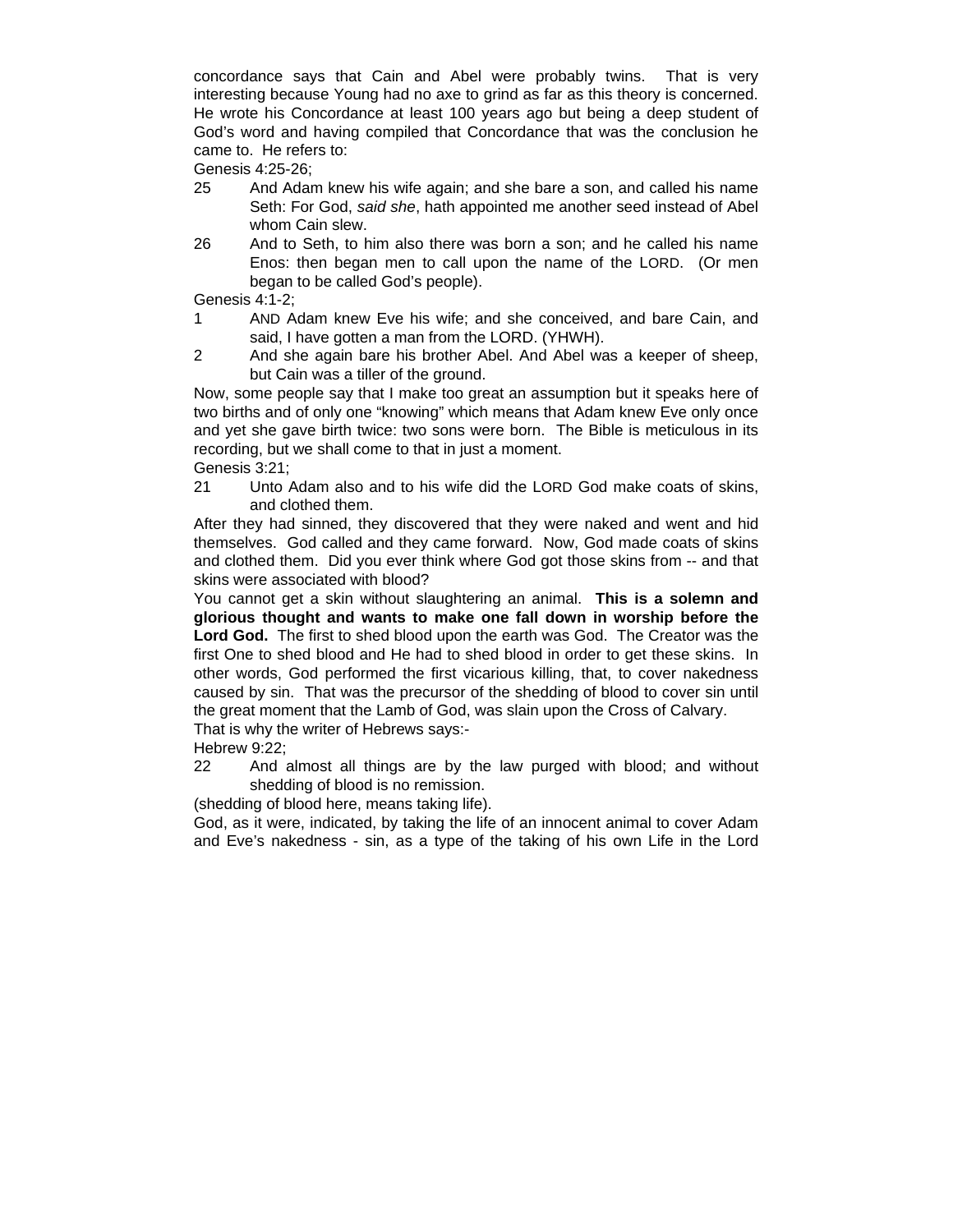Jesus Christ to cover our sins, and to set right what Adam did wrong, for the restoration and the readmission of man into the fellowship of God, in the relationship of Father and Son. Also that there was one race; one family that carried that message and shouldered that responsibility.

We shall see more of that during the course of this series. You will notice for instance that, when they brought their sacrifices, Abel brought a sacrifice of animals and Cain, on the other hand, brought sacrifices of vegetables in which there is no blood. In other words, Cain, indicative of whence his origin, rejected the redemptive plan altogether.

We should always ask God for Divine guidance before reading our Bibles. Ask God, through His Spirit to guide and enlighten us that we may spiritually perceive the plan and purpose of God. One cannot plunge into the Bible without Divine guidance, but must always ask the Author of this Bible to spiritually enlighten our discernment thereof. So that we can **see** with the eyes of the Spirit the plan and purpose of God.

The two boys were grown up when this murder took place, when Cain slew Abel - What did they do while growing up? Did Adam sit there idly? Adam had this vast knowledge and had to contend with this tremendous tragedy that must have cut him to the core. I get cold shivers when I think what it must have meant to Adam when he first heard the howling of a little buck being torn to pieces. He had no experience of that - the world was not created that way! Or saw the first dead bird on the path as he walked in the garden. Or first heard a cry of distress - and Adam must have thought, "I am responsible for that!"

Thank God for the promise that, eventually there would come a Seed that would bruise the serpent's head. There is hope! Would Adam not have taught the plans and purposes of God to his sons, explaining with tears streaming down his cheeks that, how we had lost our innocence when we were naked! I do not believe that they were physically naked. They were clothed with garments of light like Jesus was clothed when he was on the mount of transfiguration.

But this is a subject on it's own, mentioned in my book on Revelation, where I said I believed that all hell was naked and all heaven was clothed because where all the angels and Jesus were mentioned in the Bible they were clothed with garments of light. I imagine Adam, with tears in his eyes, having to tell his sons that God had to kill an animal "to clothe us" when we were naked.

Remember the promise of redemption, the promise of the Seed, and that He would come, and why could God not have told them exactly how that would happen? Why would God not have spoken to Adam about the cross? The Bible says the Lamb was slain before the foundation of the world! Jesus said, Abraham knew my day, and was glad. I believe that Adam related the exact plan of the redemption to Cain and Abel. But Cain, being of his father the devil, spurned it. Abel embraced it and a terrible hatred therefore arose between these two boys.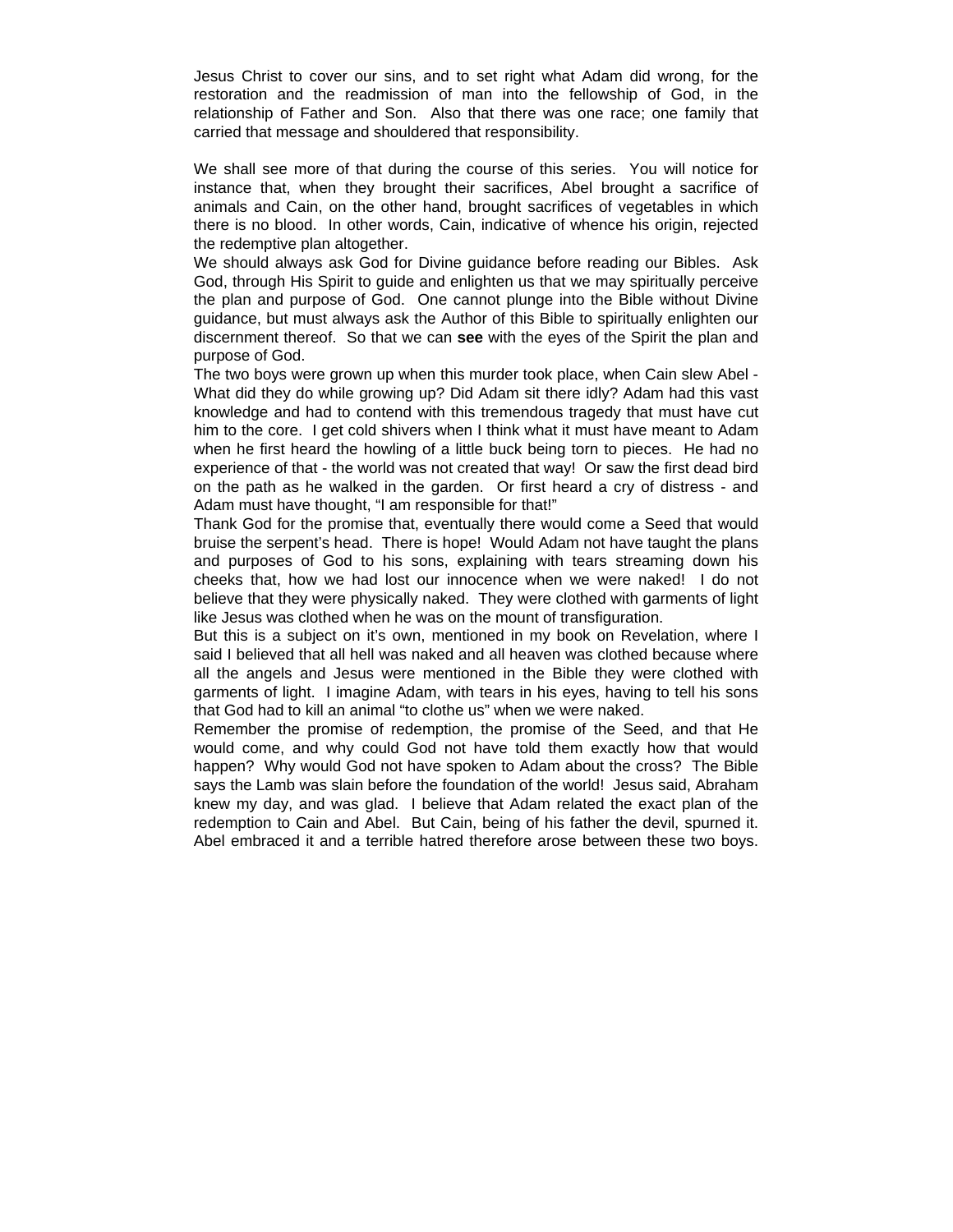A hatred by Cain as almost of the very devil himself against God, and he was just waiting for the opportunity to kill his brother. Thinking perhaps that Adam wouldn't have any other children and if he killed Abel God's plan and purpose would also be destroyed.

That is what is at stake this very moment of our existence. Satan is now planning a two-pronged attack; a last attack upon the plan of God to wipe out this seed of which I believe, you and I form a part. The one is by brutal annihilation and the other by adulteration of our blood through the mixing of the races.

If he can succeed in either, or both ways, God's plan will have been nullified and God made a liar as Satan did when he came and said to Eve, "Hath God said". Bear all this in mind as you read the Bible.

Now, we have read Genesis 4:1, but I want to draw your attention to something I mentioned earlier on, but which you might have forgotten. Genesis 4:1;

1 AND Adam knew Eve his wife; and she conceived, and bare Cain, and said, I have gotten a man from the LORD.

#### What made Eve think that she had a son from the LORD?

It was the devil, when he came as an angel of light, even as very GOD himself, and had intercourse with her. In her deception she thought that child was God's child. The devil tried to forestall God, because this Seed which was planned before the foundation of the world, would come in that way. Jesus came that way. Jesus was conceived by the Holy Ghost, so that Mary received Jesus from the Father. That is why He was called the Son of God. Now, as I have said, we have read of only one "knowing", and yet by Adam of Eve, two children were born.

I have at home a cutting of a report of a German woman who had twins, and one of them was pitch black and the other blond. It happened as follows and led to a big court case in Germany. Apparently this was a very loose woman, and had relations with a Negro soldier and immediately thereafter, with a German. She claimed conception by both but this was disputed and as a result they had of the most learned German geneticists give their opinions in the German Court. They gave their verdict that such a phenomena could very easily have occurred.

What is remarkable is that afterwards this woman promptly got married to a German and again bore twins; both these two children were white. The same happened therefore, when Eve had been deceived by Satan and had intercourse with him and immediately afterwards with Adam, so that Cain and Abel were born.

#### **The sons of GOD and the daughters of men**

Genesis 6:1-4;

- 
- 1 AND it came to pass, when men began to multiply on the face of the earth, and daughters were born unto them,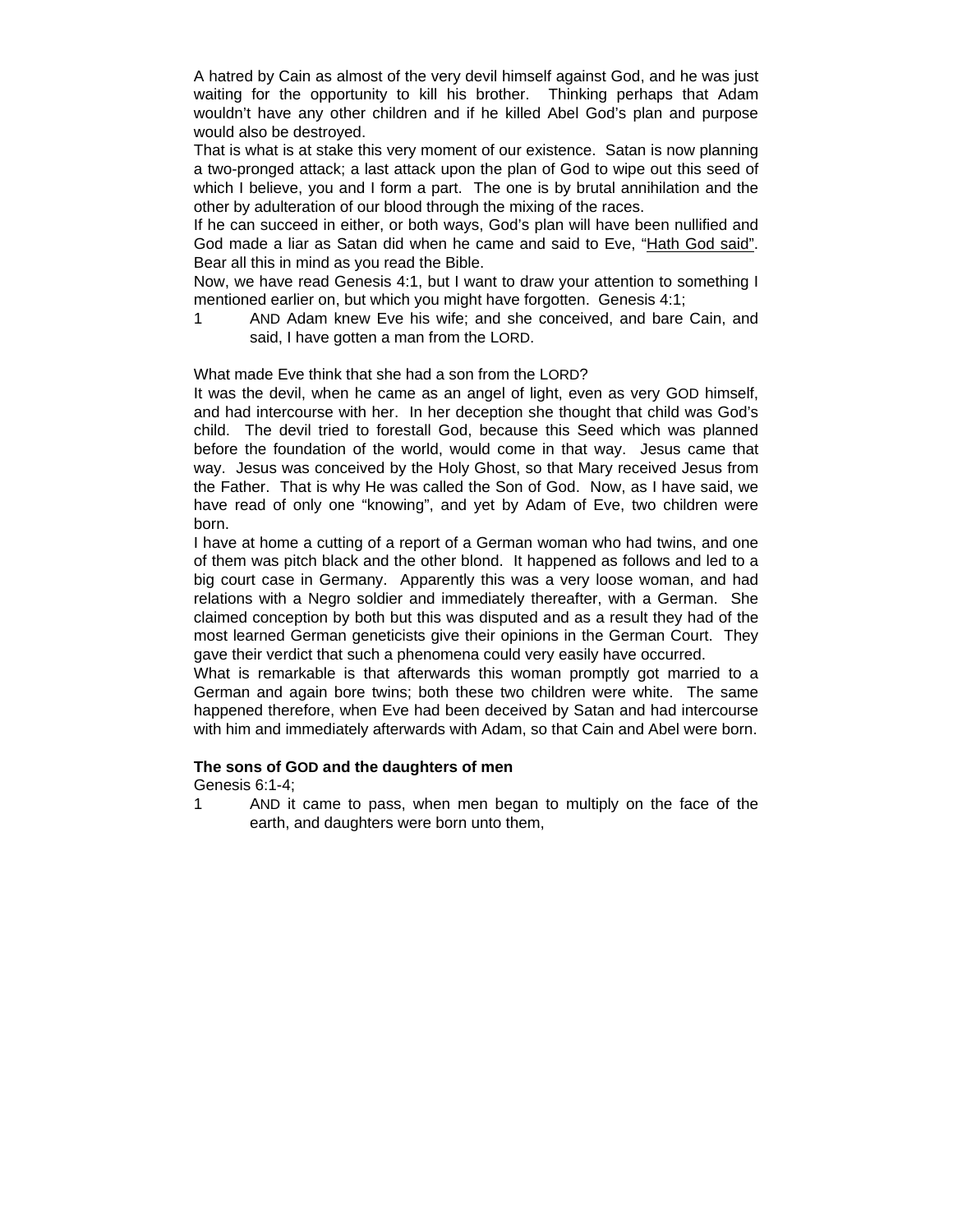- 2 That the sons of God saw the daughters of men that they *were* fair; and they took them wives of all which they chose.
- 3 And the LORD said, My Spirit shall not always strive with man, for that he, also *is* flesh: yet his days shall be an hundred and twenty years.
- 4 There were giants in the earth in those days; and also after that, when the sons of God came in unto the daughters of men, and they bare *children* to them, the same *became* mighty men which *were* of old, man of renown.

These sons of God were the fallen angels who followed Satan in his rebellion. And just as Satan, the chief fallen angel went in unto Eve; they also took on the form of man and produced children by the daughters of men. The result was that those children borne of them were men of renown, (verse 4) giants both intellectually and physically.

We are going to meet them later when Israel entered Canaan. There were two eruptions of these fallen angels - (verse 4). One was before the flood when they produced an offspring of rebels. It says the earth was full of wickedness; all that men considered was wicked. The earth was filled with violence so that God repented having made man and was determined to wipe them out by sending the flood. After the flood the same thing happened again. And we meet them when Israel entered Canaan. There were giants of whom Goliath and his brothers were of the last remains. Some of them had six fingers on each hand, and six toes on each foot etc.

We will find all this in the Bible.

Here are some thoughts: In Genesis 6:2, we read "that the sons of God saw **the daughters of men**, that they were fair; and they took them wives of all which they chose." These "**daughters of men"** should be translated **daughters of the man Adam**, and of course the descendants.

**Point 1)**

Genesis 6:4, There were giants in the earth in those days; and also after that, when the sons of God came in unto the daughters of men, and they bare children to them, etc.

Now, from the Companion Bible:

## **"It is only by the Divine, and specific act of creation, that any created being can be called "a son of God".**

They can only be created as such and also of course through the new birth.

For that which is "born of the flesh, is flesh; "God is Spirit, and that which is" born of the Spirit, is spirit" - John 3:6.

Hence Adam is called "a son of God",- in Luke 3:38.

"Those in Christ" having the new nature which is by the direct creation of God, - 2 Corinthians 5:17; Ephesians 2:10, can be, and are called "sons of God", - John 1:13; Romans 8:14-15; 1 John 3:1.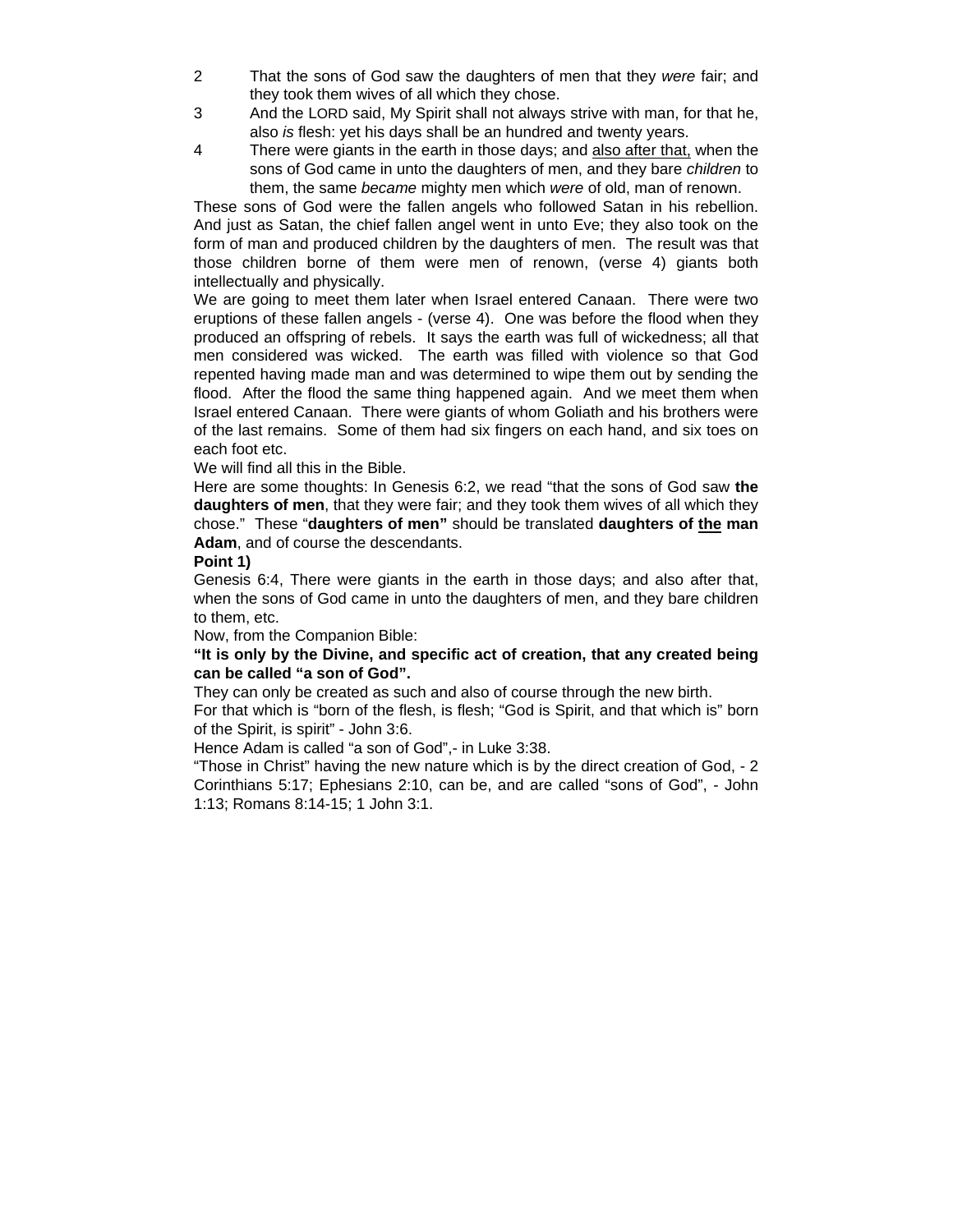This is why angels are called "sons of God" in every other place where the expression is used in the Old Testament, - Job 1:6; Job 2:1; Job 38:7; Daniel 3:25.

#### **Point 2)**

Job 1:6, Now there was a day when the sons of God came to present themselves before the LORD, and Satan came also among them. [These "sons of God", obviously, were angels.]

Job 2:1, AGAIN there was a day when the sons of God came to present themselves before the LORD, and Satan came also among them to present himself before the LORD." [Also applicable here are the other Scriptures, which I have mentioned.]

## Companion Bible:

We have no authority or right to take the expression in Genesis 6:2,4; in any other sense, namely that they were angels. Morever, in Genesis 6:2; the Septuagent renders it "angels":

**Angels are called "spirit's" --** Psalm 104:4; Hebrew 1:7,14; for spirits are created by God.

## **Point 3)**

That there was a fall of the angels is certain from Jude 1:6, And the angels which kept not their first estate (they kept not their angelic position) but left their own habitation, he hath reserved in everlasting chains under darkness unto the judgement of the great day.

The Companion Bible continues in first 4 lines of par. 4, and then par. 5.

## **Point 4)**

The nature of their fall is clearly stated in the same verse - Jude 1:6, "Thy left their own estate" -- **(Oikètèrion)**

This word occurs only in 2 Corinthians 5:2 and Jude: 6, where it is used of the spiritual (or resurrection) body and is the same word translated as "our house" in 2 Cor. 5:2.

#### 2 Corinthians 5:2;

"For in this we groan, earnestly desiring to be clothed upon with **our house**, which is from heaven".

#### **Comment:**

Now, St. Paul writes to the Corinthians and says, "to be absent from the body, is to be present with the Lord." St. Paul teaches that if the Christian dies now, his body is laid in the grave, but he receives another house, a spiritual house "with which, to be absent from the body, to be present with the Lord."

If we compare this with Philippians 1:23; the teaching is:

That we receive a spiritual body, enabling us to recognise each other, and in which we shall stay until the second coming, or the day of the resurrection, when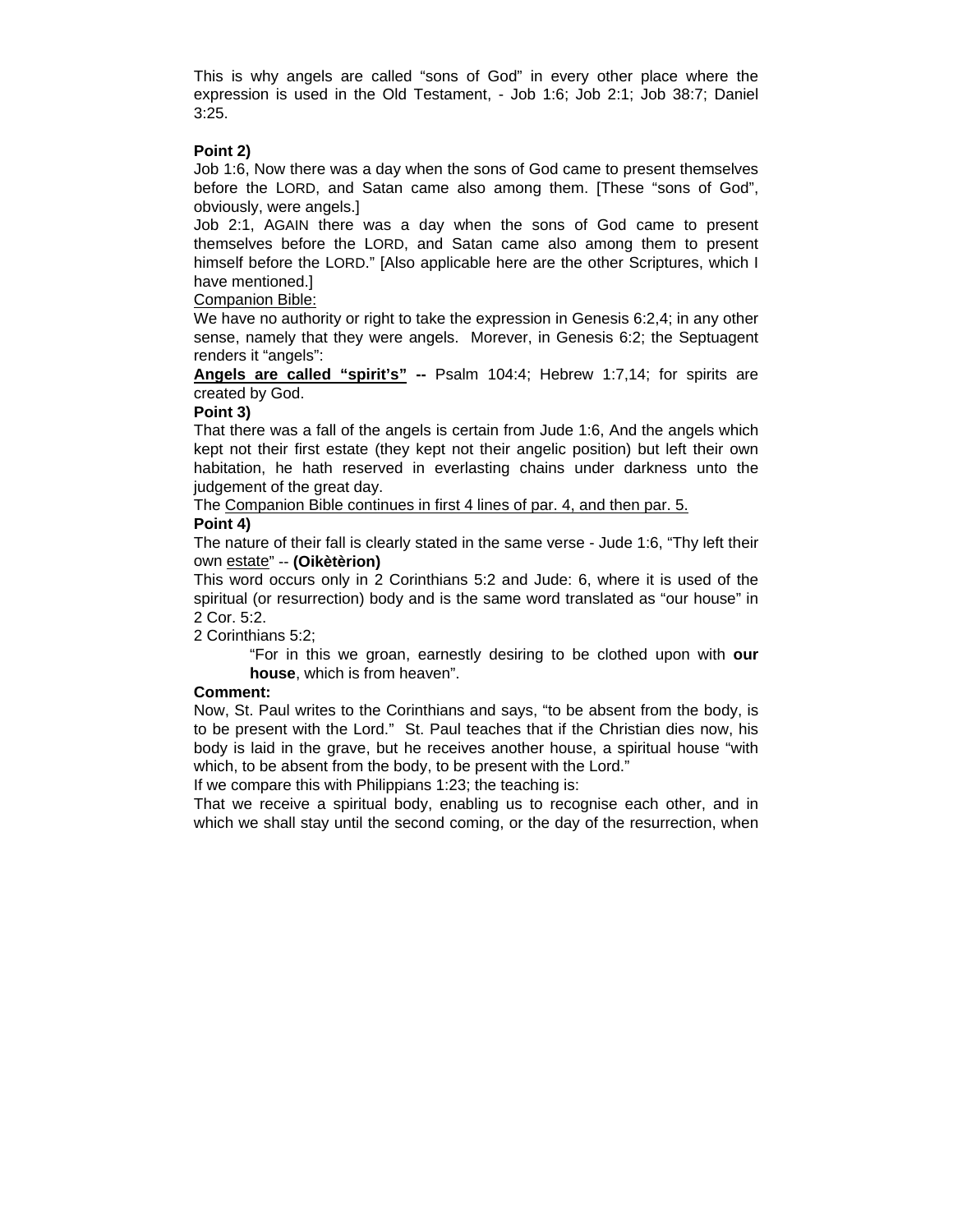our physical bodies will be resurrected. We shall then enter our resurrected, glorified physical bodies again.

Now, as for the angels, it says here, that they left their first estate, (their spiritual bodies) and took on physical bodies; they cohabited with these daughters of men and produced the same offspring as the devil did.

#### **Point 5)**

"The nature of their sin is stated to be in "like manner" to that of the subsequent sins of Sodom and Gomorrah, -- Jude 1:7, Even as Sodom and Gomorrah, and the cities about them, in like manner, giving themselves over to fornication, and going after strange flesh, are set forth for an example, suffering the vengeance of eternal fire." (Companion Bible)

Just like these men of Sodom went after strange flesh, men going after men, "in like manner". The cohabiting of these angels with the "daughters of man" is also "going after strange flesh." They did the same thing, left their first estate, looked upon the daughters of men, saw that they were fair, took wives unto themselves, and produced that offspring. Companion Bible.

Now, the time of their fall is given as having taken place in "the days of Noah", - 1 Peter 3:20; 2 Peter 2:5; though there might have been a prior fall which caused the end of "the world that then was" - Genesis 1:1-2; 2 Peter 3:6.

## **Comment:**

Now, this is very interesting and might clear up this Scripture also:

1 Peter 3:18-20;

- 18 For Christ also hath once suffered for sins, the just for the unjust, that he might bring us to God, being put to death in the flesh, but quickened by the Spirit:
- 19 By which also he went and preached (proclaimed) unto the spirits in prison;
- 20 Which sometime were disobedient, when once the longsuffering of God waited in the days of Noah, while the ark was a preparing, wherein few, that is, eight souls were saved by water.

## **Explanation:**

During those three days that the body of Jesus was in the grave, He went to the place of the "departed", the spirit world, and proclaimed his triumph. That word "preached", in verse 19, does not have the same meaning as in "preaching the Gospel", which means to evangelise, - from the Greek word **"Keruso"** which means "to proclaim". He went to proclaim to the spirits in prison, which sometimes were disobedient when once the longsuffering of God waited in the days of Noah etc.

These spirits in prison comprised the fallen angels who were in chains of darkness because of their disobedience, and the offspring of these fallen angels by the daughters of men. None of them would listen to Noah's preaching because they were of this fallen seed. That is why they never came to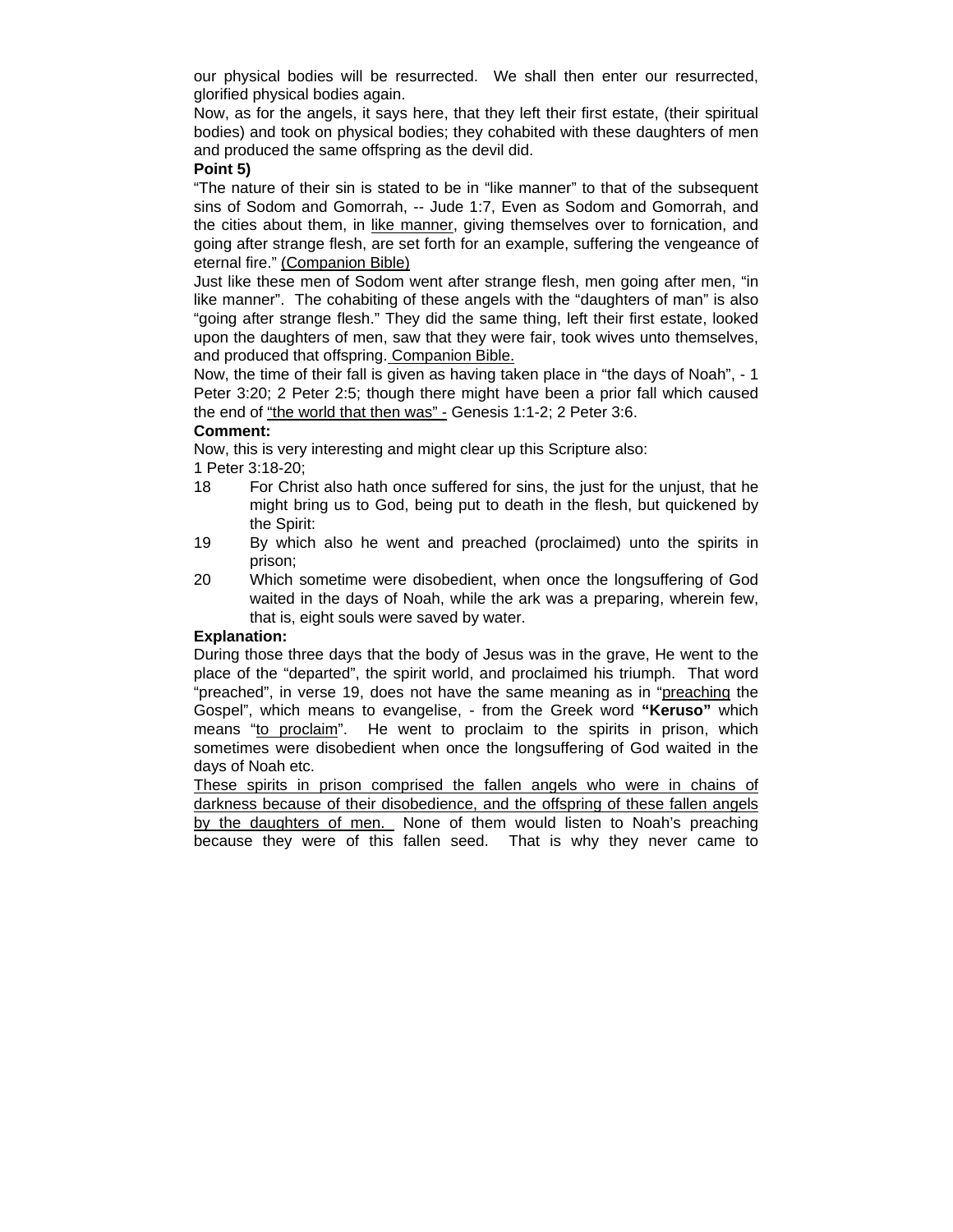conversion. They did not have in them the **seed** to respond to the Word of God. They mocked Noah, and then died. Jesus went to them and said: "That which you mocked, and would not accept, **here I AM**. I did come as Noah preached to you. I am going back and shall ascend to My Father".

2 Peter 2:4-5;

- 4 For if God spared not the angels that sinned, but cast *them* down to hell, and delivered *them* into chains of darkness, to be reserved unto judgment;
- 5 And spared not the old world, but saved Noah, the eighth *person*, a preacher of righteousness, bringing in the flood upon the world of the ungodly;.

#### **Comment:**

They committed the sin of cohabiting with the daughters of men. Now, their progeny called Nephelim (Giants - Gen. 6:2) were monsters of iniquity, as you can well imagine, a child by a fallen angel, and a daughter of Adam, was the same as a child of the devil by Eve, namely Cain, and **being super human in size and character had to be destroyed.** (More later). This was the one and only object of the flood.Now you can see why none came to be converted.

# **Comment:**

I don't here agree with Dr. Bullinger, but will read it.

"Companion Bible: Only Noah and his family had preserved their pedigree pure from Adam (Genesis 6:9; see note)**.** All the rest had become corrupt **(shachat)** destroyed as Adamites. The only remedy was, to destroy it (de facto-in fact) as it had become destroyed (de jure - by right). It is the same word in verse 17, as in vv 11 and 12.

See further under Appendix 25 on the **Nephelim."**

Now look at:

Genesis 6:9;

9 These *are* the generations of Noah: Noah was a just man, *and* perfect in his generations, *and* Noah walked with God.

#### **Explanation:**

The words "perfect in his generations" here in verse 9, is -- **Tamim**, and means that Noah was **physically** perfect, without spot or blemish.

**Tamim** was also used in connection with sacrificial animals. This purity had to typify the Lamb of God.

Noah, unlike his family, was of pure pedigree, and was the only pure Adamite left.

The world had become mixed with the offspring of the fallen angels by the daughters of men. Note that Cain was also pumping his seed into the situation; all rebels, murderers, wickedness against God! God destroyed them. **Explanation:**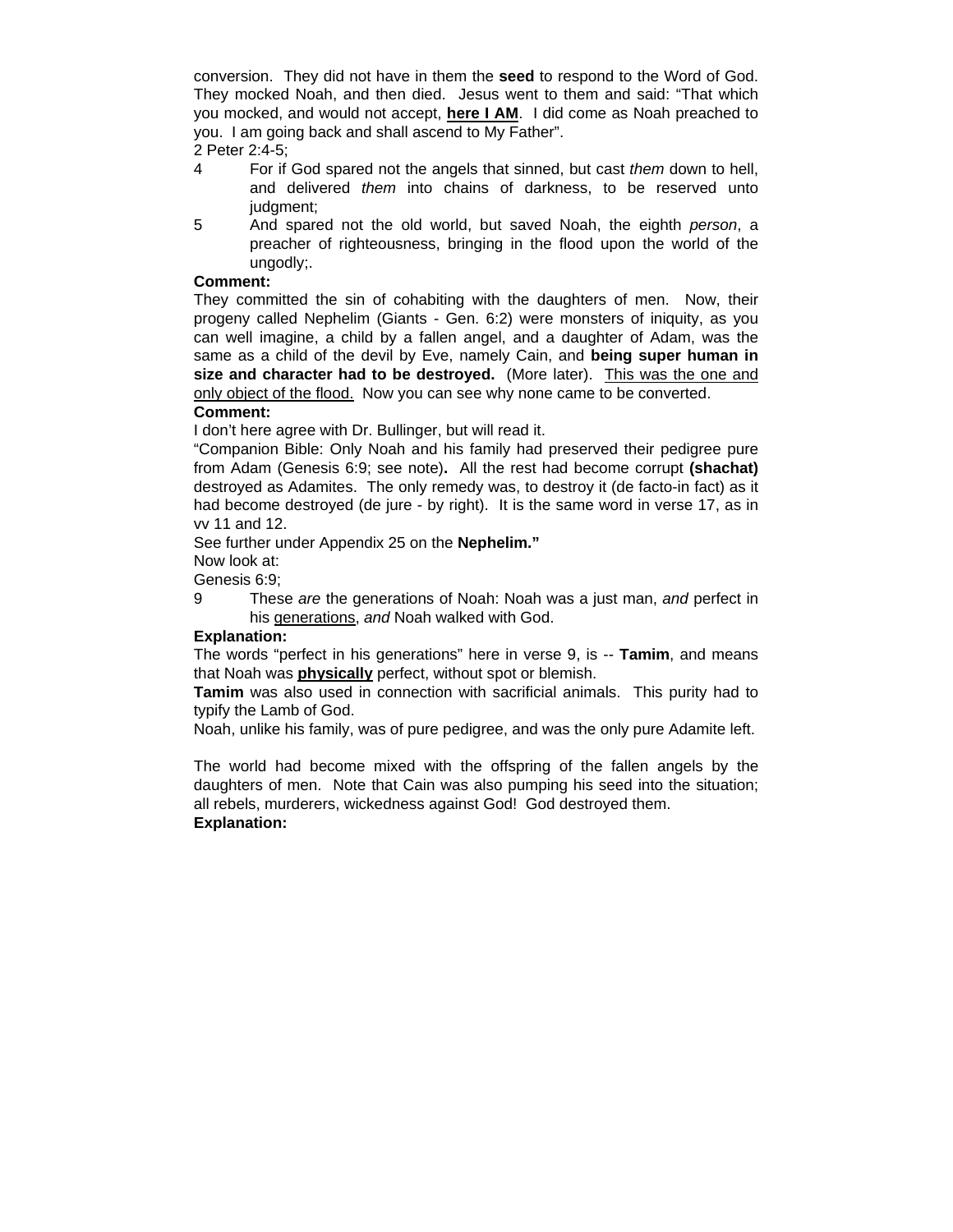Noah's family was not pure! There was Ham, a black man; there was Japheth, and then Shem. Noah's wife's blood therefore had to be tainted in order to produce Ham whom Noah had to curse. And Cush who was black - he was a grandson of Noah - where did that come from? A whole mixture already. How then, did Noah get them into the Ark? They had not necessarily accepted their father's teaching. Noah, being an upright man who still enjoyed authority over his family, just told them "go into the Ark and no arguments", and they had to obey. They certainly were not upright men for which reason God should have taken them into the Ark. We shall see about their subsequent actions in due course.

You will have come to see by now how absolutely essential it is for us to know what happened in the past; how the foundations were laid and thrown down, to be able to understand the present world and what the Prophets foretold for the future.

We are still in the book of Genesis (which word implies: The Beginning) and will remain there because we have not yet finished with what happened during those times, and it vitally affects what is happening, especially today; and which is a repetition of what happened in those days. Jesus warned us in Matthew 24:37; - "But as the days of Noe (Noah) *were*, so shall also the coming of the Son of man be".

#### **Comment:**

Most churches preach that we are on the eve, in fact on the very doorstep of the second coming of our Lord Jesus Christ. And, what is going to happen now? Well Jesus said, "As it was in the days of Noah." So, if we can understand the basic causes of what happened (which we can because it is history!) and what the basic forces were, and then we shall also know what the basic forces are today. If I may anticipate, I could say that one of the basic problems, and the flash points of current world events, is the racial problem, causing racial tensions, frictions and conflicts throughout the world. As in the days of Noah these things led to the flood, and it will lead to the coming of our Lord Jesus Christ. Read again:

Genesis 6:4;

- 1 AND it came to pass, when men began to multiply on the face of the earth, and daughters were born unto them,
- 2 That the sons of God saw the daughters of men that they *were* fair; and they took them wives of all which they chose
- 3 And the LORD said, My spirit shall not always strive with man, for that he also *is* flesh: yet his days shall be an hundred and twenty years.
- 4 There were giants in the earth in those days; and also after that, when the sons of God came in unto the daughters of men, and they bare *children* to them, the same *became* mighty men which *were* of old, men of renown.

#### **Comment:**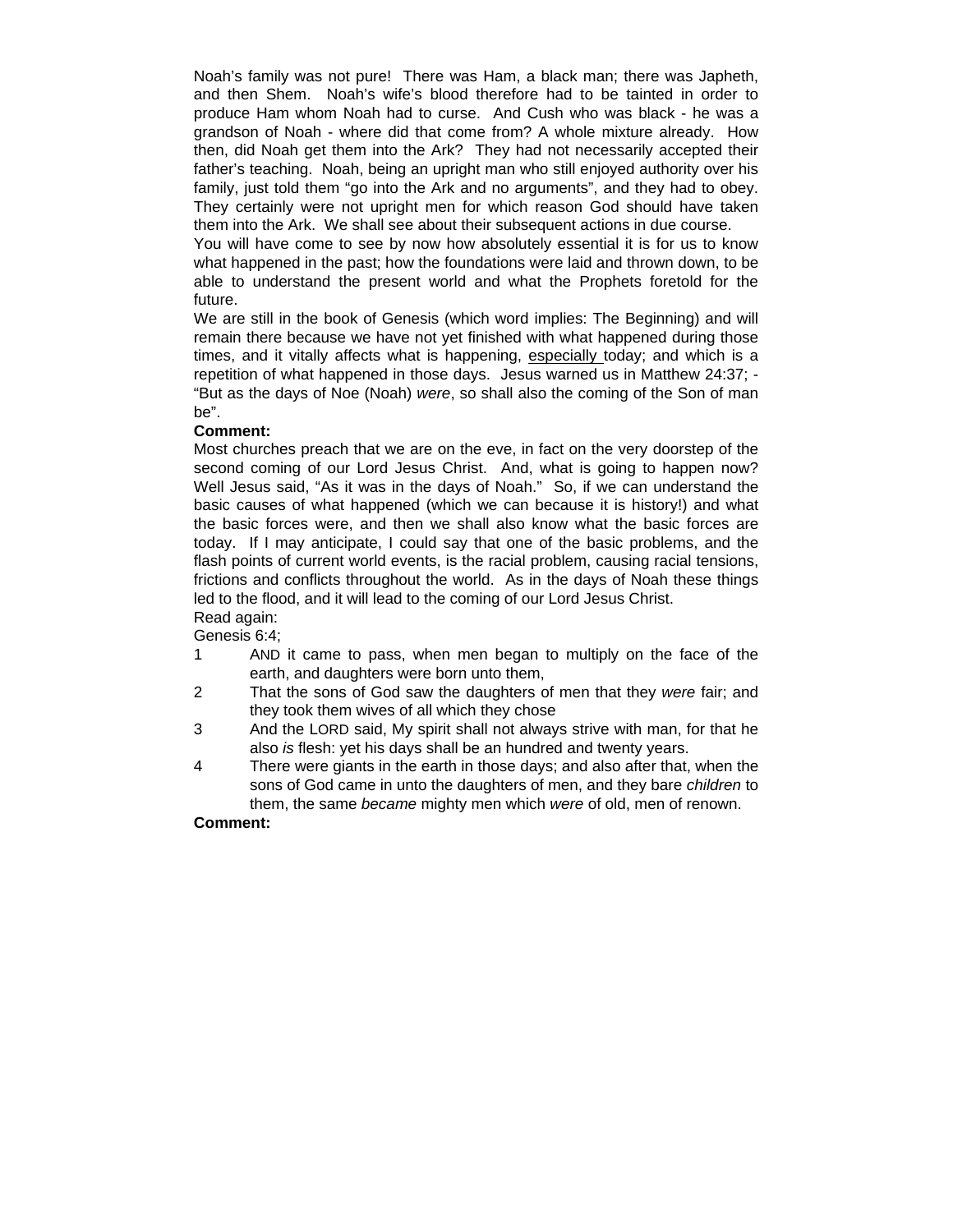Here is a tremendous wealth of information and truth locked up in the above four verses, which is essential for us to understand the whole Bible as well as the course of history.

I now continue reading from the Companion Bible.

This irruption (invasion) of fallen angels was Satan's first attempt to prevent the coming of the Seed of the woman foretold in Genesis 3:15. If this could be accomplished, God's Word has failed and Satan's doom would have been averted.

They would have carried on until there was not one pure Adamite left, and God's promise of the Seed to come, JESUS, annulled. There would not have been any pure seed offspring from Adam and Eve".

Genesis 3:15;

15 And I will put enmity between thee and the woman, and between thy seed and her seed; it shall bruise thy head, and thou shalt bruise his heel.

Companion Bible:

"As soon as it was made known that the Seed of the woman was to come through Abraham, there must have been another irruption, as recorded in Genesis 6:4, "and also after that;" i.e. after the days of Noah (more than 500 years after the first irruption). The aim of the enemy was to occupy Canaan in advance of Abraham and so to contest its occupation by his seed.

For when Abraham entered Canaan, we read in Genesis 12:6, - "The Canaanite was then (i.e. already) in the land". In that same chapter vv 10-20; (where Abraham in Canaan, told Pharaoh that Sarah was his sister, and Pharaoh subsequently discovered that she was his wife etc.), we see Satan's next attempt to interfere with Abraham's seed and frustrate the purpose of God that it should be "in Isaac".

This attempt was repeated in Genesis 20:1-18.

This great conflict may be seen throughout the Bible and it forms a great and important subject of Biblical study. In each case the human instrument had his own personal interest to serve, while Satan had his own great object in view. Hence God had in each case to intervene and thus avert the evil and the danger of which His servants and people were wholly ignorant.

The following assaults of the great enemy stand out prominently:

The destruction of the chosen family by famine, - Genesis 50:20.

#### **Comment:**

Jacob was forced to go to Egypt during the famine, and had God not sent Joseph there, they would all have died. And Christ the Seed was locked up in that family. If it had been destroyed Jesus could not have been born.

In all my many years of association with the church, as a regular attendant, nobody has ever, to my knowledge, raised the tremendously important point that had Jesus not been born, we would not have had a Redeemer. If that Israel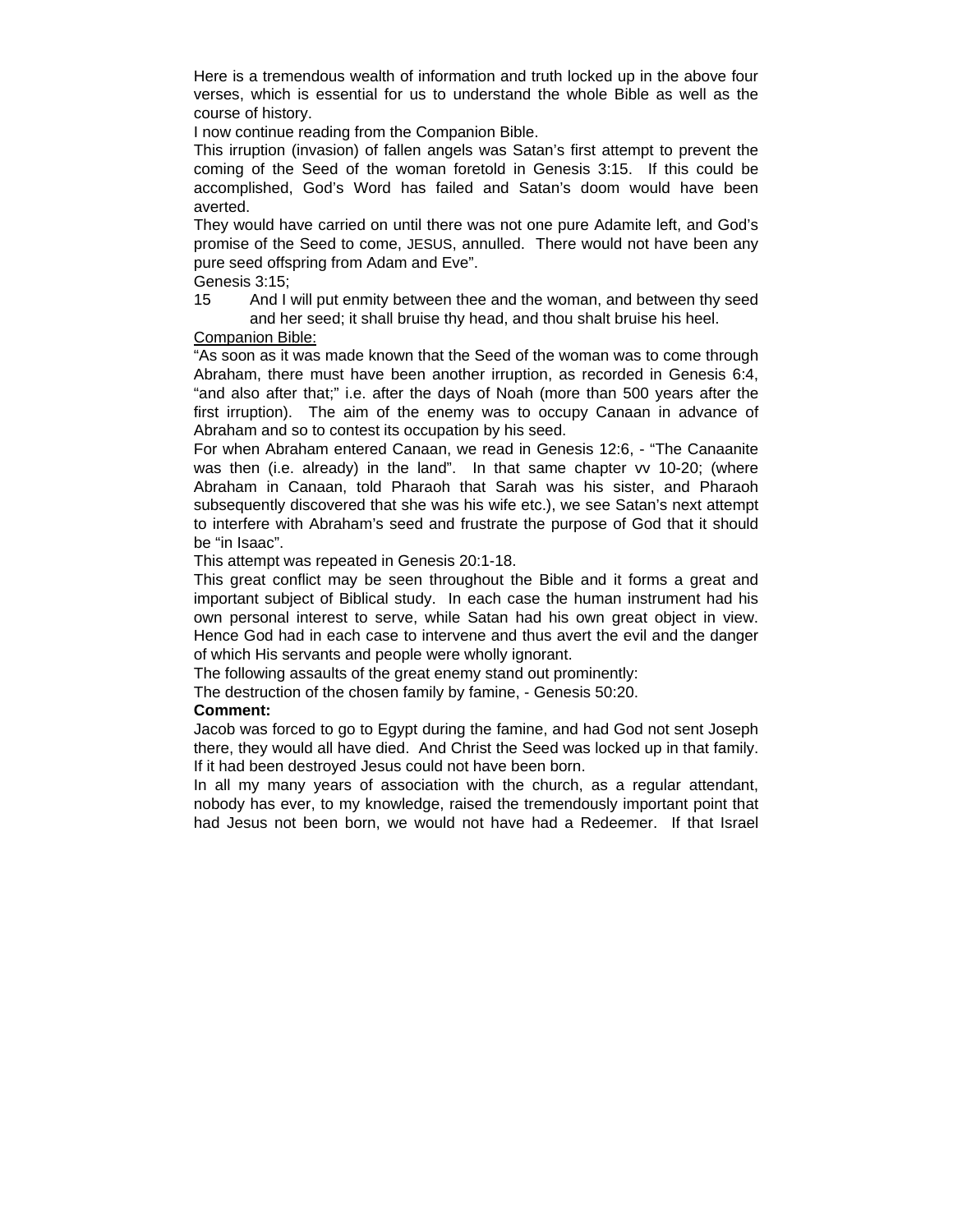family of seventy people had been destroyed, Christ could not have been born, because Christ was locked up in one of them.

Because God said in Genesis 3:15, that there would be "Enmity between thee and the woman, and between thy seed and her seed", the promised Seed had to come straight from Eve. Right through until Jesus died upon the cross at Calvary; went into the grave; arose on the third day, and is now seated at the right hand of God where Satan cannot touch Him and where He is waiting to come again, to take the throne and the government upon His shoulders for the salvation of the whole world. It is the world's only hope.

If Satan could have succeeded in severing this line anywhere along the line, he would have destroyed God's whole plan of redemption; made God a liar, and corrupted this earth again for the second or the third time. That was his purpose, and if we do not understand that purpose, there is much of the Bible we shall never understand.

#### **Comment:**

The Companion Bible lists a number of these incidents. Satan started with the famine, and if God had not caused Joseph to be sold by his brothers to go to Egypt, enduring all the hardships, then Jacob and his family would have starved. The Lord preserved him; he was steadfast of character and a chosen man, who eventually became the ruler of Egypt under Pharaoh and prepared those lifesaving granaries!

I want you to see how the whole Bible and God's purpose and plan revolves around God's chosen people Israel. In the racial climate of today, it will be considered as impertinent, almost blasphemous. Whatever we read about other nations it all pertains to God's central purpose around the Redeemer, Christ and His people over whom He is going to reign, bringing this world back into harmony with God.

#### Companion Bible:

Satan's attempt to destroy the Seed - Genesis 50:20.

The destruction of the male line in Israel Exodus 1:10-22; when the Hebrew midwives were instructed to kill all the male Israelite babies.

(Compare Hebrews 11:23 and Exodus 2:5-6).

The destruction of the whole nation in Pharaoh's pursuit: - Exodus 14. If the Lord had not parted the Red Sea Israel would have been destroyed and consequently the Redeemer also. There would not have been a Redeemer.

When David's line was singled out - 2 Samuel 7, that was the next selected target for assault.

#### **Comment:**

Satan although not omniscient knew that this Israel was the progenitor of the Christ. If he could get **Him** destroyed, he, Satan, thought he could prolong his own life because it was only **He** who was able to crush Satan's head. God ordained it so. God now singled out David and said that through David the Christ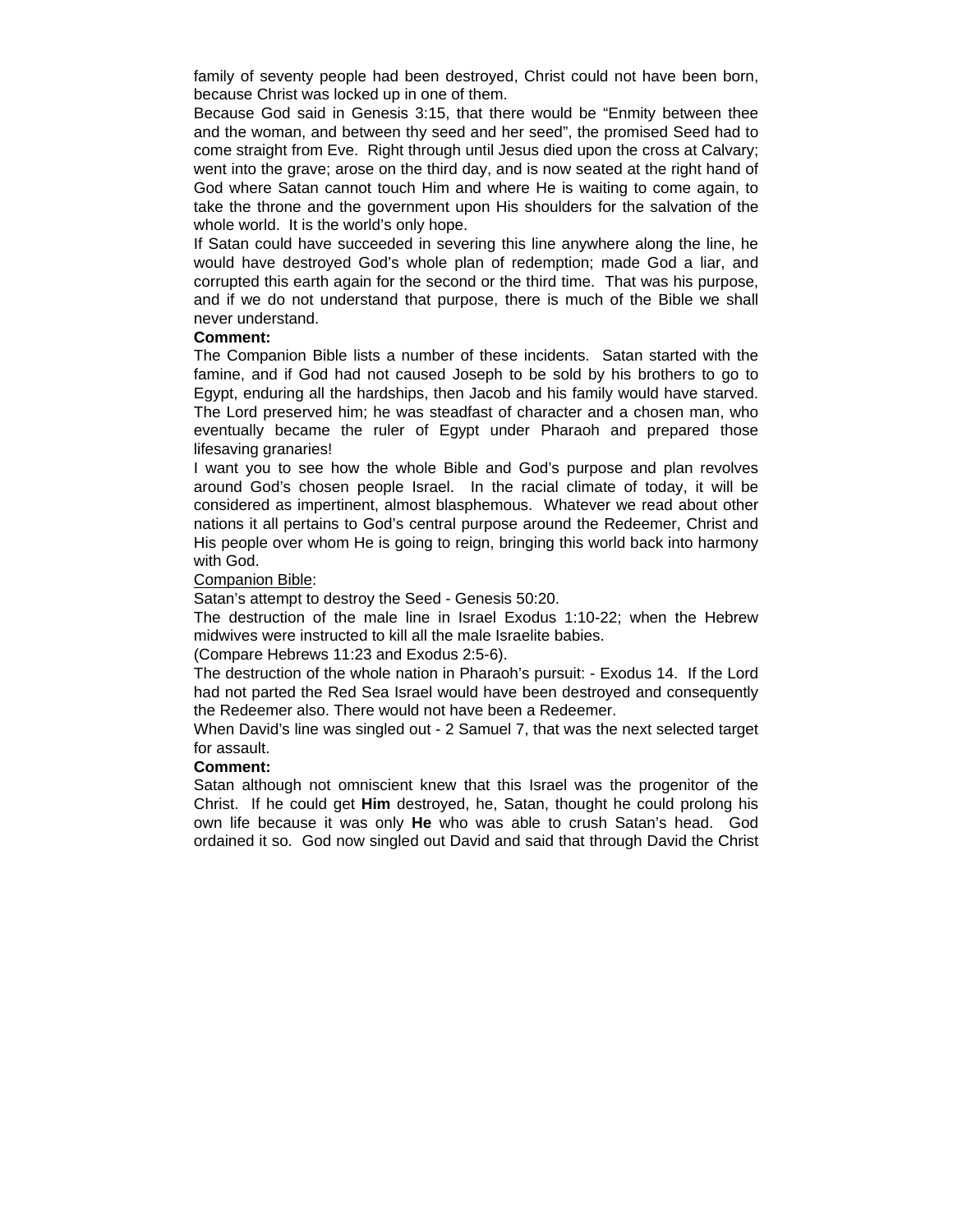would come. So Satan thought "Ah" he could now forget the rest of Israel and concentrates on the Davidic line and so eliminate the Christ.

Quote Companion Bible:

Satan's first assault was through the marriage of Jehoram, son of Jehoshaphat, to Athaliah notwithstanding - 2 Chronicles 17:1.

Jehoram killed all his brothers - 2 Chronicles 21:4.

The Arabians slew all his children, except Jehoahaz - 2 Chronicles 21:17. (Ahaziah) 2 Chronicles 22:1.

When Ahaziah died, Athaliah killed "all the seed royal" - 2 Chronicles 22:10.

And the babe Joash alone was rescued. For six years the faithfulness of Jehovah's word was at stake - 2 Chronicles 22:10-12.

#### **Comment:**

This makes interesting reading. The wicked queen Athaliah who did not know the details, which Satan knew, killed off all the princes and tried to get this baby Joash, but the maid grabbed the baby and fled into the temple and stayed there with him in hiding for six years. If the devil had succeeded in getting hold of Joash, Christ would not have been born.

When you see what is actually involved, it makes the Bible the most exciting book to read!

And so of course, Joash grew up; became king; had children and the family line was saved. Hezekiah was childless when a double assault was made by the king of Assyria, and the king of terrors - Isaiah 36:1; 38:1. (Companion Bible continued).

God's faithfulness was appealed to and relied upon, Psalm 136: "O give thanks unto the Lord; for He is good: for his mercy *endureth* for ever" etc.

During the captivity of Juda in Babylon, Haman was used in the attempt to destroy the whole nation, - Esther 3:6,12,13; Esther 6:1. "And he, (Haman) thought scorn to lay hands on Mordecai alone; for they had shewed him the people of Mordecai; wherefore Haman sought to destroy all the Jews that *were* throughout the whole kingdom of Ahasuerus, *even* the people of Mordecai etc.

Joseph's fear was worked on - Matthew 1:18- 20, not-with-standing the fact that he was a "just man", and kept the law, he did not wish Mary to be stoned to death although he suspected her of adultery (Deuteronomy 24:1); hence Joseph determined to divorce her. But God intervened: "fear not."

Herod sought the young child's life - Matthew 2.

At The Temptation: "Cast thyself down" was Satan's challenge.

At Nazareth, again - Luke 4, there was another attempt to cast the Lord Jesus down and destroy him.

The two storms on the lake were other attempts.

At length the cross was reached; the sepulchre closed; the watch set; and the stone sealed. But **"GOD raised Christ from the dead".**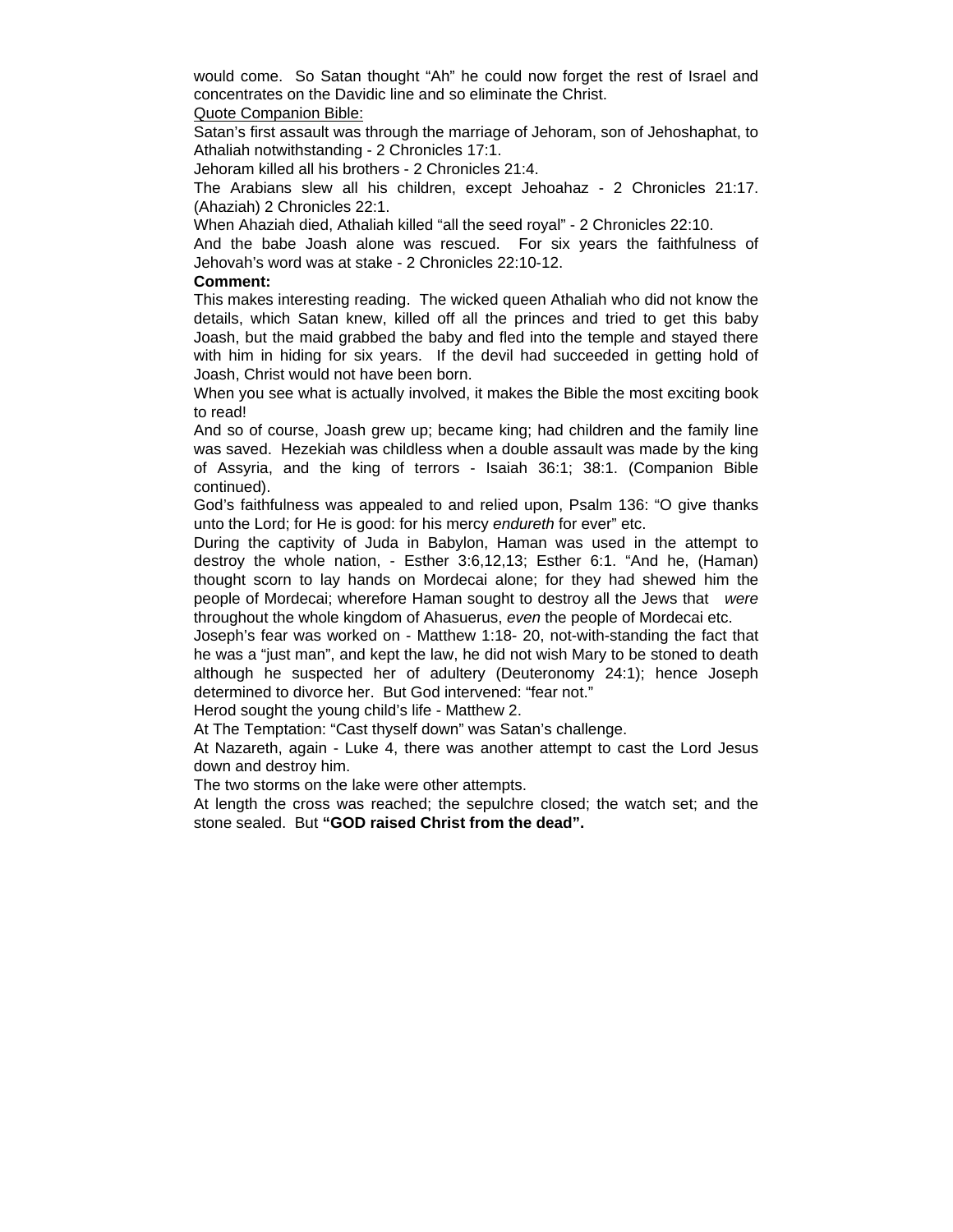And now, like another Joash hidden in the house of God on high; He is **seated**  and **expecting** till his enemies be made his footstool - Hebrew 10:12-13, and the members of "the one body" are hidden there "in him" - Colossians 3:1- 3.

Like another Jehoshaphat and going forth to witness of Christ coming, like another Jehoiada - 2 Chronicles 23:3.

After the irruption of "the fallen angels" (sons of God), their first attempt was directed against the whole human race; when Abraham was called, then he and his seed were attacked; when David was enthroned, then the royal line was assailed; and when "the Seed of the woman" JESUS came, then the storm burst upon him. (Here ends the quotations from the Companion Bible.)

#### **Comment:**

If I may anticipate, this is one of the other important points I would like to make, so please pay close attention! Those were Satan's attempts. Well, Christ is now seated at the right hand of God and He is going to come in glory. Satan cannot touch him, but there is another **branch** on which he can concentrate, hoping to succeed in destroying God's whole plan. This **branch is** God's people, and in his arrogance Satan will attempt the impossible viz to wipe them out, because according to God's plan Christ alone, (this I say very, very reverently, and not in any derogatory sense at all) is not sufficient for the salvation of the world. God purposed it so. Christ must gather his people because God has ordained that Christ with his people Israel shall be the salvation of the world. Christ gathers them, redeems them, fills them with his Spirit, and will rule over them from the throne of his father David.

#### **That is God's purpose that is God's Word!**

So eventually the world will be brought back to God. Satan, in his attempt to destroy Christ, "de juro" destroyed himself. On the cross and in the resurrection Christ bruised his head and destroyed the very basis of his accusations against God and man.

It set God free to justify Israel and still remain righteous, because Christ took the punishment; shed His blood; paid the price, and plucked them out of the hands of Satan who is trying to destroy the nation and the identity of God's people. In his mind, if he succeeds, he will still have wrecked God's plan.

It is estimated that with the entire atomic, chemical, bacteriological and other weapons at his disposal, man is able, and has the capacity, to destroy himself three and a half times over; with all the ferocity Satan can muster. This is taking place now. Yes, brutal annihilation and bastardisation.

Lenin once said right at the beginning, "Why destroy that which you plan to inherit? So why destroy the cities of the west if we can take them over without firing a shot and then we can use them; why destroy all the beautiful lands and the works of the Israel nations if we can take them over? So he can do it by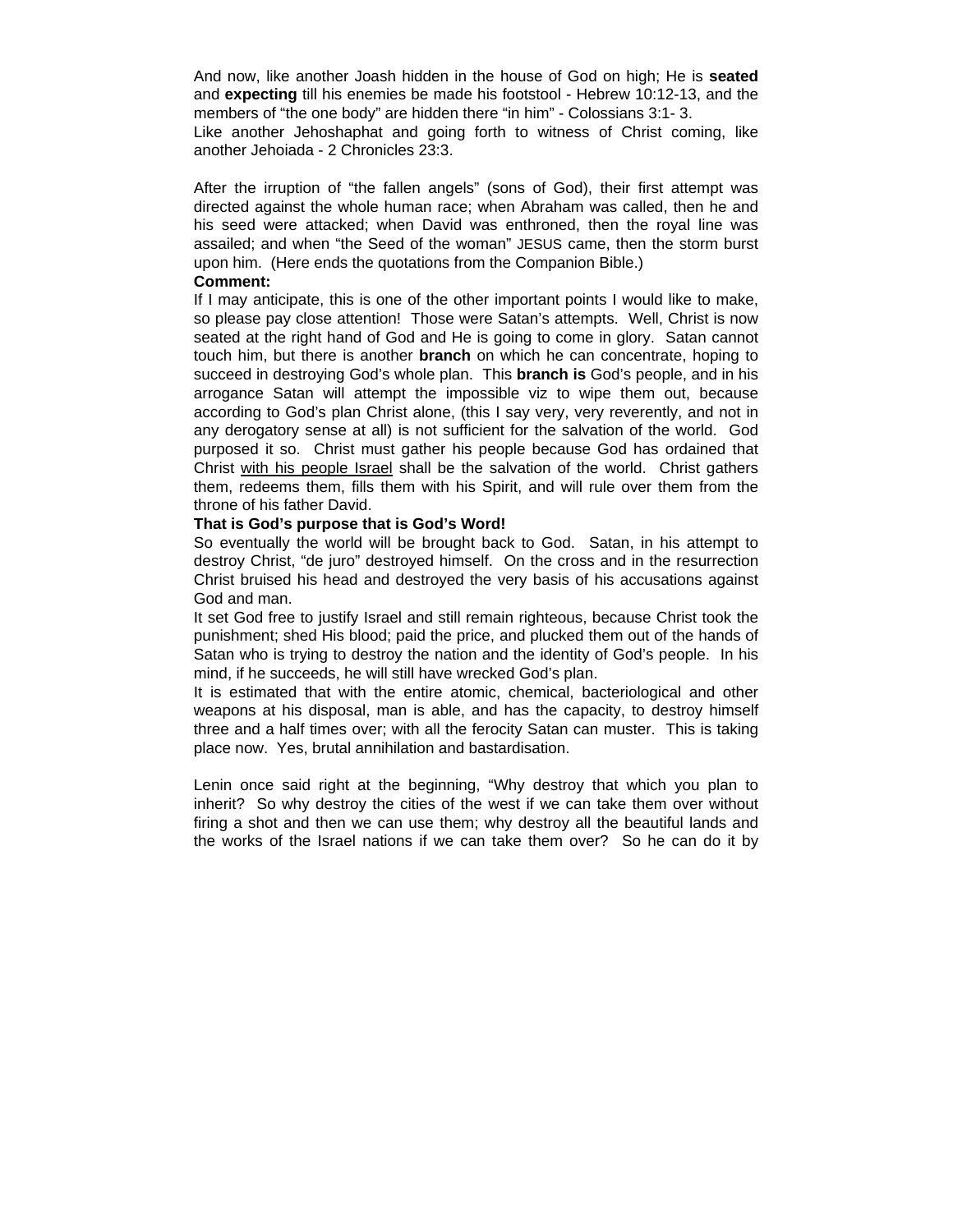intrigue as he has succeeded up till now very excellently: but if there is an awakening in the west, as the Bible tells us, we will still come to that.

There is going to be an awakening and we are going to face the fiercest physical onslaught upon our very existence through warfare that the world has ever seen. The time is described in the Bible as the time of Jacob's trouble, where Jesus said in:

Matthew 24:22;

22 And except those days should be shortened, there should no flesh be saved, but for the elect's sake those days shall be shortened.

In spite of what preachers and theologians may say, if they make a study of that word "elect", they will find that it is **Israel,** God's people, and not the church. They are the only people God calls "My elect".

So, destruction through brutal annihilation, the one arm of the pincers movement, (if one may call it that) and the second arm bastardisation, the mixing of our blood. If he can rob us of our identity, by mixing our blood, he will also have succeeded because according to God's Word Jesus must come to rule over a literal **Israel** people, descendants of Jacob and He will!

So if there is neither Israel, nor twelve tribes for Jesus to rule over and through them over the world, the Bible cannot be true, and God will have been made a liar. Exactly the same attempt, which we saw there in Genesis, when Satan the serpent came to Eve and said to her: "Hath God said?" In other words, casting a shadow upon the spoken Word of ALMIGHTY GOD. I trust you see that.

We shall see much of that further on but that is which is already at stake. If we do not understand Genesis, we shall not understand this. That is why we had to go back to the past, although we have not, nearly finished with Genesis 6:1-4. We have now only finished part about the sons of God in Genesis 6:2,4. Now, verse 3; which is perhaps contrary too much of what most of us have understood thus far.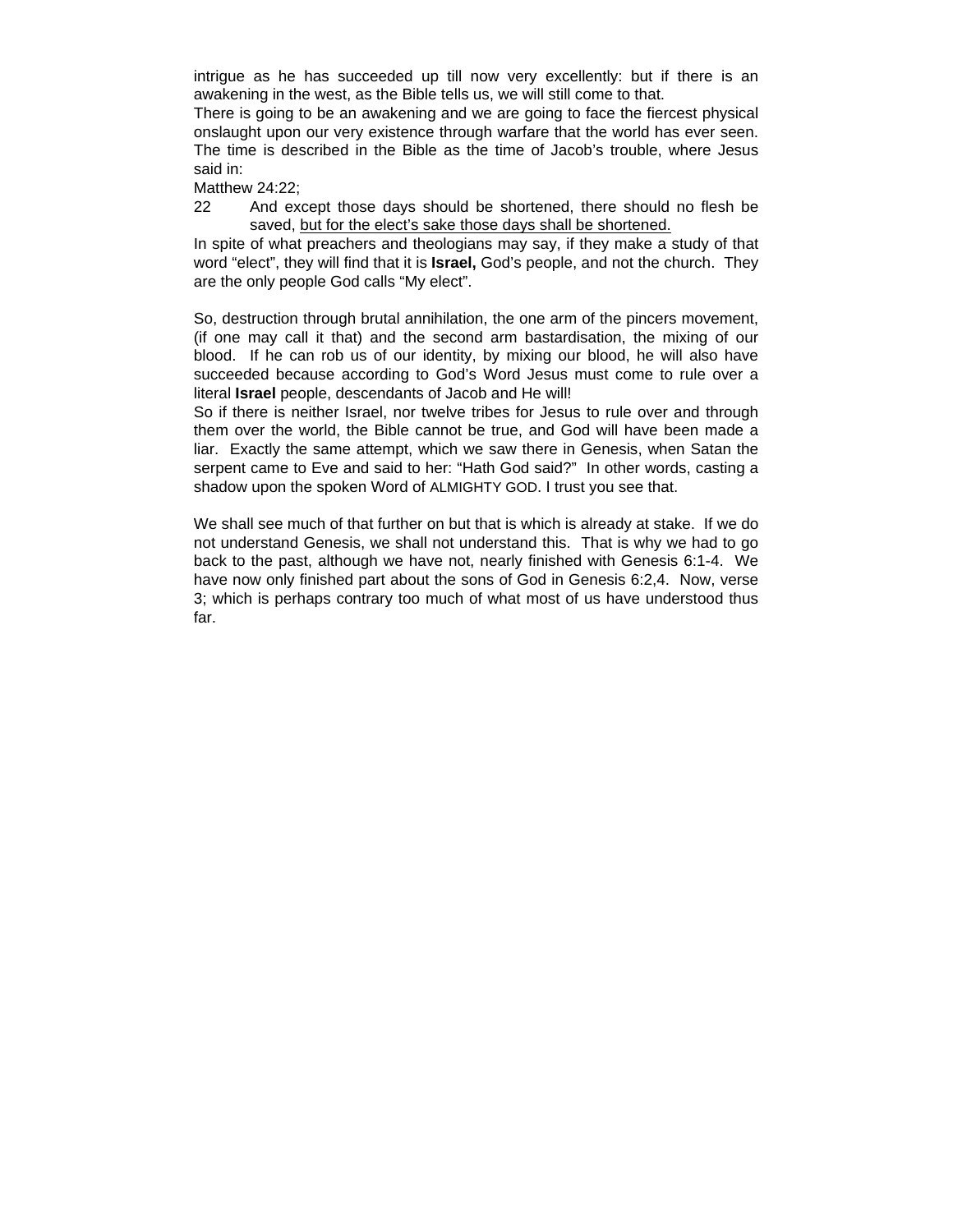# **Chapter 9**

# **My Spirit Shall not Always Strive with Man**

Genesis 6:3;

3 And the LORD said, My spirit shall not always strive with man, for that he also *is* flesh: yet his days shall be an hundred and twenty years.

The general interpretation is that God gave man a lifespan of 120 years, but that is not what is written here at all and I want you to listen to this from the Companion Bible App. 24.

## **Quote:**

These are generally taken as meaning 120 years before the flood. But this mistake has been made by not observing that the word for "men" in Genesis 6:1- 2 "When men began to multiply on the face of the earth and daughters were born unto them that the sons of God saw the daughters of men were fair and took them also wives which they chose." is in the singular form, with the definite article as in v.3 **"man" and means "the man Adam"**. The word "also" [in v.3] clearly refers to him "that he is flesh". It has no meaning if "men" be read in the plural; it means, and can mean only that Adam himself also, as well as the rest of mankind, had corrupted his way. If "men" be the meaning, then it may be well asked, who are the others indicated by the word "also"?

In Genesis 2:17, the Lord God had declared that Adam should die. Here, in Genesis 6, it was made clearer that though he had lived 810 years he should surely die; and that his breath, or the spirit of life from God, should not forever remain in him. This fixes the chronology of verse 3, and shows that long before that time AM [Anno Mundi] 810, and even before Enoch, this irruption of fallen angels had taken place.

This was the cause of all the **"ungodliness"** against which the prophecy of Enoch was directed in Jude 14, and which ultimately brought fulfilment of his prophecy in the judgement of the flood. See append 23 and 25. Unquote Companion Bible. In other words, God said: "The time had come when My Spirit shall not always remain with Adam, (in the "Adam") but he will have another 120 years more to live.

Genesis 6:4 reads:

4 There were giants in the earth in those days; and also after that, when the sons of God came in unto the daughters of men, and they bare *children* to them, the same *became* mighty men which *were* of old, men of renown.

So, these giants were born through the union of the sons of God with the daughters of men. I cannot improve on this, so therefore, bear with me as I read from the Companion Bible.

# **Quote:**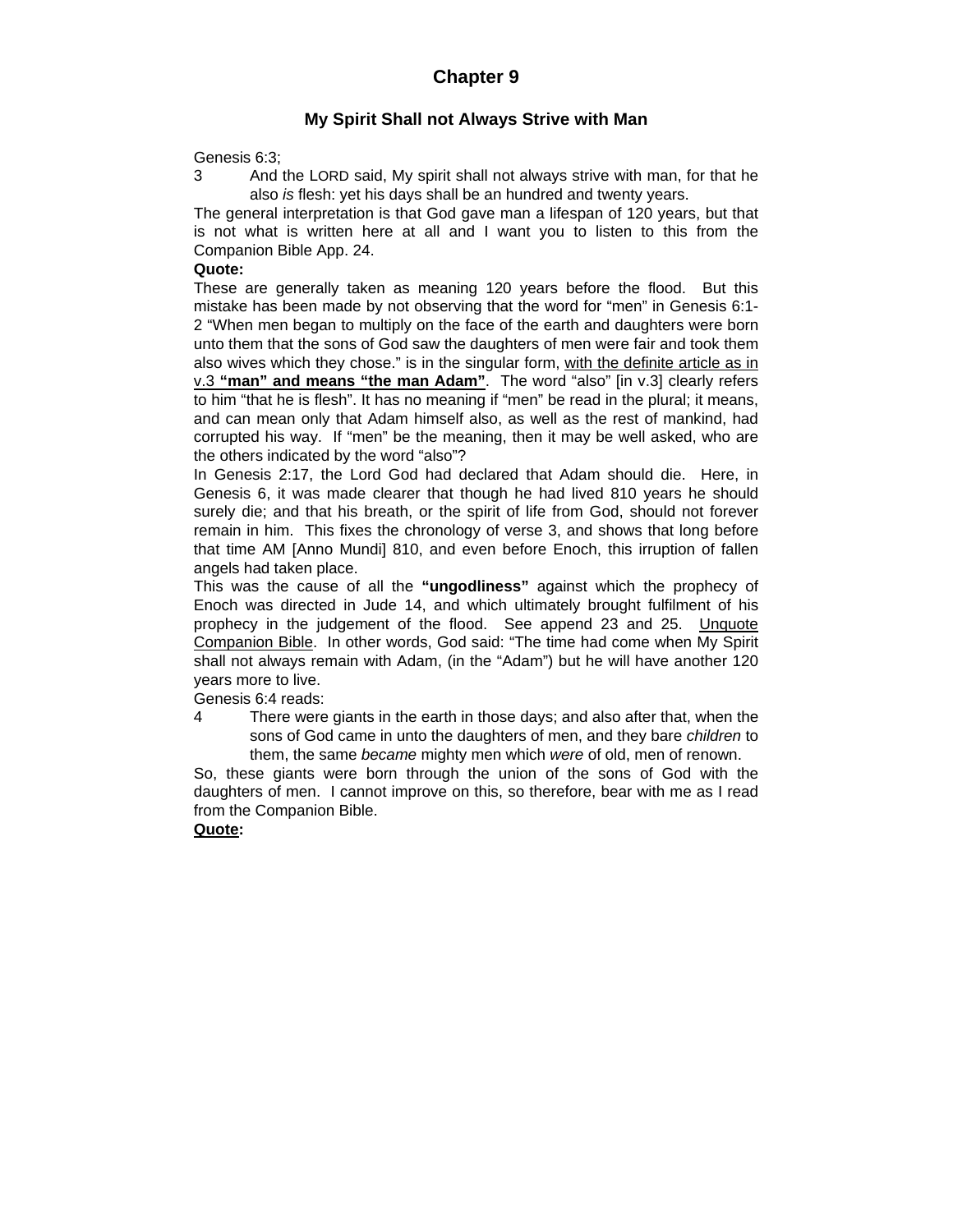The progeny of the fallen angels with the daughters of Adam (see notes on Gen. 6, and App. 23) are called in Genesis 6, - **Nephilim,** which means fallen ones, from "naphal", to fall. What these beings were can be gathered only from Scripture. They were evidently great in size, as well as great in wickedness. We will see as we continue that the thoughts of men were just so wicked that the whole world was filled with iniquity through this offspring from the sons of God. They were superhuman, abnormal beings; and their destruction was necessary for the preservation of the human race and for the faithfulness of Jehovah's Word - Genesis 3:15.

This was why the flood was brought "upon the world of the ungodly" - 2 Peter 2 5, as prophesied by Enoch in Jude 1:14.

2 Peter 2:5;

5 And spared not the old world, but saved Noah, the eighth *person,* a preacher of righteousness, bringing in the flood upon the world of the ungodly;

Jude 1:14-15;

- 14 And Enoch also, the seventh from Adam, prophesied of these, saying, Behold the Lord cometh with ten thousands of his saints,
- 15 To execute judgement upon all, and to convince all that are ungodly among them of all their ungodly deeds which they have ungodly committed, and of all their hard *speeches* which ungodly sinners have spoken against him.

Quote: Companion Bible.

But we read of the Nephilim again in:

Numbers 13:33. (This is after Israel had entered Canaan and God sent them in to take possession of the land).

33 And there we saw the giants, the sons of Anak, *which come* of the giants and we were in our own sight as grasshoppers, and so we were in their sight.

There we saw the Nephilim, the sons of Anak, which come of the Nephilim. (This word giants is from the Hebrew "Nephilm" i.e. "the fallen ones") How, it may be asked, could this be, if they were all destroyed in the flood? This is long after the flood when Israel came into Canaan.

The answer is contained in Genesis 6:4 where we read:

4 There were giants (Nephilim) in the earth in those days; (i.e. in the days of Noah) and also after that, ( after the flood) when the sons of God came in unto the daughters of men, and they bare children to them, the same *became* [the] mighty men (Hebrew - gibbor, the heroes) which *were* of old, men of renown.

(Lit. Men of the name, i.e. who got a name and were renowned for their ungodliness.)

In those days; in the days of the flood and also after the flood.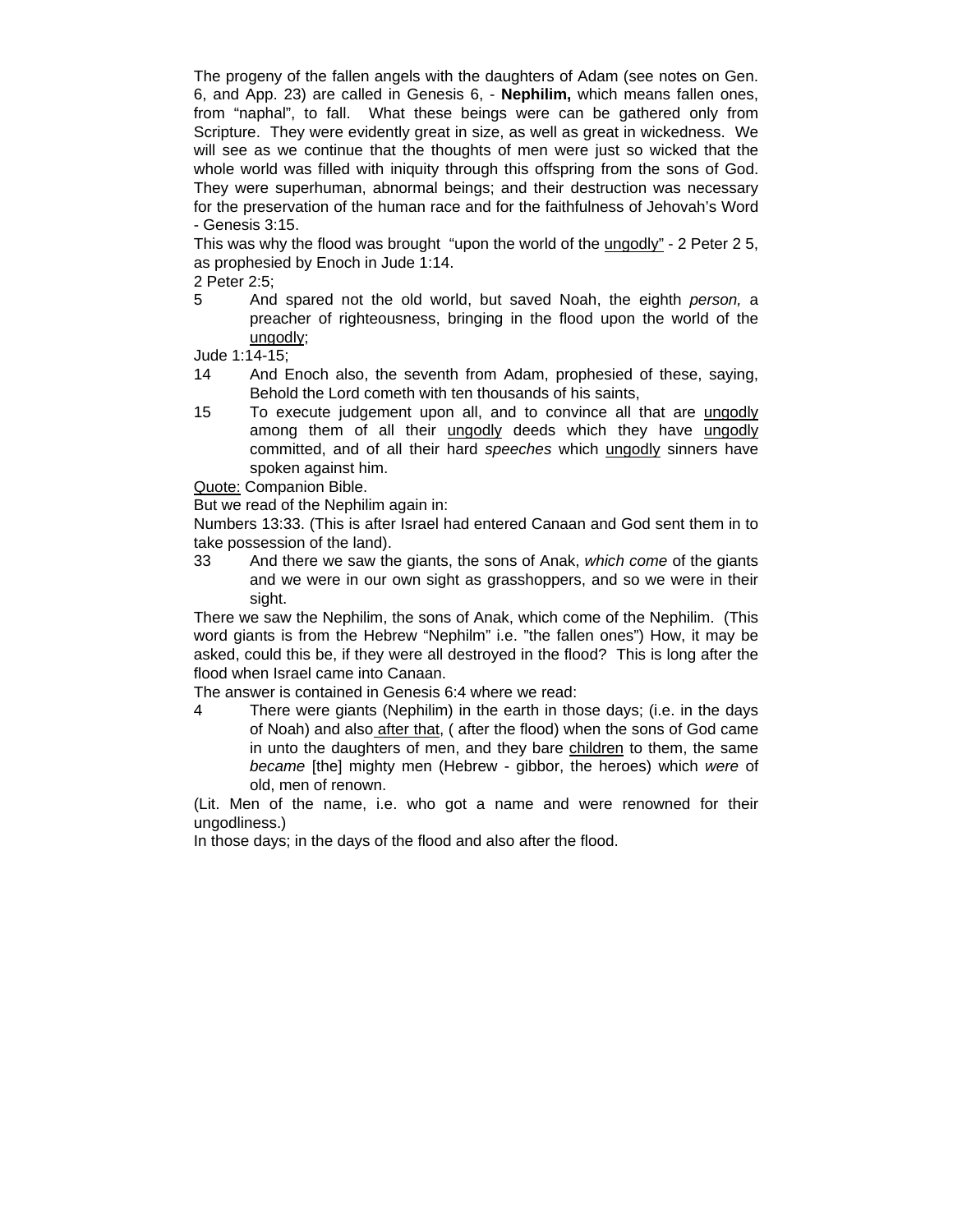So that "after that" i.e. after the flood, there was a second irruption of these fallen angels, evidently smaller in number and more limited in area, for they were for the most part confined to Canaan. They were in fact known as "the nations of Canaan".

#### **Comment:**

So we see where the nations of Canaan came from. When God said to Israel, "destroy everyone, don't spare the grey head, don't spare the baby!" the opponents of the Bible now say: "Look what a cruel God you have!" But God knew that even in the little one, was the seed of the **evil one** and when they grow up they will be an instrument in the hands of the devil. It was for the destruction of these that the sword of Israel was necessary, as the flood had been before.

As to the date of this second irruption, it was evidently soon after it became known that the seed was to come through Abraham; for when he came out from Haran - Genesis 12:6 and entered Canaan, the significant fact is stated: "The Canaanite was then (already) in the land".

And in Genesis 14:5, they were already known as "Rephaim" and "Emim" and had established themselves at Ashteroth Karnaim and Shaveh Kariathaim.

#### **Comment:**

If we want to understand the Bible please bear in mind that Satan always tries to forestall God. Be on the lookout! Very often, in our personal lives, before God wants to bestow a blessing upon us, we are struck with a heavy blow, a great disappointment, even sickness, or whatever it might be. We might then be inclined to despair or drift away from God, saying, "I do not understand God!"

Remember what Paul said in his letter to the Philippians: "He who has begun a good work in you, will complete it until the day of Jesus Christ". To the Thessalonians He said: "Faithful is He that calleth, He will also do it. Never doubt the hand of God in your life. Once you have committed your life to Him, He is able to keep you from falling. He is able to give you an abundant entrance into the kingdom of our Father, but there are many tribulations along the way. It is there, as in the life of Israel and in the whole purpose of God that Satan will always try and forestall you. So, when the devil is attacking you, you can **expect** great blessing from God. Stand firm and fast and see what God does for you.

#### **Companion Bible:**

Genesis 15:18- 21; (18) In the same day, the Lord made a Covenant with Abram, saying, unto thy seed have I given this land, from the river of Egypt, unto the great river, the river Euphrates. In verses 19-21; they are enumerated and named among Canaanite people "Kenites and the Kennezites, and the Kadmonites, and the Hittites, and the Perizzetes, and the Rephaims, and the Amorites, and the Girgashites, and the Jebusites".

Compare Exodus 3:8, 17, Exodus 23:23, Deuteronomy 7:1, Deuteronomy 20:17, Joshua 12:8.

#### **Comment:**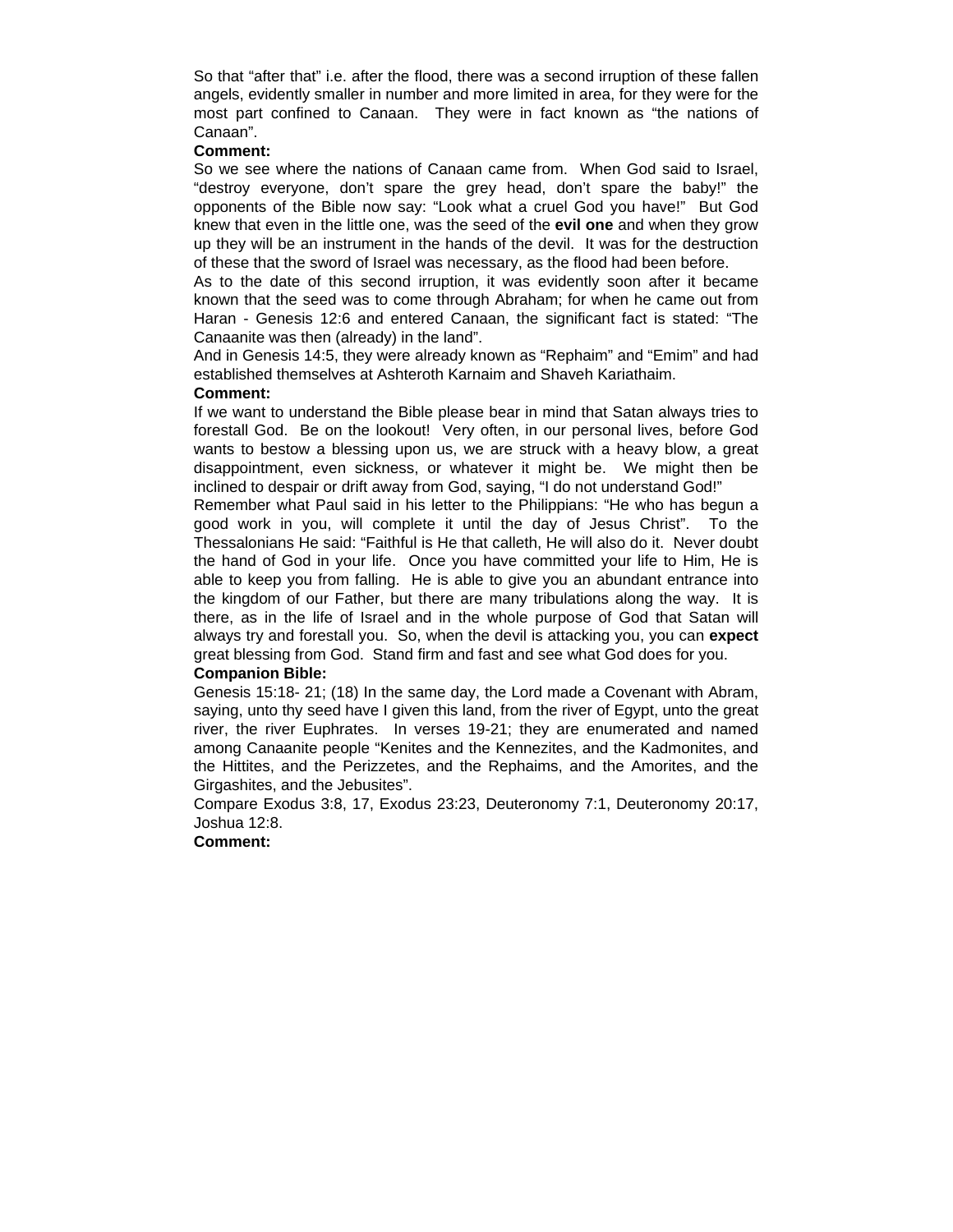They were the descendants of the unions between these fallen angels and human women.

Exodus 3:8,17;

- 8 And I am come down to deliver them out of the hand of the Egyptians and to bring them up out of that land unto a good land, and a large, unto a land flowing with milk and honey; unto the place of the Canaanites, and the Hittites, and the Amorites, and the Perizzites, and the Hivites, and the Jebusites.
- 17 And I have said, I will bring you up out of the affliction of Egypt unto the land of the Canaanites, and the Hittites, and the Amorites, and the Perizzites, and the Hivites, and the Jebusites, unto a land flowing with milk and honey.

Exodus 23:23;

23 For mine Angel shall go before thee, and bring thee in unto the Amorites, and the Hittites, and the Perizzites, and the Canaanites, the Hivites, and the Jebusites: I will cut them off.

One should really read the whole of Deuteronomy 20, but verse 17 will be sufficient.

Deuteronomy 20:17;

17 But thou shalt utterly destroy them; *namely,* the Hittites, and the Amorites, the Canaanites, and the Perizzites, the Hivites and the Jebusites; as the LORD, thy God hath commanded thee:

Joshua. 12:8;

8 In the mountains, and in the valleys, and in the plains, and in the springs, and in the wilderness, and in the south country; the Hittites, the Amorites, and the Canaanites, the Perizzites, the Hivites, and the Jebusites.

#### **Comment:**

These were to be cut off, and driven out, and **utterly destroyed**! That was God's Commandment, which the Israelites did not obey.

Joshua 3:10;

10 And Joshua said, Hereby ye shall know that the living God *is* among you, and *that* he will without fail drive out from before you, the Canaanites, and the Hittites, and the Hivites, and the Perizzites, and the Girgashites and the Amorites, and the Jebusites.

# **Israel failed in this:**

Joshua: 13:13;

13 Nevertheless the children of Israel expelled not the Geshurites, nor the Maachathites: but the Geshurites and the Maachathites dwell among the Israelites until this day.

Joshua 15:63;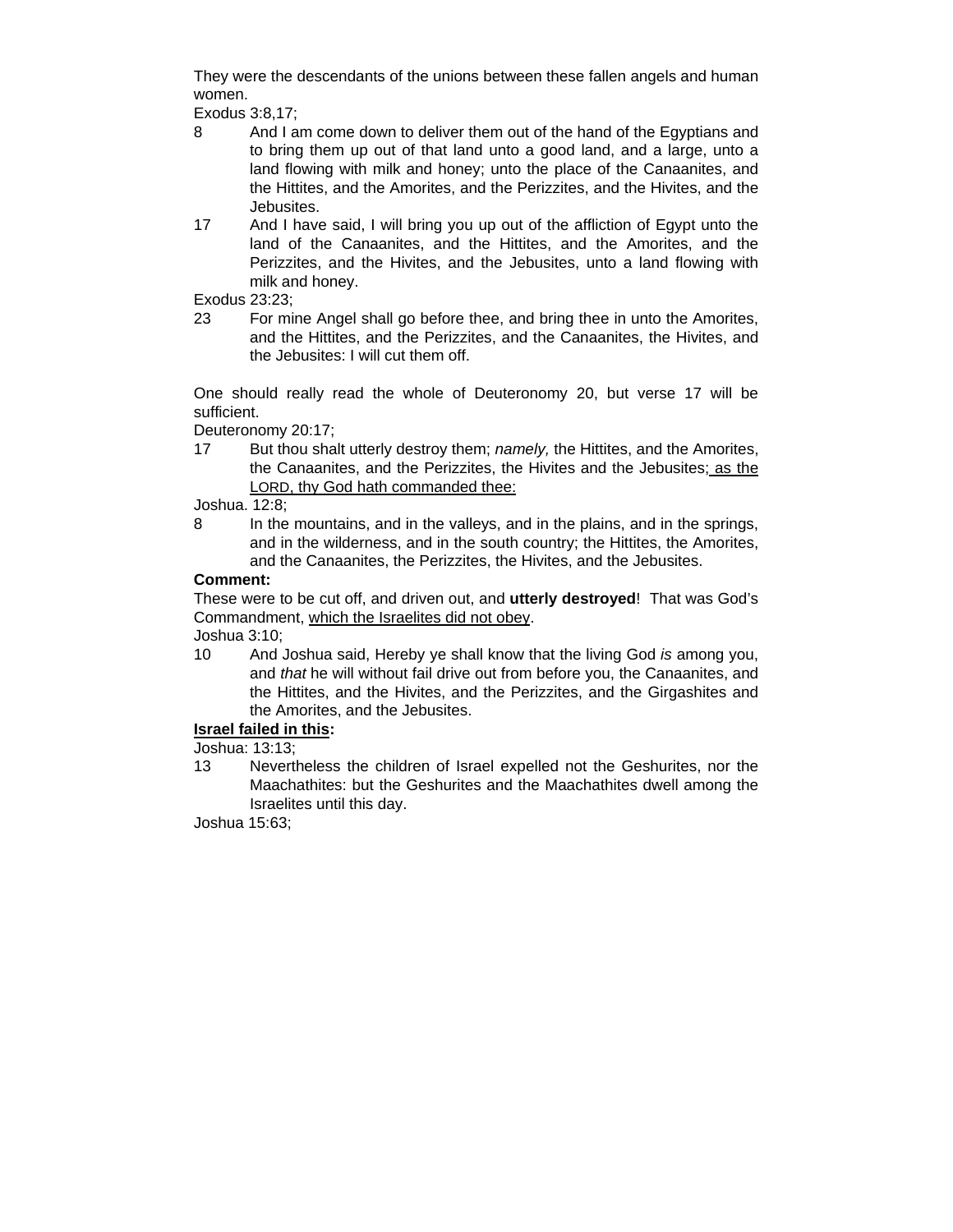63 As for the Jebusites, the inhabitants of Jerusalem, the children of Judah could not drive them out: but the Jebusites dwell with the children of Judah at Jerusalem unto this day.

There are many such Scriptures and here are some of them: Joshua 16:10; Joshua 17:18; Judges 1:19-20,28-36; Judges 2:1-5, Judges 3:1- 7.

## **Continue Companion Bible:**

1) These were to be cut off, and driven out, and utterly destroyed - Deuteronomy 20:17; Joshua 3:10.

2) But Israel failed in this - Joshua 13:13; Joshua 15:63; Joshua 16:10; Joshua 17:18; Judges 1:19-20,28-36; Judges 2:1-5; Judges 3:1-7.

And we know not how many got away to other countries to escape the general destruction. If this were recognized, it would go far to solve many problems connected with anthropology.

As to their other names, they were called, Anakims, from one Anak, which came of the Nephilim - Numbers 13:23, and Rephaim, from Rapha, another notable one among them.

From Deuteronomy 2:10-12,20-21,23; they were known as Emims, and Horims, and Zamzummims (v. 20, 21, 23) and Avims etc.

Deuteronomy 2:10,20-21;

- 10 The Emims, dwelt therein in times past, a people great, and many, and tall as the Anakims;
- 20 (That also was accounted a land of giants: giants dwelt therein in old time; and the Ammonites call them Zamzummims;
- 21 A people great, and many, and tall, as the Anakims; but the LORD destroyed them before them; and they succeeded them, and dwelt in their stead).

#### **Comment:**

We often wonder why there are so many names in the Bible, but after this, you will come to see what all these names mean, how important it is that they should be mentioned in the Bible and where they come from.

Where are their offspring today?

They have not just disappeared.

Look at all the people in the world today, where do they come from?

If you project all the Bible names, the Hittites, Moabites, Amorites etc. forward today, and ask the question whom have they become, which of the nations of today are their modern descendents?

And the nations of today, whom and where were they in the past? Who were their ancestors?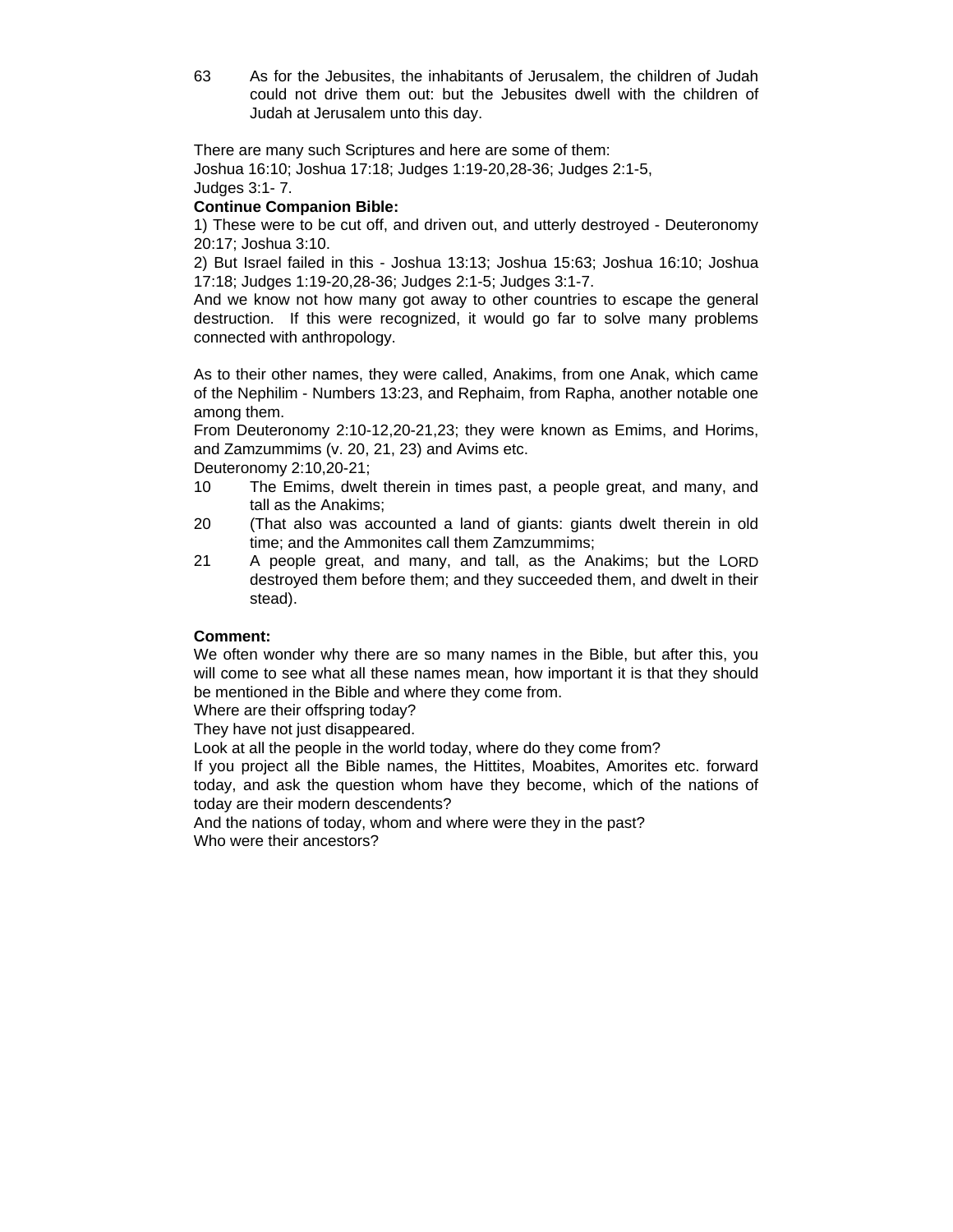Join these two (past and present) together, look at their characteristics, and one can already make a reasonable classification. Go back to the days of the Bible and note that all these nations that were out to destroy Israel were in opposition to God; never accepting the God of Israel. Instead many of Israel turned to the gods of these other nations.

Just look at the picture to day: After two thousand years of preaching the gospel who are your Christian Nations other than the white nations? Where are your black or Chinese Christian Nations as nations? Remember, Christian Nations, not individuals. We, the whites, although backslidden are still called Christian Nations.

These are the only nations who still have God enshrined and written in their Constitutions, and the name of Jesus Christ honoured in their Constitutions. In our own country, sad to say, we have had the name of Jesus Christ left out of the prayer in the President's Council for the sake of these foreign people who have been brought into the President's Council.

(Note: Since the Blacks took over in 1994 we have become a secular state. That is only temporary, our Lord Jesus is coming soon and will set up his worldwide kingdom as foretold in Isaiah 9:6- 7; Luke 1:31- 33)

We shall have to pay dearly for it in the days to come. If this then is the position after two thousand years of gospelising or evangelisation then, either the Gospel is **powerless,** or those people are not susceptible to the Gospel. We, however, know that the Gospel is the power of God unto salvation, and to everyone that believeth cannot be powerless.

There are exceptions in other nations where people are susceptible to the gospel but I believe that wherever there is a "real born again" experience, the **ADAMIC** blood could be traced: possibly, with the mixing of races and genes, a white heart landed underneath a black skin.

May I explain that there is, mathematically speaking, the normal curve, and you have your binomial theorem, if, for instance you take half and half, in a pure white man and a black woman, the child will have half white and half black blood. If that child, and its children keep on marrying in the same direction, (black or white) that opposing colour will occur, getting less and less.

If brother and sister from the black and white union, [in Biblical days] married and this half and half should continue to marry in the same direction, to the Nth degree, (half plus half to the power N) one will eventually reach the normal curve: It comes up in the middle and flattens out towards the two sides: (that is where the extremes are). In the middle you have the "mean" where all elements will gather around the "mean" but there will be those that flatten out to both sides.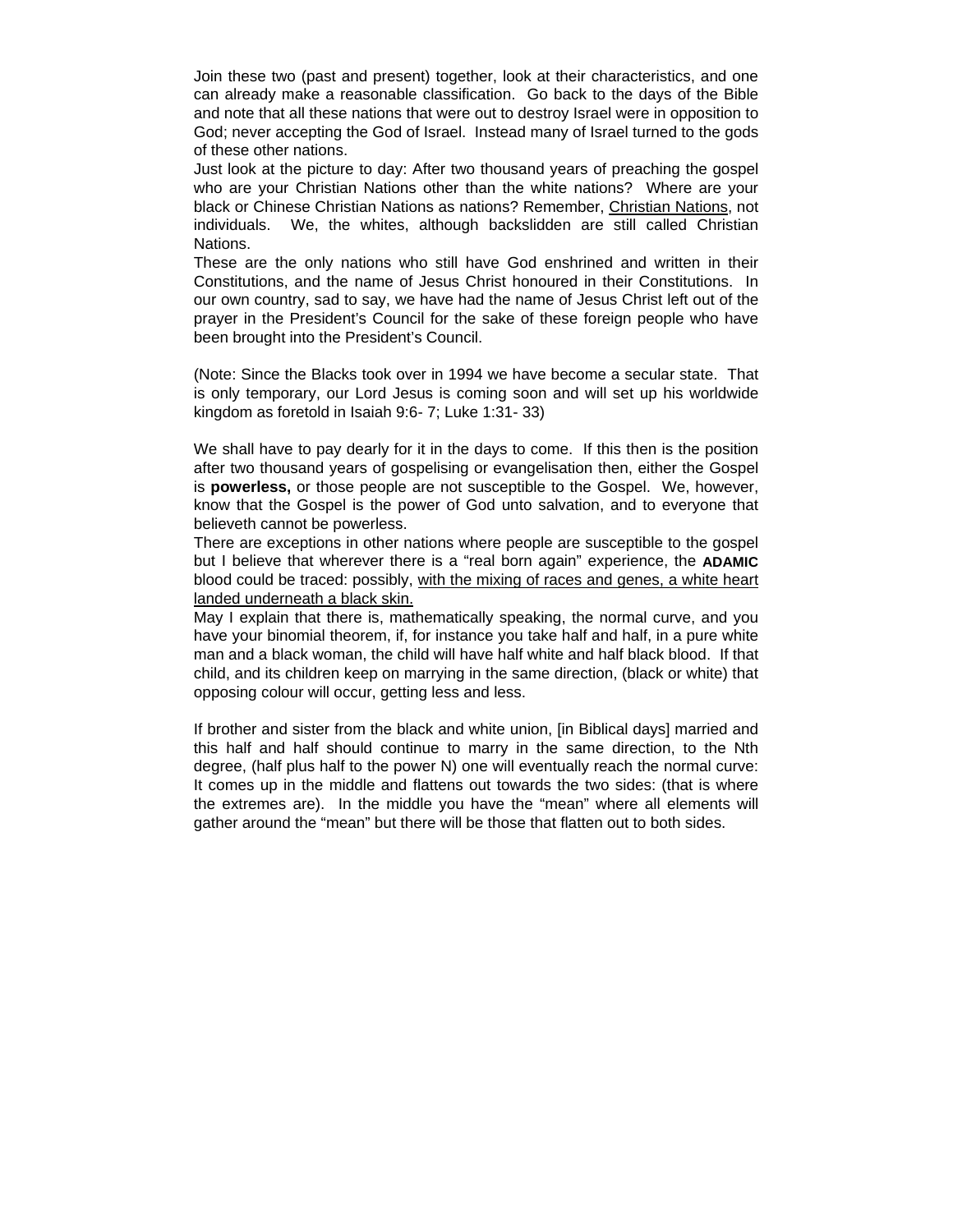Now, because Jesus said, "it is only My sheep that can hear My voice" the only explanation I have for these other people who also hear the voice of God, is that **it must have been these extreme ends.** 

After all the years, for instance, of the China Inland Mission, have they made the Chinese people a Christian Nation? They have not. You find a rare exception like a Watchman Nee, and perhaps a few others, but if you were able to go into their history, you will find that they were these exceptions down the tail ends of the normal curve.

Let us look at:

Deuteronomy. 2:10,20-21; (To see where to find these peoples.)

- 10 The Emims (family of giants) dwelt therein in times past, a people great, and many and tall, as the Anakims.
- 20 (That also was accounted [was known as] a land of giants: giants dwelt therein in old time; and the Ammonites call them Zamzummims;
- 21 A people great, and many, and tall, as the Anakims; but the LORD destroyed them before them; [Ammon] and they succeeded them, and dwelt in their stead:)

## **Companion Bible:**

As Rephaim they were well known and are often mentioned, but unfortunately, instead of this, their proper name being preserved, it is variously translated as "dead", "deceased" or "giants": These Rephaim are to have **no resurrection** [this is very interesting].

## **Comment:**

If one takes the union of these fallen angels and the daughters of man, say, in the first generation. What soul, what spirits have they? Will they ever have a resurrection? In Jude's time there was a wealth of understanding of God's Word and of what was going on among the people: where did we lose it? How and why did we lose it and should we have lost it? If we still had that knowledge today, would we have fallen into these great and grievous errors into which we have landed?

Here we have God's Word and it is the same Word. We have even more than they had in Jude's time; they did not have our communication. I wonder if the people to whom Jude wrote had all Peter's Epistles and Paul's Epistles, and so on.

And yet, looking at the Epistles of those men who evangelised these people, one could see the wealth of their teaching and what their people knew. Compare it with what we know today. No wonder that they were men of vision and we have lost so much of it today.

The fact that the Rephaim are to have no resurrection is stated in Isaiah 26:14 (where the proper name is rendered "deceased" and in v. 19, where it is rendered "dead"); They (the Rephaim) are **dead**, they shall not live; they [Rephaim] are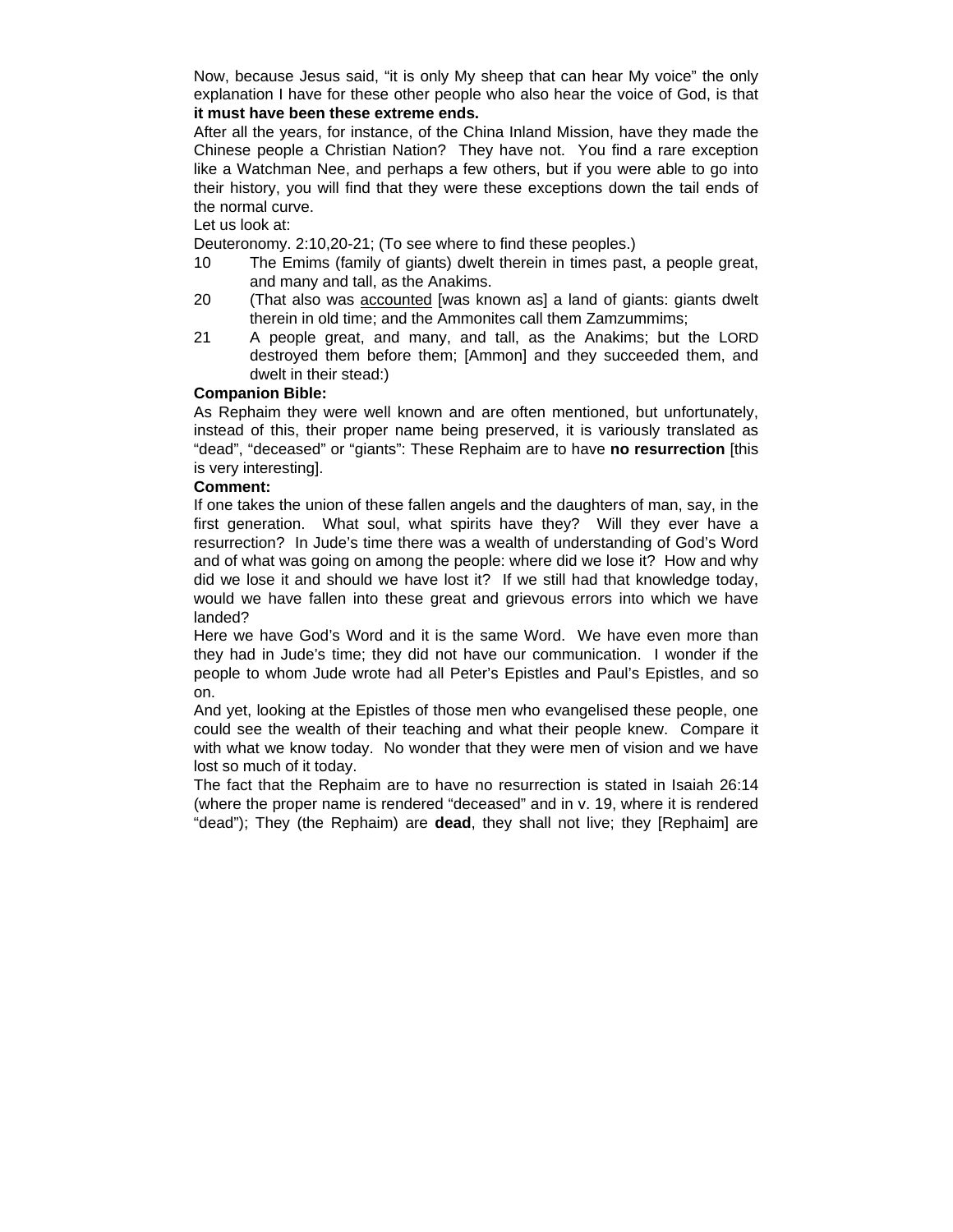**deceased**, they shall not rise; therefore thou hast visited and destroyed them, and made all their memory to perish.

It is rendered **"dead"** seven times - Job 26:5; Psalm 88:10; Proverb 2:18; Proverb 9:18; Proverb 21:16; Isaiah 14:8; Isaiah 26:19.

It is rendered **"deceased"** in - Isaiah 26:14.

It is retained as a proper name "Rephaim" ten times (two being in the margin) - Genesis 14:5; Genesis 15:20; Joshua 12:15; (margin) 2 Samuel 5:18,22; 2 Samuel 23:13; 1 Chronicles 11:15; 1 Chronicles 14:9; 1 Chronicles 20:4; (margin) Isaiah 17:5.

In all other places it is rendered "giants" - Genesis 6:4; Numbers 33:33; where it is Nephilim; and Job 16:14; where it is "Gibbor". (App. 14 iv.).

## **Companion Bible Continued:**

By reading all these passages the Bible student may know all that can be known about these beings. (The Rephaim, the dead, the deceased). It is certain that the second irruption took place before Genesis 14, for there the Rephaim were mixed with the five nations or peoples, which included Sodom and Gommorah, and were defeated by the four kings under Chedorlaomer. Their principal locality was evidently "Ashteroth Karnaim" while the Emims were in the plain of Shaveh Kiriathaim - Genesis 14:5.

Anak was a noted descendant of the Nephilim and Rapha was another; giving their names respectively to other clans.

Anak's father, Arba, was the original builder of Hebron - Genesis 35:27; Joshua 15:13; Joshua 21:11; and this Palestine branch of the Anakim was not called Arbahim after him, Arba but Anakim after Anak. They were big, mighty, and tall - Deuteronomy 2:10-11,21-23; Deuteronomy 9:2; evidently inspiring the ten spies with great fear - Numbers 13:33.

Og, king of Bashan is described as follows in:

Deuteronomy 3:11;

11 For only Og king of Bashan remained of the remnant of giants; behold, his bedstead *was* a bedstead of iron; *is* it not in Rabbath of the children of Ammon? Nine cubits *was* the length thereof, and four cubits the breadth of it, after the cubit of a man. (The cubit of a man is the length of the forearm to the end of the middle finger).

#### **Comment:**

Remember, he, Og was one of the products of the union of the fallen angels with the daughters of men. Their strength is seen in the giant cities of Bashan today; and we do not know how far they may have been utilised by Egypt in the construction of buildings, which is still an unsolved problem.

#### **Comment:**

Even with all our engineering skills today people do not know how the pyramids were constructed. We could not replicate the building of those giant blocks cut to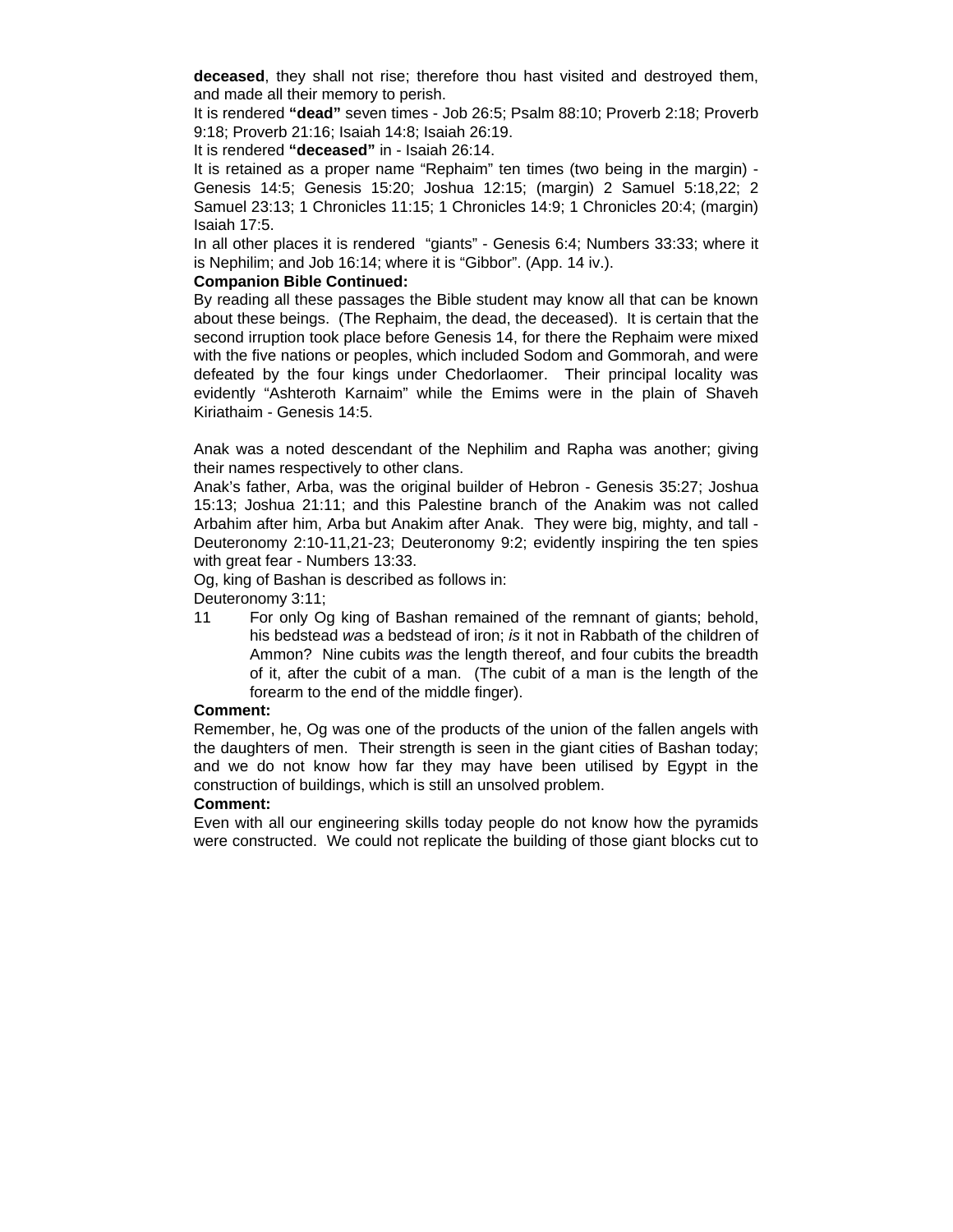precision that a knife's edge cannot penetrate the thin layer of cement. No research so far could establish what material was used for the cement, or how on earth they lifted those massive blocks on top of each other. When Satan fell, he lost none of his strength or his brilliance. The same in the case of the fallen angels and they imparted it to their offspring by human women.

#### **Companion Bible continues:**

Arba was rebuilt by the Khabire or confederates seven years before Zoan was built by the Egyptian Pharaohs of the nineteenth dynasty.

If these Nephilim and their branch of Rephaim were associated with Egypt, we have an explanation of the problem which has for ages perplexed all engineers as to how those monuments were built and those huge stones conveyed. Why not the same in Egypt as in the "giant cities of Bashan" which exist as such, to this day?

Moreover, we have in these mighty men -- the "men of renown", the explanation of the origin of the Greek Mythology. The myth of Atlas carrying the world on his shoulders though an exaggeration, was no invention of the human brain but grew out of the traditions, memories, and legends of that mighty race of beings, who gradually evolved out of the heroes of Genesis 6:4.

The fact that they were supernatural in their origin formed an easy step to them being regarded as the demigods of the Greeks. Thus the Babylonian "creation tablets"; Egyptian book of the dead; the Greek mythology and heathen Cosmogonies, which by some are set on par with Scripture, or by others adduced in support of it, are all the corruption and perversion of primitive truths, proportionately distorted as their origin was forgotten and their memories faded away. Unquote Companion Bible.

#### **Without Blemish**

Let us have a look at:

Genesis 6:5-9;

- 5 And GOD saw that the wickedness of man *was* great in the earth, and *that* every imagination of the thoughts of his heart *was* only evil continually.
- 6 And it repented the LORD that he had made man on the earth, and it grieved him at his heart.
- 7 And the LORD said, I will destroy man whom I have created from the face of the earth; both man and beast, and the creeping thing, and the fowls of the air; for it repenteth me that I have made them.
- 8 But Noah found grace in the eyes of the LORD.
- 9 These *are* the generations of Noah: Noah was a just man *and* perfect in his generations, *and* Noah walked with God.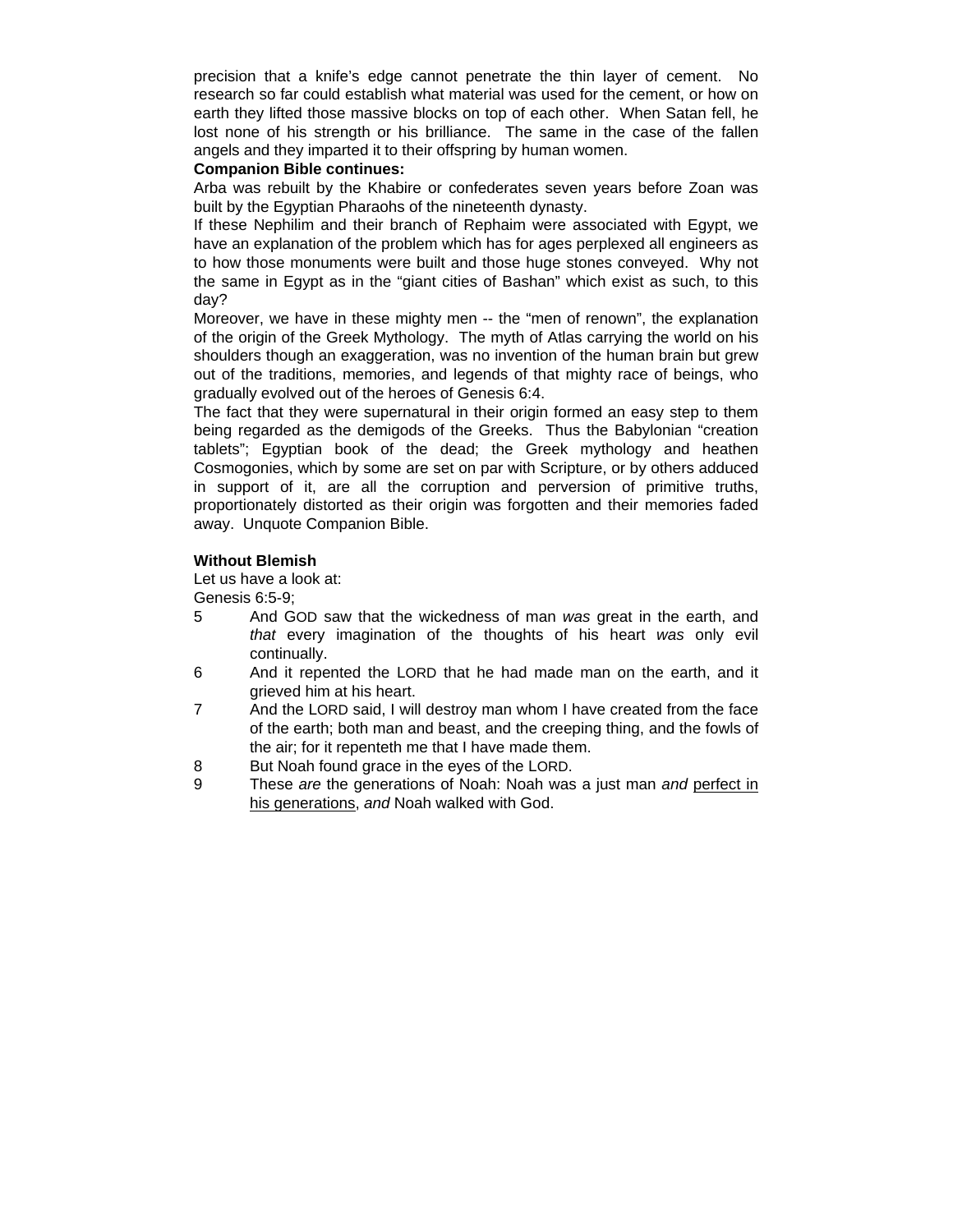The **wickedness** comes from this rebel race of the fallen angels with the daughters of men. What does **"perfect in his generations"** mean? We are going to see that because of this progeny of the fallen angels by the daughters of man, races of **wicked beings** were produced who were constantly in rebellion against God in the same manner as Satan and his angels were.

Yet, here were Adam and Eve whom God created in his own image and whom God had commanded to be fruitful, to multiply and to replenish the earth with God's image. And here now, were the giants and the **wicked** men who were far from the image of God!

If things were allowed to continue, these wicked men would have obliterated the image of God: swamped it. They would have overrun and swallowed up Adam's seed upon the earth. The same as we have it today. And dear people, let people shout as much as they like, but unless God intervenes we also are headed for extinction today!

When the floodgates are opened and the walls are flattened, not only in South Africa and Zimbabwe (and let those overseas who are listening to this tape, take heed and appraise their own situation) but also Europe, the United States and **all** white countries. If God does not intervene, we are going to be overrun by the nations of the east and from Africa. Our white skin is going to disappear from the face of the earth and together with it, the Christian Faith.

Last year (1981) I received a letter from a lady in the Netherlands, who was a member of our church and went to live in the Netherlands for a year. She heard over the Dutch radio and television (just a plain news item) that if things continued as they were at that moment, then within the next ten years one out of every three Dutchmen would be coloured. Extend that to Britain, to Germany, to the rest of Europe, and to the United States of America as well as other white countries such as Australia and imagine what awaits us!

At this moment (1982) the white people are less than 10% of the world population. In South Africa we are only one to five. When all these restraints have been removed, all residential areas, schools and churches are thrown open, our children will grow up being indoctrinated that there is no difference in colour, and begin to marry.

How long is the white skin going to last?

Look back over the past 2000 years and see that only white men have accepted the Christian Gospel. As nations, as people, none of the other nations have accepted the Christian Gospel.

Is that co-incidence? No!

#### And so Jesus said: "**As it was in the days of Noah, so shall it be at the time of the coming of the Son of man".**

In the days of Noah, the earth was filled with wickedness, and all that man imagined in his heart was just violence. Isn't that the position today? Caused by the offspring of the fallen angels with the daughters of men? And now it says,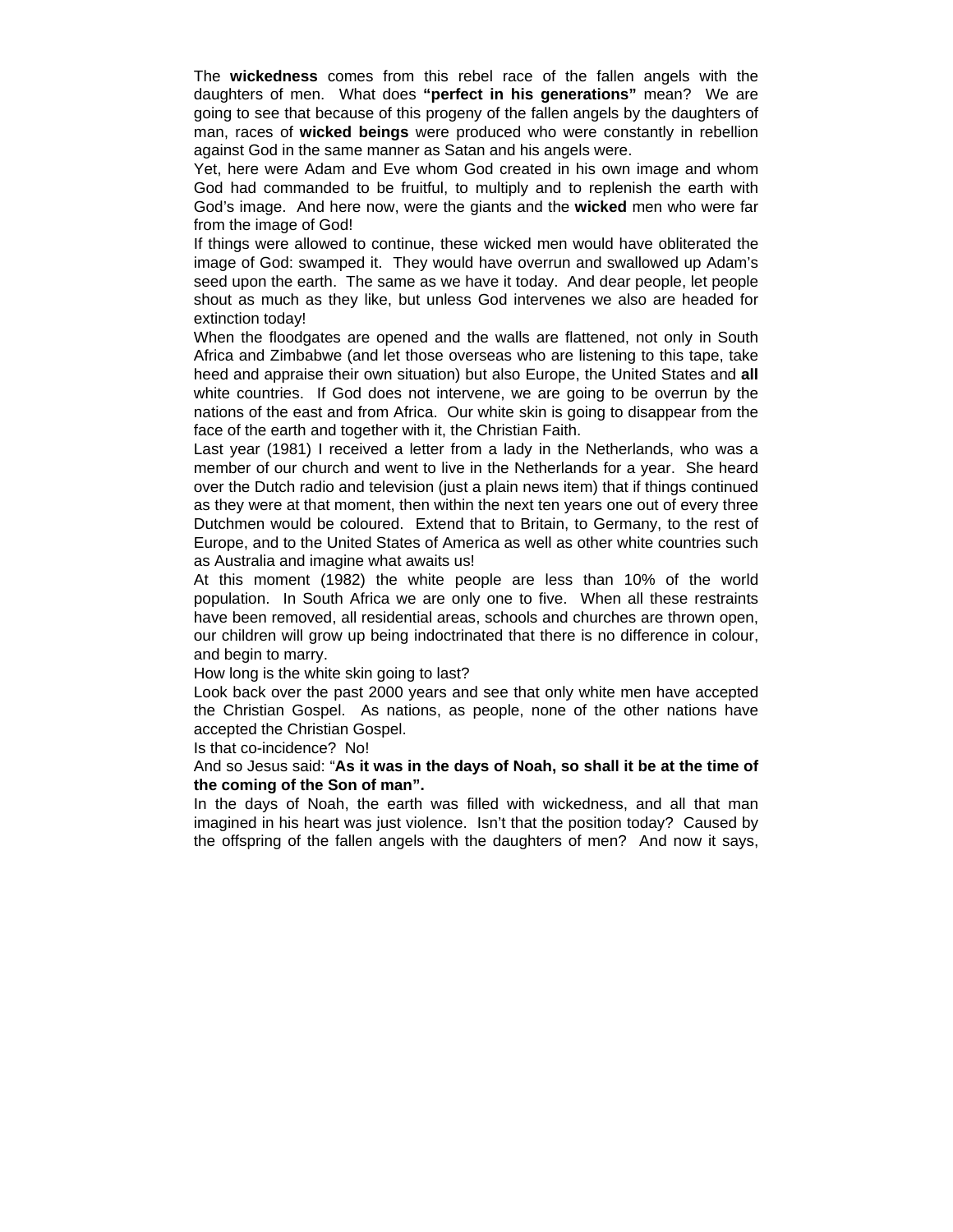**Noah was perfect in his generations**, and Noah walked with God. Most people don't know what the words "perfect in his generations" means. Here is just a short note:

**Quote from the Companion Bible.** 

The Hebrew word **"Tamim"** means **"without blemish"**, and is the technical word for bodily and physical perfection, and not moral. Hence it is used of animals of sacrificial purity.

It is rendered **"without blemish"** in - Exodus 12:5; Exodus 29:1;

Leviticus 1:3,10; Lev. 3:1,6; Lev. 4:3,23,28,32; Lev. 5:15,18; Lev. 6:6;

Lev. 9:2-3; Lev. 14:10; Lev. 22:19; Lev. 23:12,18;

Num. 6:14; Num. 28:19,31; Num. 29:2,8,13,20,23,29,32,36;

Ezekiel 43:22,23,25; Ezek. 45:18,23; Ezek. 46:4,6,13.

This means that Noah was of pure pedigree in his generations (meaning those around him). If Noah had his blood adulterated, or if he were destroyed, there would not have been any pure Adamites alive and God's plan would have been destroyed.

This is what the devil is fighting for. In Theology, your Professors, Reverends and Clergymen practically all of them are trying to convince us that skin colour is of no consequence. As a matter of fact it is sinful and it is false pride to even still point at your white skin. In Afrikaans churches we are implored to repent of our sins; to mix with our black and coloured brethren and thereby show our Christian spirit! You can see the very devil behind it! Because thereby we would lose our identity! Lets look at Scripture where it mentions the Hebrew word "Tamim" which means "**without blemish**" and is the technical word for bodily and physical perfection **and not moral attributes.** It is used of animals of sacrificial purity. It is rendered "without blemish" in: Ex. 12:5; Ex. 29:11; Lev. 1:3,10; Lev. 3:1,6; Lev. 4:3,23,28,32. Look up the word in a good Concordance.

Let us look at a few of the above Bible texts on the night Israel had to leave Egypt, and had to sacrifice the Pashca lamb as prescribed.

Exodus 12:5;

5 Your lamb shall be without blemish, a male of the first year: ye shall take *it* out from the sheep, or from the goats.

(This lamb had to be a type of the Lord Jesus, as we know. Physically Pure!) Exodus 29:1;

1 And this *is* the thing that thou shalt do unto them to hallow them, to minister unto me in the priest's office: Take one young bullock, and two rams "without blemish" (Tamim).

This means that Noah's seed was undefiled, pure and was still uncontaminated by this evil seed of the fallen angels and the daughters of men: this is important.

The word "Tamim" is also rendered "without spot" in Numbers 19:2;

Num. 28:3,9,11; Num. 29:17,26.

It is also rendered "undefiled" in Psalm 119:1.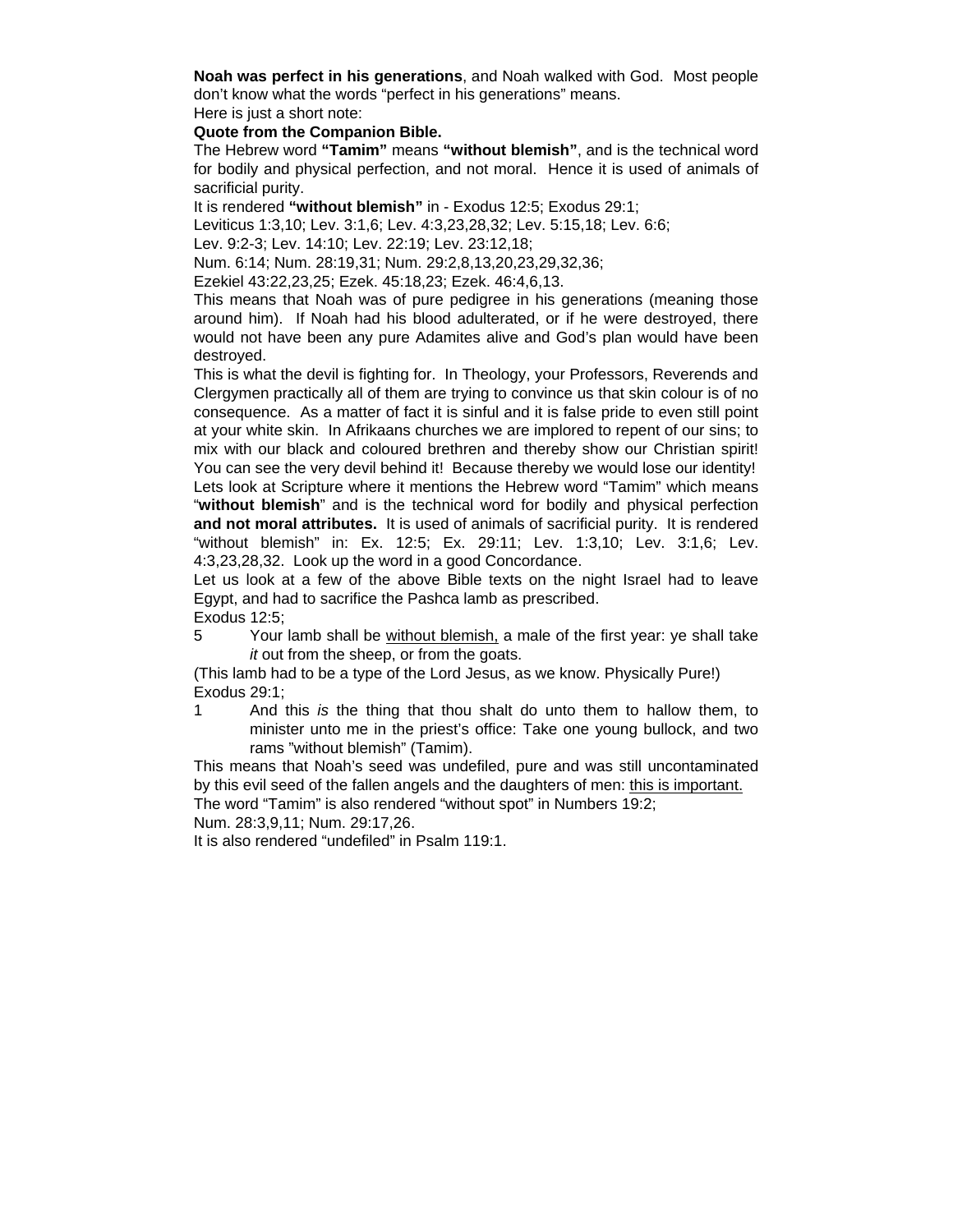#### **Companion Bible:**

This shows that Genesis 6:9, does not speak of Noah's moral perfection but tells us that he and his family alone, had preserved their pedigree and kept it pure in spite of the prevailing corruption brought about by the fallen angels.

We cannot agree that Noah's family was pure! Scripture states that Noah was perfect in his generations. It does not say that his wife, his sons or their wives were perfect in their generations.

We shall see the evidence that Noah's wife was not perfect in her generations. In other words the prevalent conditions had so deteriorated that Noah could not even find a pure blooded wife. This is how far this interbreeding progressed. Noah's wife and his sons and their wives entered the Ark, not because they had been converted by Noah's preaching but because Noah - being a father as a father should be, with authority over his household, told them to go into the Ark! He had no authority over anybody else.

Their actions after they had left the Ark however showed that they had not been converted. Ham ridiculed his father, of which we shall see more. Japheth was not converted because Noah did not even call God, the God of Japheth. The only one who probably was converted was Shem; Noah called God the God of Shem. The Godly line came through Shem only.(as listed in Genesis)

Ham and Japheth's blood were polluted. It is the same today. The greater the contamination the less the possibility of conversion. The greatest outrage today is, yes, you racists! God is no respecter of persons "and God has no more respect for a white skin than for a black skin!" Why then is it a fact that almost 100% of Christian endeavours throughout the ages has come from white people; missionary work; Bible dissemination; Christian literature and the spread of the Christian teaching? Why have only the white nations been responsible for that? No black nations nor Jews or any of the others, not even the so-called Latin countries. I know, when they read this if we do not state our case and reveal this truth to a practically impervious world as it is today, who shall ever understand it? How will you ever find truth if someone does not expose it and bear the consequences saying: Let them fight and quarrel; let them hate me, and even try to destroy me, but let us trust that at least, it will make them think.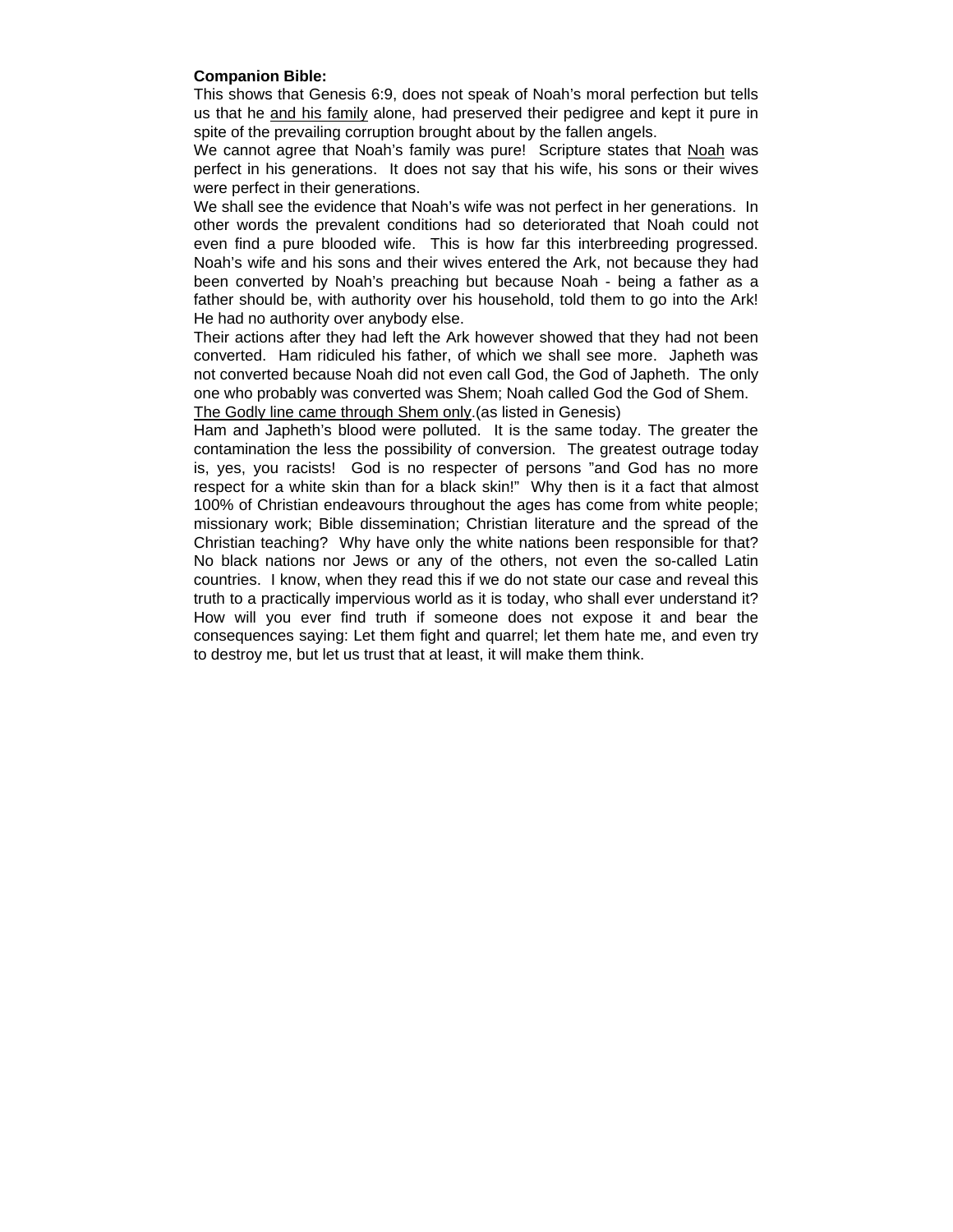# **Chapter 10**

# **After the Flood**

Next we shall come to Noah after the flood.

Jesus stated a great truth when He said: "Ye shall know a tree by its fruit". We shall see how Noah, his sons and their posterity acted.

Where Ham went, and where did his offspring go?

Where did Japheth and his offspring go?

Where did Shem and his offspring go?

And what did they do?

From there we shall project it closer to our time, and see that it is one continuous event. As it started in the beginning, so it will end right at the time of the coming of Jesus. Then we shall better understand what Jesus meant when he said: "As in the days of Noah so shall it be in the time of the coming of the Son of man."

We continue with Noah in his generations, and how the earth was full of wickedness:

Genesis 6:5-6, 11-14;

- 5 And GOD saw that the wickedness of man *was* great in the earth, and *that* every imagination of the thoughts of his heart *was* only evil continually.
- 6 And it repented the LORD that he had made man on the earth, and it grieved him at his heart.
- 11 The earth also was corrupt before God; and the earth was filled with violence.
- 12 And God looked upon the earth, and, behold, it was corrupt; for all flesh had corrupted his way upon the earth.
- 13 And God said unto Noah, The end of all flesh is come before me; for the earth is filled with violence through them; and, behold, I will destroy them with the earth.
- 14 Make thee an ark of gopher wood; rooms shalt thou make in the ark, and shalt pitch it within and without with pitch.

We know how Noah built the ark; how he took in the animals and his wife with his three sons and their wives. The flood came and eventually subsided and so they left the ark to step out onto solid ground.

I suggest you read my booklet; "The New Heavens And The New Earth."

I may briefly state that I believe that the earth was inhabited by the descendants of Adam and Eve, together with the offspring of the fallen angels through natural women.

They occupied what is today known as the Middle East, or perhaps more accurately the Fertile Crescent in the region of the Tigris and Euphrates rivers.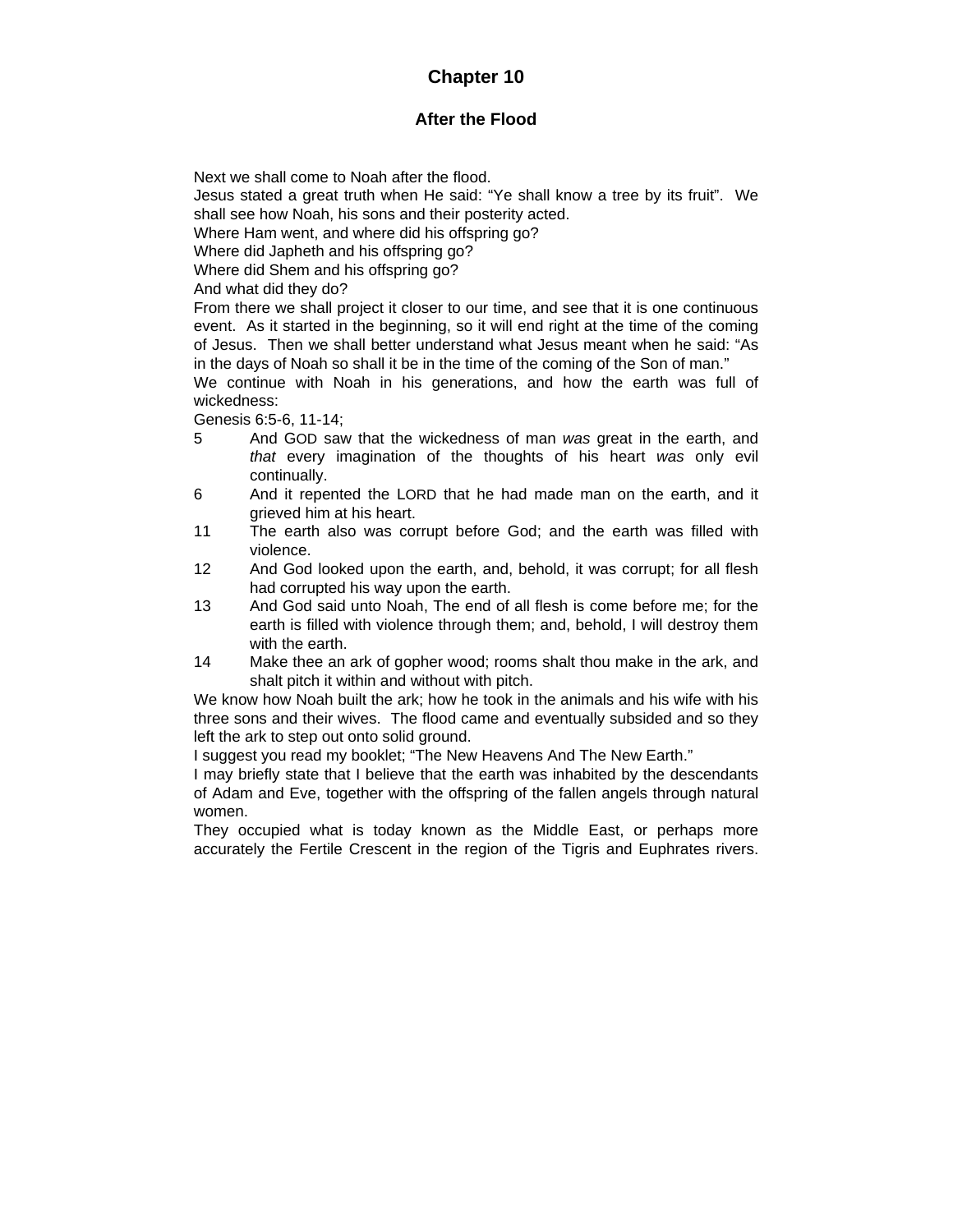The earth was encircled by a canopy of water, which God, at the time of the flood, allowed to plunge down upon the earth and cover it.

That is why it rained for forty days and nights; that the fountains of the earth broke open: that the water rose and covered the whole earth. I believe, (and I know that this is vehemently contested by some of my fellow believers in the Israel message who say that the flood was only local) and have sufficient evidence from God's Word as well as other sources, to believe that the flood was universal and that the **whole** earth was inundated.

We know that 70% of the earth is covered by water and when the floodwaters subsided, it laid bare the earth only to the extent of what we today know as the five continents. That is only the mountaintop of the world as known by Noah before the flood.

The world that Noah stepped into, out of the ark, was a new world to him and his family. It was a new climate, and the water canopy that absorbed the strong rays of the sun, was gone. Before the earth itself was orientated towards the sun directly, so that the sun always went round about the equator with this canopy around it. There was therefore an even temperature right around the earth, almost like a hothouse climate.

When the weight of the water plunged down upon the earth, it tilted the earth giving it an inclined axis towards the sun, which, as we are taught, is the cause of our seasons. The Lord said to Noah that the seasons would appear only **after** the flood. They did not exist before the flood.

I believe that with the next judgement, which will be by fire, the seas will be turned into steam which will be sucked up into the sky again, rectifying the earth's axis and so there will literally be new heavens and a new earth.

In my book on "Revelation, you will read in Chapter 21 where John saw new heavens and a new earth because the first earth had passed away. He saw the first earth coming into view. So that those who lived at that time will be seeing the first earth for the first time since the days of Noah. They will see the ocean bed, that we have today, where never mankind has dwelt, and which in the meantime has had all the deposits of the decaying marine life and the inflow of the rivers into the sea: Oceanographers tell us that in many parts the sea is much deeper than our highest mountain tops (Mt Everest) and that all these newly formed fertile valleys will be available for exploitation by the new generations to come over whom Jesus will be reigning with His people Israel. There will no longer be a devil or any curse. Indeed, there will be new heavens and a new earth, in which the redeemed will dwell.

After the flood Noah stepped out on to the mountain tops which today we know as Europe, Africa, Asia, and so on. Only the mountaintops protruded above the water and for the first time he had to contend with the seasons of the year, the naked rays of the sun. It was a real hard world into which he stepped.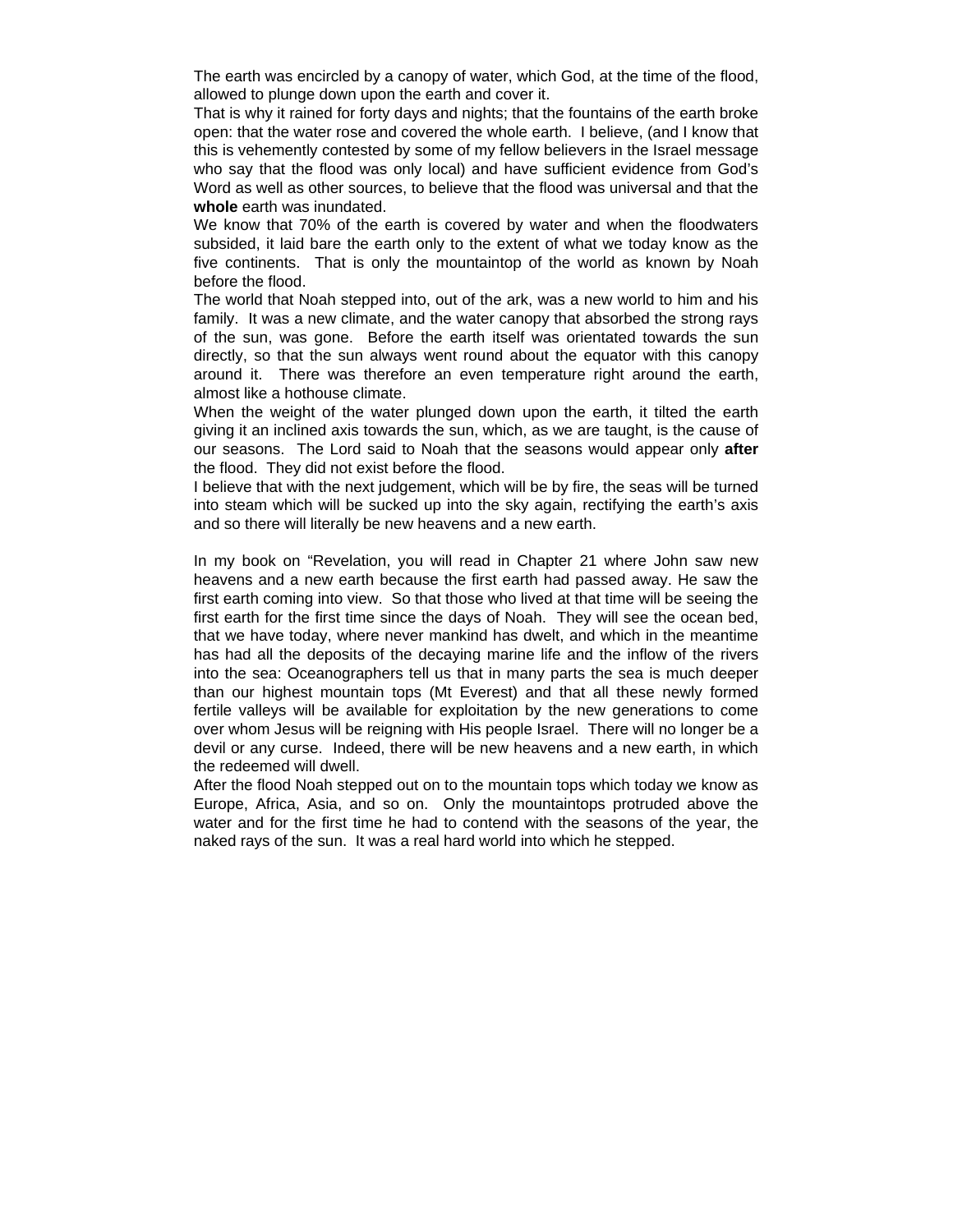Now we come to Noah and his sons after the flood. Genesis 9:18-29;

- 18 And the sons of Noah, that went forth of the ark, were Shem, and Ham, and Japheth: and Ham *is* the father of Canaan.
- 19 These *are* the three sons of Noah: and of them was the whole earth overspread.
- 20 And Noah began *to be* a husbandman, and he planted a vineyard:
- 21 And he drank of the wine, and was drunken, and he was uncovered within his tent.
- 22 And Ham, the father of Canaan, saw the nakedness of his father, and told his two brethren without.
- 23 And Shem and Japheth took a garment and laid *it* upon both their shoulders, and went backward, and covered the nakedness of their father; and their faces *were* backward, and they saw not their father's nakedness.
- 24 And Noah awoke from his wine and knew what his younger son had done unto him.
- 25 And he said cursed *be* Canaan; a servant of servants shall he be unto his brethren.
- 26 And he said, Blessed *be* the Lord God of Shem; and Canaan shall be his servant.
- 27 God shall enlarge Japheth, and he shall dwell in the tents of Shem; and Canaan shall be his servant.
- 28 And Noah lived after the flood three hundred and fifty years.

29 And all the days of Noah were nine hundred and fifty years: and he died. Now, let us look at;

Genesis 9:1;

1 AND God blessed Noah and his sons, and said unto them, Be fruitful, and multiply, and replenish the earth.

God said the same to Adam.

In the Scofield Bible, under the Noahic Covenant, we find it says "the elements are", under the 5th, it reads; "A prophetic declaration is made that from Ham, will descend an inferior and servile posterity"; he then refers to Genesis 9:24-25, quoted in the paragraphs above. Further, under the 6th in the Scofield Bible, it is stated that "a Prophetic declaration is made that Shem will have a peculiar relation to Jehovah, (Genesis 9:26- 27 above). All Divine revelation is through Semitic men, and Christ, after the flesh, descends from Shem."

Notice that in verse 26 above, it says **"blessed be the Lord God of Shem"**, not of Ham or Japheth and Canaan shall be his (Shem)servant:- and Canaan shall also be Japheth's servant, (verse 27)

This is important!.

God was not going to be the God of Ham!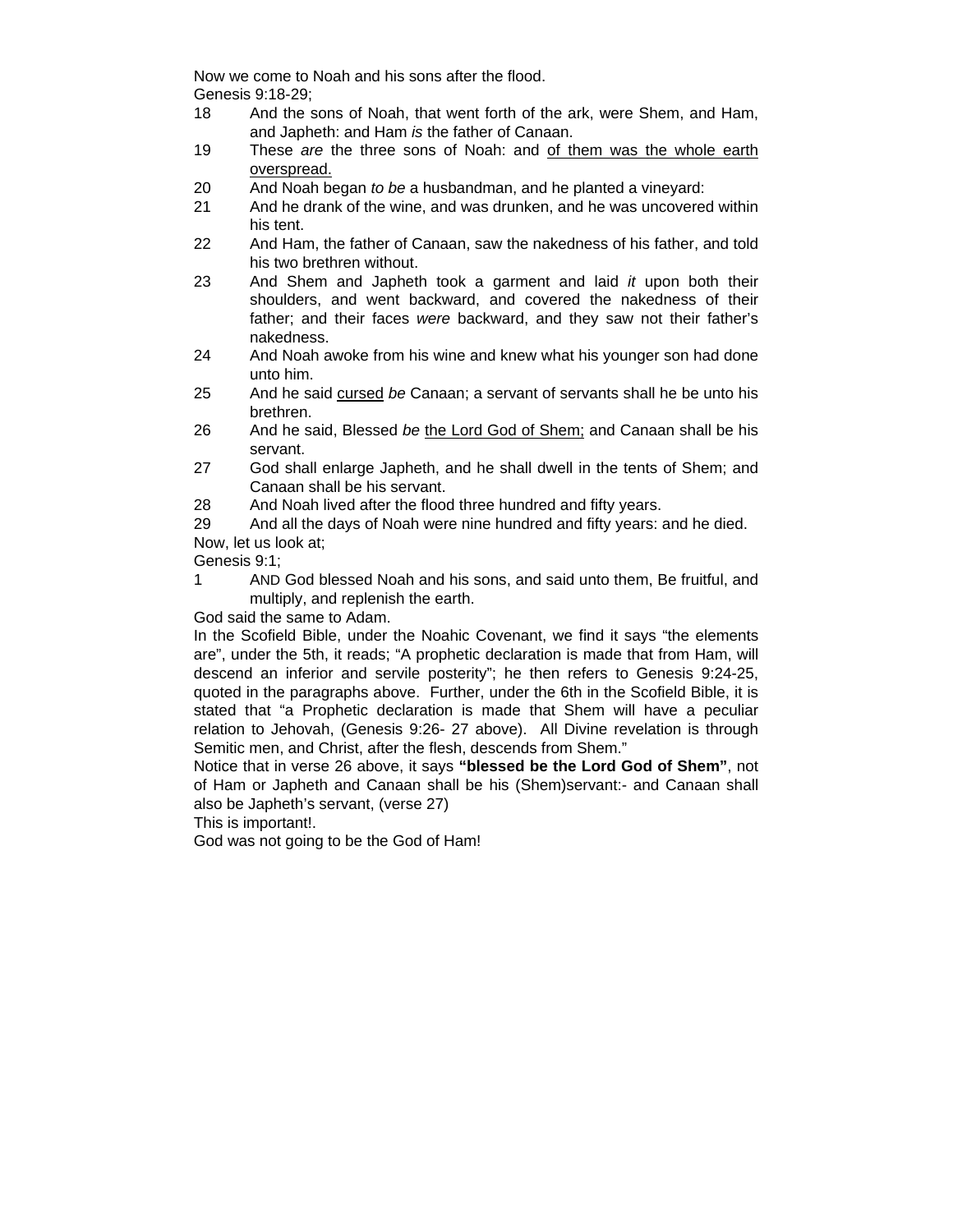#### And God was not going to be the God of Japheth!

Many people believe it to be unfair to condemn whole races of people just on the words of Noah. But I believe that these words uttered by Noah were not just words of condemnation and words of blessing, but the words spoken by Divine Unction. Noah, being the one who was perfect in his generations, the only pure, true representative of Adam, at that time was the spokesman, the prophet of God. He pronounced words that fitted his son's natures, and fitted what God knew was inherent to them, and which was also a precursor of their future actions.

You can make a study of this but nowhere will you find that any of the descendants of Ham, whether it be through Cush or Canaan, followed the Lord. Or has had anything to do with God. The same applies to Japheth.

### **Only certain lines from Shem followed the Lord.**

First of all there was such a mixture in Noah's wife, and through her was passed on to her three sons: Shem, Ham and Japheth. Their three wives bloodline had become so corrupted that one never heard God mentioned in the lives of Ham, Japheth, or any of their descendants. As far as Shem was concerned, God soon had to make a selection.

God, in chapters 10 and 11 describes the posterities of these others, but in chapter 12 we find God making his first selection out of the posterity of Shem, rejecting the other descendants of Shem.

There were those who had an inclination towards God, such as the priesthood from which the wife of Moses came, he was the priest of On from where also Joseph got his wife.

The priestly lines were only from Shem who worshipped exclusively the true God.

As far as nation building was concerned, God selected only one man out of Shem's posterity, and that man was Abram!

And from Abraham God selected only Isaac, and rejected Ishmael!

Out of Isaac's descendants, Esau and Jacob, God rejected Esau and selected Jacob.

I believe the reason was not because of predestination that God loved the one and hated the other or as a result of some arbitrary thought of God. The reason was **because God knew who had the SEED in him.** Remember, this might be a debatable point, but if one looks at the family tree of the Lord Jesus where it says: "Jesus the Son of so and so etc. and the son of Adam, and Adam the Son of God", God always **selected the seed** from the **Godly line**.

Try and follow my reasoning:

Is a person a thief because he steals, or does he steal because he is a thief? Does one get saved because one is a son of Abraham, or does one become a son of Abraham because one is saved?

Surely he is saved because he is a son of Abraham!

He has the right Seed in him!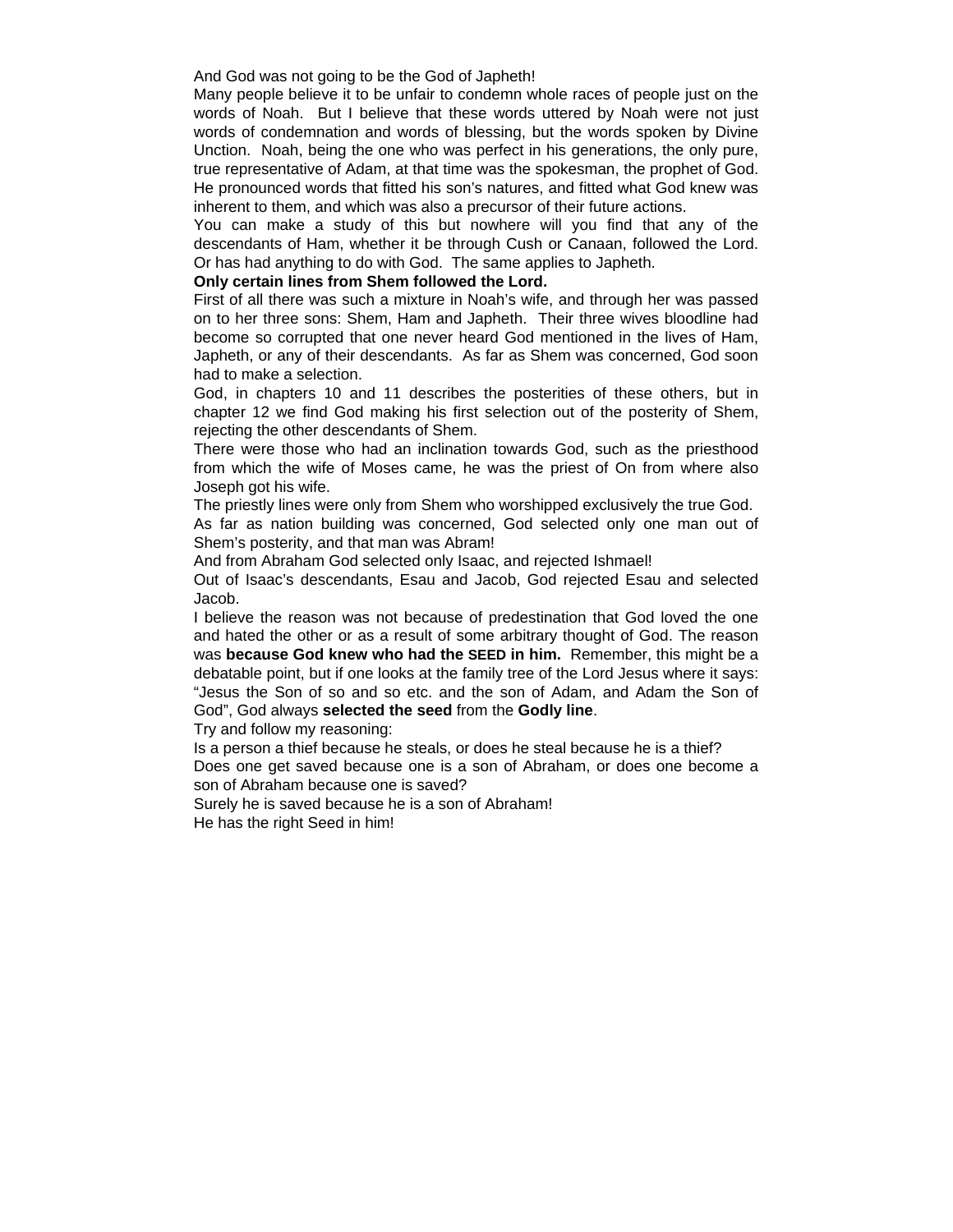That is why Jesus said to those Jews: "You **cannot** hear My voice, because you are not My sheep!"

The Bible teaches that Jesus came as the Good Shepherd to look for his sheep, and He says: "My sheep hear My voice!"

The devil's people follow him when they hear his voice!

Let us just repeat:

Genesis 9:19;

19 These *are* the three sons of Noah: and of them was the whole earth overspread.

I do not therefore believe that there were any other human beings on the earth, except these, at that time. The flood was universal and wiped out everybody except those in the Ark, Noah and his family.

In Genesis 3:20 we read:

20 And Adam called his wife's name Eve; because she was the mother of all living.

So all came through Eve as we have said; (and which is fiercely assailed!) Some, who came through Eve, were of God's seed, through Adam, and others who came through Eve, were of the seed of Satan, and they manifest their character like Cain who slew his brother.

He was the first man born on earth. From whom did he inherit his murderous tendencies?

Remember, Adam and Eve were created perfect by God! Genesis 10:32;

32 These *are* the families of the sons of Noah, after their generations, in their nations: and by these were the nations divided in the earth after the flood.

By **these**, the families of the sons of Noah!!

I repeat that the mixing in the family of Noah came through his wife, their sons and their son's wives.

After the flood there was a second irruption of the fallen angels who, again, as we saw in Genesis 6:4 went in into the daughters of men! Satan aims at destroying God's purpose and plan by either or both, annihilation or bastardisation. Any success by him would have destroyed God's plan and purpose! And there would not have been any hope for the earth whatsoever!

# **This is the heart and the soul of the matter!**

Genesis 9:20-21;

- 20 And Noah began *to be* an husbandman, and he planted a vineyard.
- 21 And he drank of the wine, and was drunken; and he was uncovered within his tent.

I have heard sermons on **Noah the drunkard,** with much emphasis laid thereon in order to show that God is merciful, and can achieve glorious and wonderful ends through fallen man by his grace, in which there is much truth. But I believe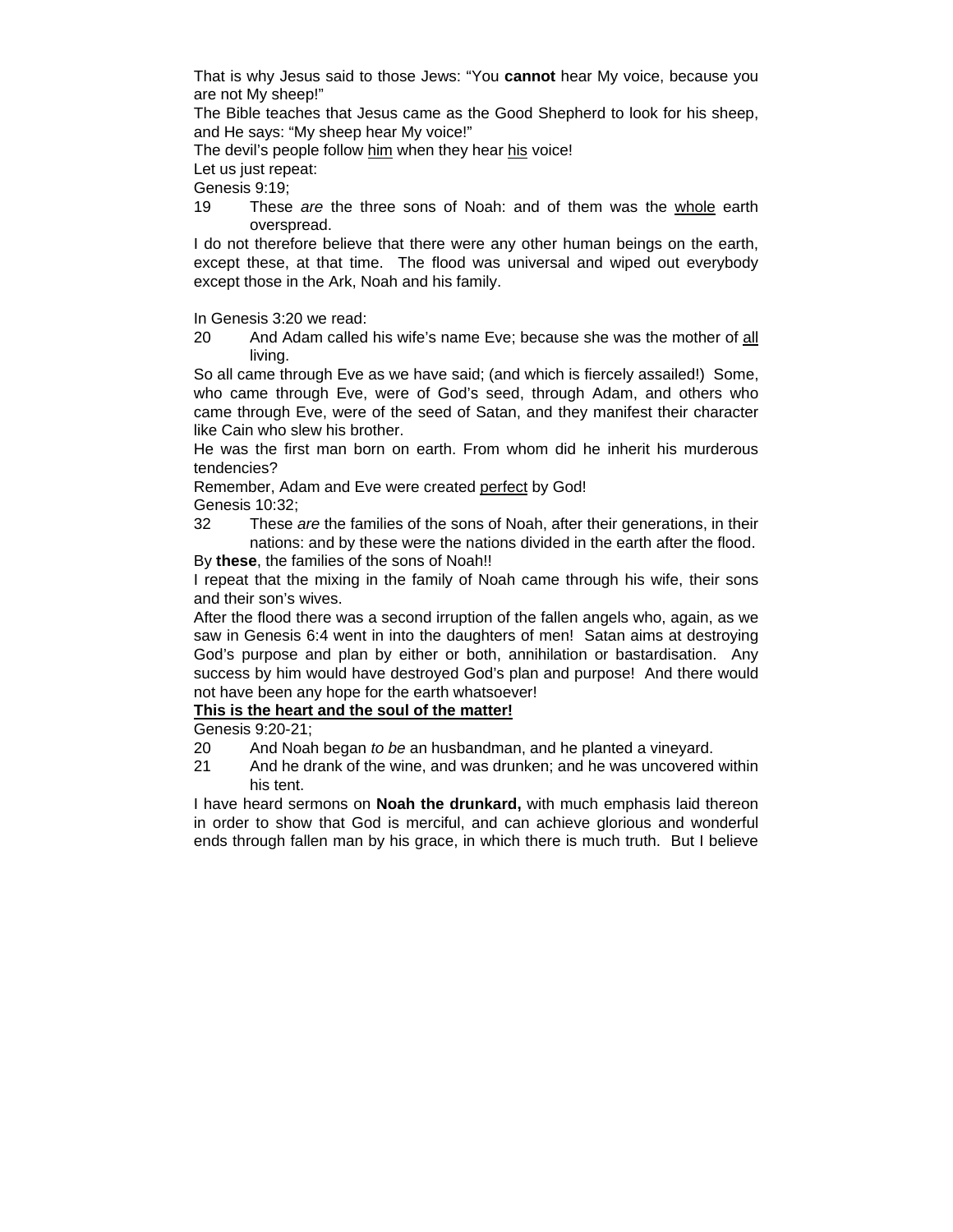with all my heart, Noah was no drunkard but a righteous man and walked with God.

Noah was the only man who heard the voice of God and to whom God could entrust the salvation of His whole plan! But now Noah is called a drunkard! Did he become a drunkard in the Ark? Did Noah change his nature so soon? No, he did not!

On the contrary, I believe it was because he was not a drunkard that wine affected him drastically and unexpectedly, and left him in a condition that had such far-reaching consequences.

Genesis 9:22-24;

- 22 And Ham, the father of Canaan, (why Canaan? Ham had many other sons?) saw the nakedness of his father and told his two brethren without,
- 23 And Shem and Japheth took a garment, and laid *it* upon both their shoulders, and went backward, and covered the nakedness of their father; and their faces *were* backward, and they saw not their father's nakedness.
- 24 And Noah awoke from his wine, and knew what his younger son had done unto him.

# **Comment:**

It is assumed that Noah was in a stupor, and if his younger son just looked at him in his naked condition, he could not have seen his son looking at him or have been aware of it when he woke and after he was covered by Shem and Japheth, and yet the Bible, in verse 24, reads:

- 24 And Noah awoke from his wine, and **knew** what his younger son had **done unto** him.
- 25 And he said, cursed *be* Canaan; a servant of servants shall he be unto his brethren."

What made Noah pronounce such a terrible curse upon Ham's one son Canaan? I believe that Ham and his son Canaan, castrated Noah under the inspiration of the devil to stop the Godly line upon the earth! Another of Satan's attempts upon this race upon earth, which was to replenish the earth with God's image.

In verses 28- 29, we see that "**After the flood,** Noah lived for 350 years and all the days of Noah were 950 years and he died. Nowhere do we read that Noah had any further children. I know that some people get mad at me because of this theory but if you do not agree, then reject it, but give me your explanation why Noah never had any further children; and your explanation why Noah, who was a righteous man, in a right relationship with the righteous God, could have pronounced such a drastic curse on Canaan for just having inadvertently looked at him in his nakedness!

I have found the word "Ham" in a few Concordances, to mean: "hot, dark, or swarthy, coloured".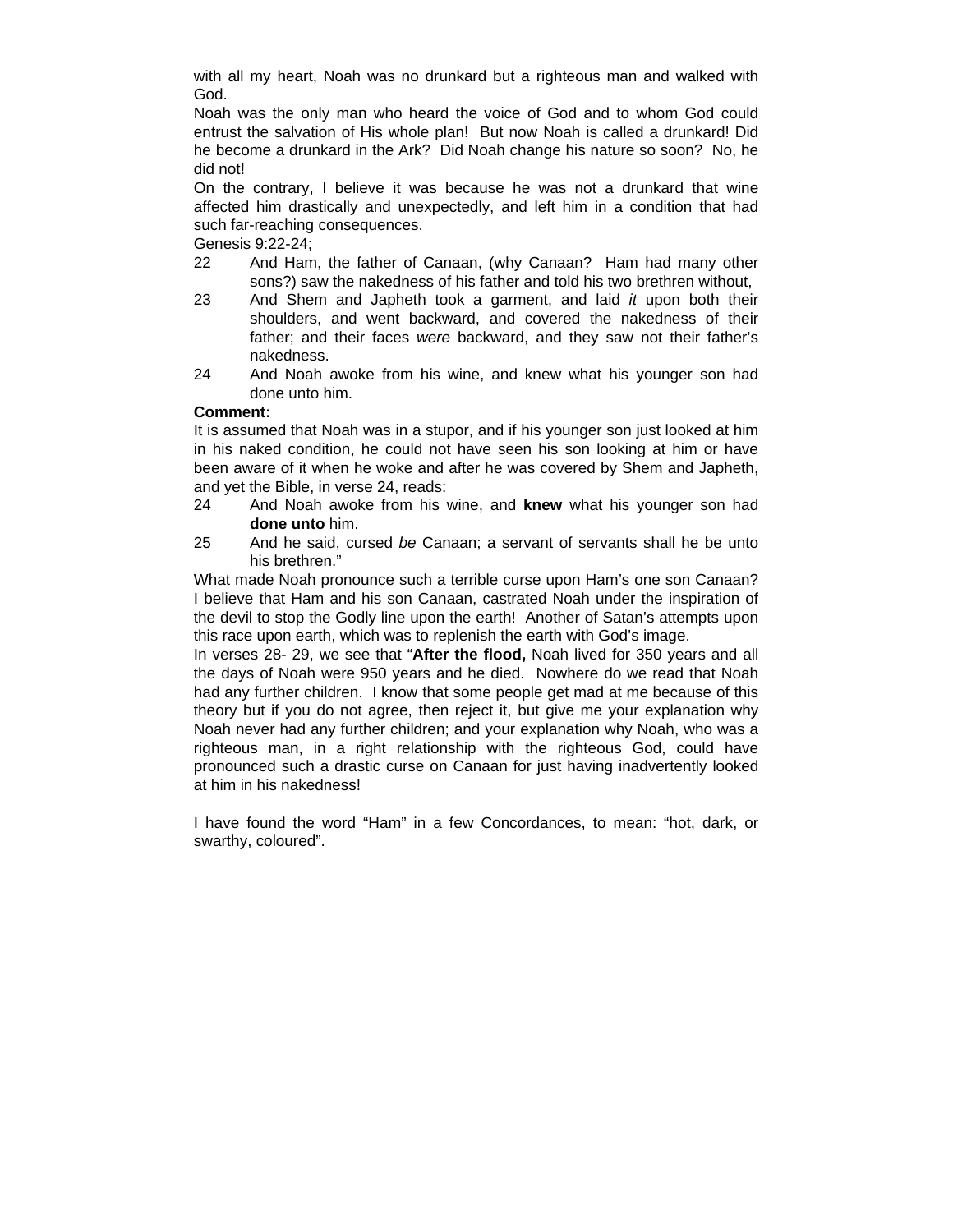The word for Ham in Egyptian, - **Kem**, which, as an adjective, means "black and warm".

Now where did Ham get this pigmentation from?

After all, he was the son of Noah and his wife! Noah was perfect in his generations, in other words, without blemish.

In a previous talk I showed you that Adam was white, and that the word "Adam" means "ruddy, or "one who shows colour". In any case, Adam was made in the image of God.

That Jesus Christ, the Visible Expression of Invisible God, was white!

He was the descendant of David who was "ruddy" and of a "fair" complexion, and therefore Noah must have been of the same colour - white!

How come that he had a black son? I have mentioned this in previous talks, but must repeat it because of its extreme importance.

Blackness is the absence of light: when the sun sets, and there is no moon, or light, then it is pitch dark. Darkness comes automatically when light disappears. So I believe, that when Satan, "Lucifer", the "son of the morning", sinned and rebelled against God, he lost his light and he became black. I believe his offspring also became black, the same as the fallen angels.

That Noah's wife had a tinge of the fallen angels in her! She was the best he could find in a world, which corrupted its ways before God! - Genesis 6. But she already had the tarnished blood in her veins and these three sons were the diversity from which all the various races on the earth came forth.

Ham, all the black nations migrated toward Africa and those areas.

Shem, out of whom, **by selection** because of the tendency of dark (his mother was also the mother of Ham) God had to select, the white race who had the pure Seed of God in them.

Japheth, the in-between's posterity migrated, roughly towards the East, Eastern and North Eastern Europe and further east. We shall later see what ensued after that, and also see where the Indian Tribes and the Moabites come from etc. and also the Oriental Nations.

Now, another son of Ham, a grandson of Noah, was Cush.

Genesis 10:6-7;

6 And the sons of Ham; Cush, and Mizraim, and Phut, and Canaan.

7 And the sons of Cush; Seba, and Havilah, and Sabtah, and Raamah, and Sabtechah, and the sons of Raamah; $\rightarrow$  Sheba, and Dedan.

Jeremiah 13:23;

23 Can the Ethiopian change his skin, or the leopard his spots? *then* may ye also do good that are accustomed to do evil.

Ethiopian is another name for **Cush.** And according to Young's Concordance means: "black".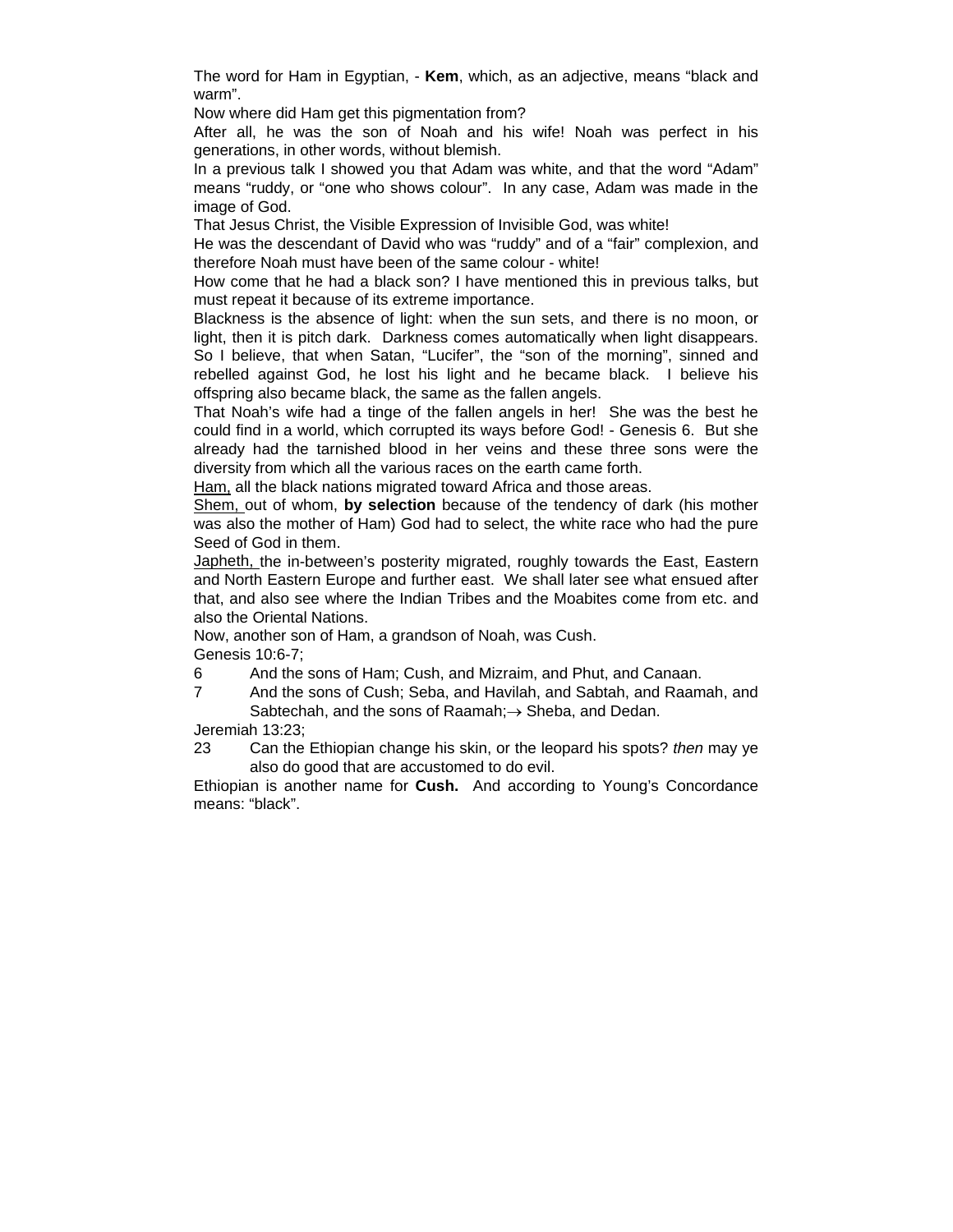The Greek word for Ethiopian is - **Aithiops,** and means: "burnt face", "shows colour", "to be dark"," Sondervan Pictorial Bible Dictionary". Surely, this book has no axe to grind as far as the Israel Message is concerned.

Now, before we go to the other sons of Ham, I want to refer you back to Noah's pronounced curse upon Canaan, "Cursed be Canaan, a servant of servants shall he be unto his brethren". Now the proof of the pudding is in the eating. If one disagrees with my interpretation of the Bible, then let him give me an alternative factual explanation. Look down the corridors of time; there have been only one people who have always been a servant to the other nations and that is the "black" man.

There probably are exceptions, but generally one does not find white people doing manual or servile labour for black people. Neither does one find Indian or Chinese people working for black people, but just the other way around.

Noah pronounced that curse, as expressed by Scofield, as "inferior and servile work". I am not running the black man down but from the time he had evolved he has no invention to his credit. In many parts in fact, he has not yet even discovered for himself the wheel. He has never yet produced anything in the progressive sense. The curse is the explanation!

The other sons of Ham in Genesis 10:6, include one Mizraim, who was, according to some Bible dictionaries associated with North East Africa. Possibly along with his brothers Cush and Phut. This brings us back to black people! From where the black colour? Noah was white, and black means absence of light.

Lets have a look at what happened to Jesus in that transfiguration before the eyes of some of his disciples.

Matthew 17:1-2;

- 1 AND after six days Jesus taketh Peter, James and John his brother, and bringeth them up into an high mountain apart,
- 2 And was transfigured before them: and his face did shine as the sun, and his raiment was white as the light.

Here Jesus gave them a preview of the Kingdom, of himself in his glory. I want to show you what some of the heavenly "beings" were like when they appeared on earth:

This angel who rolled away the stone from the tomb, -

Matthew 28:3;

3 His countenance was like lightning and his raiment white as snow. Mark 16:5;

5 And entering into the sepulchre, they saw a young man sitting on the right side, clothed in a long white garment and they were affrighted.

John 20:12;

12 And seeth two angels in white sitting, the one at the head, and the other at the feet, where the body of Jesus had lain.

Acts 1:10;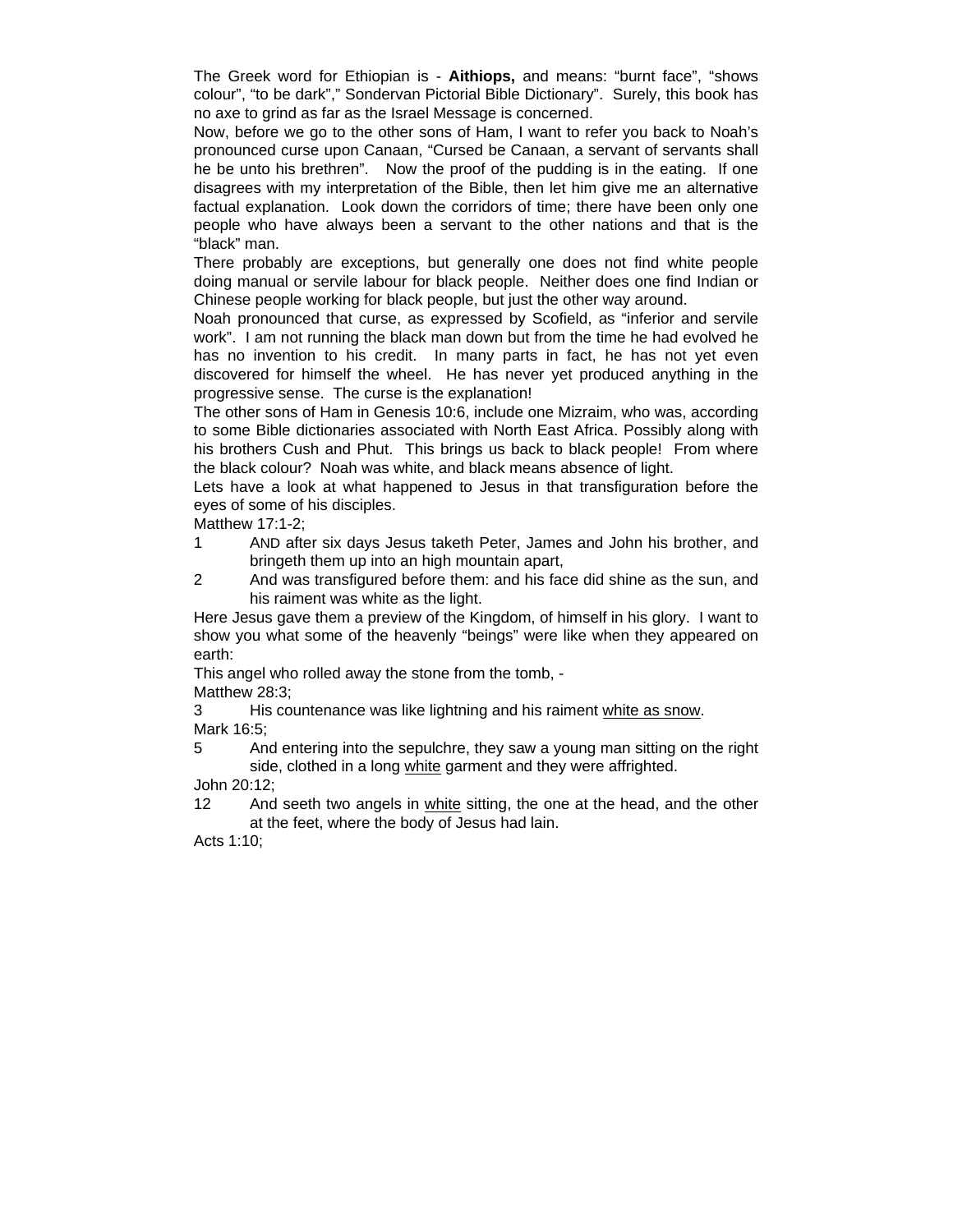10 And while they looked steadfastly toward heaven as he went up, behold, two men stood by them in white apparel;

Always white, your heavenly "beings".

Let us now look at Satan, in his blackness. Black, dark, is the absence of light. Genesis 1:2-3;

- 2 And the earth was without form, and void; and darkness *was* upon the face of the deep. And the Spirit of God moved upon the face of the waters.
- 3 And God said, Let there be light: and there was light.

Before light came, there was darkness upon the face of the earth. That darkness came **after** the earth had become void.

Matthew 6:23:

23 But if thine eye be evil, thy whole body shall be full of darkness. If therefore the light that is in thee be darkness, how great *is* that darkness!

When light disappears darkness sets in. When light disappeared from Satan blackness set in. Now, I don't want to say this in a derogatory sense- God knows my heart. I do not hate anybody. I stand only for the truth, at least the way I have it.

Let us be honest today! Doesn't non-acceptance of the Gospel go hand in hand with the darkness of skin colour? I don't say that there are no exceptions. It is the "white" nations who have become Christian nations, and the black nations who have become heathen nations.

In the context of today, and I don't agree with the way in which it is done, when you speak of Missionary work, you think of the black people. One does not think of or hear of Missionary work being done among white people. Give that a serious thought. Isn't that significant? Have you ever thought of it in that way? Ephesians 6:12;

12 For we wrestle not against flesh and blood, but against principalities, against powers, against the rulers of the darkness of this world, (that is the satanic world!) against spiritual wickedness in high *places*.

Colossians 1:13;

13 Who hath delivered us from the power of darkness, and hath translated *us* into the kingdom of his dear Son:

"Who have delivered us from the power of darkness."

Darkness! The power of the devil!

Acts 26:18; (Jesus speaking to Saul)

18 To open their eyes, *and* to turn *them* from darkness to light, and *from* the power of Satan unto God, that they may receive forgiveness of sins, and inheritance among them which are sanctified by faith that is in me.

Satan and darkness are absolutely synonymous.

2 Corinthians 6:14-15;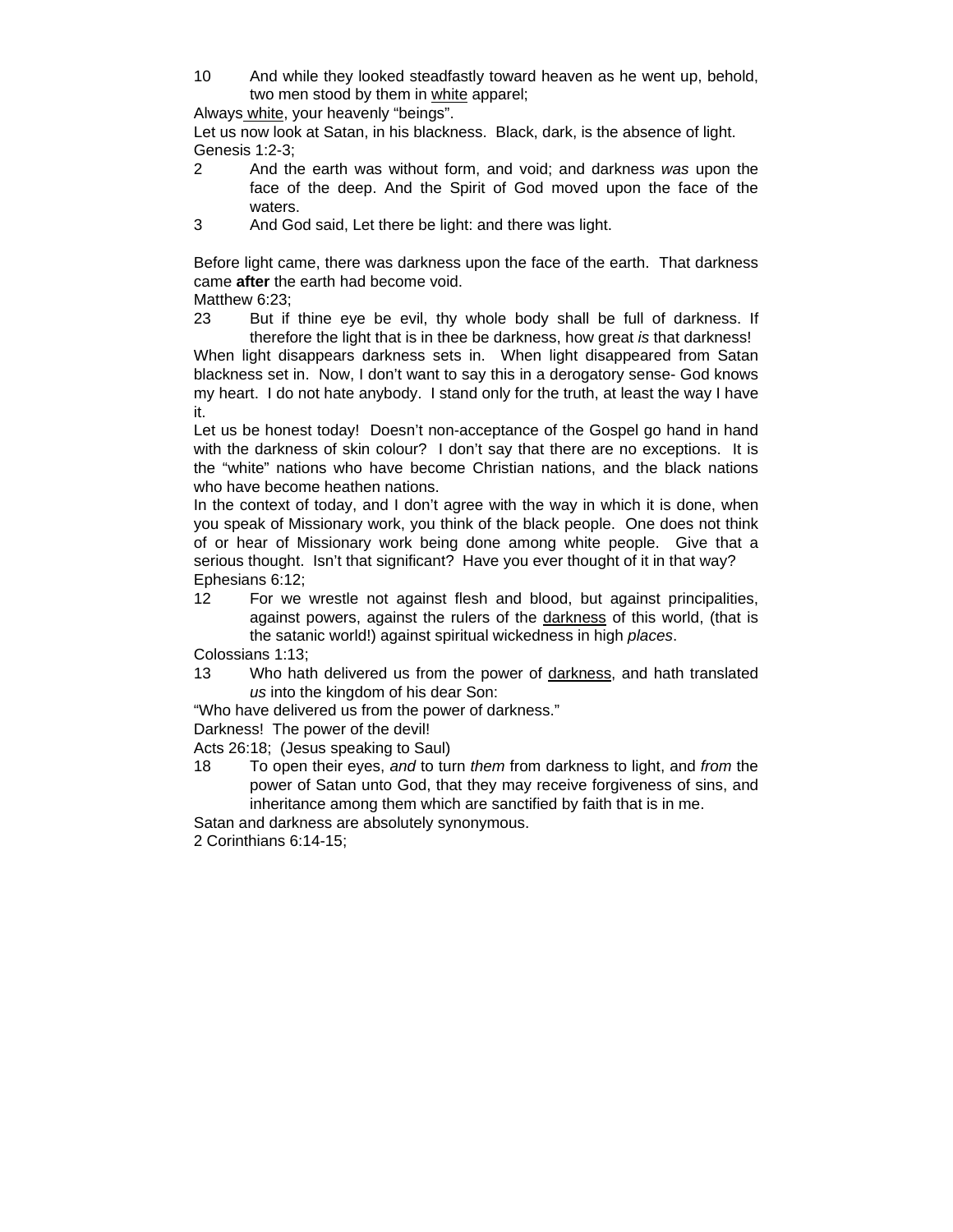- 14 Be ye not unequally yoked together with unbelievers: for what fellowship hath righteousness with unrighteousness? and what communion hath light with darkness?
- 15 And what concord hath Christ with Belial? or what part hath he that believeth with an infidel?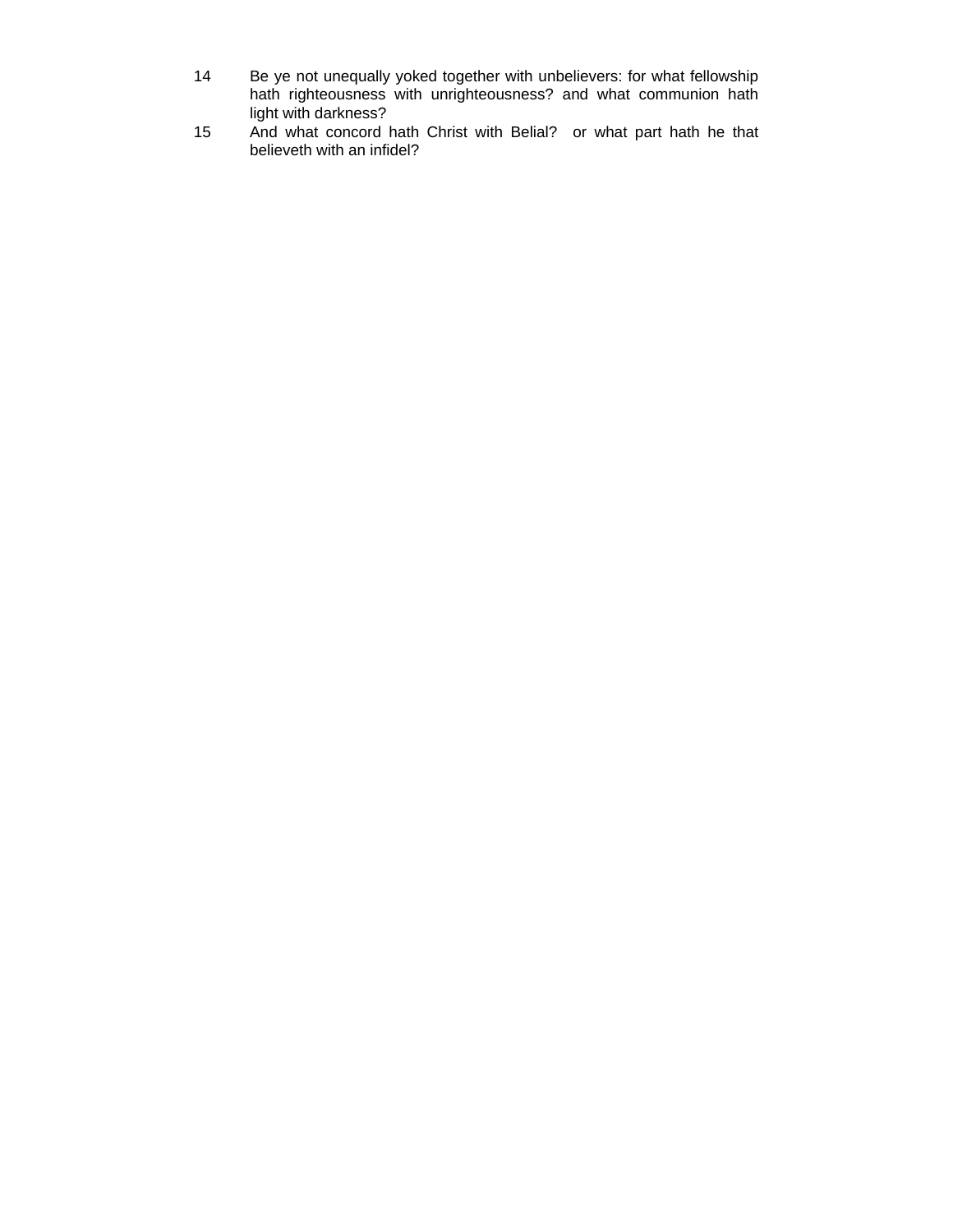# **Chapter 11**

# **The "Lost" Tribes of Israel**

This applies to both Satan and the fallen angels and their posterity because their light also went out. None of the dark nations as such have ever accepted the Lord Jesus Christ, but are wide open to occultism, superstition, Satanism, to the spirits of their forefathers, Buddahism, Hinduism and idol worship.

I recently watched a program on television on the religions of the Eastern peoples and found it revolting. The devil gripping at you the whole time through idol and demon worship. Even with the backsliding among white nations, do you associate idol worship with any of them? I do not know of any.

At the beginning I pointed that when Lucifer grabbed at the throne of God and said "I will be like the most High, I will climb on to the mount of God", he then became Satan, **and was cast out of heaven:** His great craving is to be worshipped, especially because it was denied him. This is a tendency of the fallen nature; you crave that which is denied you.

These dark nations are not without religion, they are not without a sense of worship and that is why I am strongly opposed to what some of my colleagues claim viz, that the black people are descended from an animal. I cannot accept that, because animals have no god-worship consciousness, whereas, the black man and non-white people have a tremendous craving for, and need of worshiping gods.

The white people, those who won't accept the Lord Jesus Christ, can go through life and say they are atheists etc., but not the black or coloured man. They must worship! Even if it's the stump of a tree, because Satan prods and says, "you are my progeny, I demand your worship!" I cannot deny the fact that there are glorious exceptions, we meet them and must acknowledge that there are black people who have died for the Christian faith. I believe that it is those drops, spattering of the real seed that have come down the line and have lodged in such persons.

When we go back in history we find that only the white nations became the Christian nations. I have almost completed my book "Israel in the New Testament". In the epistles to the, Corinthians, Romans, Galatians, Ephesians etc., I prove that these people were all Israelites. So, when Jesus commissioned his disciples to preach the Gospel, they went to **THE LOST TRIBES** to bring the gospel to **THEM**. They did not make a beeline for black Africa. No, they followed the footsteps of these lost tribes and brought them the message.

By way of a diversion, let us go to one of the epistles - Romans.

This is in the form of a letter and a letter is always addressed to somebody. Romans 4:1;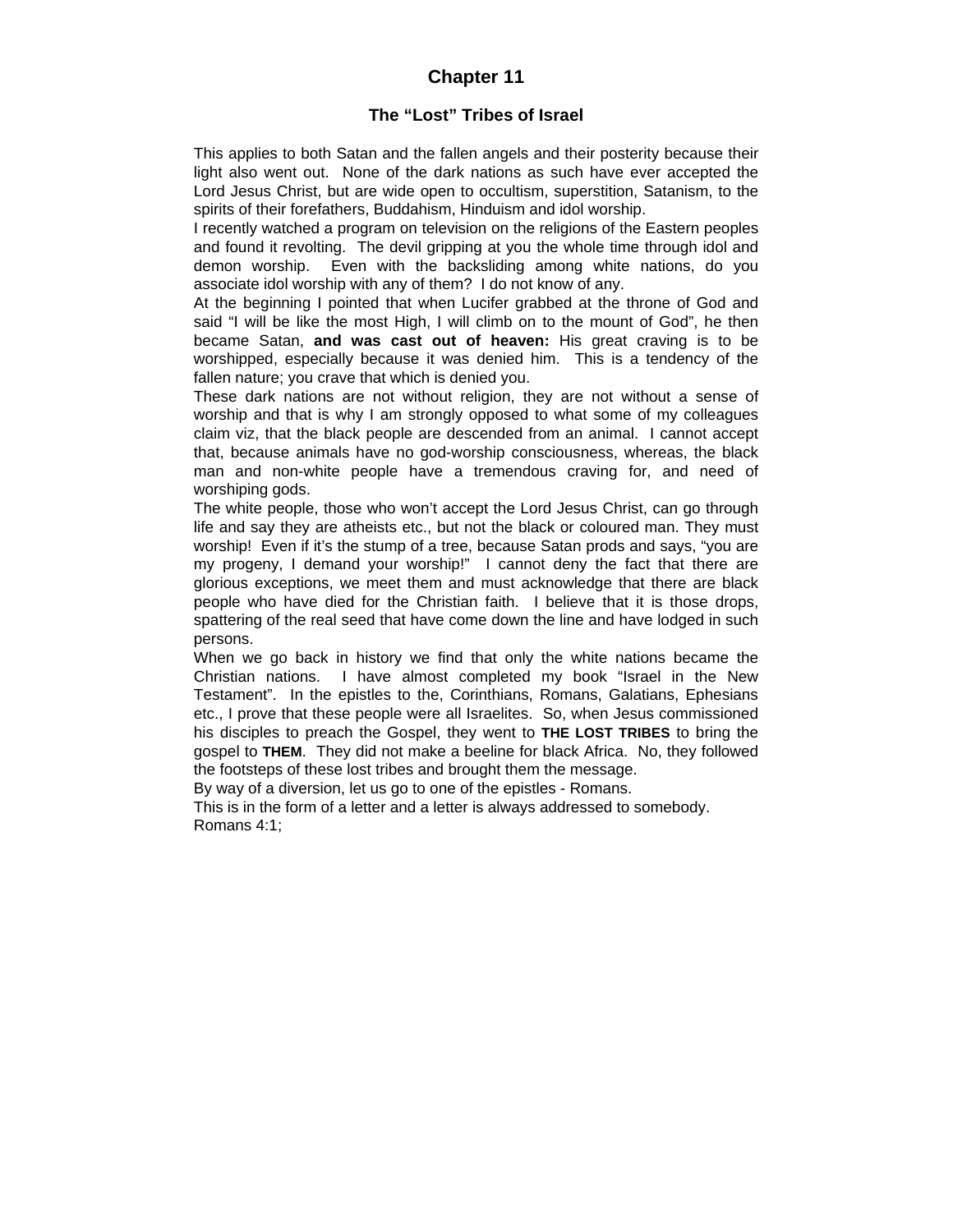1 WHAT shall we say then that Abraham our father, as pertaining to the flesh hath found?

Some translations read: Abraham our **forefather**. Now, if Paul spoke here about Abraham as our "FOREFATHER", what were these people he addressed here? They were **literal** descendants of Abraham. They were not, as is preached today, a lot of converted heathen people and then the general conclusion arrived at is that they were black.

These Romans were literal descendants of Abraham.

- 1 Corinthians 10:1-3;
- 1 MOREOVER, brethren, I would not that ye should be ignorant, how that all our fathers were under the cloud, and all passed through the sea;
- 2 And were all baptized unto Moses in the cloud and in the sea;
- 3 And did all eat the same spiritual meat;

Now, who under Moses went through the sea and drank of the Spiritual rock? In other words, who came out of Egypt? The Israelites! He calls them "our fathers" Galatians 3:23-24;

- 23 But before faith came, we were kept under the law, shut up unto the faith which should afterwards be revealed.
- 24 Wherefore the law was our schoolmaster *to bring us* unto Christ, that we might be justified by faith.

Only Israelites were kept under the law! No Philistines, Jebusites, Canaanites etc. It was only unto Israel that the law was a schoolmaster, pedagogue, a teacher. These Galatians were Israelites!

Ephesians 2:11-13;

- 11 Wherefore remember, that ye *being* in time past Gentiles in the flesh, who are called Uncircumcision by that which is called the Circumcision in the flesh made by hands;
- 12 That at the time ye were without Christ, being aliens from the commonwealth of Israel, and strangers from the covenants of promise, having no hope, and without God in the world:
- 13 But now in Christ Jesus, ye who sometimes were far off are made nigh by the blood of Christ.

Who were these aliens from the commonwealth of Israel, and strangers from the covenants?

The Ten Tribes who were given a bill of divorce as stated hereunder! Hosea 1:9-11;

- 9 Then said *God*, Call his name Lo-Ammi: for ye *are* not my people, and I will not be your *God*.
- 10 Yet the number of the children of Israel shall be as the sand of the sea, which cannot be measured nor numbered; and it shall come to pass, *that* in the place where it was said unto them, Ye *are* not my people, *there* it shall be said unto them, Ye *are* the sons of the Living God.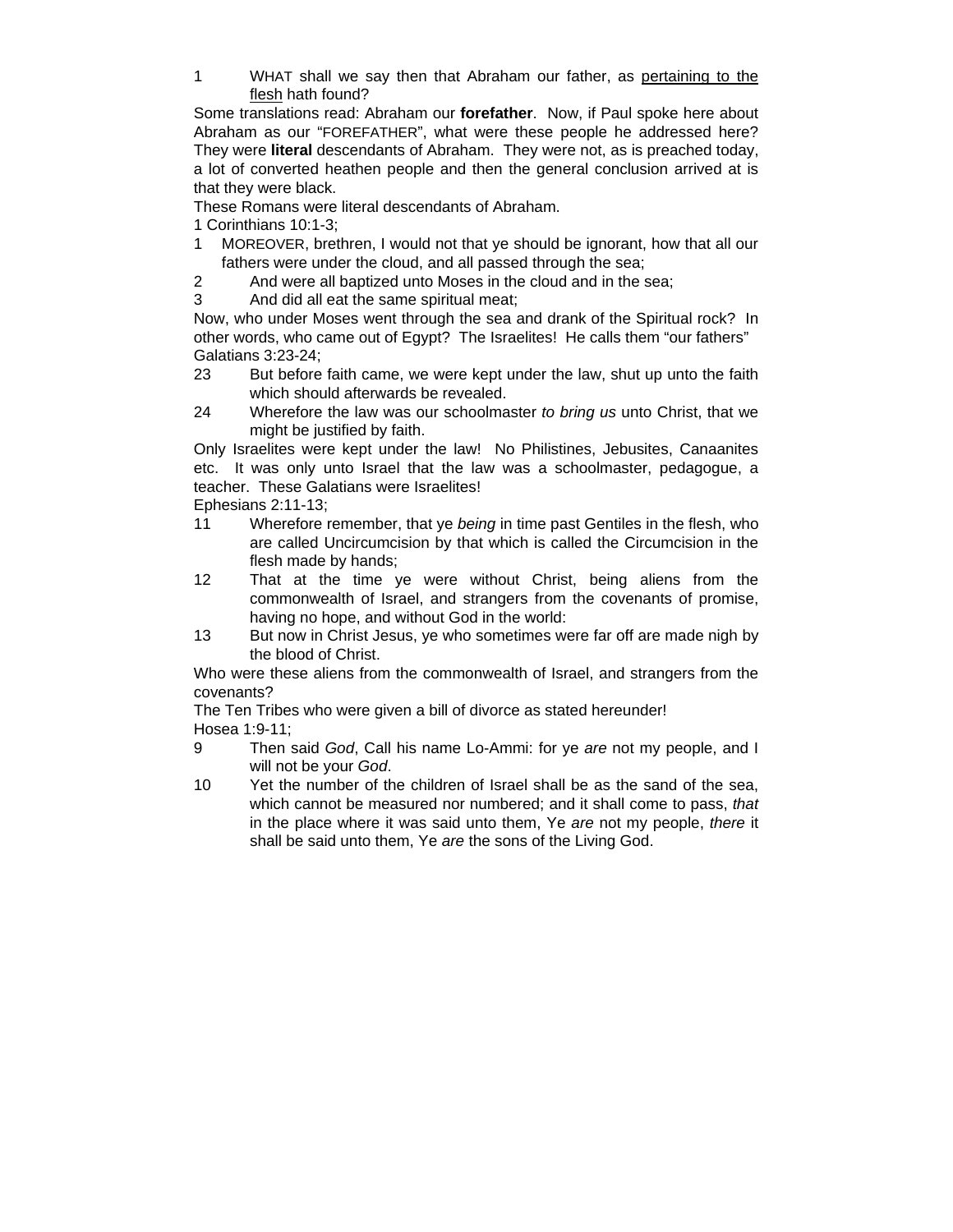11 Then shall the children of Judah and the children of Israel be gathered together, and appoint themselves one head, and they shall come up out of the land: for great *shall be* the day of Jezreel.

The Ephesians were Israelites, and so we can continue right through to Revelation.

#### **Back to the main theme**.

Try to visualize what a tremendous mixture of people there must have been at the time of Noah and the flood. The fallen angels marrying these earthly women, and begetting children. And those in turn are marrying again amongst themselves. What a conglomeration there must have been! And now Jesus said: "It shall be so in the days of the coming of the Son of man". Look at the world; at our cities, the mixture of people who do not care, as long as they can have their fling and satisfy their desires as in the days of Noah.

Just as a matter of interest, people have often wondered why in the remote areas of the East, and even here in Africa, some tribes are appreciably more backward than others. Some tribes are still man-eaters, cannibals and so on.

In the scientific world there is such a thing as inbreeding. There are certain areas where I think people are inclined to intermarry into certain family groups and a particular surname becomes common in those areas. With excessive inbreeding one have deterioration, resulting in the birth of perhaps a genius here and there, but mostly idiots. The idiots will then inbreed and the genius will do the same, and the close family relationship will continue. Like seeks like and like begets like.

Imagine the multitude of offspring, the result of this cohabitation of fallen angels with man, marrying again among themselves. How certain types would pair off with one another, each in its own direction. The world was still sparsely populated and some small group would wander off and settle far away from a race that might have wanted to destroy them. So they marry amongst themselves and such inbreeding produces race deterioration. This must have happened throughout the ages. That is also why farmers will pay large sums of money for a bull or ram from somewhere else.

I think the foundation has now been laid for our understanding of the further racial tendencies and what has happened in the world since then which is still happening today.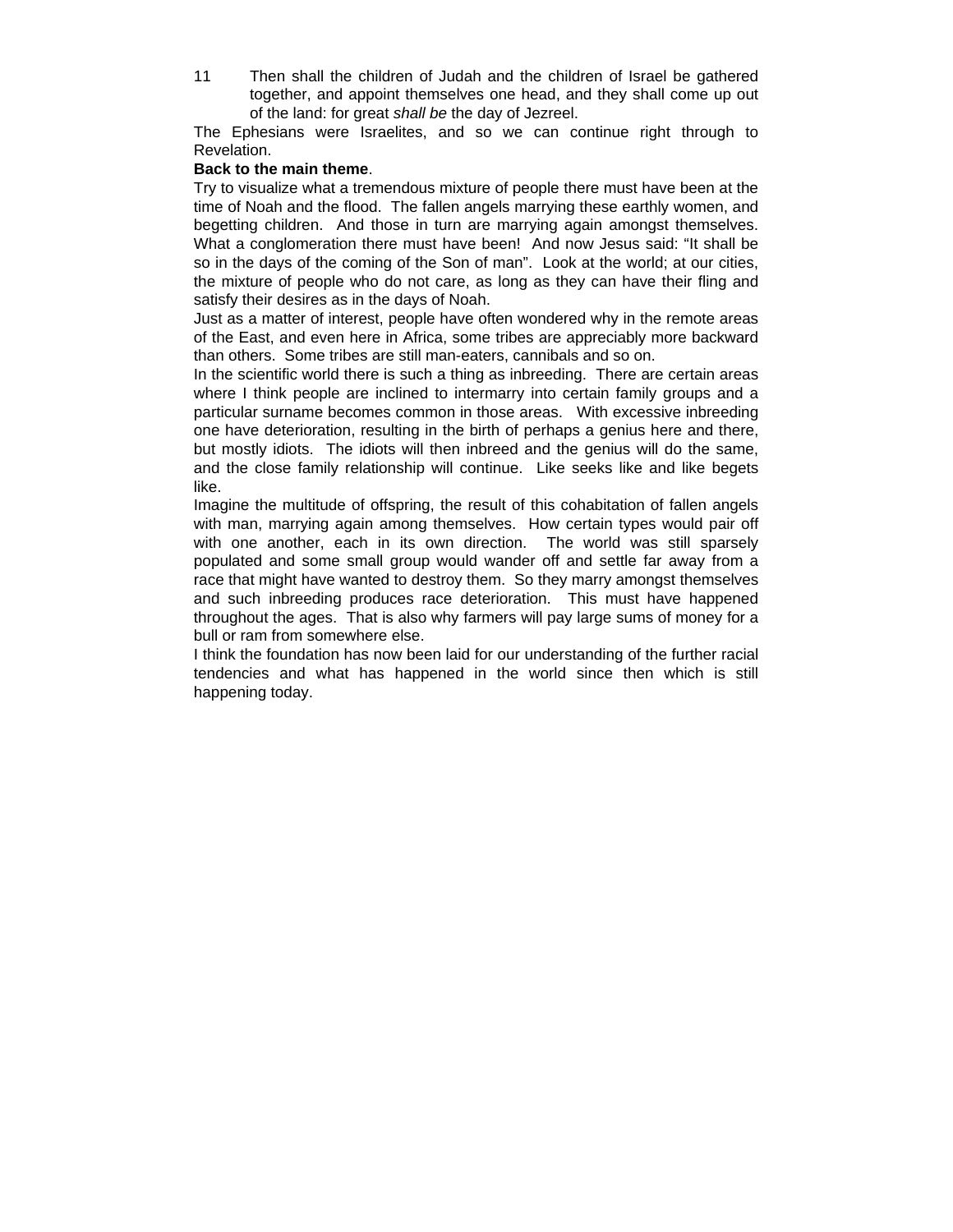# **Chapter 12**

# **The Kingdom of Satan**

Let us read:

Genesis 10:8-10;

- 8 And Cush begat Nimrod: he began to be a mighty one in the earth.
- 9 He was a mighty hunter before the LORD, wherefore it is said, Even as Nimrod the mighty hunter before the LORD
- 10 And the beginning of his kingdom was Babel, and Erech, and Accad, and Calneh, in the land of Shinar.

Normally one would read through this, and think, Oh! These are simply history and leave it at that. But actually, what is written here is an account of Satan starting and organising his kingdom on earth after that initial irruption and downfall, with only one purpose in mind and that is to withstand God.

Satan has, right throughout the Bible, always tried to forestall God. God was going to start his kingdom in Genesis 12, when He called Abraham, and promised to make him a great nation. Satan comes and starts his in Genesis 10. Thus Babel is found in opposition to God, right up to the very end where we find, in Revelation 18, Babylon the great being destroyed; the culmination of this Babel which started there in Genesis 10. You will find Babel and Babylon right through the Bible always opposing God. **Understanding all this, makes the Bible such a fascinating book.** Satan started this kingdom of Babel, which will always be in opposition to God right unto the end - Revelation chapters 18, 19 and 20.

Now, **Nimrod was the great grandson of Noah,** and we must never forget that Nimrod, although he was the son of Cush, and Cush, according to my understanding of the Bible, was a black man, he (Nimrod) still had some of the after-glow of his great grandfather Noah and of his brilliance, as well as that of the fallen angels - from both sides.

I am not trying to derogate the black man, but the facts are that he has not invented anything himself and where the white man has left him to himself, as we found in Africa since 1945, Africa went back to starvation, mass murders and corruption, and those tropical diseases that had been wiped out during the European control of Africa, is re-emerging. The black man, left to himself, goes only one way, and that is down. But when Nimrod founded this great city of Babel, he was still in his prime and still had much of what Noah had and what he got from his forefathers the fallen angels.

The word Nimrod is derived from the Hebrew word - **Marath**, meaning rebel. He got this from his forefathers, the fallen angels. Now, the Bible says, in Genesis 10:8; "And Cush begat Nimrod: he began to be a mighty one in the earth." **This means a hero!** Now remember, Nimrod was from Ham and not from Shem. These words in verse 9 "he was a mighty hunter before the Lord", actually mean,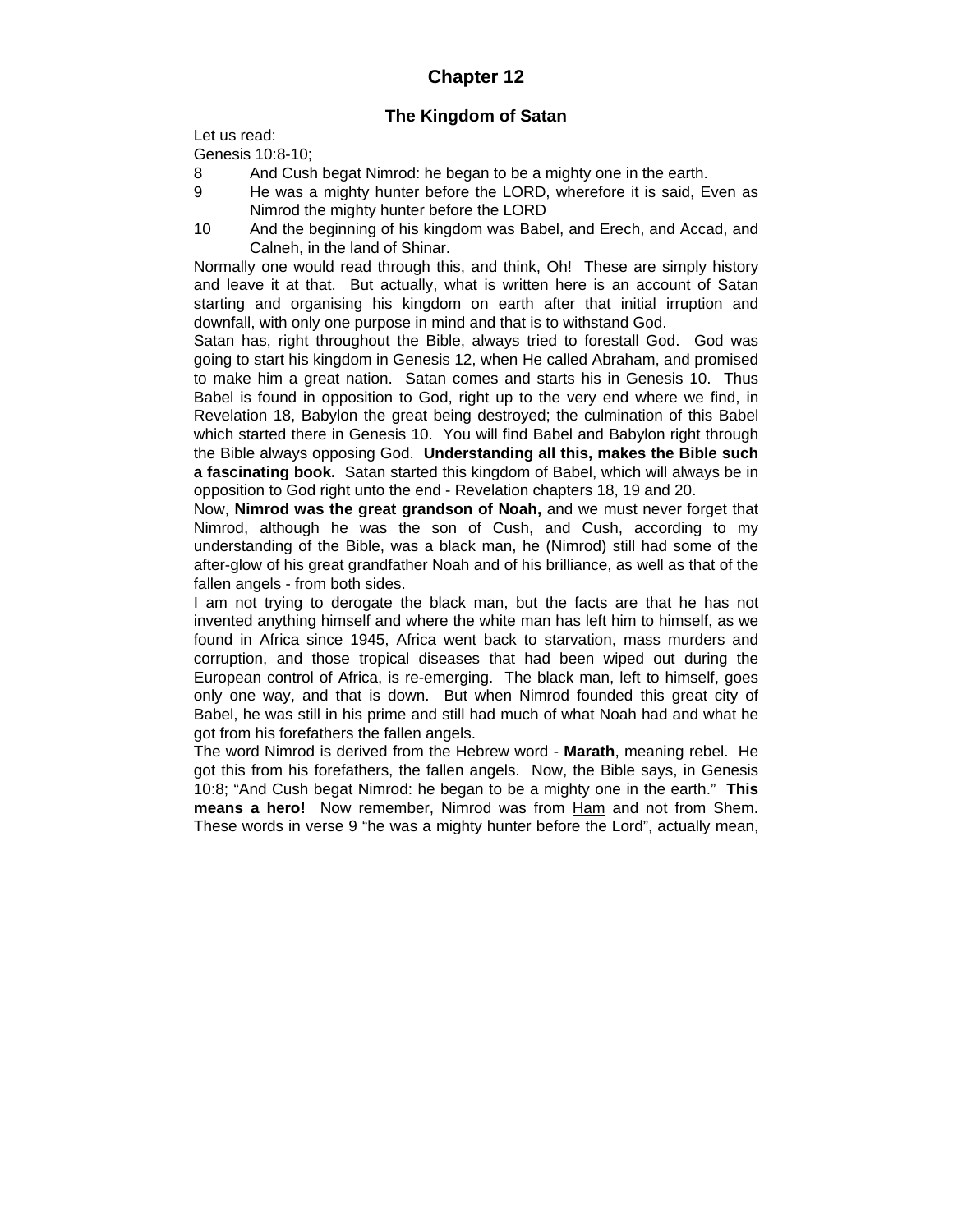"in defiance of the Lord", like we read in Genesis 6:11; "The earth was also corrupt before God, and the earth was filled with violence."

Genesis 10:10; "And the beginning of his kingdom was Babel" (meaning confusion).

We come now, to the genealogy of Ham and his descendants.

Read: Genesis 10:14;

14 And Pathrusim, and Casluhim, (out of whom came Philistim), and Caphtorim.

The name Palestine comes from this word - Philistim, a descendant of Ham. Hence also the name Philistine. Their five cities were Askelon, Gaza, Ashdot, Ekron and Gath,

1 Samuel 17:4;

(Where some of the remnants of the Giants are to be found. Goliath who came from the Philistine and against whom Saul and David fought. David slaying him with sling and stone.)

4 ------ Goliath, of Gath, whose height *was* six cubits and a span. (Just over 9 feet, was a descendant of the fallen angels).

Genesis 10:15;

15 And Canaan begat Sidon his firstborn, and Heth,

Now Sidon, with the Israeli invasion of Lebanon, was very prominent in the news again. Sidon was one of the sons of Canaan. Black people inhabited that whole area. In my library at home I have certain information from the British Museum, that on the coast of North Africa two pillars were discovered, erected by black people from whom the Moors descended and who eventually invaded Spain and Portugal. On those pillars were written, "We are the ones who fled before the robber, Joshua". These Moors were black. Sidon, the oldest Canaanite city and Heth from whom came the Hittites.

Genesis 27:46;

46 And Rebekah said to Isaac, I am weary of my life because of the daughters of Heth: if Jacob take a wife of the daughters of Heth, such as these *which are* of the daughters of the land, what good shall my life do me?

Heth was one of the sons of Canaan who was a son of Ham, and they were black. Rebekah could not stop Esau her other son from marrying a daughter of Heth and was concerned about Jacob. Praise God Jacob did not marry one of those women.

Genesis 10:15-16;

15 And Canaan begat Sidon his firstborn, and Heth,

16 And the Jebusite, and the Amorite, and the Girgasite, etc.

The Jebusite were the founders of Jebus, which afterwards became Jerusalem. The Citadel was afterwards called Zion, south of Mount Moria, in the area in which Jesus was crucified. (Golgotha) Mount Moria of historical fame.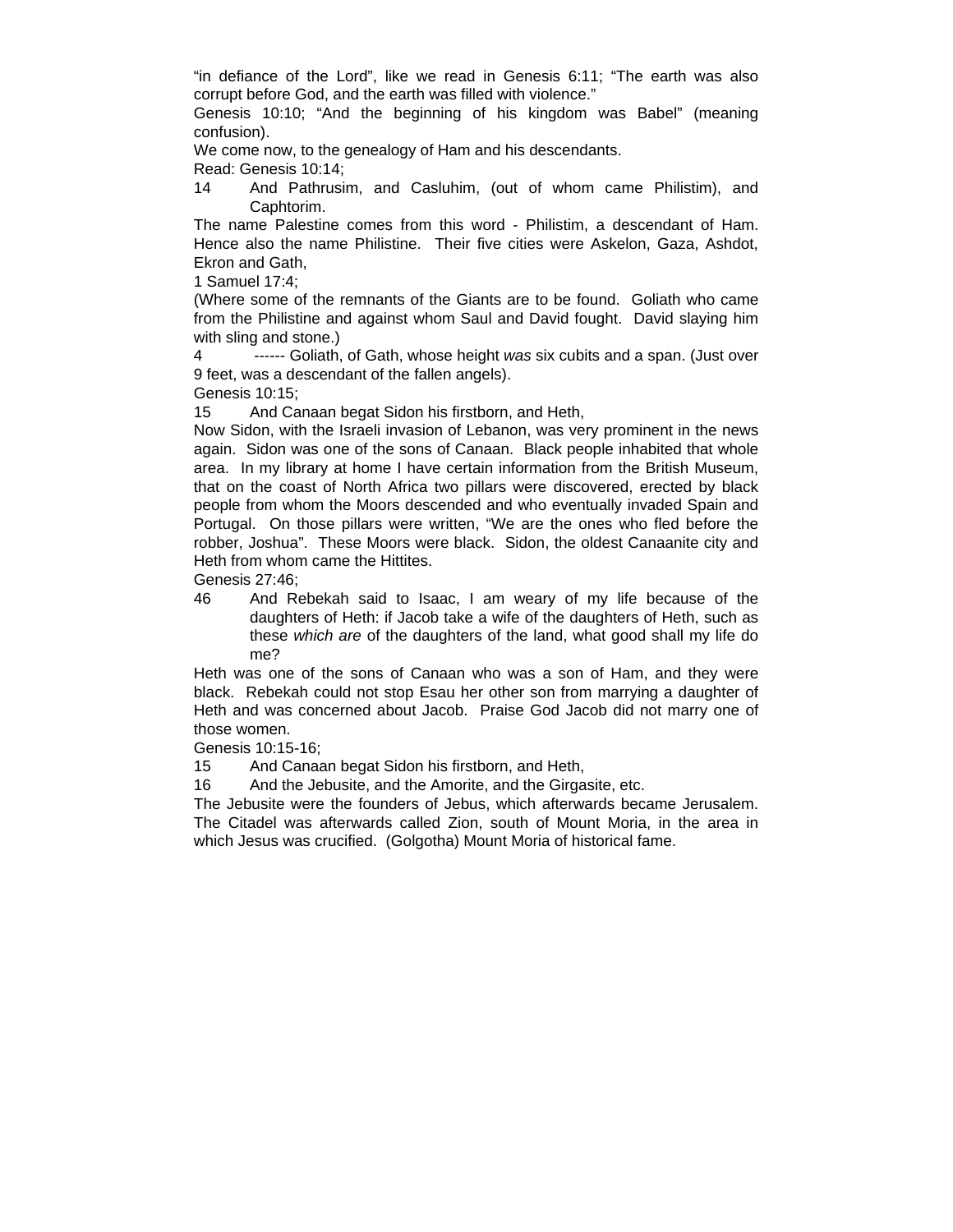2 Samuel 5:6-9;

- 6 And the king and his men went to Jerusalem unto the Jebusites, the inhabitants of the land: which spake unto David, saying, Except thou take away the blind and the lame, thou shalt not come in hither: thinking, David cannot come in hither.
- 7 Nevertheless, David took the stronghold of Zion: the same *is* the city of David.
- 8 And David said on that day, Whosoever getteth up to the gutter, and smiteth the Jebusites, and the lame, and the blind, *that are* hated of David's soul, *he shall be chief and captain.* Wherefore they said, The blind and the lame shall not come into the house.
- 9 So David dwelt in the fort, and called it the City of David. And David built round about from Millo and inward.

Now look at:

Ezekiel 16:3;

This is a question that has been asked me several times before and which I could not answer at first.

3 And say, Thus saith the Lord GOD unto Jerusalem; Thy birth and thy nativity *is* of the land of Canaan; thy father *was* an Amorite and thy mother an Hittite.

# **Comment:**

The question people now ask is: "How can God make Jerusalem his city from which He is going to rule!" Look at her origin; look at her history! "However that may be so, God did promise Canaan to Israel, but when he got there, the Canaanites were already there. Another of Satan's schemes to forestall God. As we have seen they were the Jebusites, and they descended from the man Canaan. We have also seen how they founded it, (Jerusalem) and how David took it from them.

Ezekiel 16:45;

45 Thou *art* thy mother's daughter, that lotheth her husband and her children; and thou *art* the sister of thy sisters, which lothed their husbands and their children: your mother *was* a Hittite, and your father an Amorite.

This explains the connection of the Jebusite with the Amorite and also with the Hittite.

Now Genesis. 10:21;

21 Unto Shem also, the father of all the children of Eber, the brother of Japheth the elder, even to him were *children* born.

It was actually the line of Shem that God was interested in because it was out of the children of Eber that God selected Abraham. We do not hear much about the rest of Shem's children and by now you can see the reason why.

Genesis 10:24;

24 And Arphaxad begat Salah; and Salah begat Eber.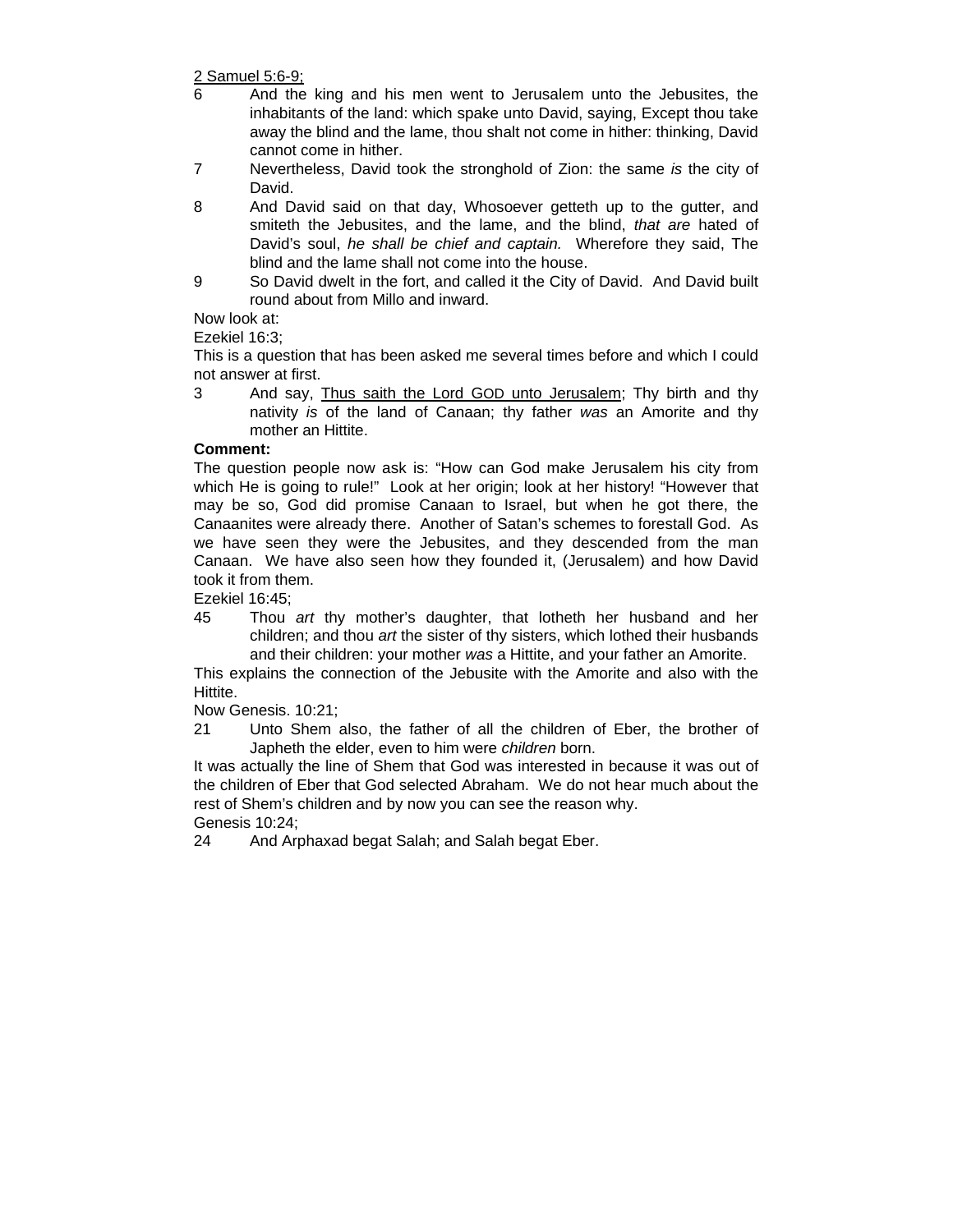Whence the name Hebrew which we find in: Genesis 14:13;

13 And there came one that had escaped, and told Abram, the Hebrew; for he dwelt in the plain of Mamre the Amorite, brother of Eshcol and brother of Aner: and these *were* confederate with Abram.

That is where the Hebrew comes from, and it means - beyond. The people from beyond the flood: that is, from beyond the Euphrates to Canaan. Joshua 24:2-3,14-15;

- 2 And Joshua said unto all the people, Thus saith the LORD God of Israel, Your fathers dwelt on the other side of the flood in old time, *even* Terah the father of Abraham, and the father of Nachor: and they served other gods
- 3 And I took your father Abraham from the other side of the flood, and led him throughout all the land of Canaan, and multiplied his seed, and gave him Isaac.

14 Now therefore, fear the LORD, and serve him in sincerity and in truth: and put away the gods which your fathers served on the other side of the flood, and in Egypt; and serve ye the LORD.

15 And if it seem evil unto you to serve the LORD, choose you this day whom ye will serve; whether the gods which your fathers served that *were* on the other side of the flood, or the gods of the Amorites, in whose land ye dwell: but as for me and my house, we will serve the LORD.

In the foregoing chapter, we indicated where Satan started his kingdom on earth. We gave a brief description of the Philistines, Nimrod, Shem and his descendants, one of which was Eber - Genesis10:24 and from whose name came the word Hebrew, as in Genesis 14:13.

Also that the word Hebrew means - "beyond", the people coming from beyond the flood.

In the following chapter we read of man's first attempt to, after the flood openly defy God, under the leadership of Nimrod.

Genesis 11:1-4;

- 1 AND the whole earth was of one language, and of one speech.
- 2 And it came to pass, as they journeyed from the east, that they found a plain in the land of Shinar; and they dwelt there.
- 3 And they said one to another, Go to, let us make brick, and burn them thoroughly. And they had brick for stone, and slime had they for morter.
- 4 And they said, Go to, let us build us a city and a tower, whose top *may*  reach unto heaven; and let us make us a name, lest we be scattered abroad upon the face of the whole earth.

This word "name" in verse 4 means, manifesting our independence of God. Here was the continuation of the germ that Satan laid in the hearts and minds of Adam and Eve that if you eat of that tree you will get to know the difference between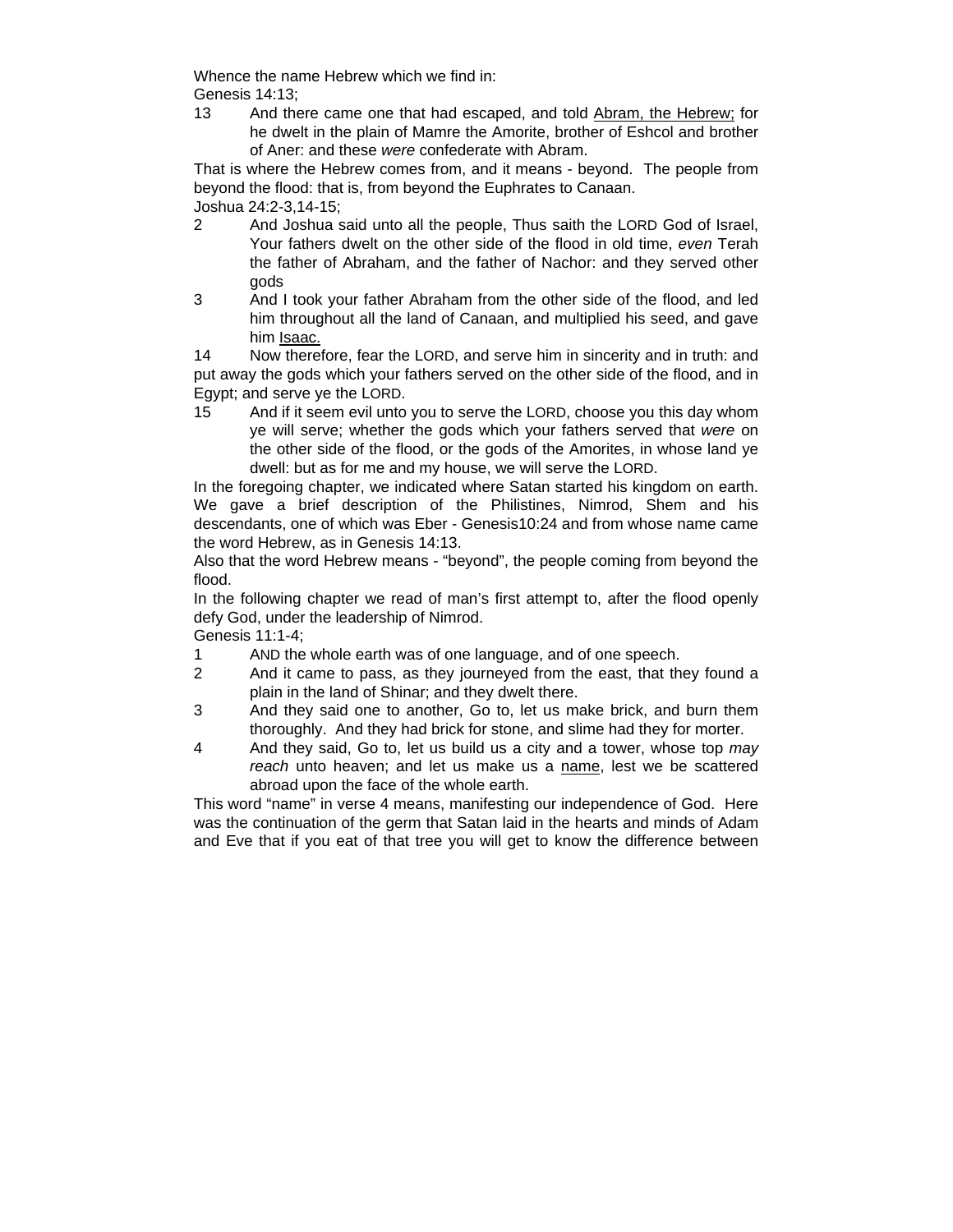good and evil. In that sense you will become like God and you will not be so dependant on God because you are almost a god in yourself. That actually is what Adam was, a little lower than God Himself as you saw in our previous talks. It is still always that element in man where the devil finds fertile soil to confuse our own minds. That is why one finds so much of the revival of **humanism** today**.**

At heart this was the motivation for the building of the tower of Babel. Babel is of course, the start of the whole Babylonian system in opposition to God. Babel means - "**confusion"**. It is well to remember, that "anything" that is not subject to, and is not surrendered to the Lord, will always lead to confusion. If Satan can get a person away from God, he can lead that person into confusion. **Bring everything to the Lord in prayer!** Look at the world today - it is totally confused! In Genesis 11:10- 26 we find listed the generations of Shem.

From previous chapters you will recall the prophecies of Noah regarding Shem Ham and Japheth. **Only** as regards Shem did Noah say that God would be the God of Shem!

Right through the Bible only the descendants of Shem, showed an inclination towards the Living God.

Significantly nowhere in the posterity of Japheth or Ham is a single name that ever attached itself to JHWH or the Living God of Israel.

However, you can make a close study of that by looking up the names of his descendants and you will find **not all** the descendants of Shem were followers of God. For me, that is part proof of my interpretation of what happened in the garden of Eden and Satan's relations with Eve that led to a seed of Satan on earth; Also in Genesis 6, the fallen angels and the daughters of men left a posterity, and both were, at enmity with God. This mixing of races had its effect even in Shem, but he was the purest of them all.

God always had to select a certain stream in order to fulfil His purpose to once again cover this earth with God's image. One can almost see a malignant opposition to God from the side of the devil, the opposer of God. Satan must have said to God: (I say this reverently;) "Well God, You want to fill this earth with Your image but I am going to steal a march on You. I will see that my image is also planted on this earth!" That has been the conflict right throughout the ages. Then Jesus came and said: "Unless a man be born from above, he cannot enter the Kingdom of God".

We are still going to see in further chapters how the image of Satan is eventually going to be destroyed from the face of the earth, and all that will remain will be the image of God. Then only will God's eternal purpose for this earth be finally fulfilled. Thank God, that God is in control!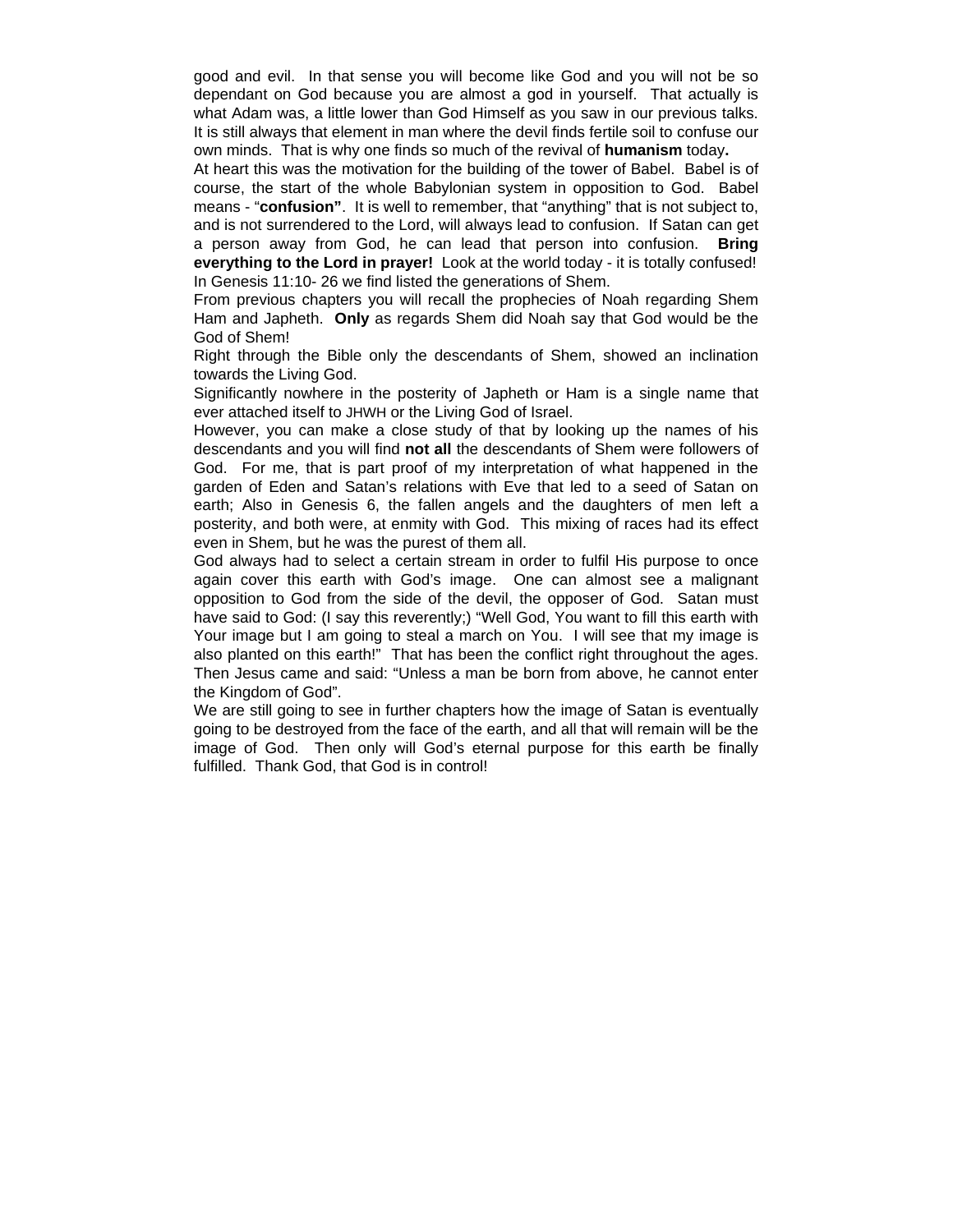# **Chapter 13**

### **GOD'S Covenant with Abraham**

When we come to Genesis 12, we find in the Bible 'story' a return to the purpose of God. So we find the birth of Abraham in:

Genesis 11:26;

26 And Terah lived seventy years, and begat Abram, Nahor, and Haran.

It is very interesting and it will greatly delight your souls if you read Genesis 11 and see how Abram came about. Who his brothers were and how they married close within their families.

Abram married Sarai and she was his half sister; - Genesis 11:29-30. Several of these marriages were among close relatives. It is as if God, choosing this, one could almost say divine family, was from the human point of view God's last resort and only hope of rescuing His image on this earth. These few families had to stick close together and keep the bloodline closely knit. Understanding these things is a fascinating story; you can see in your spirit and in your mind's eye the battle that was going on.

Now we read:

Genesis 12:1- 3.

- 1 NOW the LORD had said unto Abram, Get thee out of thy country, and from thy kindred, and from thy father's house, unto a land that I will shew thee:
- 2 And I will make of thee a great nation, and I will bless thee, and make thy name great; and thou shalt be a blessing:
- 3 And I will bless them that bless thee, and curse him that curseth thee: and in thee shall all families of the earth be blessed.

This is where God chooses Abram and starts his kingdom with the specific purpose, which I have already mentioned. Now right here I want to emphasize this point that very few people and few ministers know or really pay attention to and that is - that Abram, Isaac, and Jacob were not Jews, but **Hebrews.**

Almost in general some people in our churches speak of Abram as a Jew. He was neither Jew nor Israelite because Israel had not yet existed.

The same applies to Isaac.

Jacob was not an Israelite, but only **became** an Israelite at Jabbok.

This was the first appearance of the word "Israel" and that is very, very important. In the first three verses of Genesis 12, God made a sevenfold promise to Abram;

- (1) I will make of thee a great nation.
- (2) And I will bless thee.
- (3) And make thy name great.
- (4) And thou shalt be a blessing.

(5) And I will bless them that bless thee.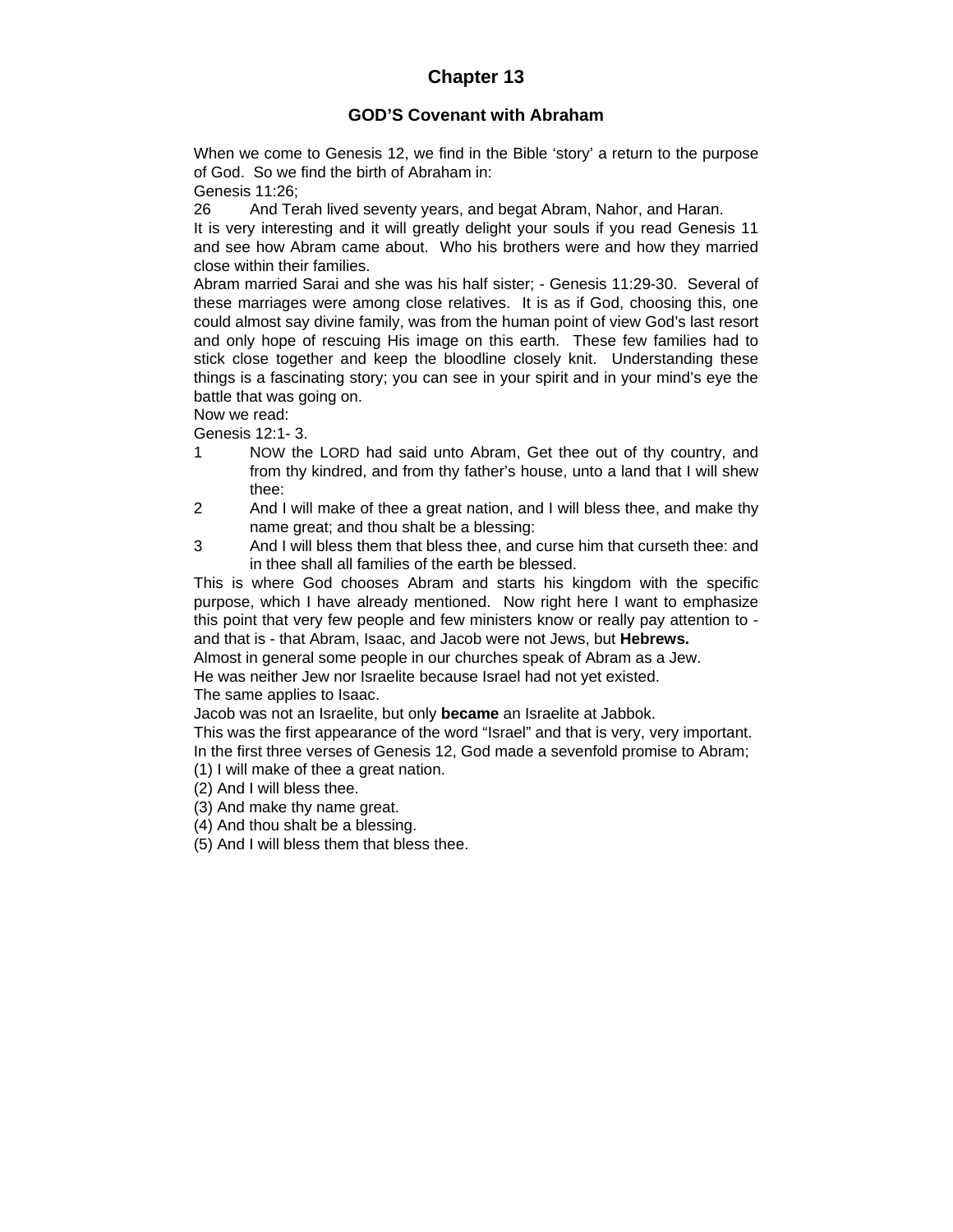(6) And curse him that curseth thee.

(7) And in thee will all the families of the earth be blessed.

The number 7 (seven) is threaded throughout God's Word like a golden thread. Now, compare the above blessings with those seven given to Israel in; (I shall not list them separately, so underline them for yourself). Exodus 6:4-8;

4 And I have also established my covenant with them, to give them the land of Canaan, the land of their pilgrimage, wherein thy were strangers.

- 5 And I have also heard the groaning of the children of Israel, whom the Egyptians keep in bondage, and I have remembered my covenant.
- 6 Wherefore say unto the children of Israel, I *am* the LORD, and I will bring you out from under the burdens of the Egyptians, and I will rid you out of their bondage, and I will redeem you with a stretched out arm, and with great judgements:
- 7 And I will take you to me for a people, and I will be to you a God: and ye shall know that I *am* the LORD your God, which bringeth you out from under the burdens of the Egyptians.
- 8 And I will bring you in unto the land, concerning the which I did swear to give it to Abraham, to Isaac, and to Jacob; and I will give it you for an heritage: I *am* the LORD.

Now we return to Genesis 12, in which we see that God said to Abram, that **"in thee"** all the families of the earth shall be blessed! That was the last promise in that part.

We live in a time of explosive feelings regarding politics and even religion. But if we are balanced and fair, we shall have to admit, looking back over the centuries and even over the millennia, that only in a certain section of the people on this earth has this promise that **"in thee shall all of the families of the earth be blessed",** been fulfilled.

First, in the negative sense by way of elimination: Have the Yellow, Coloured or the Black Nations been a blessing to the earth?

Blessing number one to mankind is the revelation of Jesus Christ!

Jesus said: "What shall it profit a man if he should gain the whole world and lose his soul? What shall a man give in exchange for his soul?"

Has the world heard about this saving message from the Blacks, from the Chinese? None of them: What about food, scientific and technical know-how? What about civilization in general for the benefit of mankind? These have never come from any of these people.

Let us draw the line closer; (and this is where an explosion might take place) has it come from the Jew? No, they have been more of a curse than a blessing. They killed the Lord Jesus! They tried from the start, and are still **trying** today to destroy the Christian faith.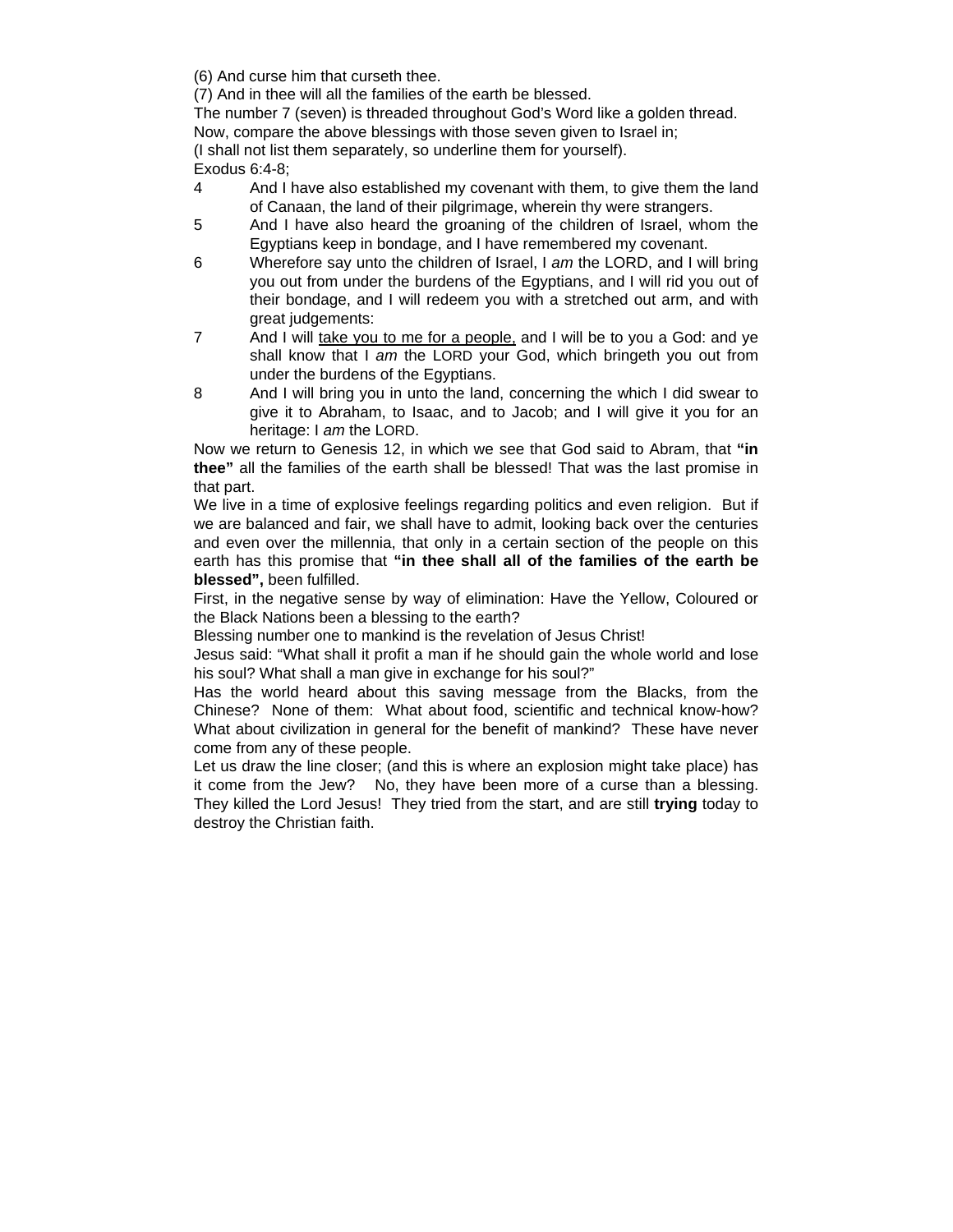Go to any anti-Christ organization in the world, and digging deep enough, you will find **Jewish** influence at the root of it. One can almost say they have been part of the branches of the anti-Christ movements.

The white Western European Protestant Nations have been that blessing for the past almost two thousand years. They have been the blessing by bringing Christ to a world that would not have known of the Lord Jesus Christ, if those people after Pentecost had not accepted the Christian Gospel; and if they had not been prepared to pay the price for its propagation.

As far as food is concerned, the whole world is looking to Western man. Take him out of the world and it will die of starvation. As for the provision of jobs it is the same in every respect. So, the promise that "in thee shall all the families of the earth be blessed", can be applied to the white protestant nations only!

These promises have been repeated to Isaac. And with regard to Isaac we find in Genesis 22 (Isaac a miracle child was offered, sacrificed to God), that if the Angel of the Lord, had not stopped Abraham, he would have killed Isaac there in obedience to God. God, looking at the heart knew that (see Hebrew 11) Abraham had (in the eyes of God) sacrificed his son and that out of the hand of God he also received Isaac back.

**Therefore Isaac's posterity was a dedicated, sacrificed nation to God.** We who are considered to be that posterity must realize this; we are not here for ourselves but first and foremost to glorify the name of our Lord. And that we also are a dedicated sacrificed race. So, Isaac was a miracle child, because against human expectation he was born when Abraham was hundred, and Sarah was ninety years old, far past the age of child bearing. And so out of Isaac would come a miracle people.

We are not what we should be, but compared with the world, we are a miracle race. Not to brag about, but to be humble about, and to realize our high and holy calling. Therefore, for God, the heart of His purpose is the restoration of His image upon this earth. So God had to give to this couple, Abraham and Sarah, a miracle child. Isaac was a miracle and a special creation of God to restore God's image upon the earth!

Turn to Genesis 24, where Isaac had to find a wife. Abraham gave strict instructions to his eldest servant that he was not to go to any of those heathen tribes around but back to his, Abraham's family; it was the closest source of purity of the race.

For many years in my life I have been told in churches that Isaac was Christ, and the church was the bride. How can they so beautifully manipulate and preach that? That is how they see it, but that is not the truth at all.

We shall now go to Genesis 24, where Abraham sends his trusted servant to find a wife for Isaac.

Genesis 24: 3-4,15,24,27,37,38,60;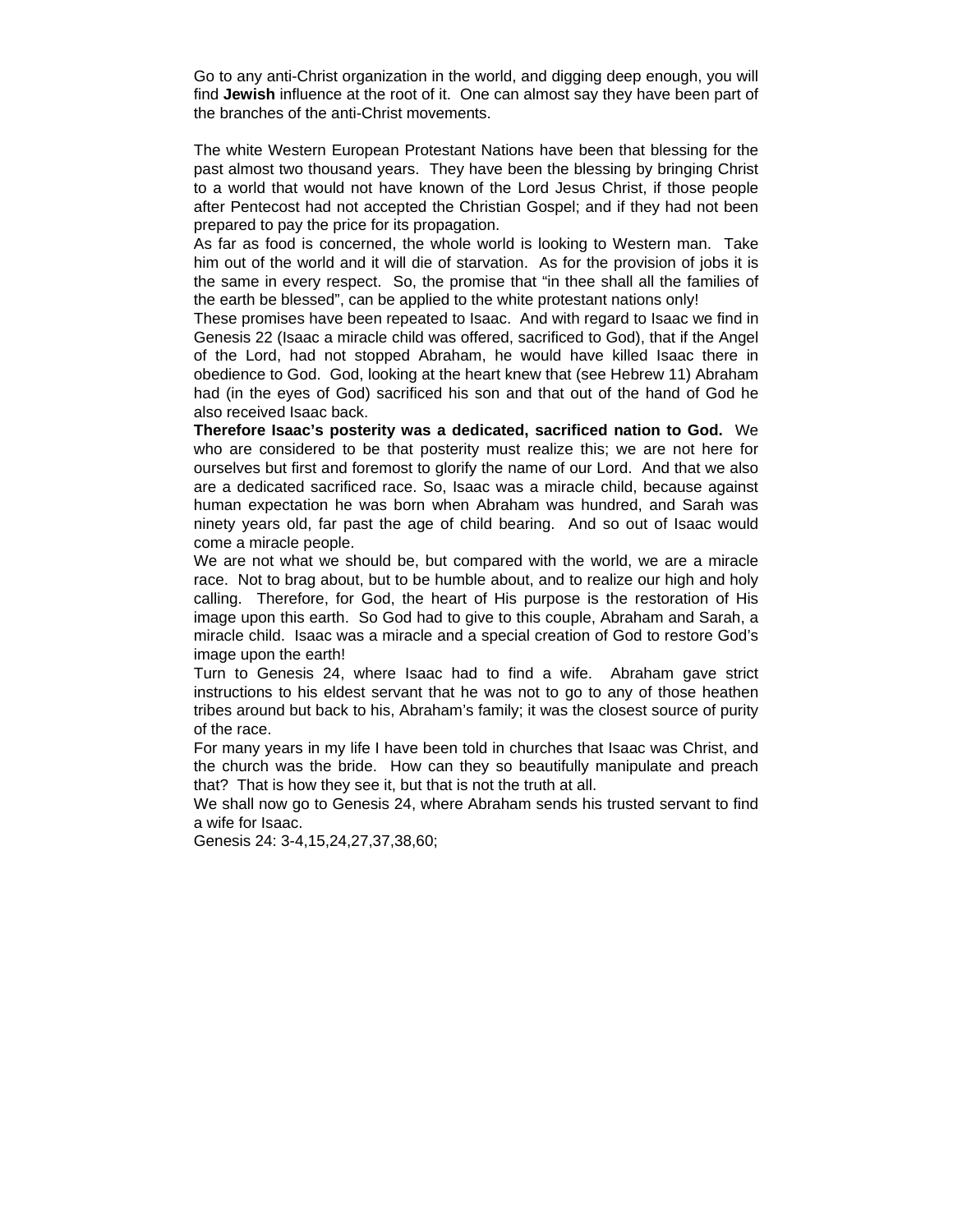- 3 And I will make thee swear by the LORD, the God of heaven, and the God of the earth, that thou shalt not take a wife unto my son of the daughters of the Canaanites, among whom I dwell:
- 4 But thou shalt go to my country, and to my kindred, and take a wife unto my son Isaac.

(This is of utmost importance).

15 And it came to pass, before he had done speaking, that, behold, Rebekah came out, who was born to Bethuel, son of Milcah, the wife of Nahor, Abraham's brother, with her pitcher upon her shoulder.

(From this one can now see what a close relative Rebekah was to Isaac).

24 And she said unto him, I *am* the daughter of Bethuel the son of Milcah, which she bare unto Nahor.

(Notice how inter marriages took place among their relatives).

27 And he said, Blessed *be* the LORD God of my master Abraham, who hath not left destitute my master of his mercy and his truth: I *being* in the way, the LORD led me to the house of my master's brethren.

Now we understand the conflict between God and Satan and how Satan is making his last attempt in our generation, in a clever and subtle way, to almost FORCE integration upon us. So as to destroy God's family on the earth.

- 37 And my master made me swear, saying, Thou shalt not take a wife to my son of the daughters of the Canaanites, in whose land I dwell:
- 38 But thou shalt go unto my fathers house, and to my kindred, and take a wife unto my son.
- 60 And they blessed Rebekah, and said unto her, thou *art* our sister, be thou *the mother* of thousands of millions, and let thy seed possess the gate of those which hate them.

Note: For a more detailed study of this I would advise those who read this book, to get my book "The Lost Ten Tribes of Israel". It would be of great assistance! Before going any further, let us go back to Genesis 12. Please note that those promises God made to Abraham in those first three verses were **unconditional,**  they were **everlasting** and they were **irrevocable!** 

Nowhere did God make a conditional contract with Abraham.

God did not say **"if"** you will, then I will.

Abraham did not open his mouth: God said: "I will, I will, I will".

This therefore is **eterna**l and it is **fixed!** 

This was **precisely** what was repeated to Isaac.

The **ROOTS** of the whole **DIVINE PURPOSE** lie here in these revelations from God. Let us look at where God is talking to Isaac in:

Genesis 26:3-4;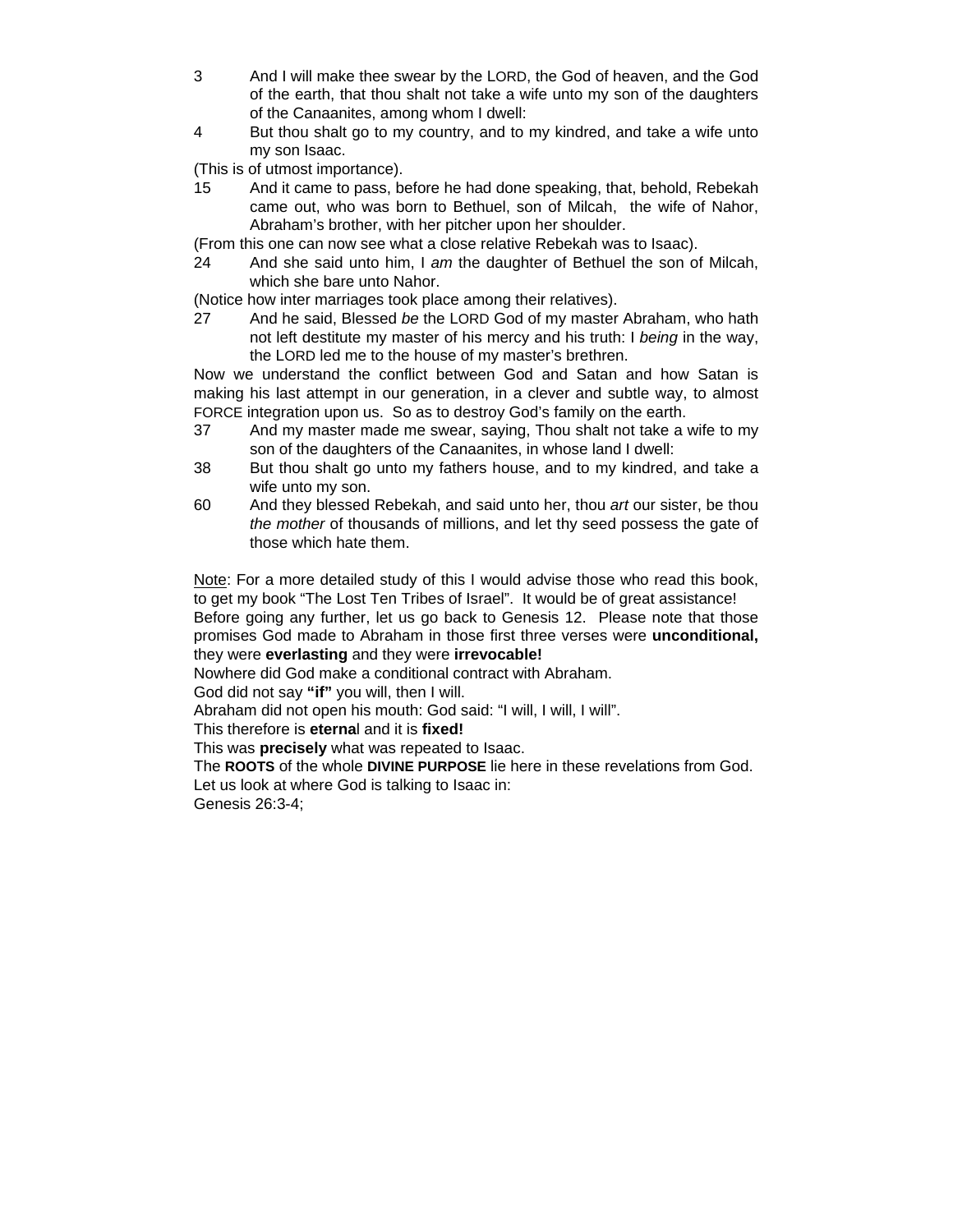- 3 Sojourn in this land, and I will be with thee, and will bless thee; for unto thee, and unto thy seed, I will give all these countries, and I will perform the oath which I sware unto Abraham thy father;
- 4 And I will make thy seed to multiply as the stars of heaven , and will give unto thy seed all these countries; and in thy seed shall all the nations of the earth be blessed.

### **Comment:**

### We see the promise about **countries!**

Take heed what is going on in the Middle East today [14.8.82].

We can see that this promise is made to Abraham, Isaac, and Jacob and their posterity. Look at the Jews today! It can be proved that nine tenths of them do not have a drop of Israel blood in their veins. This comes from Jewish authorities themselves.

One can immediately understand the tremendous implications this bears. And how wrong and explosive the situation in the Middle East is, with the Jews claiming what they do, and assisted by the church and the whole Western world who say that the Jews are the descendants of Abraham, Isaac and Jacob and therefore, heirs to all these promises and Covenants. How important therefore for us to understand this.

Genesis 26:24;

24 And the LORD appeared unto him the same night, and said, I *am* the God of Abraham, thy father: fear not, for I *am* with thee, and will bless thee, and multiply thy seed for my servant Abraham's sake.

Let us now see how these promises were repeated to Jacob when Isaac blessed him in:

Genesis 27:28-29;

- 28 Therefore God give thee of the dew of heaven, and the fatness of the earth, and plenty of corn and wine:
- 29 Let people serve thee, and nations bow down to thee: be lord over thy brethren, and let thy mother's sons bow down to thee: cursed *be* every one that curseth thee, and blessed *be* he that blesseth thee.

Now the Jews claim that it is written in their Talmud, (that is one of the explanations for their arrogance), that they are the descendants of Jacob and therefore the other nations must bow down to them. This is at the heart of Zionism and a danger in the world today. There are many more, but we shall come to them presently. Let us have a closer look at Jacob. I have shown you through those three Scriptures what was promised to Abraham, Isaac and repeated to Jacob. When God gave these promises to Abraham he was 75 years old.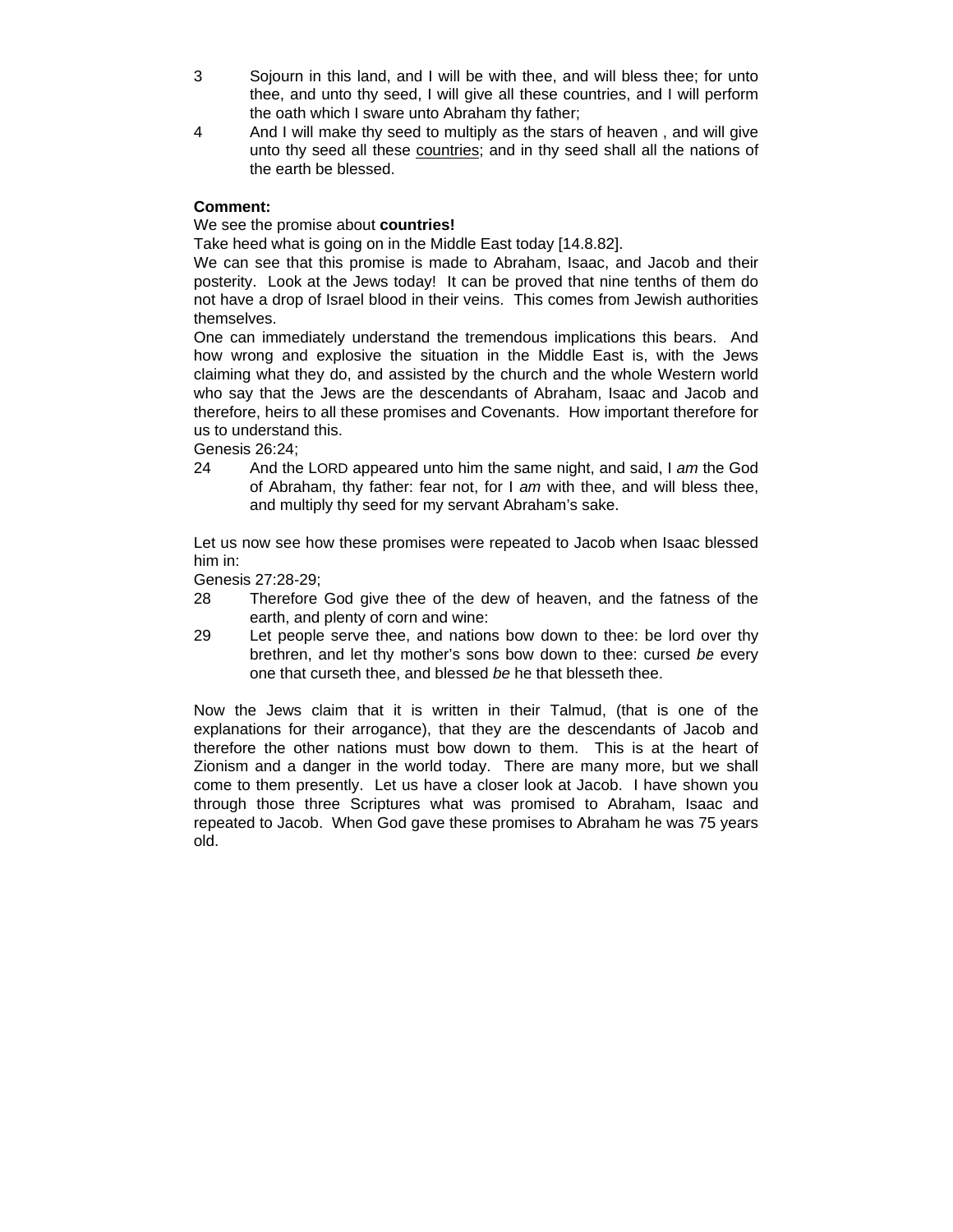We see that in:

Genesis 12:4;

4 So Abram departed, as the LORD had spoken unto him; and Lot went with him: and Abram *was* seventy and five years old when he departed out of Haran.

He was one hundred years old when Isaac was born, and five years older, (Abraham) when Isaac was recognized and confirmed as his seed. Genesis 21:12;

12 And God said unto Abraham, Let it not be grievous in thy sight because of the lad, and because of thy bondwoman; in all that Sarah hath said unto thee, hearken unto her voice; for in Isaac shall thy seed be called.

Now back to Genesis 12, for another attempt by Satan. Genesis 12:6;

Why did the Holy Spirit inspire these words to be written down?

According to the "Companion Bible" this sentence: "And the Canaanite was then in the land", should read as follows: **"And the Canaanite being then, already in the land."**

This again was an attempt by Satan to forestall God. God sent Abram because this was the Promised Land. This was and still is, to be the hub, the centre of God's government upon the earth. The whole world is to be governed from that area. That is why the Zionists today are so anxious to have it. But the devil knowing God's plan saw to it that the Canaanites who descended from him and from the fallen angels, were already there. That is the exact position today. Those Jews are at heart the descendants of those Canaanites.

Now on the eve, as it were, of the return of the King, of Jesus himself coming to set up God's Government upon the earth, the Canaanite is in the land again.

We read now in: Genesis 12:10;

10 And there was a famine in the land: and Abram went down into Egypt to sojourn there; for the famine *was* grievous in the land.

Why was there a famine now?

God had just sent Abram there from the very fertile land of Ur of the Chaldees, beyond the Euphrates, where Abram originally came from. It is even today one of the most fertile areas on the globe and not prone to famine. Now God sends him to Canaan and there is a famine. Where does it come from? Again Satan trying to destroy the Godly family so Abram had to flee to Egypt. Satan's attempt thus to destroy Abram's seed!

Genesis 12:11-12;

<sup>6</sup> And Abram passed through the land unto the place of Sichem unto the plain of Moreh. And the Canaanite *was* then in the land.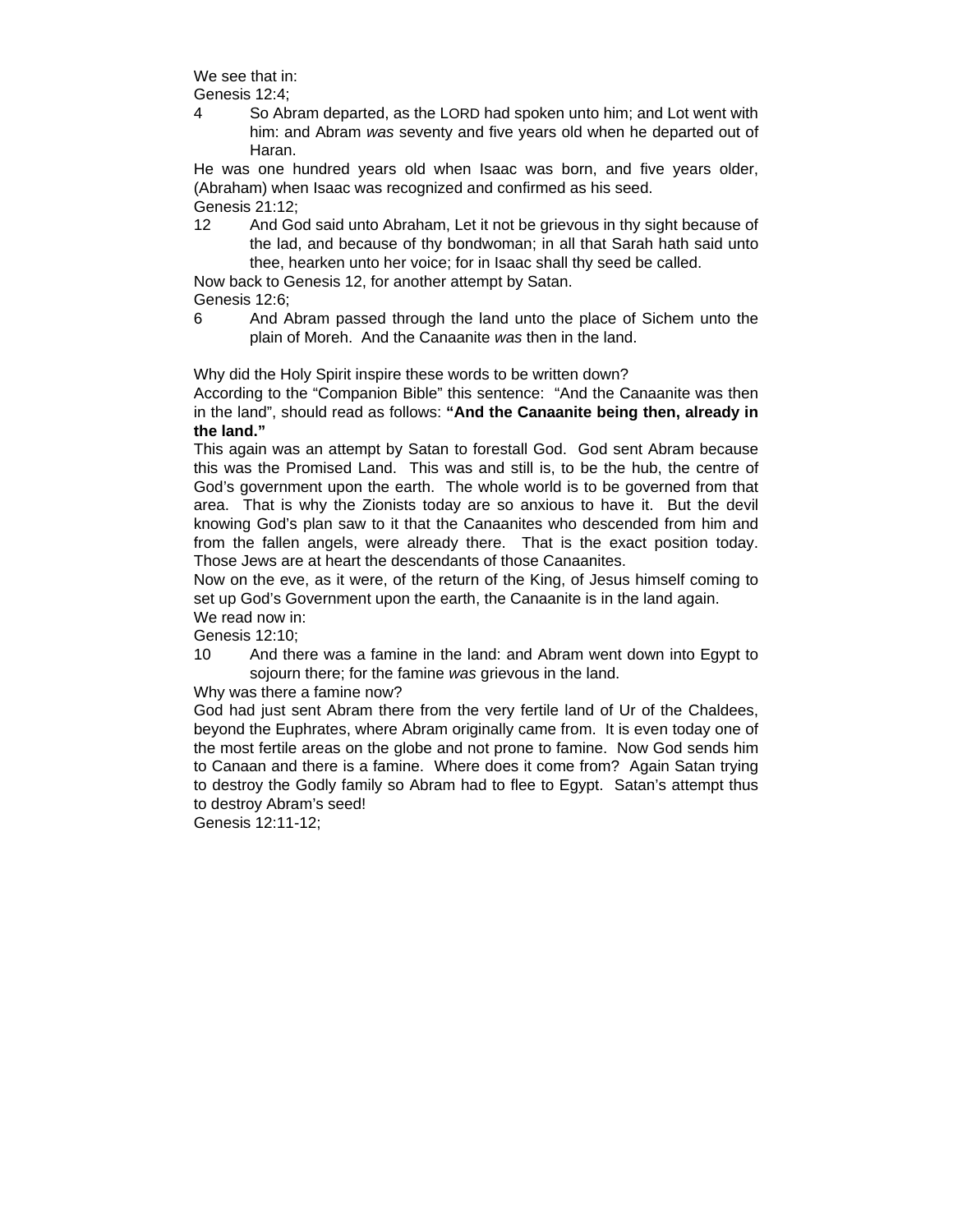- 11 And it came to pass, when he was come near to enter into Egypt, that he said unto Sarai his wife, Behold now, I know that thou *art* a fair woman to look upon:
- 12 Therefore it shall come to pass, when the Egyptians shall see thee, that they shall say, this *is* his wife: and they will kill me, but they will save thee alive.

Abram was afraid, and of course Satan would again have made another attempt and the Lord had to intervene. We see in verse 17, which reads: "And the LORD plagued Pharaoh and his house with great plagues because of Sarai, Abram's wife." If we understand the whole background, we can see what actually was at stake.

Now back to the birth of Isaac in Genesis 21. Isaac means "laughter". To me all these things link up and if one goes to the Western Nations, one will find that they generally have a good sense of humour whereas the other nations have not. [Perhaps this is one of the characteristics of laughter]. We have seen how Abraham sent his servant to find a wife for Isaac. Now, after Rebekah had been so carefully selected we find something strange, but very significant.

Rebekah was barren, and Isaac had to plead with God to make his wife conceive. We find that Sarah was barren. And when we come to Rachel, the wife whom Jacob loved so well, she also was barren, and Jacob had to plead with God for Rachel to conceive.

There will be other interpretations, but I feel, seeing the conflict between God and Satan, that also here Satan was trying to stop the God-line on earth by sealing the wombs of the wives of these patriarchs, and God had to predestine miracles to keep the line intact.

We read about the birth of Esau: and how he despised his birthright. He, and Jacob already fought one another in their mother's womb. Rebekah was alarmed and enquired of the Lord, and the Lord said that two nations were in her womb and that two manner of people shall be separated from her bowels. The one people shall be stronger than the other people, and the elder will serve the younger. The struggle at birth was so severe that Jacob had Esau by the heel; **this is supernatural.** 

Genesis 25: 24-34;

- 24 And when her days to be delivered were fulfilled, behold, *there were* twins in her womb.
- 25 And the first came out red, all over like an hairy garment; and they called his name Esau.
- 26 And after that came his brother out and his hand took hold on Esau's heel; and his name was called Jacob: and Isaac *was* threescore years old when she bare them.
- 27 And the boys grew: and Esau was a cunning hunter, a man of the field; and Jacob *was* a plain man, dwelling in tents.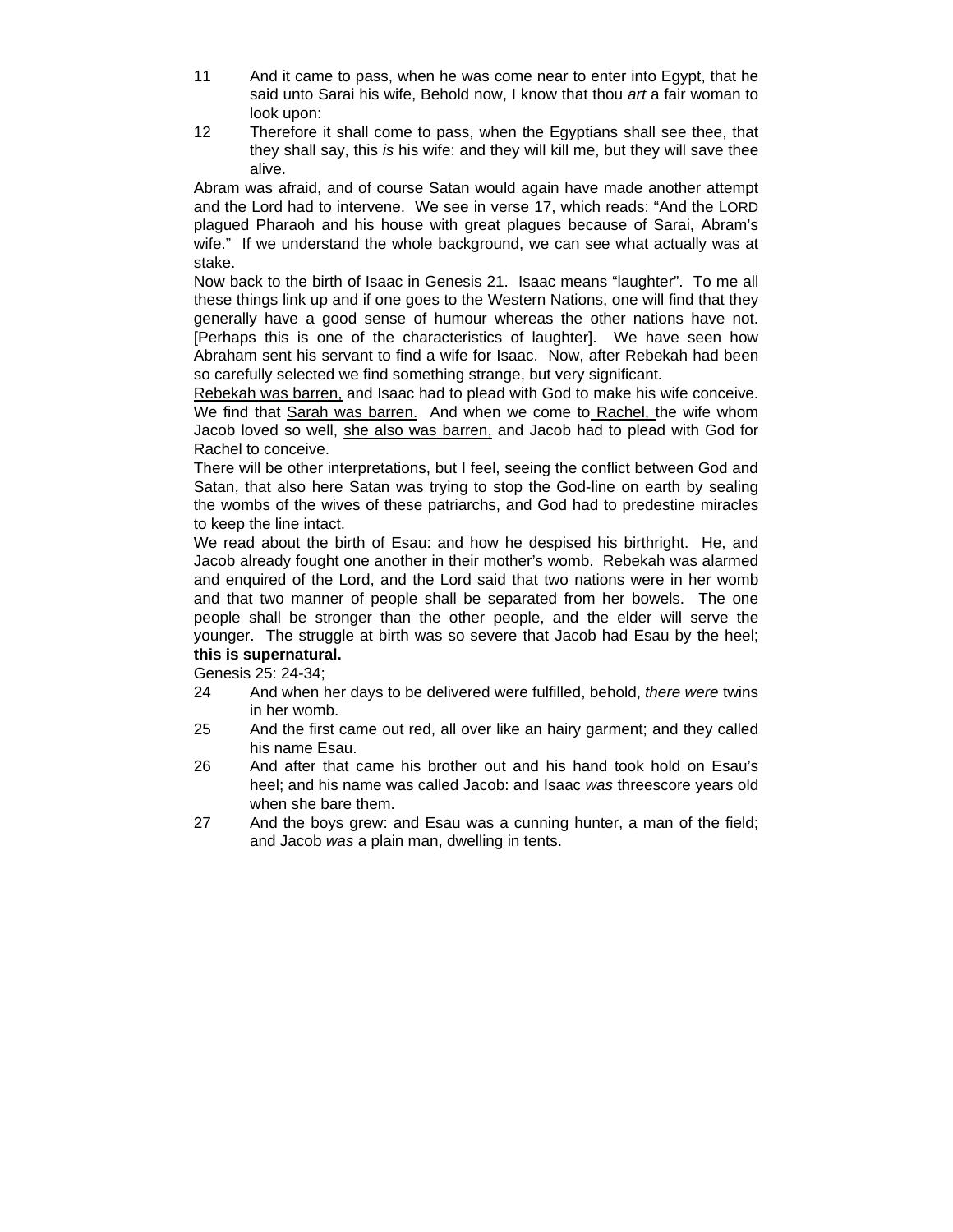- 28 And Isaac loved Esau, because he did eat of *his* venison: but Rebekah loved Jacob.
- 29 And Jacob sod (boiled) pottage: And Esau came from the field, and he *was* faint:
- 30 And Esau said to Jacob, Feed me, I pray thee with that same red *pottage*; for I am faint: therefore was his name called Edom.
- 31 And Jacob said, Sell me this day thy birthright.
- 32 And Esau said, Behold, I *am* at the point to die: and what profit shall this birthright do to me?
- 33 And Jacob said, Swear to me this day; and he sware unto him: and he sold his birthright unto Jacob.
- 34 Then Jacob gave Esau bread and pottage of lentiles; and he did eat and drink, and rose up, and went his way: thus Esau despised *his* birthright."

Points of importance to ponder is:

When Rebekah conceived, but before the birth, she noticed something very unusual: Has any woman bearing twins, ever had the same experience? That two unborn babies fought one another in the mother's womb. It went on, and became so pronounced that she eventually became alarmed and went to enquire from the Lord. And the Lord said to her that **"two nations"** were in her womb and two manners of people shall be separated from her bowel. One people shall be stronger than the other people, and the elder shall serve the younger. Esau was born first and then Jacob. But so intense was the struggle that Jacob had Esau by his heel.

This is supernatural, something quite out of the ordinary and therefore has a tremendous meaning. These two so averse, with such animosity towards each other. Esau was born covered completely in a hairy garment. And his nature from birth was one of enmity towards God. We find in the history of Esau that he wanted nothing to do with the things of God.

He also despised his birthright. Now we, who have not been taught the importance of the foundations of God's purpose for this world, know nothing about these things. But the birthright was held in very, very high regard in the days of the Patriarchs, when it implied a double share of the inheritance, the promises and responsibilities of the father.

We must remember that God promised Adam and Eve, a Seed that would eventually destroy the devil; bruise the serpent's head - Genesis 3:15. And the Lord said to Satan: "There will be enmity between thee and the woman, and between thy seed and her seed." This means that there would always have to be a family who would be the bearers of this Seed.

So Christ had to start right at the beginning with Eve, and created a family who would carry **"him"** right through to that night in the manger in Bethlehem. This family did not only have to be the physical bearers of this Seed, but also had the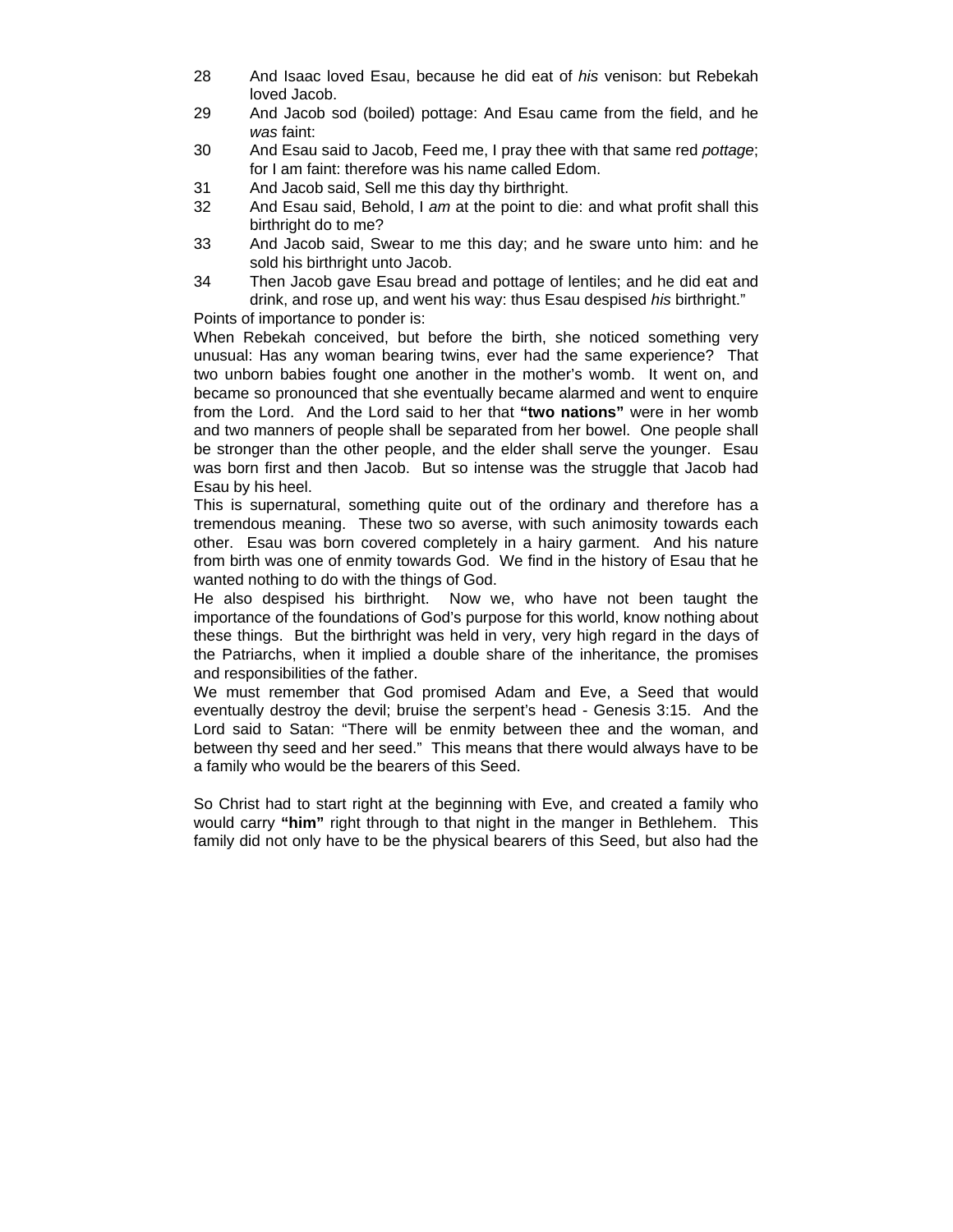responsibility of carrying the message and understanding the whole purpose of God. Conveying it from father to son **continually** as the generations went by.

So to Seth in whom that Seed was, (the first child of Adam and Eve, after Cain and Abel) Adam explained the whole purpose and all the after effects of the fall; The whole conflict between God and Satan, and how it evidenced itself upon the earth. Adam explained it to Seth, and Seth to his son, and so on and on. As did Abraham to Isaac, Isaac to Esau and to Jacob. Isaac explained to them what this birthright meant and also the responsibilities attached thereto. Esau despised it and reckoned it as nothing. Jacob loved it. For Esau it was only good enough to be sold for a pot of lentils because in him was Satan's seed and it manifested itself through his whole life and actions.

There is another controversial point to be made here, I could almost say fundamentally, but I ask of you, in the name of the Lord and for your own sake, to consider it without prejudice.

Isaac was a miracle child and was given to Abraham and Sarah in a special way: I do not think anyone will disagree. Rebekah was as carefully selected as possible. Abraham sent his servant back to his family, to his kindred, and so Rebekah became Isaac's wife. She conceived, and out of the same father and the same mother were born two sons, and twins at that, as diverse from one another as light is from darkness.

Where did Esau come from?

From whom did he inherit those characteristics?

Rebekah came from the kindred of Abraham himself!

When God selected Abraham, why did not God also select Nahor, or Haran? They were with Abraham, and they were brothers. They were all sons of Tehra. I submit that because of Satan's attempt to either spoil or completely frustrate the purpose of God in planting his image upon this earth, he resorted to the method of mixing and of implanting his seed on earth.

That is what we still have to battle with today because he managed through inbreeding to get his seed into that family of which Abraham was the only pure one. God selected him, but there was at least a trace of that seed in the other relatives of Abraham which landed in Rebekah, and from **which** Esau resulted. The following Scripture is of the utmost importance!

Malachi 1:2-3;

- 2 I have loved you, saith the LORD. Yet ye say, Wherein hast thou loved us? *Was* not Esau Jacobs brother? saith the LORD: yet I loved Jacob,
- 3 And I hated Esau, and laid his mountains and his heritage waste for the dragons of the wilderness.

How does God hate a man? We are taught that God loves everyone but here God hates Esau? It is repeated in Romans 9:13; "As it is written, Jacob have I loved, but Esau have I hated." God hated Esau because he was not of the Lord's seed, but of the seed of Satan.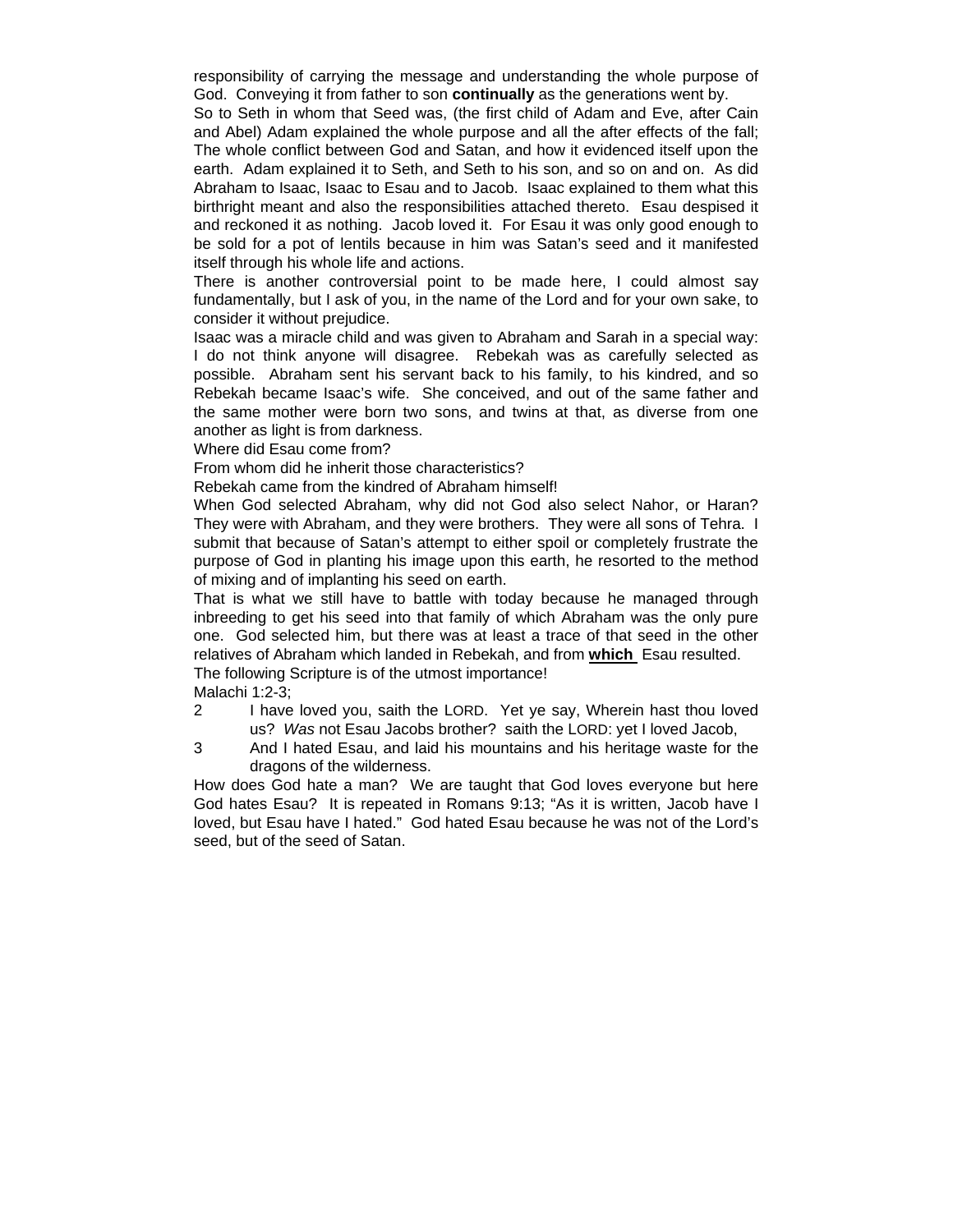The posterity of Esau became the Edomites who were always at war with Israel. And through the Edomites and the Idumeans this element came to be incorporated in Jewry itself. A fascinating story!.

Now it is essential to verify the assumption that Esau was of that seed of Satan that was recessive in Rebekah. It makes one shudder to think that Rebekah was the best to be found. Had there been a better one, God would have seen to it that Abraham's servant, found her. Rebekah was the best one, and yet, **she was already tainted;** showing how this battle is raging on and our people know nothing about it! Esau was born a "hairy" one, which is one of the devil's names.

The following is an extract from Dakes annotated Bible about "hairy".

Two Hebrew words are translated "devils".

The one is - **"Shed"**, meaning a spoiler, a destroyer, a malignant and evil spirit (Deuteronomy 32:17; Psalm 106:37)

And - **"Sair"**, which means, shaggy, hairy one, kid, goat, satire, devil.

Look at:

Leviticus 17:7;

7 And they shall no more offer their sacrifices unto devils, after whom they have gone a whoring. This shall be a statute for ever unto them throughout their generations.

That word "devils" is, according to "Dakes", from the word "Sair".

We also read in:

2 Chronicles 11:15;

15 And he ordained him priests for the high places, and for the devils, and for the calves which he had made.

In the "Schofield Ref Bible", the word "devils" is given literally, as hairy ones, satires and he-goats.

Esau despised the birthright because it implied sacrifice. Christ died upon the cross, and Jesus said: "Except you deny yourselves you cannot be My disciples." The Western Nations who were to be a blessing to the world are the ones who sacrificed for the sake of the gospel. Where they suffered was only because of their own incompetence, not for God. We are not really where we should be, we are not perfect - far from where we should be, but much of our suffering has been because we stood for right and for justice.

Now, going back to Genesis 25. Jacob got the birthright, because he desired it and was therefore prepared to pay the price for it. But remember that Jacob also received the blessing. When Isaac knew he was approaching the end of his life, he wanted to confer the "blessing of the father" onto his children. According to the Patriarchs' custom, this blessing had tremendous value. The father transferred his blessing to his children and the greater part to his first-born. Remember when Rebekah went to enquire of the Lord, the Lord said: "The elder shall serve the younger".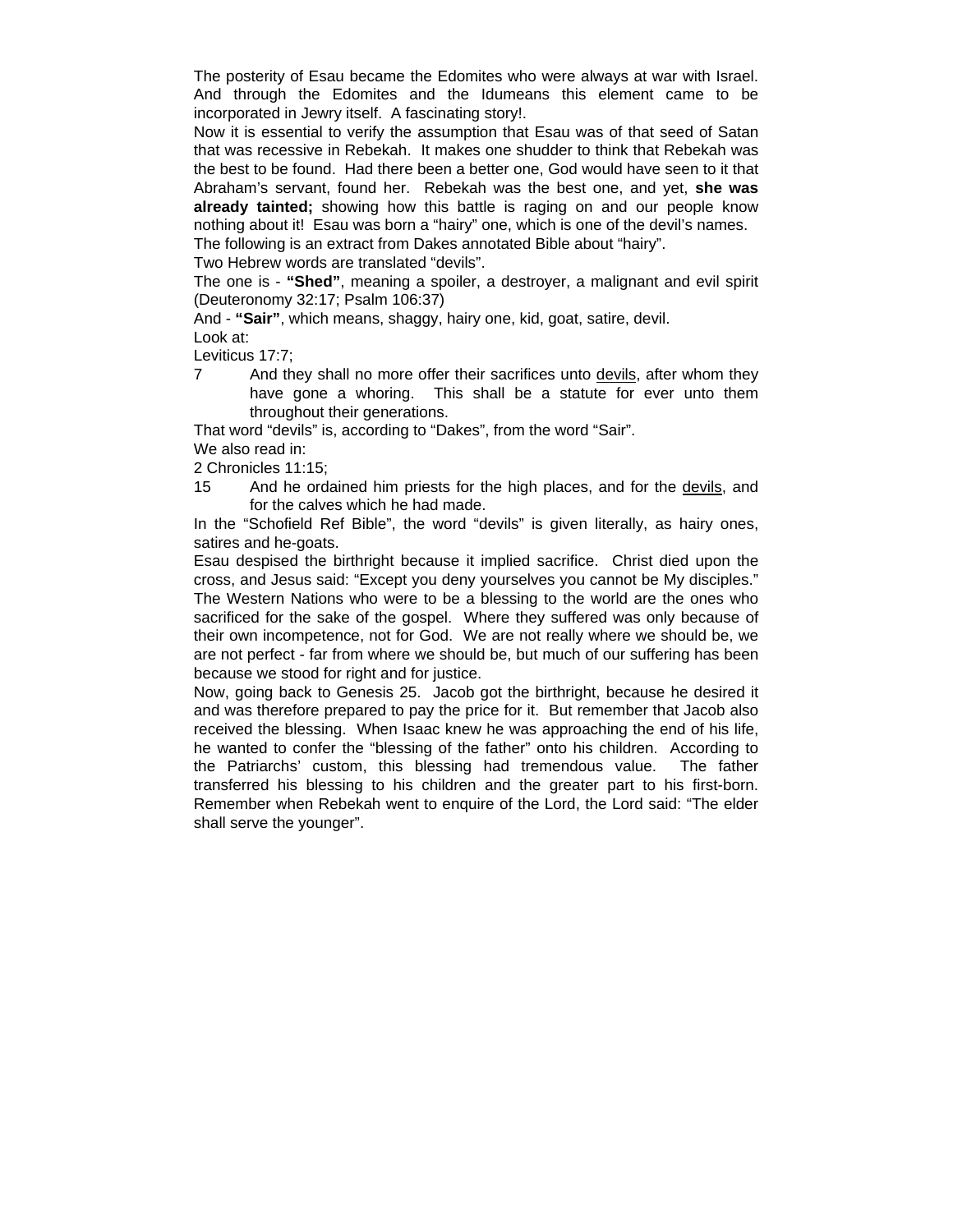Esau was born first, and therefore, the elder of the twins. But God said that the elder would serve the younger, so Rebekah should have been satisfied and left it in the hands of the Lord. But, when Isaac asked Esau to find him some venison: "prepare it the way I like it, and I will give you the blessing".

Rebekah overheard it and thought that she had to devise some plan, as it appeared that the opportunity of her favourite son was gone and that she had to do something about it. We know the rest of the story! She did make a mistake in not having trusted in the Lord, and thus made matters difficult for Jacob.

Let us go to where Isaac blessed Jacob, as found in:

Genesis 27:28-29;

- 28 Therefore God give thee of the dew of heaven, and the fatness of the earth, and plenty of corn and wine:
- 29 Let people serve thee, and nations bow down to thee: be lord over thy brethren, and let thy mother's sons bow down to thee: cursed *be* every one that curseth thee, and blessed *be* he that blesseth thee.

That was the blessing pronounced upon Jacob.

If we look at the world, and ask the question as to whom, over the ages, have been the nations who possessed the fatness of the earth and plenty of corn and wine? Who are the nations who have had the food? The armadas of food going to Russia and Africa and even from South Africa to the black states all over Africa?

Were it not for the food given, even today to our so-called independent states such as Transkei, Ciskei, and Kwa-Zulu, would die of starvation within the next few months. (This tape was made in 1982.)

These were the promises of God, and this was the blessing that Isaac bestowed on Jacob.

Genesis 27:37,41;

- 37 And Isaac answered and said unto Esau, Behold, I have made him (Jacob) thy lord, and all his brethren have I given to him for servants; and with corn and wine have I sustained him: and what shall I do now unto thee, my son?
- 41 And Esau hated Jacob because of the blessing wherewith his father blessed him: and Esau said in his heart, The days of mourning for my father are at hand; then will I slay my brother Jacob.

God, through Isaac, gave to Jacob and his posterity the lordship over his brethren and that people should serve him. That has been so in the past until recently in 1945. When, because of our ignorance and the way we have been misled by our churches and our politics we have given all away with the result that everything has just gone down and down and down.

Starvation in Africa, in the far East, genocide, corruption, cruelty, and now facing Africa and perhaps us in a particular way in South Africa the danger that diseases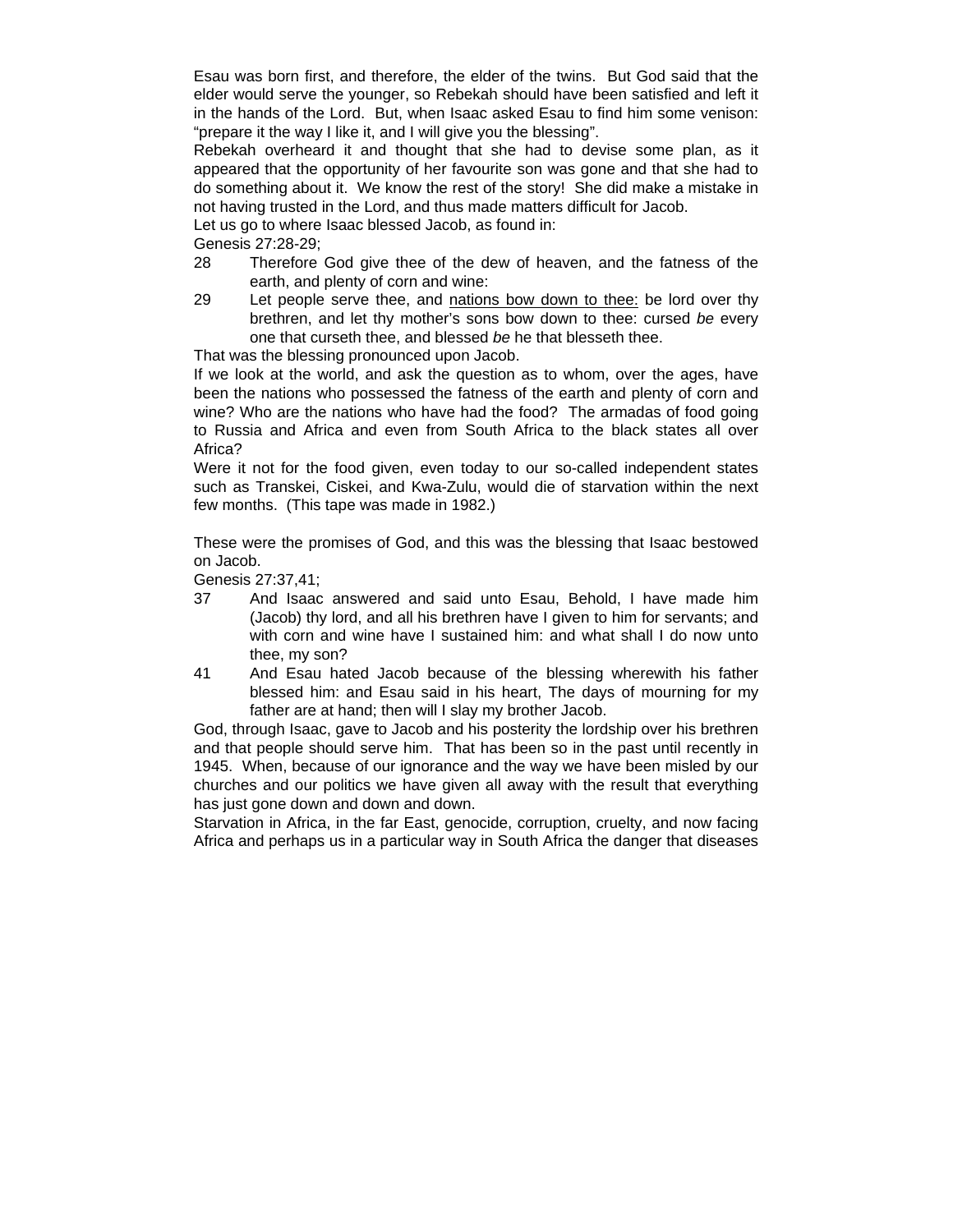like malaria and others which are all coming back due to lack of control in these African countries,

During my lifetime I had never heard of a case of Cholera or Bubonic plague in South Africa. All these things have come to rear their ugly heads, even in the Republic of South-Africa. They come from the African states where there is no longer any control. They were told that they were our equals in every respect. However, they have proved that they were not, and never shall be. That never was God's intention, God intended Jacob to rule over these nations.

That does not mean exploiting, and being cruel to them, or trampled into the ground but treat them, for their own good, as you would be very kind to your own servants if you want the best out of them. These matters are explosive in the world today.

Let us have a look at:

Genesis 27:46; (Where Jacob had to look for a wife).

46 And Rebekah said to Isaac, I am weary of my life because of the daughters of Heth (Hittites): if Jacob take a wife of the daughters of Heth, such as these *which are* of the daughters of the land, what good shall my life do me?

So, Rebekah understood and knew the purpose of God's plan. It does not mean that because she had this wrong seed latent in her, (perhaps in such percentage that it only emerged in this rare case at the conception of Jacob and of Esau) that if they had other children, these might all have been completely true to type, Hebrew children of Isaac.

Just a thought that has occurred to me. How powerful could Satan have been in this conflict? Could it perhaps be that he, at the time of conception could have manipulated those genes with the odd chance of his seed coming to the fore in at least one of those conceived? In many parts of the Bible we read of the power of the devil. He caused the storm on the lake of Galilee; he caused the wind that killed Job's children, etc. He is a powerful being and enemy.

Let us go to: Genesis 28:1, 6, 8

1 AND Isaac called Jacob, and blessed him, and charged him, and said unto him, Thou shalt not take a wife of the daughters of Canaan.

(Then it is said today, from our highest quarters, that there is nothing wrong in marrying across the colour line!)

- 6 When Esau saw that Isaac had blessed Jacob, and sent him away to Padan-aram, to take him a wife from thence; and that as he blessed him he gave him a charge, saying, Thou shalt not take a wife of the daughters of Canaan;
- 8 And Esau seeing that the daughters of Canaan pleased not Isaac his father.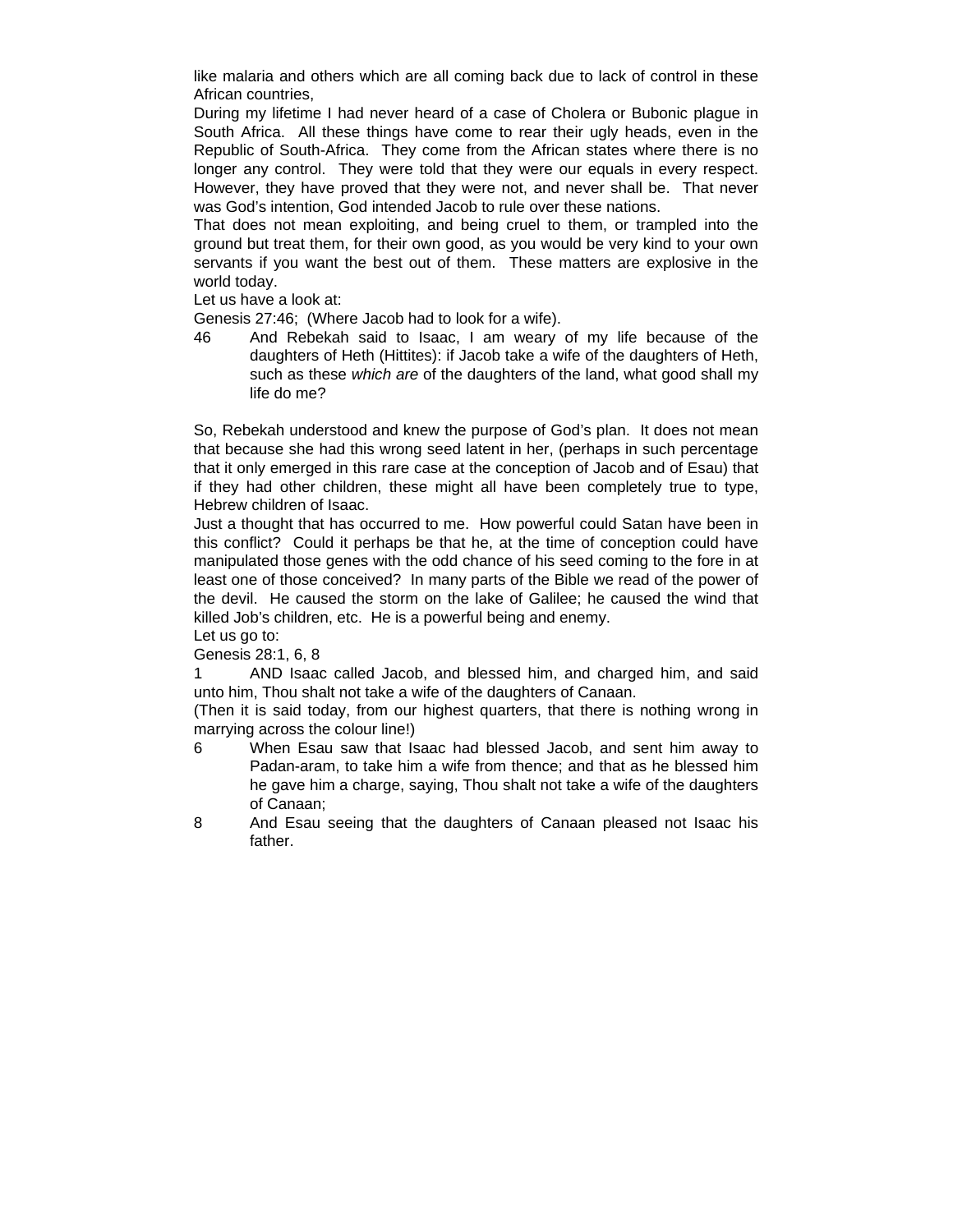# **Chapter 14**

# **How Jacob Became Israel**

Now, to the very well known story of how Jacob became Israel. Jacob married the two daughters of Laban, Rachel and Leah. God gave him a family and made him a rich man, and then told him that it was time for him to return to the Promised Land.

Now to Genesis 32, he therefore left Laban and returned. I must spend time on this with you because it is fundamental if you want to understand this Scripture, it will unfold and clarify the Bible story to you.

Genesis 32:1-2;

- 1 AND Jacob went on his way, and the angels of God met him.
- 2 And when Jacob saw them, he said, This *is* God's host: and he called the name of the place Mahanaim.

There is tremendous meaning in the above words, viz. "Jacob went on his way and **the angels of the Lord met him"**. There are several such incidents in the Bible that when something tremendously important is about to happen, the angels of God are always on the scene and the angels knew what was at stake that day.

Jacob was going to meet Esau who was on the way with four hundred men of the desert, all strong and tough fighters like Esau himself! Jacob and his family was no match. The point of the utmost significance here is that it would have been bad enough if Jacob and his family had been wiped out that day, but in Jacob and his family, in his children, **WAS THE SEED OF CHRIST.** Had they been wiped out that day, **JESUS COULD NOT HAVE BEEN BORN** according to God's promise.

Have you ever thought of that? As if Eternity stood on tip toe, waiting and watching to see what was going to happen. It is no wonder God delegated some of His angels to stand by just in case. So Jacob had now made his plans and arrangements to meet his brother.

Genesis 32:24-32;

- 24 And Jacob was left alone; and there wrestled a man with him until the breaking of the day.
- 25 And when he saw that he prevailed not against him, he touched the hollow of his thigh; and the hollow of Jacob's thigh was out of joint, as he wrestled with him.
- 26 And He said, Let me go, for the day breaketh. And he said, I will not let thee go, except thou bless me.
- 27 And he said unto him, What *is* thy name? And he said, Jacob.
- 28 And he said, Thy name shall be called no more Jacob, but Israel: for as a prince hast thou power with God and with men, and hast prevailed.
- 29 And Jacob asked *him*, and said, Tell *me*, I pray thee, thy name. And he said, Wherefore *is* it *that* thou dost ask after my name? And he blessed him there.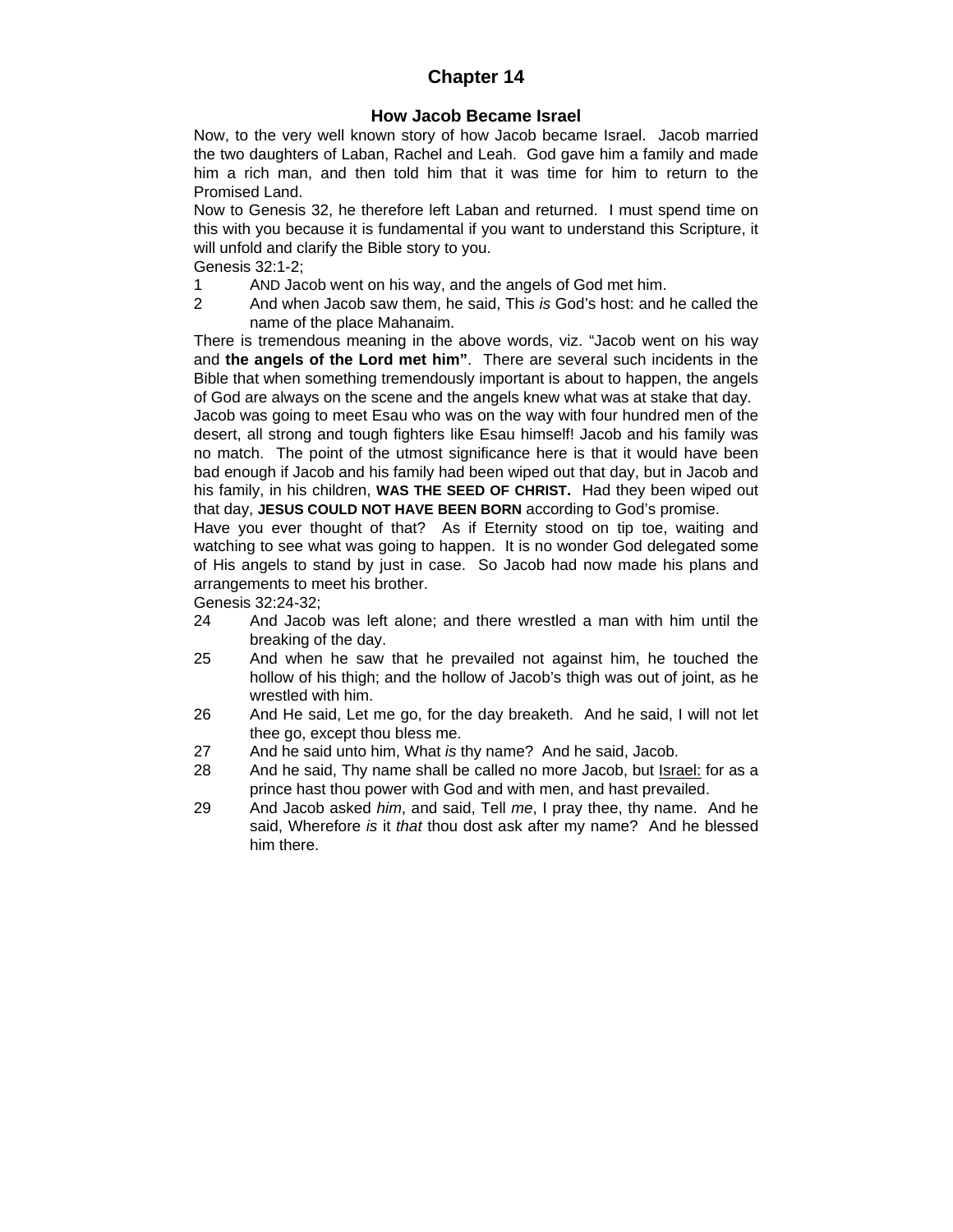- 30 And Jacob called the name of the place Peniel: for I have seen God face to face, and my life is preserved.
- 31 And as he passed over Penuel the sun rose upon him, and he halted upon his thigh.
- 32 Therefore the children of Israel eat not *of* the sinew which shrank, which *is* upon the hollow of the thigh, unto this day: because he touched the hollow of Jacob's thigh in the sinew that shrank.

Here, for the first time, we have the name "Israel" in the Bible, meaning: "for as a prince hast thou power with God, and with men, and hast prevailed".

Israel - a prince with God, or ruling with God.

The name alone tells one the significance of ruling with God, or as a prince with God. That was God's intention with Adam. We must always try to see God's plan in its entirety. God intended to put His image on the earth, but Adam was to reign with God, they were to be fellow workers, partners. Isn't that what Paul says in Corinthians, we are fellow workers? That was God's purpose and which the devil came to spoil.

Now God has again brought back to Himself, in Jacob, this purpose: And when Christ comes back He will reign through Israel over the whole world. That is what the devil hates. That is why the nations rage, as we see in  $\rightarrow$  Psalm 2, and in Psalm 83, why they say: "Let us destroy them so they cannot be a nation any longer." The devil does not want God's purpose to be fulfilled on earth."

That is what is at stake today and that is why we should realize our high and holy calling. Do not become discouraged because people do not see it at the moment, because the gifts and calling of God are without repentance.

Esau married among the daughters of Canaan.

Genesis 36:1-2,12;

- 1 NOW these *are* the generations of Esau, who *is* Edom.
- 2 Esau took his wives of the daughters of Canaan; Adah the daughter of Elon the Hittite, and Aholibamah the daughter of Anah the daughter of Zibeon the Hivite.

There was inbreeding among the various branches of the devil's seed, and out of them came the posterity that were to be the enemies of Israel throughout the ages and coming to its climax today.

12 And Timna was concubine to Eliphaz Esau's son; and she bare to Eliphaz Amalek: these *were* the sons of Adah Esau's wife.

This man Amalek plays an extremely prominent role in the Bible, and also today. Remember how God miraculously divided the sea, and when Pharaoh pursued Israel, God closed the sea, and thereby destroyed the whole Egyptian army while Israel was delivered. Hardly had they been delivered through that miracle of God, when another personality appeared on the scene.

That was no one other than Amalek, the grandson of Esau.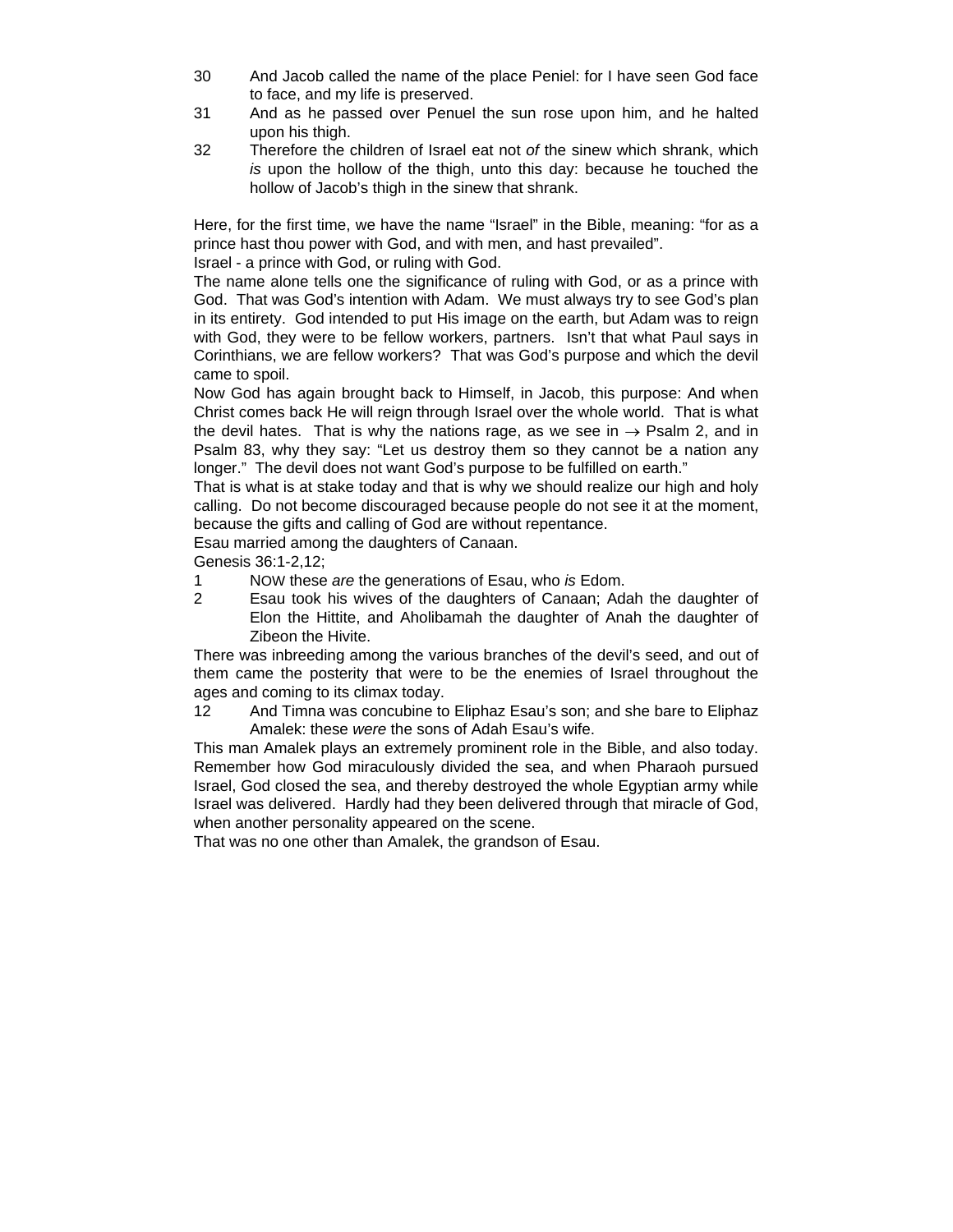Exodus 17:8-16;

- 8 Then came Amalek, and fought with Israel in Rephidim.
- 9 And Moses said unto Joshua, Choose us out men, and go out, fight with Amalek: tomorrow I will stand on the top of the hill with the rod of God in mine hand.
- 10 So Joshua did as Moses had said to him, and fought with Amalek: and Moses, Aaron, and Hur went up to the top of the hill.
- 11 And it came to pass, when Moses held up his hand, that Israel prevailed: and when he let down his hand, Amalek prevailed.
- 12 But Moses' hands *were* heavy; and they took a stone, and put *it* under him, and he sat thereon; and Aaron and Hur stayed up his hands, the one on the one side, and the other on the other side; and his hands were steady until the going down of the sun.
- 13 And Joshua discomfited Amalek and his people with the edge of the sword.
- 14 (This is of the utmost importance) And the LORD said unto Moses, Write this *for* a memorial in a book, and rehearse *it* in the ears of Joshua: for I will utterly put out the remembrance of Amalek from under heaven.
- 15 And Moses built an altar, and called the name of it Jehovah-nissi:
- 16 For he said, Because the LORD hath sworn *that* the LORD *will have* war with Amalek from generation to generation.

The wars will only cease at Armageddon when Jesus comes to reign. So in the final battle, the principal party will be Amalek, according to the Word. The principal parties today are Gog and Magog and the underlying Jewish element which we know is infiltrated with descendants of Amalek / Edom. At the heart of this, to forestall the coming of Christ, is none other than Amalek himself; the descendant of the very devil.

Ezekiel 38:17; (This is wonderful, the Lord is speaking to Gog).

17 Thus saith the Lord GOD; *Art* thou he of whom I have spoken in old time by my servants the prophets of Israel, which prophesied in those days *many* years, that I would bring thee against them?

The Lord now at Armageddon, sees Gog and says to him, **art thou he** - the "he" of whom God said, "I will have war with Amalek from generation to generation." God's word is glorious, remarkable and wonderful.

# **Advice:**

We must have a very close look at these things. I hope you've seen how we do not only err, but flounder because we have no knowledge of the foundations of history.

**In 1 Samuel 15:1 8:** God told Saul to wipe out the Amalekites and Saul saved the king and some of the animals. It grieved the Lord and from that time God withdrew from Saul and the Lord said: "obedience is better than sacrifice and to hearken, than the fat of rams". Now you can see why God told Saul to wipe out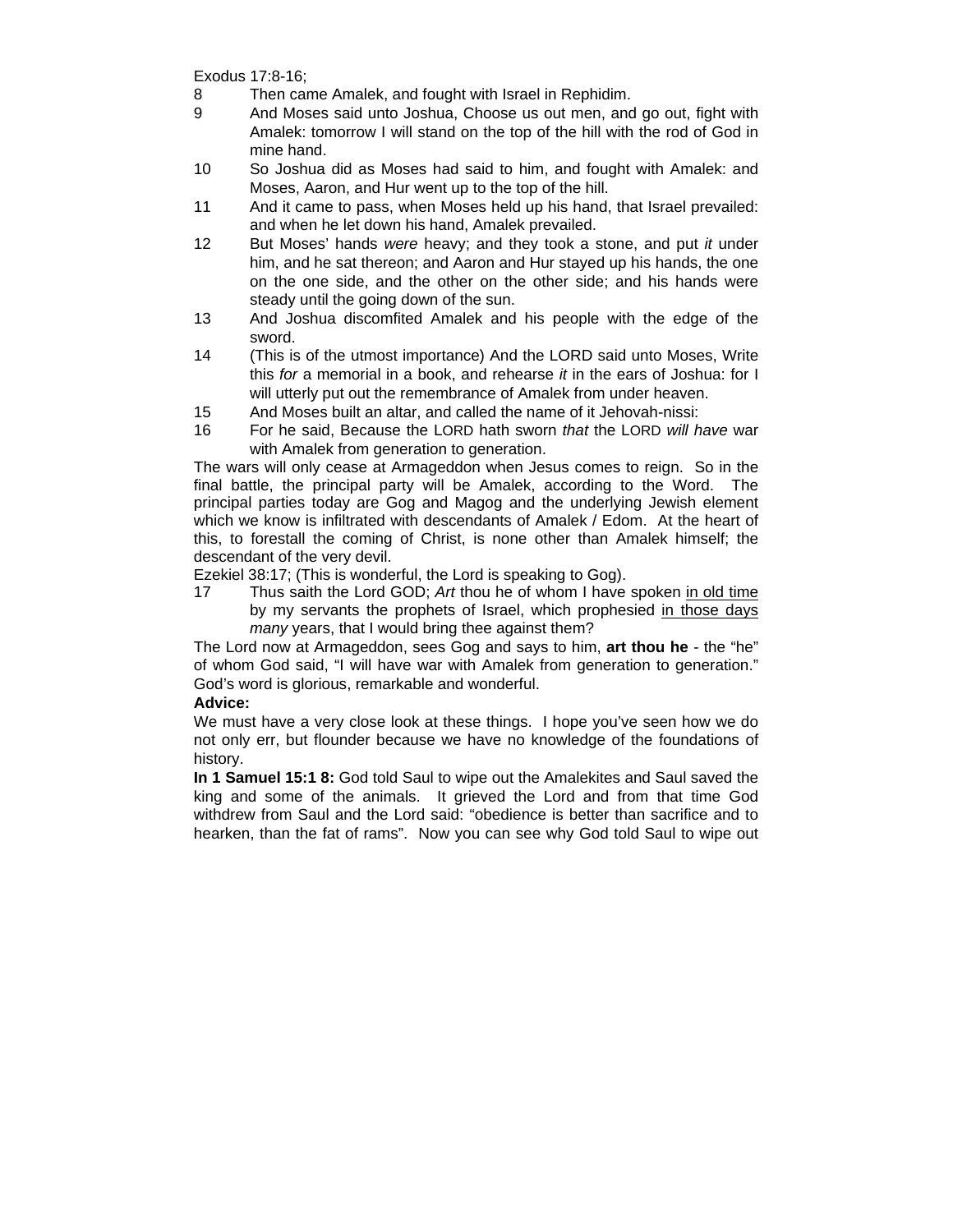Amalek, because of this element that the devil could use right through to the end of time.

In Genesis 46 we read about Jacob's journey to Egypt. How eventually he came to the end of his years. He again had to impart his blessing, like Isaac and Abraham had done before him.

Genesis 46:1-5;

- 1 AND Israel (Jacob) took his journey with all that he had, and came to Beer-sheba, and offered sacrifices unto the God of his father Isaac.
- 2 And God spake unto Israel in the visions of the night, and said, Jacob, Jacob. And he said, Here *am* I.
- 3 And he said, I *am* God, the God of thy father: fear not to go down into Egypt; for I will there make of thee a great nation:
- 4 I will go down with thee into Egypt; and I will also surely bring thee up *again:* and Joseph shall put his hand upon thine eyes.
- 5 And Jacob rose up from Beer-sheba: and the sons of Israel (Jacob) carried Jacob their father, and their little ones, and their wives, in the wagons which Pharaoh had sent to carry him."

This then, was the beginning of the long history of the nation of Israel in Egypt. Genesis 48:1-5;

- 1 AND it came to pass after these things, that *one* told Joseph, Behold, thy father *is* sick, and he took with him his two sons, Manasseh and Ephraim.
- 2 And *one* told Jacob, and said, Behold, thy son Joseph cometh unto thee, and Israel strengthened himself, and sat upon the bed.
- 3 And Jacob said unto Joseph, God Almighty appeared unto me at Luz in the land of Canaan, and blessed me,
- 4 And said unto me, Behold, I will make thee fruitful, and multiply thee, and I will make of thee, a multitude of people; and will give this land to thy seed after thee *for* an everlasting possession.
- 5 And now thy two sons, Ephraim and Manasseh, which were born to thee in the land of Egypt, before I came unto thee into Egypt, *are* mine; as Reuben and Simeon, they shall be mine.
- 1 Chronicles 5:1-2;
- 1 NOW the sons of Reuben the firstborn of Israel, (for he *was* the firstborn; but, forasmuch as he defiled his father's bed - - - -

(With Bilhah, his father's concubine)

- - - - his birthright was given unto the sons of Joseph the son of Israel: - - - - -

- (Now this is most important!)
	- - and the genealogy is not to be reckoned after the birthright.
- (Genesis 35:22; 48:15-22; 49:3-4).
- 2 For Judah prevailed above his brethren, and of him *came* the chief ruler; but the birthright *was* Joseph's)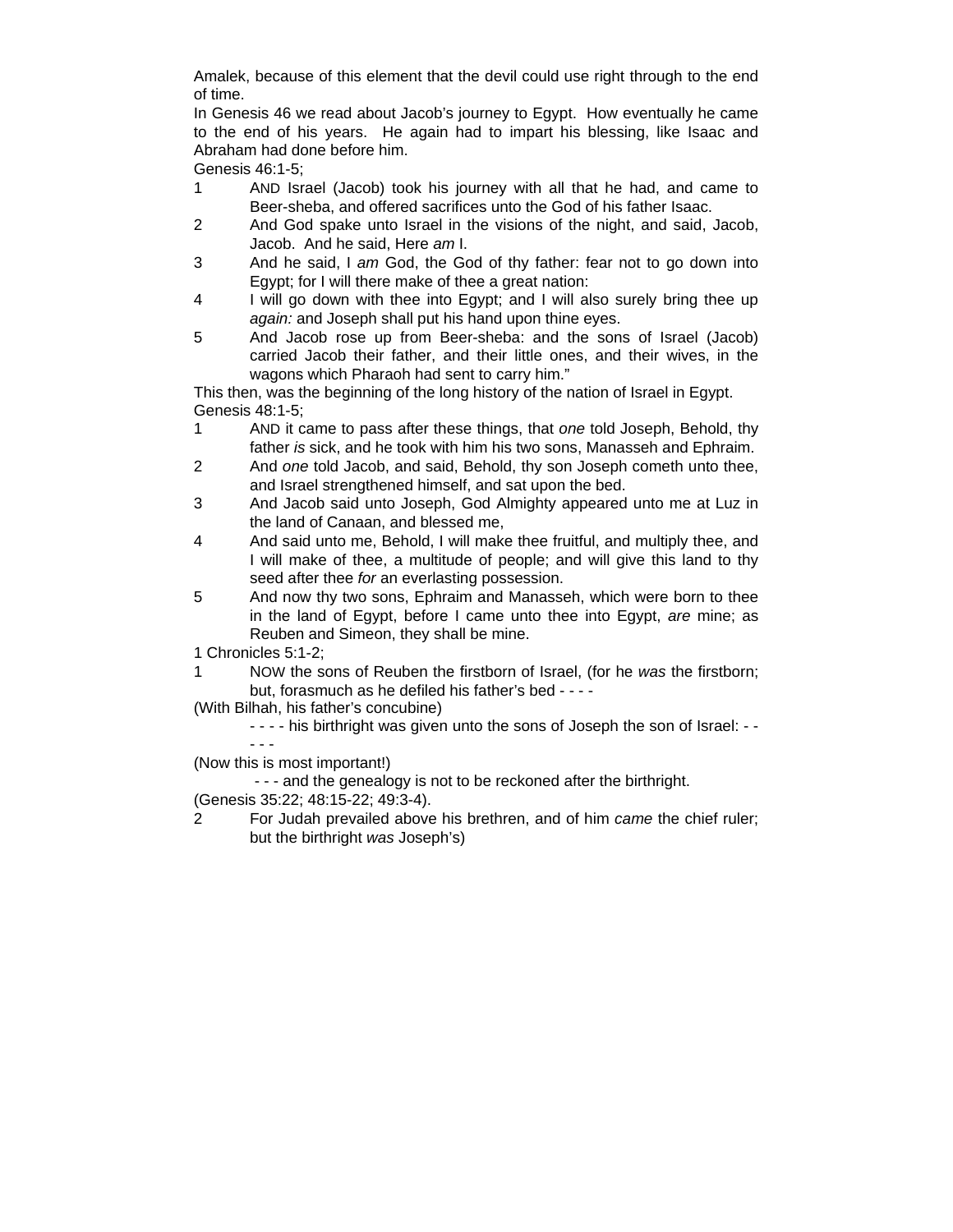(Genesis 49:10; Micah 5:2).

This is of extreme importance because in the **BIRTHRIGHT** resided the blessing and the whole purpose and plan of God. Jacob cherished and coveted it, and was prepared to pay the price for it.

#### Back to:

Genesis 48:13-19;

- 13 And Joseph took them both, Ephraim in his right hand toward Israel's left hand, and Manasseh in his left hand, towards Israel's right hand, and brought *them* near unto him.
- 14 And Israel stretched out his right hand, and laid *it* upon Ephraim's head, who *was* the younger, and his left hand upon Manasseh's head, guiding his hands wittingly; for Manasseh *was* the firstborn.
- 15 And he blessed Joseph, and said, God, before whom my fathers, Abraham and Isaac did walk, the God which fed me all my life long unto this day,
- 16 The Angel which redeemed me from all evil, bless the lads; and let my name (Israel) be named on them, and the name of my fathers Abraham and Isaac; and let them grow into a multitude in the midst of the earth.
- 17 And when Joseph saw that his father laid his right hand upon the head of Ephraim, it displeased him: and he held up his father's hand, to remove it from Ephraim's head unto Manasseh's head.
- 18 And Joseph said unto his father, Not so, my father; for this *is* the firstborn: put thy right hand upon his head.
- 19 And his father refused, and said I know *it* my son, I know *it*: he also shall become a people, and he also shall be great: but truly his younger brother shall be greater than he, and his seed shall become a multitude of nations.

The importance of verse 16 above **LET "MY NAME BE NAMED ON THEM"** could never be too strongly emphasized. Remember, at Jabbok where Jacob's name was changed to Israel?

#### **THAT NAME NOW HAD TO BE NAMED ON EPHRAIM AND MANASSEH.**

Generally speaking, the world today considers Judah, and then only a fraction, one-tenth of the genuine Judah, as Israel. We shall see further on, however, that when the twelve tribes were separated, the ten tribes were called Israel, and the two tribes, Judah, in accordance with what Jacob said **"MY NAME SHALL BE NAMED ON THEM".**

May God grant that those who shall, in God's providence, read this book, pay the utmost attention to this because it is very pertinent, appropriate and very essential for the current times especially as far as the false claims of these so-called "Israelis" are concerned.

"LET MY NAME BE NAMED ON THEM" (Remember the name "Israel") and the name of my fathers Abraham and Isaac, be named on them and let them grow into a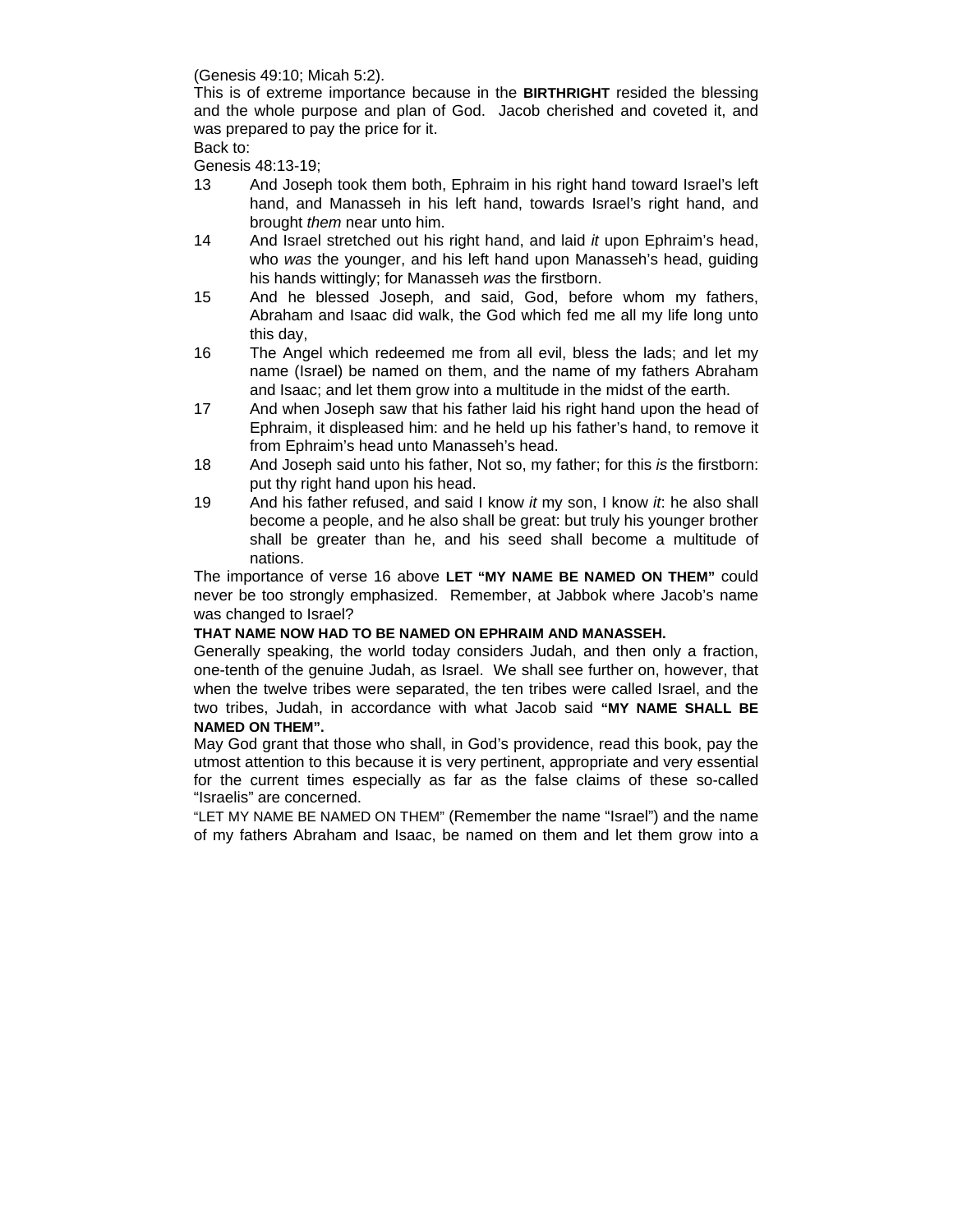multitude in the midst of the earth. And when Joseph saw that his father laid his right hand on Ephraim, it displeased him. He held up his father's hand to remove it from Ephraim's head onto Manasseh's head. And Joseph said unto his father, "Not so my father, for this is the firstborn. put thy right hand upon his head", and his father refused, and said, ' I know it, my son. He shall also become a people, and he also shall be great, but truly, HIS YOUNGER BROTHER SHALL BE GREATER THAN HE, AND HIS SEED SHALL BECOME A MULTITUDE OF NATIONS". (A fullness of nations).

After the separation of the twelve tribes, the Ten Tribes were called **Israel,** and the Two Tribes - **Judah.** When we look at the history of these nations, the ten tribes, including a small element from Jewry, developed during the course of history into our North West European and kindred nations, that is where we find ourselves today.

This nation and company of nations in Great Britain, the East, white Dominions and Western Europe on the one hand, and the Great United States on the other hand. When we look at all these Nations of Western and Northwestern Europe, the United States and those who come from them, we find that they have in general, the same customs and similar languages. If you take these languages further, linguists will say that they are all Indo Germanic languages; these people all have the same origin, religion, and same racial characteristics. As nations, they must surely be the most homogeneous group of people on earth. remember comparing overseas sportsmen playing rugby in this country; basically one could not see any difference in features between one white and the other.

In Genesis 48:19, a multitude of nations or fullness of nations is given in the "Companion Bible" as a convocation, or assembly of nations.

"The New English" says, a whole nation in themselves,

and the "Barclay" version translates it as a completeness of nations.

Let us now turn to:

Romans 11:25-29;

- 25 For I would not, brethren, that ye should be ignorant of this mystery, lest ye should be wise in your own conceits; that blindness in part, is happened to Israel, until the fulness of the (nations) Gentiles be come in.
- 26 And so all Israel shall be saved: as it is written, There shall come out of Zion the Deliverer, and shall turn away ungodliness from Jacob:
- 27 For this *is* my covenant unto them, when I shall take away their sins.
- 28 As concerning the gospel, *they are* enemies for your sakes: but as touching the election *they are* beloved for the father's sakes.

(Abraham, Isaac and Jacob)

29 For the gifts and calling of God *are* without repentance. Luke 21:24;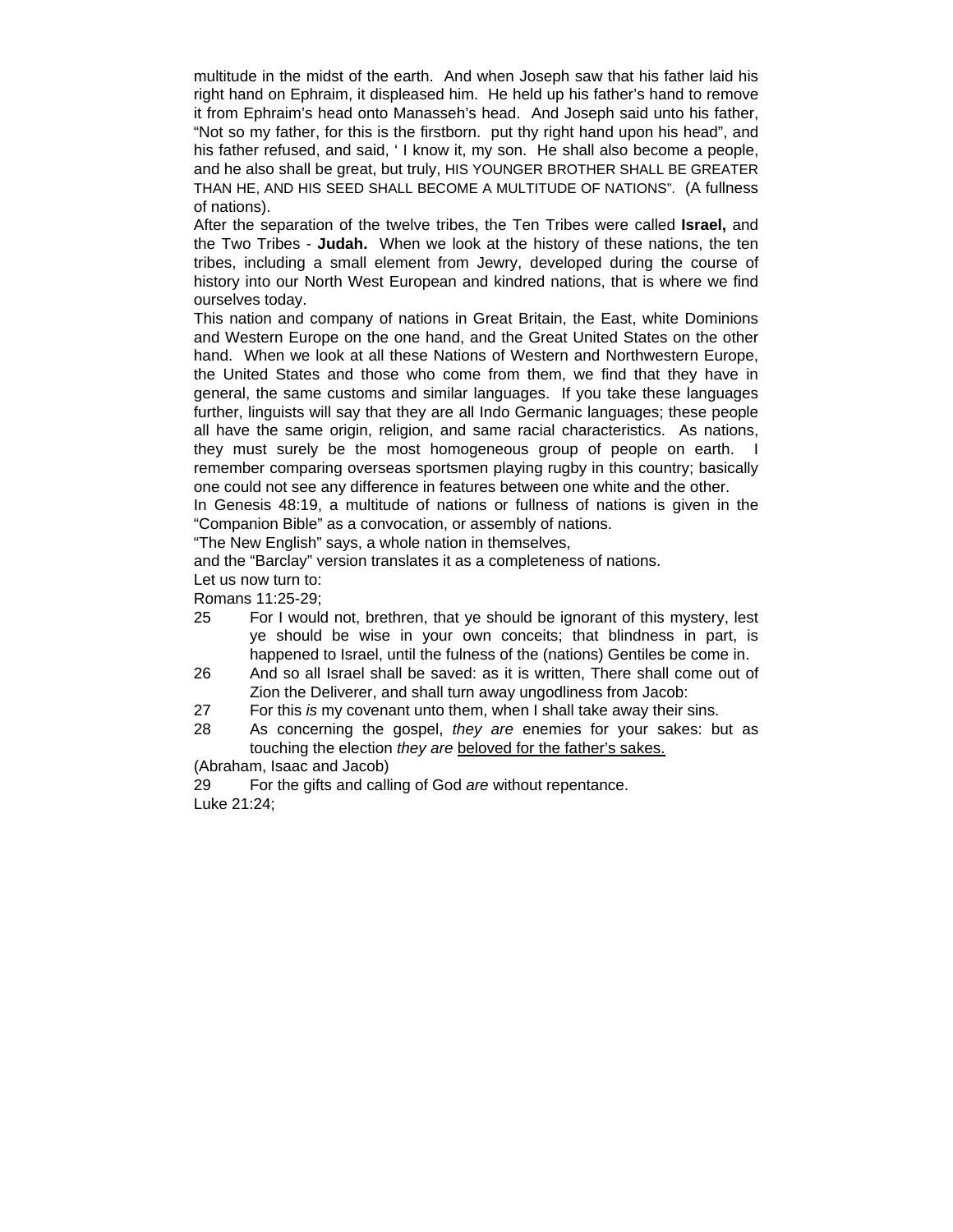24 And they shall fall by the edge of the sword, and shall be led away captive into all nations, and Jerusalem shall be trodden down of the Gentiles (heathen, pagans) until the times of the Gentiles be fulfilled.

Ezekiel 37:15-22;

- 15 The word of the LORD came again unto me, saying,
- 16 Moreover thou son of man, take thee one stick, and write upon it, For Judah, and for the children of Israel his companions: then take another stick, and write upon it, For Joseph, the stick of Ephraim, and *for* all the house of Israel his companions:
- 17 And join them, one to another into one stick; and they shall become one in thine hand.
- 18 And when the children of thy people shall speak unto thee, saying, Wilt thou not shew us what thou *meanest* by these?
- 19 Say unto them, Thus saith the Lord GOD; Behold, I will take the stick of Joseph, which *is* in the hand of Ephraim, and the tribes of Israel his fellows, and will put them with him, *even* with the stick of Judah, and make them one stick, and they shall be one in mine hand.
- 20 And the sticks whereon thou writest shall be in thine hand before their eyes.
- 21 And say unto them, Thus saith the Lord GOD; Behold, I will take the children of Israel from among the heathen, whither they be gone, and will gather them on every side, and bring them into their own land:
- 22 And I will make them one nation in the land upon the mountains of Israel; and one king shall be king to them all: and they shall be no more two nations, neither shall they be divided into two kingdoms any more at all.

That is the fulfilment of the final completion of the reunion of Israel, which will take place at the return of our Lord Jesus Christ. This present "return" of the Israelis to Israel is a false return.

Matthew 24:31; (Jesus speaks)

31 And he shall send his angels with a great sound of a trumpet, and they shall gather together his elect from the four winds, from one end of heaven to the other.

The word "elect" means - chosen "Israel".

This will be at the time of the return of our Lord Jesus.

Now we go back to God's promises to Jacob; This is when God appeared unto Jacob at Bethel when he returned from Laban.

Genesis 35:11-12;

- 11 And God said unto him, I *am* God Almighty: be fruitful and multiply; a nation and a company of nations shall be of thee, and kings shall come out of thy loins;
- 12 And the land which I gave Abraham and Isaac, to thee I will give it, and to thy seed after thee will I give the land.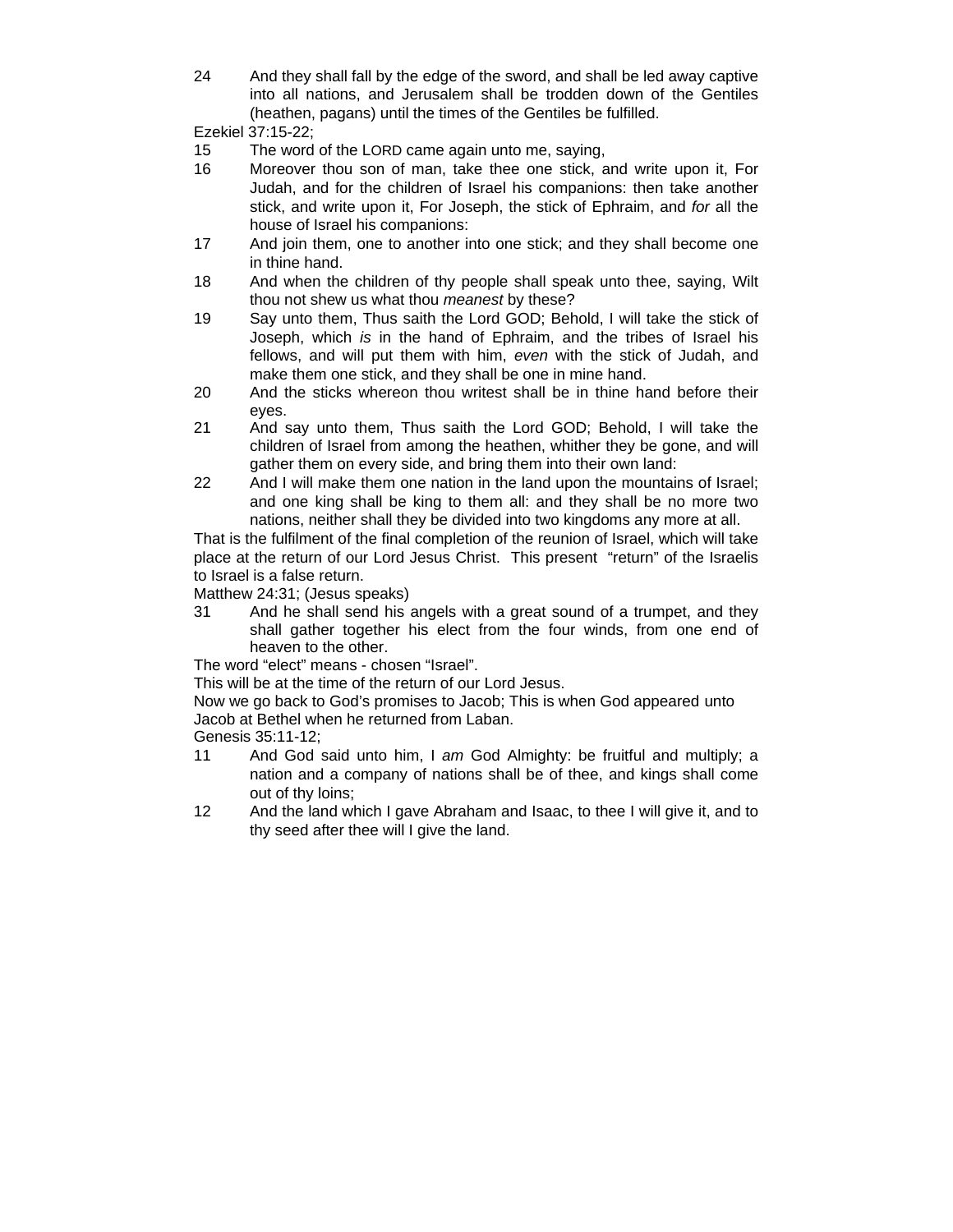The word "company" looked up in a few other Bibles, is translated as:

New English Bible-- host of nations

Barclay Version -- a group of nations

Ferrar Fenton -- an assembly of nations.

Exactly as one finds them today among these western nations, they are the most homogeneous (uniform of the same kind) people in the world.

The Jews again, are the most heterogeneous (diverse character; composed of diverse elements; incommensurable because of different kinds). Of one group of people called by one name, there is not a group of people on earth more heterogeneous than the Jews. If the Jewish nation could be arranged according to skin colour from the fairest, one will find they are from the fairest to the darkest, as black as could be found, with all the other shades in between.

Blessings pronounced by Jacob upon his sons, saying in:

Genesis 49:10;

10 The sceptre (rulership) shall not depart from Judah, nor a lawgiver from between his feet, until Shiloh come; and unto him *shall* the gathering of the people be.

Genesis 17:6,16;

- 6 And I will make thee (Abraham) exceeding fruitful, and I will make nations of thee, and kings shall come out of thee.
- 16 And I will bless her (Sarah) and give thee a son also of her: yea, I will bless her, and she shall be *a mother* of nations; kings of people shall be of her.

Genesis 35:11;

11 And God said unto him, I *am* God Almighty: be fruitful and multiply; a nation and a company of nations shall be of thee, and kings shall come out of thy loins;

Now this company of nations with kings in their midst, and coming from the same parents, surely are related; they are kindred, and they are homogeneous, and with kings in their midst. How, after so many kingdoms have fallen, so many kings have lost their thrones, especially after the first world war, there is only one group of people on earth who are related, homogeneous, who have the same customs, the same religion, the same language [**in its origin**] and who have kings reigning over them. These are the nations of Nortwestern Europe, and Western Europe. They are all inter-married, all are related, and can trace their ancestry to king David. It has always rather impressed me that the British Coat of Arms bear the German Motto of "ICH DIEN", meaning "I serve"; this is because of British ancestry.

The intimate relationship of these is too clear to be co-incidental. However, if we relate it back to these promises and to God's call of these people; we are the only people defending the Christian faith, and although we are in a very backslidden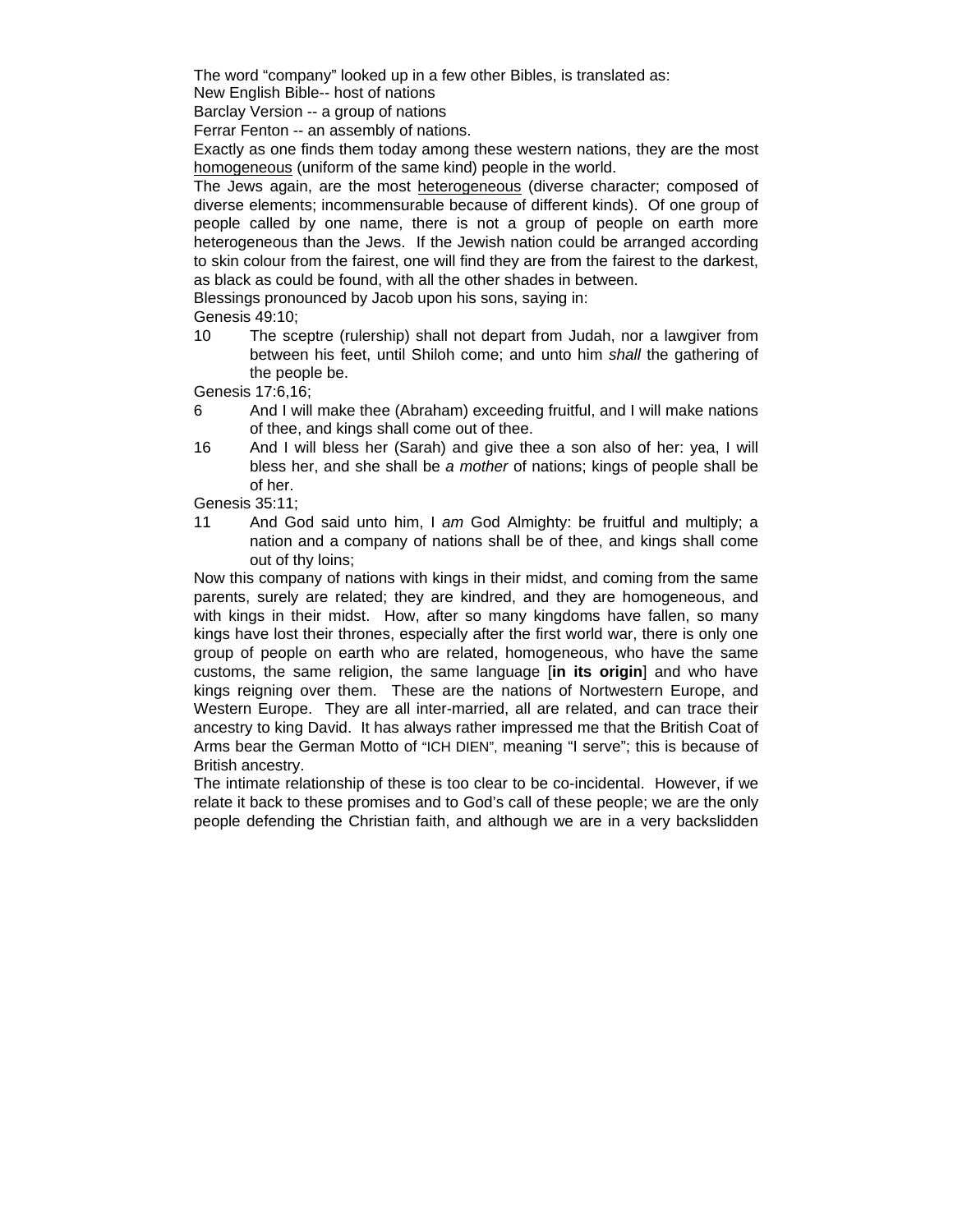state, when the time comes and the Christian faith is really threatened, these are the nations who will rise to its defence.

The twelve tribes were delivered from Egypt by the mighty Hand of the Lord, and entered the Promised Land under Joshua, after him Judges ruled over them. It is quite remarkable that when they had a God-fearing Judge, and when they served the Lord the nations around them were obedient and respected them. But in the measure that Israel fell into sin, these nations rose up, and at times even dominated them.

After the Judges the time arrived when the Israelites said to the last Prophet and Judge, Samuel, that they wanted a king like the nations around them.

With this request God was displeased. In fact grieved.

This you can read in:

1 Samuel 8:7;

7 And the LORD said unto Samuel, Hearken unto the voice of the people in all that they say unto thee: for they have not rejected thee, but they have rejected me, that I should not reign over them.

God is the King of Israel yet they wanted a king like the nations around them. So the Lord said to Samuel to give them their desire, because they have rejected Me and want to be like these other people. Their first king was Saul, and we are acquainted with his history, the tragedy of his reign and his fall.

Then in his place came David, a man after God's own heart, and with whose history we are well acquainted; just take a few verses from where God made an unconditional, and everlasting Covenant with David.

2 Samuel 7:8,13,16;

8 Now therefore so shalt thou say unto my servant David, Thus saith the LORD of hosts, I took thee from the sheepcote, from following the sheep, to be ruler over my people, over Israel:

Notice that, throughout Scripture, Israel is called "My people" by the Lord. It is important to note that with no other people has God done that.

- 13 He shall build an house for my name, and I will stablish the throne of his kingdom for ever.
- 16 And thine house and thy kingdom shall be established for ever before thee: thy throne shall be established for ever.

These kings of Western and Nortwestern Europe, including the British Isles with the throne in Great Britain, can trace their ancestry back to king David. There has never been a break in that ancestry. It was Queen Victoria who first instructed her heraldist to study this family tree, and who was able to trace it back to king David.

It was Queen Victoria who said: "O! I so wish that Jesus Christ would come in my time, so that I can lay my crown at his feet." And so it shall be; that whoever will be on the thrones of these nations at that time, will lay their crowns at Jesus feet. He will then be the son of David, reigning forever on this earth! I believe of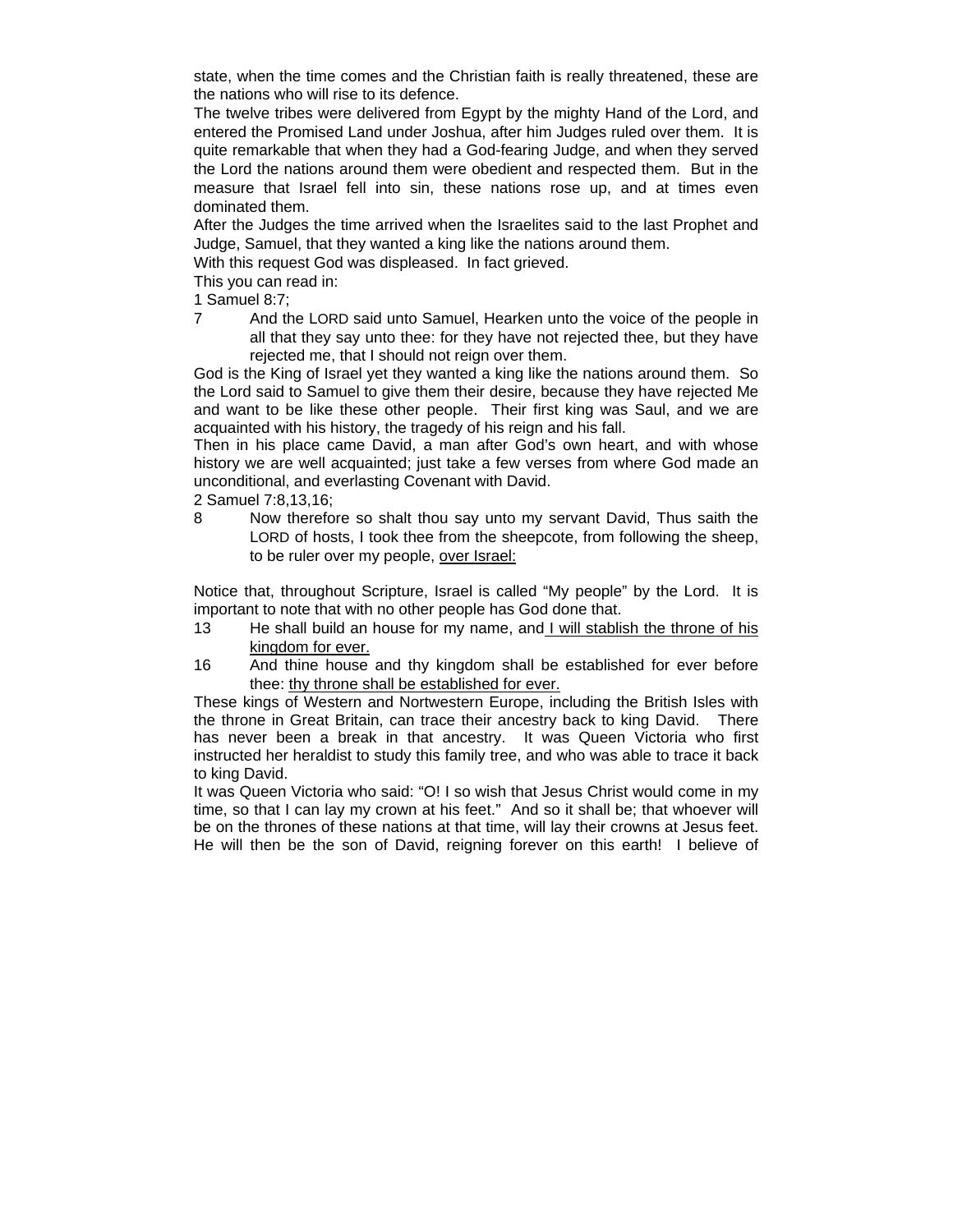course that by that time, through Jacob's trouble, these nations will have gone through such a time of testing that they will have come to a state of real conversion.

At ths time, according to Ezekiel the Lord will have taken out of them the heart of stone and given them a heart of flesh and will have put his spirit in them. I believe that whoever will be on the thrones at that time will be "born again" children of the Lord. I also believe that however backslidden it might be, these royal houses in their heart of hearts, do acknowledge the Lord. It is reported that the present Queen of England, Queen Elizabeth, is a God fearing woman.

We continue with a few more verses from:

2 Samuel 7:25-27,29;

(This is David's response to what God had covenanted with him).

- 25 And now, O LORD God, the word that thou hast spoken concerning thy servant, and concerning his house, establish *it* for ever, and do as thou hast said.
- 26 And let thy name be magnified for ever, saying, The LORD of hosts *is* the God over Israel and let the house of thy servant David be established before thee.
- 27 For thou, O LORD of hosts, God of Israel, hast revealed to thy servant, saying, I will build thee an house: therefore hath thy servant found in his heart to pray this prayer unto thee.
- 29 Therefore now let it please thee to bless the house of thy servant, that it may continue for ever before thee: for thou, O Lord GOD hast spoken *it*: and with thy blessing let the house of thy servant be blessed for ever.

1 Chronicles 28:4;

4 Howbeit the LORD God of Israel chose me before all the house of my father to be king over Israel for ever: for he hath chosen Judah *to be* the ruler; and of the house of Judah, the house of my father; and among the sons of my father he liked me to make *me* king over all Israel

1 Chronicles 29:23;

23 Then Solomon sat on the throne of the LORD as king instead of David his father, and prospered; and all Israel obeyed him.

## **Comment:**

Note in 1 Chronicles 28:4 Solomon was king over Israel, and in 1 Chronicles 29:23, **he sat on the throne of the LORD**; the throne of Israel is therefore also the throne of the LORD.

1 Kings 8:20;

20 And the LORD hath performed his word that he spake, and I am risen up in the room of David my father, and sit on the throne of Israel, as the LORD promised, and have built an house for the name of the LORD God of Israel.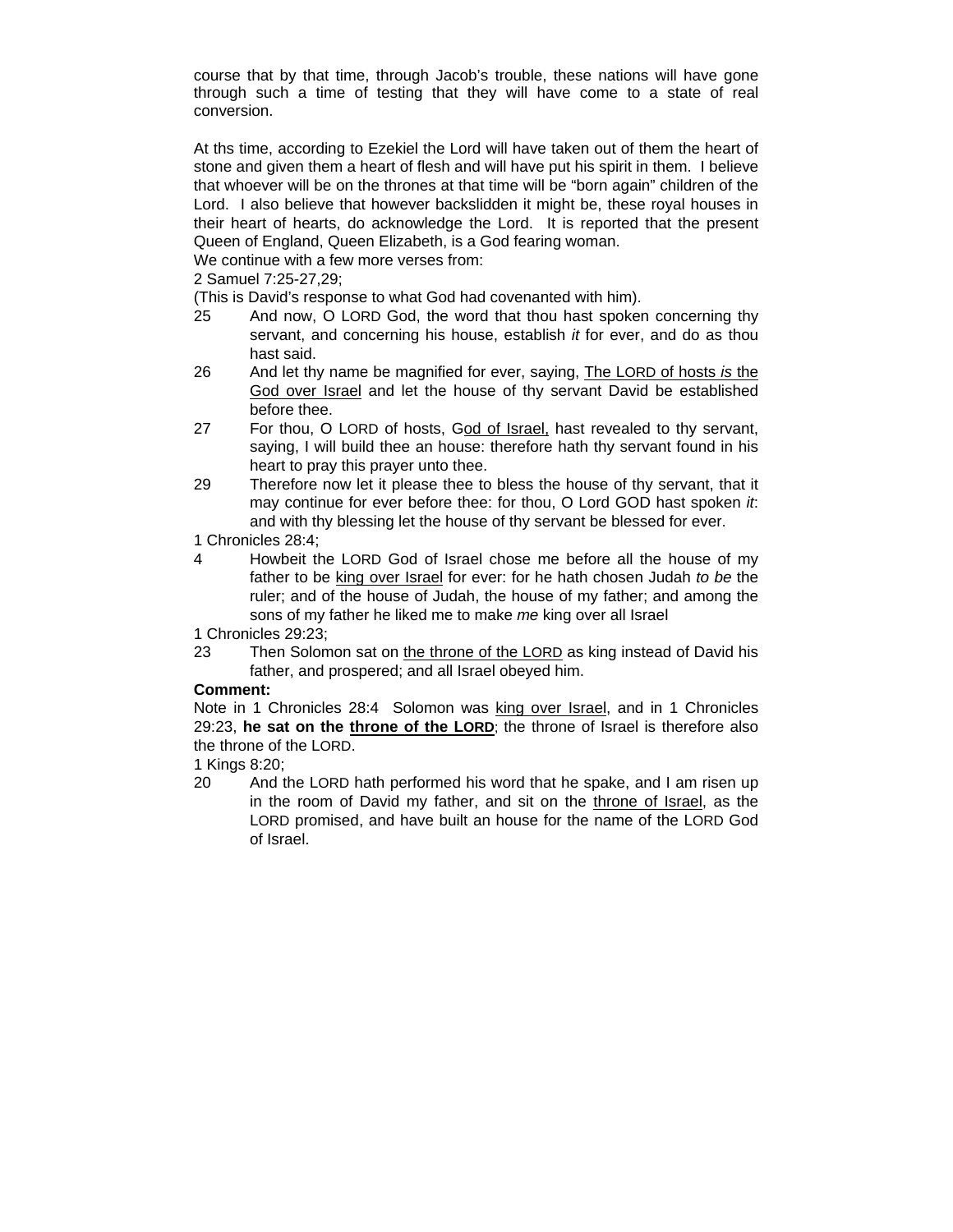The throne of the Lord, and the throne of Israel are identical - the same. Luke 1:31-33;

- 31 And, behold, thou shalt conceive in thy womb, and bring forth a son, and shalt call his name JESUS.
- 32 He shall be great, and shall be called the Son of the Highest; and the Lord God shall give unto him the throne of his father David:
- 33 And he shall reign over the house of Jacob for ever; and of his kingdom there shall be no end.

Here we see how Jesus will in the fullness of time at his Second Coming, sit on the throne of his father David, the same throne that we have read of in the above Scriptures, and He shall reign over the house of Jacob for ever, and through Jacob over the whole world. The NATIONS under satanic inspiration hate this and try to destroy it, because they realize that they will eventually have to submit. Praise GOD! HE has spoken, and He will do it.

Now back to Israel's calling in Deuteronomy. (This is precious to me because it is one of the portions of Scripture through which the Lord led me as a young boy, first to see these great truths.)

Deuteronomy 4:5-8;

- 5 Behold, I have taught you statutes and judgements, even as the LORD my God commanded me, that ye should do so in the land whither ye go to possess it.
- 6 Keep therefore, and do *them;* for this *is* your wisdom and your understanding in the sight of the nations, which shall hear all these statutes, and say, Surely this great nation *is* a wise and understanding people.
- 7 For what nation *is there so* great, who *hath* God so nigh unto them, as the LORD our God *is* in all *things* that we call upon him *for?*
- 8 And what nation *is there so* great, that hath statutes and judgments *so* righteous as all this law, which I set before you this day?

God called these people to be his demonstration people so that the nations, through them, [even though they may not accept Him] will at least be compelled to acknowledge Him, that **HE is GOD**. That was Israel's calling and God has never rescinded that calling which is still valid today. And which is on the verge of coming to its final fulfilment when the nations shall come and proclaim these words.

Isaiah 2:2-5;

- 2 And it shall come to pass in the last days, *that* the mountain (government) of the LORD'S house shall be established in the top of the mountains, and shall be exalted above the hills; and all nations shall flow unto it.
- 3 And many people shall go and say, Come ye, and let us go up to the mountains of the LORD, to the house of the God of Jacob; and he will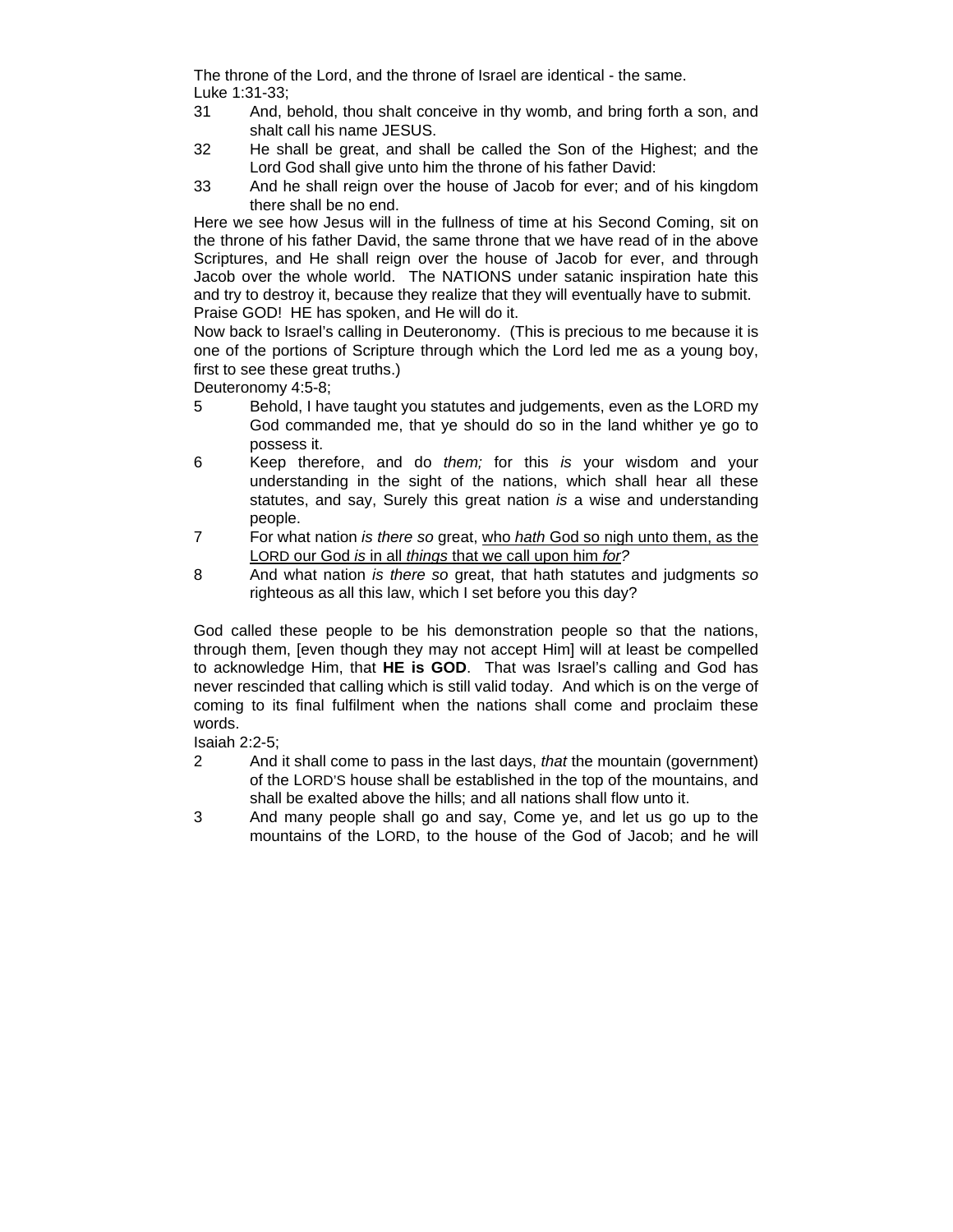teach us of his ways, and we will walk in his paths: for out of Zion shall go forth the law, and the word of the LORD from Jerusalem.

- 4 And he shall judge among the nations, and shall rebuke many people: and they shall beat their swords into ploughshares, and their spears into pruning hooks: nation shall not lift up sword against nation, neither shall they learn war any more.
- 5 O house of Jacob, come ye, and let us walk in the light of the LORD.

If the nations, the world, want peace, they will have to wait for Jacob to walk in the light of the LORD. This is how peace shall come and not as politicians and church leaders say today.

This high and holy calling, with which God associates Israel, as given herein: Deuteronomy 7:5-8;

- 5 But thus shall ye deal with them; (The nations, idolaters) ye shall destroy their altars, and break down their images, (these are the heathen nations) and cut down their groves, and burn their graven images with fire.
- 6 For thou *art* an holy people unto the LORD thy God: the LORD thy God hath chosen thee to be a special people unto himself, above all people that *are* upon the face of the earth.
- 7 The LORD did not set his love upon you, nor choose you, because ye were more in number than any people; for *ye were* the fewest of all people:
- 8 But because the LORD loved you, and because he would keep the oath which he had sworn unto your fathers, hath the LORD brought you out with a mighty hand, and redeemed you out of the house of bondmen, from the hand of Pharaoh, king of Egypt.

You are a chosen people, a special people unto the Lord. This is how God called Israel, and God never changed or abandoned that calling.

Now we go to:

Isaiah 44:21-23;

- 21 Remember these, O Jacob and Israel; for thou *art* my servant: I have formed thee; thou *art* my servant: O Israel, thou shalt not be forgotten of me**.**
- 22 I have blotted out, as a thick cloud, thy transgressions, and, as a cloud, thy sins: return unto me; for I have redeemed thee.
- 23 Sing, O ye heavens; for the LORD hath done *it*: shout, ye lower parts of the earth: break forth into singing, ye mountains, O Forest, and every tree therein: for the LORD hath redeemed Jacob, and glorified himself in Israel.

God has never changed that calling.

Chapter 53 of the book of Isaiah is called by Bible analysts, the holy of holies of the Old Testament. It is a chapter addressed to Israel.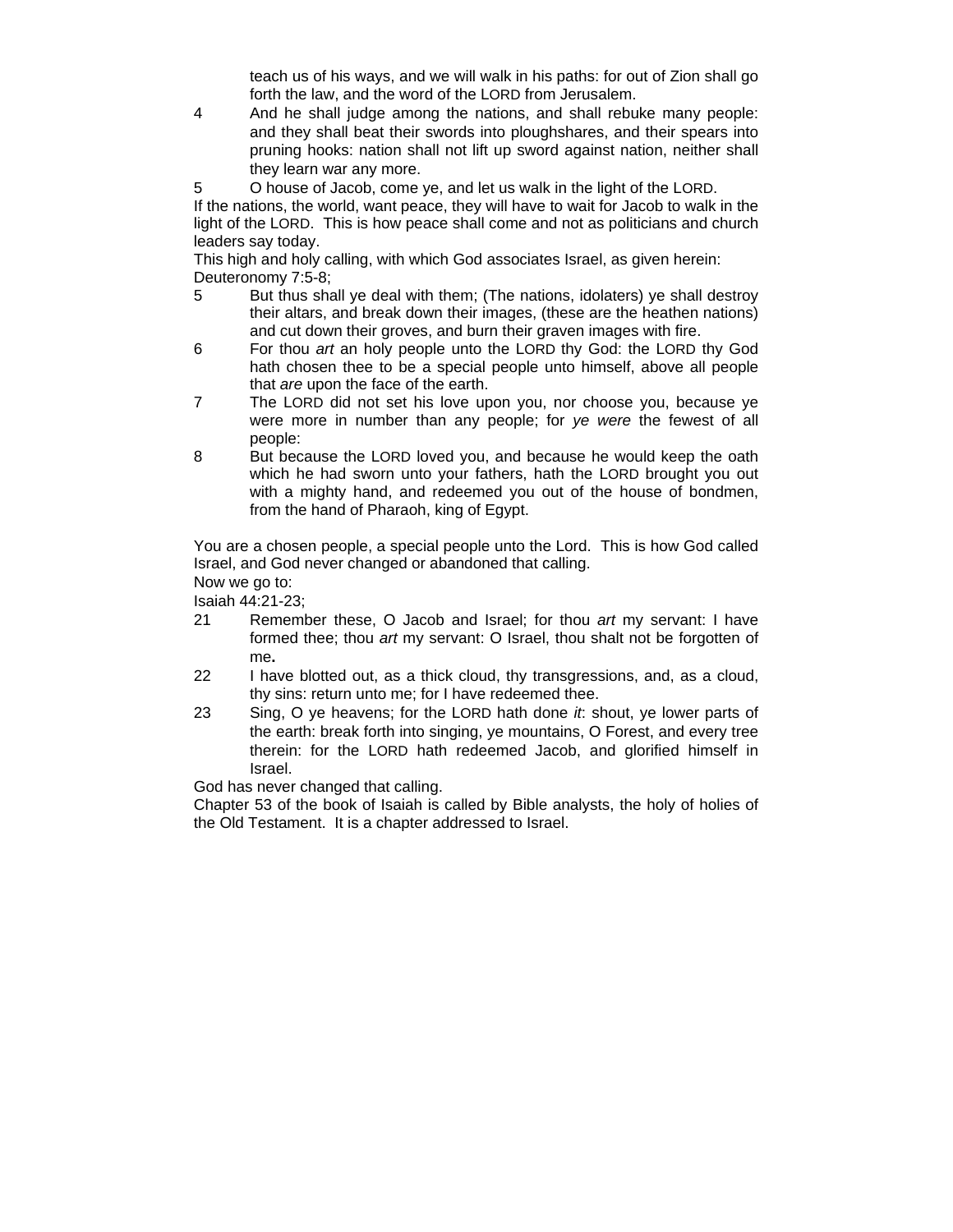We read in: Isaiah 53:8;

8 He was taken from prison and from judgment: and who shall declare his generation? for he was cut off out of the land of the living: for the transgression of my people was he stricken.

My people Israel; there is no other "people" in the Bible, called "My people". There is no hope for the world until Israel has come back to God.

And so it says in:

Isaiah 54:1, it says:

1 SING, O barren, thou *that* didst not bear; break forth into singing, and cry aloud, thou *that* didst not travail with child: for more *are* the children of the desolate than the children of the married wife, saith the LORD.

When one goes into prophecy, one finds that God gave these ten tribes of Israel a bill of divorce because of their sins and idolatry.

Now, Christ is come to die upon the cross to restore that relationship, and He cries to them who were the barren; that rings a bell with Sarah; it rings a bell with Rebekah, and with Rachel! (They were all barren.) God says I have restored you, and you can now bear children because I have made the way open to become your husband again; [remember the bill of divorce? It all fits in so beautifully].

Isaiah 54:2-5;

- 2 Enlarge the place of thy tent, and let them stretch forth the curtains of thine habitations: spare not, lengthen thy cords, and strengthen thy stakes;
- 3 For thou shalt break forth on the right hand and on the left; and thy seed shall inherit the Gentiles, and make the desolate cities to be inhabited.
- 4 Fear not for thou shalt not be ashamed: neither be thou confounded; for thou shalt not be put to shame: for thou shalt forget the shame of thy youth, and shalt not remember the reproach of thy widowhood anymore.
- 5 For thy Maker *is* thine husband; The LORD of hosts *is* his name; and thy Redeemer, the Holy One of Israel; The God of the whole earth shall he be called.

But only when Israel has returned to the Lord, shall He be called the God of the whole earth. That is what the devil is trying to forestall at the moment. Wiping us all out either by integration or brutal complete annihilation because then God's Word cannot be fulfilled. Then the devil could point a finger and say that he had succeeded in thwarting, and spoiling God's purpose and plan.

Well, let us now look at:

Isaiah 65:17-25;

- 17 For, behold I create new heavens and a new earth: and the former shall not be remembered, nor come into mind.
- 18 But be ye glad and rejoice for ever *in that* which I create: for, behold, I create Jerusalem a rejoicing, and her people a joy.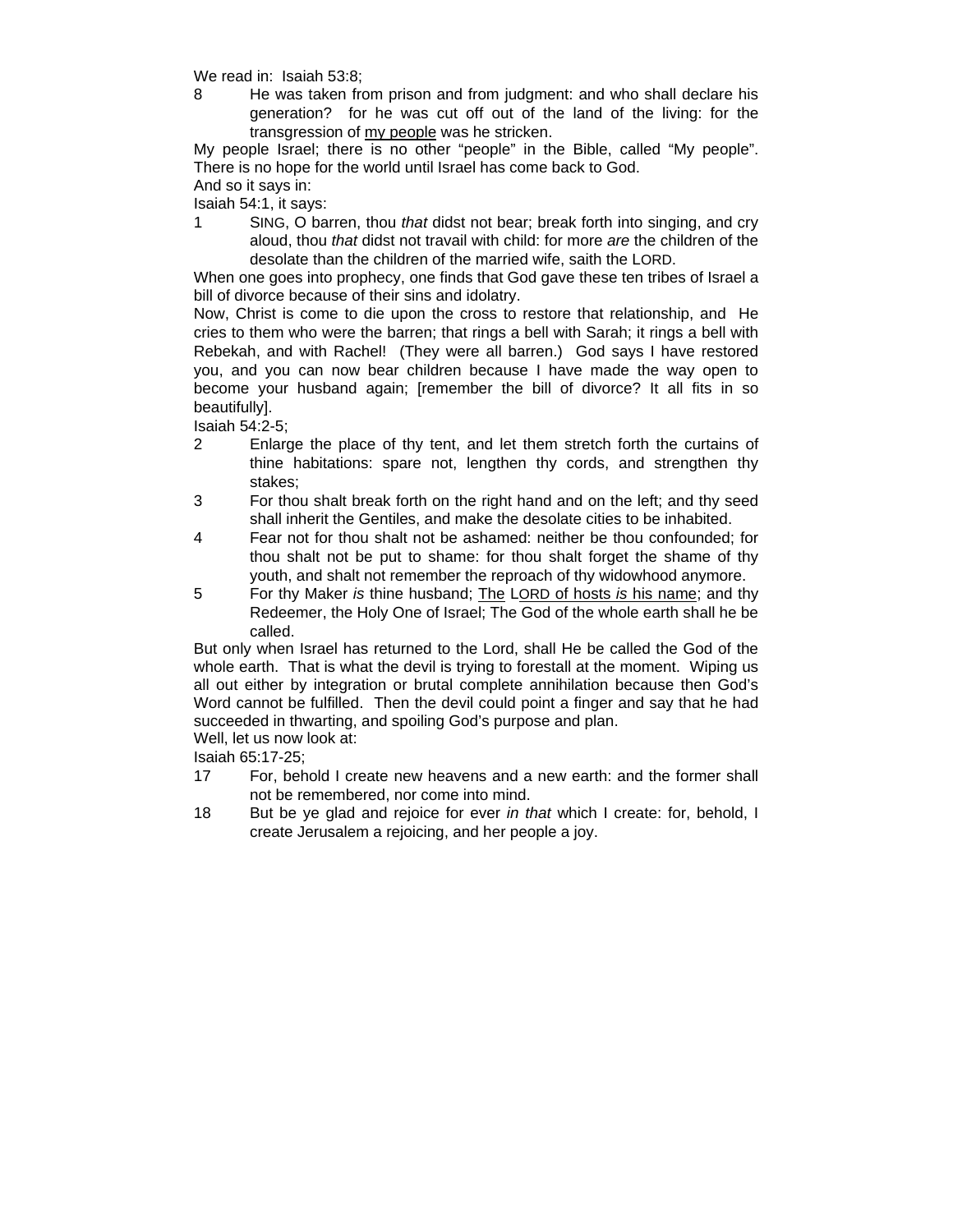- 19 And I will rejoice in Jerusalem, and joy in my people: and the voice of weeping shall be no more heard in her, nor the voice of crying.
- 20 There shall be no more thence an infant of days, nor an old man that hath not filled his days: for the child shall die an hundred years old; but the sinner *being* an hundred years old shall be accursed.
- 21 And they shall build houses, and inhabit *them*; and they shall plant vineyards, and eat the fruit of them.
- 22 They shall not build, and another inhabit; they shall not plant, and another eat: for as the days of a tree *are* the days of my people, and mine elect shall long enjoy the work of their hands.
- 23 They shall not labour in vain, nor bring forth for trouble; for they *are* the seed of the blessed of the LORD, and their offspring with them.
- 24 And it shall come to pass, that before they call, I will answer; and while they are yet speaking, I will hear.
- 25 The wolf and the lamb shall feed together, and the lion shall eat straw like the bullock: and dust *shall be* the serpent's meat. They shall not hurt nor destroy in all my holy mountain, saith the LORD.

That is the ultimate fulfilment, and that is what will occur throughout the thousand years that Christ shall reign upon this earth.

I have cogitated a little and we go back to after the death of king Solomon, at the time of the division in the two houses.

1 Kings 11:1-2;

- 1 But king Solomon loved many strange women, together with the daughter of Pharaoh, women of the Moabites, Ammonites, Edomites, Zidonians, *and* Hittites;
- 2 Of the nations *concerning* which the LORD had said unto the children of Israel, Ye shall not go in to them, neither shall they come in unto you: *for* surely they will turn away your heart after their gods: Solomon clave unto these in love.

God had commanded Israel not to intermingle with those nations, but Solomon did just that, exactly that which was forbidden by the Lord.

1 Kings 11:6,9-13;

- 6 And Solomon did evil in the sight of the LORD, and went not fully after the LORD, as *did* David, his father.
- 9 And the LORD was angry with Solomon, because his heart was turned from the LORD God of Israel, which had appeared unto him twice,
- 10 And had commanded him concerning this thing, that he should not go after other gods: but he kept not that which the LORD commanded.
- 11 Wherefore the LORD said unto Solomon, Forasmuch as this is done of thee, and thou hast not kept my Covenant and my statutes, which I have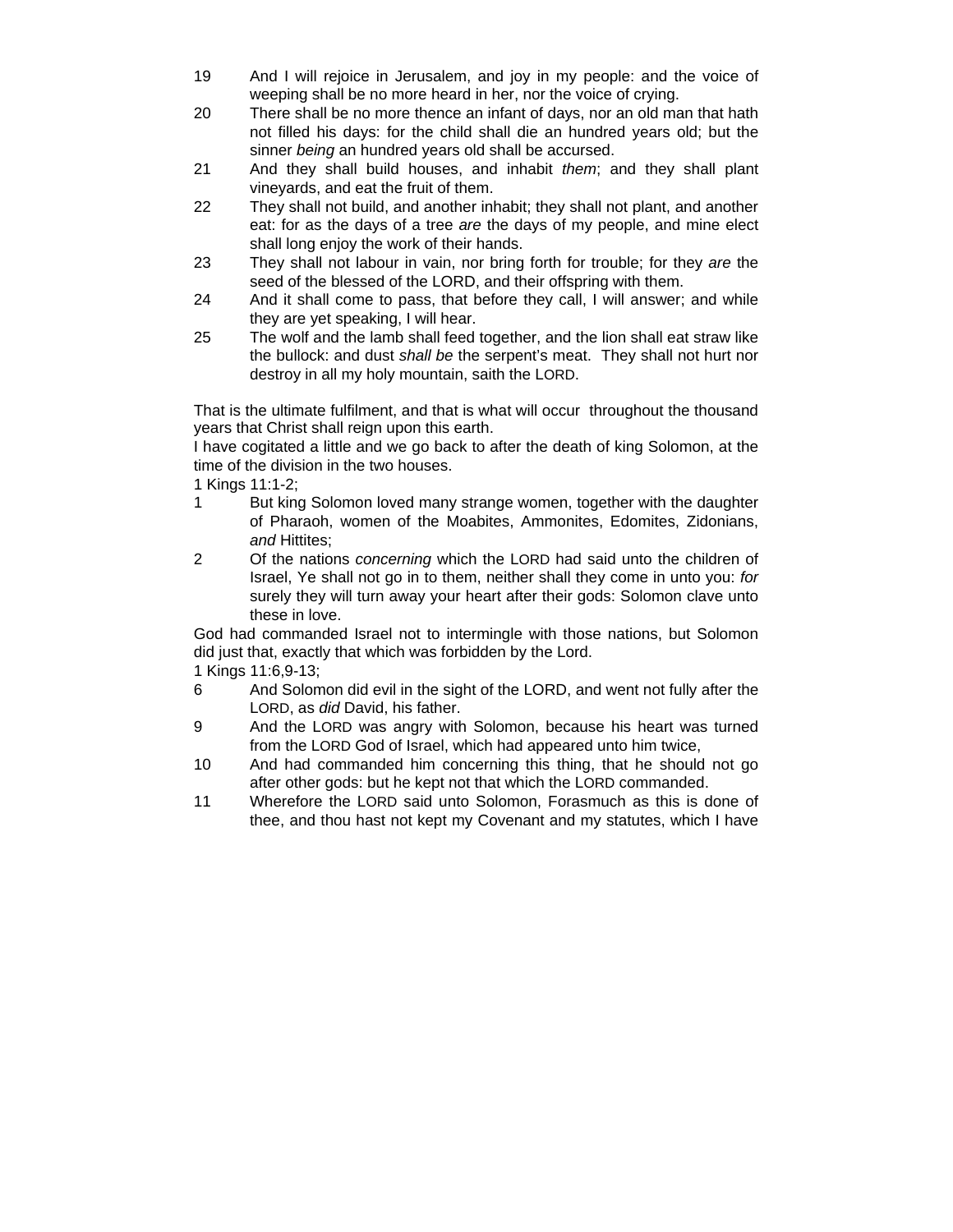commanded thee, I will surely rend the kingdom from thee, and will give it to thy servant. (Jeroboam)

- 12 Notwithstanding in thy days I will not do it for David thy father's sake: *but* I will rend it out of the hand of thy son.
- 13 Howbeit I will not rend away all the kingdom; *but* will give one tribe to thy son for David my servant's sake, and for Jerusalem's sake which I have chosen.

This is important! We know that the ten tribes were torn away and Benjamin was left with the tribe of Judah.

1 Kings 11:28-31;

- 28 And the man Jeroboam *was* a mighty man of valour: and Solomon seeing the young man that he was industrious, he made him ruler over all the charge of the house of Joseph.
- 29 And it came to pass at that time when Jeroboam went out of Jerusalem, that the prophet Ahijah the Shilonite found him in the way; and he had clad himself with a new garment; and the two *were* alone in the field:
- 30 And Ahijah caught the new garment that *was* on him, and rent it *in* twelve pieces:
- 31 And he said to Jeroboam, Take thee ten pieces: for thus saith the LORD, the God of Israel, Behold, I will rend the kingdom out of the hand of Solomon, and will give ten tribes to thee:

This then happened and Rehoboam mustered the tribe of Judah and tried to force the ten tribes to come back; but the LORD sent another prophet who had to say these words to the king.

1 Kings 12:24;

24 Thus saith the LORD, Ye shall not go up, nor fight against your brethren the children of Israel: - - - - -

(Remember, when Jacob blessed Ephraim and Mannaseh he said that his name was to be called on them; Ephraim eventually became the leader of the ten tribes)

- - - - - return every man to his house; for this thing is from me. They hearkened therefore to the word of the LORD, and returned to depart, according to the word of the LORD.

So, the LORD did stop Rehoboam from forcing the ten tribes back to him, because the LORD had said "This thing is from Me." That reunion for the ten and the two tribes has not yet taken place; not until this day, but will take place at the return of the Lord Jesus Christ when those two sticks of Ezekiel will be put together. (Ezek. 37:15-22) Then together they will go to the land and they will go at the time of the return of **MESSIAH;** they will serve the LORD, and will not walk in their evil paths anymore; **not one of these things has taken place in this Israel state as we find it at the moment; it is false and unscriptural,** and one can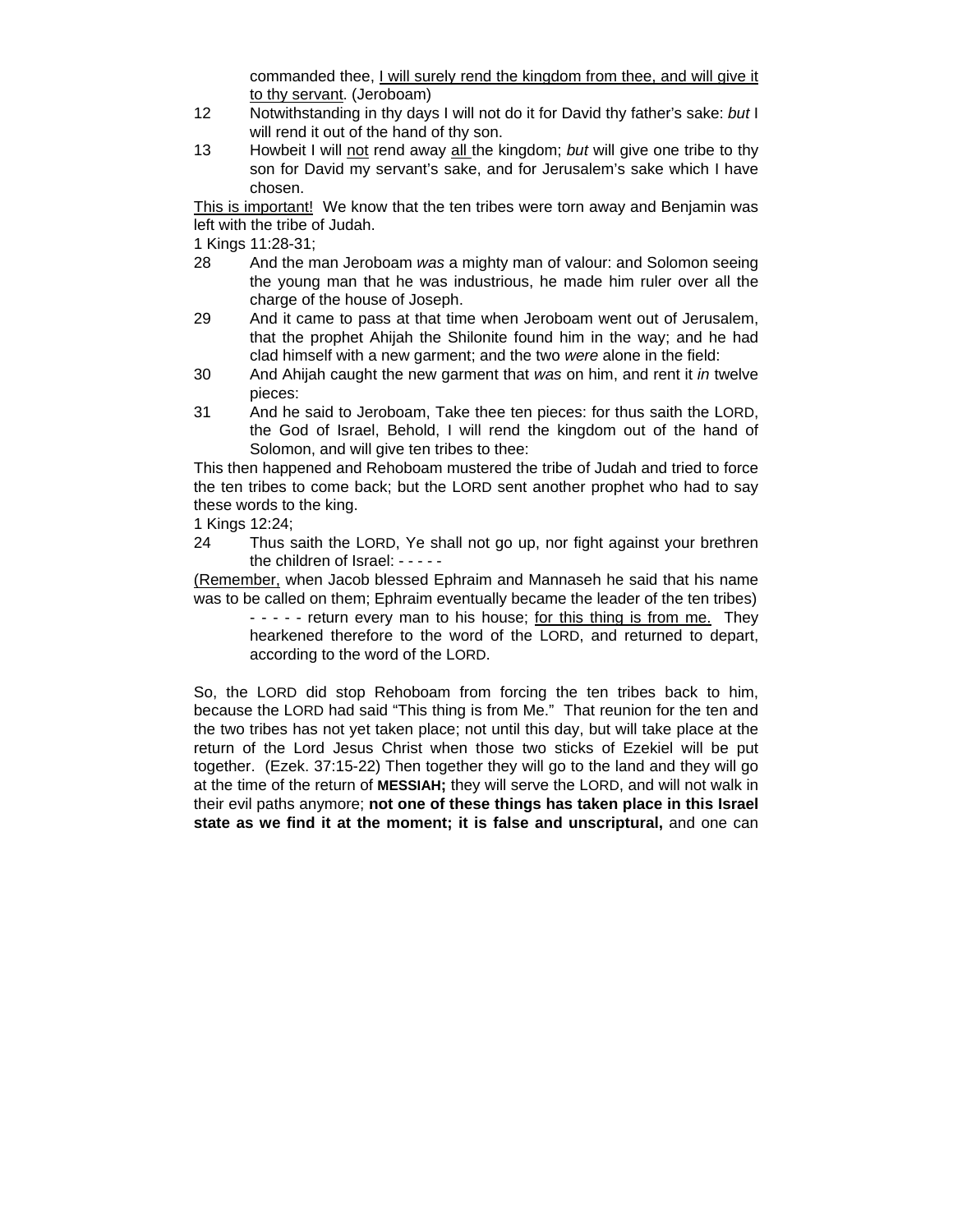see how dangerous it is; I believe it will be the fuse that will ignite the bomb of World War No. 3 and this is not said lightly.

Now, just to show how these two (two tribes and ten tribes) are called, and considered, and taken separately I shall read from:

Jeremiah 3:6-8;

- 6 The LORD said also unto me in the days of Josiah the king, Hast thou seen *that* which backsliding Israel hath done? she is gone up upon every high mountain and under every green tree, and there hath played the harlot.
- 7 And I said after she had done all these *things,* Turn thou unto me. But she returned not. And her treacherous sister Judah saw *it.*
- 8 And I saw, when for all the causes whereby backsliding Israel committed adultery, I had put her away, and given her a bill of divorce; yet her treacherous sister Judah feared not, but went and played the harlot also.

We find that, after this division, they had separate kingdoms, Samaria for the ten tribes, and Jerusalem for the two tribes; there were times when they even were at war with one another: And so, eventually they were both taken away into separate captivities; Israel, or the ten tribes, in Assyrian Captivity in 721 BC from where they have not, until this day, returned to Palestine, but will do so at the return of our Lord Jesus Christ. The two tribes were sent into captivity to Babylon in more or less the year 604 BC. These two captivities were plus minus 500 miles apart, separated by the rivers Tigris and Euphrates.

From Babylon Ezra and Nehemiah returned to rebuild the Temple. The ten tribes escaped from their Assyrian Captivity when this empire which was the empire that controlled the world at the time of the birth of Christ crumbled. During the crumbling of that image of Nebuchadnezzar they started moving west, in the direction of Europe; some of them, however, moved North towards Russia but turned round and came through Norway and Denmark and those countries; others moved into what is known today as Turkey, and in the Bible as Asia, Cappadocia, Bithynia etc. This is where the Apostles traced them, and brought the message of the Lord Jesus to them, - that the time of their divorce had come to an end because Christ had come to pay the price.

It is important to note that these Assyrians who took the ten tribes into captivity, changed their names, took away the name Israel, (this was prophesied by the prophets) and gave them other names - that is the reason why the Historians and the Theologians could never trace them; They were called the Celts, Scythians etc. Thus they became known as the Lost Ten Tribes.

It is very significant that when Jesus said these words:

Matthew 10:5-8;

- 5 These twelve Jesus sent forth, and commanded them, saying, Go not into the way of the Gentiles, and into *any* city of the Samaritans enter ye not:
- 6 But go rather to the lost sheep of the house of Israel.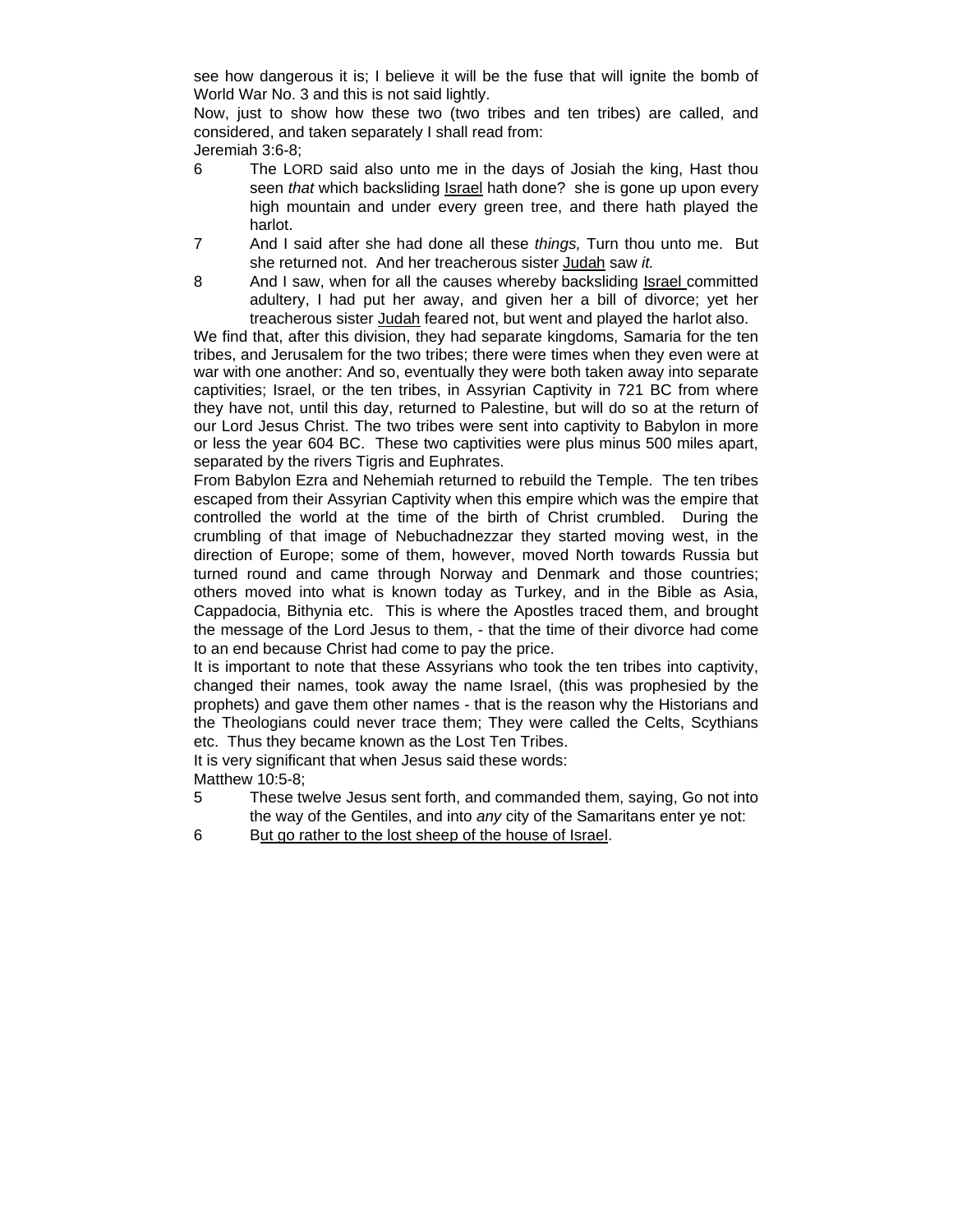- 7 And as ye go, preach, saying, The kingdom of heaven is at hand.
- 8 Heal the sick, cleanse the lepers, raise the dead, cast out devils: freely ye have received, freely give.

With the background you have acquired in this series, I hope you will realize the importance of the instruction of our LORD, "But go rather to the lost sheep of the House of Israel". The Apostles knew where to find these ten tribes and they had to go and tell them the wonderful news of what God had done for them in Christ: That Christ had died upon the cross; had fulfilled the terms of divorce and remarriage according to God's Holy Law. That the Husband had died and was alive again: That they now qualified for remarriage.

Dear people this is gospel; this is evangel which means good news. This was good news to those Israelites who had been cut off and made Lo Ammi [not my people]. Let us see what Jesus said to the Canaanite woman who told Him that her daughter was vexed with the devil, and obviously needed healing.

Matthew 15:24;

24 But He answered, and said, I am not sent but unto the lost sheep of the house of Israel.

One cannot find a clearer statement than this. The Apostles did exactly just that. Until the last Apostle died they did not go to Africa or Asia, they went after these lost tribes because that was Christ's command, because the hope of the world is that Israel should come back to God. To show how obedient these disciples were to the Lord's command and how correctly they understood it, here are a few examples:

James 1:1;

1 JAMES, a servant of God and of the Lord Jesus Christ, to the twelve tribes which are scattered abroad, greeting.

James could not have written this letter to these people if he had not visited these twelve tribes and evangelised them before. (You do not write a letter such as that to a stranger but to someone you are acquainted with.)

1 Peter 1:1-2;

- 1 PETER, an apostle of Jesus Christ, to the strangers scattered throughout Pontus, Galatia, Cappadocia, Asia, and Bithynia,
- 2 Elect according to the foreknowledge of God the Father, through sanctification of the Spirit, unto obedience and the sprinkling of the blood of Jesus Christ: Grace unto you, and peace, be multiplied.

These strangers were no other than the lost ten tribes of Israel, who were in this area, in modern Turkey, or a little to the west of it. It is where they entered, on their way to Europe. Some went through the Caucases Mountains, others through Turkey and Greece and those areas and so went through to Europe. That is where the man from Macedonia beckoned Paul to "come and help us". In my book, "The Lost Ten Tribes of Israel" I inserted a photo of a tombstone discovered in the Crimea with the name of an Israelite inscribed on it. This must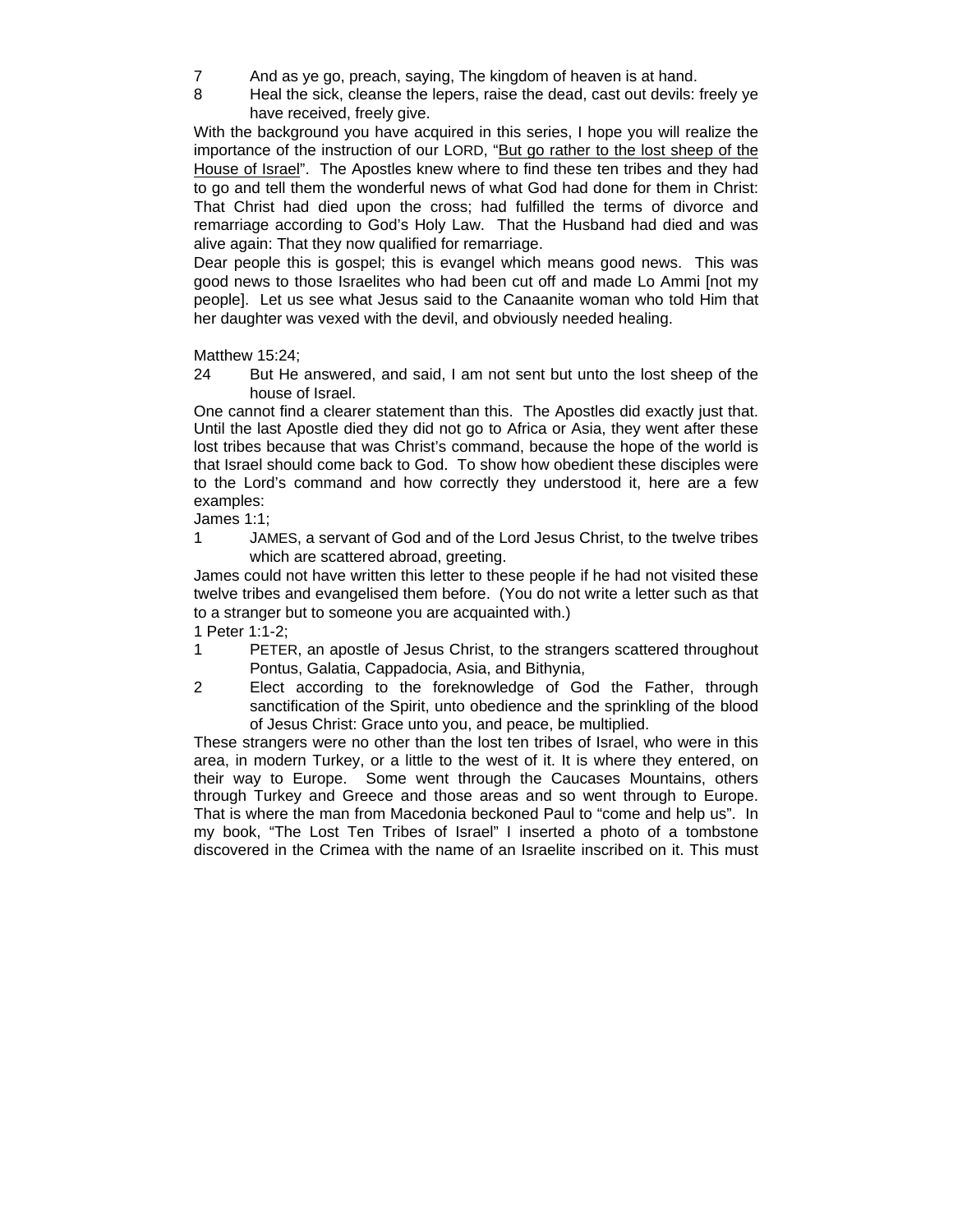have been one of the tombstones of those Israelites buried in the Crimea. We can trace their footsteps right into Northern Europe and Western Europe. Revelation 1:4,11;

(Let us look at this Revelation that Jesus gave unto John, and see to whom it was addressed.)

- 4 JOHN to the seven churches which are in Asia: Grace *be* unto you, and peace, from him which is, and which was, and which is to come; and from the seven Spirits (the seven fold Holy Spirit) before his throne;
- 11 Saying, I am Alpha and Omega, the first and the last: and, What thou seest, write in a book, and send *it* unto the seven churches which are in Asia; unto Ephesus, and unto Smyrna, and unto Pergamos, and unto Thyatira, and unto Sardis, and unto Philadelphia, and unto Laodicea.

You will find, if you look at a map in the back of your Bible that most of the places are on the West Coast of what is today known as modern Turkey. What is significant here is that not a single letter is addressed to the church in Jerusalem. Jesus sent them to the **lost ten tribes of Israel**; and that is where they were found.

To see the meaning of the divorced people as quoted in: Hosea 1:1-9;

- 1 THE word of the LORD that came unto Hosea, the son of Beeri, in the days of Uzziah, Jotham, Ahaz *and* Hezekiah, kings of Judah, and in the days of Jeroboam the son of Joash, king of Israel.
- 2 The beginning of the word of the LORD by Hosea. And the LORD said to Hosea, Go, take unto thee a wife of whoredoms and children of whoredoms: for the land has committed great whoredom, *departing* from the LORD.
- 3 So he went and took Gomer (Gomer means complete) the daughter of Diblaim; which conceived and bare him a son.
- 4 And the LORD said unto him, Call his name Jezreel; (Jezreel means the Lord sows) for yet a little *while,* and I will avenge the blood of Jezreel upon the house of Jehu, and will cause to cease the kingdom of the house of Israel.

(Note: This is a prophecy concerning the House of Israel. Jehu was the son of Jehoshaphat. He slew all the house of Ahab in Jezreel, and all his friends; see 2 Kings 10:11).

- 5 And it shall come to pass at that day, that I will break the bow of Israel in the valley of Jezreel.
- 6 And she conceived again, and bare a daughter. And *God* said unto him, Call her name Lo-ruhamah: for I will no more have mercy upon the house of Israel; but I will utterly take them away.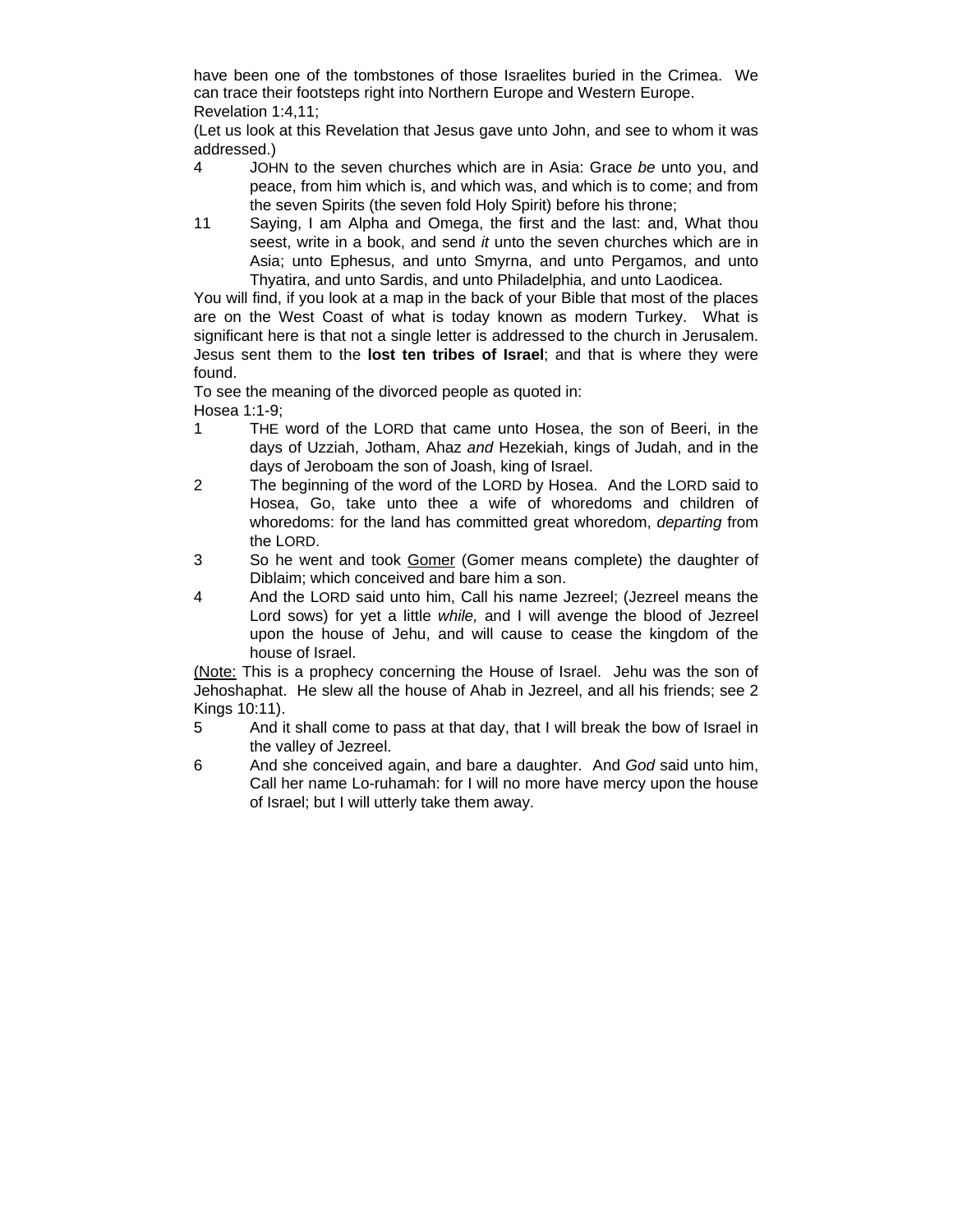- 7 But I will have mercy upon the house of Judah, and will save them by the LORD their God, and will not save them by bow, nor by sword, nor by battle, by horses, nor by horsemen.
- 8 Now when she had weaned Lo-ruhamah (which means "unpitied" she was to typify the house of Israel) she conceived, and bare a son.
- 9 Then said *God*, Call his name Lo-ammi: for ye *are* not my people and I will not be your *God.*

Now, this is of the utmost importance because it also concerns us vitally, especially in these days. The fact that God made Israel UNPITIED - NOT MY PEOPLE, meant, for all practical purposes that she was to be like the heathen nations - nothing to do with God: She was cut off - NOT MY PEOPLE and THEREFORE they were, as also in the Epistles, called heathen people or YE NATIONS. This is where the churches blunder connotations and apply these terms to the heathen people, who are of non-Israel extraction. But God had made an **everlasting** Covenant with Abraham, Isaac and Jacob. God therefore could not cut off the ten tribes of Israel forever: This "cut off" was to be a punishment and for a period only.

As a Covenant keeping God, the Lord had to make provision for her to be remarried to him. God had to provide a path, a bridge for them to come back to him without breaking his own law. There was only one bridge and that was the cross. That God himself should become man, take Israel's punishment and die upon the cross. Then, when the husband is dead, the wife is free to marry again. So, He alone, who was able to rise again from the dead, was able to remarry Israel: That is what happened and is also foretold here. Hosea 1:9-10;

- 9 Then said *God,* call his name Lo-ammi: for ye *are* not my people and I will not be your *God.*
- 10 Yet the number of children of Israel - -

(the children of the unmarried wife as in Isaiah 54)

- - - - shall be as the sand of the sea, which cannot be measured nor numbered, and it shall come pass, *that* in the place where it was said unto them, Ye *are* not my people, *there* it shall be said unto them, Ye *are* the sons of the living God.

Now, how can that be brought about? Only one way: John 1:12;

12 But as many as received him, to them gave he power to become the sons of God, *even* to them that believe on his name:

In other words, God said here through the prophet Hosea, that these Lo-Ammi Israelites would receive the Lord Jesus Christ, and thereby become the sons of God. That is why Jesus said: "I am not sent but unto the lost sheep of the house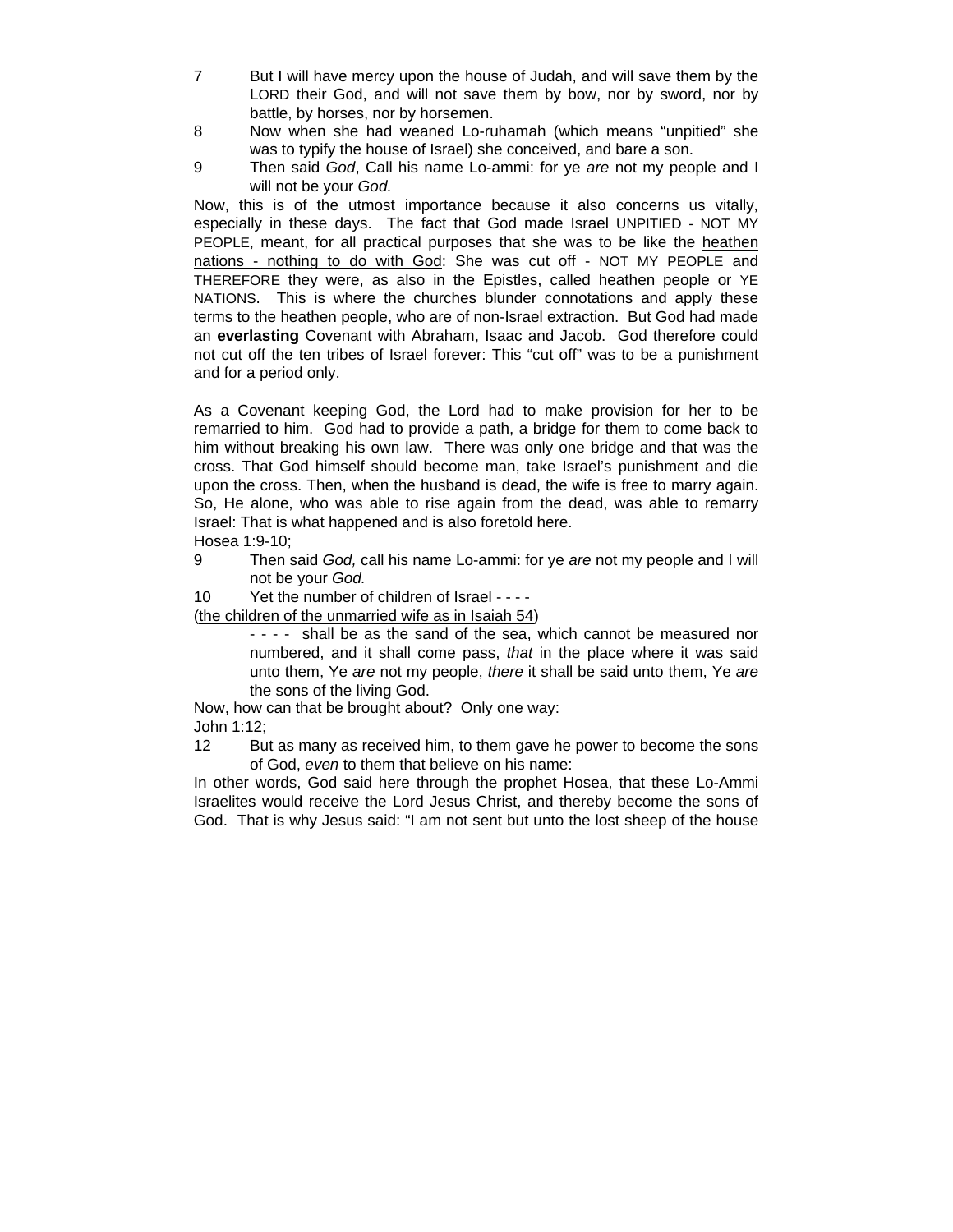of Israel". It is all so logical, so wonderful and so clear. No wonder that the devil fights so fiercely against it!

**So much through:** wrong teaching, wrong preaching, and wrong interpretation of God's word, and through ignoring the prophets and setting them aside completely as if they are of no consequence.

The result is that we have dug out the foundations from under the building of our teaching causing it to collapse on us at this time when we need it most. Hosea 1:11;

11 Then shall the children of Judah and the children of Israel be gathered together, and appoint themselves one head, and they shall come up out of the land: for great *shall be* the day of Jezreel.

This is now the time of the return of the Lord Jesus Christ. If you turn to the epistle to the Romans, you will find that they were Israelites, or the seed of Abraham, to whom this letter was addressed. Paul went to the Corinthians, the Galatians, etc. they were all Israelites.

We have also come to the time of the end of time, and the time of the end of this dispensation. Where the accounts have to be made up and where Satan is going to have his last attempt at destroying God's whole plan and purpose.

He has only one target to concentrate on, and that is to wipe out these people of whom you and I form a part and thereby attempt to destroy God's plan and purpose. You can therefore see how vitally important it is for you and me to understand this message. No wonder the Bible says that the devil is going about like a roaring lion, for he knows he has only a short time.

We now turn to the book of Revelation, to chapter 18, which describes the collapse of the whole economic system. Here is described for us how the merchants throw their hands up in the air and wail that nobody buys their merchandise any longer. What a woeful state of affairs we are facing.

That will immediately lead to and will coincide with Revelation 19 when the **NATIONS** will make their final assault in this time of economic collapse; and the people who do not have food to eat are desperate. And the **NATIONS** of the earth will rise up in war to destroy the work and the people of God.

That is the great battle described for us in Revelation chapter 19, when the heaven shall open and the Lord himself at the head of the armies of heaven shall come to the assistance of his people, and feed the flesh of kings and horses and people to the fowls of the air. This will be our greatest time of testing.

Christ then comes to take the throne of David (which we have spoken of a few times during the course of this message) to reign upon this earth for a thousand years.

Let us read from:

Revelation 20:4-6;

4 And I saw thrones, and they sat upon them, and judgement was given unto them: and I *saw* the souls of them that were beheaded for the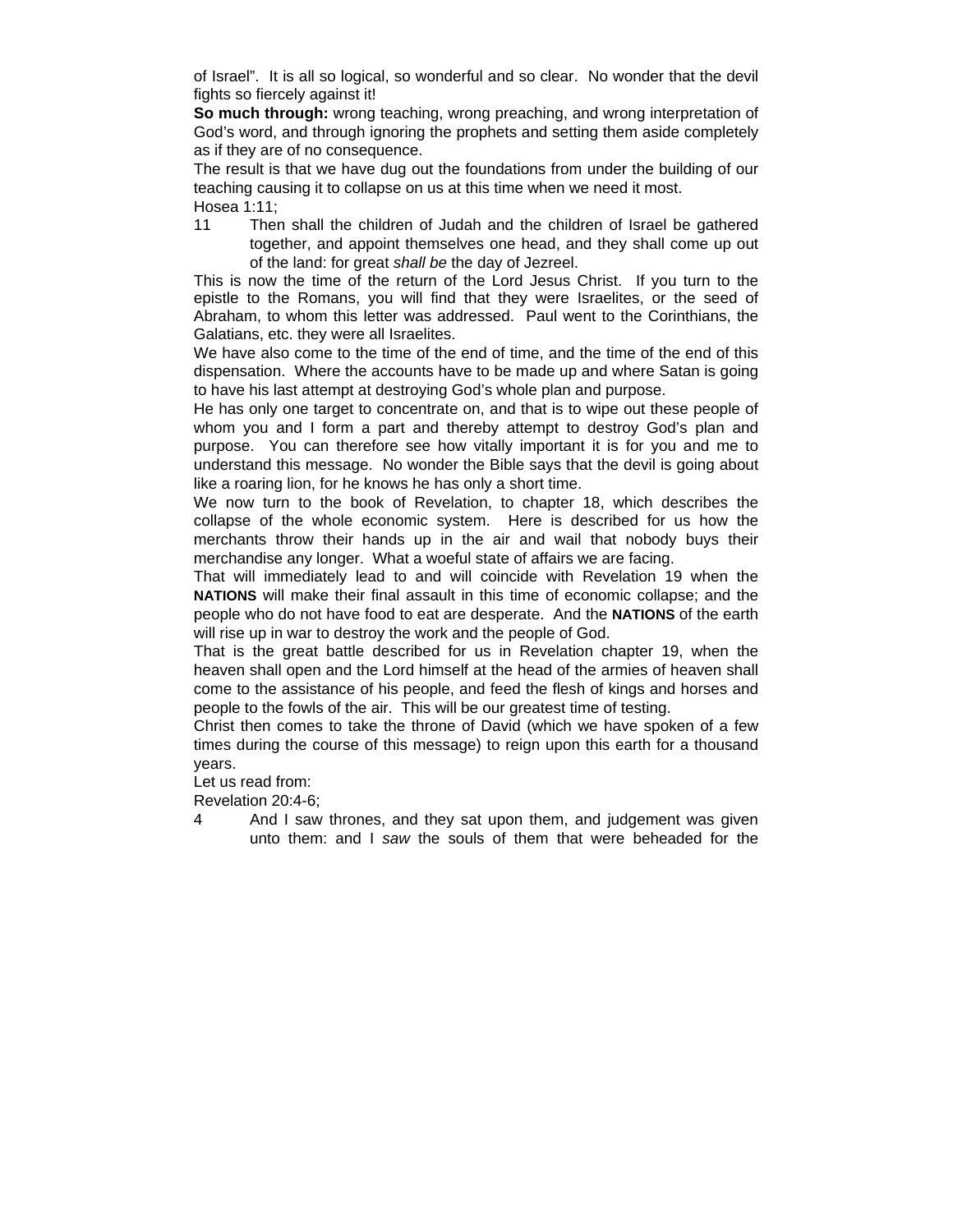witness of Jesus, and for the word of God, and which had not worshipped the beast, neither his image neither had received *his* mark upon their foreheads, or in their hands; and they lived and reigned with Christ a thousand years.

- 5 But the rest of the dead lived not again until the thousand years were finished. This *is* the first resurrection.
- 6 Blessed and holy *is* he that hath part in the first resurrection: on such the second death hath no power, but they shall be priests of God and of Christ, and shall reign with him a thousand years.

Christ then comes and intervenes on behalf of his people to save them from annihilation.

We read what Jesus said in:

Matthew 24:22;

22 And except those days should be shortened, there should no flesh be saved: but for the elect's sake those days shall be shortened.

If you look up that word "elect" in a concordance, you will find it to mean - Israel, mine elect. So, for Israel's sake those days shall be shortened. Christ shall come and reign upon the throne. Those who qualify for the first resurrection will reign with Christ for those thousand years to bring the earth back into harmony with our God.

Let us look at: Isaiah 9:6-7;

6 For unto us a child is born, unto us a son is given: and the government shall be upon his shoulder: - - - -

(When? The first time Christ came He did not govern but died upon the cross. So it means at the Second Coming)

- - - and his name shall be called Wonderful, Counsellor, The mighty God, The everlasting Father, the Prince of Peace.
- 7 Of the increase of *his* government and peace *there shall be* no end, upon the throne of David, and upon his kingdom, to order it, and to establish it with judgement and with justice from henceforth even for ever. The zeal of the LORD of hosts will perform this.

That is when Christ comes to take over that government of the throne of his father David and to reign over the house of Jacob.

Isaiah 11:1-9;

- 1 AND there shall come forth a rod out of the stem of Jesse, and a Branch shall grow out of his roots:
- 2 And the spirit of the LORD shall rest upon him, the spirit of wisdom and understanding, the spirit of counsel and might, the spirit of knowledge and of the fear of the LORD;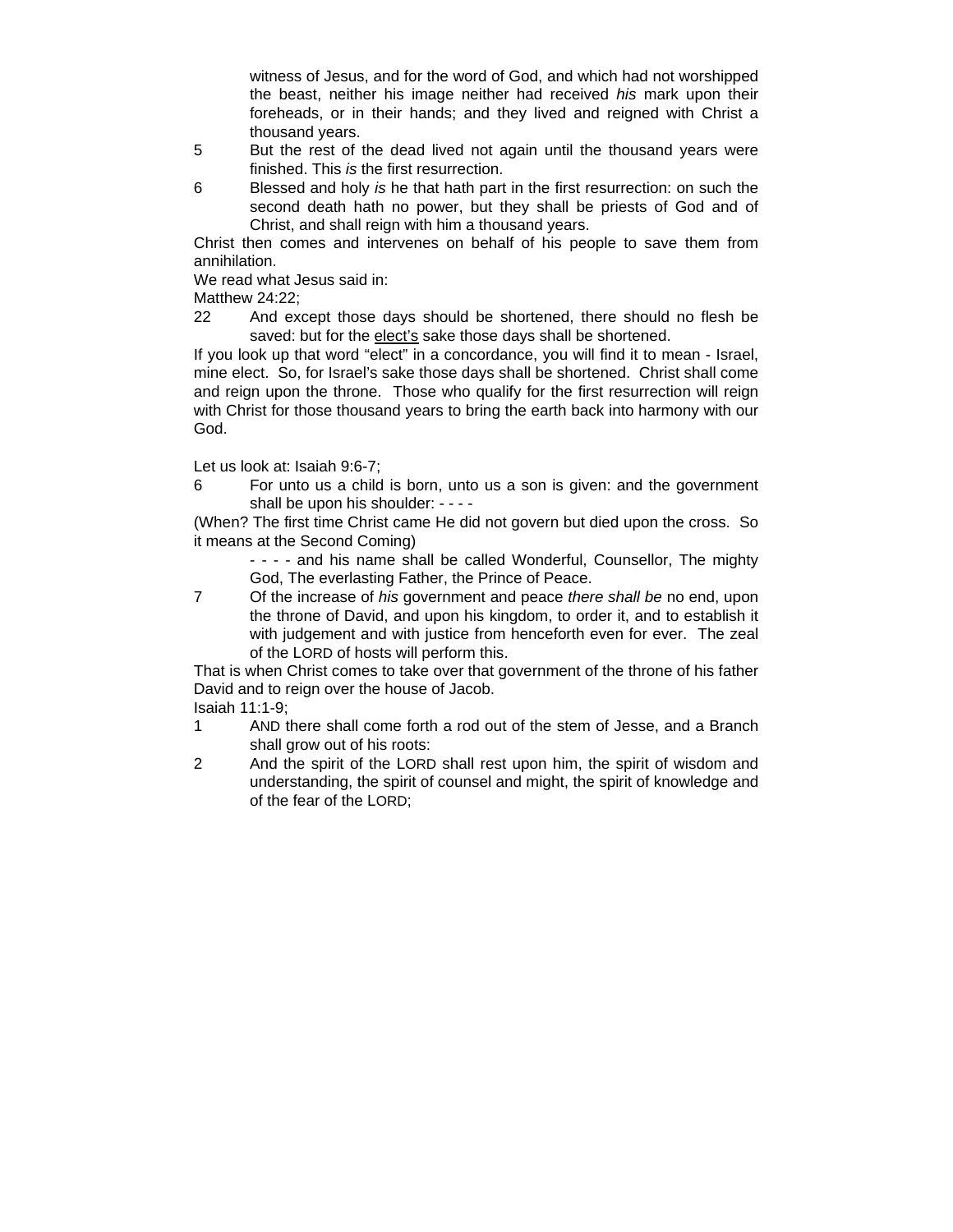- 3 And shall make him of quick understanding in the fear of the LORD: and he shall not judge after the sight of his eyes, neither reprove after the hearing of his ears:
- 4 But with righteousness shall he judge the poor, and reprove with equity for the meek of the earth: and he shall smite the earth with the rod of his mouth, and with the breath of his lips shall he slay the wicked.
- 5 And righteousness shall be the girdle of his loins, and faithfulness the girdle of his reins.
- 6 The wolf also shall dwell with the lamb, and the leopard shall lie down with the kid; and the calf and the young lion and the fatling together; and a little child shall lead them.
- 7 And the cow and the bear shall feed; their young ones shall lie down together: and the lion shall eat straw like the ox.
- 8 And the sucking child shall play on the hole of the asp, and the weaned child shall put his hand on the cockatrice' den.
- 9 They shall not hurt nor destroy in all my holy mountain (My Holy Kingdom): for the earth shall be full of the knowledge of the LORD, as the waters cover the sea.

Isn't that a message to bring to the world today? Praise God! But now, that is the final restoration of God's Government and God's image upon the earth.

It leads us to:

Revelation 21:1;

1 AND I saw a new heaven and a new earth: for the first heaven and the first earth were passed away; and there was no more sea.

Then follows a beautiful description of the new Jerusalem: "with walls of precious stone; its gates of pearls and its streets of gold;" a symbolic description of redeemed and glorified Israel:-

"For on the gates of the city were written the names of the twelve tribes of Israel". Israel in her glorified state.

"Then, the nations coming to this Israel to bring homage and pay their respects." This is for a thousand years.

What happens after the thousand years?

Revelation 20:7-9;

- 7 And when the thousand years are expired, Satan shall be loosed out of his prison,
- 8 And shall go out to deceive the nations which are in the four quarters of the earth, Gog and Magog, to gather them together to battle: the number of whom *is* as the sand of the sea.
- 9 And they went up on the breadth of the earth, and compassed the camp of the saints about, and the beloved city: (the new Jerusalem) and fire came down from God out of heaven, and devoured them.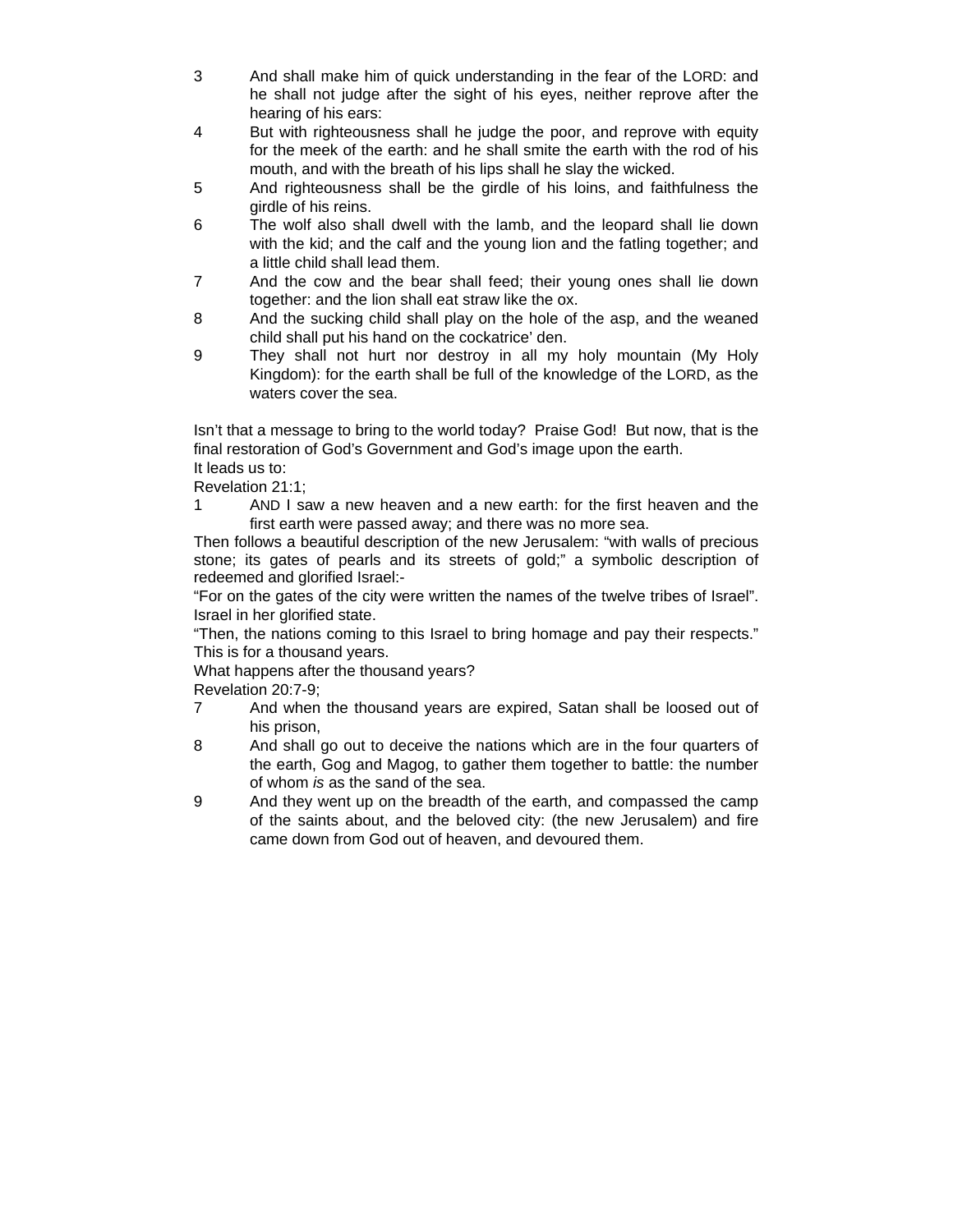Now, after a thousand years of the benign and benevolent reign of the Lord Jesus Christ upon the earth, when there had been no war and nobody was allowed to sin; after a thousand years of that, the devil is let loose. And at that moment he gathers multitudes out of the four quarters of the earth, Gog and Magog, to battle against and to destroy the beloved city. It means that after a thousand years of glorious ruler ship of Christ upon earth they were not converted.

They listened to the voice of the devil again. In other words, they were in subjection only while Christ ruled with a rod of iron that would not allow any evil or harm. The moment they got the opportunity they flocked to the flag of the devil again.

They were **NOT** converted. They did not have God's seed in them. They were still the remnant of those fallen angels and of Satan upon the earth. That is what people do not understand and why, in their preaching, they make such terrible mistakes. This is the battle that is on at this moment. This is the position upon the earth today.

Unless the Lord Jesus comes, this Satan and fallen angel seed upon the earth will destroy us. Therefore, the Lord Jesus will have to come to shorten the days for the **ELECT'S** sake and then rule these nations with a rod of iron. If there are still those who want to come to him, they will be given the opportunity to do so. So that they cannot say in the ages of eternity that they never had the opportunity. Can God give a better opportunity than that?

1 Corinthians 15:24-28;

- 24 Then *cometh* the end, when he shall have delivered up the kingdom to God, even the Father; when he shall have put down all rule, and all authority and power.
- 25 For he must reign till he hath put all enemies under his feet.
- 26 The last enemy *that* shall be destroyed, *is* death.
- 27 For he hath put all things under his feet. But when he saith, all things are put under *him*, *it is* manifest that he is excepted, which did put all things under him.
- 28 And when all things shall be subdued unto him, then shall the Son also himself be subject unto him that put all things under him, that God may be all in all.

After Gog and Magog have been destroyed, and only God's own people remain, even death is destroyed. Then Jesus will say: Father, here is the Kingdom: At last all the results of the fall, even death, have been eliminated. Father, you can again be all in all. You can again come and dwell with mankind, and again we can be one.

Heaven and earth joined together and GOD BE GLORIFIED. Amen!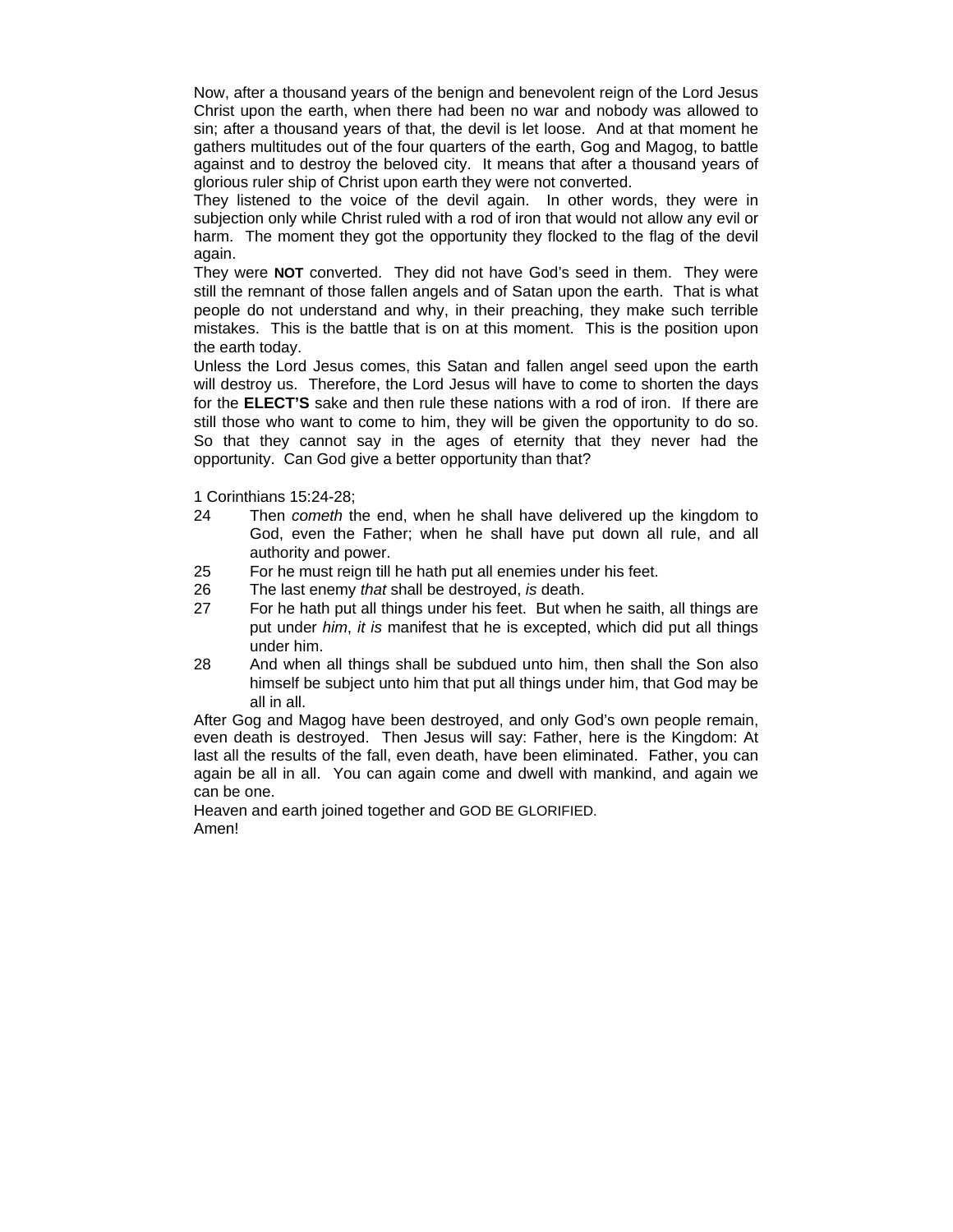## **Something About the Author**

F.W.C. Neser was trained as a Scientist but is a dedicated Christian since his youth. To him the Bible is the Word of God from Genesis to Revelation.

Very early in his life he came to realize that man himself is the cause of all wars, depressions, famine, droughts, disease and misery here on earth.

He saw that God had given his absolute Law to Israel, his chosen people and had promised that should they live thereby they would be free of all adversity and would then act as God's exemplary nation on earth.

A matter of importance, which became clear to Neser, was that Israel was neither the Jew nor the Church. It was with gratitude that he eventually discovered the great truth, namely that Israel was in fact the Germanic, Anglo-Saxon and Celtic peoples.

With the imminent Second Coming of Christ, Israel will come to a true regeneration, will be filled with the Holy Spirit and with Jesus the Messiah as their King, they will lead the world back to a state of perfect harmony with God.

F.W.C. Neser has written the following books:

## **Appendix:**

Books available from Ekklesia.

| No             | Titel                                             |
|----------------|---------------------------------------------------|
| 1              | Afrikaner -- 'n Unieke Volk Die                   |
| $2^*$          | Apartheid -- Wat sê die Skrif?                    |
| 3              | Apostel Paulus aan die Efésiërs Die Brief van die |
| $4^*$          | Atoomoorlog Die Bybel Voorspel                    |
| 5              | Bedieningsgawes van Jesus Christus Die            |
| 6              | Berou en Bekering                                 |
| $\overline{7}$ | Bybel is Waar Die                                 |
| 8*             | Christendom en Kommunisme                         |
| 9              | Daniël Die Boek van                               |
| $10*$          | Daniël se 70ste Week                              |
| 11             | Derde dag Opstanding van Christus Die             |
| 12             | Deur Lyding na Volmaaktheid                       |
| 13             | Doop Die                                          |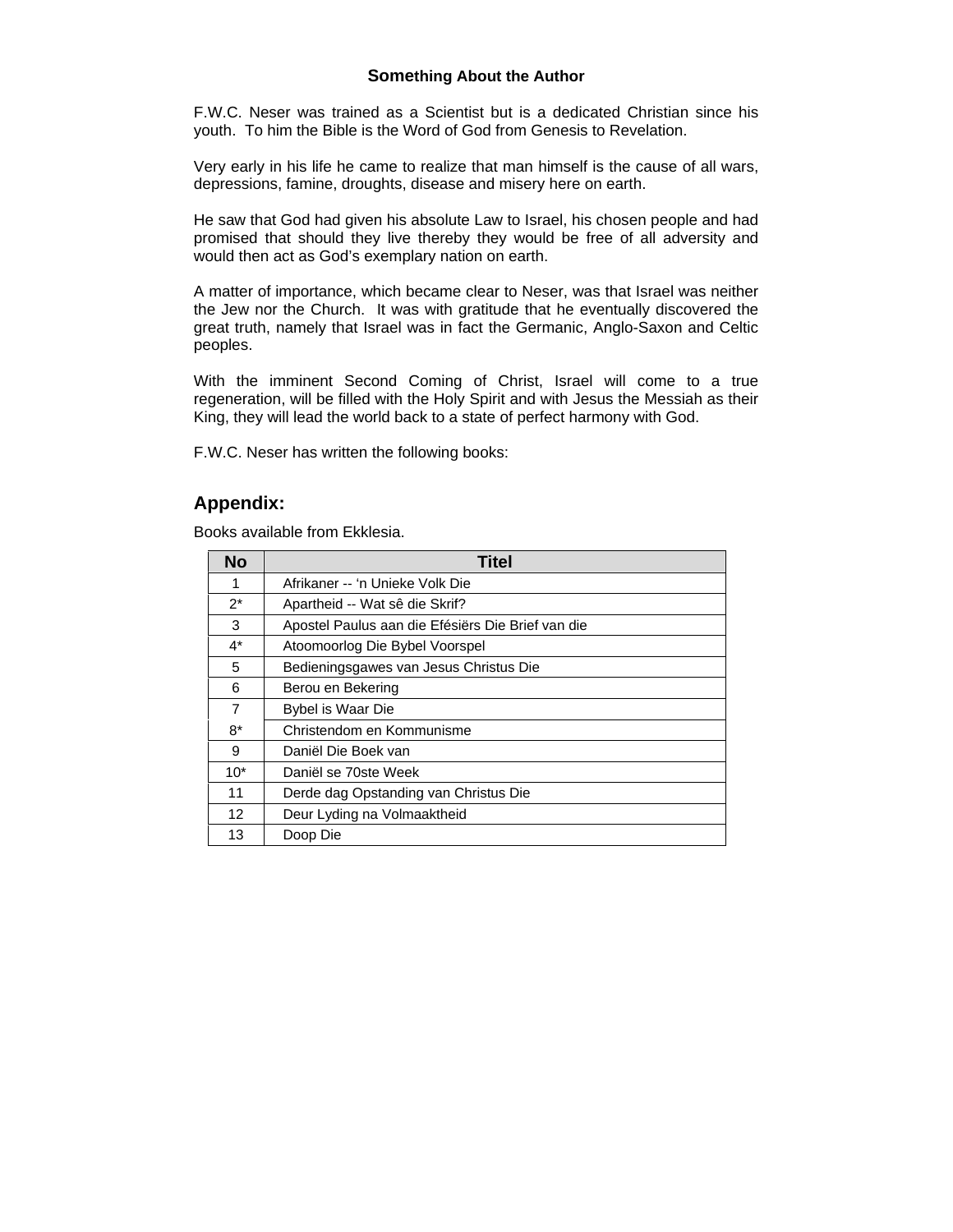| <b>No</b> | <b>Titel</b>                                                 |
|-----------|--------------------------------------------------------------|
| 14        | Doop, in watter Naam (pamflet) Die                           |
| 15        | Doping in die Heilige Gees Die                               |
| 16        | Duiwel Die                                                   |
| 17        | Engele                                                       |
| 18        | Fondament van die Christelike Lewe Die                       |
| 19        | Gawes van die Heilige Gees Die                               |
| 20        | God se Groot Week                                            |
| 21        | Goddelike Genesing                                           |
| 22        | Hoséa Die Profeet                                            |
| 23        | Israel in die Nuwe Testament                                 |
| 24        | Israelwaarheid T.V. onderhoud Die                            |
| 25        | Jesaja Die Boek van                                          |
| $26*$     | Jesus van Nasaret                                            |
| 27        | Joël Die Boek van                                            |
| 28        | Kerk van Rome en die Mens van Sonde Die                      |
| $29*$     | Kruis Die                                                    |
| 30        | Insig in die Verlede en die Hede bring Uitsig op die Toekoms |
| $31*$     | Moses en sy Kussietiese Vrou                                 |
| 32        | Na die Dood -- Wat Dan?                                      |
| $33*$     | Name van God Die                                             |
| 34        | Nuwe Hemel en die Nuwe Aarde Die                             |
| $35*$     | Openbaring Die Boek van                                      |
| $36*$     | Openbaringe van die Apostel Paulus Die                       |
| $37*$     | <b>Opraping Die</b>                                          |
| 38        | Romeine Die Brief aan die                                    |
| $39*$     | <b>Rusland in Profesie</b>                                   |
| 40        | Sabbat Die                                                   |
| $41*$     | Slang van Génesis 3 Die                                      |
| 42        | Sommige Aspekte van die Werk van die Heilige Gees            |
| 43        | Terwille van die Engele                                      |
| 44        | Twee Sade op Aarde.Die                                       |
| 45        | Tyd van die Heiden Die                                       |
| 46*       | Verdrukking Die Groot                                        |
| $47*$     | Verlore Tien Stamme van Israel Deel 1 Die                    |
| 48*       | Verlore Tien Stamme van Israel Die                           |
| 49        | Vrug van die Heilige Gees Die                                |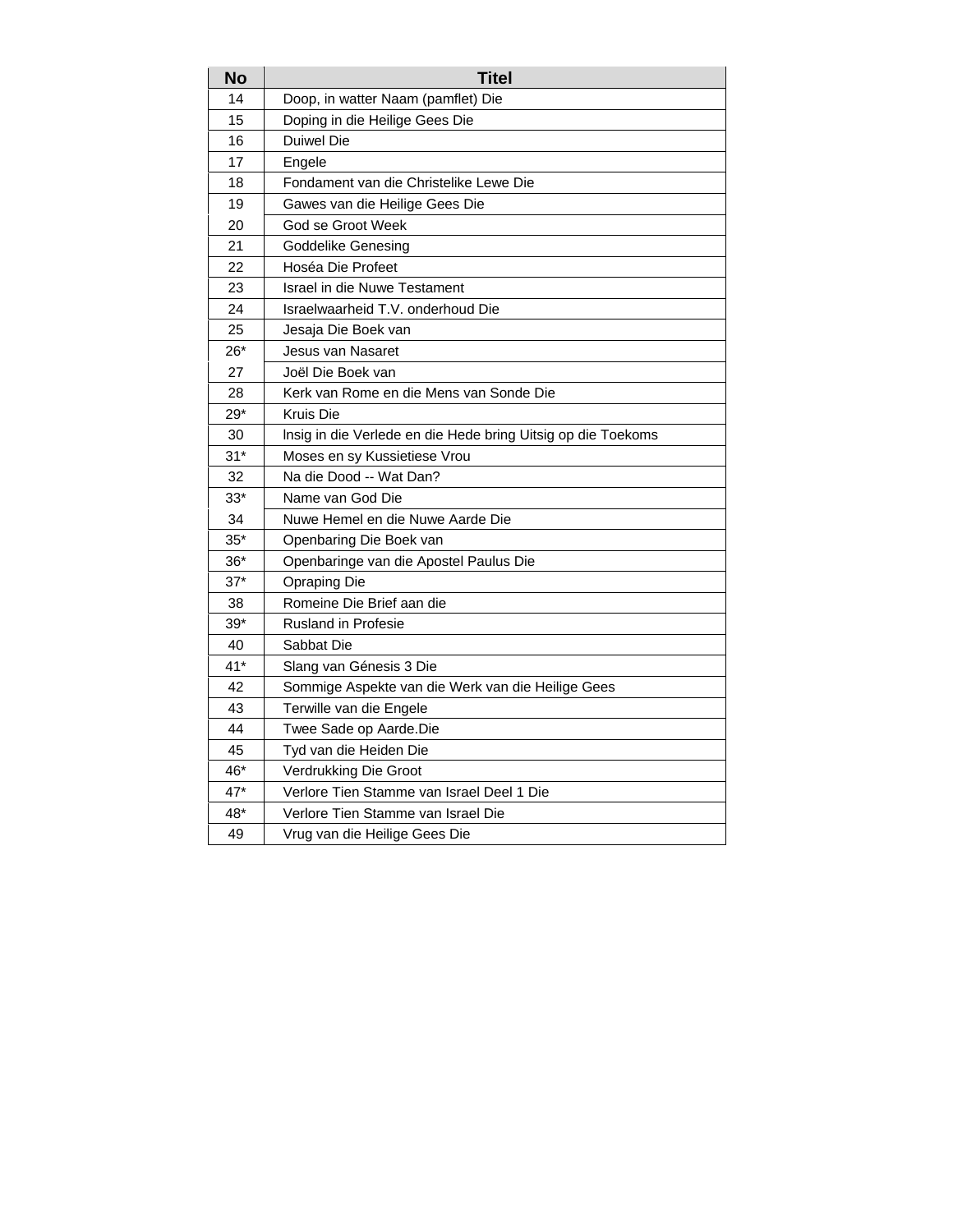| No    | Titel                                             |
|-------|---------------------------------------------------|
| 50    | Waar het Kain sy Vrou Gekry?                      |
| $51*$ | Waarom die Bybel die Eet van Varkvleis Verbied    |
| 52    | Wat die Bybel ons Leer Aangaande die Heilige Gees |
| 53    | Wat die Bybel ons Leer Aangaande die Mens         |
| 54    | Wat die Bybel ons Leer Aangaande God              |
| 55    | Wederkoms van Christus Die                        |
| 56    | Wet van die Here Die                              |
| 57    | Wie is my Naaste?                                 |
| 58    | Wie was Hulle?                                    |

| <b>No</b>      | <b>Titel</b>                                                  |
|----------------|---------------------------------------------------------------|
| 1              | After Death What Then?                                        |
| $\overline{2}$ | Apartheid-What saith the Scripture?                           |
| 3              | Bible Predicts "Atomic War" The                               |
| 4              | Book of Joel The                                              |
| 5              | Book of Revelation The                                        |
| 6              | Christianity and Communism                                    |
| 7              | Daniel's 70th week                                            |
| 8              | <b>Great Tribulation The</b>                                  |
| 9              | Israel Truth T.V. Interview The                               |
|                |                                                               |
| 10             | Lost Ten Tribes Of Israel Part 1 The                          |
| 11             | Lost Ten Tribes of Israel The                                 |
| 12             | New Heavens and the New Earth The                             |
| 13             | Origin, History and Destiny of the White Race The             |
| 14             | Past the Present and the Future in the Light of Scripture The |
| 15             | Rapture The                                                   |
| 16             | Russia in Prophecy                                            |
| 17             | Serpent of Genesis 3 The                                      |
| 18             | Why the Bible Prohibits Pork                                  |